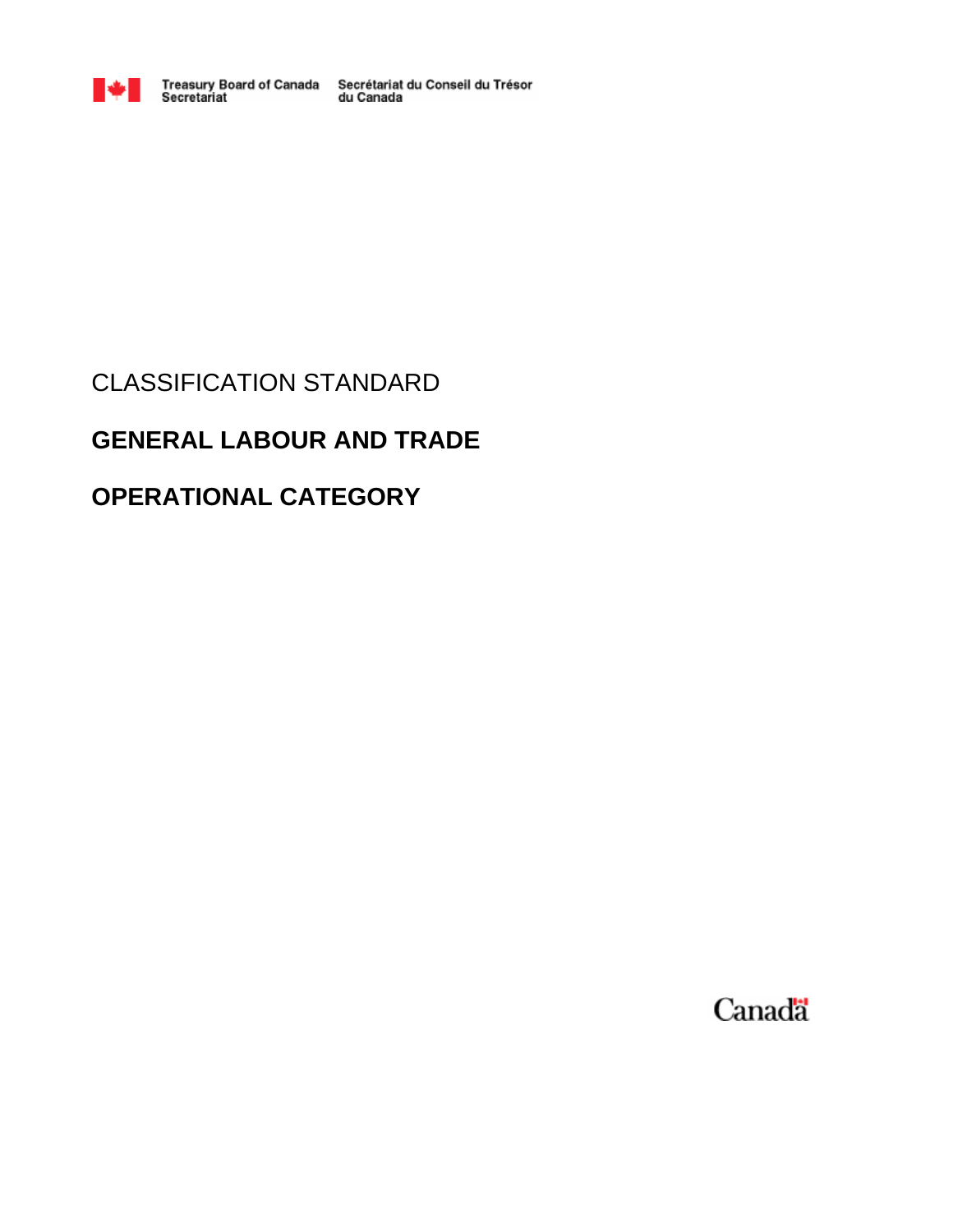# **CLASSIFICATION STANDARD**

# **GENERAL LABOUR AND TRADE**  OPERATIONAL CATEGORY

Issued by:

Classification, Human Resources Information Systems and Pay Division Personnel Policy Branch 1988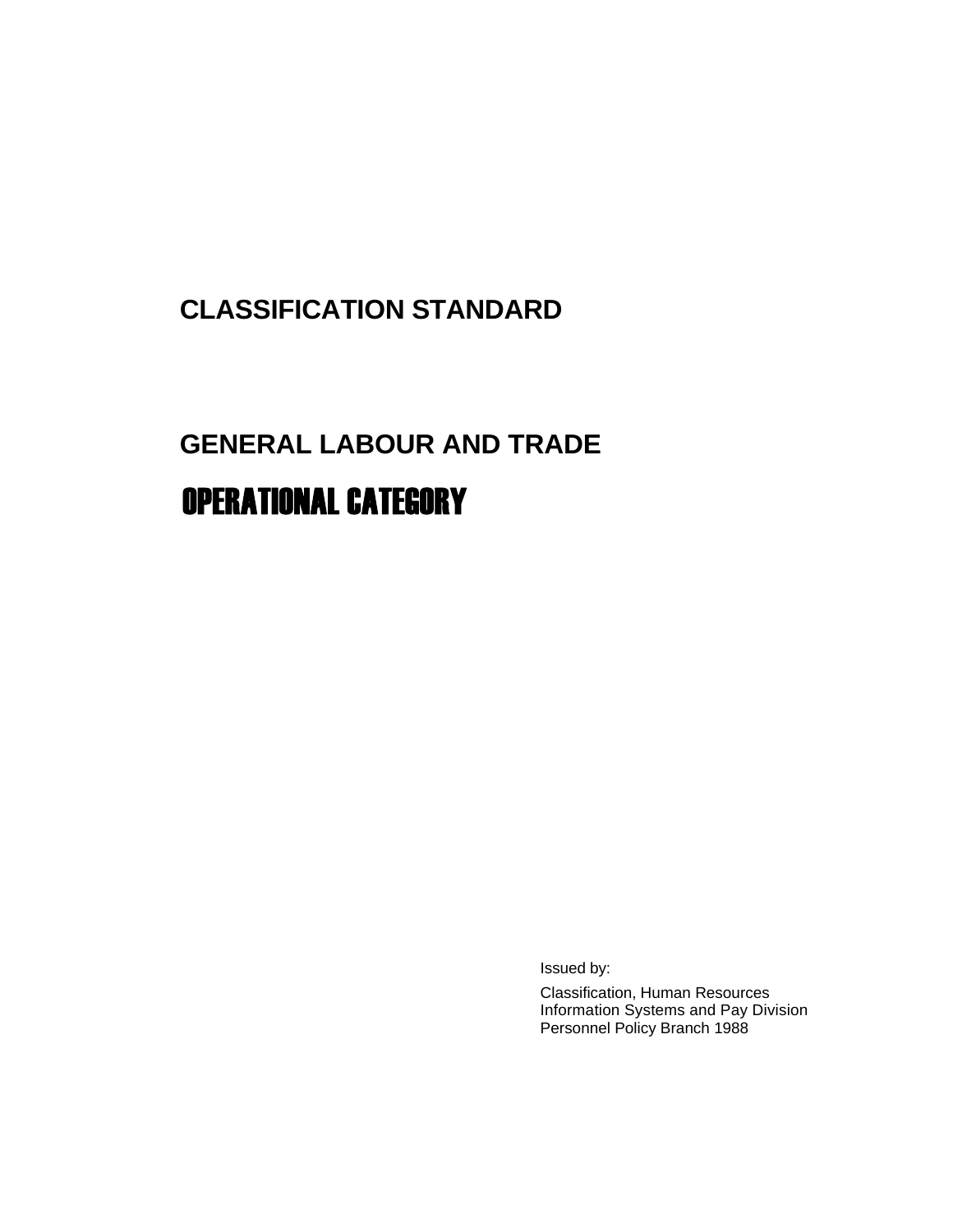®Minister of Supply and Services Canada 1988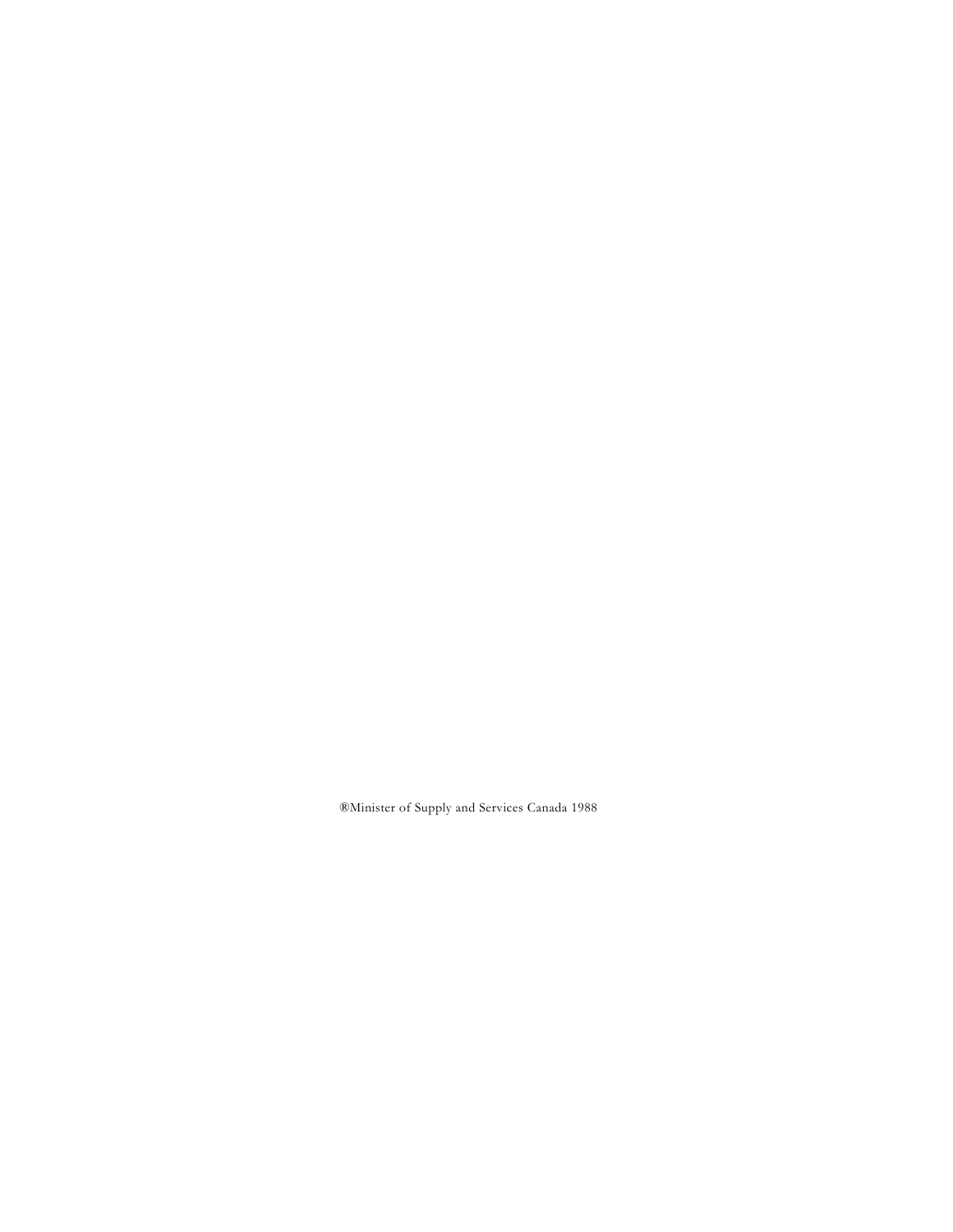## **CONTENTS**

|                                       | PAGE           |
|---------------------------------------|----------------|
| I NTRODUCTI ON                        | 1              |
| CATEGORY DEFINITION                   | $\overline{4}$ |
| GROUP DEFINITION                      | 5              |
| SUB-GROUP DEFINITIONS                 | 6              |
| ALLOCATION OF SUPERVISORY POSITIONS   | 10             |
| POINT BOUNDARIES                      | 11             |
| BASIC POINT-RATING PLAN               | 12             |
| SUPERVISORY RATING PLAN               | 28             |
| BENCH-MARK POSITION DESCRIPTION INDEX |                |
| In Sub-group and Alphabetical Order   | 31             |
| In Ascending Order of Point Values    | 33             |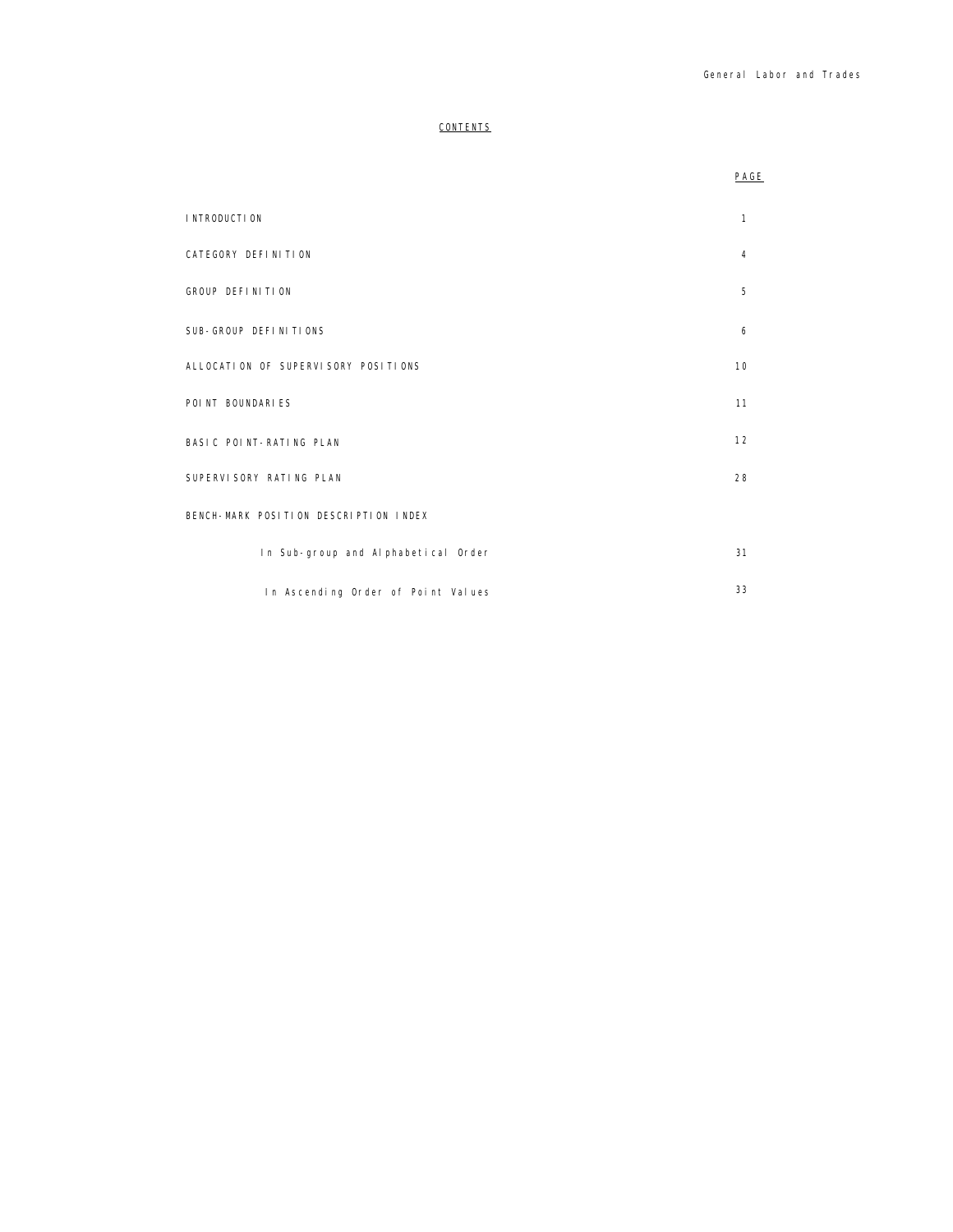#### INTRODUCTION

This standard describes the rating plans to be used to evaluate positions allocated to the General Labor and Trades Group. It consists of an introduction, definitions of the Operational Category, the occupational group and sub-groups, a basic point-rating plan for all positions in the group, a supervisory rating plan, and bench-mark position descriptions.

All positions in this group will be evaluated using the basic point-rating plan. Supervisory positions will be allocated to a sub-group on the basis of the allocation criteria for supervisory positions, and will be evaluated using the basic and supervisory rating plans.

Point rating is an analytical, quantitative method of determining the relative values of jobs. It is particularly suited to heterogeneous occupational groups in which jobs consist of varied combinations of tasks. Essentially, point-rating plans define characteristics or factors common to the jobs being evaluated. They define degrees of each factor or element and assign point values to each degree. The total point value determined for each job is the sum of the point values assigned by the raters to the elements.

All methods of job evaluation require the exercise of judgment and the orderly collection and analysis of information in order that consistent judgments can be made. The point-rating method facilitates rational discussion and resolution of differences in determining the relative values of jobs.

#### Sub-grouping

This occupational group is divided into nineteen (19) sub-groups, which are defined in the standard.

#### Factors

The combined factors do not necessarily describe all aspects of jobs. They deal only with those characteristics that can be defined and distinguished and that are useful in determining the relative values of jobs.

Four factors are used in the basic plan and one factor is used in the supervisory plan. Each factor is defined in terms of two or more related elements.

#### Point Values

The maximum point value assigned to each factor in the basic plan reflects its relative importance. Similarly, point values have been assigned to the degrees of the elements in the basic plan.

In the basic plan, the point values for the degrees of the elements of each factor increase arithmetically. With two exceptions, the minimum point value assigned to each element is one-fifth of the maximum. In the Hazards element of the Working Conditions factor, the minimum point value is one-tenth of the maximum. In the Specific Vocational Training element of the Skill and Knowledge factor, the minimum point value is one-twelfth of the maximum.

## Degree Co-ordinates

The degree co-ordinates assigned in the supervisory plan reflect the nature of supervisory responsibility and the number of employees supervised.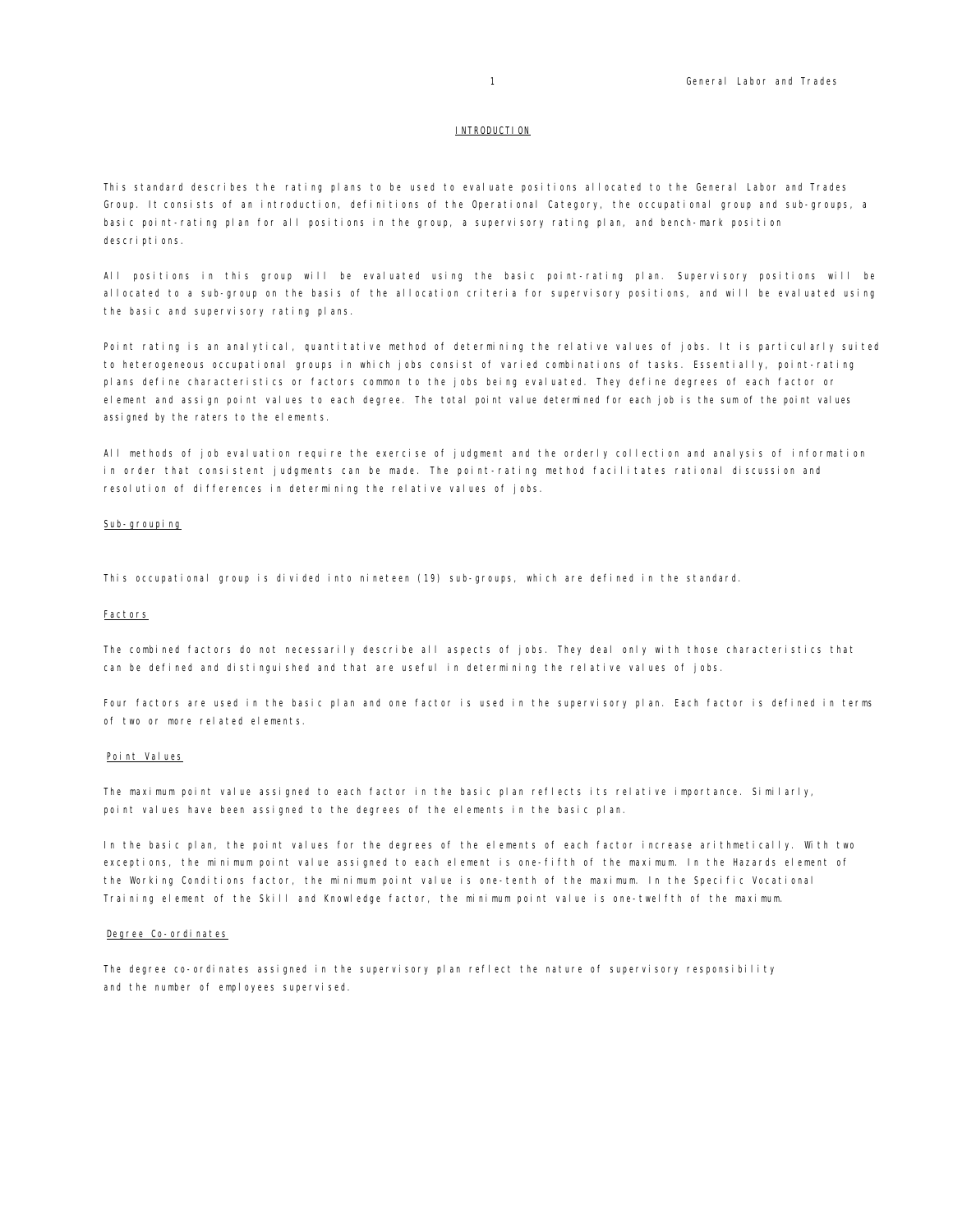## Rating Plans

In the basic rating plan the following factors, elements, weights and point values are used:

|                     |                              | Percentage of |                | PointValues |
|---------------------|------------------------------|---------------|----------------|-------------|
| Factor              | El ement                     | Total Points  | Minimum        | Maximum     |
|                     |                              |               |                |             |
| Skill and Knowledge |                              | 60            |                |             |
|                     | Basic Knowledge              |               | 24             | 120         |
|                     | Comprehension and Judgment   |               | 36             | 180         |
|                     | Specific Vocational Training |               | 25             | 300         |
|                     |                              |               |                |             |
| Effort              |                              | 15            |                |             |
|                     | Mental Effort                |               | 15             | 75          |
|                     | Physical Effort              |               | 15             | 75          |
|                     |                              |               |                |             |
| Responsibility      |                              | 15            |                |             |
|                     | Resources                    |               | 20             | 100         |
|                     |                              |               |                |             |
|                     | Safety of Others             |               | 10             | 50          |
| Working Conditions  |                              | 10            |                |             |
|                     | Environment                  |               | 12             | 60          |
|                     |                              |               |                |             |
|                     | Hazards                      |               | $\overline{4}$ | 40          |
|                     |                              | 100           |                |             |

In the supervisory rating plan the following factor and elements are used:

| Factor      | Element                              |
|-------------|--------------------------------------|
| Supervision | Nature of Supervisory Responsibility |
|             | Number of Employees Supervised       |

## Bench-mark Position Descriptions

Bench-mark position descriptions are used to exemplify degrees of elements. Each description consists of a brief summary, a list of the principal duties with the percentage of time devoted to each, and a specification describing each of the elements as it appears in the position. The bench-mark positions have been evaluated, and the degree and, where applicable, the point value assigned to each element are shown in the specifications.

The rating scales identify those bench-mark position descriptions chosen to exemplify specific degrees. These descriptions are an integral part of the rating plans and are used to ensure consistency in applying the rating scales.

## Use of the Standard

There are eight steps in the application of this standard.

1. The position description is studied to ensure understanding of the position as a whole and its relation to positions with similar duties and to positions above and below it in the organization.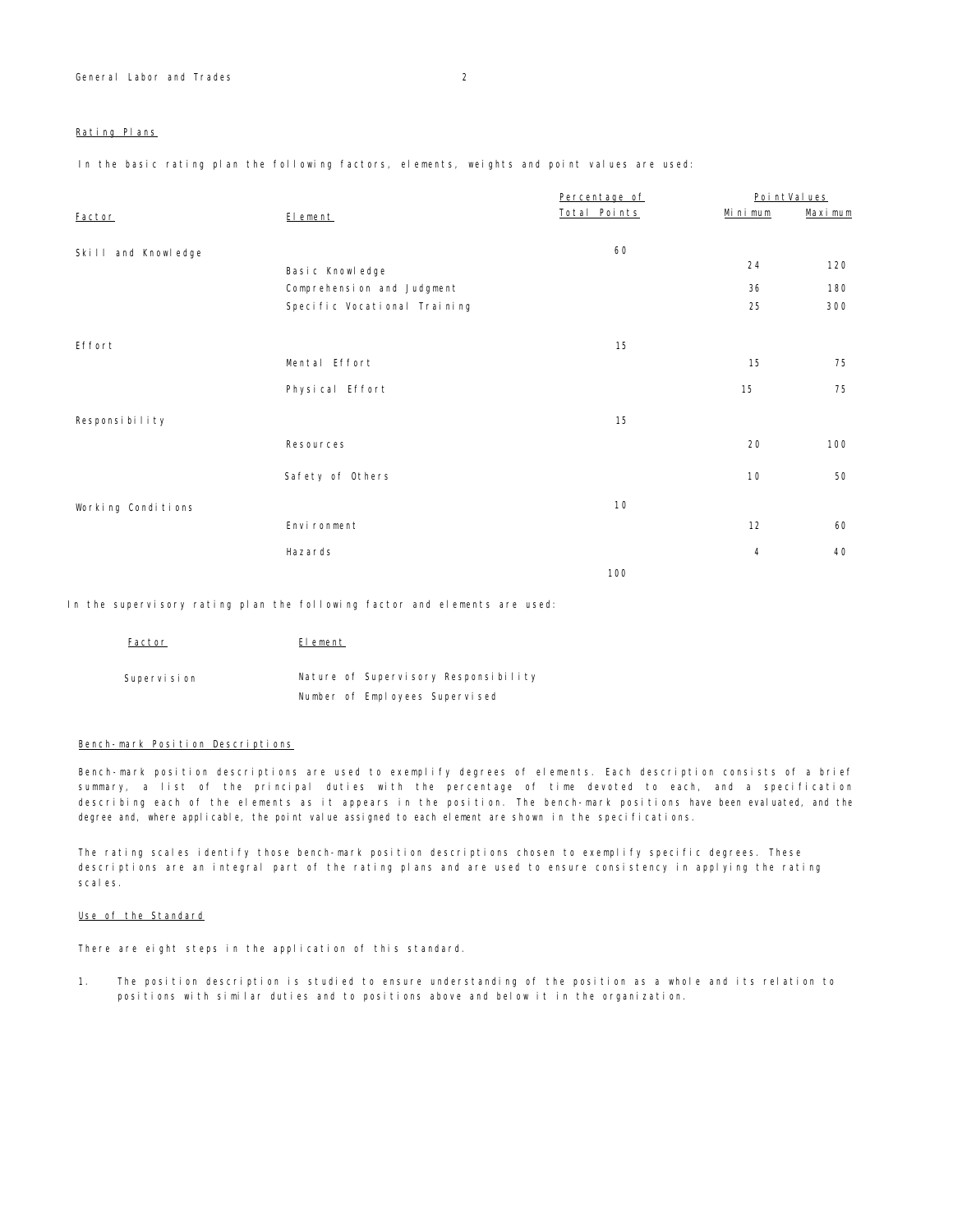- 2. Allocation of the position to the category and the group is confirmed by reference to the definitions and the descriptions of inclusions and exclusions.
- 3. Allocation of the position to the sub-group is confirmed by reference to the sub-group definitions and to the bench-mark position descriptions.
- 4. The tentative degree of each element in the position being rated is determined by comparison with degree definitions in the rating scales. The Specific Vocational Training and the Resources elements do not have degree definitions, and for these the tentative degree is determined by the comparative ranking of the position being rated with the bench-mark positions. For the Specific Vocational Training Element raters may use the Profile Guide as a check on the degree tentatively selected.
- 5. The description of the element in each of the bench-mark positions exemplifying the degree tentatively established is compared with the description of the element in the position being rated. Comparisons are also made with descriptions of the element in bench-mark positions exemplifying the degrees above and below the one tentatively established.
- 6. The point values for all elements are added to determine the tentative total point rating in the basic plan.
- 7. The degree co-ordinates indicate the level of supervision in the supervisory plan.
- 8. The position being rated is compared as a whole to positions in the same sub-group or in other sub-groups to which similar total point values and degree co-ordinates have been assigned, as a check on the validity of the total rating.

#### Determination of Levels

The ultimate objective of job evaluation is the determination of the relative values of positions in each occupational group or sub-group. Non-supervisory positions that fall within a designated range of points in terms of the point values assigned using the basic plan will be regarded as of equal difficulty and will be allocated to the same level. Supervisory positions will be rated under both the basic point-rating plan and the supervisory plan. The base level of each supervisory position will be established by its rating under the basic plan. A supervisory differential will be applied to each supervisory position, its amount being determined by the rating of the position under the supervisory plan.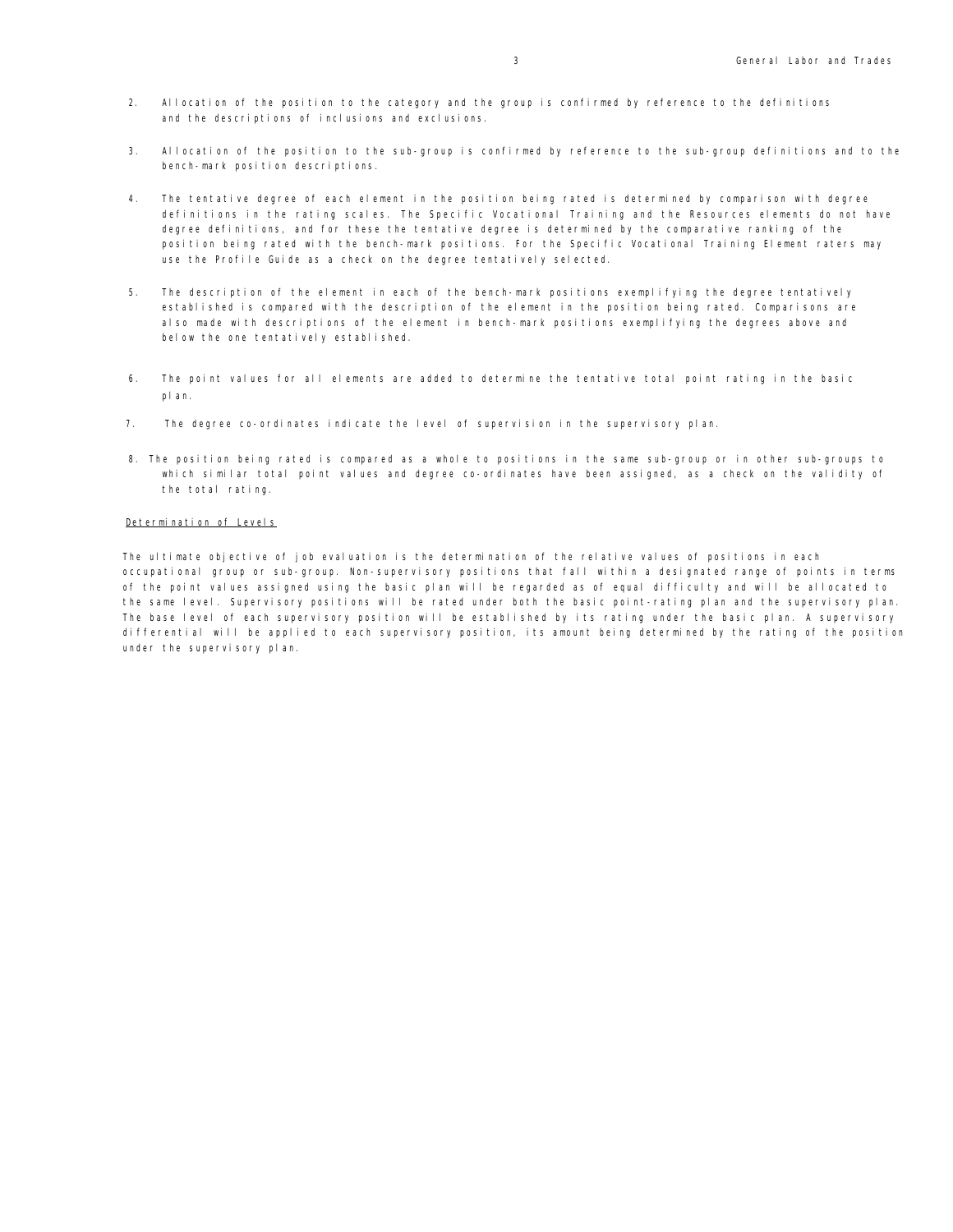Occupational categories were repealed by the Public Service Reform Act (PSRA), effective April 1, 1993. Therefore, the occupational category definitions have been deleted from the classification standards.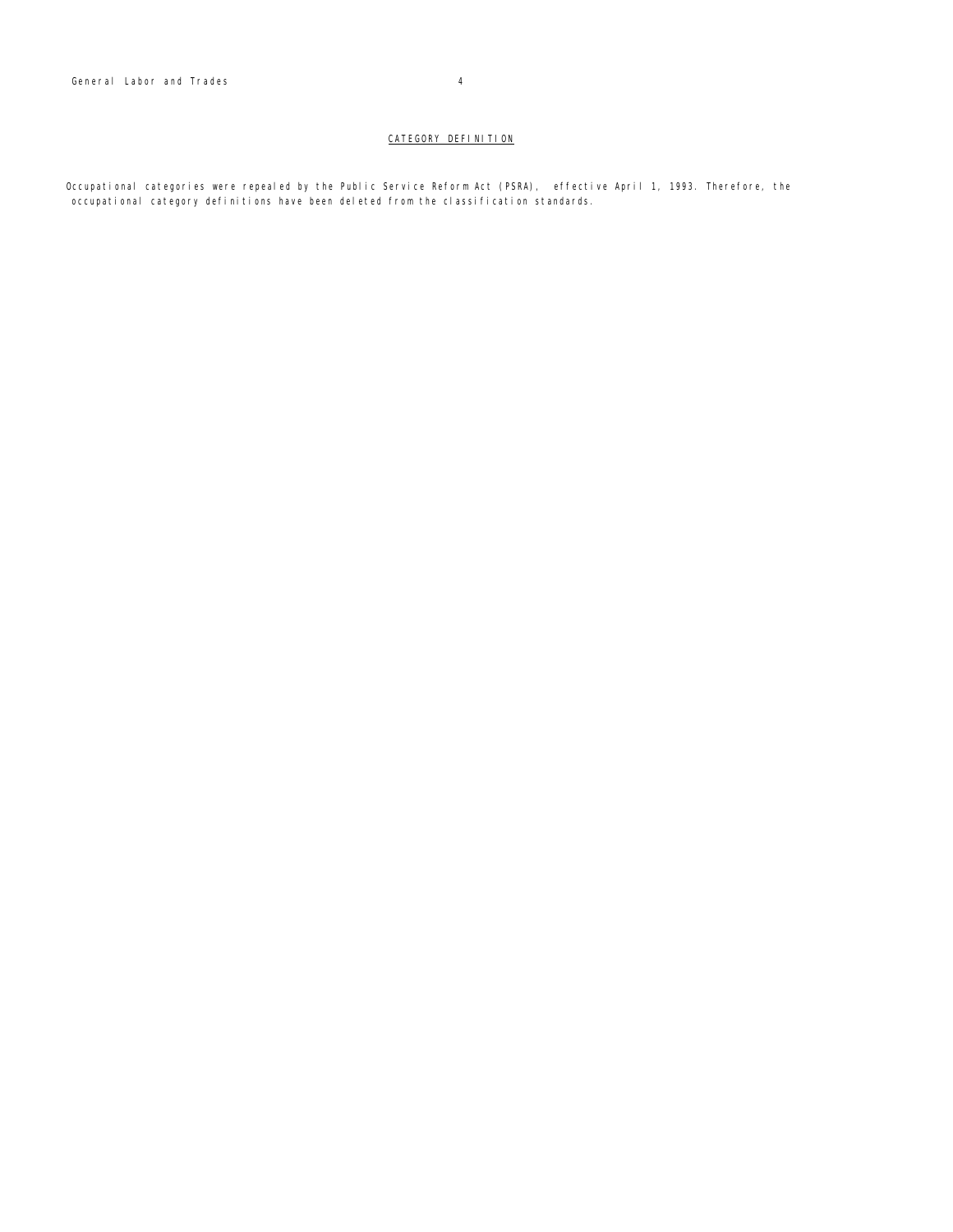## GROUP DEFINITION

For occupational group allocation, it is recommended that you use the Occupational Group Definition Maps, which provide the 1999 group definition and their corresponding inclusion and exclusion statements. The maps explicitly link the relevant parts of the overall 1999 occupational group definition to each classification standard..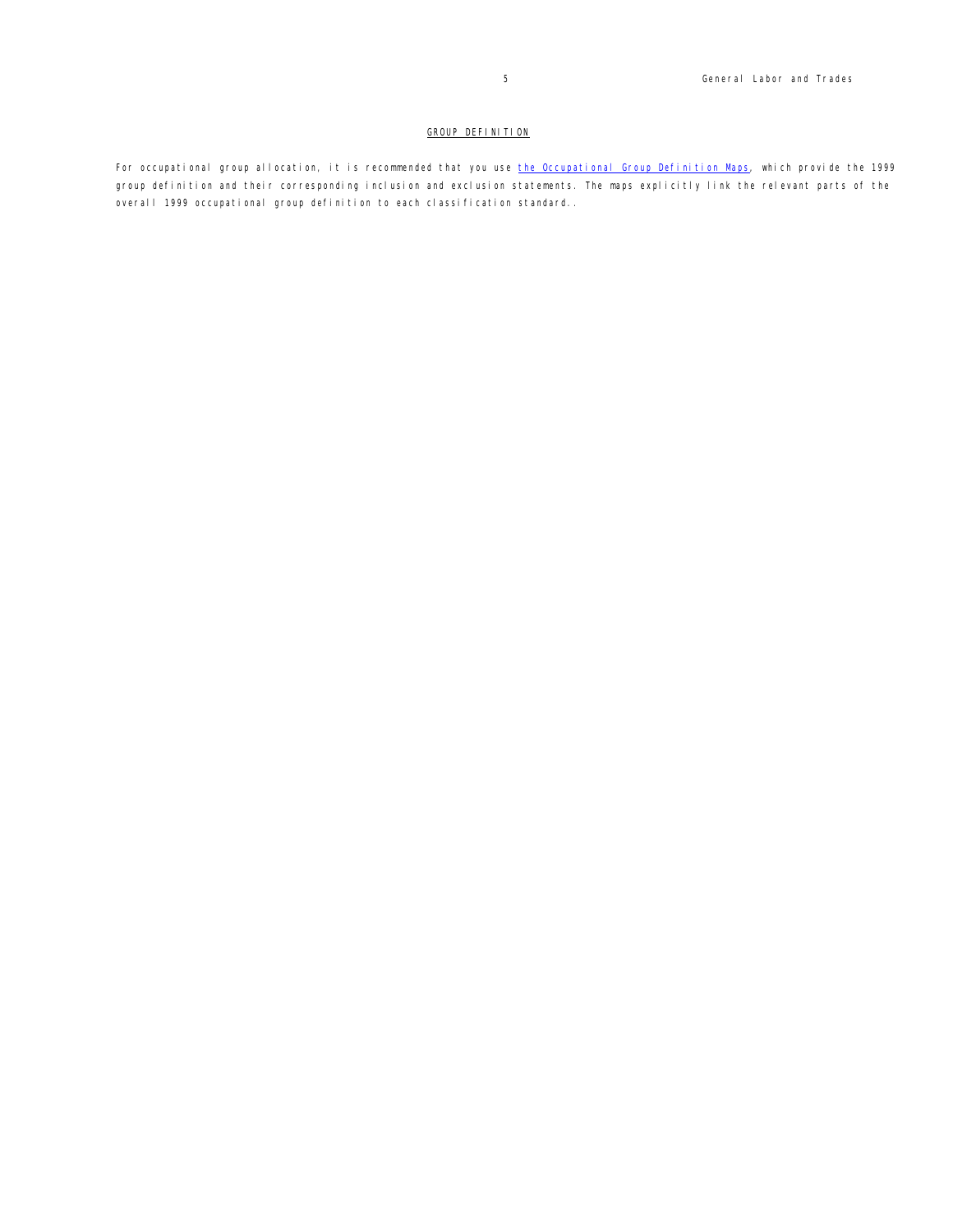#### 1. Elemental (ELE)

The performance or supervision of routine duties where adherence to rigid standards or specifications is not required and where little or no latitude exists for judgment. The work includes tending and making minor operating adjustments to machines and equipment that require no precision set-up.

This sub-group includes such occupations as laborer, labor-pool supervisor, lubrication worker, air-hammer operator, concrete-mixer operator and all trades helpers.

#### 2. Manipulating (MAN)

The performance or supervision of duties that require the dexterous use of hands, hand tools or special devices to work, move, guide or place objects or materials where some latitude exists for judgment in selecting appropriate tools, objects, or materials, in determining work procedure and conformance to standard, and in improvising to meet special conditions, although all of these requirements are fairly obvious. The work most frequently occurs away from a machine-oriented environment and is prevalent in bench-crafts, structural work, gardening and specialty farming.

This sub-group includes such occupations as armature winder, farmhand-livestock, gardener, insulation worker, pipelayer, welder and canal maintenance worker.

#### 3. Machine Driving-Operating (MDO)

The performance or supervision of duties that require starting, stopping and moving the controls of machines that must be steered or guided in order to transport people, or move goods, earth or other material.

This sub-group includes such occupations as bus driver, chauffeur, crane operator, power-shovel operator, tractor operator, and truck driver.

## 4. Machine Operating - Controlling (MOC)

The performance or the supervision of duties that require setting-up, starting, adjusting, watching and stopping machines and equipment to fabricate or process materials or products, or to move and control navigational or other structures, or to ensure the proper operation of a Loran or Decca navigational system. Typically the work involves operating and/or monitoring the operation of one kind of machine or equipment and includes selecting and installing tools and holding devices; observing the functioning of the machine or equipment and various types of indicating devices; making necessary adjustments to allow for such variables as temperature changes, the flow of material or things, angles of cut, synchronization of radio signals; starting and operating standby power equipment; identifying malfunctions and switching on standby units; removing materials or products from a machine and verifying their accuracy; and making minor repairs to the machine or equipment. Considerable latitude exists for judgment in determining conformance to standards.

This sub-group includes such occupations as bridge operator, lock tender, furnace operator, punch-press operator, rolling-mill operator and scope watcher.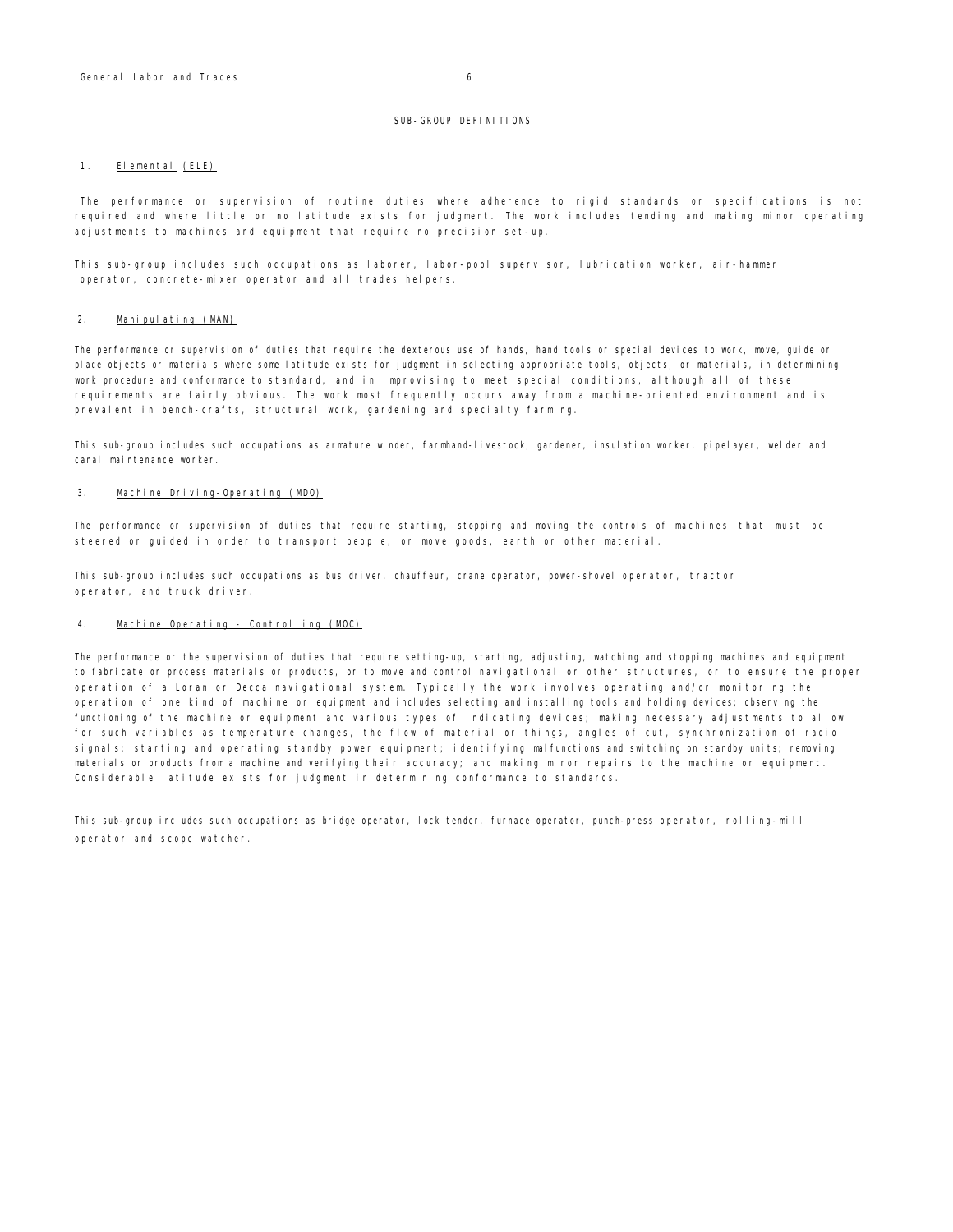#### 5. Ammunition Working (AMW)

The performance or supervision of duties that require handling, examining, repairing, modifying, inspecting or destroying ammunition and components, or that require assisting in or conducting tests for proofing ammunition and components. Typically the work is performed at an ammunition magazine or depot where hazard conditions are high, or at a proof firing range.

This sub-group includes such occupations as ammunition assembler and maintainer, ammunition supply worker, ammunition quality and safety inspector, and ammunition warehousing and production supervisors.

Excluded from this sub-group are all positions in which:

- (a) the storage, handling or issue of ammunition is of primary importance, and where that ammunition is smallarms ammunition only;
- (b) the maintenance of buildings and other facilities is of primary importance; and
- (c) the supervision of occupations that are not included in this sub-group is of primary importance.

#### 6. Grain Handling and Weighing (GHW)

The performance or supervision of the official weighing of grain and grain by-products; or the operation of machinery and equipment in government-owned terminal elevators; or the inspection of carriers and equipment utilized in the handling and processing of grain and grain by-products at government or privately-owned grain elevators.

This sub-group includes such occupations as weighing assistant, grain cleaner supervisor, dumper tender, grain handler, sweeper, grain weigher, elevator worker, gallery worker, hopper tender, grain sampler, general foreman/woman, and distributor.

Excluded from this sub-group are all positions in which the maintenance of equipment is of primary importance.

## Skilled Trades, Journeyman, Craftsman and Higher

(This definition applies to sub-groups 7 through 19).

The performance and supervision of duties that require fabricating, processing, inspecting or repairing materials, equipment, products or structural units, including the layout of work, the set-up of equipment and the operation of precision tools and instruments. The work performed requires the application of an organized body of knowledge related to materials, tools and principles associated with skilled crafts and a thorough knowledge of machine capabilities, properties of materials and craft practices. There is also a requirement to plan the order of successive operations, use manuals and technical data to position work, adjust machines, establish datum points, verify accuracy, and assume responsibility for the completion of each assignment.

#### 7. Precision Working (levels 5-14 inclusive) (PRW)

The performance or supervision of duties that require skill in working with hands, hand tools or work aids according to prescribed standards. Although the techniques and procedures are established, the work entails responsibility for achievement of the ultimate goal. Considerable latitude exists for judgment in determining work procedures, selecting tools and materials, and modifying techniques to meet varying job requirements.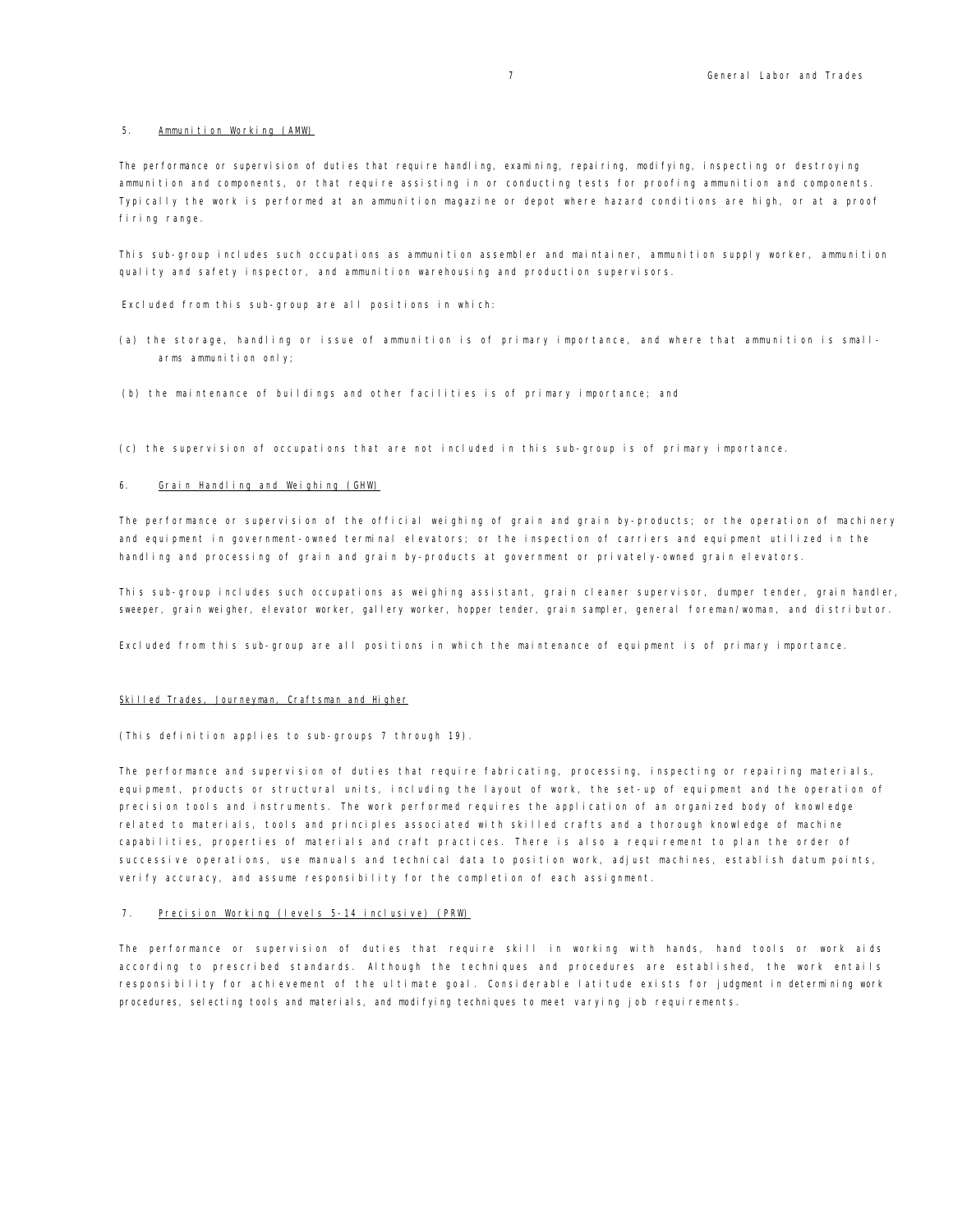This sub-group includes such occupations as leather worker-surgical, shoemaker, dental technician, upholsterer, and related supervisors.

#### 8. Painting and Construction Finishing (levels 6-14 inclusive) (PCF)

The performance or supervision of duties relating to the application of paint and related materials to buildings and other structures using brushes and spray guns, or to the construction finishing occupations, specified in the inclusions, and requiring the use of skills normally associated with journeyman proficiency.

This sub-group includes such occupations as motor-vehicle painter, brush painter, sign painter, plasterer, stonemason, bricklayer, glazier, tile setter and related supervisors.

#### 9. Aircraft Maintaining (levels 9-14 inclusive) (AIM)

This sub-group includes such occupations as aero-engine mechanic, aircraft mechanic and related supervisors.

## 10. Instrument Maintaining (levels 9-14 inclusive) (INM)

This sub-group includes such occupations as instrument maker, instrument mechanic, scales mechanic, and related supervisors.

#### 11. Machinery Maintaining (levels 5-14 inclusive) (MAM)

This sub-group includes such occupations as air-conditioning and refrigeration mechanic, millwright, locksmith, oil burner installer and repairer, building services technician, and related supervisors.

#### 12. Vehicle and Heavy Equipment Maintaining (levels 8-14 inclusive) (VHE)

This sub-group includes such occupations as automobile mechanic, gasoline/diesel/propane engine mechanic, engineeringequipment mechanic, wheel-alignment mechanic, and related supervisors.

#### 13. Boilermaking - Blacksmithing (levels 9-14 inclusive) (BOB)

This sub-group includes such occupations as blacksmith, boilermaker, hammersmith, and related supervisors.

#### 14. Electrical Installing and Maintaining (levels 9-14 inclusive) (EIM)

This sub-group includes such occupations as electrical-instrument repairer, electrical repairer, electrician, line maintainer, line repairer and related supervisors.

## 15. Pipefitting (levels 9-14 inclusive) (PIP)

This sub-group includes such occupations as pipefitter, pipefitter-welder, plumber, and related supervisors.

#### 16. Sheet-metal Working (levels 8-14 inclusive) (SMW)

This sub-group includes such occupations as automobile-body repairer, sheet-metal worker, and related supervisors.

Excluded from this sub-group are positions engaged in setting-up and/or operating metal-working machines for the mass production of sheet-metal parts or products.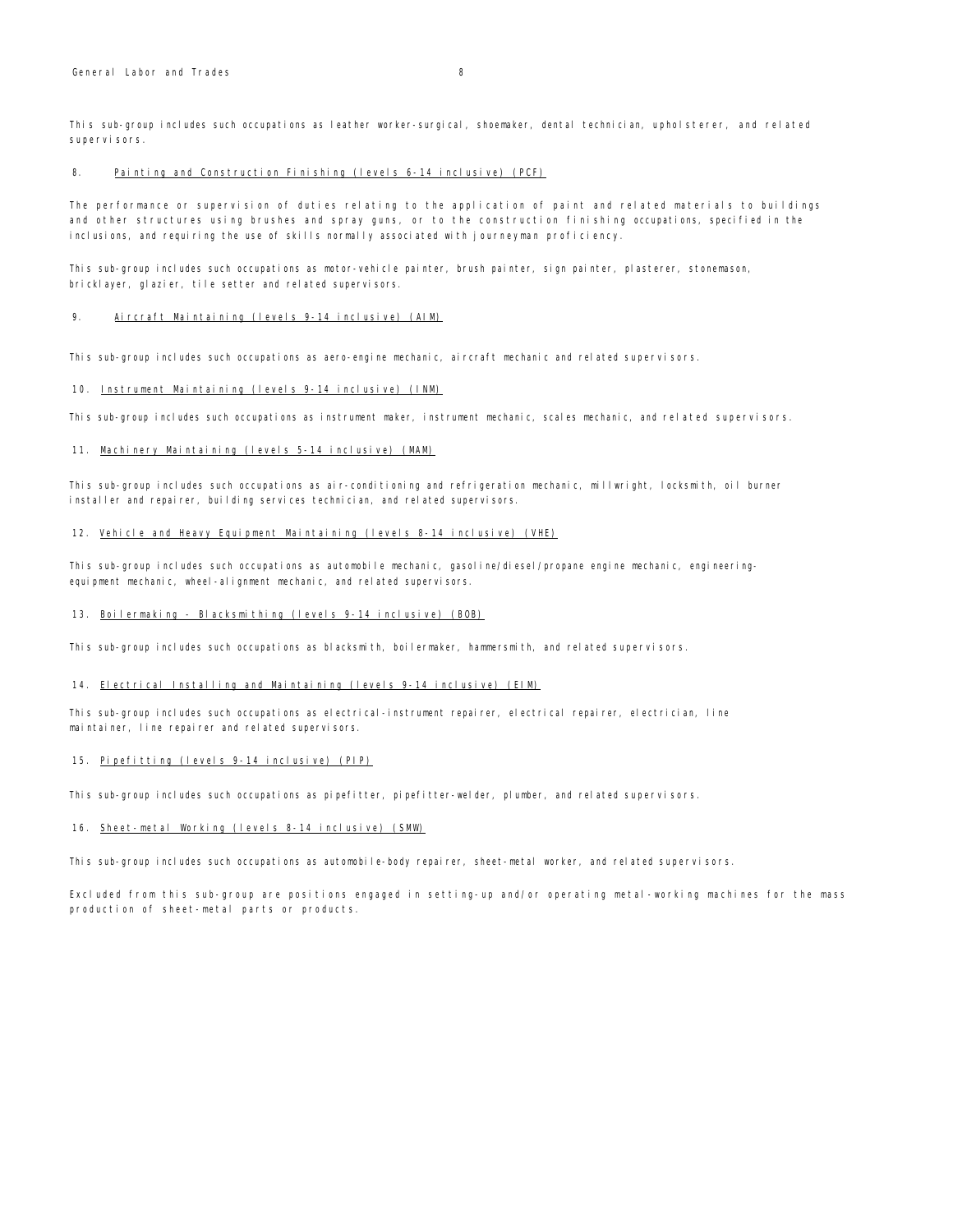## 17. Woodworking (levels 9-14 inclusive) (WOW)

This sub-group includes such occupations as cabinetmaker, carpenter, wood patternmaker, and related supervisors.

## 18. Metal Machining (levels 9-14 inclusive) (MST)

This sub-group includes such occupations as machinist, maintenance machinist, prototype machinist, tool-and-die maker, tool-machine set-up operator, machine builder, and related supervisors.

Occupations concerned with the machining of plastics or similar materials are included when methods applied to metal machining are used.

#### 19. Construction Inspecting (levels 9-14 inclusive) (COI)

The performance or supervision of duties that require the inspection of construction work for conformity to prescribed standards or specifications, where the inspector has no supervisory control of the workers who perform the work inspected and where the following functions are of primary importance:

- to act as the architect's or engineer's representative on the construction site of work being performed under contract, with responsibility to ensure that work proceeds according to an agreement and that all statutory requirements are met by the contractor before progress payments are released, or
- to perform the duties of an inspector employed by property management, with responsibility for examining and recommending the work that should be done to properly maintain structures, and for recommending to management the acceptance or rejection of work.

The supervision of workers engaged in the performance of duties in a number of skilled-constructiontrades sub-groups that requires sufficient knowledge of each of the trades supervised (as defined in the classification standard) to recognize that principles and methods are being followed and that completed work conforms to accepted trade standards.

This sub-group includes such occupations as construction inspector, construction and maintenance superintendent and multi-construction-trade supervisor.

Excluded from this sub-group are all positions in which the primary duties and responsibilities are included in the definition of any other sub-group in the General Labor and Trades group.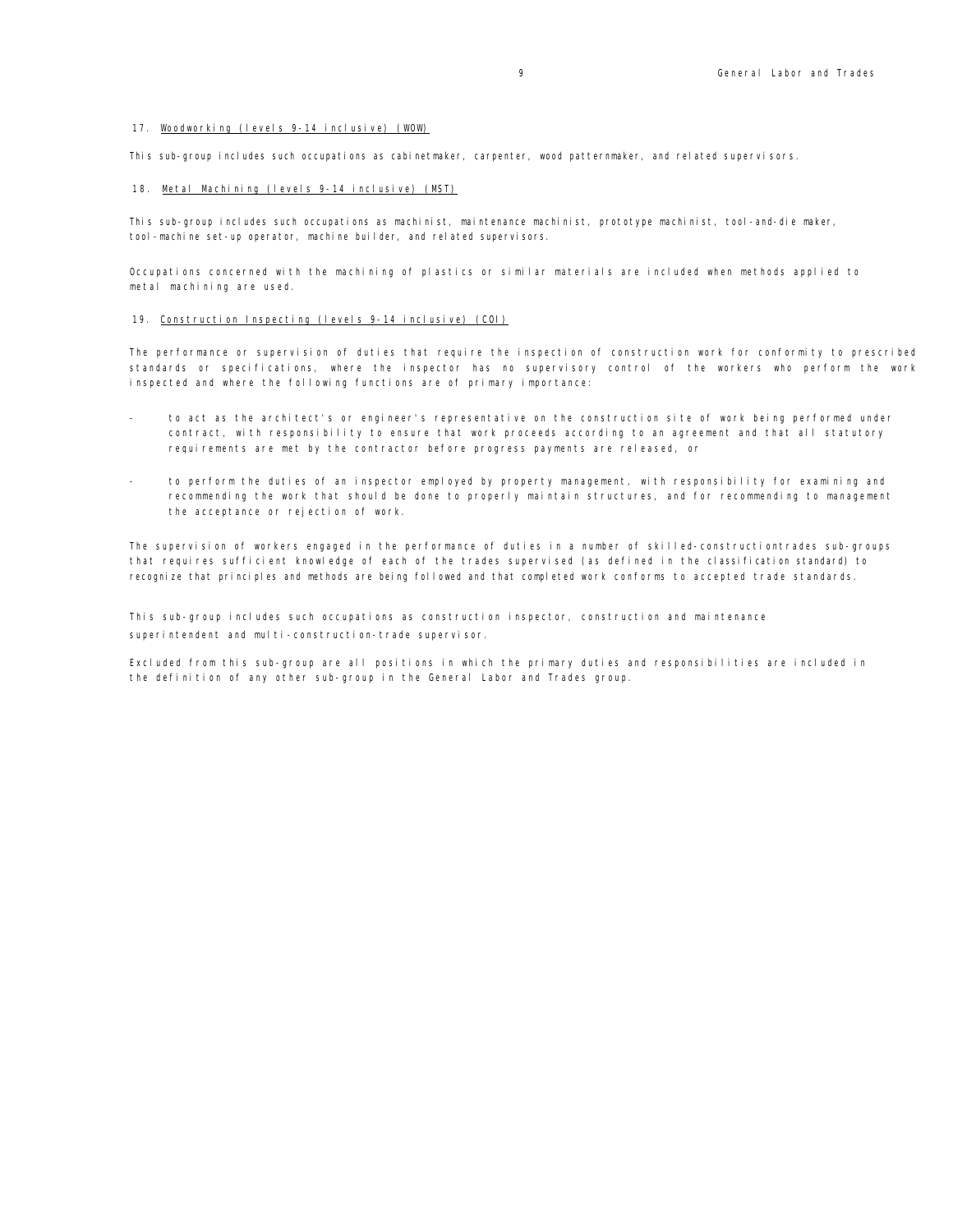## ALLOCATION OF SUPERVISORY POSITIONS

The positions who exercise supervision of the nature defined for degrees A and B in the supervisory rating plan can be allocated to a sub-group, for in addition to supervising others they are working along with them, and the kind of work they perform indicates the appropriate sub-group.

Allocation of a supervisory position to a sub-group presents no problem when the nature of the supervisory responsibility corresponds to degree C, D, or E, and is exercised over subordinates whose positions are allocated to only one sub-group.

Allocation of a supervisory position to a sub-group may present a problem when the nature of supervisory responsibility corresponds to degree C, D or E, and when the positions of subordinates have been allocated to more than one sub-group. The objective application of the following criteria will, in the majority of cases, lead to the selection of a sub-group whose definition accurately describes the nature of the supervisory duties under review:

- 1. the sub-group to which the largest number of subordinate positions are allocated, and which may or may not represent a majority of the subordinate positions;
- 2. the occupation that may be recognized as being basic to the achievement of the objectives of the work group supervised, and which may or may not represent a majority of the subordinate positions;
- 3. the sub-group that, by its own definition, most clearly represents the significant function of the supervisor, even though in some cases no subordinate positions are allocated to it;
- 4. the extent to which the supervisor is personally required to have a good job knowledge of each of the different occupations in the work group in order to accept or reject work: measures of this will include the degree to which subordinate supervisors are delegated responsibility for quality control, the relative complexities of the occupations or trades supervised and the importance of specialized functions to the overall objectives of the group;
- 5. the use of the Construction Inspecting sub-group, subject to the above criteria, for supervisory positions in which the primary duties are included in the definition of a number of skilled construction-trades sub-groups, i.e., PCF, MAM, BOB, EIM, PIP, SMW, WOW and COI.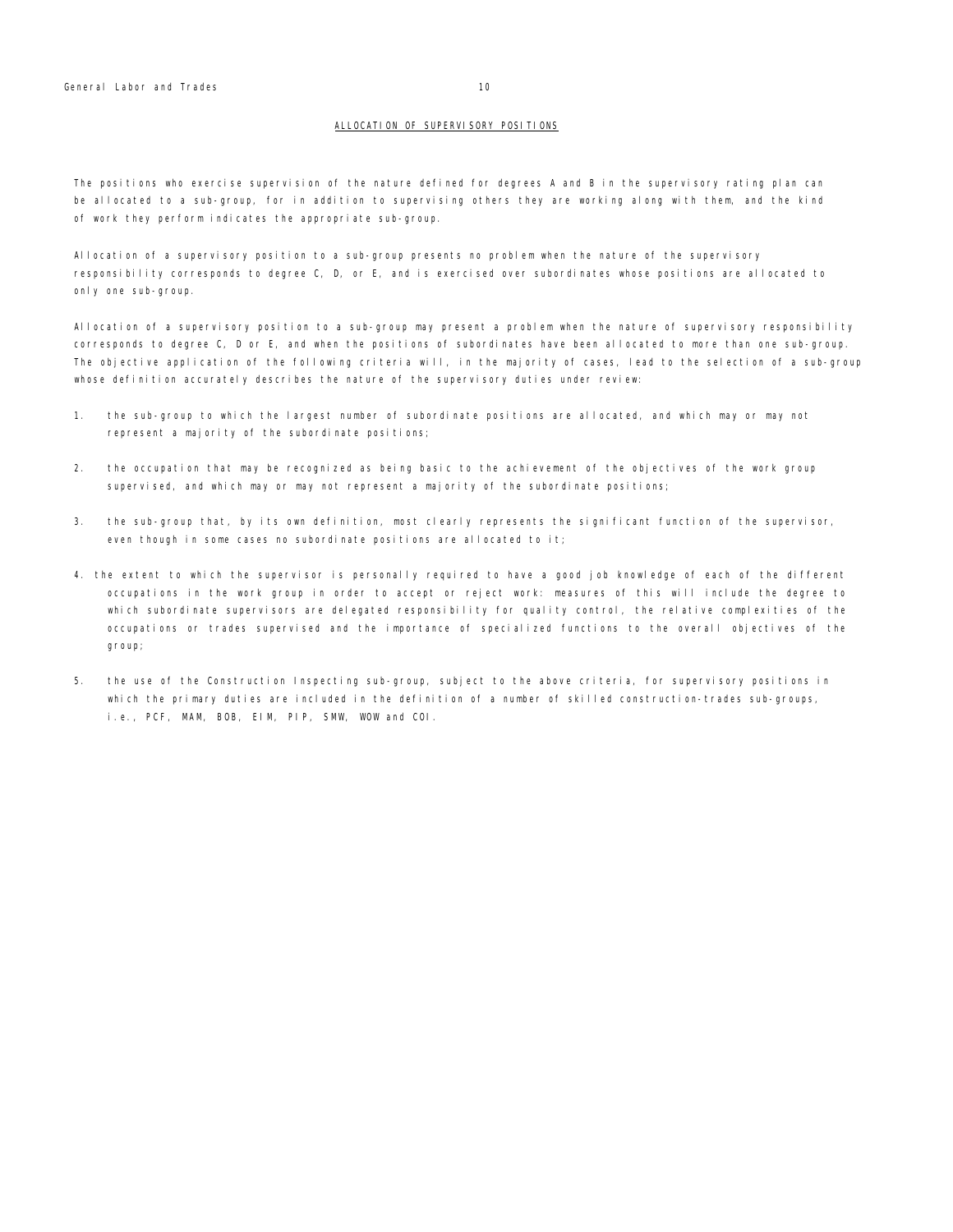## POINT BOUNDARIES

## GENERAL LABOUR AND TRADES GROUP

| Level          |            | Points      |
|----------------|------------|-------------|
| $\mathbf{1}$   | $\sim 100$ | $-210$      |
| $\overline{2}$ |            | $211 - 250$ |
| 3              |            | 251 - 290   |
| $\overline{4}$ |            | 291 - 330   |
| 5              |            | 331 - 380   |
| 6              |            | 381 - 430   |
| $\overline{7}$ |            | 431 - 480   |
| 8              |            | 481 - 540   |
| 9              |            | $541 - 600$ |
| 10             |            | $601 - 660$ |
| 11             |            | $661 - 720$ |
| 12             |            | 721 - 780   |
| 13             |            | 781 - 840   |
| 14             |            | 841 - 900   |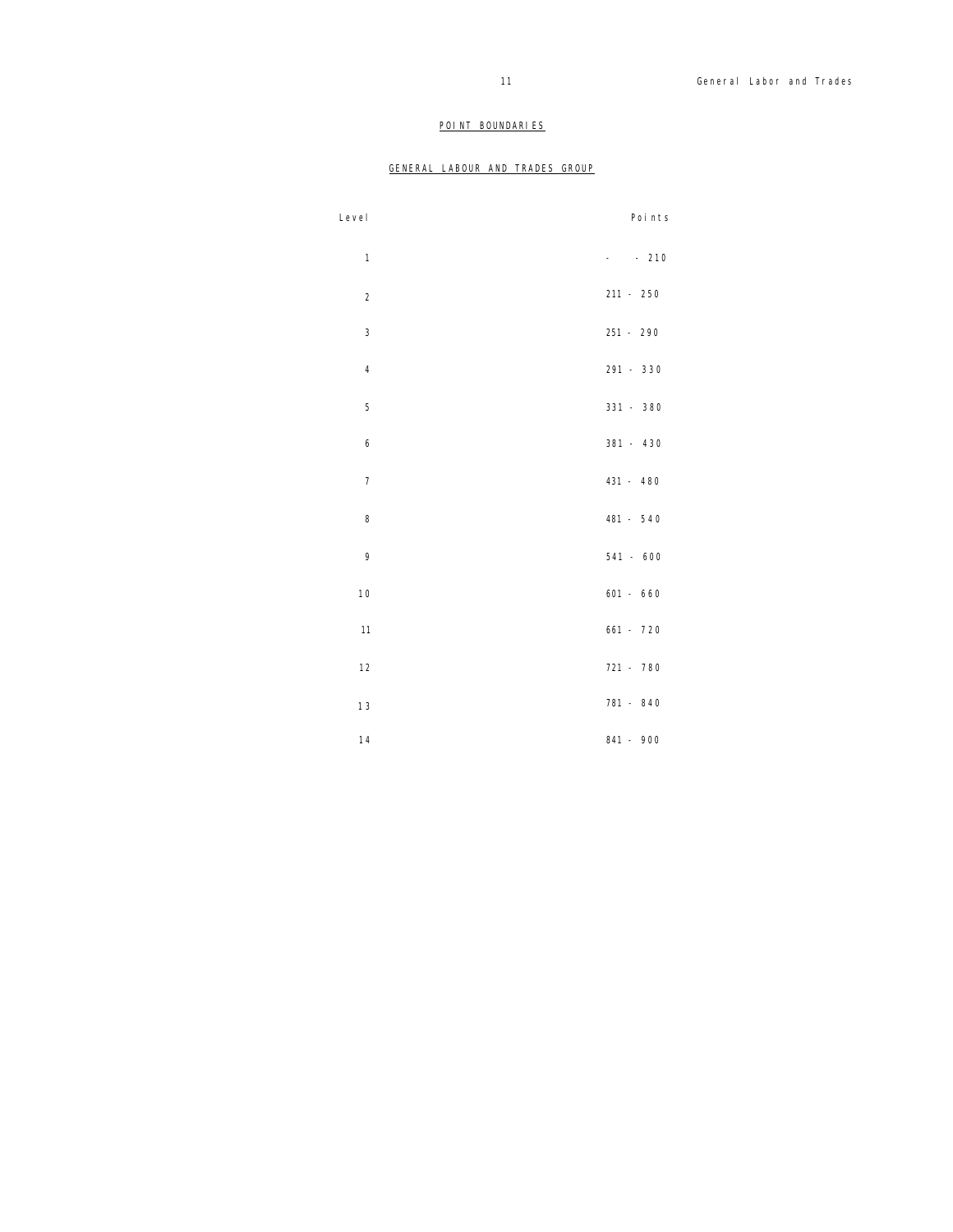## BASIC POINT-RATING PLAN

## RATING SCALES

## GENERAL LABOUR AND TRADES GROUP

| <b>BASIC KNOWLEDGE</b>       | 120 |
|------------------------------|-----|
| COMPREHENSION AND JUDGEMENT  | 180 |
| SPECIFIC VOCATIONAL TRAINING | 300 |
| MENTAL EFFORT                | 75  |
| PHYSICAL EFFORT              | 75  |
| <b>RESOURCES</b>             | 100 |
| SAFETY OF OTHERS             | 50  |
| <b>ENVI RONMENT</b>          | 60  |
| <b>HAZARDS</b>               | 40  |

1,000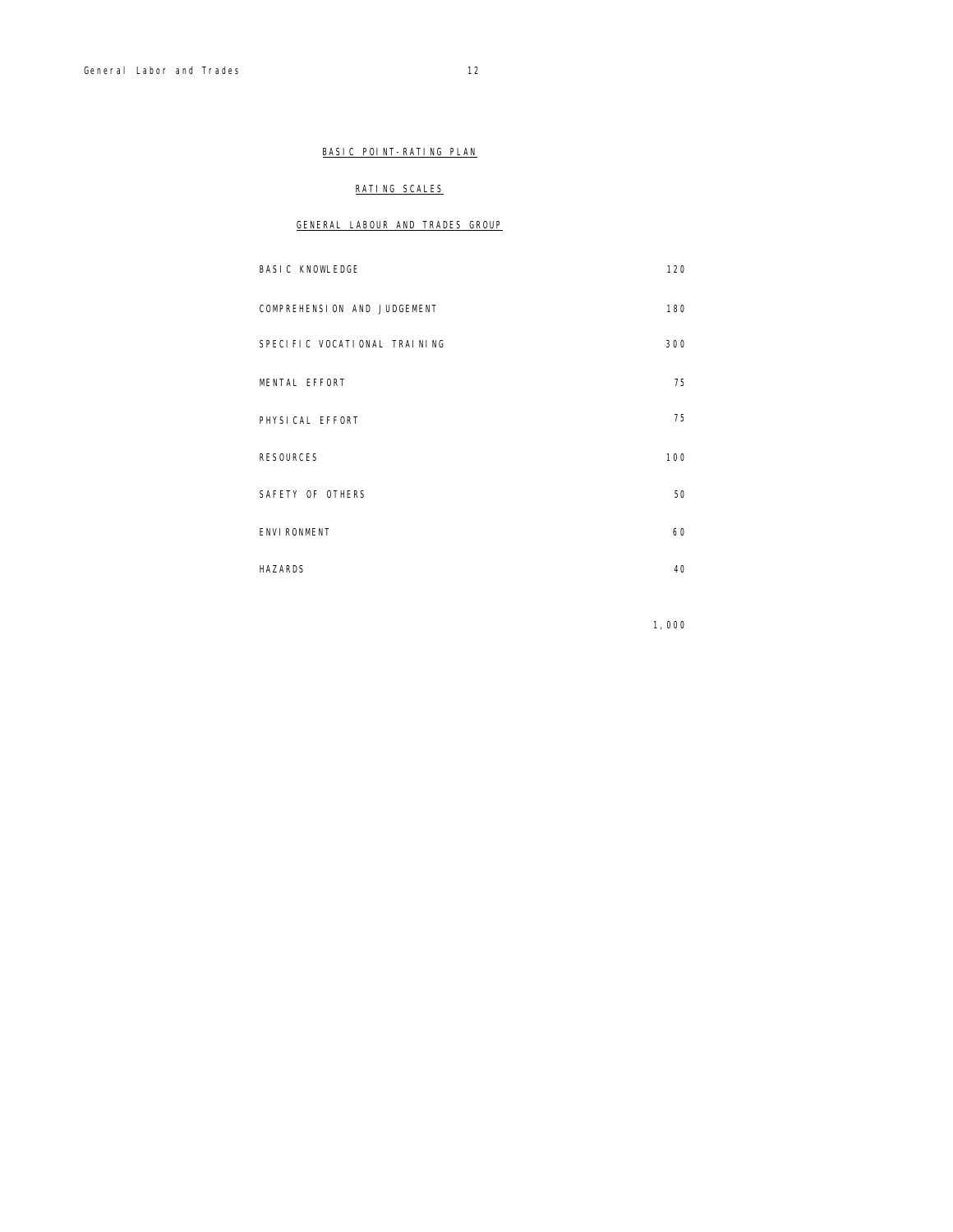#### SKILL AND KNOWLEDGE

This factor is used to measure the basic knowledge, comprehension and judgment, and specific vocational training

required to perform the duties.

#### Definitions

"Basic knowledge" refers to the language, mathematical and other requirements of the work, such as the ability to read diagrams and drawings.

"Comprehension and judgment" refers to the need to understand instructions and principles and to make judgments.

"A set of relevant principles and methods" used in the Comprehension and Judgement element refers to the general facts and rules governing the working of a machine or systems or the properties of substances and materials, and the systematic and regular ways of achieving desired results, e.g., electrical wiring systems, metal machining, farm management, internal combustion engines.

"Specific vocational training" refers to the relative amount of training required to learn the techniques and develop the facility to perform the duties of the position.

#### Notes to Raters

The skill and knowledge to which the Basic Knowledge and the Comprehension and Judgment elements refer is acquired by various combinations of formal and private study and experience.

In rating positions under the Comprehension and Judgment element raters are to consider the understanding needed, the nature of the guide-lines, instructions, principles and practices that govern the work, and the judgment required in their interpretation and application. In determining the extent to which the comprehension and judgment required in the position being evaluated satisfy the degree criteria, considerations should include, but are not limited to, the following:

- the requirement to determine specific work procedures within the framework of standard trade practices;
- the requirement to adapt standard trade practices in order to resolve special problems;
- the relative complexity of the work context in terms of inter-related trades operations, varied services, systems, substances, situations or other variables;
- the requirement to develop methods or procedures;
- the requirement to coordinate the activities of several trades.

The skill and knowledge to which the Specific Vocational Training element refers is acquired by one or more of the following means:

- 1. Vocational education in a technical school or vocational institute.
- 2. Apprentice training for apprenticeable jobs.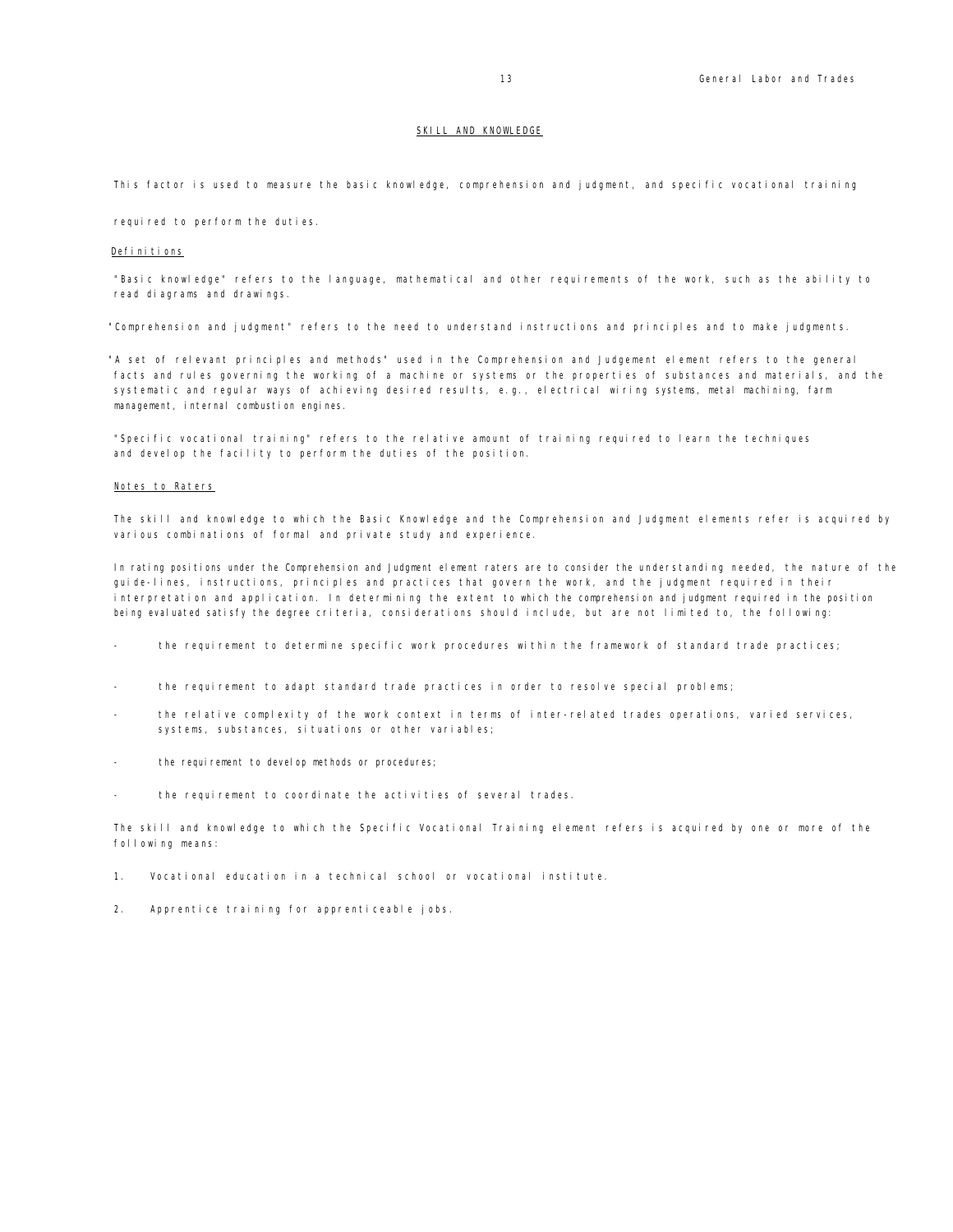3. In-plant training given by an employer in the form of organized study.

4. On-the-job training under the instruction of qualified workers.

5. Training and experience in the same or related work that have provided the essential skills and knowledge.

As the first four degrees of the Specific Vocational Training element imply relatively short periods and the last four degrees imply relatively long periods, two separate arithmetic progressions are used to reflect the difference.

The degrees of the Specific Vocational Training element that are assigned to the bench-mark positions have been established by the comparative ranking of key positions in the occupational group. The degree tentatively selected in rating a position is to be confirmed by direct comparison of the position being rated with the duties and specifications of the bench-mark positions. For the further assistance of raters, a profile guide has been prepared for this element, which may serve as a check on the degree of the element tentatively selected for a position. In that certain positions require recognized qualifications in more than one (1) specialty, a higher degree may be warranted provided the total requirement in the position being rated equates with the total requirement in the bench-marks selected to exemplify the higher degree.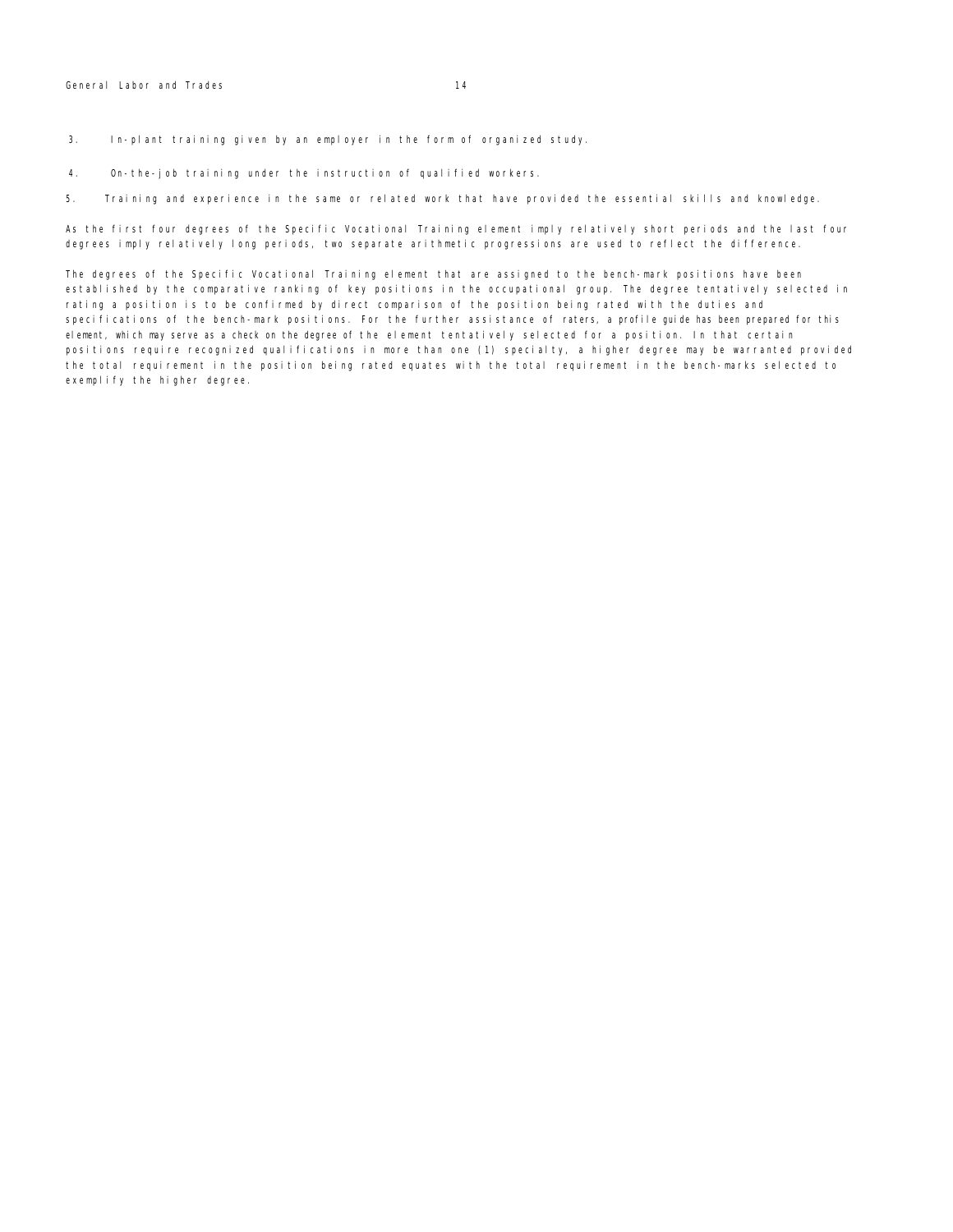## SPECIFIC VOCATIONAL TRAINING ELEMENT PROFILE GUIDE

| Sub-Group Title                         | Range of degrees that may be expected<br>for non-supervisory positions |
|-----------------------------------------|------------------------------------------------------------------------|
| Elemental                               | $1 - 2$                                                                |
| Mani pul ating                          | $2 - 5$                                                                |
| Machine Driving-Operating               | $2 - 4$                                                                |
| Machine Operating-Controlling           | $2 - 5$                                                                |
| Ammunition Working                      | $2 - 5$                                                                |
| Grain Handling-Weighing                 | $2 - 4$                                                                |
| Precision Working                       | $4 - 5$                                                                |
| Painting and Construction Finishing     | $4 - 5$                                                                |
| Aircraft Maintaining                    | $5 - 6$                                                                |
| Instrument Maintaining                  | $5 - 6$                                                                |
| Machinery Maintaining                   | $4 - 6$                                                                |
| Vehicle and Heavy Equipment Maintaining | $5 - 6$                                                                |
| Boilermaking - Blacksmithing            | 5                                                                      |
| Electrical Installing and Maintaining   | $5 - 6$                                                                |
| Pi pefi tti ng                          | $5 - 6$                                                                |
| Sheet-metal Working                     | 5                                                                      |
| Woodworking                             | $5 - 6$                                                                |
| Metal Machining                         | $5 - 6$                                                                |
| Construction Inspecting                 | $6 - 7$                                                                |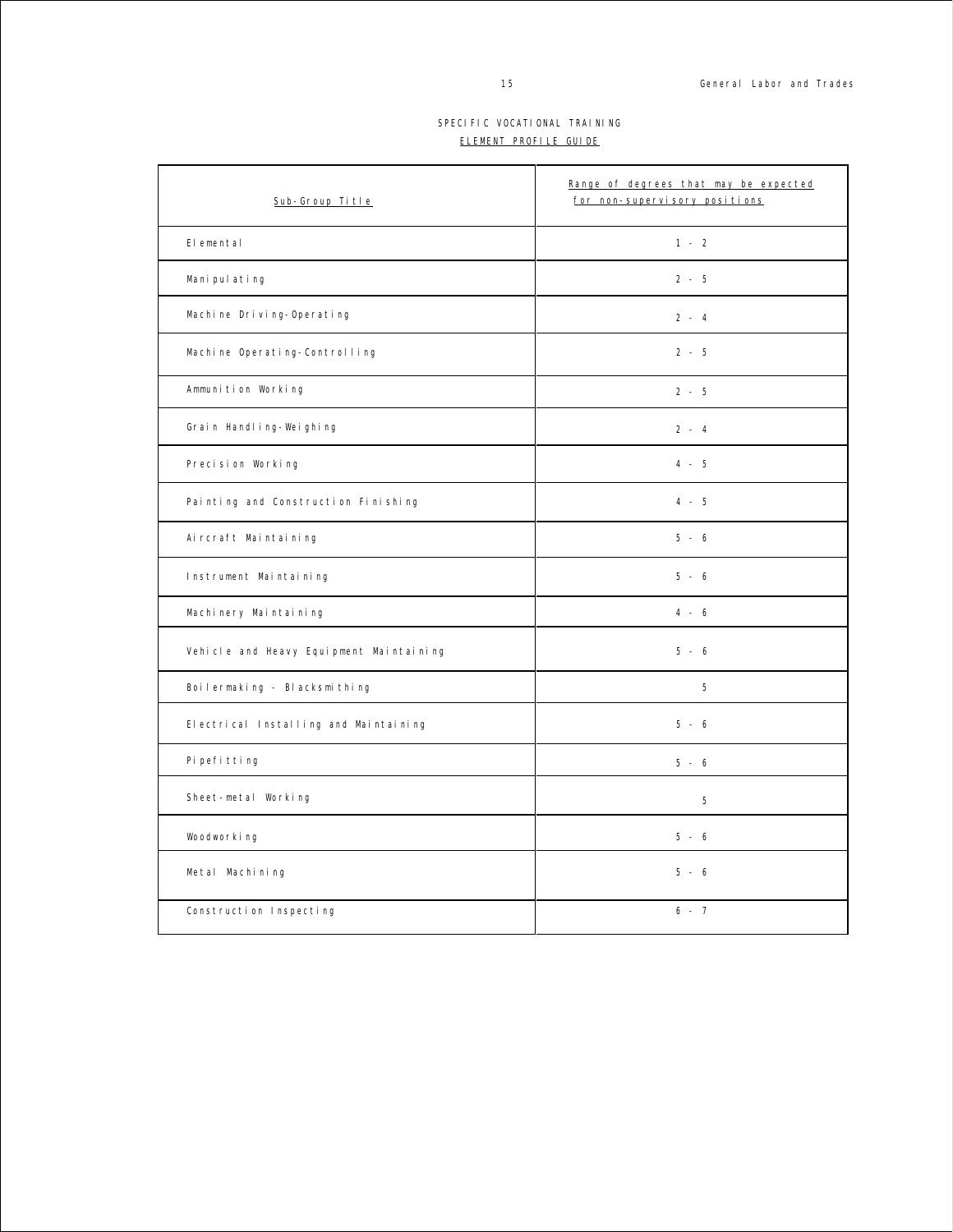## RATING SCALE - SKILL AND KNOWLEDGE BASIC KNOWLEDGE

| Basic Knowledge Required                                                                                                                                                                                                                                                                                                               | Degree         | Points | Bench-Mark<br>Position Descriptions                                                                                                                                        | Page                                         |
|----------------------------------------------------------------------------------------------------------------------------------------------------------------------------------------------------------------------------------------------------------------------------------------------------------------------------------------|----------------|--------|----------------------------------------------------------------------------------------------------------------------------------------------------------------------------|----------------------------------------------|
| The work requires reading, writing and<br>speaking; elementary arithmetic, such as<br>adding, subtracting, simple measuring or<br>proportioning; or simple transcribing or<br>recording of information.                                                                                                                                | $\mathbf{1}$   | 24     | Helper, Trades<br>Lubricator, Automotive Equipment<br>Mortar Mixer<br>Heavy-Equipment Operator                                                                             | 3.1<br>6.1<br>7.1<br>15.2                    |
| The work requires simple arithmetic to add,<br>subtract, multiply and divide, make<br>measurements, proportion material, make<br>simple estimates of labor and material;<br>the recording or transcribing of symbols,<br>codes, numbers or quantities; the<br>maintaining of simple records.                                           | 2              | 40     | Labor Supervisor, Park Maintenance<br>Farm Hand, Livestock<br>Gardener<br>Lock Operator<br>Painter<br>Weighing Assistant                                                   | 5.1<br>9.1<br>11.1<br>22.1<br>28.1<br>60.2   |
| The work requires transposing information<br>using tables, graphs or charts; reading or<br>preparing simple drawings or diagrams;<br>drafting simple correspondence or reports:<br>maintaining somewhat complex records;<br>making detailed calculations or estimations; or<br>requires some knowledge of basic<br>shop or trade math. | 3              | 56     | General Labor Supervisor<br>Welder, Combination<br>Lockmaster<br>Power-Press Operator<br>Leather Worker, Prosthetics<br>Sign Painter                                       | 2.1<br>13.1<br>23.2<br>24.1<br>26.1<br>30.1  |
| The work requires maintaining a system of<br>records, such as inventory; reading or<br>preparing moderately difficult diagrams or<br>drawings; preparing detailed operating or<br>incident reports; or carrying out algebraic<br>and geometric procedures in mainly repetitive or<br>standardized applications.                        | 4              | 72     | Farm Labor Supervisor<br>Bridge Operations Supervisor<br>Senior Upholstery Instructor<br>Aircraft Welder/Machinist<br>Automobile Mechanic<br>Power line Repairer           | 10.1<br>20.2<br>27.2<br>36.1<br>42.1<br>48.1 |
| The work requires reading technical<br>manuals, complex drawings, specifications,<br>layouts, blueprints or schematics; or<br>carrying out algebraic and geometric<br>procedures in non-standardized situations.                                                                                                                       | 5              | 88     | Aircraft Mechanic<br>Instrument Mechanic, Optical<br>El ectrician, Airport<br>Sheet-Metal Worker<br>Carpenter, Maintenance<br>Inspector of Construction,<br>Small Projects | 35.2<br>37.1<br>47.2<br>53.1<br>55.1<br>62.1 |
| The work requires interpreting technical<br>manuals, complex drawings, specifications,<br>layouts, blueprints or schematics; or<br>making calculations using technical data<br>and elementary trigonometry; or preparing<br>comprehensive reports.                                                                                     | 6              | 104    | Production Plant Manager<br>Machinist<br>Tool-and-Die Maker<br>Regional Construction Supervisor                                                                            | 25.2<br>56.1<br>57.1<br>63.2                 |
| The work requires evaluating technical<br>data; resolving differences in<br>interpretation and/or authorizing changes<br>to specifications; making comprehensive<br>cost, establishment or production<br>estimates; or implementing cost control<br>systems.                                                                           | $\overline{7}$ | 120    | Superintendent, Maintenance                                                                                                                                                | 65.2                                         |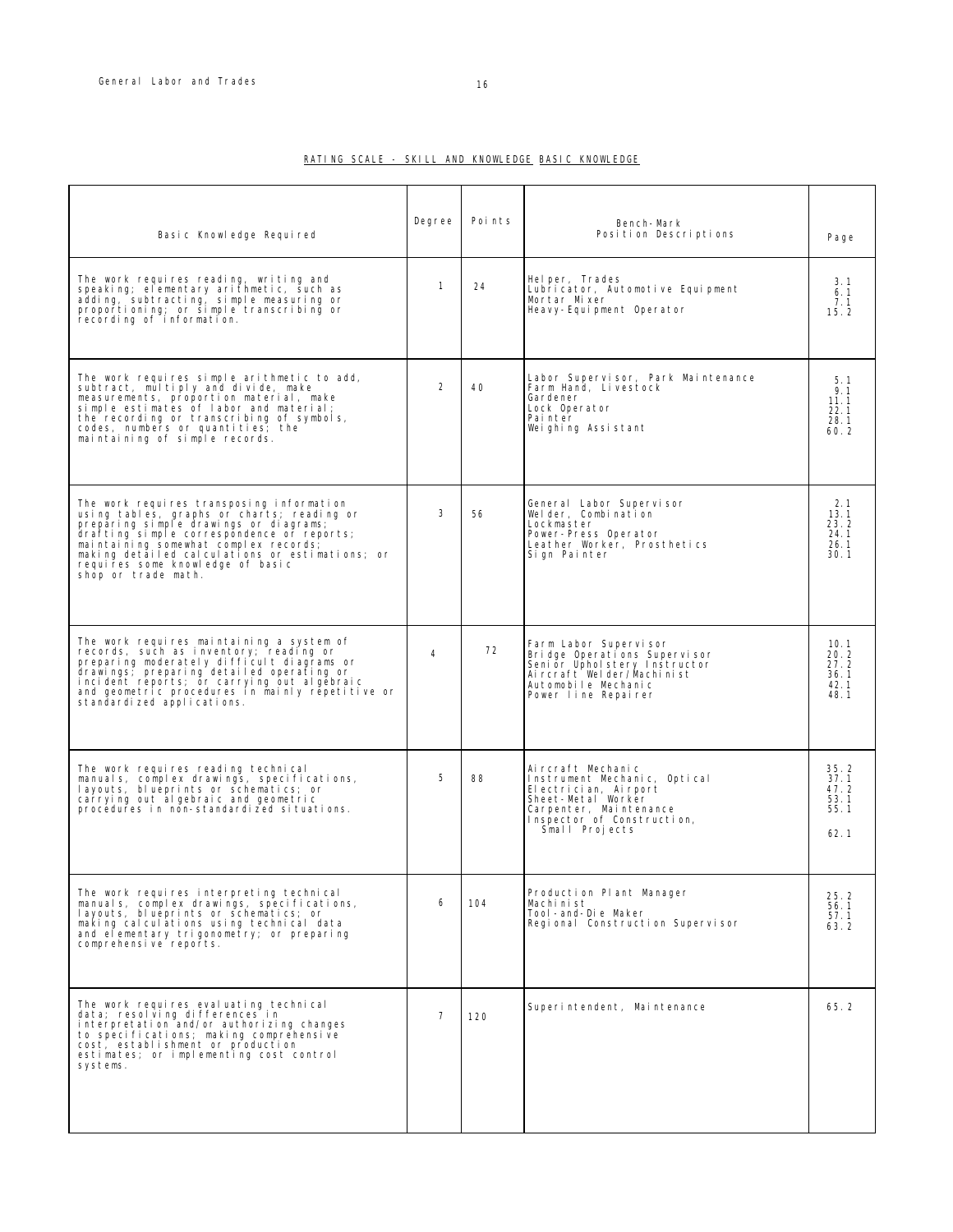## RATING SCALE - SKILL AND KNOWLEDGE

## COMPREHENSION AND JUDGEMENT

| Comprehension and Judgment                                                                                                                                                                                                                                                                                       | Degree         | Points | Bench-Mark<br>Position Descriptions                                                                                                                          | Page                                             |
|------------------------------------------------------------------------------------------------------------------------------------------------------------------------------------------------------------------------------------------------------------------------------------------------------------------|----------------|--------|--------------------------------------------------------------------------------------------------------------------------------------------------------------|--------------------------------------------------|
| The work requires sufficient understanding<br>to carry out one- or two-step instructions,<br>carry out highly repetitive work, or work<br>under immediate supervision; and requires<br>little or no judgment.                                                                                                    | $\mathbf{1}$   | 36     | Air-Hammer Operator<br>Helper, Trades<br>Mortar Mixer<br>Ti re Repai rer                                                                                     | 1.1<br>3.1<br>7.1<br>8.1                         |
| The work requires sufficient understanding<br>to carry out detailed written or oral<br>instructions and requires judgment in<br>carrying out instructions or in selecting<br>the order or course of action to be<br>followed.                                                                                    | $\overline{2}$ | 64     | Labor Supervisor, Park Maintenance<br>Farm Hand, Livestock<br>Fork-Lift-Truck Operator<br>Truck Driver, Light<br>Lockmaster                                  | 5.1<br>9.1<br>14.1<br>19.1<br>23.2               |
| The work requires sufficient understanding<br>to work within established practices and<br>procedures and requires judgment in their<br>application, in selecting the appropriate<br>course of action to be followed, or in<br>making decisions that affect quality,<br>accuracy or utility of results.           | 3              | 93     | Farm Labor Supervisor<br>Gardener<br>Welder, Combination<br>Motor-Grader Operator<br>Pai nter<br>Grain Weigher                                               | 10.2<br>11.1<br>13.1<br>17.1<br>$28.1$<br>$59.2$ |
| The work requires an understanding of a set<br>of relevant principles, practices and<br>procedures and requires judgment in<br>selecting the appropriate course of action,<br>interpreting instructions and solving<br>technical problems.                                                                       | $\overline{4}$ | 121    | Senior Upholstery Instructor<br>Ammunition Inspection Supervisor<br>Automobile Mechanic<br>Pi pefitter<br>Carpenter, Maintenance<br>Grain Cleaner Supervisor | 27.2<br>32.2<br>42.2<br>51.1<br>55.2<br>58.2     |
| The work requires a thorough understanding<br>of a set of relevant principles, practices<br>and procedures, or understanding of a<br>number of sets of relevant principles,<br>practices and procedures and requires<br>judgment in interpreting instructions and<br>sol ving technical or operational problems. | 5              | 150    | Production Plant Manager<br>Ai rcraft Mechanic<br>El ectrician, Airport<br>Carpenter Supervisor<br>Construction Officer                                      | $25.2$<br>$35.2$<br>47.2<br>54.2<br>61.2         |
| The work requires a thorough understanding<br>of a number of sets of relevant principles,<br>practices and procedures and requires<br>judgment in interpreting general instructions or in<br>sol ving complex technical or<br>major operational problems.                                                        | 6              | 180    | Regional Construction Supervisor<br>Shop Superintendent, Marine Aids<br>Superintendent, Maintenance                                                          | 63.2<br>$64.2$<br>65.2                           |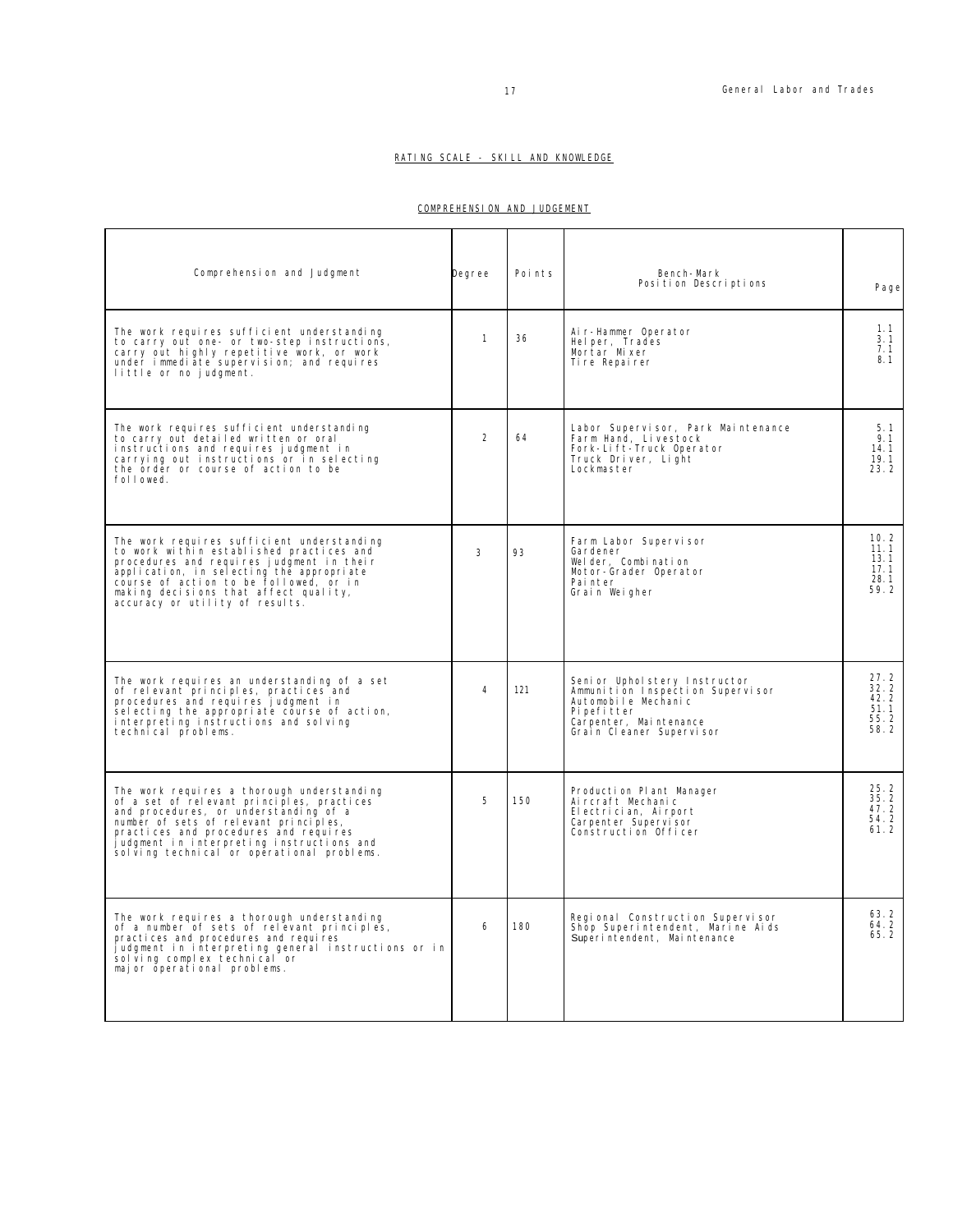## SPECIFIC VOCATIONAL TRAINING

| Degree of Specific<br>Vocational Training | Points | Bench-Mark<br>Position Descriptions                                                                                                            | Page                                         |
|-------------------------------------------|--------|------------------------------------------------------------------------------------------------------------------------------------------------|----------------------------------------------|
| $\mathbf{1}$                              | 25     | Air-Hammer Operator<br>Laborer, Roads and Grounds<br>Lubricator, Automotive Equipment<br>Mortar Mixer<br>Tire Repairer                         | 1.1<br>4.1<br>6.1<br>7.1<br>8.1              |
| $\overline{2}$                            | 50     | Helper, Trades<br>Labor Supervisor, Park Maintenance<br>Fork-Lift-Truck Operator<br>Truck Driver, Light<br>Ammunition Supply Worker            | 3.1<br>5.1<br>14.1<br>19.1<br>33.2           |
| 3                                         | 75     | Farm Hand, Livestock<br>General Maintenance Worker<br>Mobile-Crane Operator<br>Truck Driver, Heavy<br>Lockmaster                               | 9.1<br>12.2<br>16.2<br>18.1<br>23.2          |
| $\overline{4}$                            | 100    | Farm Labor Supervisor<br>Welder, Combination<br>Heavy-Equipment Operator<br>Qil-Burner Repairer<br>Grain Cleaner Supervisor                    | 10.2<br>13.1<br>15.2<br>40.1<br>58.2         |
| 5                                         | 150    | Gardener<br>Aircraft Welder/Machinist<br>Metal Fabricator, Marine Aids<br>Pi pefi tter<br>Carpenter, Maintenance<br>Machinist                  | 11.1<br>36.2<br>46.1<br>51.1<br>55.2<br>56.2 |
| 6                                         | 200    | Aircraft Mechanic<br>Electrician, Airport<br>Carpenter Supervisor<br>Inspector of Construction, Small Projects                                 | 35.2<br>47.2<br>54.2<br>62.2                 |
| $\overline{7}$                            | 250    | Production Plant Manager<br>Maintenance Supervisor, Plumbing and<br>Heating<br>Shop Superintendent, Marine Aids<br>Superintendent, Maintenance | 25.2<br>$50.2$<br>64.2<br>65.2               |
| 8                                         | 300    |                                                                                                                                                |                                              |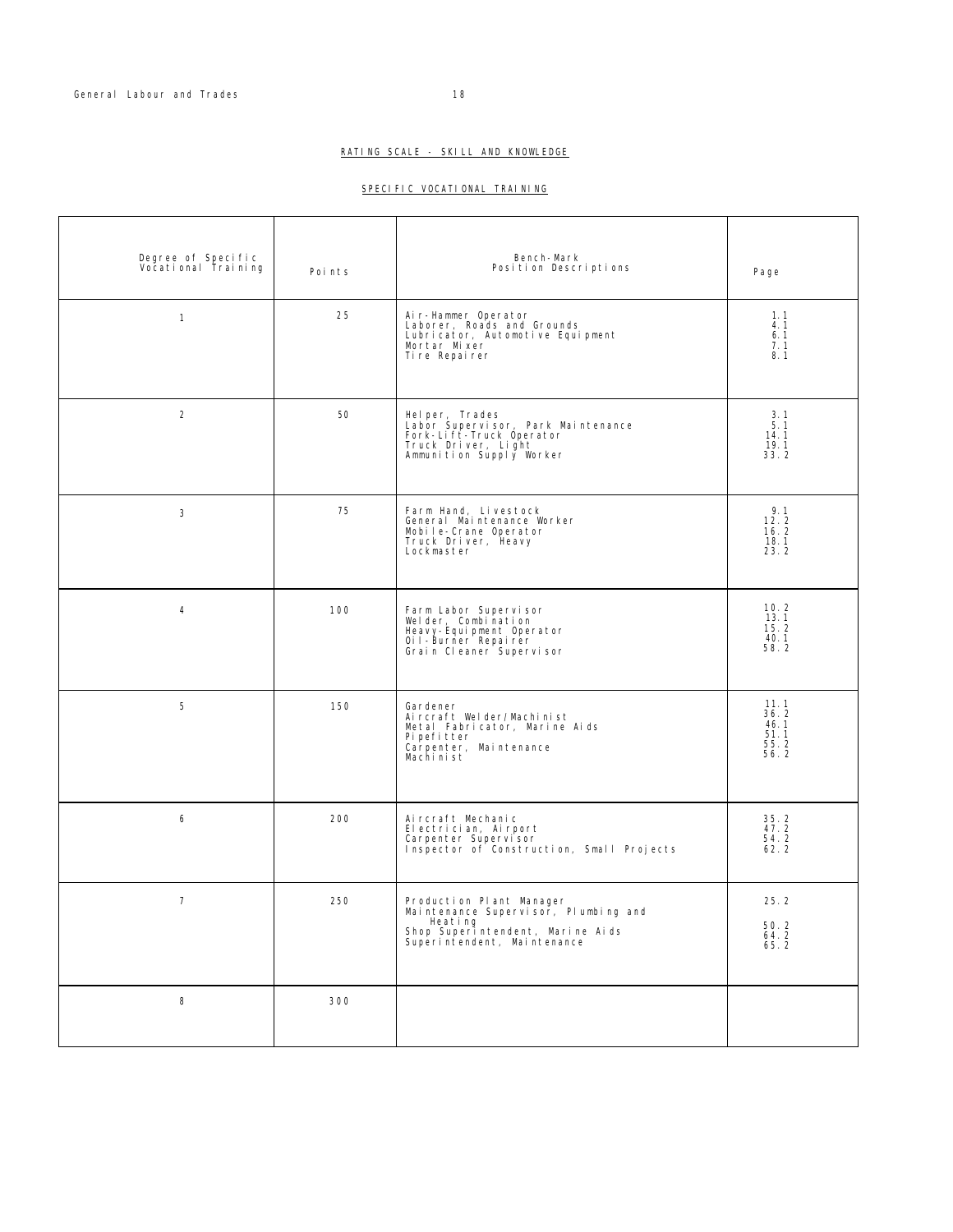## EFFORT

This factor is used to measure the fatigue caused by the mental and physical effort required to perform the duties.

## Notes to Raters

In rating positions under the Mental Effort element raters are to consider the fatigue caused by the frequency, intensity and duration of concentration, and mental-sensory coordination required by the work.

In rating positions under the Physical Effort element, raters are to consider the fatigue caused by the kind, frequency, intensity and duration of muscular exertion, the work positions, and the weight of objects handled.

In evaluating supervisory positions under Mental Effort, raters are to consider the varying demands in such areas as: work planning; staff scheduling; material and labor estimating; work coordination, review and inspection; and involvement with contracts, specifications and drawings.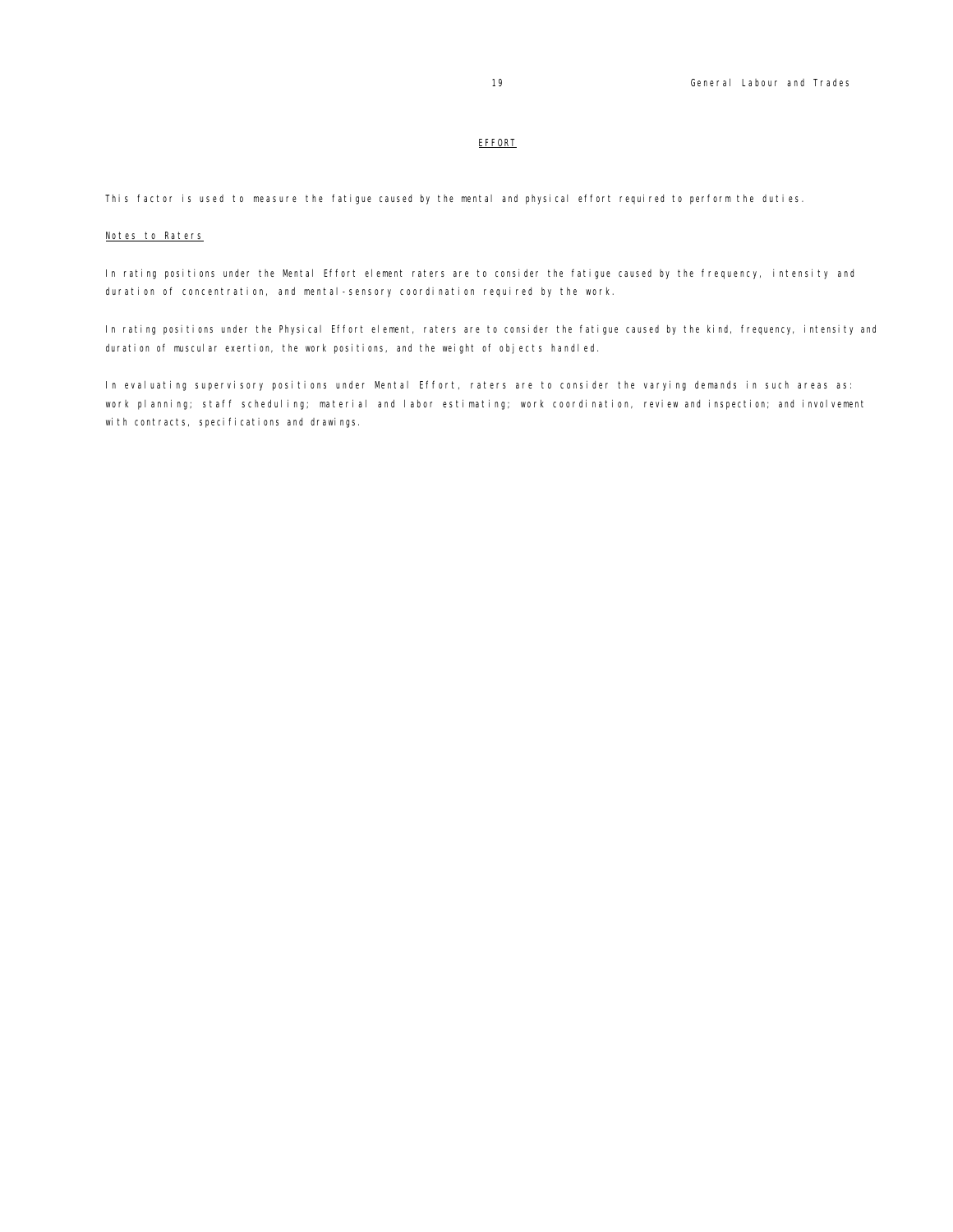## RATING SCALE

| MENTAL EFFORT<br>EFFORT |
|-------------------------|
|-------------------------|

| Mental Effort                                                                                                                                                                                                                                                                                                   | Degree         | Points | Bench-Mark<br>Position Descriptions                                                                                                                                                | Page                                                 |
|-----------------------------------------------------------------------------------------------------------------------------------------------------------------------------------------------------------------------------------------------------------------------------------------------------------------|----------------|--------|------------------------------------------------------------------------------------------------------------------------------------------------------------------------------------|------------------------------------------------------|
| The work requires generally only normal<br>attention or involves little directed<br>thinking; eye-hand coordination does not<br>involve precision, close tolerances or<br>rapid response.                                                                                                                       | $\mathbf{1}$   | 15     | Helper, Trades<br>Lubricator, Automotive Equipment<br>Gardener<br>Weighing Assistant                                                                                               | 3.1<br>6.1<br>11.2<br>60.2                           |
| The work requires generally a moderate<br>level of attention or mental-sensory<br>coordination with short periods of<br>concentration; or more complex or demanding<br>Nork is sufficiently repetitive to be<br>considered cyclical or involve reflexive<br>action reducing the level of attention<br>required. | $\overline{2}$ | 35     | Farm Labour Supervisor<br>General Maintenance Worker<br>Truck Driver, Heavy<br>Lock Operator<br>Painter<br>Oil-Burner Repairer                                                     | 10.2<br>12.2<br>18.2<br>22.2<br>28.1<br>40.2         |
| The work requires generally a high level of<br>attention or mental-sensory coordination<br>Nith long periods of concentration.                                                                                                                                                                                  | 3              | 55     | Welder, Combination<br>Mobile-Crane Operator<br>Leather Worker, Prosthetics<br>Sign Painter<br>Farm-Machinery Mechanic<br>Carpenter Supervisor<br>Shop Superintendent, Marine Aids | 13.1<br>16.2<br>26.2<br>30.2<br>44.2<br>54.2<br>64.2 |
| The work requires generally a very high<br>level of attention or precise mental-<br>sensory coordination with sustained periods<br>of concentration.                                                                                                                                                            | 4              | 75     | Instrument Mechanic, Optical<br>Machinist<br>Tool-and-Die Maker                                                                                                                    | 37.2<br>56.2<br>57 2                                 |

Note: When rating positions under this element, raters are to consider only the general or "on average" requirement. An occasional or infrequent requirement should not be credited as it cannot be considered as contributing to fatigue.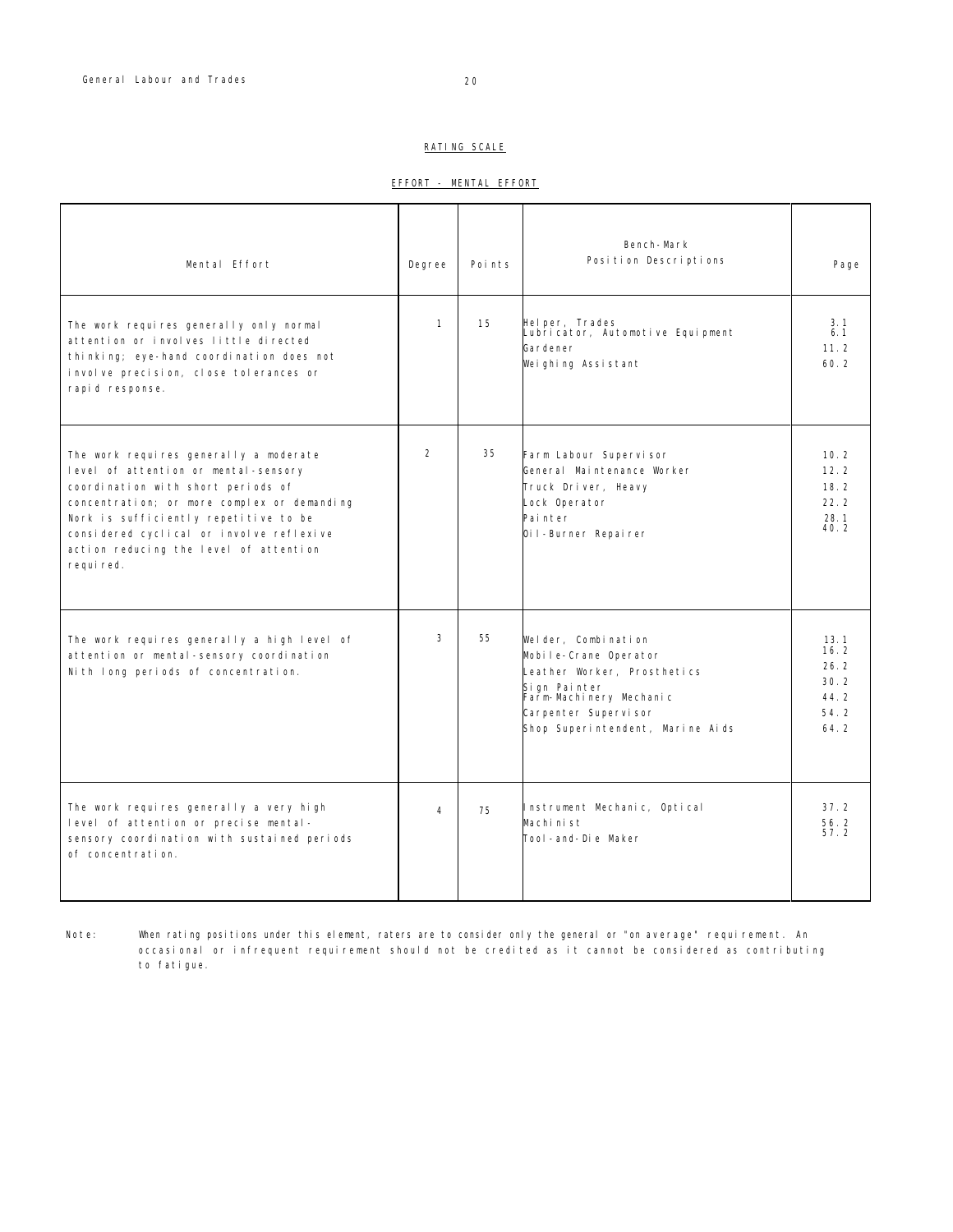## RATING SCALE

## EFFORT - PHYSICAL EFFORT

| Physical Effort                                                                                                                                                                                      | Degree       | Points | Bench-Mark<br>Position Descriptions                                                                                                                                                                        | Page                                                |
|------------------------------------------------------------------------------------------------------------------------------------------------------------------------------------------------------|--------------|--------|------------------------------------------------------------------------------------------------------------------------------------------------------------------------------------------------------------|-----------------------------------------------------|
| The work generally requires some physical<br>effort, such as intermittent standing or<br>walking, or handling of light-weight<br>objects or controls.                                                | $\mathbf{1}$ | 15     | General Labor Supervisor<br>Fork-Lift-Truck Operator<br>Leather Worker, Prosthetics<br>Sign Painter<br>Carpenter Supervisor<br>Inspector of Construction,<br>Small Projects<br>Superintendent, Maintenance | 2.2<br>14.2<br>26.2<br>30.2<br>54.2<br>62.2<br>65.3 |
| The work generally requires moderate<br>physical effort, such as standing or<br>walking where only limited periods of<br>relief are possible, or handling of<br>moderate-weight objects or controls. | 2            | 30     | Labor Supervisor, Park Maintenance<br>Motor-Grader Operator<br>Cut-off-Saw Operator<br>Ammunition Assembler and Maintainer<br>Oil-Burner Repairer<br>Electrician, Airport<br>Grain-Cleaner Supervisor      | 5.2<br>17.2<br>21.2<br>31.2<br>40.2<br>47.2<br>58.3 |
| The work generally requires considerable<br>physical effort, such as frequent climbing,<br>working from ladders, working in difficult<br>positions, or handling of medium-weight<br>objects.         | 3            | 45     | Helper, Trades<br>Laborer, Roads and Grounds<br>Farm Hand, Livestock<br>PI asterer<br>Ammunition Supply Worker<br>Refrigeration Mechanic<br>Sheet-Metal Worker                                             | 3.1<br>4.1<br>9.2<br>29.2<br>33.2<br>41.2<br>53.2   |
| The work generally requires great physical<br>effort, such as frequent handling of heavy-<br>Height objects.                                                                                         | 4            | 60     | Mortar Mixer<br>Metal Fabricator, Marine Aids<br>Power line Repairer                                                                                                                                       | 7.1<br>46.2<br>48.2                                 |
| The work generally requires extreme<br>-3hysical effort, such as continual handling<br>of heavy-weight objects.                                                                                      | 5            | 75     | Air-Hammer Operator                                                                                                                                                                                        | 1.1                                                 |

Note: When rating positions under this element raters are to consider only the general or "on average" requirement. An occasional or infrequent requirement should not be credited as it cannot be considered as contributing to fatigue.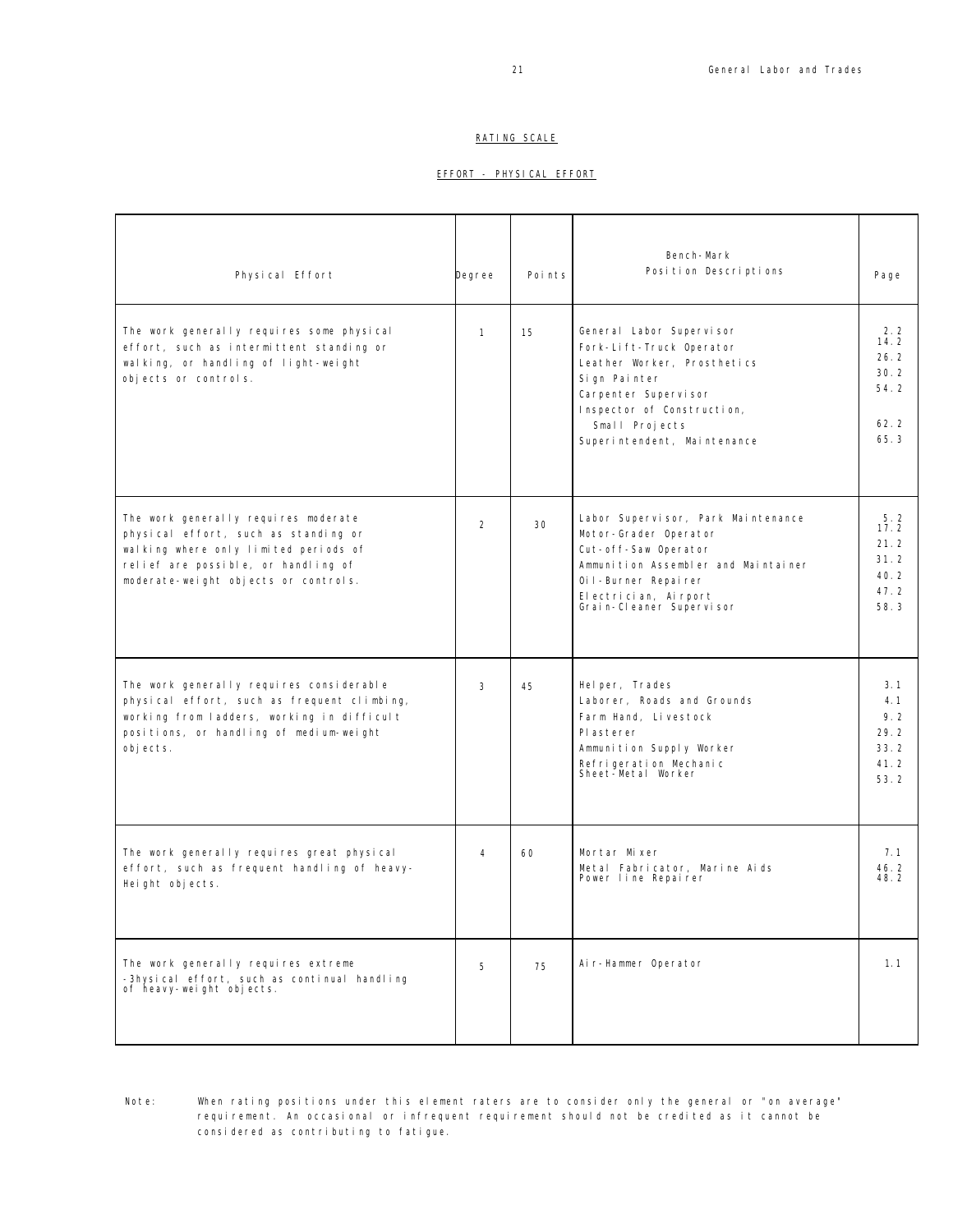#### RESPONSIBILITY

This factor is used to measure the responsibility for resources used and for the safety of others.

## Definition

"Responsibility for safety of others" refers to the responsibility for the exercise of care by self or subordinates to avoid or prevent injury to other people.

#### Notes to Raters

The degrees of the Resources element that are assigned to the benchmark positions have been established by the comparative ranking of key positions in the occupational group. In selecting a tentative rating for a position under this element the following characteristics of the work are to be considered:

- 1. The nature and value of the resources used, e.g. stationary and portable machines, material handling equipment, hand tools, personnel, material and supplies.
- 2. The extent to which the description of the position implies accountability.
- 3. The consequences of an error in judgment.
- 4. Raters are not to take into account indirect effect on services provided but are to consider only the immediate effect on the work being performed.

Any one of these characteristics is only an indication of the degree of responsibility in this element, and the whole context within which the work is performed is to be considered. The degree tentatively selected for a position is to be confirmed by direct comparison of the position being rated with the duties and specifications of the bench-mark positions.

Ratings above Degree 2 of the Resources Element for non-supervisory positions in most sub-groups should be considered atypical, i.e., the assignment of higher ratings should be warranted by significant and continuing responsibilities which are not characteristic of the occupation.

In rating positions under the "Responsibility for the safety of others" element, considerations should include:

- 1. The probability and extent of injury to others.
- 2. The nature of the work, the work area and the proximity of other workers.
- 3. The significance or frequency of the activities being considered.
- 4. The responsibility of other workers to observe normal safety precautions.
- 5. The degree of control that can be exercised during the performance of the work assuming that all safety devices and procedures for which the position is not directly responsible are in order.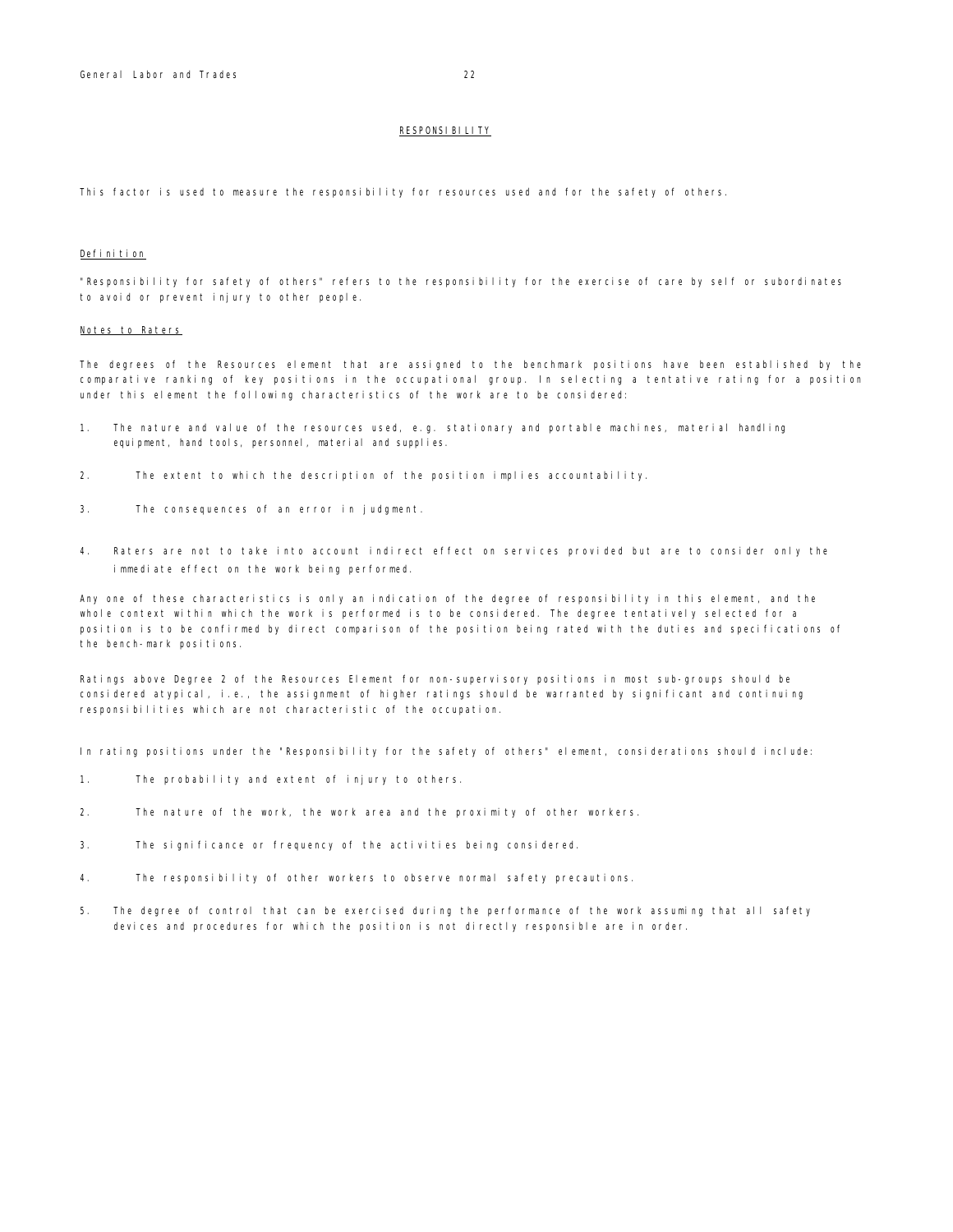## RATING SCALE

## RESPONSIBILITY - RESOURCES

| Responsibility for Resources | Degree         | Points | Bench-Mark<br>Position Descriptions                                                                                                                                                                                   | Page                                                                |
|------------------------------|----------------|--------|-----------------------------------------------------------------------------------------------------------------------------------------------------------------------------------------------------------------------|---------------------------------------------------------------------|
| Limited                      | $\mathbf{1}$   | 20     | Helper, Trades<br>Mortar Mixer<br>Cut-off-Saw Operator<br>Leather Worker, Prosthetics<br>Painter<br>Ammunition Assembler and Maintainer                                                                               | 3.2<br>7.1<br>21.2<br>26.2<br>28.2<br>31.2                          |
| Moderate                     | $\overline{2}$ | 46     | General Labor Supervisor<br>Gardener<br>Heavy-Equipment Operator<br>Lockmaster<br>Ammunition Inspection Supervisor<br>Aircraft Welder/Machinist<br>Automobile Mechanic<br>El ectrician, Airport<br>Sheet-Metal Worker | 2.2<br>11.2<br>15.2<br>23.3<br>32.2<br>36.2<br>42.2<br>47.2<br>53.2 |
| Si gni fi cant               | 3              | 72     | Farm Labor Supervisor<br>Production Plant Manager<br>Carpenter Supervisor<br>Construction Officer                                                                                                                     | 10.2<br>25.3<br>54.2<br>61.2                                        |
| Maj or                       | $\overline{4}$ | 100    | Bridge Operations Supervisor<br>Regional Construction Supervisor<br>Shop Superintendent, Marine Aids<br>Superintendent, Maintenance                                                                                   | 20.2<br>63.2<br>64.3<br>65.3                                        |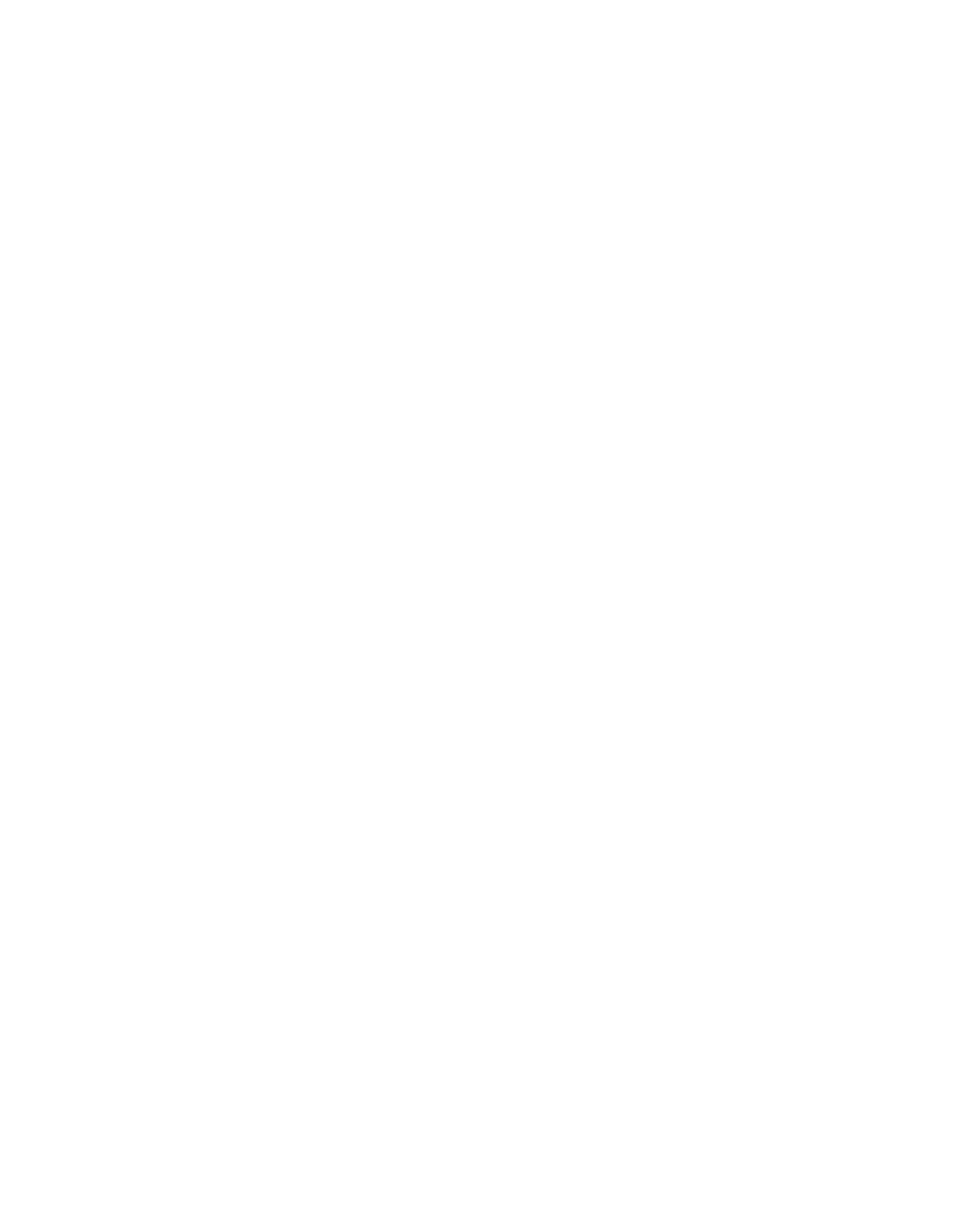## RATING SCALE

## RESPONSIBILITY - SAFETY OF OTHERS

| Responsibility for the<br>Safety of Others                  | Degree         | Points | Bench-Mark<br>Position Descriptions                                                                                                                                                         | Page                                                       |
|-------------------------------------------------------------|----------------|--------|---------------------------------------------------------------------------------------------------------------------------------------------------------------------------------------------|------------------------------------------------------------|
| There is little possibility of injury to<br>others.         | $\mathbf{1}$   | 10     | Laborer, Roads and Grounds<br>Farm Hand, Livestock<br>Cut-off-Saw Operator<br>Leather Worker, Prosthetics<br>Pl asterer<br>Refrigeration Mechanic<br>Automobile Mechanic<br>Machinist       | 4.2<br>9.2<br>21.2<br>26.2<br>29.2<br>41.2<br>42.2<br>56.2 |
| Reasonable care is required to prevent<br>injury to others. | $\overline{2}$ | 23     | Helper, Trades<br>Labor Supervisor, Park Maintenance<br>Truck Driver, Light<br>Shop Estimator, Automotive<br>El ectrician, Airport<br>Pi pefi tter<br>Body Repairer<br>Construction Officer | 3.2<br>5.2<br>19.2<br>43.2<br>47.2<br>51.2<br>52.2<br>61.2 |
| Special care is required to prevent injury<br>to others.    | 3              | 36     | Farm-Labor Supervisor<br>Mobile-Crane Operator<br>Ammunition Supply Worker<br>Maintenance Supervisor, Plumbing<br>and Heating<br>Grain-Cleaner Supervisor                                   | 10.2<br>16.2<br>33.2<br>50.2<br>58.3                       |
| Extreme care is required to prevent injury<br>to others.    | $\overline{4}$ | 50     | Bridge Operations Supervisor<br>Production Plant Manager<br>Ammunition Inspection Supervisor<br>Regional Construction Supervisor<br>Superintendent, Maintenance                             | 20.2<br>25.3<br>32.2<br>63.2<br>65.3                       |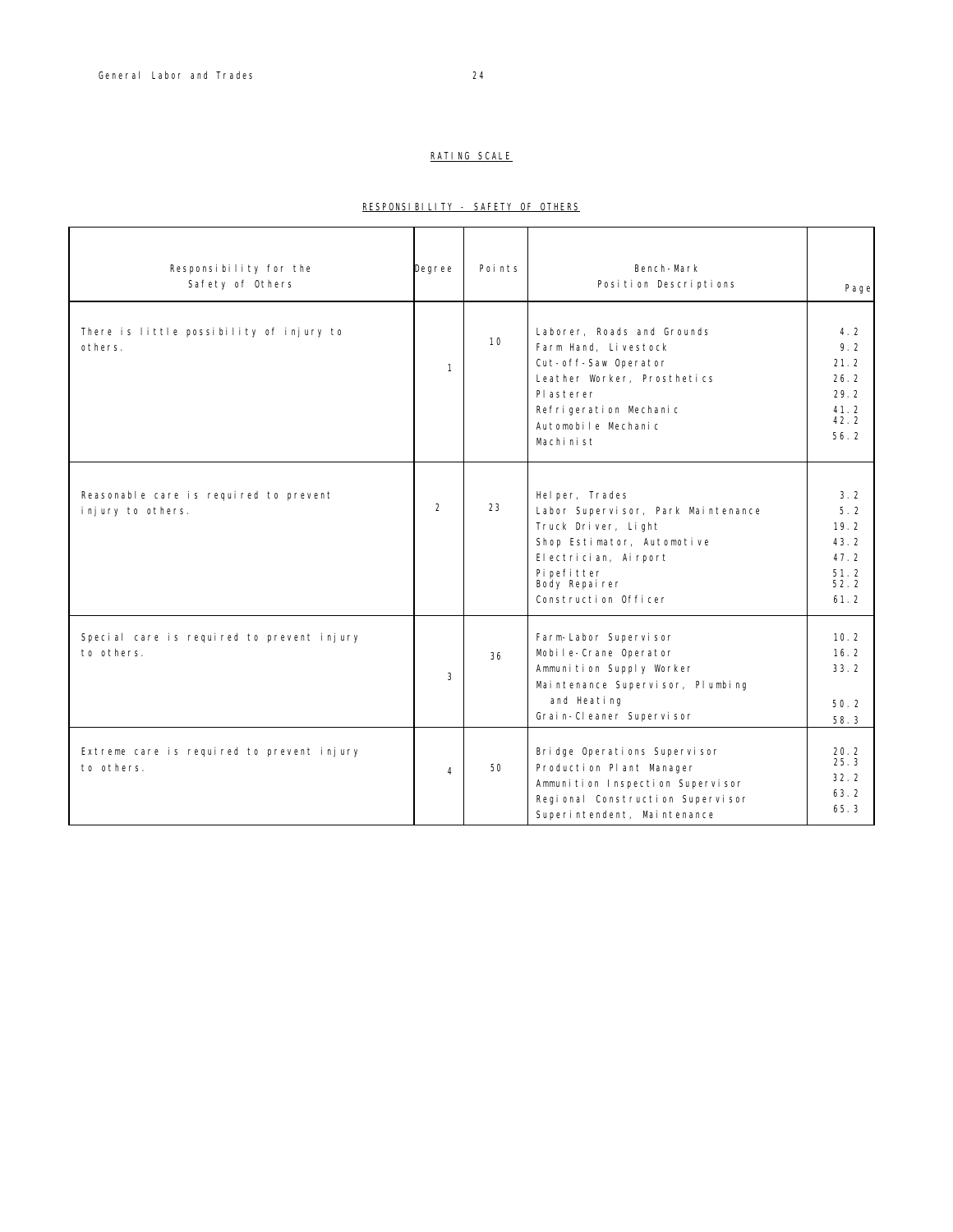### WORKING CONDITIONS

This factor is used to measure the disagreeable conditions of the work as indicated by the environment in which the duties are performed and the exposure to hazards.

## Definitions

"Environment" refers to the disagreeable conditions under which the duties are performed such as:

- exposure to dust, dirt, fumes, obnoxious odors, noise, vibration, dampness, grease, or to extremes of heat and cold;
- the required wearing of cumbersome protective clothing or equipment;
- the frequent or regular requirement to be absent from home overnight or for extended periods.

"Hazards" refers to the requirement to work under conditions that result in unavoidable exposure by the employee to injury or sickness, although the normal safety precautions have been taken.

#### Notes to Raters

In rating positions under the Environment element only those conditions that make the work disagreeable are to be considered. Raters are to consider the frequency and duration of the exposure as well as the severity of the di sagreeable conditions.

In rating positions under the Hazards element only the hazards that are probable are to be considered, and not those that are only remotely possible. Raters are to consider the frequency of unavoidable exposure and the probable severity of the injury.

Positions in which the probability of injury is minimal will be assigned the lowest value under the Hazards Element.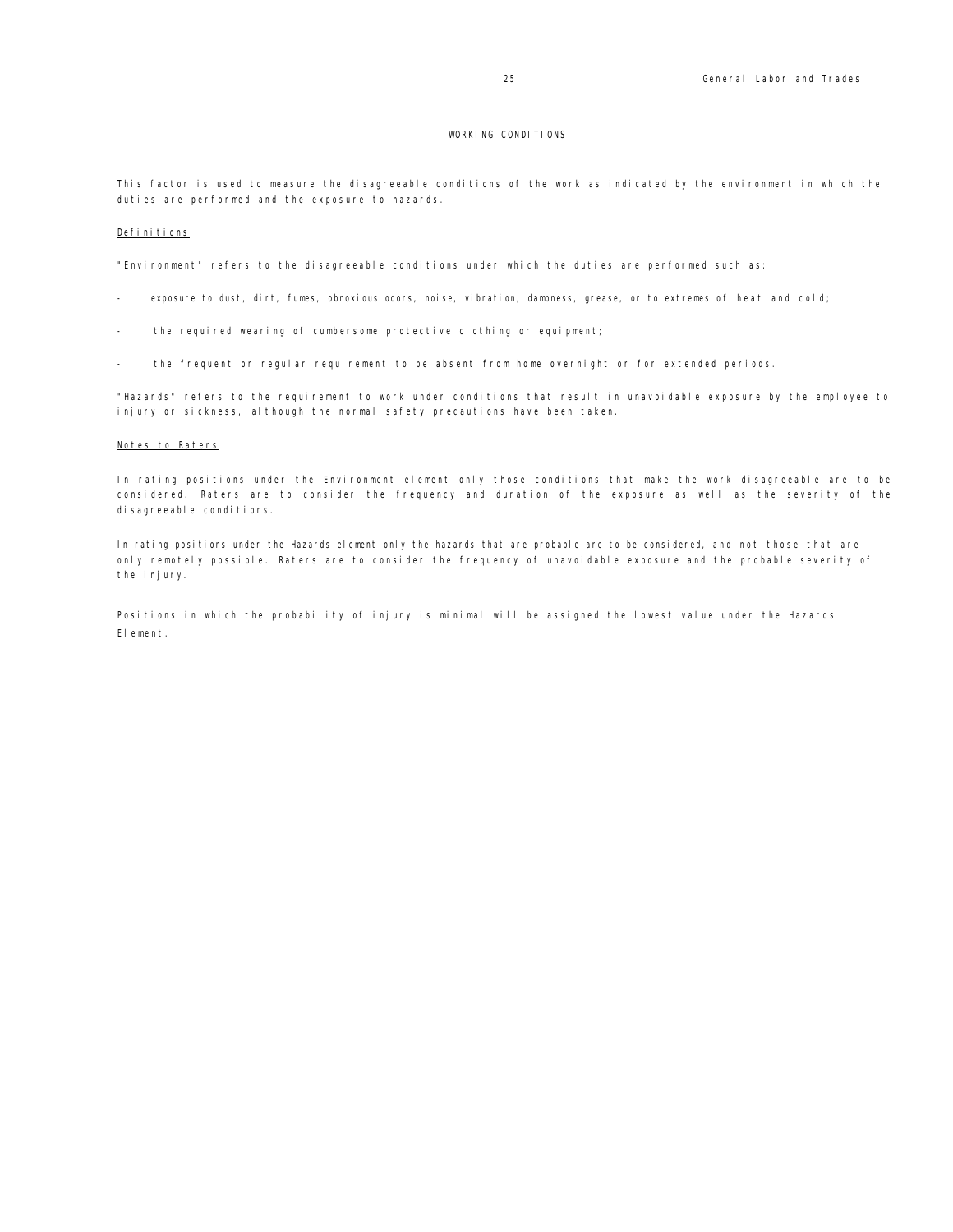## RATING SCALE

## WORKING CONDITIONS – ENVIRONMENT

| Environment                                                                                                                                                                                                 | Degree         | Point<br>S | Bench-Mark<br>Position Descriptions                                                                                                                                                                                                                                         | Page                                                                |
|-------------------------------------------------------------------------------------------------------------------------------------------------------------------------------------------------------------|----------------|------------|-----------------------------------------------------------------------------------------------------------------------------------------------------------------------------------------------------------------------------------------------------------------------------|---------------------------------------------------------------------|
| Good working environment with few<br>disagreeable conditions. Work may be<br>slightly dirty or involve infrequent<br>exposure to some disagreeable condition.                                               | $\mathbf{1}$   | 12         | General Labor Supervisor<br>Gardener<br>Fork-Lift-Truck Operator<br>Truck Driver, Light<br>Bridge Operations Supervisor<br>Leather Worker, Prosthetics<br>Shop Estimator, Automotive<br>Maintenance Supervisor,<br>Plumbing and Heating<br>Shop Superintendent, Marine Aids | 2.2<br>11.2<br>14.2<br>19.2<br>20.2<br>26.2<br>43.2<br>50.3<br>64.3 |
| Fair working environment, such as frequent<br>exposure to one disagreeable condition or<br>significant exposure to either two or more<br>disagreeable conditions or to one very<br>di sagreeable condition. | $\overline{2}$ | 28         | Helper, Trades<br>Ti re Repai rer<br>Truck Driver, Heavy<br>Lockmaster<br>Oil-Burner Repairer<br>Automobile Mechanic<br>Carpenter, Maintenance<br>Construction Officer                                                                                                      | 3.2<br>8.2<br>18.2<br>23.3<br>40.2<br>42.2<br>55.2<br>61.3          |
| Poor working environment, such as frequent<br>exposure to several disagreeable conditions<br>or to one very disagreeable condition.                                                                         | 3              | 44         | Welder, Combination<br>Power-Press Operator<br>Plasterer<br>Power line Repairer<br>Pi pefitter<br>Grain Cleaner Supervisor                                                                                                                                                  | 13.2<br>24.2<br>29.2<br>48.2<br>51.2<br>58.3                        |
| Very poor working environment, such as<br>constant exposure to two or more very<br>di sagreeable conditions.                                                                                                | 4              | 60         | Air-Hammer Operator                                                                                                                                                                                                                                                         | 1.2                                                                 |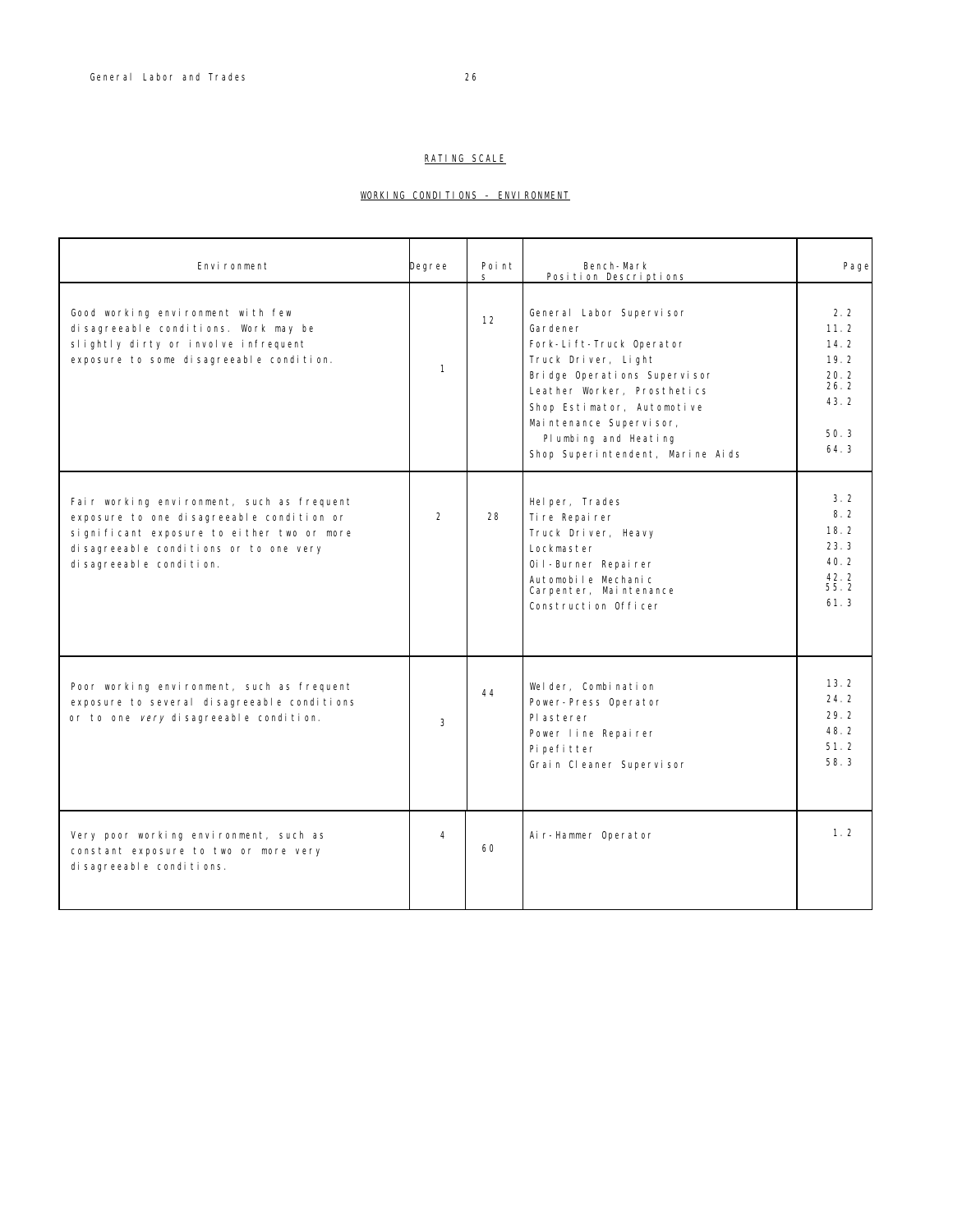## RATING SCALE

## WORKING CONDITIONS - HAZARDS

|                                                                   |              |                                                                                                                                                                                                                                       | Probable Severity of Injury,<br>and Degree                                                                                                                                                    |                                                                                                                                                                    |
|-------------------------------------------------------------------|--------------|---------------------------------------------------------------------------------------------------------------------------------------------------------------------------------------------------------------------------------------|-----------------------------------------------------------------------------------------------------------------------------------------------------------------------------------------------|--------------------------------------------------------------------------------------------------------------------------------------------------------------------|
| Frequency of<br>Unavoidable Exposure<br>to Hazards, and<br>Degree |              | Minor injuries such<br>as cuts, bruises or<br>burns.                                                                                                                                                                                  | "Lost-time" injuries<br>such as serious<br>burns, eye injuries<br>or loss of fingers.                                                                                                         | Incapacitating<br>injuries, such as<br>those resulting in<br>serious permanent<br>impairment.                                                                      |
|                                                                   |              | Α                                                                                                                                                                                                                                     | B                                                                                                                                                                                             | $\mathsf C$                                                                                                                                                        |
|                                                                   |              | 4/<br>Page                                                                                                                                                                                                                            | 18/<br>Page                                                                                                                                                                                   | 32/<br>Page                                                                                                                                                        |
| Occasi onal                                                       | $\mathbf{1}$ | General<br>Labor<br>Supervi sor<br>2.2<br>11.2<br>Gardener<br>Motor-Grader<br>17.2<br>Operator<br>3ri dge<br>Operations<br>20.2<br>Supervi sor<br>30.2<br>Sign Painter<br>Construction<br>0fficer<br>61.3                             | Helper,<br>3.2<br>Trades<br>Ti re<br>8.2<br>Repairer<br>Heavy<br>Equi pment<br>Operator<br>15.2<br>23.3<br>Lockmaster<br>Ai rport<br>Mai ntenance<br>Mechanic<br>39.2<br>Pi pefi tter<br>51.2 | Helper,<br>Artillery<br>Gun Crew<br>34.2<br>Mai ntenance<br>Mechanic,<br>Marine<br>38.2<br>Ai ds<br>El ectrician,<br>47.2<br>Ai rport<br>Grain Weigher 59.2        |
| Frequent                                                          | 2            | 12/<br>Laborer,<br>Roads and<br>Grounds<br>4.2<br>Lubricator,<br>Automotive<br>Equi pment<br>6.2<br>Power-Press<br>Operator<br>24.2<br>Leather<br>Worker.<br>Prosthetics 26.2<br>Oil-Burner<br>40.2<br>Repairer<br>Body Repairer 52.2 | 26/<br>Air-Hammer<br>Operator<br>1.2<br>Truck Driver,<br>Light<br>19.2<br>29.2<br>Pl asterer<br>Ai rcraft<br>Welder/<br>Machinist<br>36.2<br>Carpenter,<br>Maintenance<br>55.2                | 40/<br>Ammunition<br>Inspection<br>Supervisor<br>32.2<br>Ammunition<br>Supply<br>33.2<br>Worker<br>Power line<br>48.2<br>Repairer<br>Weighing<br>Assistant<br>60.2 |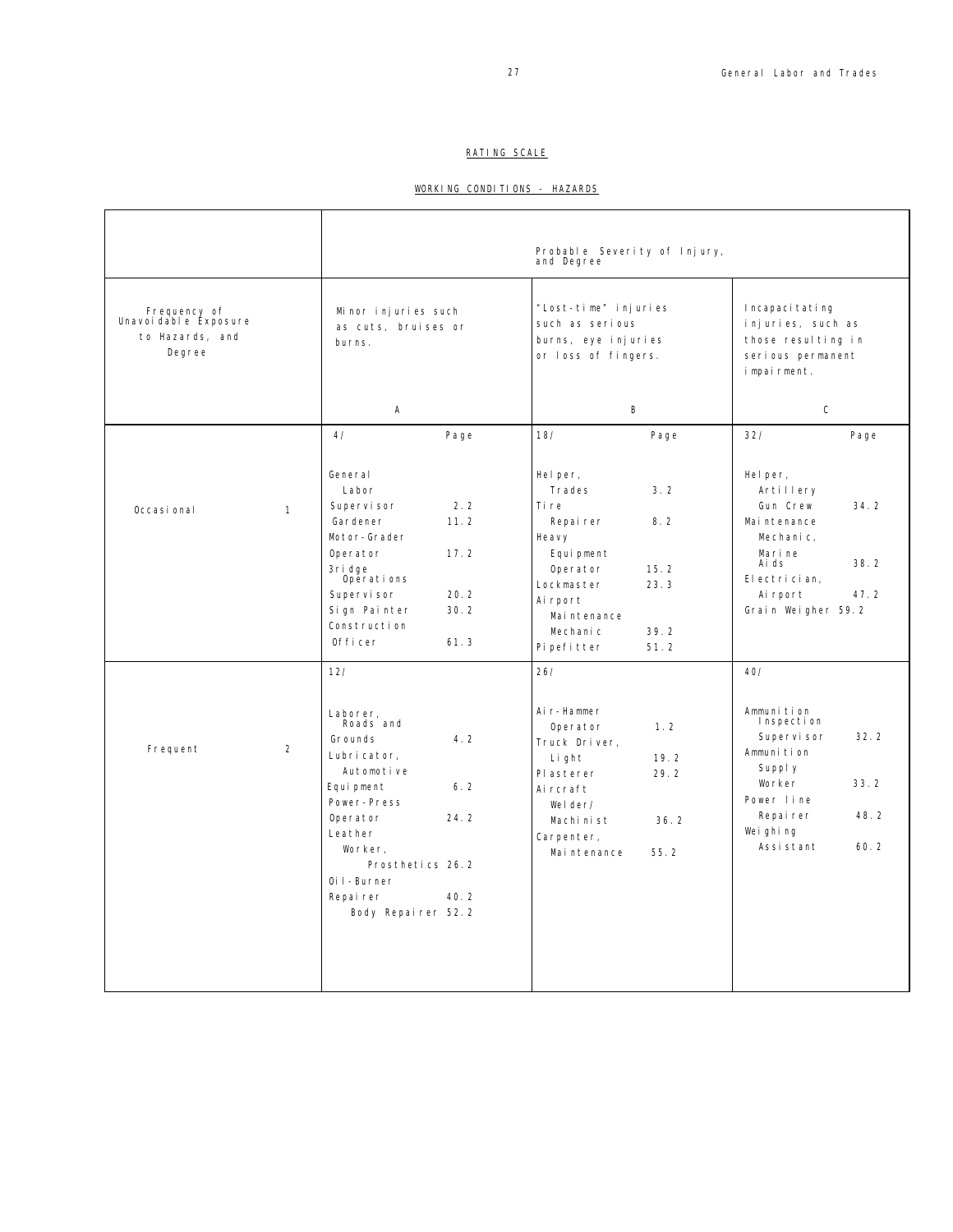#### SUPERVISORY RATING PLAN

This plan is used to measure the continuing responsibility that the incumbent of the position assumes for the work of other employees in terms of the nature of the supervisory responsibility and the number of employees supervised.

#### Definitions

"Nature of supervisory responsibility" refers to the extent to which supervisory positions have such responsibilities as controlling the quantity and quality of work produced, assigning work, allocating staff, evaluating employee performance, training and disciplining staff, and making recommendations on equipment or staff requirements.

"Number of employees supervised" refers to the total number of employees for whom the incumbent of the position exercises supervisory control directly or through subordinate supervisors.

## Notes to Raters

Occasional supervision, such as that performed during absences of the supervisor on annual or sick leave, is not to be rated.

The supervision of an apprentice, or of a trade or craft helper providing direct support to a skilled worker by performing some trade or craft functions of lesser complexity, is not to be rated under the supervisory plan.

For the purpose of this standard the number of employees supervised includes the total of the following:

- 1. The number of employees for whom the incumbent of the position has continuous responsibility.
- 2. The number of person-years of work performed by casual, part-time and seasonal employees supervised by the incumbent of the position.
- 3. Partial person-years resulting from 1 and 2 will be rounded to a whole number, i.e., less than .50 is rounded down; .50 or greater is rounded up.

In rating positions all the characteristics contained in each of the degree definitions must be considered. Generally, the criterion for the assignment of a degree is that the supervisory responsibilities of the position being rated must encompass most of the characteristics of that degree.

The degree coordinates assigned to a position by means of this plan will determine the differential that will be applied to the basic rate for the position.

The rating scale shows the degree coordinates assigned for the supervision of various numbers of employees under each of the five degrees. These degrees, which are designated only as A, B, C, D and E on the Rating Scale, are defined in the following table.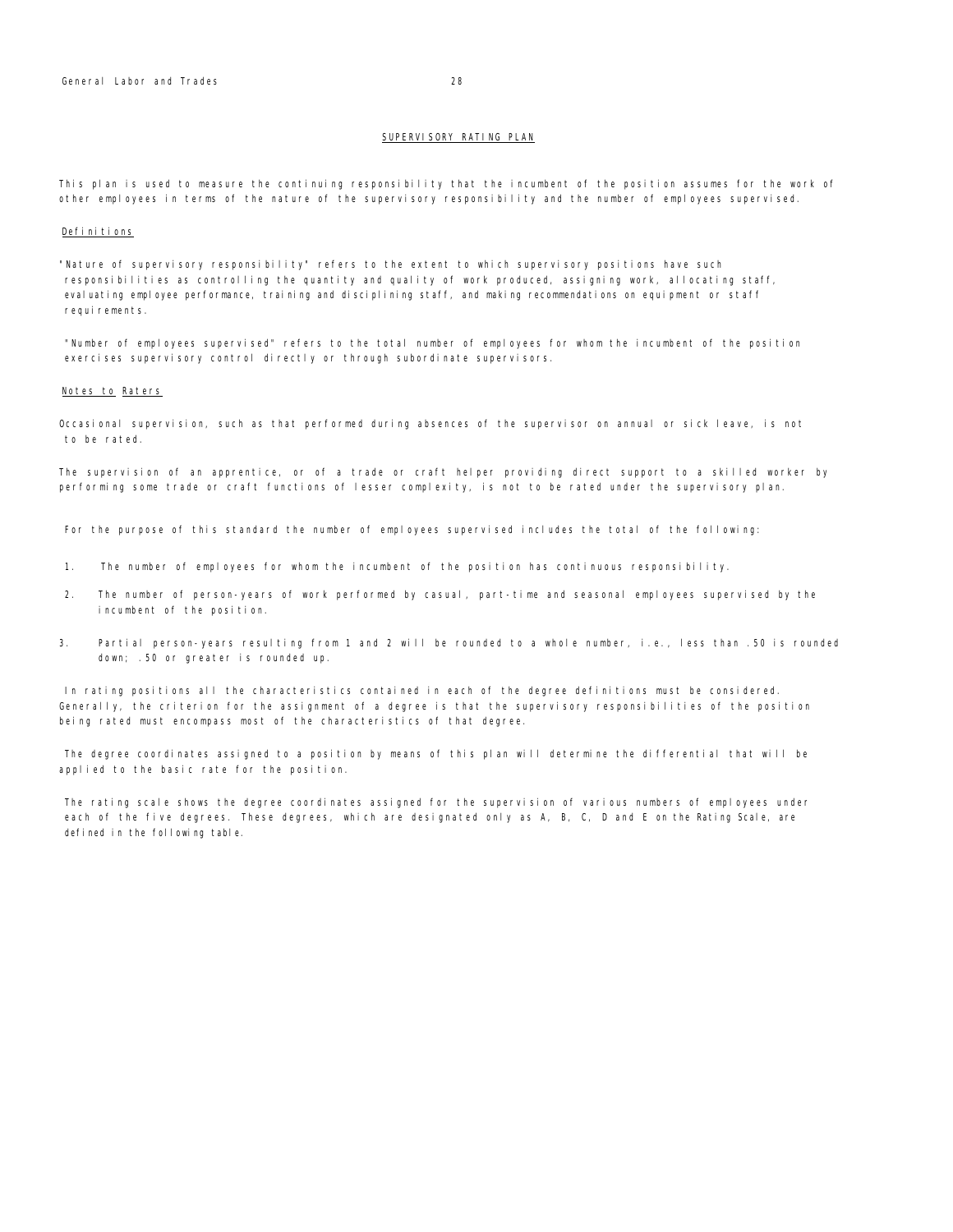## SUPERVISION

| Nature of Supervisory<br>Responsibility and Degree                                                                                                                                                                                                                                                                                                                                                                                                                                                                                                                                            |              | Bench-Mark<br>Position Descriptions                                                                                                                              | Page                                |
|-----------------------------------------------------------------------------------------------------------------------------------------------------------------------------------------------------------------------------------------------------------------------------------------------------------------------------------------------------------------------------------------------------------------------------------------------------------------------------------------------------------------------------------------------------------------------------------------------|--------------|------------------------------------------------------------------------------------------------------------------------------------------------------------------|-------------------------------------|
| Takes the lead as a working member of a group;<br>explains work to new workers; sets the work pace<br>for the group.                                                                                                                                                                                                                                                                                                                                                                                                                                                                          | А            | Senior Upholstery Instructor<br>Grain Weigher                                                                                                                    | 27.2<br>59.2                        |
| Takes the lead as a working member of a group;<br>assigns and explains work; helps workers to solve<br>work problems by giving detailed instructions and<br>demonstrations; motivates the group to meet<br>specific quality and quantity standards.                                                                                                                                                                                                                                                                                                                                           | B            | Labor Supervisor, Park Maintenance<br>Lockmaster<br>Grain-Cleaner Supervisor                                                                                     | 5.2<br>23.3<br>58.3                 |
| Di rectly, or through subordinate supervisors,<br>assigns jobs, using a knowledge of individual<br>worker capabilities; directs subordinates in the<br>choice of work methods; reviews work in progress;<br>accepts or rejects completed work; co-ordinates<br>the work of individuals to meet schedules;<br>implements a staff training program; proposes<br>disciplinary action; appraises employee<br>performance.                                                                                                                                                                         | $\mathsf{C}$ | General Labor Supervisor<br>Farm Labor Supervisor<br>Ammunition Inspection Supervisor<br>Maintenance Supervisor, Plumbing and<br>Heating<br>Carpenter Supervisor | 2.2<br>10.2<br>32.2<br>50.3<br>54.2 |
| Allocates staff and assigns jobs through<br>subordinate supervisors; co-ordinates the work of<br>subdivisions of the group to meet schedules and<br>assigns priorities to the work within the<br>subdivisions; reviews adequacy of work performance<br>standards and recommends changes as required;<br>implements a staff training program ensuring the<br>optimum development of workers in the group;<br>discusses performance of workers with subordinate<br>supervisors; recommends changes in the number or<br>classification of positions; formally recommends<br>disciplinary action. | D            | Shop Superintendent, Marine Aids                                                                                                                                 | 64.3                                |
| Co-ordinates, through subordinate supervisors, the<br>work of a number of large groups or shops within a<br>major complex; allocates staff to meet production<br>requirements; establishes or modifies work<br>schedules; develops or modifies a staff training<br>program; reviews production records and recommends<br>changes as required.                                                                                                                                                                                                                                                 | E            | Superintendent, Maintenance                                                                                                                                      | 65.3                                |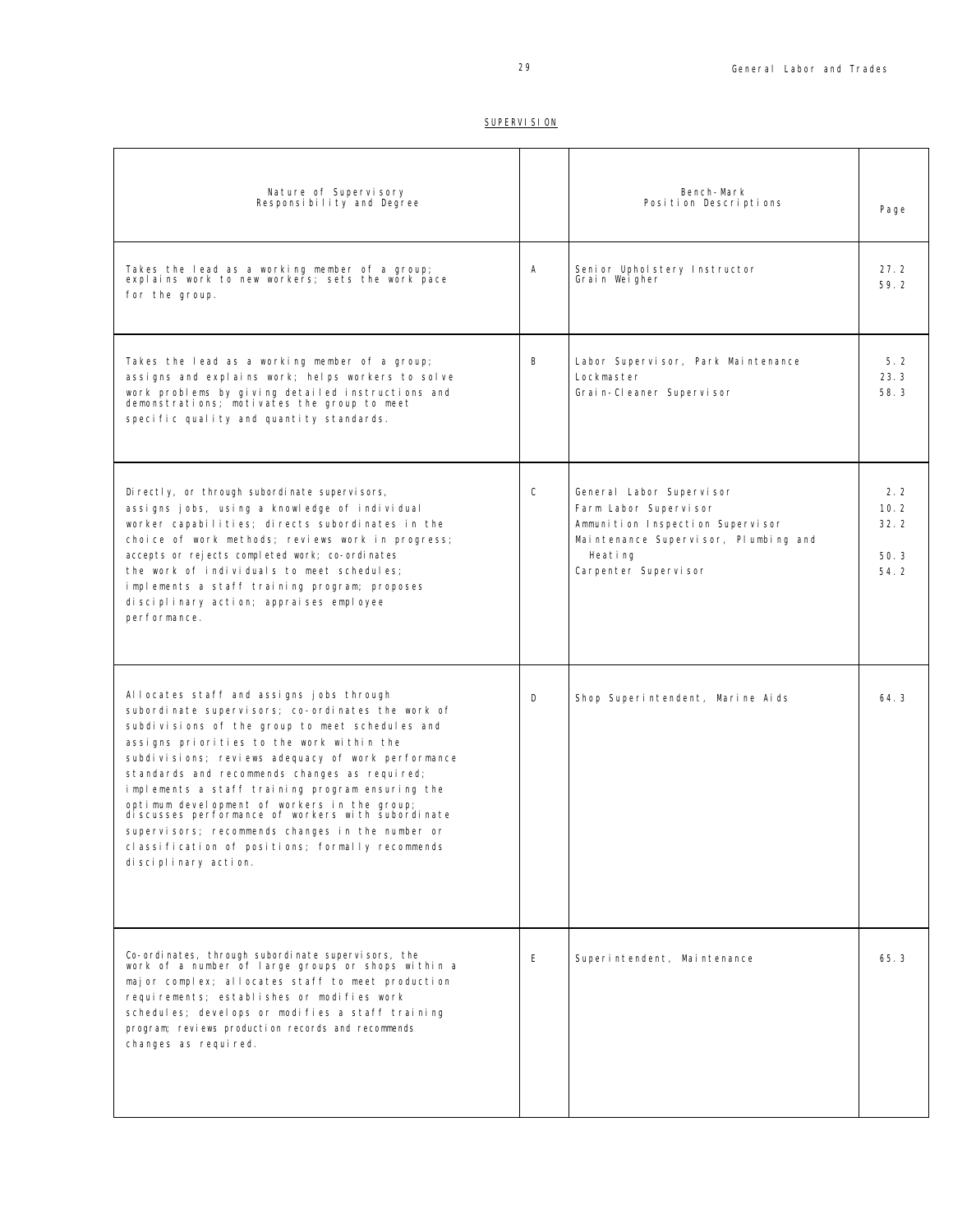## RATING SCALE – SUPERVISION

|                                              | Degree of<br>Nature of<br>Supervisory<br>Responsibility |                  |              |             |                                            |
|----------------------------------------------|---------------------------------------------------------|------------------|--------------|-------------|--------------------------------------------|
| Number of Employees<br>Supervised and Degree | $\mathsf A$                                             |                  |              |             |                                            |
| Any number of<br>employees<br>$\mathbf{1}$   |                                                         | $\sf B$          | $\mathtt{C}$ | $\mathsf D$ | $\mathsf{E}% _{0}\left( \mathsf{E}\right)$ |
| $1-5$                                        | $\sqrt{2}$                                              |                  |              |             |                                            |
| $6 - 20$                                     | $\sqrt{3}$                                              |                  |              |             |                                            |
| $21 - 40$                                    | $\overline{4}$                                          |                  |              |             |                                            |
| $41 - 70$                                    | $\sqrt{5}$                                              |                  |              |             |                                            |
| $71-100$                                     | $\boldsymbol{6}$                                        |                  |              |             |                                            |
| over 100                                     |                                                         | $\boldsymbol{7}$ |              |             |                                            |

Note: Supervisory responsibility of the nature represented by the shaded coordinates is unusual.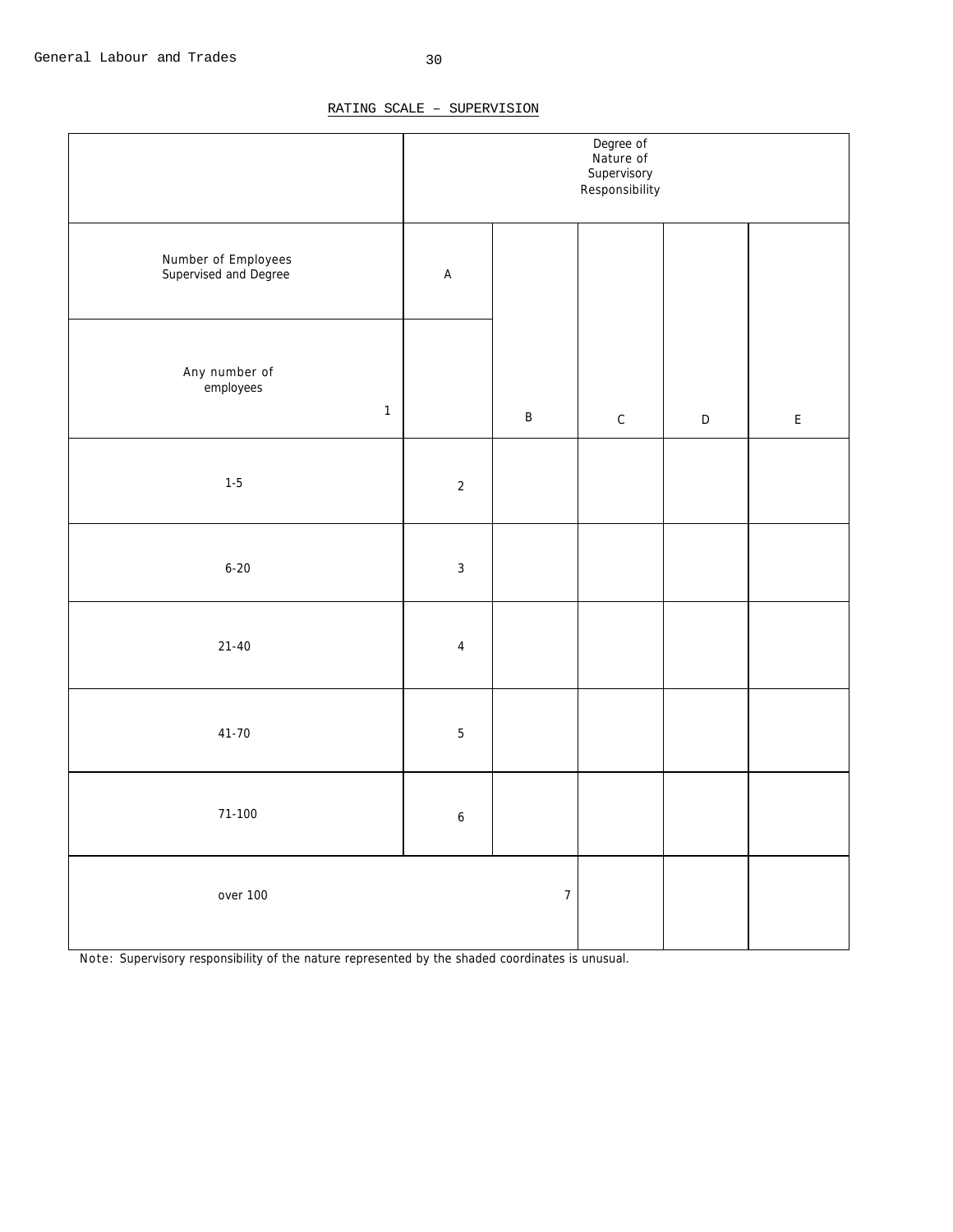## BENCH-MARK INDEX

## In Sub-group and Alphabetical Order

|                                        | <b>BENCH-MARK</b> |                                     | TOTAL   | SUPERVI SORY   |
|----------------------------------------|-------------------|-------------------------------------|---------|----------------|
| SUB-GROUP                              | POSITION NO.      | DESCRIPTIVE TITLE                   | POI NTS | RATING         |
| Elemental                              | 1                 | Air-Hammer Operator                 | 291     |                |
|                                        | $\overline{2}$    | General Labor Supervisor            | 314     | C <sub>3</sub> |
|                                        | 3                 | Helper, Trades                      | 259     |                |
|                                        | 4                 | Laborer, Roads and Grounds          | 215     |                |
|                                        | 5                 | Labor Supervisor, Park Maintenance  | 284     | <b>B2</b>      |
|                                        | 6                 | Lubricator, Automotive Equipment    | 200     |                |
|                                        | $\overline{7}$    | Mortar Mixer                        | 236     |                |
|                                        | 8                 | Tire Repairer                       | 221     |                |
| Manipulating                           | 9                 | Farm Hand, Livestock                | 335     |                |
|                                        | 10                | Farm Labor Supervisor               | 439     | C <sub>2</sub> |
|                                        | 11                | Gardener                            | 385     |                |
|                                        | 12                | General Maintenance Worker          | 377     |                |
|                                        | 13                | Welder, Combination                 | 474     |                |
| Machine Driving<br>Operating           | 14                | Fork-Lift-Truck Operator            | 273     |                |
|                                        | 15                | Heavy-Equipment Operator            | 417     |                |
|                                        | 16                | Mobile-Crane Operator               | 391     |                |
|                                        | 17                | Motor Grader Operator               | 378     |                |
|                                        | 18                | Truck Driver, Heavy                 | 343     |                |
|                                        | 19                | Truck Driver, Light                 | 295     |                |
| Machine Operating<br>Controlling       | 20                | Bridge Operations Supervisor        | 559     | C <sub>3</sub> |
|                                        | 21                | Cut-Off-Saw Operator                | 279     |                |
|                                        | 22                | Lock Operator                       | 308     |                |
|                                        | 23                | Lockmaster                          | 388     | <b>B2</b>      |
|                                        | 24                | Power-Press Operator                | 449     |                |
|                                        | 25                | Production Plant Manager            | 712     | C <sub>3</sub> |
| Precision Working                      | 26                | Leather Worker, Prosthetics         | 423     |                |
|                                        | 27                | Senior Upholstery Instructor        | 491     | AI             |
| Painting and<br>Construction Finishing | 28                | Painter                             | 397     |                |
|                                        | 29                | Pl asterer                          | 433     |                |
|                                        | 30                | Sign Painter                        | 393     |                |
| Ammunition Working                     | 31                | Ammunition Assembler and Maintainer | 524     |                |
|                                        | 32                | Ammunition Inspection Supervisor    | 627     | C3             |
|                                        | 33                | Ammunition Supply Worker            | 342     |                |
|                                        | 34                | Helper, Artillery Gun Crew          | 289     |                |
| Aircraft Maintaining                   | 35                | Ai rcraft Mechanic                  | 661     |                |
|                                        | 36                | Aircraft Welder/Machinist           | 582     |                |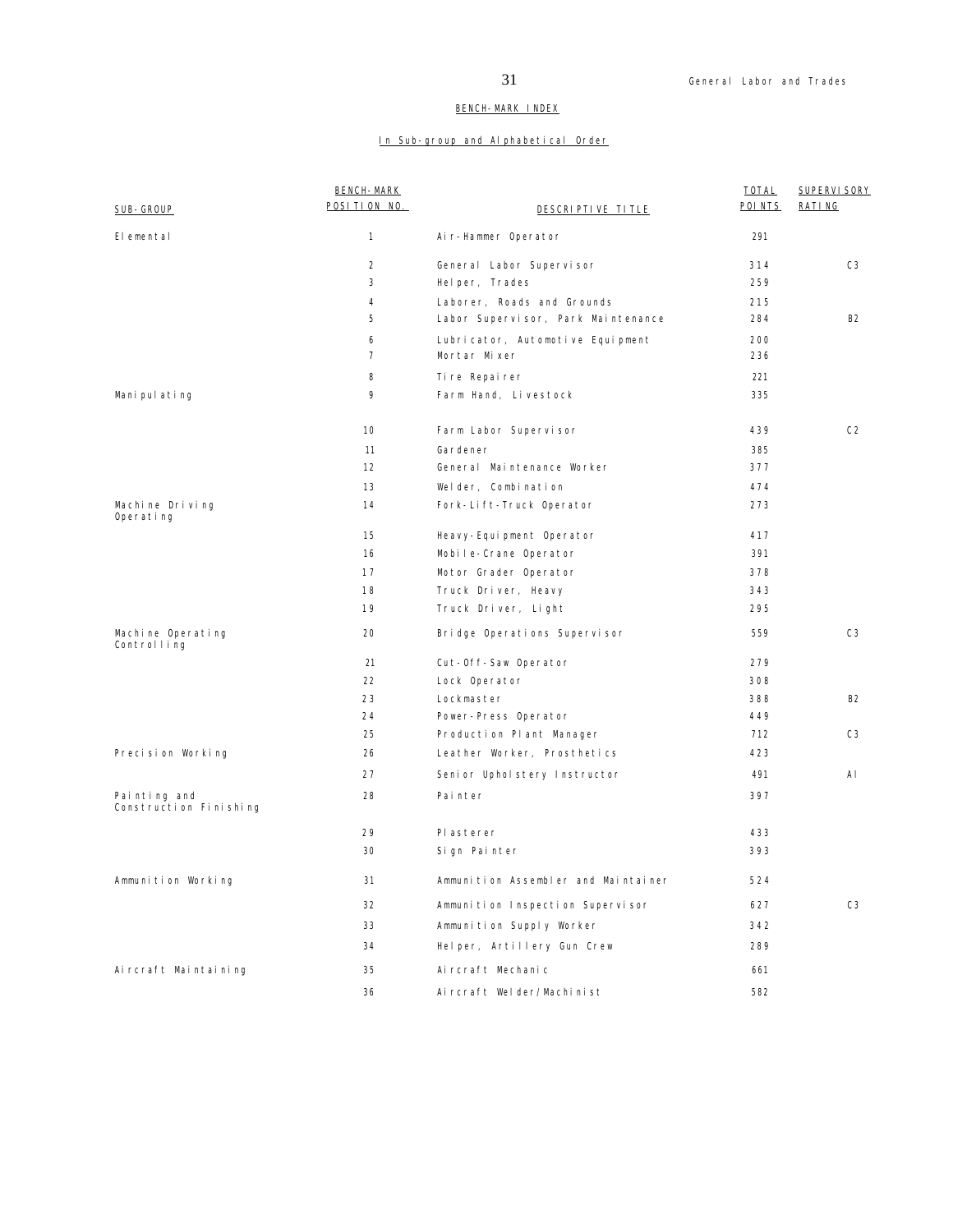General Labour and Trades 32

| SUB-GROUP                                  | <b>BENCH-MARK</b><br>POSITION NO. | DESCRIPTIVE TITLE                               | <b>TOTAL</b><br>POINTS | <b>SUPERVI SORY</b><br><b>RATING</b> |
|--------------------------------------------|-----------------------------------|-------------------------------------------------|------------------------|--------------------------------------|
| Instrument Maintaining                     | 37                                | Instrument Mechanic, Optical                    | 558                    |                                      |
|                                            | 38                                | Maintenance Mechanic, Marine Aids               | 670                    |                                      |
| Machinery Maintaining                      | 39                                | Ai rport Mai ntenance Mechanic                  | 538                    |                                      |
|                                            | 40                                | Oil-Burner Repairer                             | 426                    |                                      |
|                                            | 41                                | Refrigeration Mechanic                          | 519                    |                                      |
| Vehicle and Heavy<br>Equipment Maintaining | 42                                | Automobile Mechanic                             | 519                    |                                      |
|                                            | 43                                | Shop Estimator, Automotive                      | 553                    |                                      |
|                                            | 44                                | Farm-Machinery Mechanic                         | 629                    |                                      |
|                                            | 45                                | Ground-Support-Equipment Mechanic               | 568                    |                                      |
| Boilermaking<br>Blacksmithing              | 46                                | Metal Fabricator, Marine Aids                   | 577                    |                                      |
| Electrical Installing<br>and Maintaining   | 47                                | Electrician, Airport                            | 652                    |                                      |
|                                            | 48                                | Power line Repairer                             | 618                    |                                      |
| Pi pefitting                               | 49                                | High-Pressure Pipefitter/Welder                 | 653                    |                                      |
|                                            | 50                                | Maintenance Supervisor, Plumbing<br>and Heating | 698                    | C <sub>4</sub>                       |
|                                            | 51                                | Pi pefitter                                     | 554                    |                                      |
| Sheet-Metal Working                        | 52                                | Body Repairer                                   | 472                    |                                      |
|                                            | 53                                | Sheet-Metal Worker                              | 554                    |                                      |
| Woodworking                                | 54                                | Carpenter Supervisor                            | 632                    | C <sub>3</sub>                       |
|                                            | 55                                | Carpenter, Maintenance                          | 562                    |                                      |
| Metal Machining                            | 56                                | Machinist                                       | 627                    |                                      |
|                                            | 57                                | Tool-and-Die Maker                              | 671                    |                                      |
| Grain Handling and                         | 58                                | Grain-Cleaner Supervisor                        | 526                    | <b>B2</b>                            |
| Weighing                                   | 59                                | Grain Weigher                                   | 464                    | AI                                   |
|                                            | 60                                | Weighing Assistant                              | 367                    |                                      |
| Construction<br>Inspecting                 | 61                                | Construction Officer                            | 651                    |                                      |
|                                            | 62                                | Inspector of Construction, Small<br>Projects    | 593                    |                                      |
|                                            | 63                                | Regional Construction Supervisor                | 786                    | C4                                   |
|                                            | 64                                | Shop Superintendent, Marine Aids                | 770                    | D6                                   |
|                                            | 65                                | Superintendent, Maintenance                     | 786                    | E7                                   |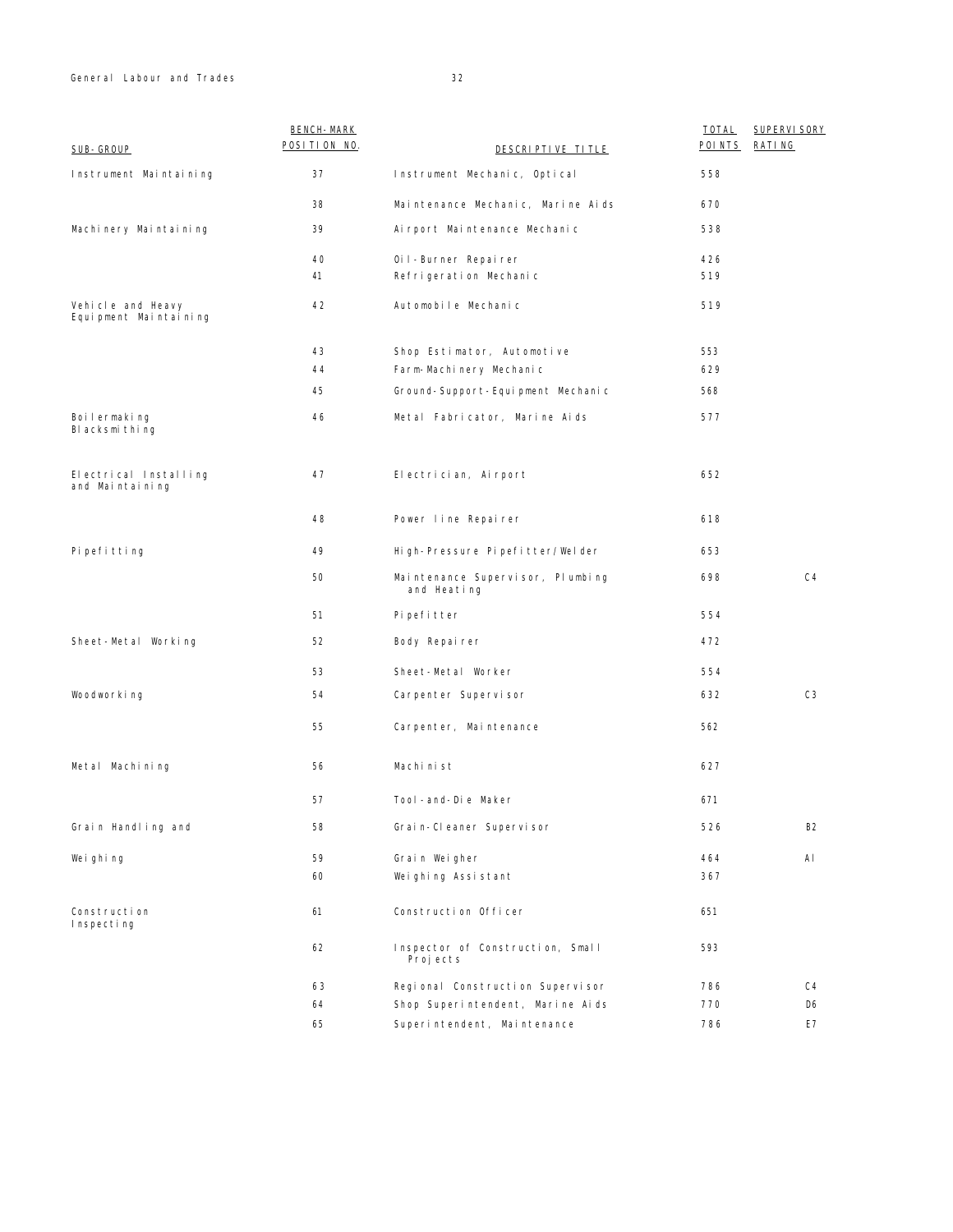# BENCH-MARK INDEX

# In Ascending Order of Point Values

| DESCRIPTIVE TITLE                              | <b>BENCH-MARK</b><br>POSITION NO. | <b>TOTAL</b><br>POI NTS |
|------------------------------------------------|-----------------------------------|-------------------------|
| Lubricator, Automotive Equipment               | 6                                 | 200                     |
|                                                |                                   |                         |
| Labourer, Roads and Grounds<br>Ti re Repai rer | 4<br>8                            | 215<br>221              |
| Mortar Mixer                                   | $\overline{7}$                    | 236                     |
| Helper, Trades                                 | 3                                 | 259                     |
| Fork-Lift-Truck Operator                       | 14                                | 273                     |
| Cut-Off-Saw Operator                           | 21                                | 279                     |
| Labour Supervisor, Park Maintenance            | 5                                 | 284                     |
| Helper, Artillery Gun Crew                     | 34                                | 289                     |
| Air-Hammer Operator                            | $\mathbf{1}$                      | 291                     |
|                                                |                                   |                         |
| Truck Driver, Light                            | 19                                | 295                     |
| Lock Operator                                  | 22                                | 308                     |
| General Labour Supervisor                      | $\overline{2}$                    | 314                     |
| Farm Hand, Livestock                           | 9                                 | 335                     |
| Ammunition Supply Worker                       | 33                                | 342                     |
| Truck Driver, Heavy                            | 18                                | 343                     |
| Weighing Assistant                             | 60                                | 367                     |
| General Maintenance Worker                     | 12                                | 377                     |
| Motor-Grader Operator                          | 17                                | 378                     |
| Gardener                                       | 11                                | 385                     |
| Lockmaster                                     | 23                                | 388                     |
| Mobile-Crane Operator                          | 16                                | 391                     |
| Sign Painter                                   | 30                                | 393                     |
| Painter                                        | 28                                | 397                     |
| Heavy-Equipment Operator                       | 15                                | 417                     |
| Leather Worker, Prosthetics                    | 26                                | 423                     |
| Oil-Burner Repairer                            | 40                                | 426                     |
| Pl asterer                                     | 29                                | 433                     |
| Farm Labour Supervisor                         | 10                                | 439                     |
| Power-Press Operator                           | 24                                | 449                     |
| Grain Weigher                                  | 59                                | 464                     |
| Body Repairer                                  | 52                                | 472                     |
| Welder, Combination                            | 13                                | 474                     |
| Senior Upholstery Instructor                   | 27                                | 491                     |
| Refrigeration Mechanic                         | 41                                | 519                     |
| Automobile Mechanic                            | 42                                | 519                     |
| Ammunition Assembler and Maintainer            | 31                                | 524                     |
| Grain-Cleaner Supervisor                       | 58                                | 526                     |
| Ai rport Mai ntenance Mechanic                 | 39                                | 538                     |
| Shop Estimator, Automotive                     | 43                                | 553                     |
|                                                |                                   |                         |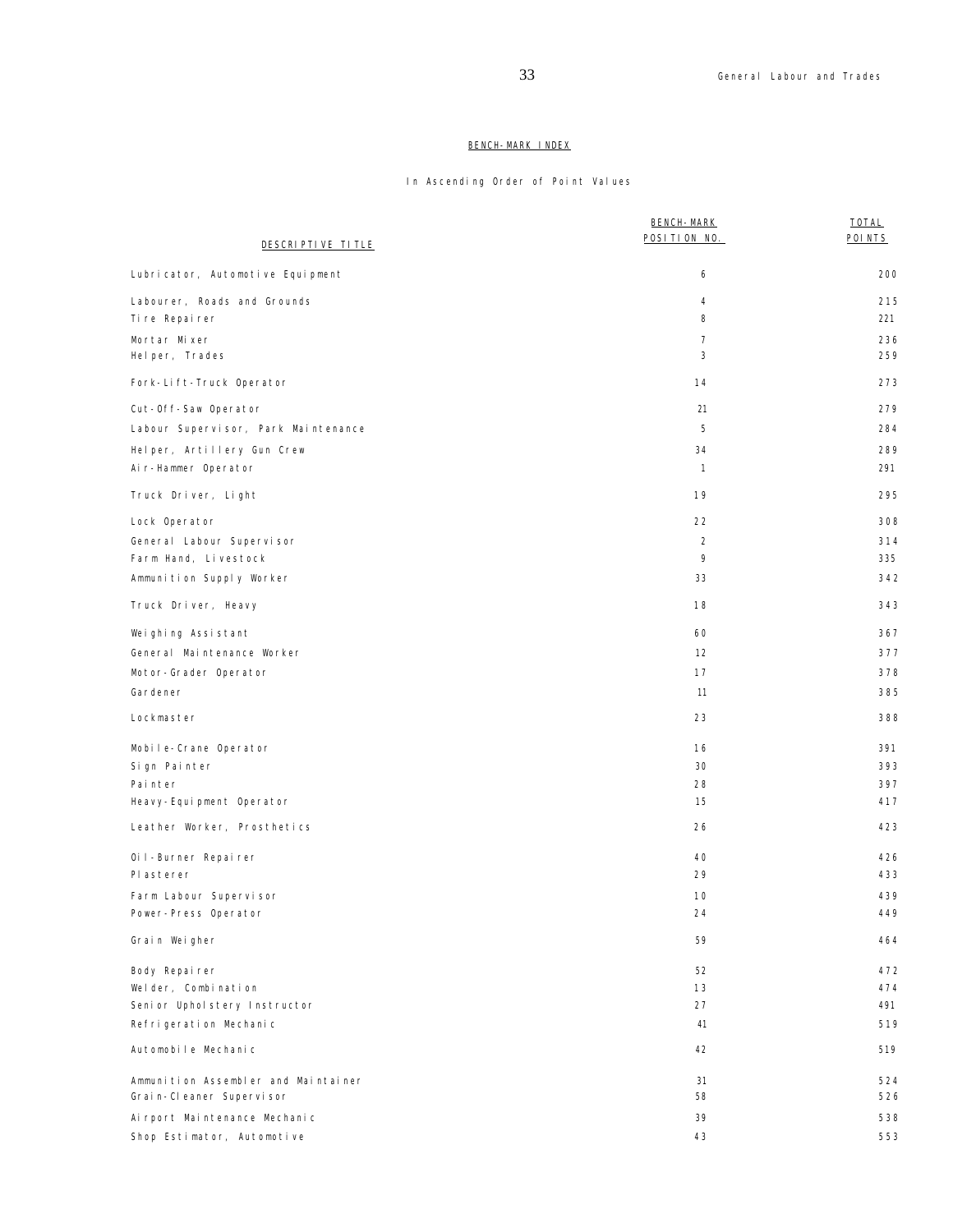| DESCRIPTIVE TITLE                 | <b>BENCH-MARK</b><br>POSITION NO. | <b>TOTAL</b><br>POI NTS |
|-----------------------------------|-----------------------------------|-------------------------|
| Pi pefitter                       | 51                                | 554                     |
| Sheet-Metal Worker                | 53                                | 554                     |
| Instrument Mechanic, Optical      | 37                                | 558                     |
| Bridge Operations Supervisor      | 20                                | 559                     |
| Carpenter, Maintenance            | 55                                | 562                     |
| Ground-Support-Equipment Mechanic | 45                                | 568                     |

| Ground-Support-Equipment Mechanic            | 45 | 568 |
|----------------------------------------------|----|-----|
|                                              |    |     |
| Metal Fabricator, Marine Aids                | 46 | 577 |
| Aircraft Welder/Machinist                    | 36 | 582 |
| Inspector of Construction, Small Projects    | 62 | 593 |
| Power line Repairer                          | 48 | 618 |
| Ammunition Inspection Supervisor             | 32 | 627 |
| Machinist                                    | 56 | 627 |
| Farm-Machinery Mechanic                      | 44 | 629 |
| Carpenter Supervisor                         | 54 | 632 |
| Construction Officer                         | 61 | 651 |
| El ectrician, Airport                        | 47 | 652 |
| High-Pressure Pipefitter/Welder              | 49 | 653 |
| Ai rcraft Mechanic                           | 35 | 661 |
| Maintenance Mechanic, Marine Aids            | 38 | 670 |
| Tool-and-Die Maker                           | 57 | 671 |
| Maintenance Supervisor, Plumbing and Heating | 50 | 698 |
| Production Plant Manager                     | 25 | 712 |
| Shop Superintendent, Marine Aids             | 64 | 770 |
| Regional Construction Supervisor             | 63 | 786 |
| Superintendent, Maintenance                  | 65 | 786 |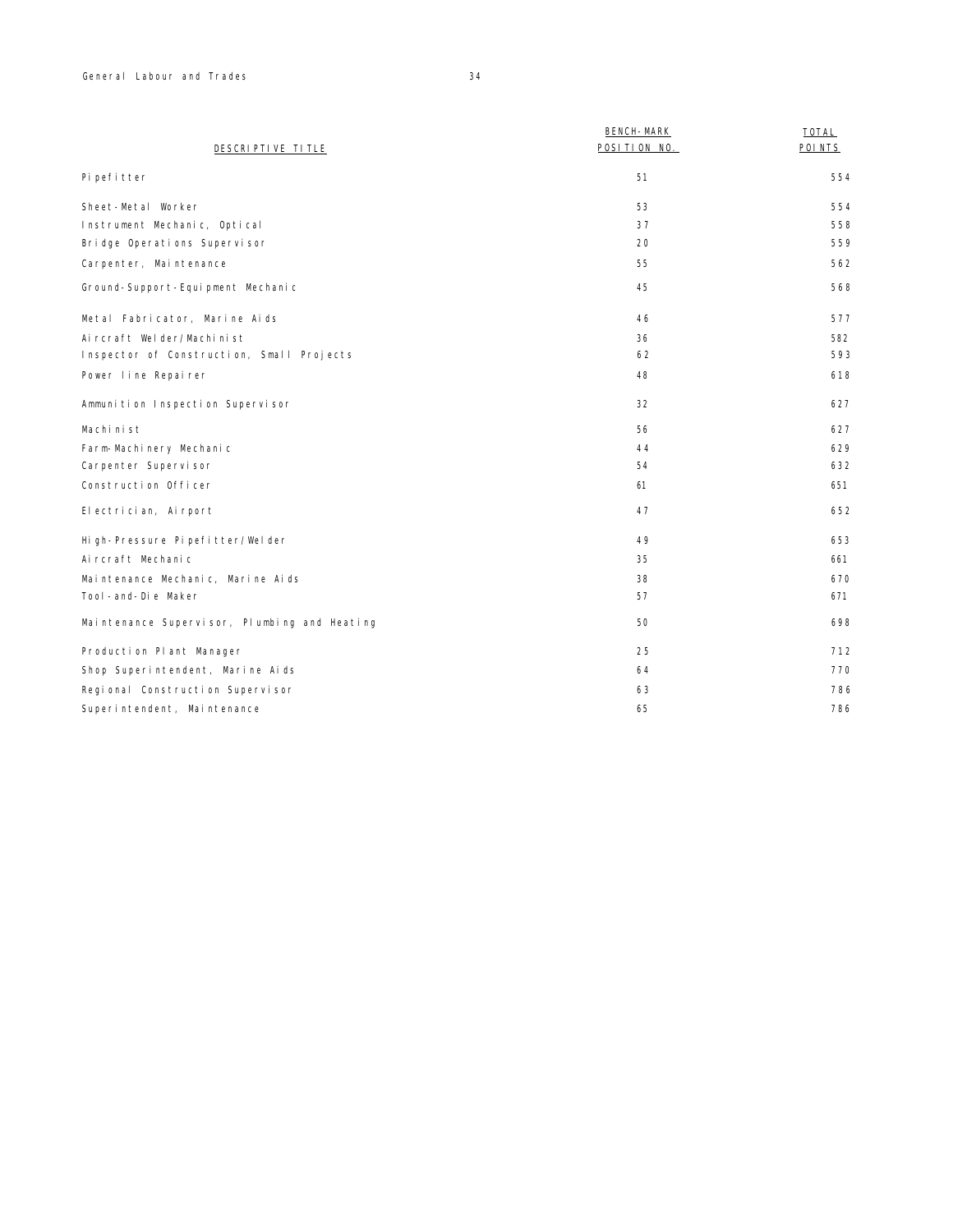1.1 B.M.P.D. No. 1

## BENCH-MARK POSITION DESCRIPTION

| Bench-mark Position Number: 1                                                                                                                                                                                                                                                                                                                                                  | Level: 4<br>Sub-group: Elemental                   |                   |
|--------------------------------------------------------------------------------------------------------------------------------------------------------------------------------------------------------------------------------------------------------------------------------------------------------------------------------------------------------------------------------|----------------------------------------------------|-------------------|
| Descriptive Title: Air-Hammer Operator                                                                                                                                                                                                                                                                                                                                         | Basic Point Rating: 291<br>Supervisory Rating: n/a |                   |
| Summary                                                                                                                                                                                                                                                                                                                                                                        |                                                    |                   |
| Under a construction foreman/woman, operates an air-hammer to break and drill holes in earth, rock and concrete at<br>a restoration site; and performs related duties.                                                                                                                                                                                                         |                                                    |                   |
| Duties                                                                                                                                                                                                                                                                                                                                                                         |                                                    | % of Time         |
| Operates an air-hammer to drill holes in or break frozen earth, hard pan, concrete and<br>rock for maintenance and excavation activities and installation of anchor bolts, by<br>laying out hole locations,<br>selecting the appropriate tool, such as bull point, chisel or spade, and<br>guiding and manipulating, and using the weight of the hammer to loosen<br>material. |                                                    | 95                |
| Performs related duties, such as lifting and carrying hoses, tools and other<br>equi pment.                                                                                                                                                                                                                                                                                    |                                                    | 5                 |
| Speci fi cati ons                                                                                                                                                                                                                                                                                                                                                              |                                                    | Degree/<br>Points |
| Skill and Knowledge                                                                                                                                                                                                                                                                                                                                                            |                                                    |                   |
| Basic knowledge - The work requires communicating with the supervisor and making<br>simple measurements to lay out hole locations.                                                                                                                                                                                                                                             |                                                    | 1 / 24            |
| Comprehension and Judgment - Operating instructions are explicit. The selection<br>of the appropriate tool requires little judgment.                                                                                                                                                                                                                                           |                                                    | 1 / 36            |
| Specific Vocational Training - The work requires a short demonstration by the<br>supervisor in how to connect and use an air-hammer.                                                                                                                                                                                                                                           |                                                    | 1 / 25            |
| Effort                                                                                                                                                                                                                                                                                                                                                                         |                                                    |                   |
| Mental - Operating an air hammer requires some eye-hand co-ordination, but no<br>precision.                                                                                                                                                                                                                                                                                    |                                                    | 1 / 15            |
| Physical - The work requires continual lifting, guiding, wrenching and prying with<br>tools that weigh up to 40 kg. The vibration necessitates a tight grip on tools.<br>Work is often done in a confined space such as a trench.                                                                                                                                              |                                                    | 5 / 75            |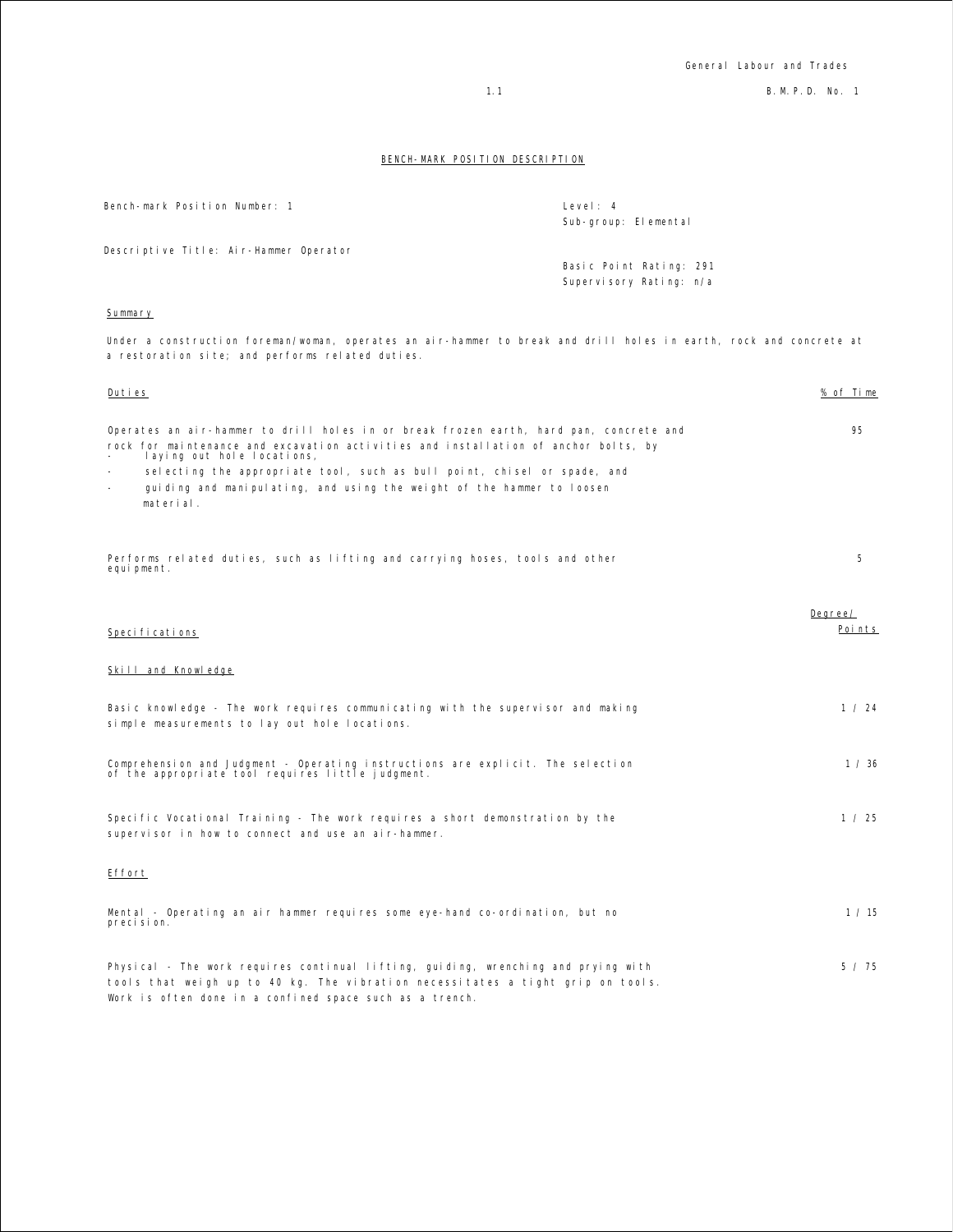|                                                                                    | Degree/ |
|------------------------------------------------------------------------------------|---------|
|                                                                                    | Poi nts |
|                                                                                    |         |
| Responsibility                                                                     |         |
|                                                                                    |         |
| Resources - There is responsibility for the operation of sturdy equipment and      | 1 / 20  |
| tools that are not easily damaged.                                                 |         |
|                                                                                    |         |
| Safety of Others - There is little possibility of injury to others; flying         | 1 / 10  |
| particles when breaking concrete or rock would normally constitute a nuisance to   |         |
| others who may be in the area rather than a definite hazard as protective gear is  |         |
| available.                                                                         |         |
|                                                                                    |         |
| Working Conditions                                                                 |         |
|                                                                                    |         |
| Environment - Most of the work is performed outside in all kinds of weather and    | 4 / 60  |
| involves constant exposure to high levels of noise and vibration. The work also    |         |
| requires the wearing of goggles and ear protectors.                                |         |
|                                                                                    |         |
| Hazards - There is exposure to injuries such as serious back strain when operating | B2 / 26 |
| and lifting and carrying heavy pneumatic hand tools and air hoses. The wearing of  |         |
| protective equipment reduces the possibility of more serious injuries.             |         |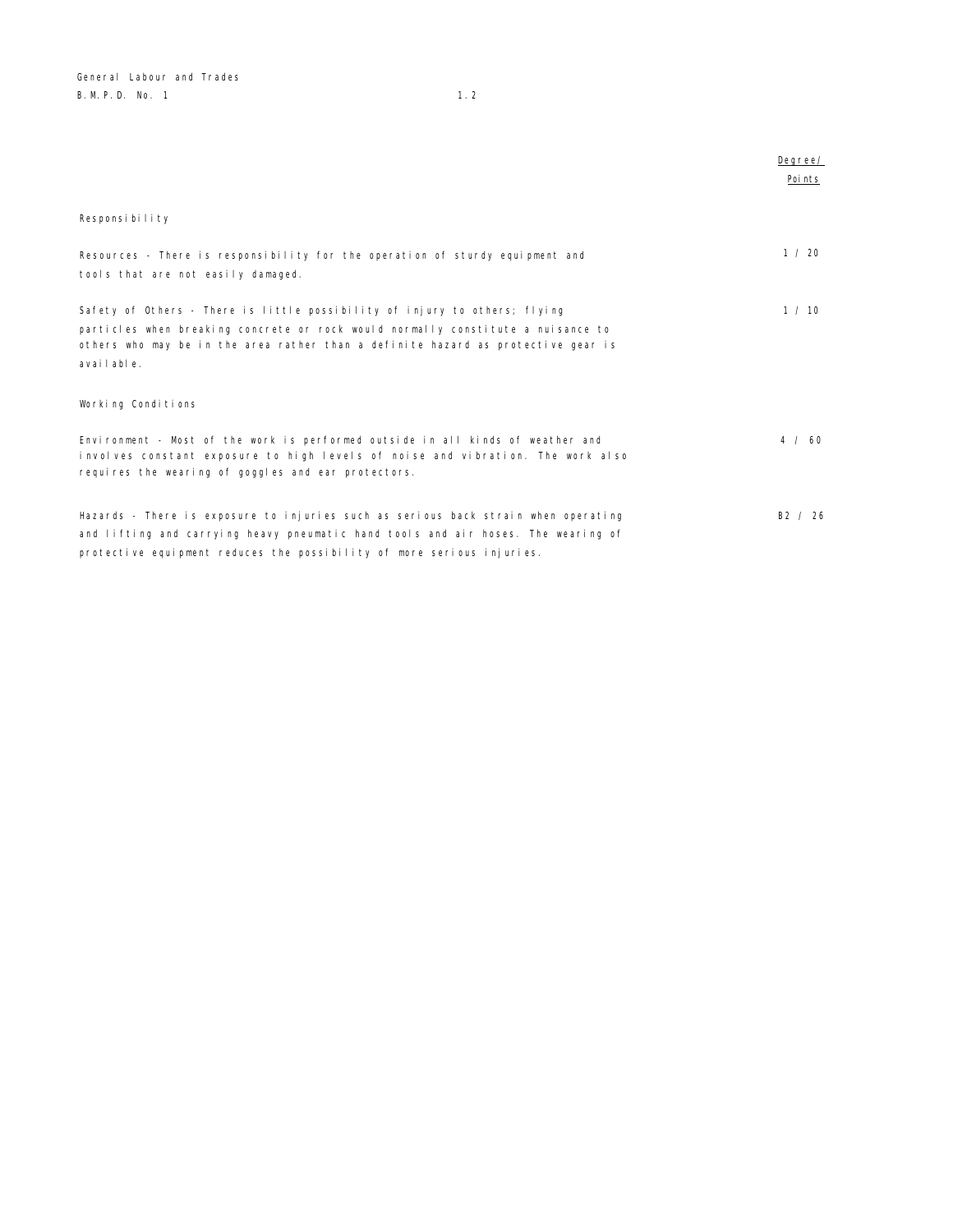| Bench-mark Position Number: 2                | Level: 4<br>Sub-group: Elemental                  |
|----------------------------------------------|---------------------------------------------------|
| Descriptive Title: General Labour Supervisor | Basic Point Rating: 314<br>Supervisory Rating: C3 |

## Summary

Under the maintenance shop supervisor, supervises a pool of labourers to provide a variety of services in and around public buildings within a city and its environs; and performs related duties.

Duties % of Time

| Supervises approximately 13 labourers engaged in such tasks as repairing roads, digging<br>trenches, carrying stores items and building materials, moving office furniture, and<br>performing preparatory labour tasks for skilled workers, by<br>allocating workers to specific areas of work and assigning jobs,<br>instructing in the appropriate work methods,<br>checking work in progress and on completion,<br>reporting in writing on breaches of discipline and proposing disciplinary action,<br>training subordinates in safety measures and ensuring that these are followed, and<br>evaluating employee performance.<br>$\equiv$ | 90                |
|-----------------------------------------------------------------------------------------------------------------------------------------------------------------------------------------------------------------------------------------------------------------------------------------------------------------------------------------------------------------------------------------------------------------------------------------------------------------------------------------------------------------------------------------------------------------------------------------------------------------------------------------------|-------------------|
| Performs related duties, such as keeping records of work performed and tools issued,<br>preparing time estimates for minor projects, and assuming responsibility for proper<br>maintenance and care of hand tools and equipment, such as air compressors.                                                                                                                                                                                                                                                                                                                                                                                     | 10                |
| Specifications                                                                                                                                                                                                                                                                                                                                                                                                                                                                                                                                                                                                                                | Degree/<br>Points |
| Skill and Knowledge                                                                                                                                                                                                                                                                                                                                                                                                                                                                                                                                                                                                                           |                   |
| Basic Knowledge - The work requires a knowledge of simple arithmetic to estimate time<br>used on various jobs and to keep records thereof. It also requires reading simple<br>drawings and writing brief reports on breaches of discipline and minor grievances.                                                                                                                                                                                                                                                                                                                                                                              | 3 / 56            |
| Comprehension and Judgement - The work requires a knowledge of the use of simple hand and<br>power tools and the work methods and procedures used in a variety of general labour<br>tasks. Work is performed according to written or oral instructions. There is a<br>requirement to organize the group to the best advantage and solve routine work problems.                                                                                                                                                                                                                                                                                | 3 / 93            |
| Specific Vocational Training - The work requires experience in work methods used in<br>repairing roads and in carrying out general labour tasks, in supervising labourers, and<br>in operating and servicing equipment.                                                                                                                                                                                                                                                                                                                                                                                                                       | 2 / 50            |
| Effort                                                                                                                                                                                                                                                                                                                                                                                                                                                                                                                                                                                                                                        |                   |
| Mental - The work generally requires a normal level of attention with short periods of<br>concentration when estimating time needed to perform work and when writing reports.                                                                                                                                                                                                                                                                                                                                                                                                                                                                 | 1 / 15            |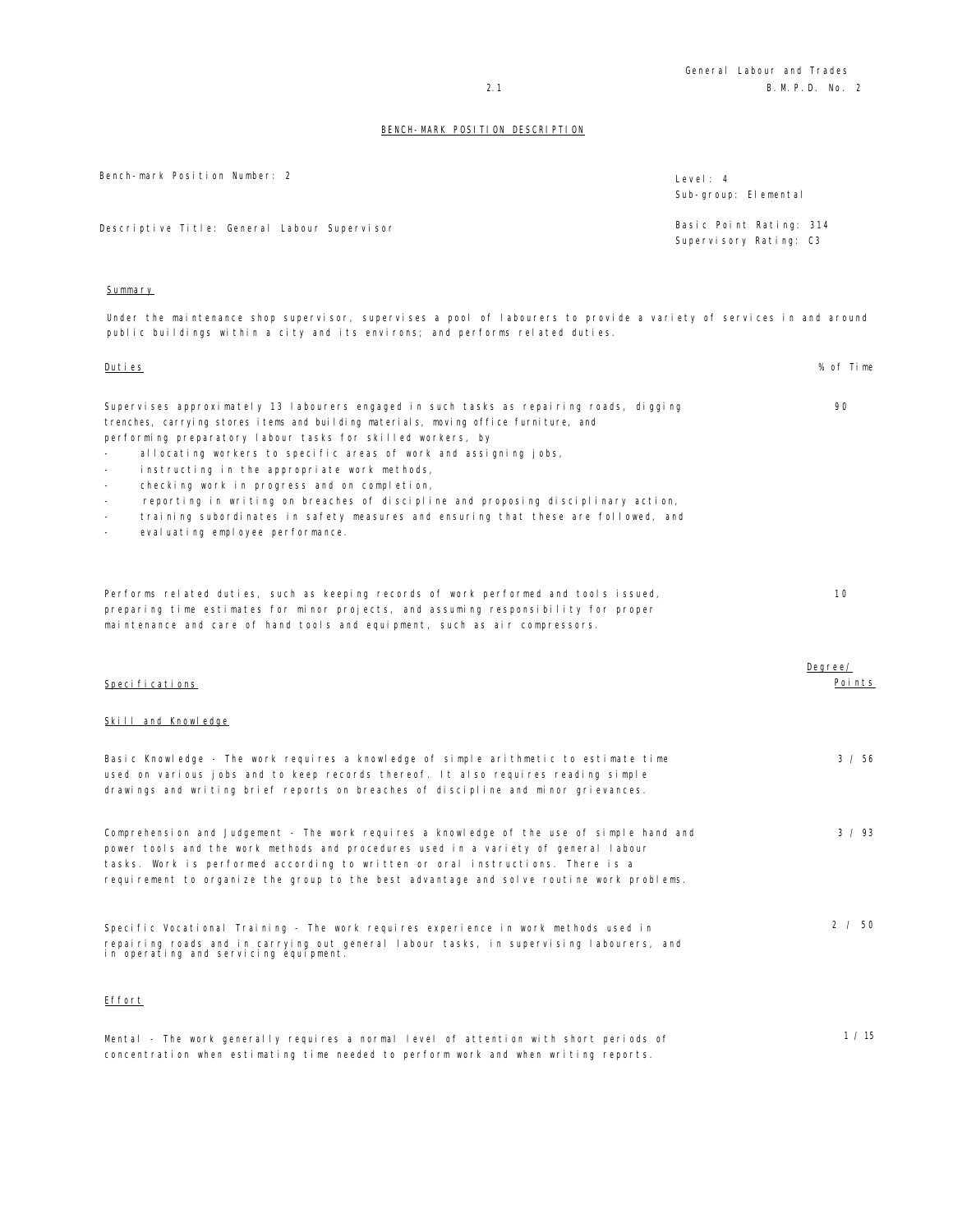General Labour and Trades B.M.P.D. No. 43 2.2

|                                                                                                                                                                                                                                                            | Degree/<br>Points |
|------------------------------------------------------------------------------------------------------------------------------------------------------------------------------------------------------------------------------------------------------------|-------------------|
| Physical - The work requires intermittent standing and walking to supervise the work of<br>employees at different work sites throughout the area.                                                                                                          | 1 / 15            |
| Responsibility                                                                                                                                                                                                                                             |                   |
| Resources - There is responsibility for the effective use and custody of sturdy equipment<br>and tools by the group. Failure to properly control the work group may result in delays<br>in completing work and the ineffective use of personnel resources. | 2 / 46            |
| Safety of Others - The work requires reasonable care to ensure that workers comply with<br>safe working practices.                                                                                                                                         | 2 / 23            |
| Working Conditions                                                                                                                                                                                                                                         |                   |
| Environment - The work requires occasional exposure to inclement weather.                                                                                                                                                                                  | 1 / 12            |
| Hazards - There is occasional exposure to injuries such as minor cuts, bruises and<br>abrasions when checking work in progress.                                                                                                                            | Al $/4$           |
| Supervision                                                                                                                                                                                                                                                |                   |
| The work requires interpreting instructions and assigning work to 13 labourers, deciding<br>upon and instructing in work methods, evaluating employee performance, checking work for<br>completion, and proposing disciplinary action.                     | C <sub>3</sub>    |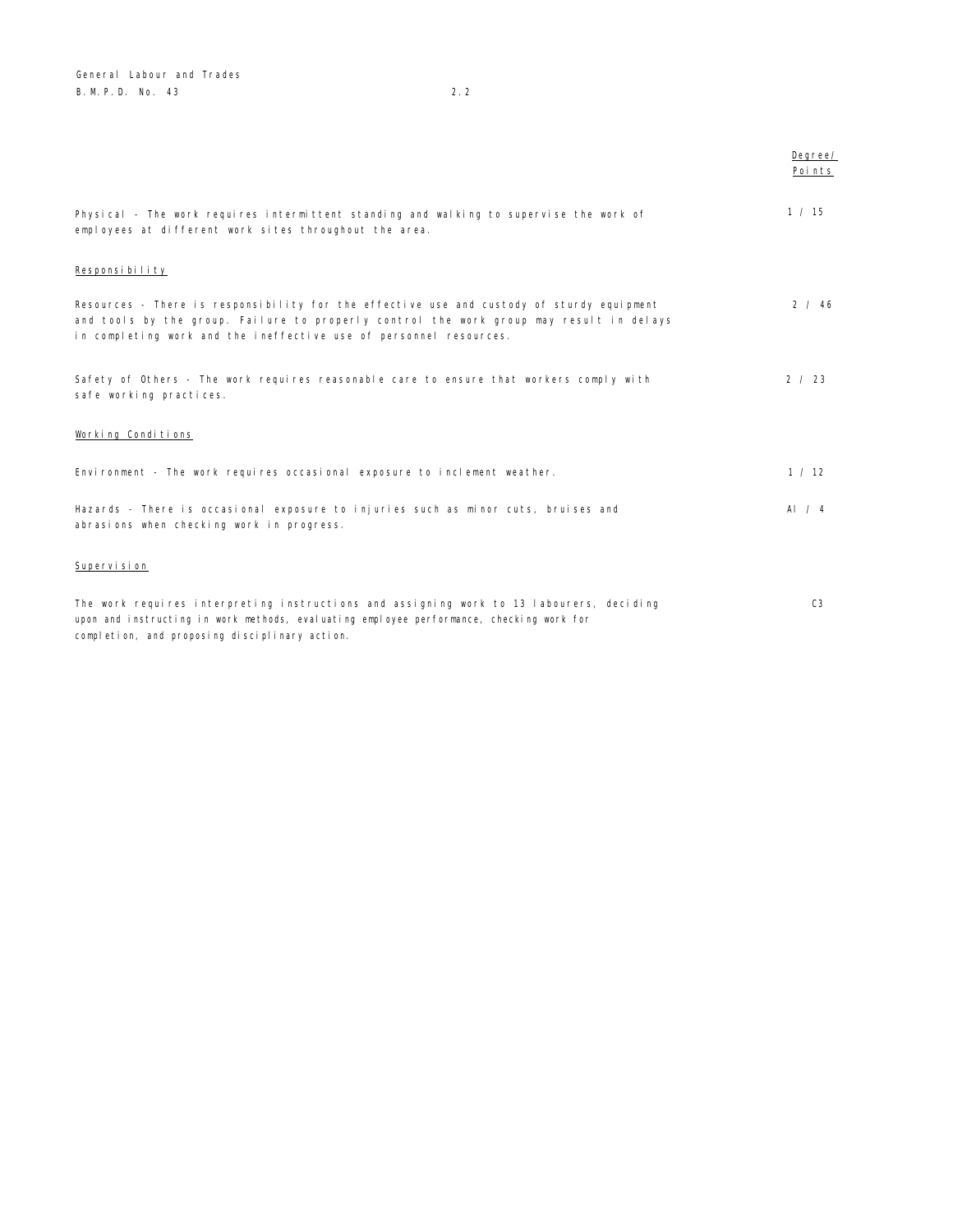| Bench-mark Position Number: 3     | Level: 3<br>Sub-group: Elemental                   |
|-----------------------------------|----------------------------------------------------|
| Descriptive Title: Helper, Trades | Basic Point Rating: 259<br>Supervisory Rating: n/a |

## Summary

Helps qualified trades personnel to maintain, repair and install equipment or structures at a military establishment; and performs related duties.

| Duties                                                                                                                                                     | <u>% of Time</u>  |
|------------------------------------------------------------------------------------------------------------------------------------------------------------|-------------------|
| Helps to maintain, repair, install and alter equipment, buildings and building fixtures,<br>by                                                             | 90                |
| lifting, carrying, holding and positioning parts, materials and equipment,<br>$\overline{a}$                                                               |                   |
| passing tools, parts and materials as required,<br>$\overline{\phantom{a}}$                                                                                |                   |
| cutting holes in wood, concrete floors and walls, using common hand tools, sledges<br>$\overline{\phantom{a}}$<br>and air-hammer,                          |                   |
| erecting and dismantling scaffolding and trench shoring,<br>$\overline{\phantom{m}}$                                                                       |                   |
| digging and filling in excavations, using shovel and pick, and<br>$\overline{\phantom{a}}$                                                                 |                   |
| measuring, cutting and bending pipe and conduit, using hand tools and pipe bender.<br>$\equiv$                                                             |                   |
| Performs related duties, such as cleaning, oiling and putting away shop tools and<br>equipment, and sweeping and mopping workshop floors.                  | 10                |
| Speci fi cati ons                                                                                                                                          | Degree/<br>Points |
| Skill and Knowledge                                                                                                                                        |                   |
| Basic Knowledge - The work requires communicating with trades personnel and making simple<br>measurements when cutting holes and cutting and bending pipe. | 1 / 24            |
| Comprehension and Judgement - The work is performed exactly as instructed by qualified<br>trades personnel.                                                | 1 / 36            |
| Specific Vocational Training - The work requires experience in a shop to become familiar<br>with the tools and materials used by skilled workers.          | 2 / 50            |
| Effort                                                                                                                                                     |                   |
| Mental - The work generally only requires normal attention; a higher level of attention                                                                    | 1 / 15            |
| is occasionally required when measuring pipe preparatory to cutting or bending.                                                                            |                   |
| Physical - The work requires frequent lifting of materials and equipment, such as lumber<br>and pipe, and working in cramped or awkward positions.         | 3 / 45            |
|                                                                                                                                                            |                   |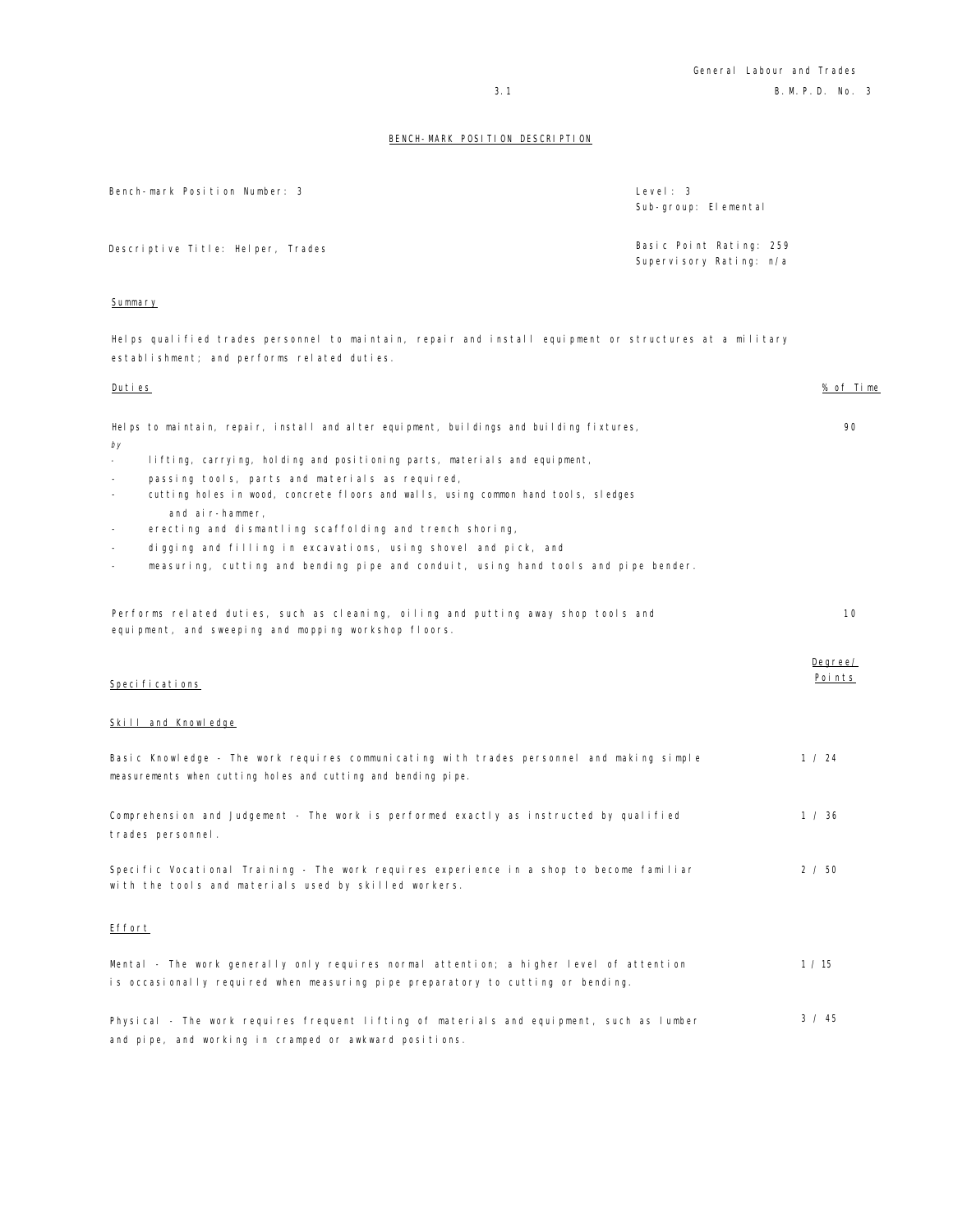B. M. P. D. No. 3 3.2

|                                                                                                                                                                                                                          | Degree/<br>Points |
|--------------------------------------------------------------------------------------------------------------------------------------------------------------------------------------------------------------------------|-------------------|
| Responsibility                                                                                                                                                                                                           |                   |
| Resources - There is responsibility for cleaning and storing tools. The work is<br>performed under close supervision, with little opportunity for error in judgement.                                                    | 1 / 20            |
| Safety of Others - Reasonable care is required to prevent minor injuries when lifting or<br>moving materials and equipment in close proximity to others.                                                                 | 2 / 23            |
| Working Conditions                                                                                                                                                                                                       |                   |
| Environment - The work generally involves significant exposure to some disagreeable<br>condition, such as noise, heat, dampness or dirt, varying with the nature of the<br>particular job and location of the worksite.  | 2 / 28            |
| Hazards - There is frequent exposure to minor injuries such as cuts, bruises or sprains<br>from handling tools, materials and equipment and exposure to more serious injury when<br>working from ladders or scaffolding. | B1 / 18           |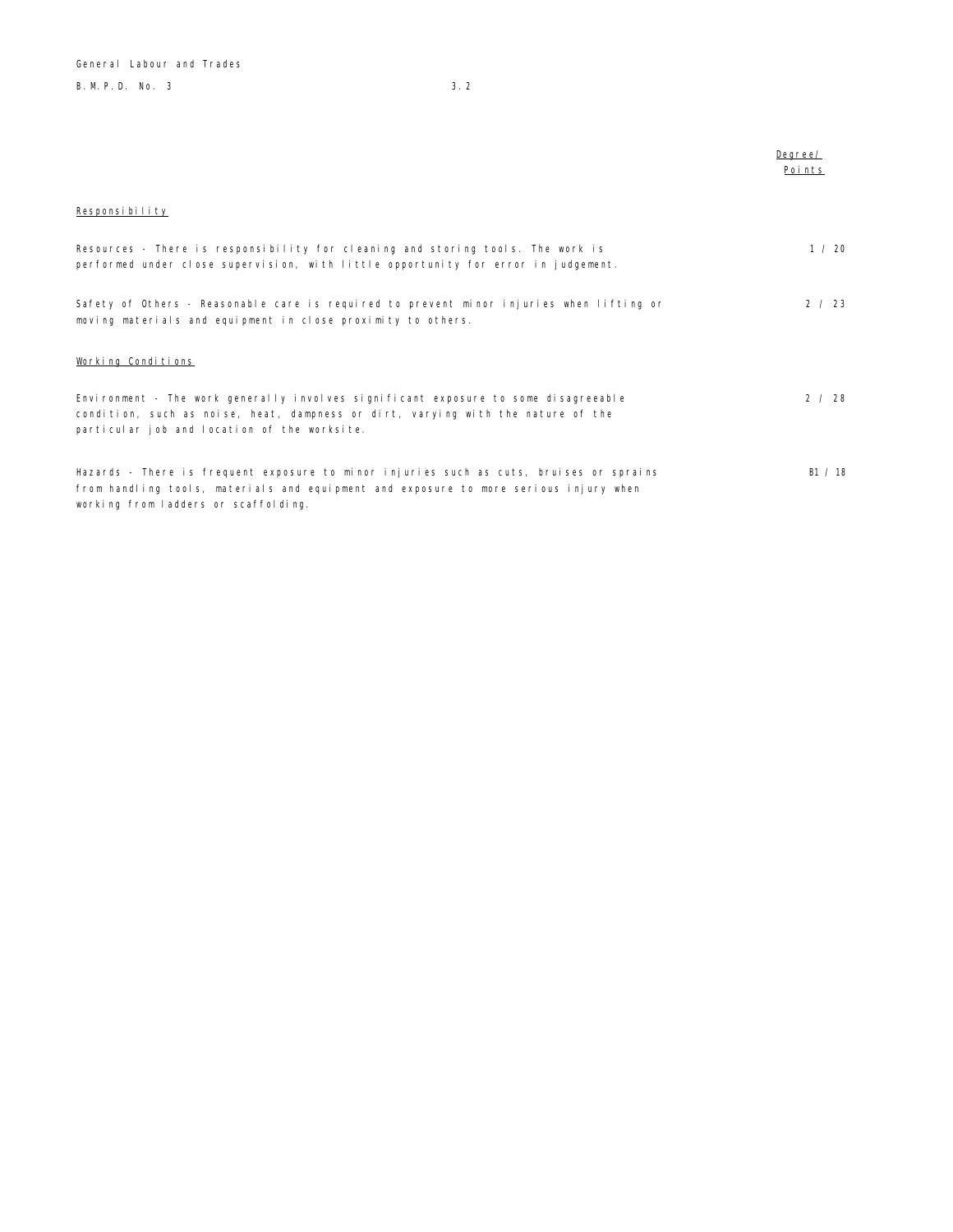| Bench-mark Position Number: 4                  | Level: 2<br>Sub-group: Elemental                   |
|------------------------------------------------|----------------------------------------------------|
| Descriptive Title: Labourer, Roads and Grounds | Basic Point Rating: 215<br>Supervisory Rating: n/a |

#### Summary

Under a labourer supervisor, carries out various labouring tasks to maintain airport roads, grounds and runways at a Canadian Forces Base; and performs related duties.

| Duties                                                                                                                                                                                                                                                                                                                   | % of Time         |
|--------------------------------------------------------------------------------------------------------------------------------------------------------------------------------------------------------------------------------------------------------------------------------------------------------------------------|-------------------|
| Maintains roads, grounds and runways, by<br>digging holes and trenches and levelling ground, using shovel, pick and rake,<br>shovelling snow away from runway lights and arrester barriers, fire hydrants and<br>walkways, and<br>filling holes in tarmac and roads with patching materials.<br>$\overline{\phantom{0}}$ | 60                |
| Maintains lawns, by<br>cutting, seeding, and applying fertilizer, and<br>lifting, carrying and positioning sod.                                                                                                                                                                                                          | 25                |
| Performs related duties, such as shovelling refuse from storm and sanitary sewers and<br>sweeping, raking and carrying refuse from parking lots, base grounds and construction<br>projects.                                                                                                                              | 15                |
| Speci fi cati ons                                                                                                                                                                                                                                                                                                        | Degree/<br>Points |
| Skill and Knowledge                                                                                                                                                                                                                                                                                                      |                   |
| Basic Knowledge - The work requires communicating with the supervisor.                                                                                                                                                                                                                                                   | 1 / 24            |
| Comprehension and Judgement - Instructions are explicit. Selection of the appropriate<br>hand tool requires little judgement.                                                                                                                                                                                            | 1 / 36            |
| Specific Vocational Training - The work requires a short demonstration by the supervisor<br>in the use of hand tools.                                                                                                                                                                                                    | 1 / 25            |
| Effort                                                                                                                                                                                                                                                                                                                   |                   |
| Mental - The work generally requires only normal attention. Working with common tools<br>requires some eye-hand coordination but no precision.                                                                                                                                                                           | 1 / 15            |
| Physical - The work requires frequent digging and shovelling, and lifting and carrying of<br>median-weight loads when sodding lawns and cleaning sewers.                                                                                                                                                                 | 3 / 45            |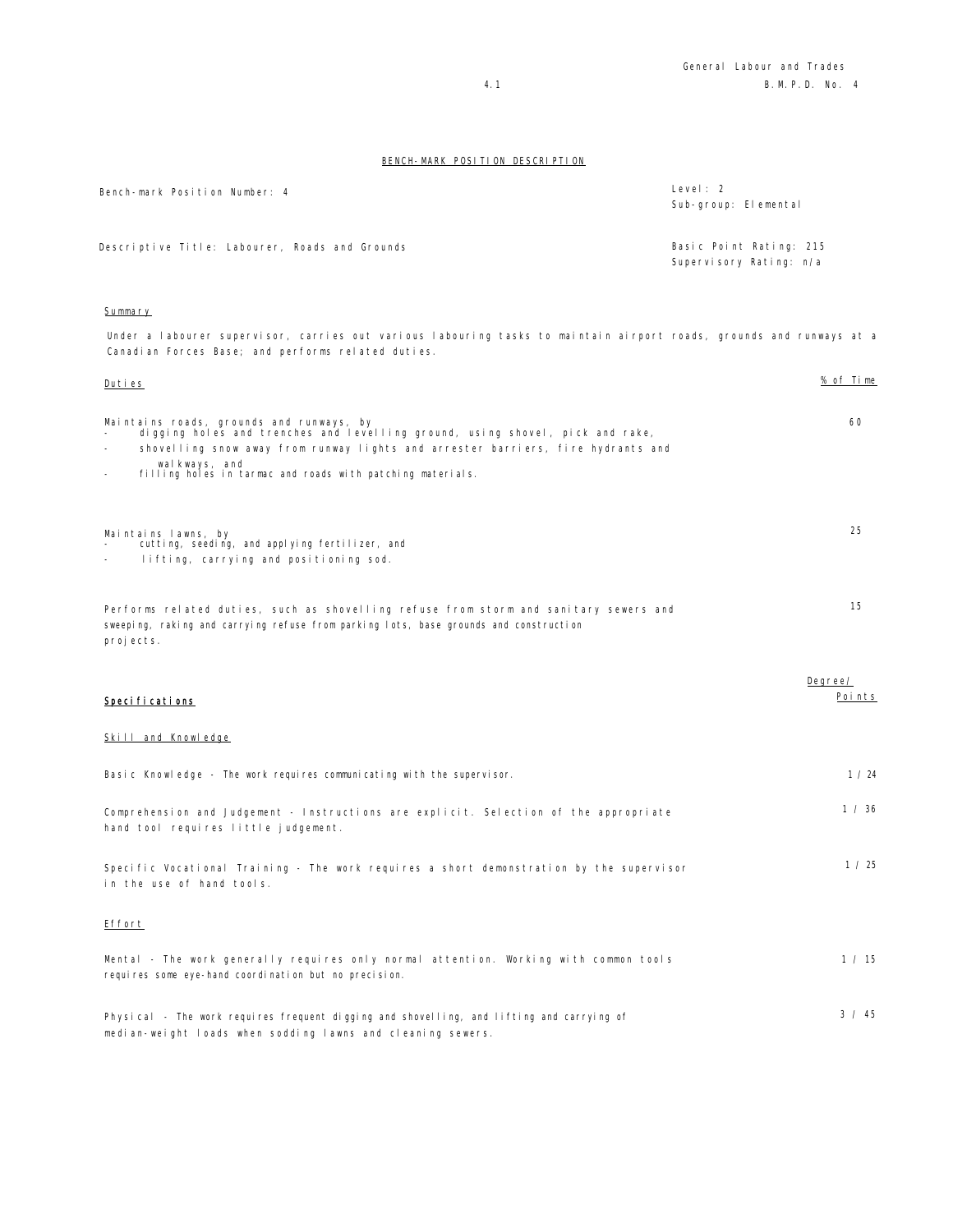|                                                                                                                                                                                                                            | Degree/<br>Points |
|----------------------------------------------------------------------------------------------------------------------------------------------------------------------------------------------------------------------------|-------------------|
| Responsibility                                                                                                                                                                                                             |                   |
| Resources - There is responsibility for the effective use and care of simple hand tools<br>such as shovels, rakes, picks, and brooms. Work is performed under close supervision,<br>with little opportunity for judgement. | 1 / 20            |
| Safety of Others - Due to the nature of the work, there is little possibility of injuring<br>other workers.                                                                                                                | 1 / 10            |
| Working Conditions                                                                                                                                                                                                         |                   |
| Environment - The work is performed outside with exposure to all kinds of weather and<br>there is significant exposure to dirt and less frequent exposure to obnoxious odours.                                             | 2 / 28            |
| Hazards - There is frequent exposure to minor injuries such as muscle strains when<br>shovelling and lifting and carrying medium-weight loads.                                                                             | A2 / 12           |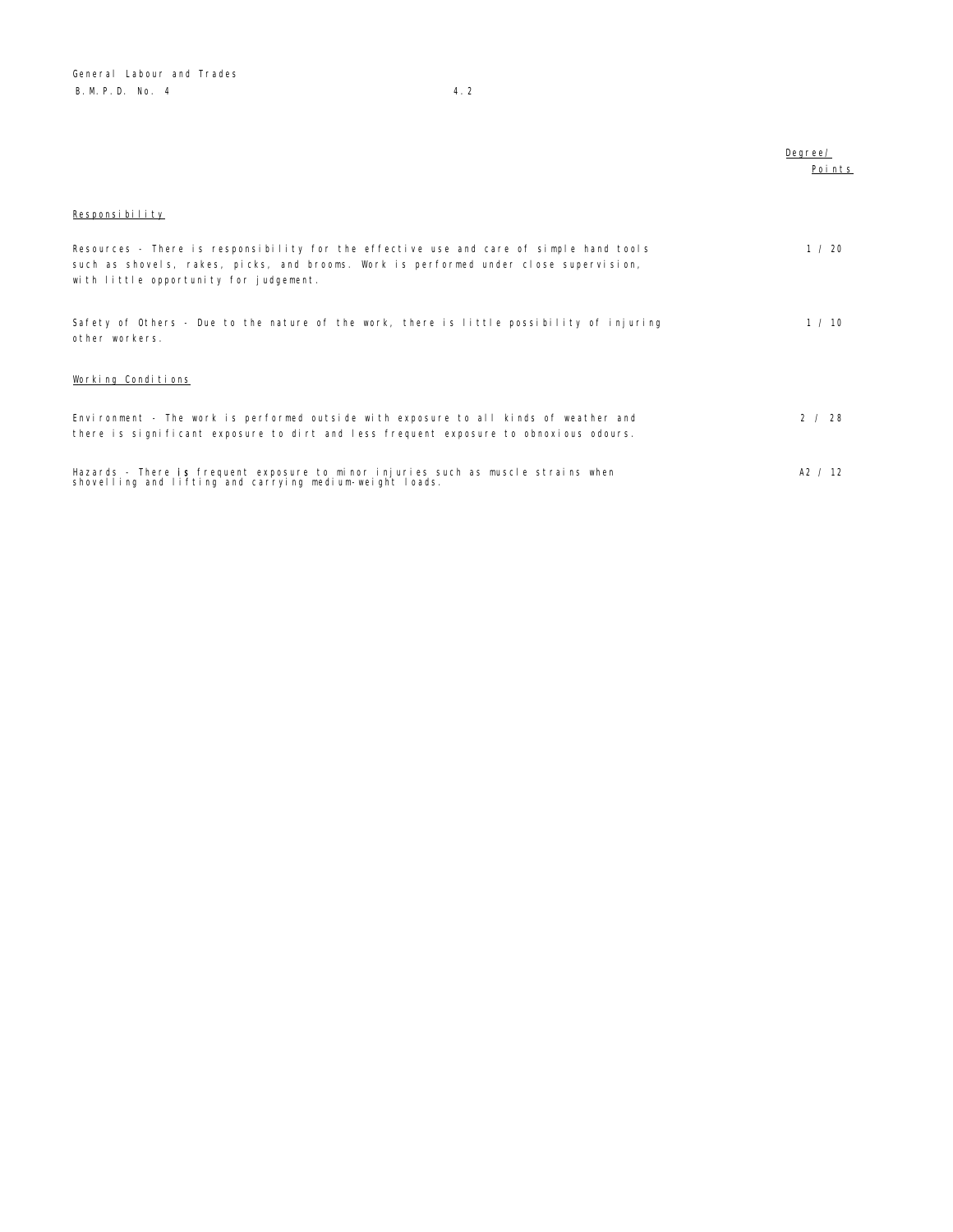| Bench-mark Position Number: 5                                            | Level: $3$<br>Sub-group: Elemental                |
|--------------------------------------------------------------------------|---------------------------------------------------|
| Descriptive Title: Labour Supervisor, Park Maintenance Seasonal Position | Basic Point Rating: 284<br>Supervisory Rating: B2 |

#### Summary

Under the park maintenance supervisor, leads a group of labourers in the seasonal maintenance of grounds, buildings, roads, jetties, trails and other facilities in a national park; and performs related duties.

| Duties                                                                                                                                                                                                                                                        | % of Time |
|---------------------------------------------------------------------------------------------------------------------------------------------------------------------------------------------------------------------------------------------------------------|-----------|
| Leads a seasonal crew, varying from three to five labourers as assigned, in the<br>maintenance of grounds, buildings, roads, jetties, trails and other park facilities, such                                                                                  | 85        |
| as picnic tables and park signs, and participates in the work of the group by:<br>explaining the work to be performed and assisting in carrying out the various tasks,<br>checking the work in progress for quantity and quality,<br>$\overline{\phantom{a}}$ |           |
| maintaining time sheets for members of work crew,<br>$\overline{\phantom{a}}$                                                                                                                                                                                 |           |
| ensuring that employees observe safety precautions, particularly when handling<br>$\overline{\phantom{a}}$<br>powered equipment such as chain saws, and                                                                                                       |           |
| ensuring that adequate materials and equipment are available on the worksite.<br>$\equiv$                                                                                                                                                                     |           |
| Performs related duties, such as driving a light truck or motor launch to transport                                                                                                                                                                           | 15        |
| employees, tools and materials to job sites, requisitioning materials and tools,                                                                                                                                                                              |           |
| completing accident reports and operating a VHF radio installed in the workboat to<br>communicate with park headquarters or mobile units.                                                                                                                     |           |
|                                                                                                                                                                                                                                                               |           |
|                                                                                                                                                                                                                                                               | Degree/   |
| Specifications                                                                                                                                                                                                                                                | Points    |
| Skill and Knowledge                                                                                                                                                                                                                                           |           |
| Basic Knowledge - The work requires preparing material requisitions, maintaining time                                                                                                                                                                         | 2 / 40    |
| sheets, completing standardized accident reports and recording time and materials used                                                                                                                                                                        |           |
| against various project codes.                                                                                                                                                                                                                                |           |
| Comprehension and Judgement - The work requires a knowledge of the use of simple hand and                                                                                                                                                                     | 2 / 64    |
| power tools and of the methods and procedures used to maintain grounds, buildings, trails                                                                                                                                                                     |           |
| and other park facilities. Fairly detailed instructions are received but some judgement<br>is required to lead the group and solve routine work problems.                                                                                                     |           |
| Specific Vocational Training - The work requires some training and experience in                                                                                                                                                                              | 2/50      |
| maintaining park facilities, driving a light truck, operating a motor launch and in                                                                                                                                                                           |           |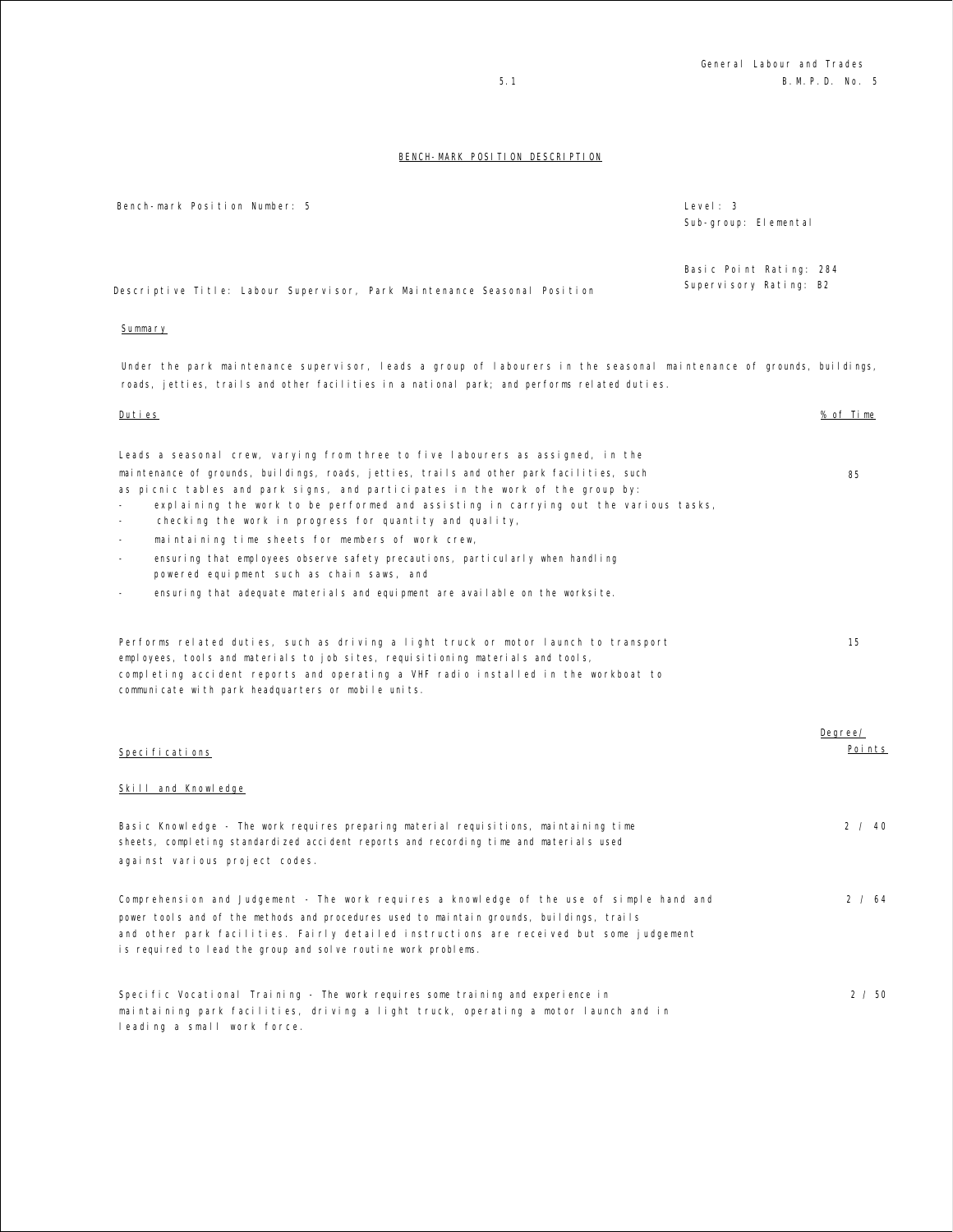|                                                                                                                                                                                                                                                                      | Degree/<br>Points |
|----------------------------------------------------------------------------------------------------------------------------------------------------------------------------------------------------------------------------------------------------------------------|-------------------|
| Effort                                                                                                                                                                                                                                                               |                   |
| Mental - Overseeing the activities of labourers requires normal attention to ensure work<br>is completed according to instructions. A higher level of mental effort is required for<br>short periods when driving a light truck or operating a motor launch.         | 1 / 15            |
| Physical - The work requires walking over irregular terrain when engaged in clean-up or<br>maintenance functions at park sites. Greater physical effort is required when assisting<br>in the loading or off-loading of construction materials.                       | 2 / 30            |
| Responsibility                                                                                                                                                                                                                                                       |                   |
| Resources - The work entails responsibility for the effective use and custody of hand<br>tools and materials. Failure to properly control the work-group may result in minor<br>delays in completing the work and the ineffective utilization of a small work force. | 2 / 46            |
| Safety of Others - The work entails responsibility for ensuring that safe work practices<br>are followed by the group. The exercise of reasonable care is required when transporting<br>employees short distances by truck or launch within the park.                | 2 / 23            |
| Working Conditions                                                                                                                                                                                                                                                   |                   |
| Environment - The work is performed out of doors during the summer with occasional<br>exposure to inclement weather.                                                                                                                                                 | 1 / 12            |
| Hazards - There is occasional exposure to cuts and bruises when performing labouring<br>tasks.                                                                                                                                                                       | A1/4              |
| Supervision                                                                                                                                                                                                                                                          |                   |
| The work requires leading a group of three to five seasonal labourers by assigning and<br>explaining work to employees, checking for quantity and quality of work, and solving<br>work problems.                                                                     | <b>B2</b>         |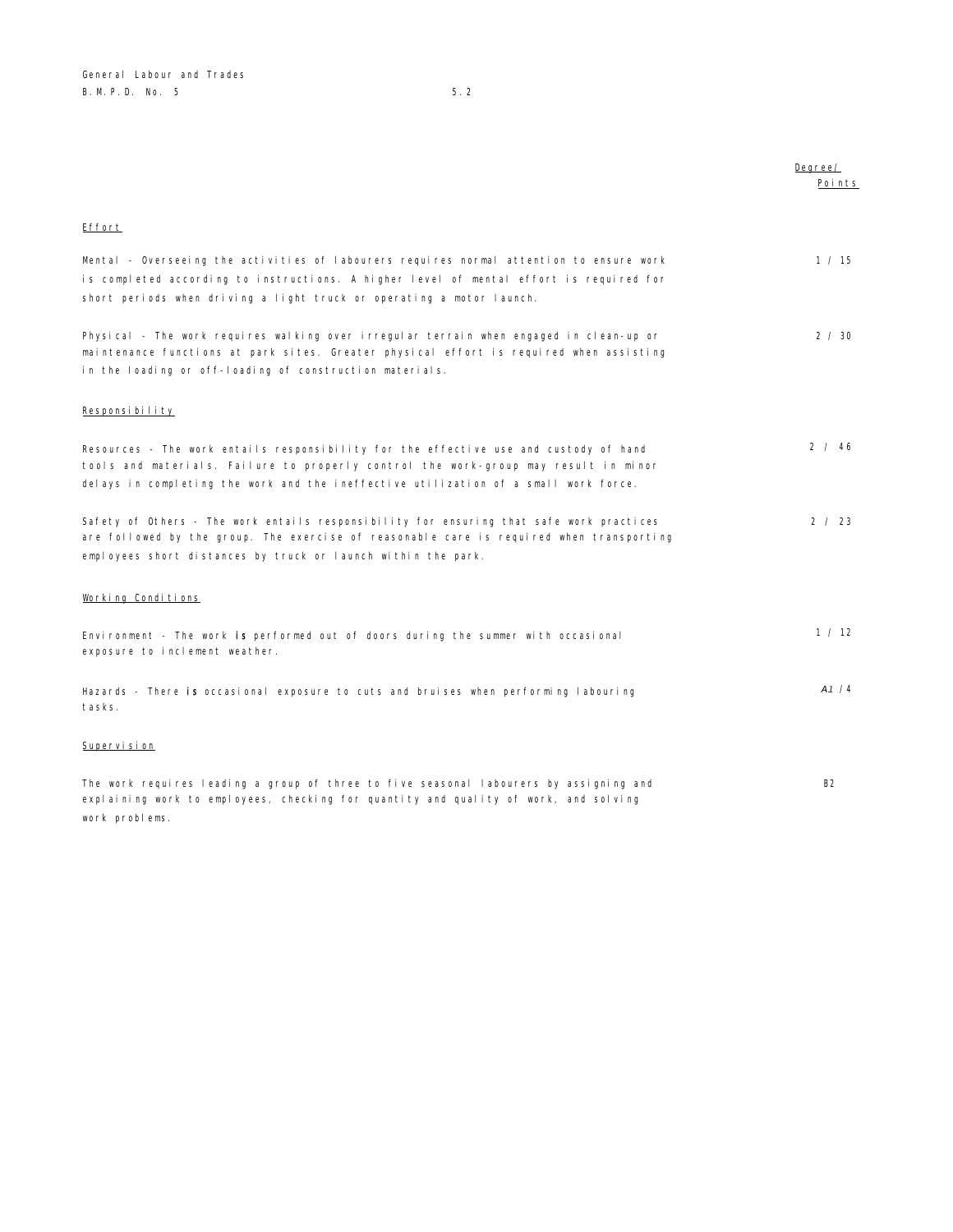| Bench-mark Position Number: 6                       | Level:1<br>Sub-group: Elemental                    |
|-----------------------------------------------------|----------------------------------------------------|
| Descriptive Title: Lubricator, Automotive Equipment | Basic Point Rating: 200<br>Supervisory Rating: n/a |

# Summary

Under the supervision of the shop supervisor, lubricates motor vehicles and automotive equipment and attachments at a Canadian Forces Base; and performs related duties.

| <u>Duties</u>                                                                                                                                                                                                                                                                                                                                               | <u>% of Time</u>  |
|-------------------------------------------------------------------------------------------------------------------------------------------------------------------------------------------------------------------------------------------------------------------------------------------------------------------------------------------------------------|-------------------|
| Lubricates light and heavy motor vehicles and automotive equipment and attachments, by<br>greasing or oiling bearings on motor vehicles and automotive equipment and<br>$\sim$<br>attachments, using a pneumatic grease gun and hand-oiler, and<br>checking, draining and replenishing crankcase, transmission and differential<br>$\omega$<br>I ubri cant. | 85                |
| Performs related duties, such as checking and replenishing the level of fluids in<br>radiators and batteries, and cleaning, greasing and oiling equipment.                                                                                                                                                                                                  | 15                |
| Speci fi cati ons                                                                                                                                                                                                                                                                                                                                           | Degree/<br>Points |
| Skill and Knowledge                                                                                                                                                                                                                                                                                                                                         |                   |
| Basic Knowledge - The work requires reading lubrication instructions and communicating<br>with the shop supervisor.                                                                                                                                                                                                                                         | 1 / 24            |
| Comprehension and Judgement - The work requires sufficient understanding to service a<br>variety of automotive equipment in accordance with specific oral or written instructions.                                                                                                                                                                          | 1 / 36            |
| Specific Vocational Training - The work requires a short demonstration by the supervisor<br>in the use of shop equipment and Iubrication diagrams.                                                                                                                                                                                                          | 1 / 25            |
| Effort                                                                                                                                                                                                                                                                                                                                                      |                   |
| Mental - The work generally requires a normal level of attention. Eye-hand coordination<br>does not involve precision.                                                                                                                                                                                                                                      | 1 / 15            |
| Physical - The work requires continual standing, reaching, and bending when checking<br>lubricant and water levels, when draining and replenishing lubricants, and when<br>manipulating light-weight grease guns and wrenches.                                                                                                                              | 2 / 30            |
| Responsibility                                                                                                                                                                                                                                                                                                                                              |                   |
| Resources - There is responsibility for the effective use of lubricants and simple tools.<br>There is little opportunity for independent judgement.                                                                                                                                                                                                         | 1 / 20            |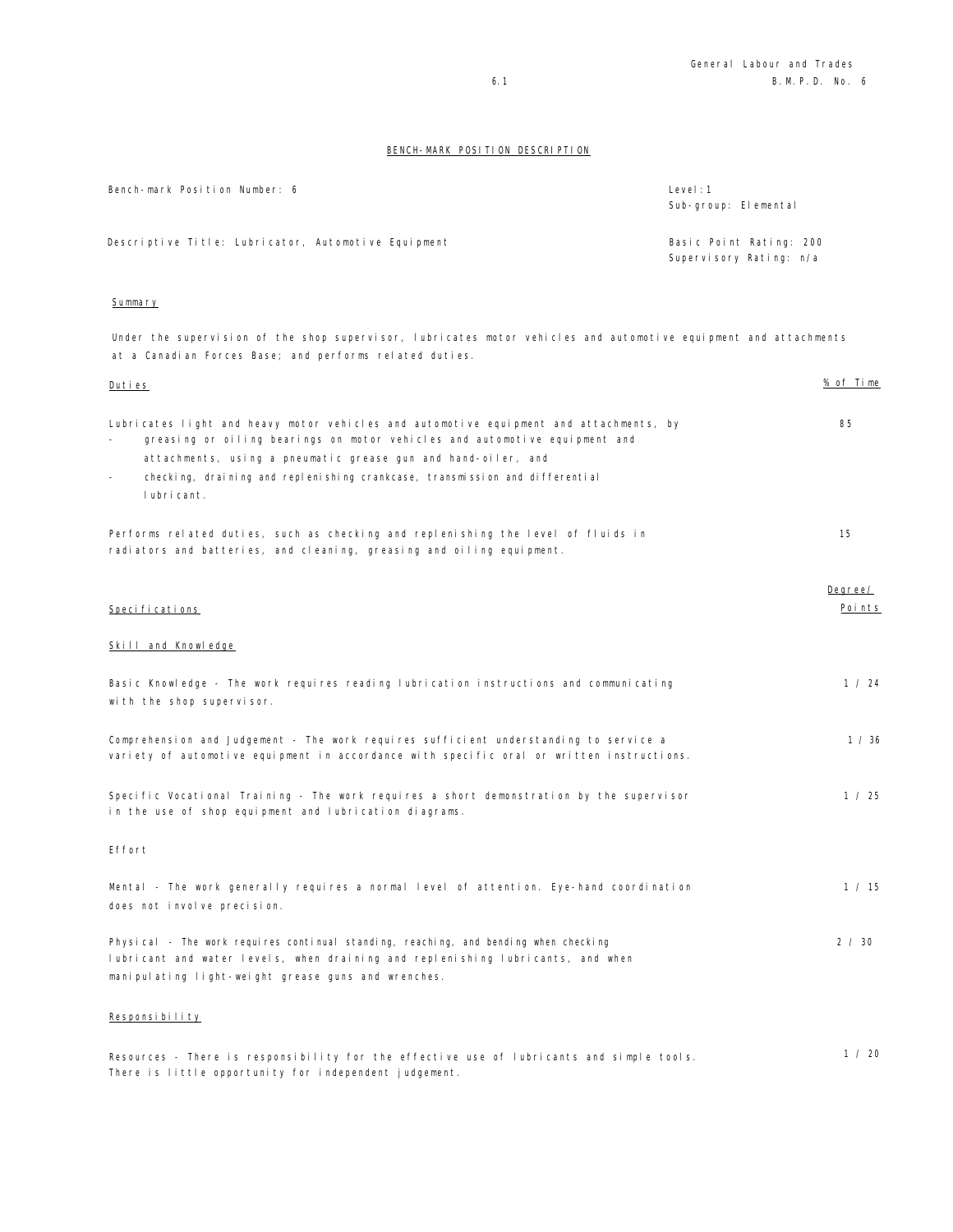General Labour and Trades B. M. P. D. No. 6 6.2

|                                                                                                                                                               | Degree/<br>Poi nts |
|---------------------------------------------------------------------------------------------------------------------------------------------------------------|--------------------|
| Safety of Others - The work normally is performed alone, with little possibility of<br>injuring other workers.                                                | 1 / 10             |
| Working Conditions                                                                                                                                            |                    |
| Environment - There is constant exposure to dirt and/or grease when lubricating vehicles.                                                                     | 2/28               |
| Hazards - There is frequent exposure to minor injuries such as bruises and abrasions when<br>manipulating hand tools and working around automotive equipment. | A2 / 12            |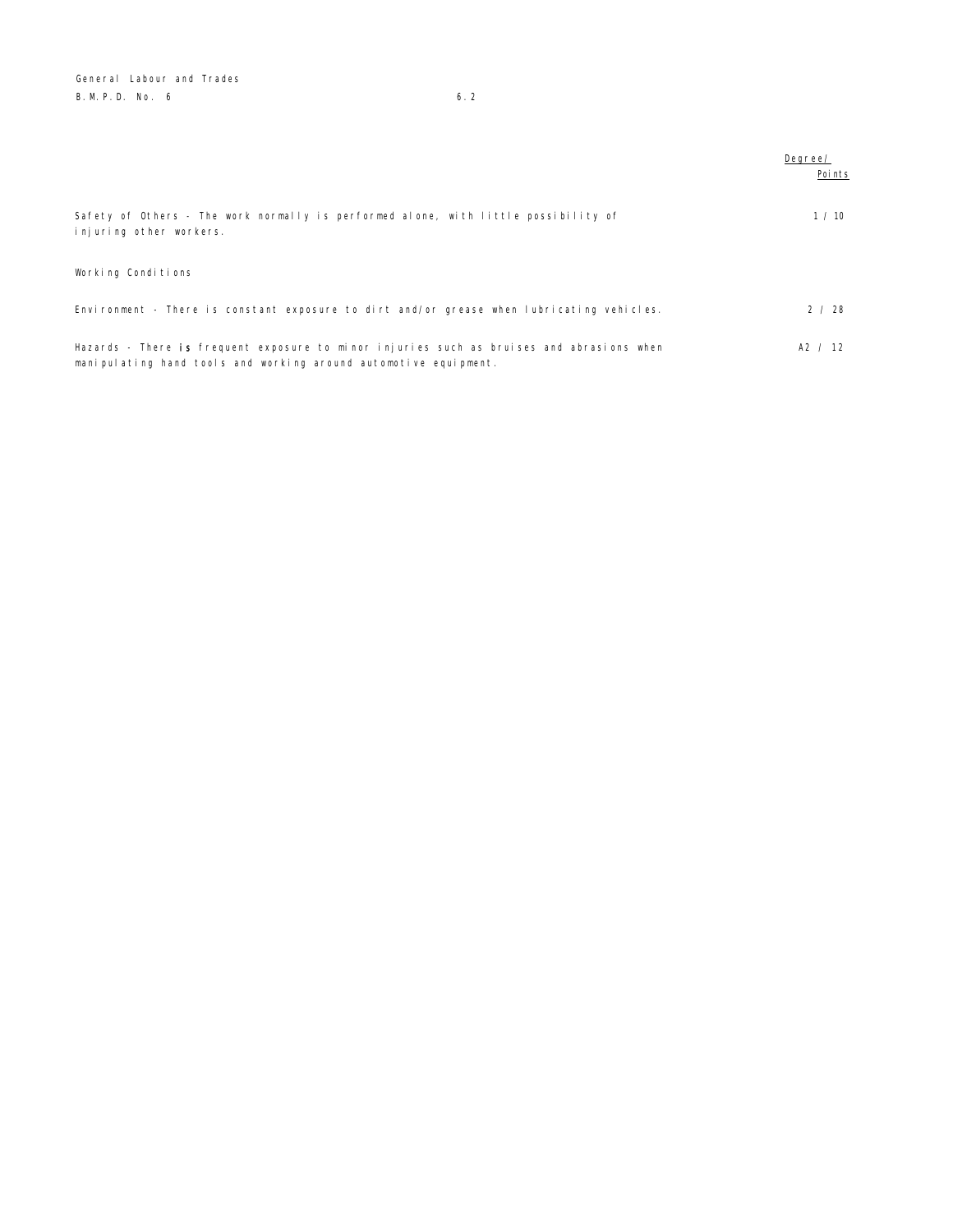| Bench-mark Position Number. 7   | Level: 2<br>Sub-group: Elemental                   |
|---------------------------------|----------------------------------------------------|
| Descriptive Title: Mortar Mixer | Basic Point Rating: 236<br>Supervisory Rating: n/a |

## Summary

Under the supervision of a construction foreman/woman, operates an electric-powered concrete mixer to prepare mortar for stonemasons and bricklayers, and performs related duties.

| Duties                                                                                                                                                                                                                                                                                                                                                                                                                                                                                                     | <u>% of Time</u>  |
|------------------------------------------------------------------------------------------------------------------------------------------------------------------------------------------------------------------------------------------------------------------------------------------------------------------------------------------------------------------------------------------------------------------------------------------------------------------------------------------------------------|-------------------|
| Mixes various types of mortar with a four-cubic-foot electric-powered mixer, by<br>setting up the mixer in a suitable place, securely bracing it against movement and<br>ensuring that water and power are readily available,<br>measuring cement, sand, lime, colouring, and water as directed,<br>$\sim$<br>shovelling or dumping measured amounts of specified materials into the mixer, and<br>operating the mixer for a specified period and dumping mortar into a wheelbarrow or<br>other container. | 75                |
| Performs related duties, such as dismantling walls or other structures, cleaning and<br>storing tools and equipment, and taking mortar to masons or bricklayers.                                                                                                                                                                                                                                                                                                                                           | 25                |
| Specifications                                                                                                                                                                                                                                                                                                                                                                                                                                                                                             | Degree/<br>Points |
| Skill and Knowledge                                                                                                                                                                                                                                                                                                                                                                                                                                                                                        |                   |
| Basic Knowledge - The work requires a knowledge of elementary arithmetic to prepare<br>various specified mortar mixes; the work does not entail fine measuring.                                                                                                                                                                                                                                                                                                                                            | 1 / 24            |
| Comprehension and Judgement - Mixing and measuring instructions are clear and each step<br>is easily understood. There is little requirement for judgement.                                                                                                                                                                                                                                                                                                                                                | 1 / 36            |
| Specific Vocational Training - The work requires a short demonstration in operating<br>simple mechanical equipment and combining various quantities of materials.                                                                                                                                                                                                                                                                                                                                          | 1 / 25            |
| Effort                                                                                                                                                                                                                                                                                                                                                                                                                                                                                                     |                   |
| Mental - The work generally requires only normal attention. Measurements and mixing<br>times are not critical.                                                                                                                                                                                                                                                                                                                                                                                             | 1 / 15            |
| Physical - The work requires the frequent lifting of bags of cement. Greater physical<br>effort is required when moving wheelbarrows of mortar.                                                                                                                                                                                                                                                                                                                                                            | 4 / 60            |
| Responsibility                                                                                                                                                                                                                                                                                                                                                                                                                                                                                             |                   |
| Resources - There is little opportunity for independent judgement as the composition of<br>batches is specified by the supervisor.                                                                                                                                                                                                                                                                                                                                                                         | 1 / 20            |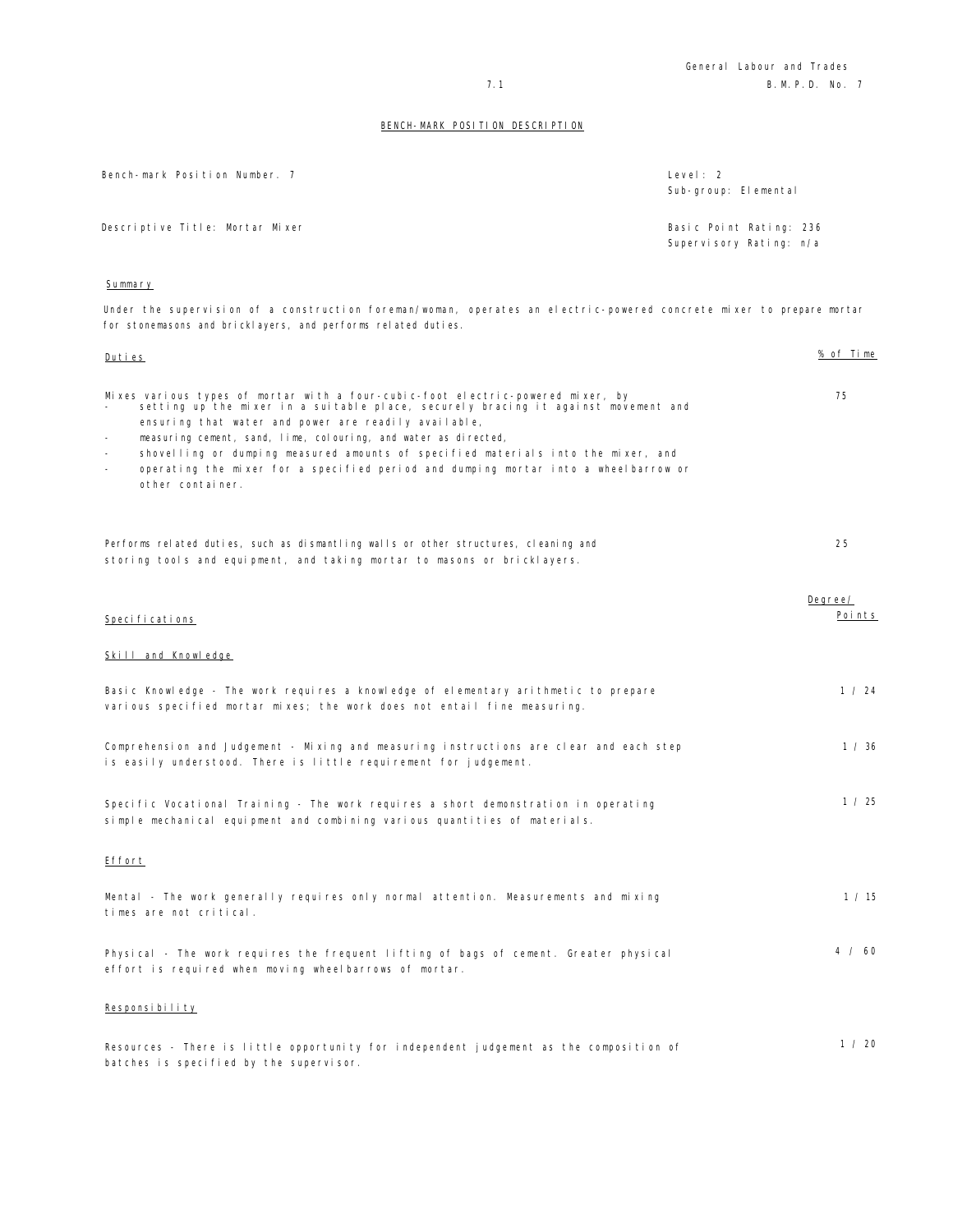General Labour and Trades B. M. P. D. No. 7 7. 2

|                                                                                                                                                                                                          | Degree/<br>Points |
|----------------------------------------------------------------------------------------------------------------------------------------------------------------------------------------------------------|-------------------|
| Safety of Others - No other worker is near and there is no possibility of injury to<br>others.                                                                                                           | 1/10              |
| Working Conditions                                                                                                                                                                                       |                   |
| Environment - The work requires opening and emptying bags, with consequent periodic<br>exposure to dust. Handling portland cement and lime causes discomfort to exposed hands<br>and soils clothing.     | 2 / 28            |
| Hazards - There is occasional exposure to injuries such as sprains when handling bags of<br>cement and exposure to more serious injuries when taking wheelbarrows of mortar to masons<br>or bricklayers. | B1 $/$ 18         |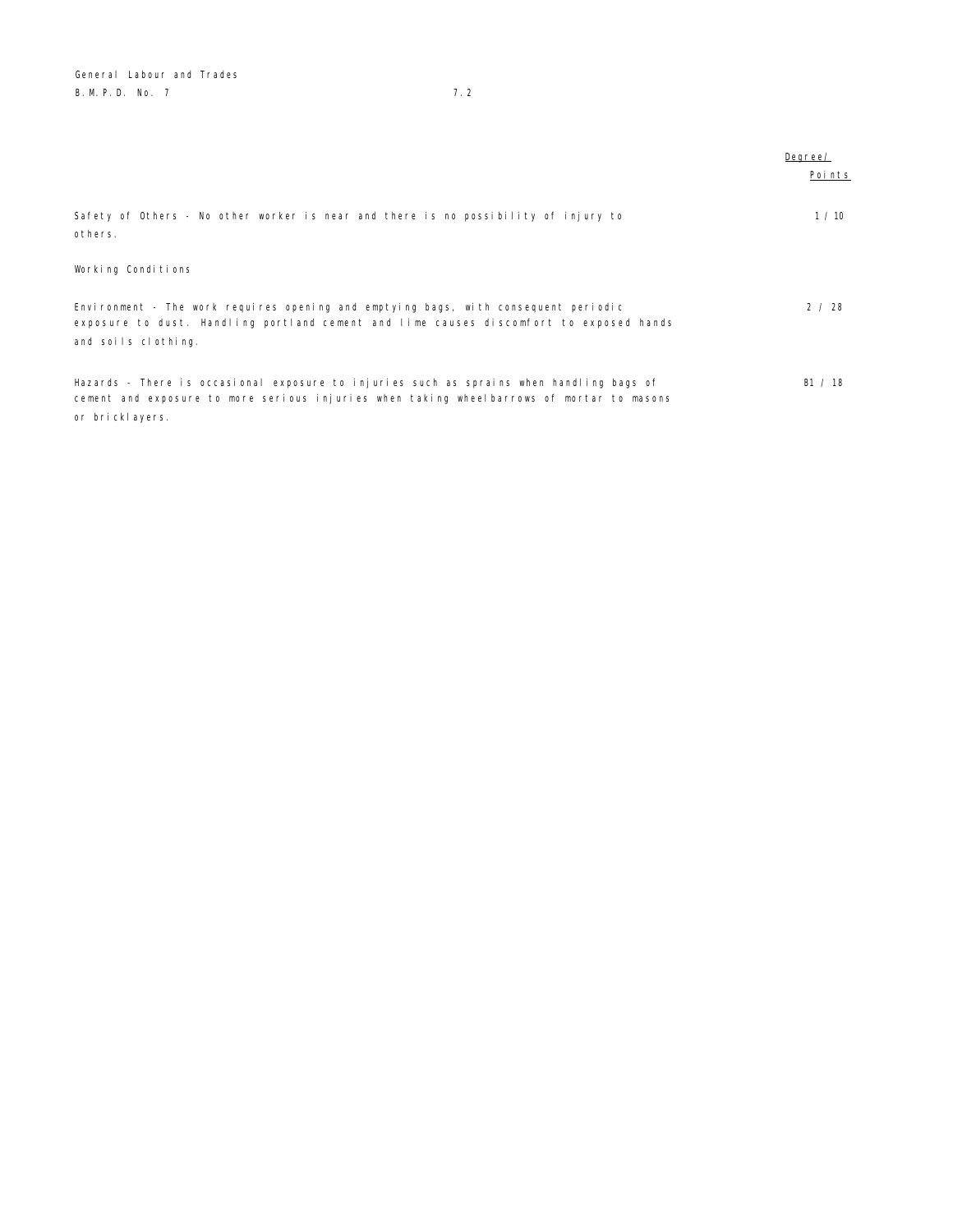| Bench-mark Position Number: 8    | Level: $2$<br>Sub-group: Elemental                 |
|----------------------------------|----------------------------------------------------|
| Descriptive Title: Tire Repairer | Basic Point Rating: 221<br>Supervisory Rating: n/a |
| Summary                          |                                                    |

Under a shop foreman/woman at a Canadian Forces Base, repairs pneumatic tires; and performs related duties.

| <u>Duties</u>                                                                                                                                                                                                                                                                                                                                                                                                                                                                                                                                                                                                | <u>% of Time</u>  |
|--------------------------------------------------------------------------------------------------------------------------------------------------------------------------------------------------------------------------------------------------------------------------------------------------------------------------------------------------------------------------------------------------------------------------------------------------------------------------------------------------------------------------------------------------------------------------------------------------------------|-------------------|
| Repairs pneumatic tires, by<br>locating punctures in tubes or tires by visual observation and immersing them in<br>water.<br>removing damaged tires from rims, and tubes from tires, using hand tools and<br>mechanical tire changer,<br>sealing punctures in tubeless tires with adhesive material and expansive plug, using<br>hand tools,<br>buffing the defective areas of inner tubes, using a scraper,<br>patching the tubes with adhesive rubber patches or sealing rubber patches to tubes,<br>using a hot vulcanizing plate, and<br>remounting and inflating tires, using hand tools and equipment. | 90                |
| Performs related duties, such as cleaning work area and recording work done.                                                                                                                                                                                                                                                                                                                                                                                                                                                                                                                                 | 10                |
| Specifications<br>Skill and Knowledge                                                                                                                                                                                                                                                                                                                                                                                                                                                                                                                                                                        | Degree/<br>Points |
| Basic Knowledge - The work requires reading tire sizes and communicating with the<br>supervisor.                                                                                                                                                                                                                                                                                                                                                                                                                                                                                                             | 1 / 24            |
| Comprehension and Judgement - The work requires carrying out simple repetitive<br>procedures. Unusual problems are referred for instruction.                                                                                                                                                                                                                                                                                                                                                                                                                                                                 | 1 / 36            |
| Specific Vocational Training - The work requires a short demonstration by the supervisor<br>in the use of shop equipment and in the performance of repetitive tasks.                                                                                                                                                                                                                                                                                                                                                                                                                                         | 1 / 25            |
| <b>Effort</b>                                                                                                                                                                                                                                                                                                                                                                                                                                                                                                                                                                                                |                   |
| Mental - The work requires normal attention. The work tools, methods and procedures are<br>prescribed.                                                                                                                                                                                                                                                                                                                                                                                                                                                                                                       | 1 / 15            |
|                                                                                                                                                                                                                                                                                                                                                                                                                                                                                                                                                                                                              |                   |

Physical - The work frequently requires lifting medium-weight tires and rims and making repairs from a standing position. There is also an occasional requirement to lift heavy tires and rims. 3 / 45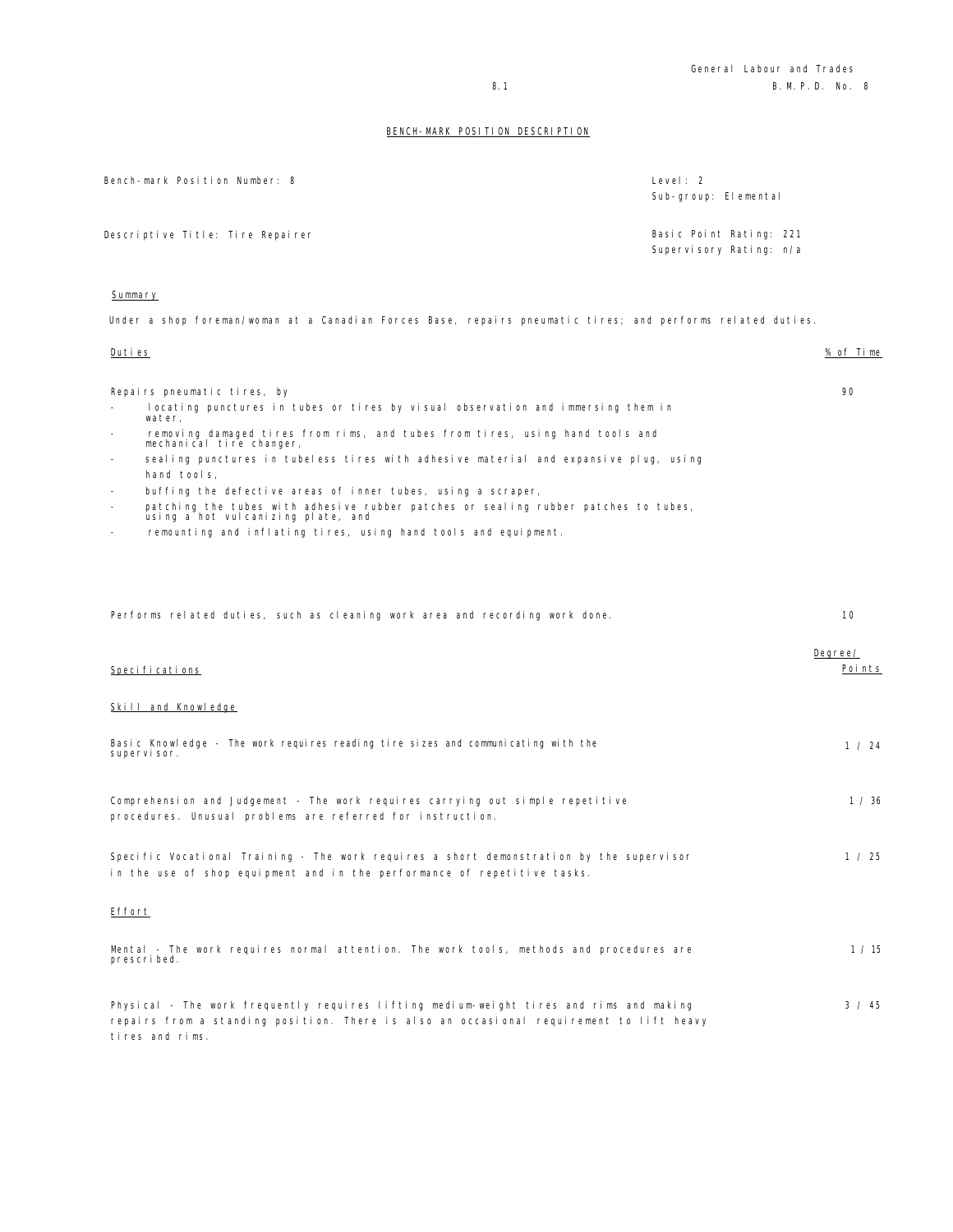|                                                                                                                                                            | Degree/<br>Points |
|------------------------------------------------------------------------------------------------------------------------------------------------------------|-------------------|
| Responsibility                                                                                                                                             |                   |
| Resources - There is responsibility for the effective use and care of sturdy hand tools<br>and shop equipment.                                             | 1 / 20            |
| Safety of Others - The work is normally performed in a separate area, and there is little<br>possibility of injury to others.                              | 1/10              |
| Working Conditions                                                                                                                                         |                   |
| Environment - There is continual exposure to dirt from tires and rims.                                                                                     | 2/28              |
| Hazards - There is continual exposure to minor injuries such as cuts, bruises or sprains<br>and exposure to more serious sprains when lifting heavy tires. | B1 / 18           |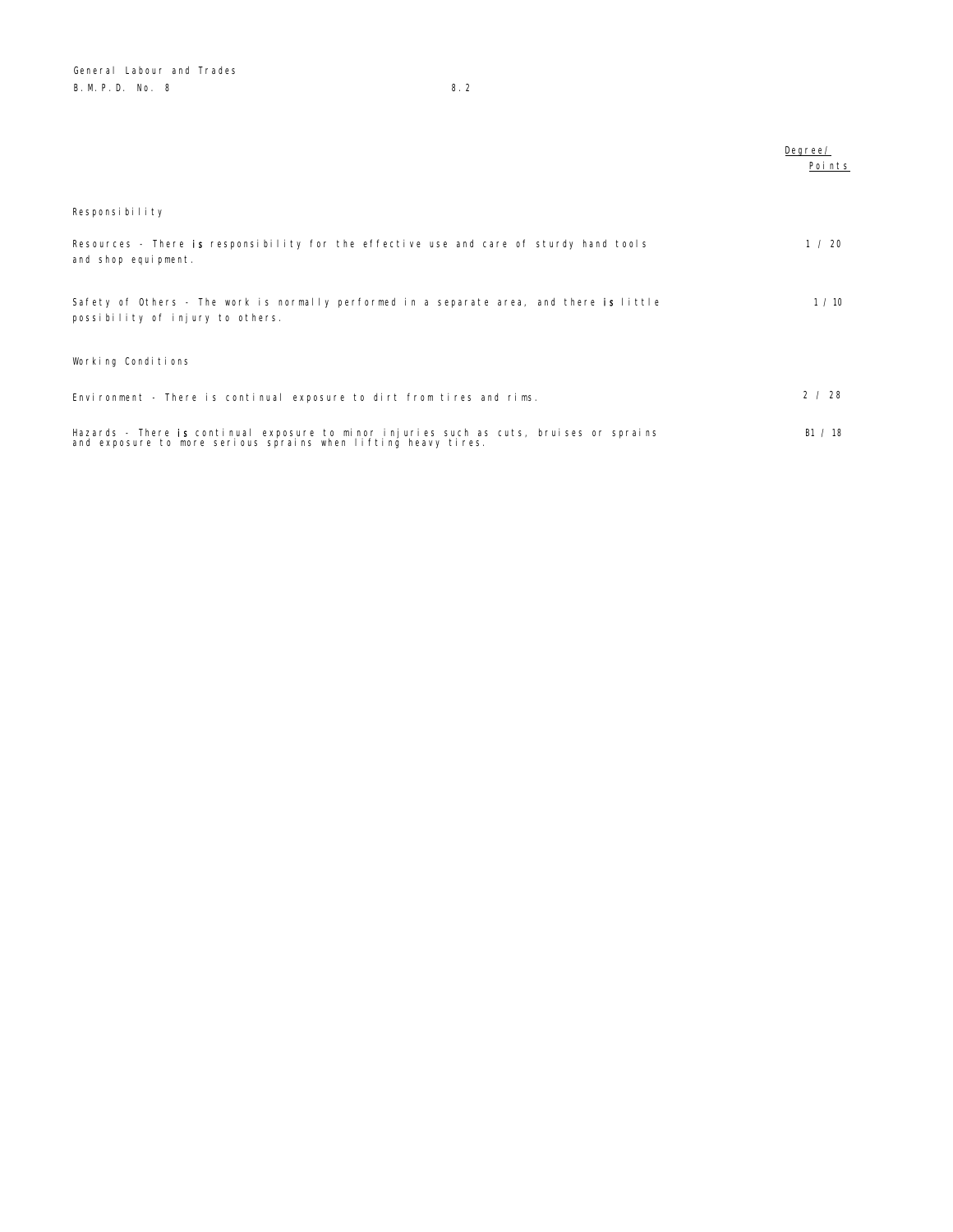| Bench-mark Position Number: 9           | Level: 5<br>Sub-group: Manipulating                |
|-----------------------------------------|----------------------------------------------------|
| Descriptive Title: Farm Hand, Livestock | Basic Point Rating: 335<br>Supervisory Rating: n/a |

Summary

Under a farm labour supervisor, prepares specially formulated rations for cattle and sheep used as subjects in a research program; feeds animals; cleans pens and cages; keeps records; and performs related duties.

Duties % of Time

| Prepares specially formulated rations consisting of such wet and dry ingredients<br>as grains, vitamins, starch, sugar and molasses, to feed cattle and sheep, by                                                                                                                                                                       | 25                |
|-----------------------------------------------------------------------------------------------------------------------------------------------------------------------------------------------------------------------------------------------------------------------------------------------------------------------------------------|-------------------|
| chopping or grinding hay and grains in a hammer mill,<br>$\overline{\phantom{0}}$<br>mixing specified amounts of different ingredients in a feed mixer, and<br>compressing feed into pellets and bagging and storing it for subsequent use.                                                                                             |                   |
| Feeds animals accurately weighed amounts of formulated feeds and measured quantities of<br>water.                                                                                                                                                                                                                                       | 25                |
| Cleans holding pens and cages by hand.                                                                                                                                                                                                                                                                                                  | 25                |
| Records feed and water consumption and weight and volume of urine collected.                                                                                                                                                                                                                                                            | 15                |
| Performs related duties, such as driving a tractor, performing general maintenance work<br>around buildings and equipment, and assisting the laboratory in scouring and measuring<br>wool samples.                                                                                                                                      | 10                |
| Specifications                                                                                                                                                                                                                                                                                                                          | Degree/<br>Points |
| Skill and Knowledge                                                                                                                                                                                                                                                                                                                     |                   |
| Basic Knowledge - The work requires keeping records of feed and water consumption as well<br>as other research data. It also requires knowledge of arithmetic to mix feed according<br>to formulae.                                                                                                                                     | 2 / 40            |
| Comprehension and Judgement - The work requires a good understanding of livestock and the<br>operation of general farm equipment. While most of the work is performed according to<br>instructions and specified procedures and is periodically checked by the supervisor, the<br>operation of mixing equipment entails some judgement. | 2 / 64            |
| Specific Vocational Training – The work requires experience in modern livestock handling<br>techniques, in order to provide specialized care to selected animals and normal care to<br>the herd. The work also requires training and experience in driving a farm tractor and<br>operating mixing equipment.                            | $3 \times 75$     |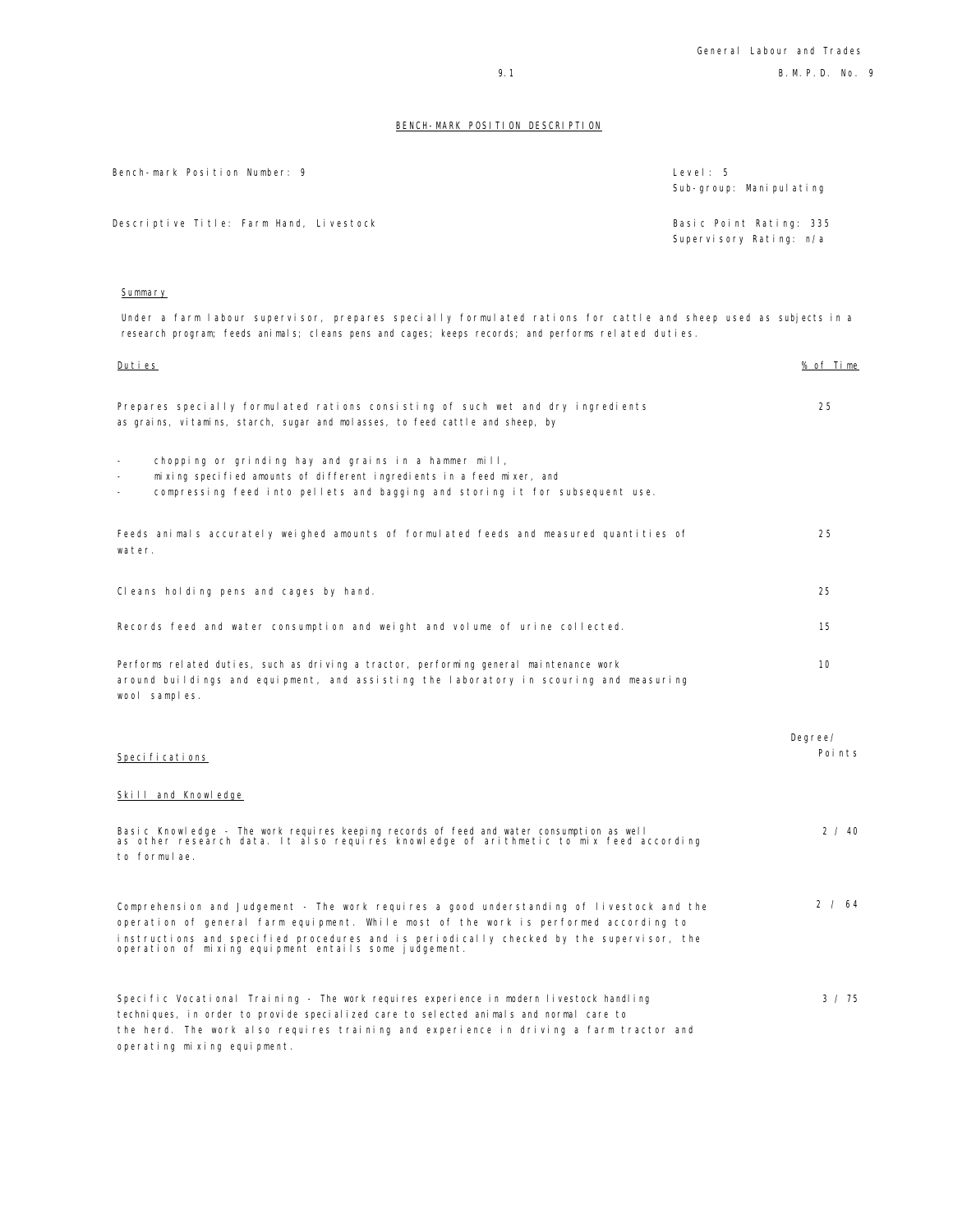Degree/ e<br><u>Points</u>

## Effort

| Mental - The work is performed in accordance with specific instructions and generally<br>requires normal attention. Greater attention is required when operating a farm tractor.                                                                                             | 1/15          |
|------------------------------------------------------------------------------------------------------------------------------------------------------------------------------------------------------------------------------------------------------------------------------|---------------|
| Physical - The work requires frequently lifting bags of feed grain and pellets and<br>performing other chores such as pitching hay.                                                                                                                                          | $3 \times 45$ |
| Responsibility                                                                                                                                                                                                                                                               |               |
| Resources - While specific instructions cover most of the work, there is responsibility<br>for the use of mixing equipment and for the recording of research data.                                                                                                           | 2 / 46        |
| Safety of Others - The work is usually performed in relative isolation involving little<br>possibility of injury to others.                                                                                                                                                  | 1/10          |
| Working Conditions                                                                                                                                                                                                                                                           |               |
| Environment - There is significant exposure to dust and odours.<br>Work is performed<br>inside and outside, and the worker is occasionally subject to temperature variations<br>during winter months. There is exposure to dampness when cleaning holding pens and<br>cages. | 2 / 28        |
| Hazards - There is frequent exposure to minor sprains from lifting bags of grain and<br>pellets.                                                                                                                                                                             | A2 / 12       |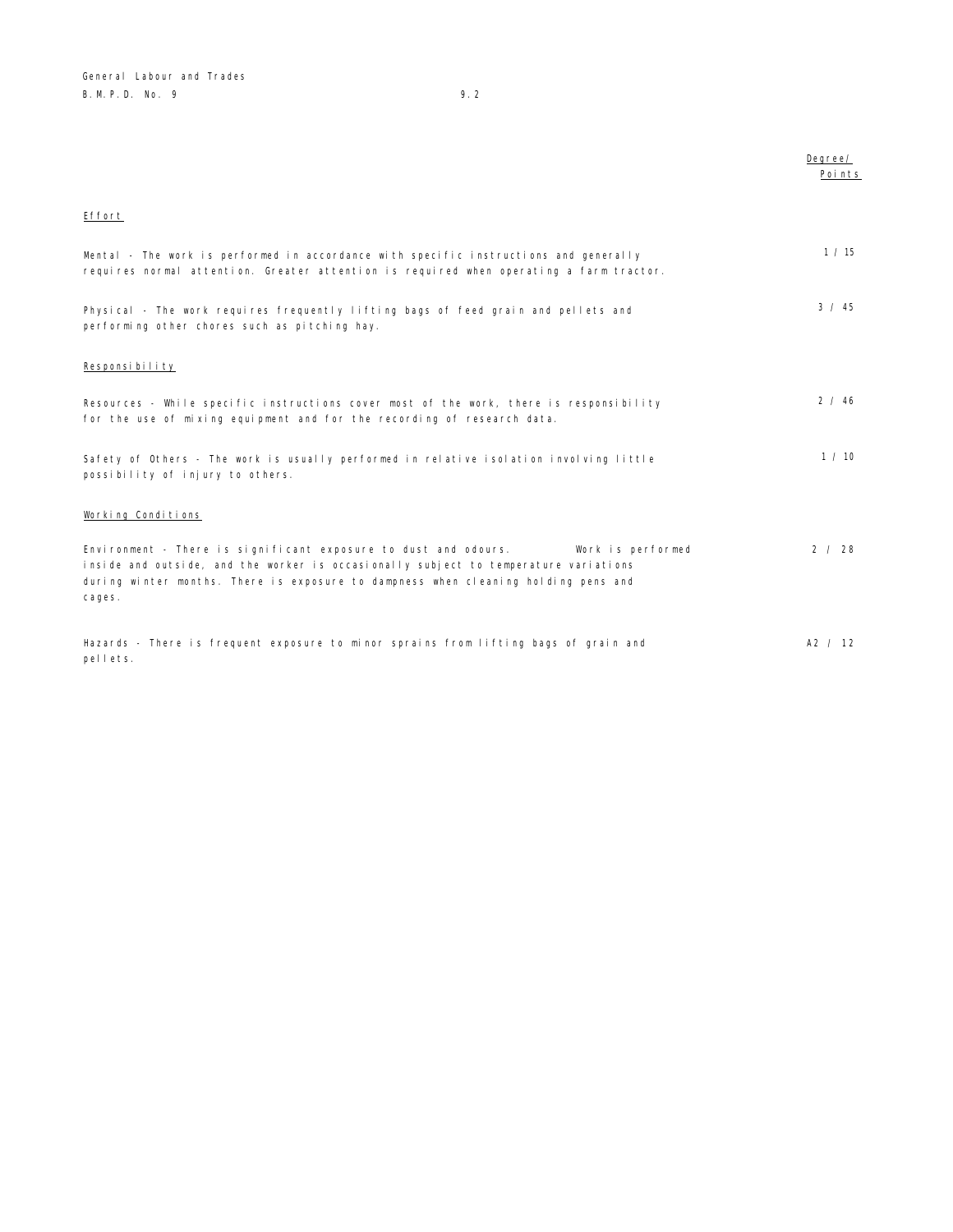| Bench-mark Position Number: 10            | Level: $7$<br>Sub-group: Manipulating             |
|-------------------------------------------|---------------------------------------------------|
| Descriptive Title: Farm Labour Supervisor | Basic Point Rating: 439<br>Supervisory Rating: C2 |

### Summary

equipment and buildings.

Under an administrative officer at an experimental farm oversees and participates in the cultivation of experimental crops and the maintenance and repair of buildings and equipment at a remote substation; supervises a staff of labourers; maintains, modifies and repairs farm equipment and buildings; keeps records; and performs related duties.

| Duties                                                                                                                                                                       | % of Time |
|------------------------------------------------------------------------------------------------------------------------------------------------------------------------------|-----------|
| Oversees and participates in the cultivation of experimental crops of hay, cereal,                                                                                           | 50        |
| grains, oilseed, vegetables and perennial fruits and berries, by                                                                                                             |           |
| selecting fields and plots and laying out field plans,                                                                                                                       |           |
| scheduling and implementing plowing, planting, pruning, watering, fertilizing,<br>$\overline{\phantom{a}}$                                                                   |           |
| harvesting and threshing operations, and<br>keeping records of crop tending practices, crop weights, the quality of production,<br>$\overline{\phantom{0}}$                  |           |
| and weather data.                                                                                                                                                            |           |
|                                                                                                                                                                              |           |
| Supervises a staff of farm labourers (four person-years) engaged in cultivating crops and                                                                                    | 20        |
| maintaining and repairing buildings and equipment, by<br>instructing employees in work methods, procedures and standards,                                                    |           |
| establishing work priorities,<br>checking work for quantity and quality, and<br>$\overline{\phantom{a}}$                                                                     |           |
| resolving and reporting minor grievances.                                                                                                                                    |           |
|                                                                                                                                                                              |           |
| Maintains and makes minor repairs to tractors, farm machinery, buildings and associated                                                                                      | 15        |
| equipment.                                                                                                                                                                   |           |
| Performs related duties, such as keeping records of supplies used and received,<br>estimating and requisitioning building materials, selling surplus products and accounting | 15        |
| for revenues received, providing information orally and by letter to people in the                                                                                           |           |
| farming community, operating a variety of mechanized farm equipment, writing weekly                                                                                          |           |
| reports summarizing activities performed and results achieved, and arranging for major                                                                                       |           |
| repairs to equipment.                                                                                                                                                        |           |
|                                                                                                                                                                              |           |
|                                                                                                                                                                              |           |
|                                                                                                                                                                              |           |

| Specifications                                                                                                                                                                    | <u>Degree/</u><br>Points |
|-----------------------------------------------------------------------------------------------------------------------------------------------------------------------------------|--------------------------|
| Skill and Knowledge                                                                                                                                                               |                          |
| Basic Knowledge - The work requires reading instructions and drawings, keeping records,<br>writing weekly reports, and letters to people requesting information. It also requires | 4 / 72                   |

drawing field and plot plans, determining quantities of seed and fertilizer according to specified ratios, and estimating quantities of parts and material for the maintenance of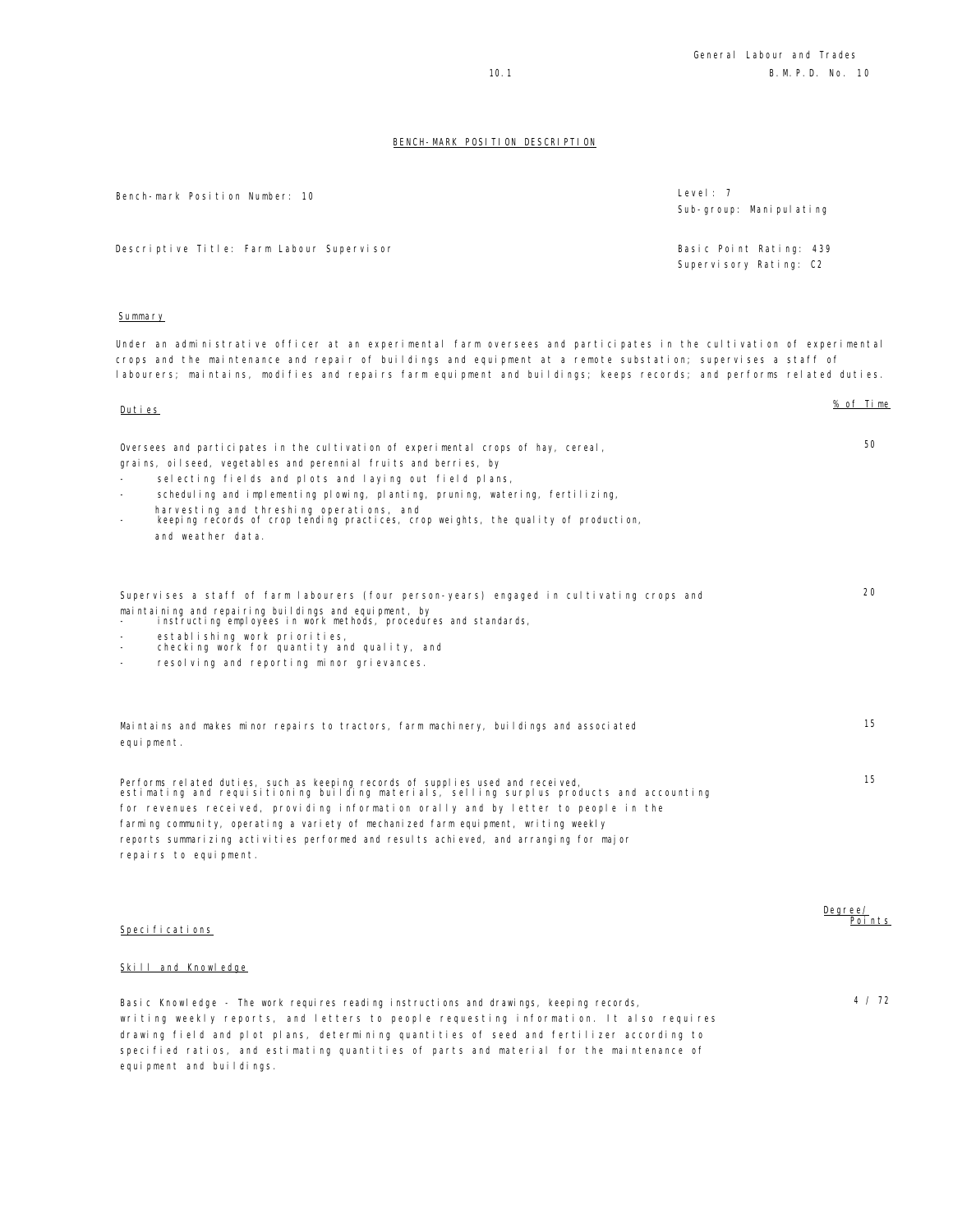$\mathsf{l}$ 

|                                                                                                                                                                                                                                                                                                                                                                                                                                                                                      | Degree/<br>Points |
|--------------------------------------------------------------------------------------------------------------------------------------------------------------------------------------------------------------------------------------------------------------------------------------------------------------------------------------------------------------------------------------------------------------------------------------------------------------------------------------|-------------------|
| Comprehension and Judgement - The work requires a good knowledge of the methods and<br>procedures used to cultivate experimental crops and to maintain and repair farm buildings<br>and equipment. Judgement is required when scheduling cultivation operations, when<br>maintaining buildings and equipment within established building allocations, and when<br>providing information to the public. Much of the actual farming is subject to input from<br>individual scientists. | 3 / 93            |
| Specific Vocational Training - The work requires training and experience in cultivating a<br>variety of experimental crops, operating a wide variety of farm equipment, maintaining<br>and repairing farm equipment and buildings, and in supervising farm labourers.                                                                                                                                                                                                                | 4 / 100           |
| Effort                                                                                                                                                                                                                                                                                                                                                                                                                                                                               |                   |
| Mental - The work generally requires a moderate level of attention with frequent periods<br>of concentration in scheduling farming operations, establishing work priorities, solving<br>problems, maintaining records and writing weekly operating reports.                                                                                                                                                                                                                          | 2 / 35            |
| Physical - The work requires intermittent walking and standing when checking work. There<br>is also an occasional requirement to manipulate foot and hand controls on tractors and<br>farm machinery and to work from ladders when maintaining and repairing buildings and<br>equipment.                                                                                                                                                                                             | 1 / 15            |
| Responsibility                                                                                                                                                                                                                                                                                                                                                                                                                                                                       |                   |
| Resources - There is responsibility for maintaining and repairing buildings, equipment,<br>tractors and farm machinery, keeping records, and providing information to the public.<br>An error in judgement could result in damage or loss of experimental crops and trees, and<br>the ineffective use of resources.                                                                                                                                                                  | $3 \times 72$     |
| Safety of Others - Care must be exercised to ensure that safe work practices are used by<br>the group when operating farm machinery, handling chemicals and when working from ladders<br>or stagings.                                                                                                                                                                                                                                                                                | 3 / 36            |
| Working Conditions                                                                                                                                                                                                                                                                                                                                                                                                                                                                   |                   |
| Environment - Although much of the work is performed out of doors, exposure to inclement<br>weather can be controlled. There is exposure to dirt and grease when repairing<br>equipment.                                                                                                                                                                                                                                                                                             | 1 / 12            |
| Hazards - As much of the work is of a supervisory nature, probable injuries would be<br>minor. There is exposure to more serious injury when operating mobile equipment or<br>working from ladders.                                                                                                                                                                                                                                                                                  | Al $\prime$<br>4  |
| Supervision                                                                                                                                                                                                                                                                                                                                                                                                                                                                          |                   |
| Due to the remoteness of the substation, approximately 100 km, assignments are general<br>with regard to order or timing. The work entails the planning and scheduling of<br>activities, assigning duties, instructing subordinates in work methods and procedures,<br>reviewing work in progress and upon completion, and appraising subordinates<br>(4 person-years).                                                                                                              | C2                |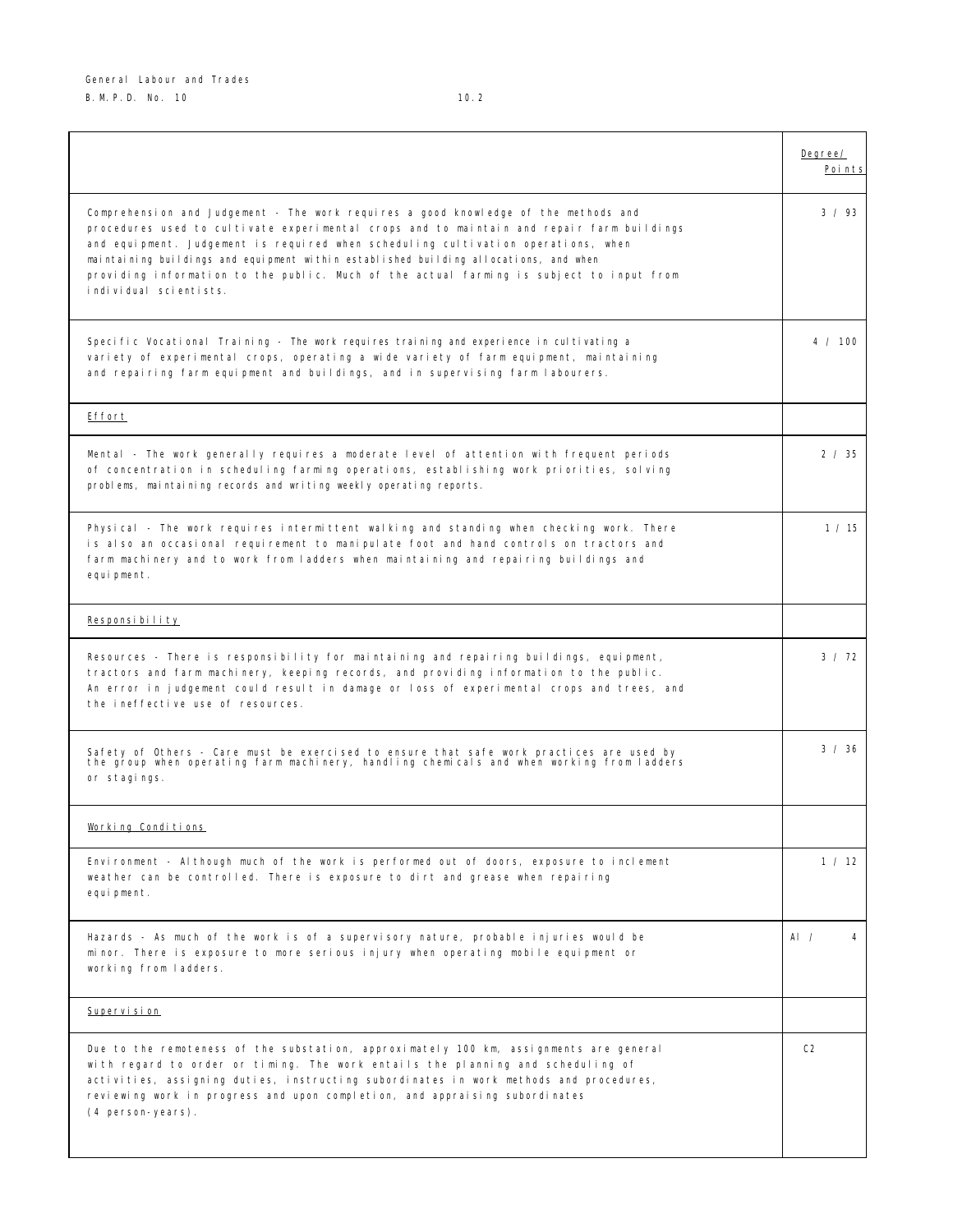Bench-mark Position Number: 11 Level: 6

Sub-group: Manipulating

Descriptive Title: Gardener **Basic Point Rating: 385** 

Supervisory Rating: n/a

### Summary

Under a general foreman/woman of works and maintenance at a military establishment, cultivates a variety of ornamental trees, shrubs and plants outside and in a greenhouse; and performs related duties.

| Duties                                                                                                                                                                                                                                                                                                                                                                                                                                                                                                                                                                                                                                                                                                                                                                                                                                                                                                                                           | % of Time         |
|--------------------------------------------------------------------------------------------------------------------------------------------------------------------------------------------------------------------------------------------------------------------------------------------------------------------------------------------------------------------------------------------------------------------------------------------------------------------------------------------------------------------------------------------------------------------------------------------------------------------------------------------------------------------------------------------------------------------------------------------------------------------------------------------------------------------------------------------------------------------------------------------------------------------------------------------------|-------------------|
| Cultivates bedding stock, plants, flowers, trees, shrubs and perennial stock in a<br>greenhouse and in park areas adjacent to the building, by<br>pl anning work steps required to produce bedding stock, blooms and mature pl ants at<br>specified times of the year,<br>selecting and mixing ingredients, fumigating soil and applying suitable fertilizers<br>to prepare and improve soils for growing plants,<br>planting seed, cuttings, root stock and bulbs,<br>controlling light, heat and humidity in greenhouse and cold frames to advance or<br>retard plant and bloom development and to protect plant life during development,<br>transplanting greenhouse stock to outside beds and recommending the watering and bed<br>maintenance tasks to be performed by unskilled labour, and<br>pruning, cleaning and repairing infected or damaged parts of trees, shrubs, and<br>perennial plants to improve their health and appearance. | 70                |
| Performs related duties, such as sketching the layout of flower beds, recommending<br>maintenance programs for lawn and bed areas, initiating purchases of stores such as seed,<br>bulbs, fertilizers, insecticides and gardening tools, and providing advice on ways and<br>means to improve the appearance of grounds.                                                                                                                                                                                                                                                                                                                                                                                                                                                                                                                                                                                                                         | 30                |
| Specifications                                                                                                                                                                                                                                                                                                                                                                                                                                                                                                                                                                                                                                                                                                                                                                                                                                                                                                                                   | Degree/<br>Points |
| Skill and Knowledge<br>Basic Knowledge - The work requires a knowledge of arithmetic to estimate quantities of<br>gardening supplies and nursing stock, to plan lawn and ground maintenance programs, and<br>to sketch layout of flower beds.                                                                                                                                                                                                                                                                                                                                                                                                                                                                                                                                                                                                                                                                                                    | 2 / 40            |
| Comprehension and Judgement - The work requires a thorough knowledge of the techniques<br>used to cultivate a variety of ornamental trees, shrubs and plants and of their<br>decorative characteristics and suitability. Judgement is required in planning layouts,                                                                                                                                                                                                                                                                                                                                                                                                                                                                                                                                                                                                                                                                              | $3 \times 93$     |

Specific Vocational Training - The work requires experience in cultivating and

recommending maintenance programs, and planning the production of bedding stock.

propagating plants, flowers, shrubs, trees and lawns, in order to plan and produce decorative or natural surroundings to established buildings or structures. 5 / 150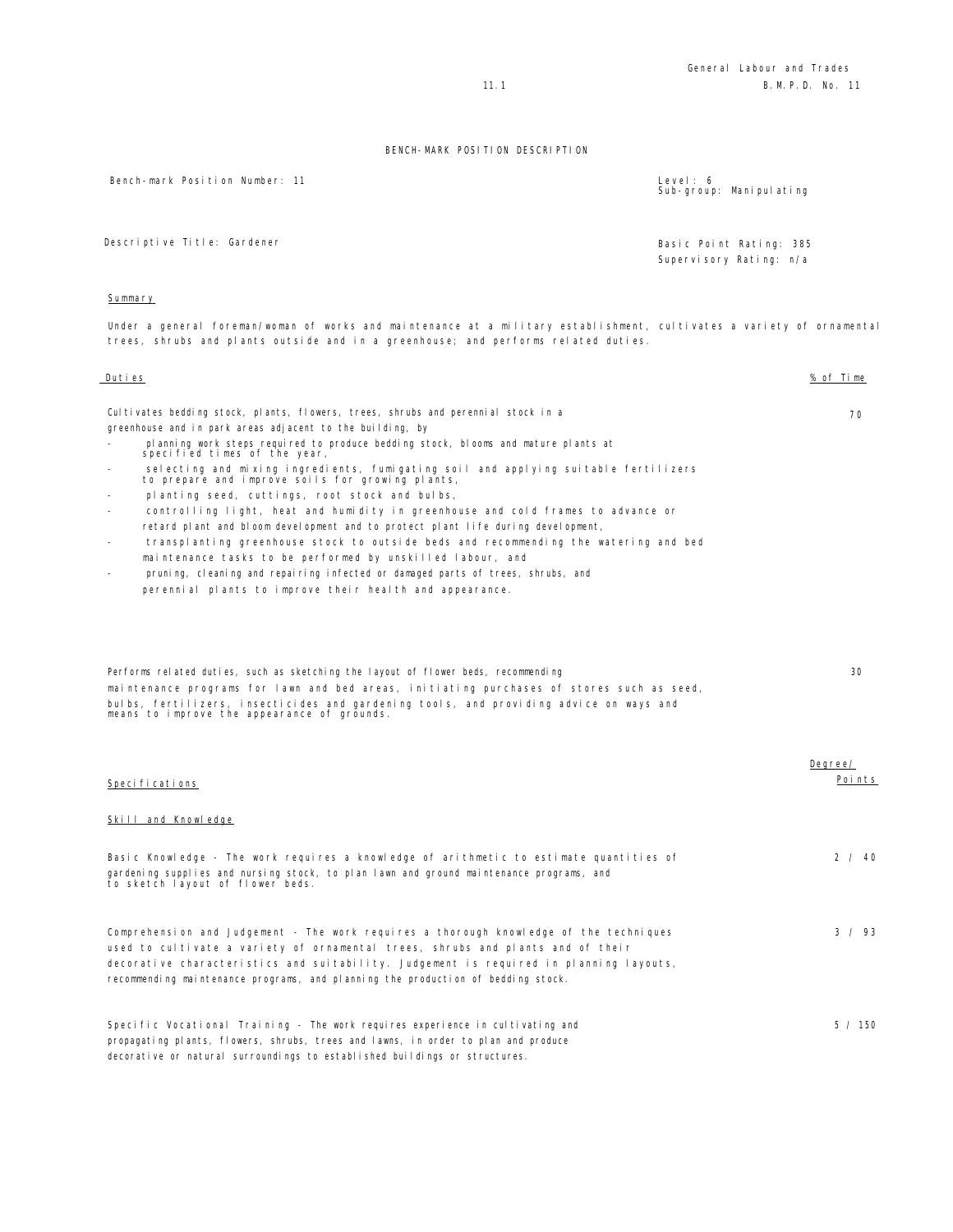|                                                                                                                                                                                                                                                                                                                                                                        | Degree/<br>Points |
|------------------------------------------------------------------------------------------------------------------------------------------------------------------------------------------------------------------------------------------------------------------------------------------------------------------------------------------------------------------------|-------------------|
| Effort                                                                                                                                                                                                                                                                                                                                                                 |                   |
| Mental - The work generally requires normal attention when planting and tending to lawns,<br>trees, shrubs and flower beds.                                                                                                                                                                                                                                            | 1 / 15            |
| Physical - The work generally requires little physical effort. Greater effort is<br>required when transplanting flowers and pruning shrubbery.                                                                                                                                                                                                                         | 1 / 15            |
| Responsibility                                                                                                                                                                                                                                                                                                                                                         |                   |
| Resources - There is responsibility for cultivating trees, shrubs and plants. Errors in<br>judgement could result in some loss or damage to nursery stock, trees, shrubs and plants.<br>The loss of greenhouse stock could not be replaced until the following year. There is<br>also the responsibility for recommending maintenance programs for lawn and bed areas. | 2 / 46            |
| Safety of Others - The work is performed in a greenhouse and garden areas, usually<br>separated from other workers, and consequently there is little possibility of injury to<br>others.                                                                                                                                                                               | 1/10              |
| Working Conditions                                                                                                                                                                                                                                                                                                                                                     |                   |
| Environment - Much of the work is performed indoors; personal exposure to disagreeable<br>conditions can, to a large extent, be controlled.                                                                                                                                                                                                                            | 1 / 12            |
| Hazards - There is occasional exposure to minor injuries such as cuts and bruises when<br>using hand tools and handling materials.                                                                                                                                                                                                                                     | Al $\prime$<br>4  |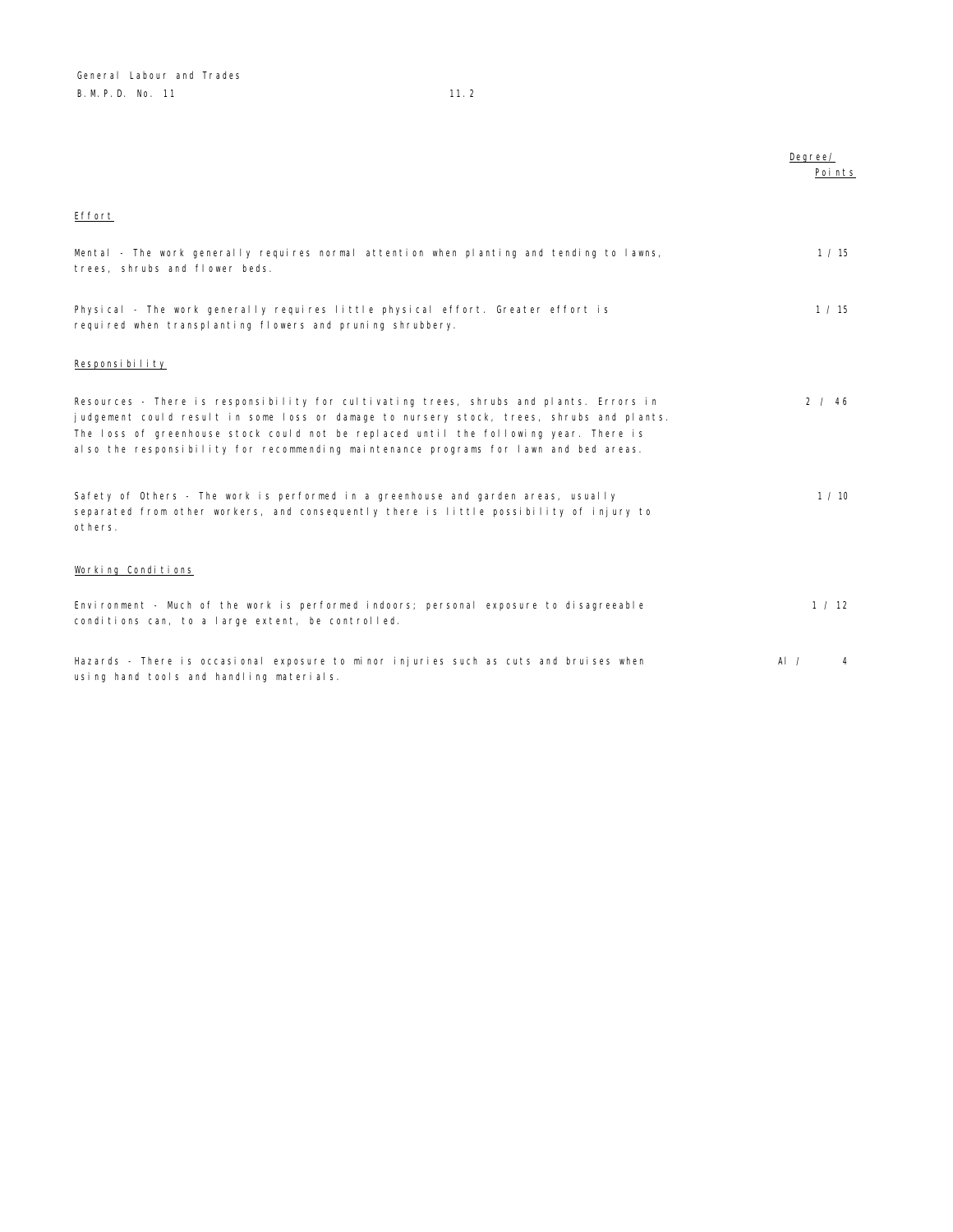| Bench-mark Position Number: 12                | Level: 5<br>Sub-group: Manipulating                |
|-----------------------------------------------|----------------------------------------------------|
| Descriptive Title: General Maintenance Worker | Basic Point Rating: 377<br>Supervisory Rating: n/a |

## Summary

Under a maintenance supervisor, carries out minor repairs and renovations to frame buildings; constructs cupboards, shelving and other items; prepares and paints new and old interior and exterior surfaces; constructs concrete forms and pours concrete.

| Duties                   |                                                                                                                                  | % of Time |
|--------------------------|----------------------------------------------------------------------------------------------------------------------------------|-----------|
|                          | Maintains and renovates frame buildings and structures, by                                                                       | 25        |
|                          | replacing rotted or broken portions including studs, siding, window sills, door                                                  |           |
|                          | frames or panes of glass using hand and power tools,                                                                             |           |
| $\overline{\phantom{a}}$ | patching cracks in plaster,                                                                                                      |           |
| $\sim$                   | installing and replacing door locks and passage sets,                                                                            |           |
| $\sim$                   | removing and replacing floor tiles,                                                                                              |           |
|                          | repairing or replacing asphalt roofs, and                                                                                        |           |
| $\overline{\phantom{0}}$ | recommending to the supervisor the extent of repairs needed and estimating the<br>necessary materials.                           |           |
|                          |                                                                                                                                  |           |
|                          | Paints new and old exterior and interior surfaces, by                                                                            | 30        |
|                          | preparing surfaces with hand tools, paint removers and power sander,                                                             |           |
|                          | adjusting consistency of paint with thinner, and                                                                                 |           |
| $\overline{\phantom{0}}$ | applying paint with spray gun, roller or brushes.                                                                                |           |
|                          | Builds cupboards, shelves and special items of wood such as screen cages and fume<br>cabinets working from supplied sketches, by | 30        |
|                          | estimating sizes to fit the available space and to make the best use of stock size<br>materials, and                             |           |
|                          | using a variety of hand tools, portable power tools and stationary shop machines                                                 |           |
|                          | including miter boxes, power saws, band saw and planer.                                                                          |           |
|                          |                                                                                                                                  |           |
|                          | Performs minor concrete work, by                                                                                                 | 15        |
| $\overline{\phantom{a}}$ | building forms for items such as steps and sidewalks,                                                                            |           |
| Ξ.                       | placing reinforcing iron, pouring concrete, and tamping concrete to remove                                                       |           |
|                          | voids or settle coarse aggregates,                                                                                               |           |
| $\sim$                   | troweling surfaces by hand, and                                                                                                  |           |
|                          | removing disintegrated parts of foundations and floors and replacing with new<br>concrete.                                       |           |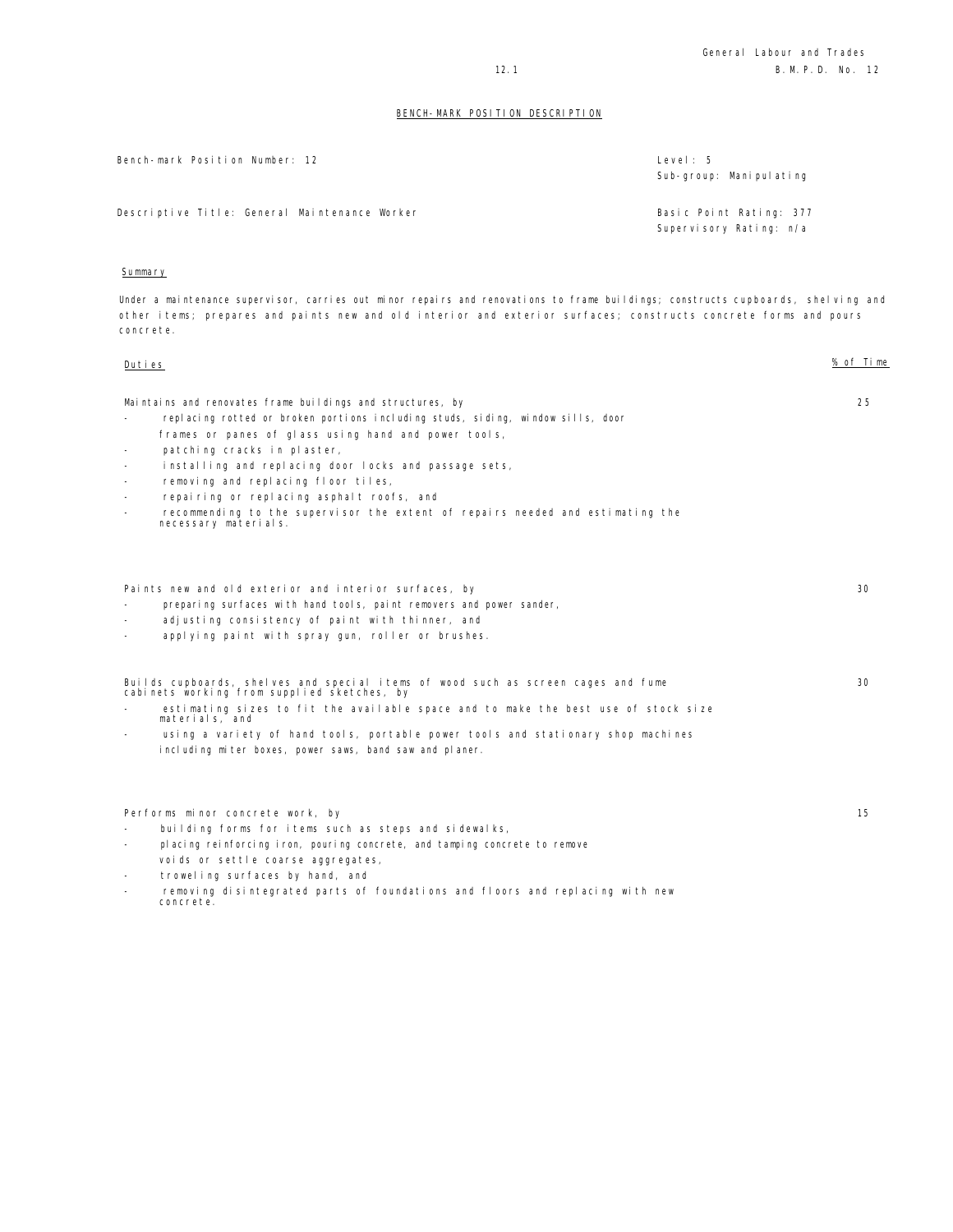| Specifications                                                                                                                                                                                                                                                                                                                                                                                                                                                                                  | Degree/<br>Points |
|-------------------------------------------------------------------------------------------------------------------------------------------------------------------------------------------------------------------------------------------------------------------------------------------------------------------------------------------------------------------------------------------------------------------------------------------------------------------------------------------------|-------------------|
| Skill and Knowledge                                                                                                                                                                                                                                                                                                                                                                                                                                                                             |                   |
| Basic Knowledge - The work requires the ability to estimate quantities of materials, the<br>ability to follow instruction and sketches prepared by supervisor or research scientists<br>and sufficient knowledge of shop mathematics to construct forms for steps and sidewalks<br>and effect minor repairs or alterations to wooden structures.                                                                                                                                                | 3 / 56            |
| Comprehension and Judgement - The work requires a general knowledge of basic trade<br>fundamentals as well as an understanding of the use of hand and portable power tools and<br>shop machines in repairing and renovating wooden structures and fabricating small wooden<br>items as well as an understanding of the methods of preparing surfaces and applying paint<br>to them. Some judgement is also required in interpreting sketches to determine the size<br>of cupboards and shelves. | 2 / 64            |
| Specific Vocational Training - The work requires experience in using hand and shop tools<br>to repair structures and build wooden items, and in preparing surfaces, mixing, and<br>applying paint. The work also requires some experience in using a hand trowel to obtain<br>smooth finishes on cement and plaster surfaces.                                                                                                                                                                   | 3 / 75            |
| <u>Effort</u>                                                                                                                                                                                                                                                                                                                                                                                                                                                                                   |                   |
| Mental - The work generally requires a moderate level of attention in laying out,<br>cutting, fitting and assembling work pieces. Attention is required when receiving verbal<br>or written instructions, when interpreting sketches, and when operating power tools.                                                                                                                                                                                                                           | 2 / 35            |
| Physical - The work requires the handling of large pieces of material and the need to<br>work in awkward positions when effecting repairs, installing cupboards and repairing<br>roofs. Work is performed from ladders or scaffolds during painting and occasionally<br>requires handling wheelbarrows of cement.                                                                                                                                                                               | 3 / 45            |
| <u>Responsibility</u>                                                                                                                                                                                                                                                                                                                                                                                                                                                                           |                   |
| Resources - There is responsibility for the efficient use of materials and the proper<br>care of tools. Inadequate planning or technique can lead to waste of own time and<br>materials.                                                                                                                                                                                                                                                                                                        | 2 / 46            |
| Safety of Others - The work is performed in relative isolation with little possibility of<br>injury to others.                                                                                                                                                                                                                                                                                                                                                                                  | 1 / 10            |
| Working Conditions                                                                                                                                                                                                                                                                                                                                                                                                                                                                              |                   |
| Environment - Outdoor work usually is performed in good weather; indoor work involves<br>varying exposure to dust, noise of power tools, and fumes of paints and glues.                                                                                                                                                                                                                                                                                                                         | 2 / 28            |
| Hazards - There is frequent exposure to minor injuries and exposure to more serious<br>injury when working from ladders or scaffolding or when operating power tools and shop                                                                                                                                                                                                                                                                                                                   | B1 / 18           |

machinery.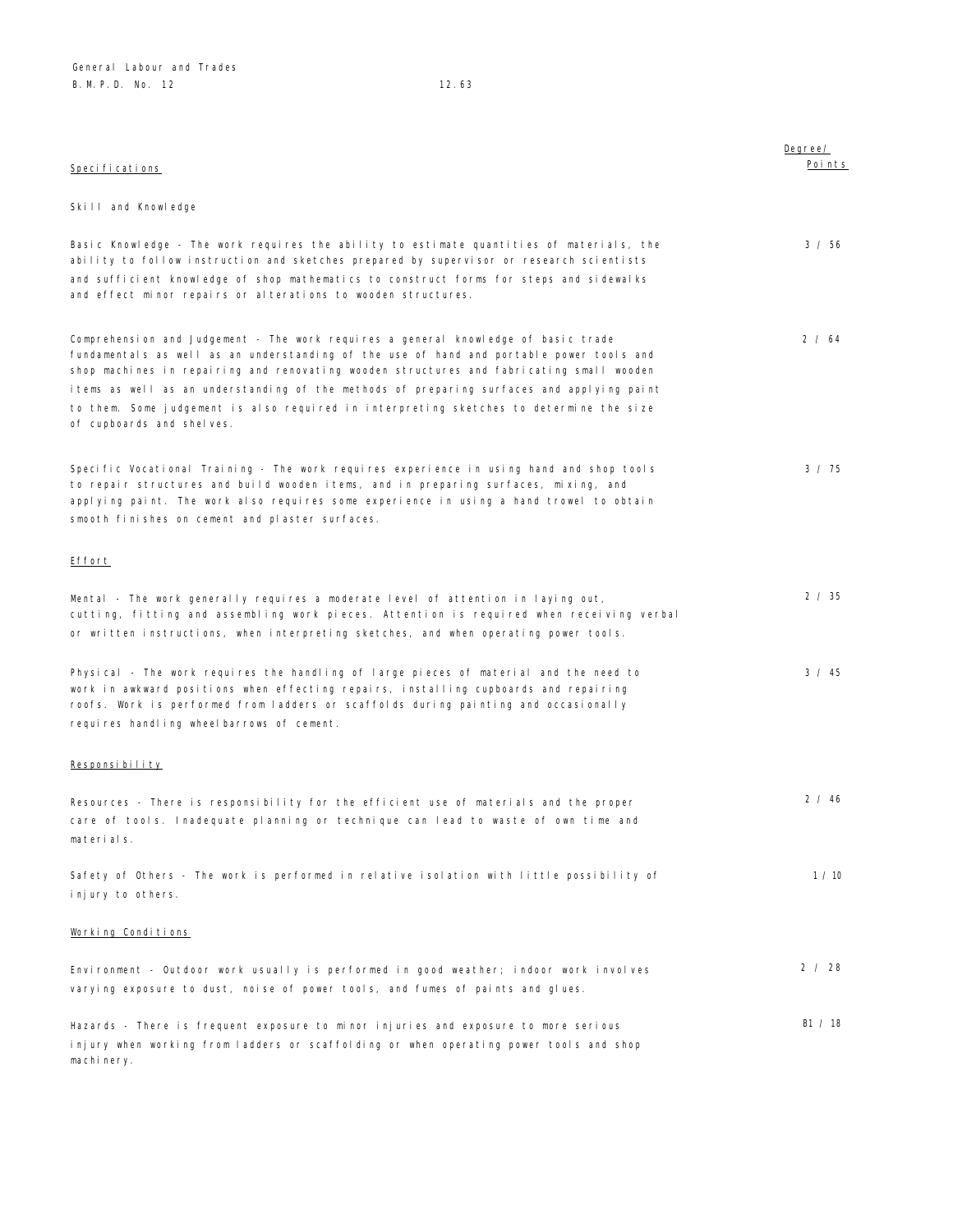| Bench-mark Position Number: 13         | Level: $7$<br>Sub-group: Manipulating |
|----------------------------------------|---------------------------------------|
| Descriptive Title: Welder, Combination | Basic Point Rating: 474               |
|                                        | Supervisory Rating: n/a               |

### Summary

Under the maintenance shop supervisor, maintains and repairs buoys and light-towers using electric-arc, gasshielded-arc and oxy-acetylene welding equipment; and performs related duties.

| <u>Duties</u>                                                                                                                                                                                                                                                                                                                                                                                                                                                                                                                                                                         | <u>% of Time</u>  |
|---------------------------------------------------------------------------------------------------------------------------------------------------------------------------------------------------------------------------------------------------------------------------------------------------------------------------------------------------------------------------------------------------------------------------------------------------------------------------------------------------------------------------------------------------------------------------------------|-------------------|
| Maintains and repairs metal parts on buoys and light-towers, including lifting and<br>mooring lugs, aluminum railings, cast aluminum lanterns and battery boxes, and engine<br>bases and castings, according to drawings, work orders and oral instructions, by<br>welding defective and replacement parts, using electric-arc or gas-shielded-arc<br>welding equipment,<br>welding, brazing, burning and heating defective parts to rebuild, patch, remove or<br>reshape, using oxy-acetylene equipment, and<br>positioning, clamping and tack-welding work pieces prior to welding. | 95                |
| Performs related duties, such as testing buoys for leaks and welding high-pressure pipe,<br>fuel lines, boiler components and hulls.                                                                                                                                                                                                                                                                                                                                                                                                                                                  | 5                 |
| Specifications                                                                                                                                                                                                                                                                                                                                                                                                                                                                                                                                                                        | Degree/<br>Points |
| Skill and Knowledge                                                                                                                                                                                                                                                                                                                                                                                                                                                                                                                                                                   |                   |
| Basic Knowledge - The work requires reading simple drawings and work orders. It also<br>requires a knowledge of basic shop mathematics to measure and position work pieces.                                                                                                                                                                                                                                                                                                                                                                                                           | 3 / 56            |
| Comprehension and Judgement - The work requires a good understanding of the physical<br>properties and uses of material and of established practices in welding, brazing, burning<br>and heating ferrous and non-ferrous items. Judgement is required to measure and position<br>parts and to select appropriate equipment and techniques, and to ensure adequacy of<br>completed work.                                                                                                                                                                                               | 3 / 93            |
| Specific Vocational Training - The work requires training and experience in the use of<br>oxy-acetylene, electric-arc, and gas-shielded-arc equipment to weld, braze, cut and shape<br>ferrous and non-ferrous parts and sections.                                                                                                                                                                                                                                                                                                                                                    | 4 / 100           |
| Effort                                                                                                                                                                                                                                                                                                                                                                                                                                                                                                                                                                                |                   |
| Mental - The work requires close attention when positioning work pieces and extended<br>periods of hand-eye co-ordination during welding operations.                                                                                                                                                                                                                                                                                                                                                                                                                                  | 3 / 55            |
| Physical - There is a frequent requirement to weld while in awkward work positions and                                                                                                                                                                                                                                                                                                                                                                                                                                                                                                | 3 / 45            |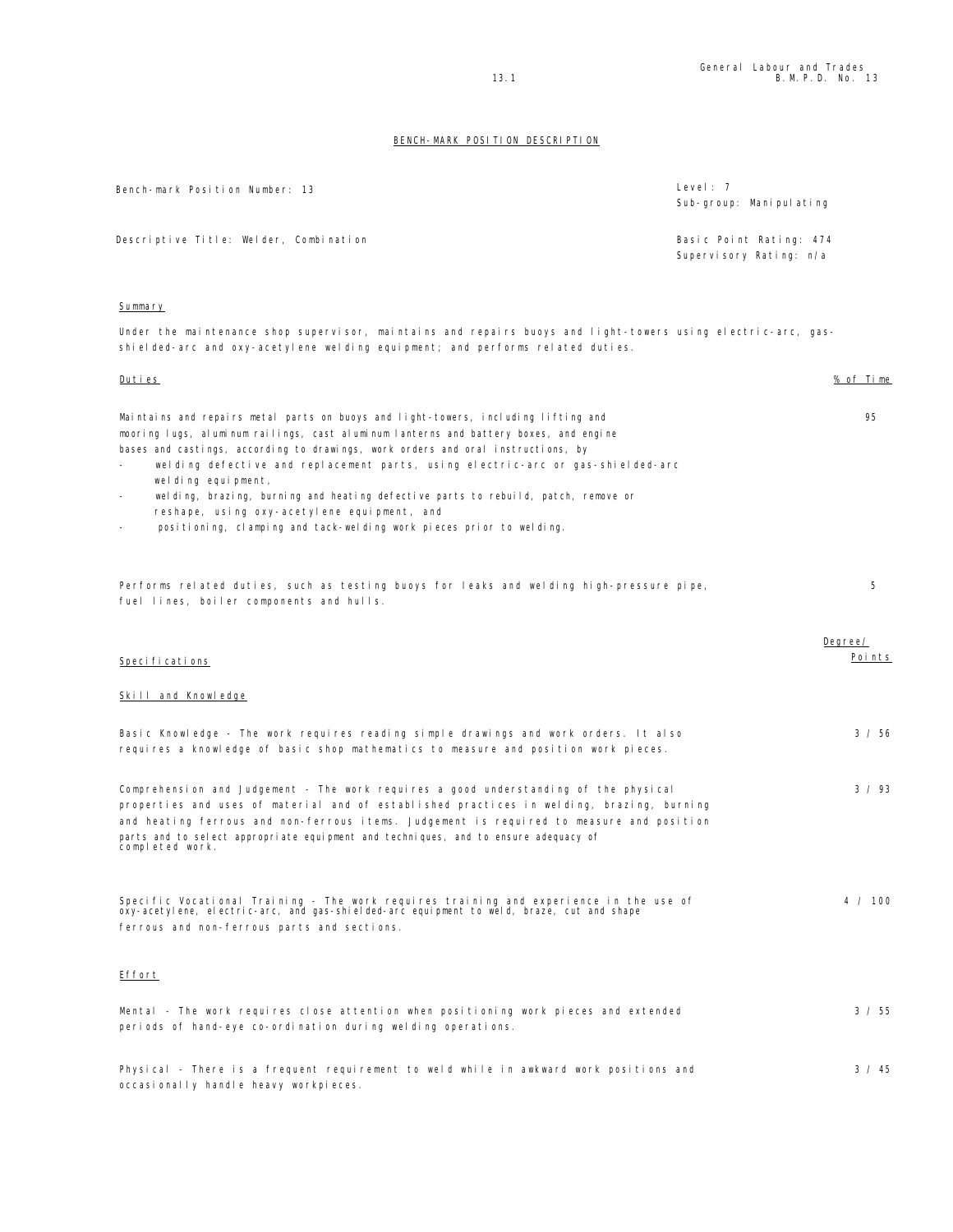|                                                                                                                                                                                                                         | Degree/<br>Points |
|-------------------------------------------------------------------------------------------------------------------------------------------------------------------------------------------------------------------------|-------------------|
| Responsibility                                                                                                                                                                                                          |                   |
| Resources - There is responsibility for the effective use and care of welding equipment.<br>Defective work results in loss of production time and material.                                                             | 2 / 46            |
| Safety of Others - Reasonable care must be taken to prevent injury to others. Greater<br>care must be taken when welding above other workers.                                                                           | 2 / 23            |
| Working Conditions                                                                                                                                                                                                      |                   |
| Environment - There is frequent exposure to dirt, welding fumes and extreme heat. There<br>is a requirement to wear protective clothing and equipment.                                                                  | 3 / 44            |
| Hazards - The work involves frequent exposure to minor injuries such as burns, cuts and<br>bruises. The wearing of protective clothing and face shields limits the possibility of<br>more serious burns and eye injury. | A2 / 12           |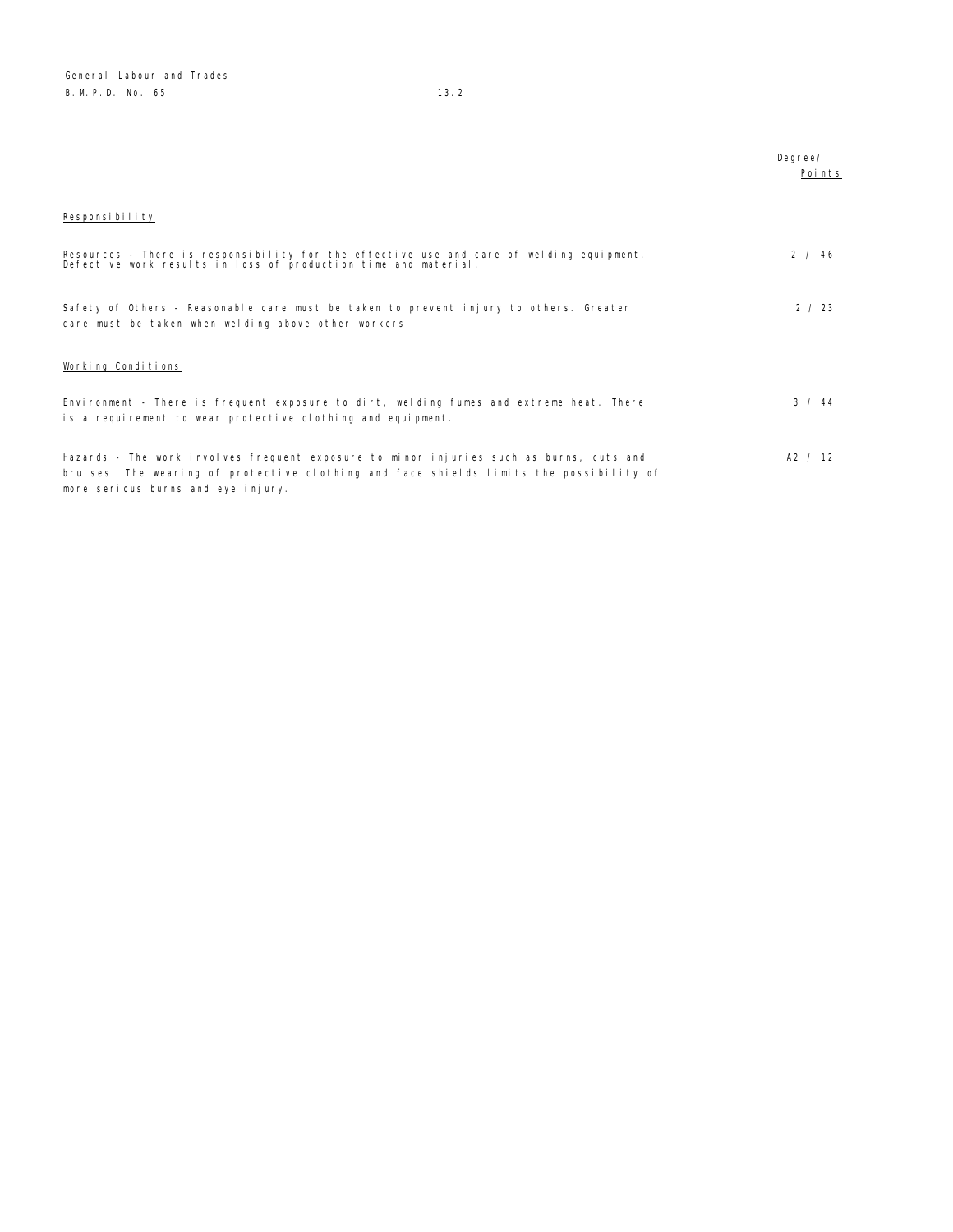Sub-group: Machine Driving Operating

## BENCH-MARK POSITION DESCRIPTION

Bench-mark Position Number: 14 Level: 3

| Descriptive Title: Fork-Lift-Truck Operator                                                                                                                                                                                                                                               | Basic Point Rating: 273<br>Supervisory Rating: n/a |                   |
|-------------------------------------------------------------------------------------------------------------------------------------------------------------------------------------------------------------------------------------------------------------------------------------------|----------------------------------------------------|-------------------|
| Summary                                                                                                                                                                                                                                                                                   |                                                    |                   |
| Under a supervising storekeeper, operates a fork-lift truck within a warehouse at a supply centre; services the<br>fork-lift; and performs related duties.                                                                                                                                |                                                    |                   |
| <u>Duties</u>                                                                                                                                                                                                                                                                             |                                                    | % of Time         |
| Operates a rubber-tired fork-lift truck, with a lifting capacity of three tons and a<br>reach of 18 feet, to place or remove loaded pallets in or from trucks, shipping areas or<br>storage areas, by manipulating throttle, clutch, brake, transmission, steering, and lift<br>controls. |                                                    | 80                |
| Services fork-lift truck, by<br>checking and replenishing such things as fuel, lubricants, coolant, hydraulic fluid<br>and battery electrolyte, and<br>inspecting it for wear, damage and operating faults and reporting defects to the<br>supervisor.                                    |                                                    | 10                |
| Performs related duties, such as straightening or adjusting stacks of loaded pallets, and<br>assisting in hand-loading pallets.                                                                                                                                                           |                                                    | 10                |
| Specifications                                                                                                                                                                                                                                                                            |                                                    | Degree/<br>Points |
| Skill and Knowledge                                                                                                                                                                                                                                                                       |                                                    |                   |
| Basic Knowledge - The work requires reading job orders and communicating with the<br>supervisor.                                                                                                                                                                                          |                                                    | 1 / 24            |
| Comprehension and Judgement - The work requires an understanding of the operation and<br>running maintenance of a fork-lift truck and of warehouse procedures. Some judgement is<br>required to recognize and correct unsafely stacked pallets.                                           |                                                    | 2 / 64            |
| Specific Vocational Training - The work requires a short demonstration by the supervisor<br>and experience in the operation and servicing of a fork-lift truck. It also requires<br>knowledge of warehouse layout and stock handling procedures.                                          |                                                    | 2 / 50            |
| Effort                                                                                                                                                                                                                                                                                    |                                                    |                   |
| Mental - The work requires attention to load capacities and clearances when operating in                                                                                                                                                                                                  |                                                    | 2 / 35            |

congested areas and stacking pallets and a high degree of eye-hand coordination.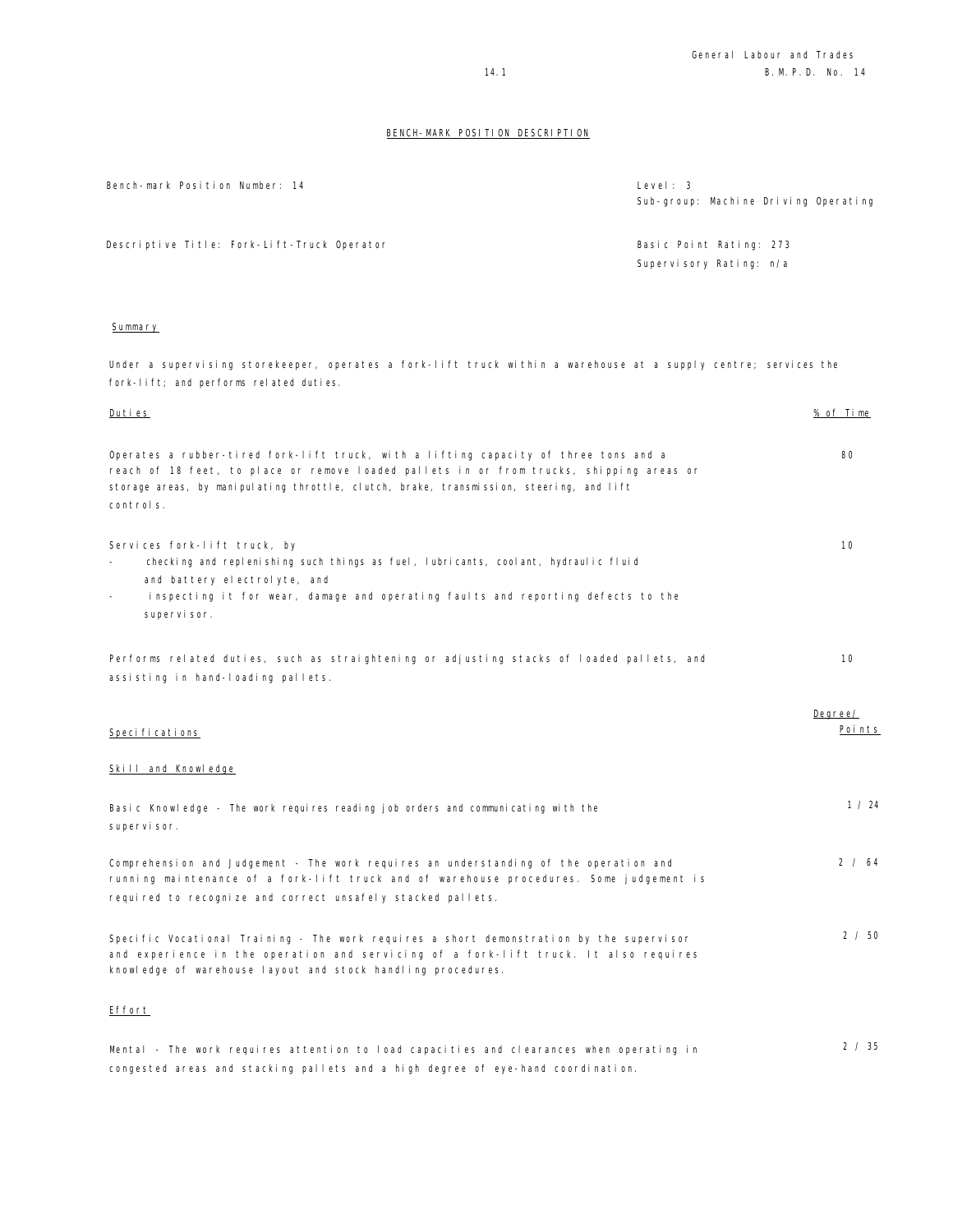|                                                                                                                                                                                                                                                                       | Degree/<br>Points |
|-----------------------------------------------------------------------------------------------------------------------------------------------------------------------------------------------------------------------------------------------------------------------|-------------------|
| Physical - Most of the work is performed from a sitting position and involves the<br>adjustment of easily manipulated hand and foot controls. It occasionally requires<br>assisting in hand-loading of pallets.                                                       | 1/15              |
| Responsibility                                                                                                                                                                                                                                                        |                   |
| Resources - There is responsibility for the effective operation and running maintenance<br>of a fork-lift truck. Poor operating practices could result in damage to equipment and<br>stores.                                                                          | 2 / 46            |
| Safety of Others - Reasonable care is required when driving the fork-lift-truck around<br>the warehouse to avoid striking and injuring other employees. Because of speed<br>restrictions and other limitations the probability of serious injury to others is slight. | 2 / 23            |
| Working Conditions                                                                                                                                                                                                                                                    |                   |
| Environment - The work is normally performed indoors, with exposure to few disagreeable<br>conditions.                                                                                                                                                                | 1 / 12            |
| Hazards - There is occasional exposure to minor bruises and abrasions.                                                                                                                                                                                                | AI $/4$           |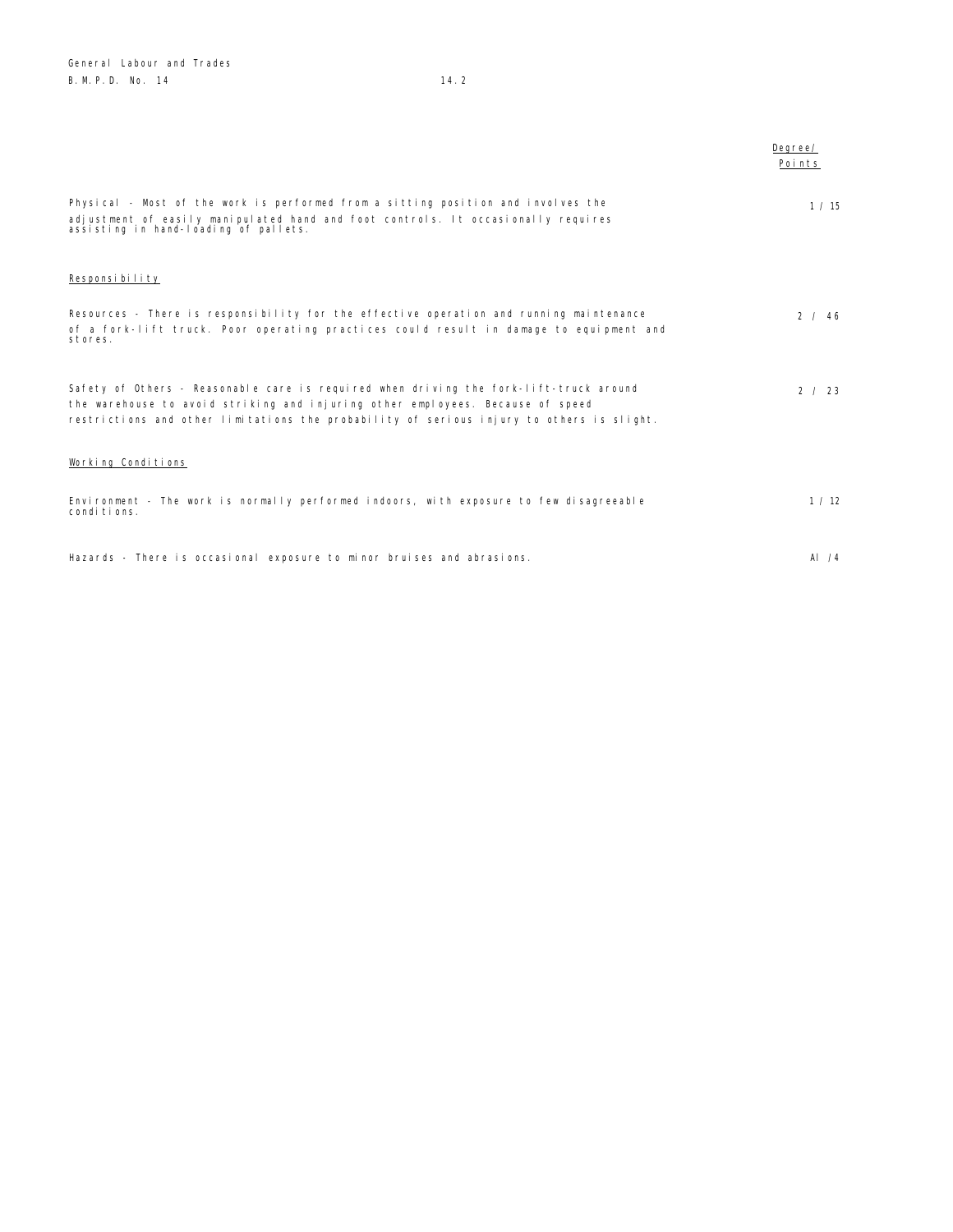Bench-mark Position Number: 15

| Level: 6                             |  |  |
|--------------------------------------|--|--|
| Sub-group: MACHINE Driving Operating |  |  |

Supervisory Rating: n/a

Descriptive Title: Heavy-Equipment Operator and Basic Point Rating: 417

#### **Summary**

Under a construction or maintenance supervisor, operates a variety of gasoline - or diesel-powered construction and engineering equipment, such as backhoes, cranes, front-end loaders, graders, rollers, tractors with bulldozer or angledozer blades, mechanical shovels, snow plows and blowers, sprayers and trench diggers for cutting, clearing, moving, spreading, digging, grading, levelling and compacting earth, sand, stone and other materials and for maintaining ditches, roads, runways, firelanes and other structures; performs operator servicing tasks such as cleaning, lubricating and refueling equipment, recording appropriate data on vehicle work sheets and making minor adjustments or repairs to equipment and attachments; and carries out other general maintenance duties.

| Duties                                                                                                                                                                                                                                                                                                                                                                                                                                                                                                                                                                                                   | % of Time |
|----------------------------------------------------------------------------------------------------------------------------------------------------------------------------------------------------------------------------------------------------------------------------------------------------------------------------------------------------------------------------------------------------------------------------------------------------------------------------------------------------------------------------------------------------------------------------------------------------------|-----------|
| Operates a variety of gasoline - or diesel-powered construction and engineering<br>equipment, by:<br>driving equipment with mounted or drawn attachments to worksite,<br>positioning and stabilizing equipment, if appropriate,<br>$\overline{\phantom{a}}$<br>observing gauges, estimating depth of cut, listening to motor or taking cognizance<br>of other operational characteristics and operating pedals, levers and other controls<br>to start, stop and steer equipment and to raise, lower, tilt, swing, dump or<br>otherwise move attachment.                                                  | 75        |
| Performs operator servicing tasks, such as<br>carrying out specified checks to determine wear, deterioration or other operating<br>i rregul ari ti es,<br>lubricating equipment and adding fuel, coolant and electrolyte,<br>$\overline{\phantom{a}}$<br>cleaning and washing vehicles,<br>$\sim$<br>recording appropriate data on vehicle work sheet, such as operating hours, fuel or<br>$\overline{\phantom{a}}$<br>lubricant added, and operating defects, and<br>making minor adjustments or repairs to equipment and assisting vehicle maintenance<br>$\sim$<br>personnel in changing attachments. | 10        |
| Carries out other general maintenance tasks, such as erecting and repairing guard rails<br>and markers, placing and removing snow fences, patching broken or eroded pavement and<br>concrete, spraying insecticides, herbicides and other chemicals, and maintaining grounds.                                                                                                                                                                                                                                                                                                                            | 15        |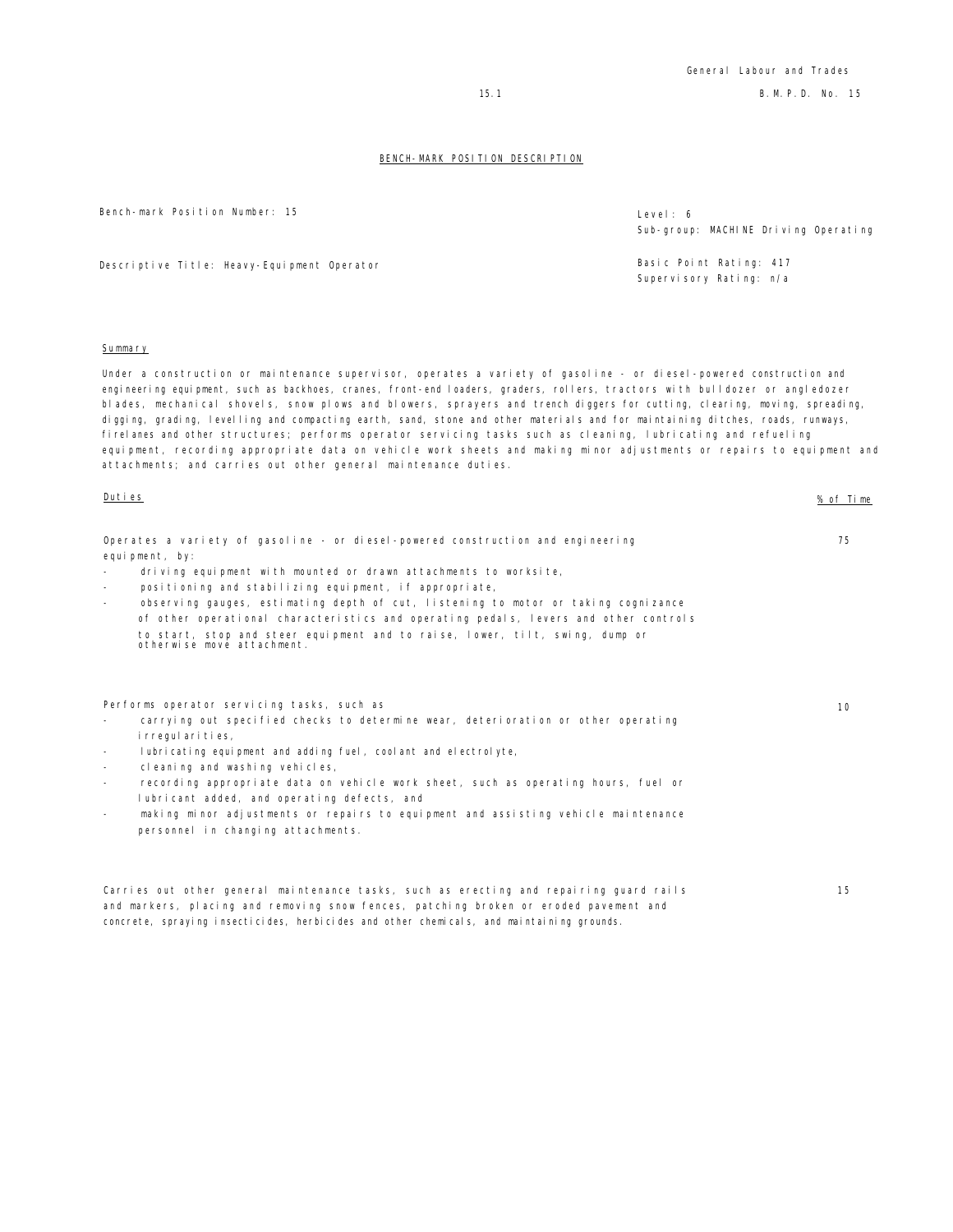| Specifications                                                                                                                                                                                                                                                                                                                                                                                                             | Degree/<br>Points |
|----------------------------------------------------------------------------------------------------------------------------------------------------------------------------------------------------------------------------------------------------------------------------------------------------------------------------------------------------------------------------------------------------------------------------|-------------------|
| <b>Skill and Knowledge</b>                                                                                                                                                                                                                                                                                                                                                                                                 |                   |
| Basic Knowledge - The work is performed according to oral instructions or written work<br>orders covering the location of the job and the work to be done. The work also entails<br>the observing of various dials or gauges and making simple entries on vehicle work<br>sheets.                                                                                                                                          | 1 /<br>24         |
| Comprehension and Judgement - The work requires a good understanding of the operating<br>characteristics of several types of heavy equipment. The requirement to operate some<br>equipment on varying surfaces, such as slopes, graded curves, shoulders, and rocky or<br>soft ground and the need to continually make operating adjustments to achieve desired<br>results necessitates a significant degree of judgement. | 3 / 93            |
| Specific Vocational Training - The work requires training and experience in the operation<br>of several types of heavy equipment with differing functions and varying operational<br>characteristics. The operation of equipment and attachments on irregular terrain or in<br>proximity to other construction requires a high level of expertise.                                                                         | 4 / 100           |
| <u>Effort</u>                                                                                                                                                                                                                                                                                                                                                                                                              |                   |
| Mental - The operation of heavy mobile equipment with moveable attachments requires a<br>high level of attention and extended periods of eye, hand and foot coordination.                                                                                                                                                                                                                                                  | 3 / 55            |
| Physical - The handling of different sets of heavy controls requires continual<br>reaching and bending and moving of hands, arms and feet.                                                                                                                                                                                                                                                                                 | 2 / 30            |
| Responsibility                                                                                                                                                                                                                                                                                                                                                                                                             |                   |
| Resources - Responsibility is limited to the use and care of the particular piece<br>of equipment being operated. Poor maintenance, improper use, failure to detect<br>malfunctions could cause damage to equipment and loss of production.                                                                                                                                                                                | 2 / 46            |
| Safety of Others - Much of the work is performed in relative isolation. Care must<br>be exercised when operating certain equipments in close proximity to other workers<br>to prevent serious injury, particularly equipment with highly manoeuverable<br>attachments.                                                                                                                                                     | 2 / 23            |
| Working Conditions                                                                                                                                                                                                                                                                                                                                                                                                         |                   |
| Environment - Work is performed in all types of weather, often in open cab. The<br>operation of heavy equipment entails exposure to high levels of noise and<br>vibration and less frequent exposure to dust.                                                                                                                                                                                                              | 2 / 28            |
| Hazards - There is occasional exposure to minor injuries when servicing equipment<br>and attachments and exposure to more serious injury from tipping or overturning<br>the vehicle when working on steep banks, side slopes or icy surfaces.                                                                                                                                                                              | B1 / 18           |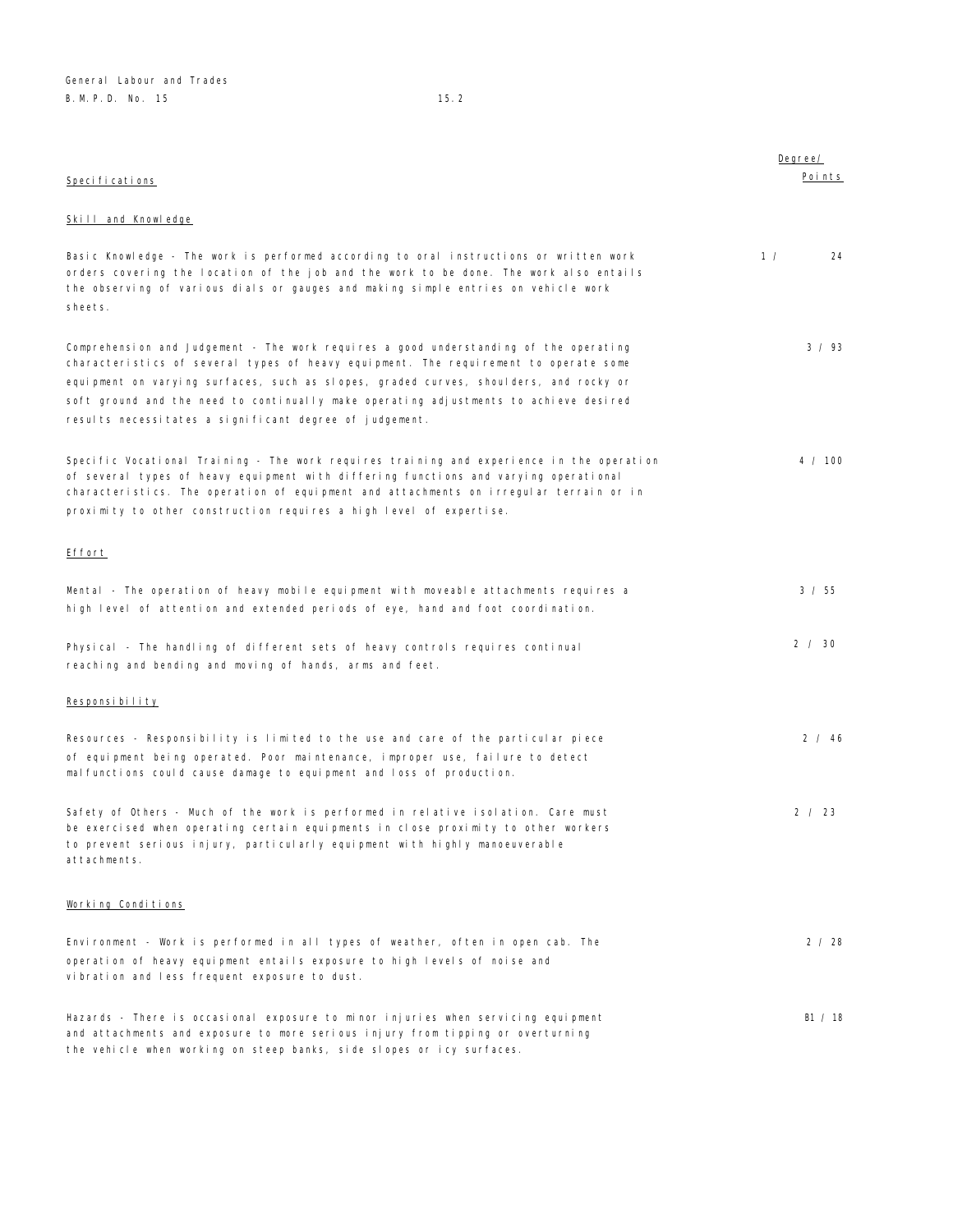| Bench-mark Position Number: 16                                                                                                                                                                                                                                                                                                               | Level: 6<br>Sub-group: Machine Driving Operating   |
|----------------------------------------------------------------------------------------------------------------------------------------------------------------------------------------------------------------------------------------------------------------------------------------------------------------------------------------------|----------------------------------------------------|
| Descriptive Title: Mobile-Crane Operator                                                                                                                                                                                                                                                                                                     | Basic Point Rating: 391<br>Supervisory Rating: n/a |
| Summary                                                                                                                                                                                                                                                                                                                                      |                                                    |
| Under the supervisor of motor transport, operates mobile self-propelled cranes within a dockyard; services<br>cranes and ancillary equipment; and performs related duties.                                                                                                                                                                   |                                                    |
| <u>Duties</u>                                                                                                                                                                                                                                                                                                                                | % of Time                                          |
| Operates a variety of mobile, self-propelled cranes with maximum lifting capacity of<br>45 tons to raise and lower heavy equipment and components into place throughout the<br>dockyard area, by<br>driving the crane to job sites in the dockyard area,<br>positioning crane and placing blocks and outriggers to properly support and      | 80                                                 |
| stabilize the crane, and<br>manipulating the throttle, clutch, brake and other crane controls in response<br>$\overline{\phantom{m}}$<br>to hand signals from a supervisor or rigger, to control the crane.                                                                                                                                  |                                                    |
| Services cranes and ancillary equipment, by<br>inspecting equipment for wear, damage and operating faults,<br>making minor repairs and adjustments,<br>cleaning and lubricating equipment,<br>changing and adding fuel, oil and coolant, and<br>checking and adjusting tire pressures and battery electrolyte level.                         | 15                                                 |
| Performs related duties, such as recording operating hours in crane log, assembling and<br>adjusting crane components and running gear, including sheaves, pins, booms and wire<br>rope, and directing riggers to assist in the assembly and adjustment of crane components<br>and running gear.                                             | 5                                                  |
| Specifications                                                                                                                                                                                                                                                                                                                               | Degree/<br>Points                                  |
| Skill and Knowledge                                                                                                                                                                                                                                                                                                                          |                                                    |
| Basic Knowledge - The work requires keeping a daily operating log and reporting on<br>mechanical or structural faults noted during the operation of the crane.                                                                                                                                                                               | 1 / 24                                             |
| Comprehension and Judgement - The work requires a good understanding of the operation and<br>running maintenance of a variety of mobile, self-propelled cranes. The work requires the<br>use of judgement in determining the best crane set-up for making a hoist and in<br>controlling the operation of the crane under varying conditions. | 3 / 93                                             |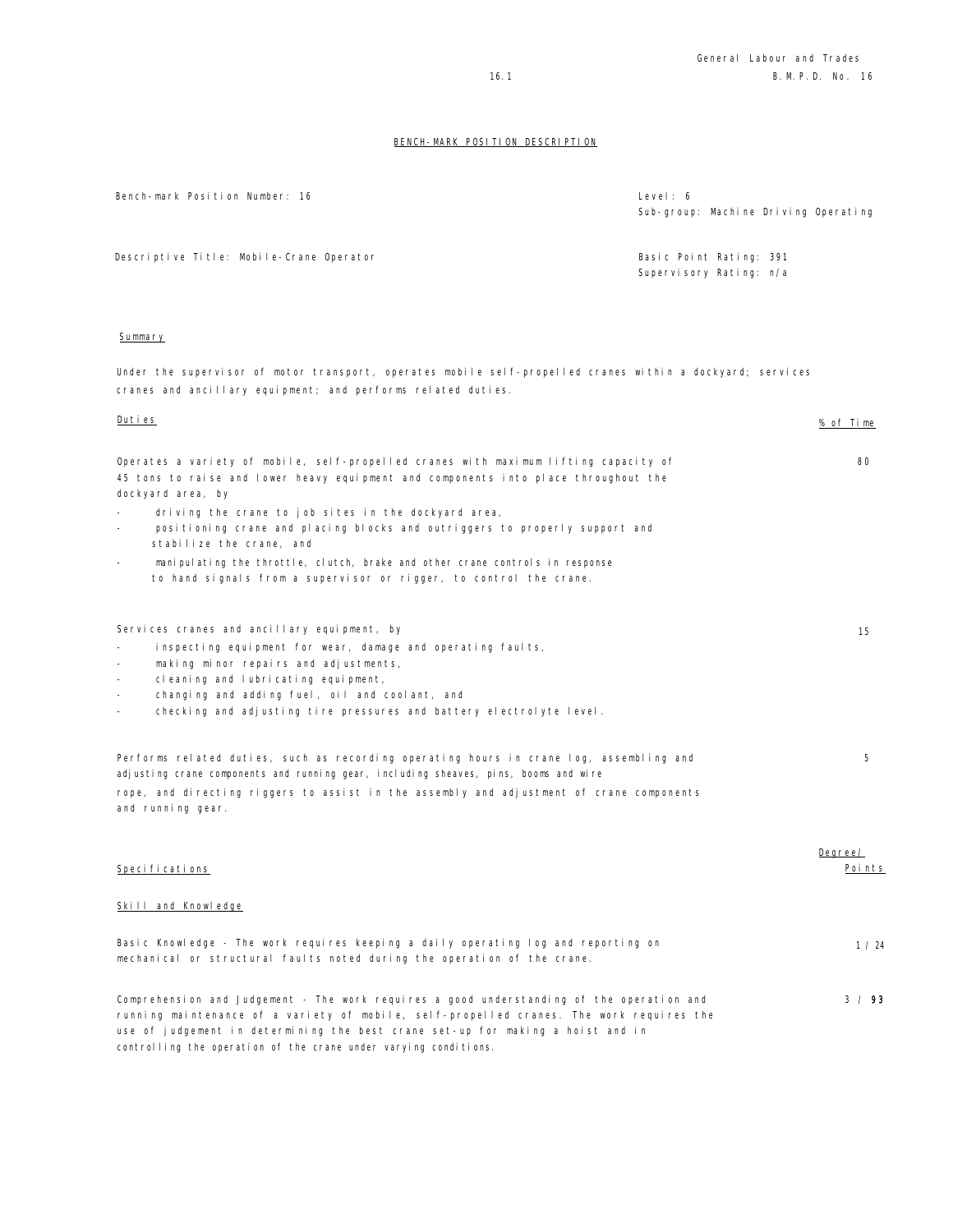|                                                                                                                                                                                                                                                                                                                                                                 | Degree/<br>Points |
|-----------------------------------------------------------------------------------------------------------------------------------------------------------------------------------------------------------------------------------------------------------------------------------------------------------------------------------------------------------------|-------------------|
| Specific Vocational Training - The work requires training and experience in operating and<br>servicing a variety of cranes to hoist loads up to 40 tons in built-up and congested<br>areas.                                                                                                                                                                     | $3 \times 75$     |
| Effort                                                                                                                                                                                                                                                                                                                                                          |                   |
| Mental - The work requires continuous attention to load capacities, clearances, grades,<br>wind velocity and momentum. It also requires co-ordination of eyes, hands and feet when<br>manipulating crane and hoisting controls to move loads in confined areas in response to<br>hand signals.                                                                  | 3 / 55            |
| Physical - The work requires long periods of manipulating crane controls. Short periods<br>of greater physical effort are required when assembling and adjusting crane components<br>and running gear.                                                                                                                                                          | 2 / 30            |
| Responsibility                                                                                                                                                                                                                                                                                                                                                  |                   |
| Resources - There is responsibility for the effective operation and maintenance of the<br>crane and attachments. Poor maintenance, improper use and failure to detect operating<br>faults could cause damage to equipment and loss of production. A miscalculation during a<br>hoist could result in damage to the object being hoisted or to adjacent objects. | 2 / 46            |
| Safety of Others - The work requires constant care to prevent serious injury to other<br>workers in close proximity. Hoisting and swinging a load too fast could result in<br>workers being pinned or crushed by the load. The crane and load are moved in response to<br>hand signals from a supervisor or rigger.                                             | 3 / 36            |
| Working Conditions                                                                                                                                                                                                                                                                                                                                              |                   |
| Environment - There is exposure to noise and vibration when operating equipment and<br>occasional exposure to inclement weather.                                                                                                                                                                                                                                | 2 / 28            |
| Hazards - There is some exposure to minor injuries when servicing equipment and making<br>minor repairs and adjustments.                                                                                                                                                                                                                                        | AI $\prime$<br>4  |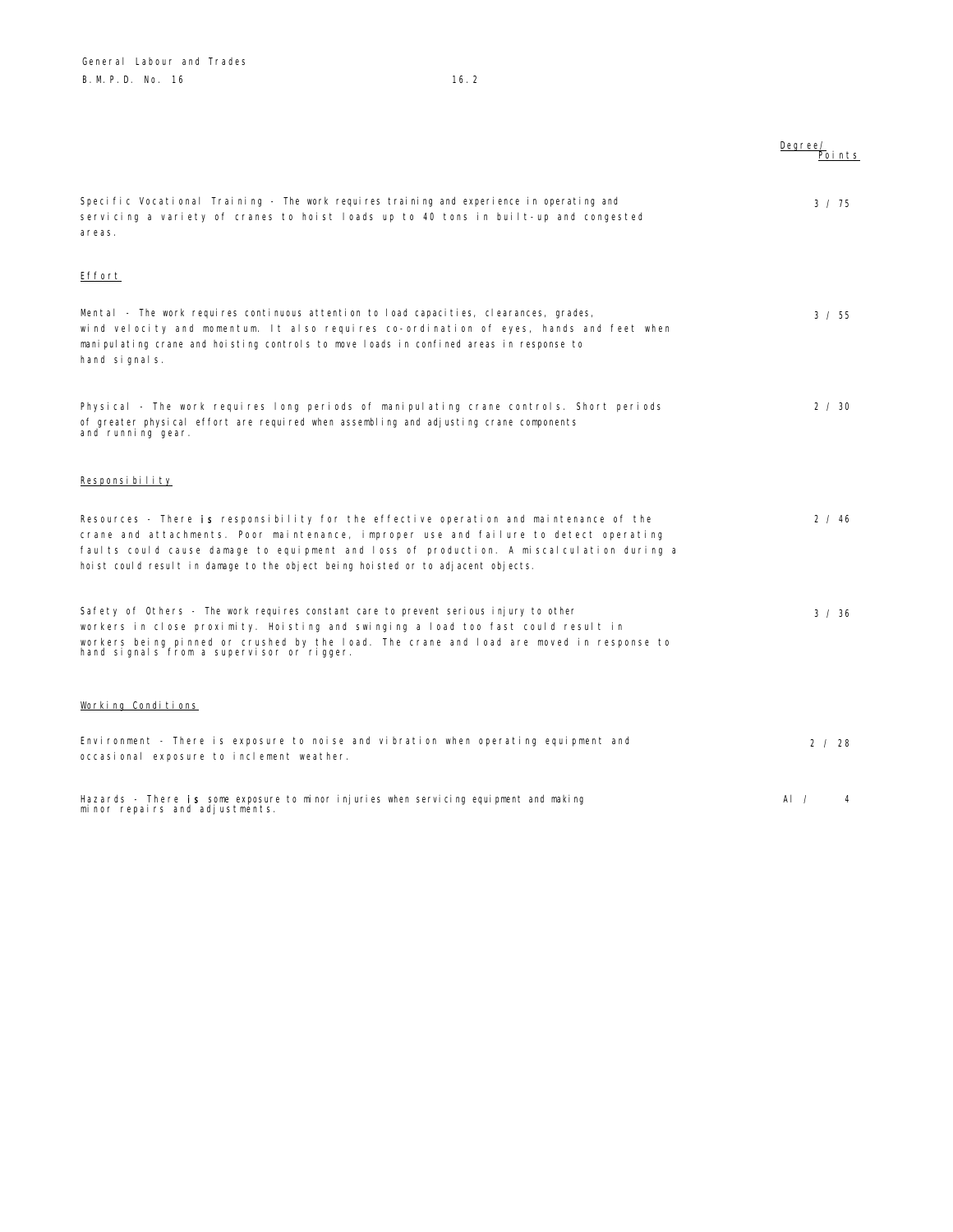Bench-mark Position Number: 17

| Level: 5                             |
|--------------------------------------|
| Sub-group: Machine Driving Operating |
| Basic Point Rating: 378              |
| Supervisory Rating: n/a              |

Descriptive Title: Motor-Grader Operator

### Summary

Under a construction supervisor at an experimental station, operates a road grader; services grader and attachments; and performs related duties.

| Duties                                                                                                                                                                                                                                                                                                                                                                                                                                                                                | % of Time         |
|---------------------------------------------------------------------------------------------------------------------------------------------------------------------------------------------------------------------------------------------------------------------------------------------------------------------------------------------------------------------------------------------------------------------------------------------------------------------------------------|-------------------|
| Operates a rubber-ti red, di esel-powered, 25,000-pôund road grader to scrape and grade<br>roads, ditches and road shoulders, spread gravel, plow snow and tow stranded vehicles, by<br>starting the power plant, setting the throttle and manipulating clutch, brake,<br>transmission and steering controls, and<br>adjusting controls to regulate the height and angle of the scarifier, scraper blade,<br>$\overline{\phantom{a}}$<br>mould-board, snow wing or other attachments. | 75                |
| Services the grader and attachments, by<br>inspecting equipment for wear, damage and malfunction, and reporting defects,<br>making minor repairs and adjustments,                                                                                                                                                                                                                                                                                                                     | 15                |
| changing and adding fuel, lubricants, coolant and hydraulic fluid, and<br>cleaning and changing filters.                                                                                                                                                                                                                                                                                                                                                                              |                   |
| Performs related duties, such as assisting a mechanic in repair work and operating a<br>bulldozer.                                                                                                                                                                                                                                                                                                                                                                                    | 10                |
| Specifications                                                                                                                                                                                                                                                                                                                                                                                                                                                                        | Degree/<br>Points |
| Skill and Knowledge                                                                                                                                                                                                                                                                                                                                                                                                                                                                   |                   |
| Basic Knowledge - The work requires communicating with the supervisor and applying a<br>knowledge of simple arithmetic in making adjustments to the level of the road.                                                                                                                                                                                                                                                                                                                | 1 / 24            |
| Comprehension and Judgement - The work requires a good understanding of the operation and<br>running maintenance of a heavy road grader. The work requires the use of judgement in<br>selecting the sequence of operations to achieve specified results with a minimum of<br>operating time.                                                                                                                                                                                          | 3 / 93            |
| Specific Vocational Training - The work requires training and experience in operating and<br>servicing heavy mobile construction equipment in order to achieve the required grades<br>under varying soil, grade, weather and other conditions.                                                                                                                                                                                                                                        | $3 \times 75$     |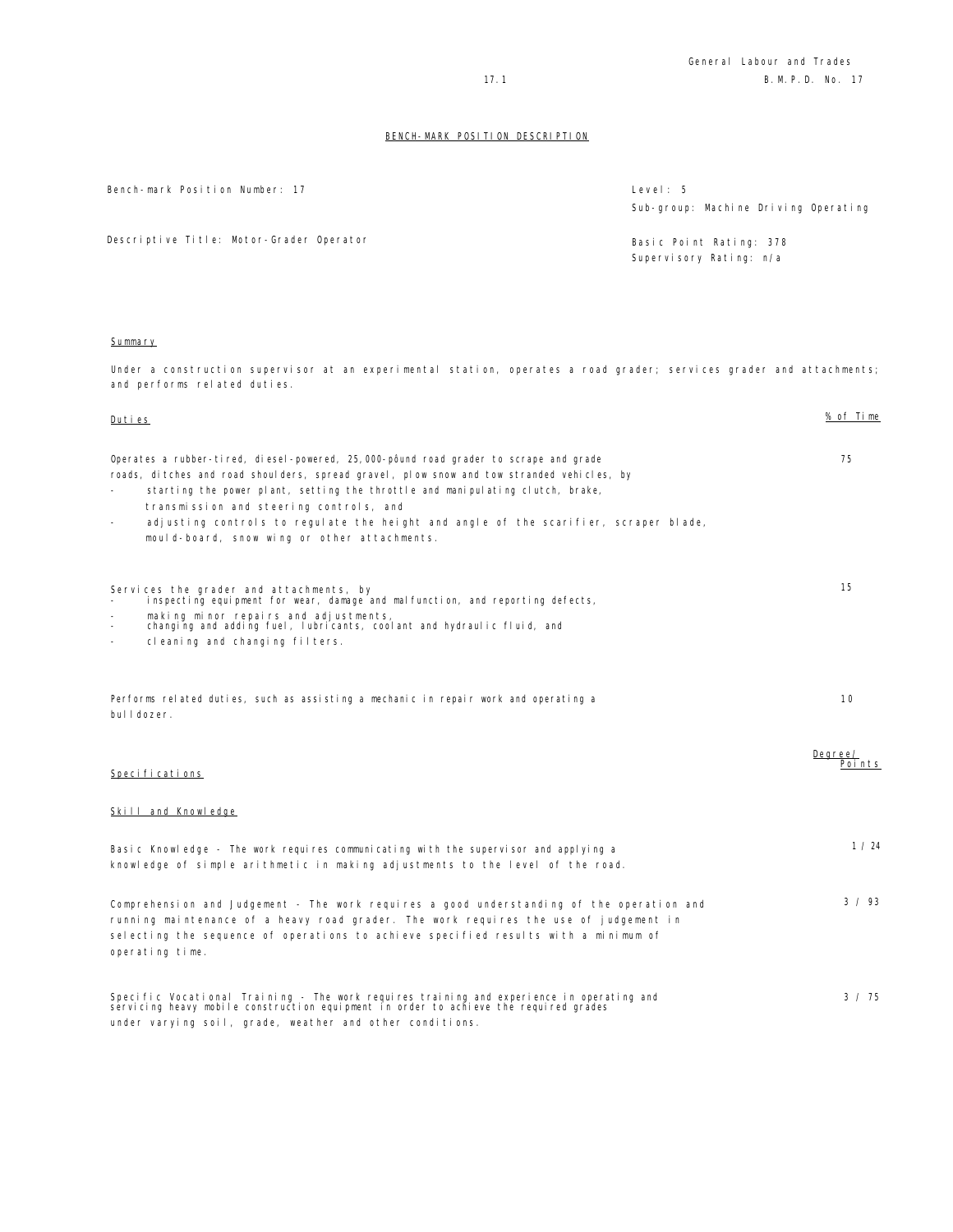|                                                                                                                                                                                                                                                                                        | Degree/<br>Points |
|----------------------------------------------------------------------------------------------------------------------------------------------------------------------------------------------------------------------------------------------------------------------------------------|-------------------|
| Effort                                                                                                                                                                                                                                                                                 |                   |
| Mental - The work generally requires a high level of attention with extended periods of<br>concentration when adjusting foot and hand controls to maintain the grade within an inch<br>of that specified.                                                                              | 3 / 55            |
| Physical - The work requires long periods of manipulating steering and grading controls.<br>Short periods of greater physical effort are infrequently required when assisting in the changing or replacing of heavy grader attachments.                                                | $2 \times 30$     |
| Responsibility                                                                                                                                                                                                                                                                         |                   |
| Resources - There is responsibility for the effective use and care of the grader and its<br>attachments. Poor maintenance, improper use and failure to detect malfunctions could<br>cause damage to equipment and loss of production.                                                  | 2 / 46            |
| Safety of Others - Reasonable care is required where operating the grader under poor<br>visibility conditions or in close proximity to other workers, the operator must follow<br>prescribed safety regulations. Because of the speed of the vehicle serious injuries are<br>unlikely. | 2 / 23            |
| Working Conditions                                                                                                                                                                                                                                                                     |                   |
| Environment - There is frequent exposure to noise and vibration with less frequent<br>exposure to dust or inclement weather.                                                                                                                                                           | 2 / 28            |
| Hazards - There is occasional exposure to minor injuries when servicing the grader and<br>attachments.                                                                                                                                                                                 | Al $\prime$<br>4  |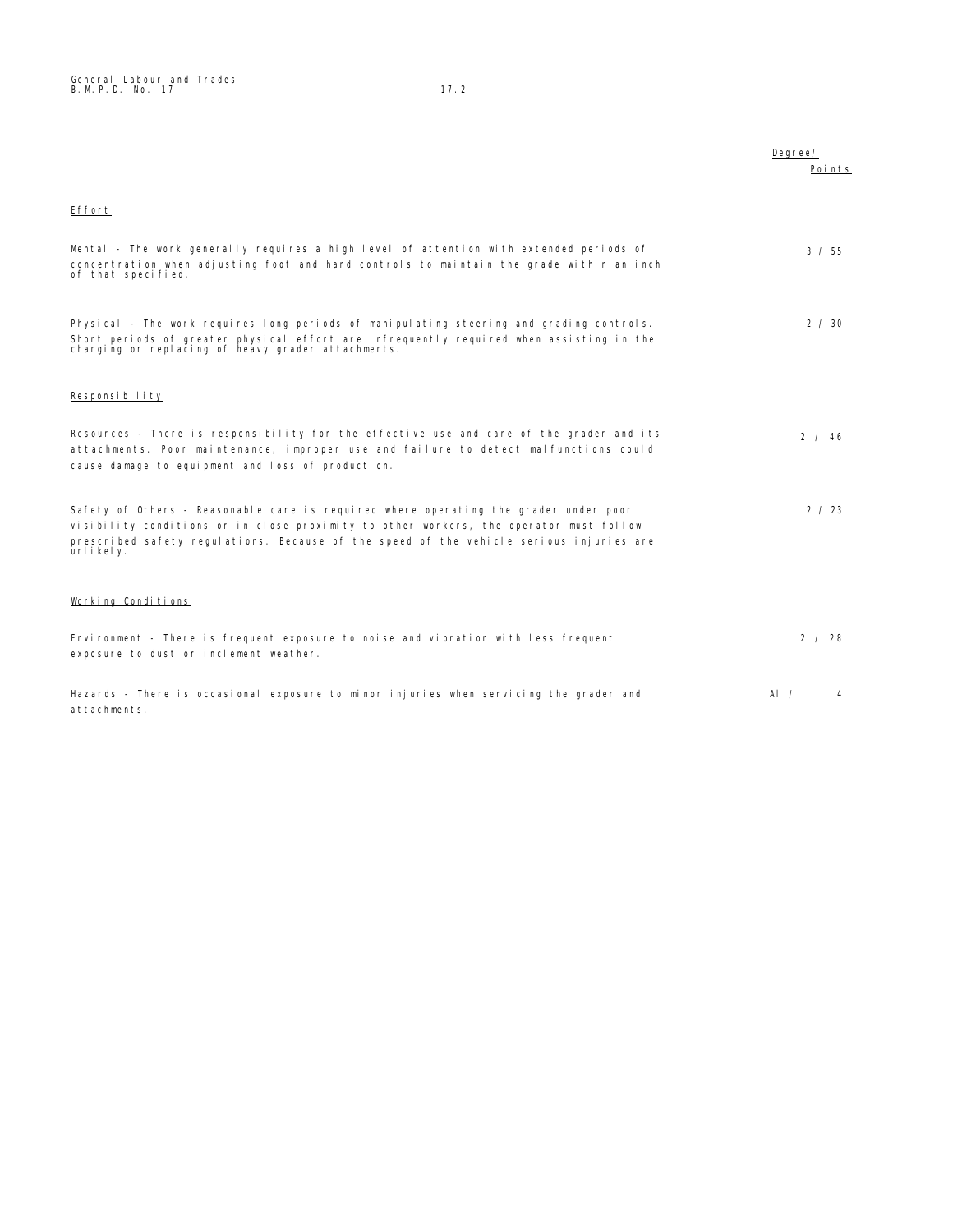| Bench-mark Position Number: 18                                                                                                                                                                                                                                                                                                                                                                                                                                                  | Level: 5<br>Sub-group: Machine Driving Operating   |
|---------------------------------------------------------------------------------------------------------------------------------------------------------------------------------------------------------------------------------------------------------------------------------------------------------------------------------------------------------------------------------------------------------------------------------------------------------------------------------|----------------------------------------------------|
| Descriptive Title: Truck Driver, Heavy                                                                                                                                                                                                                                                                                                                                                                                                                                          | Basic Point Rating: 343<br>Supervisory Rating: n/a |
| Summary                                                                                                                                                                                                                                                                                                                                                                                                                                                                         |                                                    |
| Under a construction supervisor, operates a five-ton-capacity dump truck on general maintenance work in a national<br>park; services the truck and attachments; and performs related duties.                                                                                                                                                                                                                                                                                    |                                                    |
| <u>Duties</u>                                                                                                                                                                                                                                                                                                                                                                                                                                                                   | % of Time                                          |
| Operates a gasoline-powered dump truck to haul a variety of materials, plow snow and sand<br>roads, by<br>observing and controlling vehicle loading,<br>starting the motor and manipulating throttle, clutch, brake, transmission and<br>steering controls, and<br>manipulating levers to raise or lower the dump-body and open and close the tailgate,<br>$\overline{a}$<br>and to regulate the height and angle of the plow wing and speed of the sand table<br>and spreader. | 75                                                 |
| Services the truck and attachments, by<br>inspecting it for wear, damage and operating faults, and reporting defects to the<br>supervisor,<br>making minor repairs and adjustments, and<br>checking and adding fuel, lubricants, coolant, hydraulic fluid and battery<br>$\overline{\phantom{m}}$<br>el ectrol yte.                                                                                                                                                             | 15                                                 |
| Performs related duties, such as hauling loads of supplies within headquarters area and<br>assisting mechanics in repair work.                                                                                                                                                                                                                                                                                                                                                  | 10                                                 |
| Specifications                                                                                                                                                                                                                                                                                                                                                                                                                                                                  | Degree/<br>Points                                  |
| <b>Skill and Knowledge</b>                                                                                                                                                                                                                                                                                                                                                                                                                                                      |                                                    |
| Basic Knowledge - The work requires communicating with the supervisor to receive<br>instructions and report problems or defects and maintaining vehicle work sheet.                                                                                                                                                                                                                                                                                                             | 1 / 24                                             |
| Comprehension and Judgement - The work requires understanding the operation and<br>capabilities of a heavy truck used in the loading, hauling and unloading of a variety of<br>material. Some judgement is required to control the vehicle's speed and make the<br>adjustments necessary to achieve optimum results when using snow-plowing and sanding<br>attachments.                                                                                                         | 2 / 64                                             |
| Specific Vocational Training - The work requires experience in driving and servicing<br>heavy trucks and in operating truck-mounted attachments for plowing and sanding<br>activities. The work requires the equivalent of a commercial license.                                                                                                                                                                                                                                | 3 / 75                                             |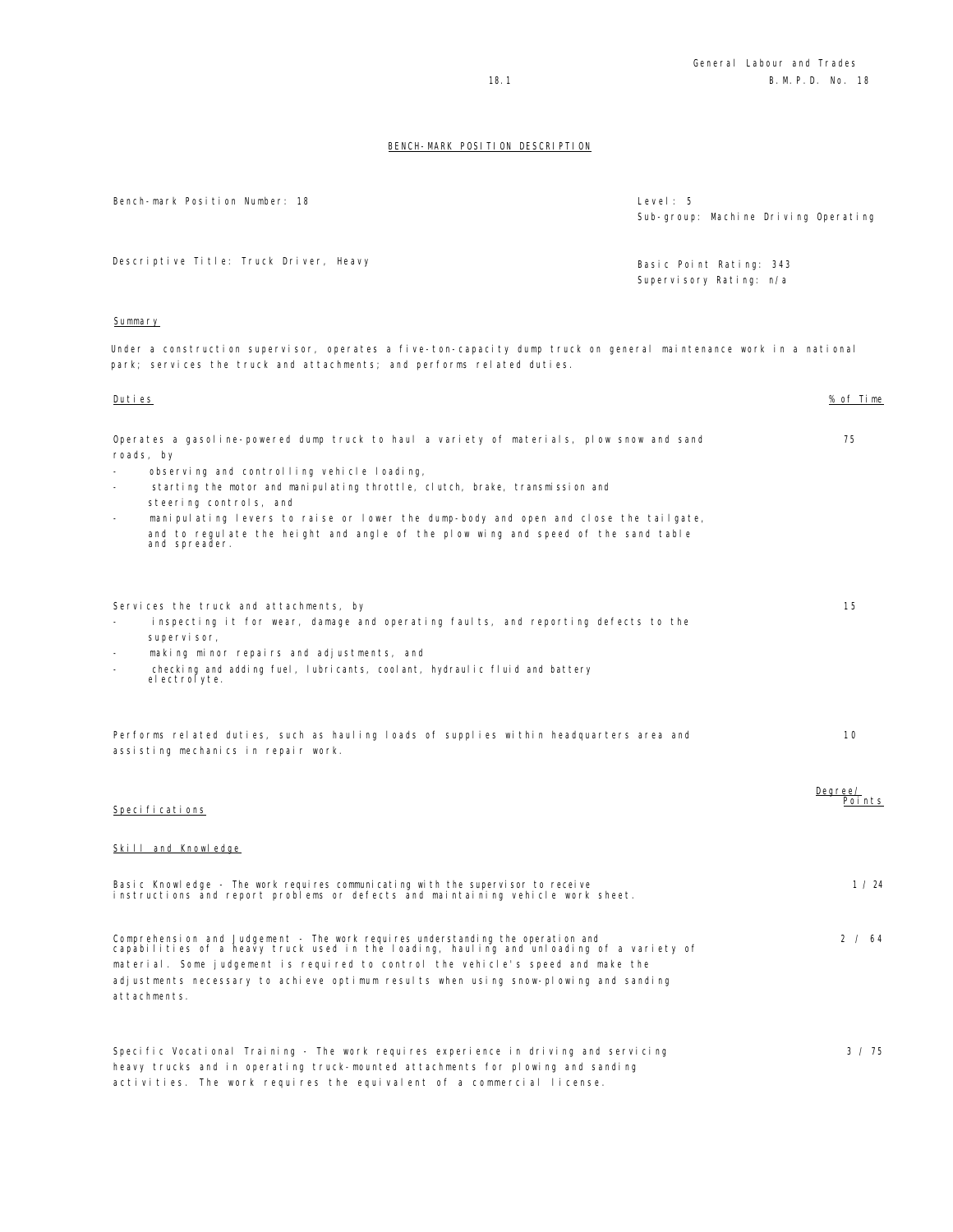|                                                                                                                                                                                                                                                                                                    | Degree/ |
|----------------------------------------------------------------------------------------------------------------------------------------------------------------------------------------------------------------------------------------------------------------------------------------------------|---------|
|                                                                                                                                                                                                                                                                                                    | Points  |
| Effort                                                                                                                                                                                                                                                                                             |         |
| Mental - The work generally requires a moderate level of attention. Short periods of<br>concentration are required to manipulate controls when backing into confined areas, when<br>operating in congested traffic, and when plowing or sanding roads within the park under<br>adverse conditions. | 2 / 35  |
| Physical - The work requires prolonged periods of manipulating truck and plow controls.<br>Observing and controlling loading operations require the frequent climbing in and out of<br>cab. It also requires lifting heavy objects for short periods when assisting mechanics<br>in repair work.   | 2 / 30  |
| Responsibility                                                                                                                                                                                                                                                                                     |         |
| Resources - There is responsibility for the effective operation and care of the truck and<br>its attachments. Poor maintenance and driving practices result in undue wear and tear on<br>the vehicle components and cause premature repair and replacement.                                        | 2 / 46  |
| Safety of Others - Reasonable care is required to prevent injury to others when operating<br>a heavy truck within the park area. Greater care is required when operating in traffic.                                                                                                               | 2 / 23  |
| Working Conditions                                                                                                                                                                                                                                                                                 |         |
| Environment - There is frequent exposure to noise and vibration. The truck cab offers<br>some protection from the elements and from dust.                                                                                                                                                          | 2 / 28  |
| Hazards - There is occasional exposure to injuries arising from accidents when operating<br>the vehicle under adverse weather conditions within the park area.                                                                                                                                     | B1 / 18 |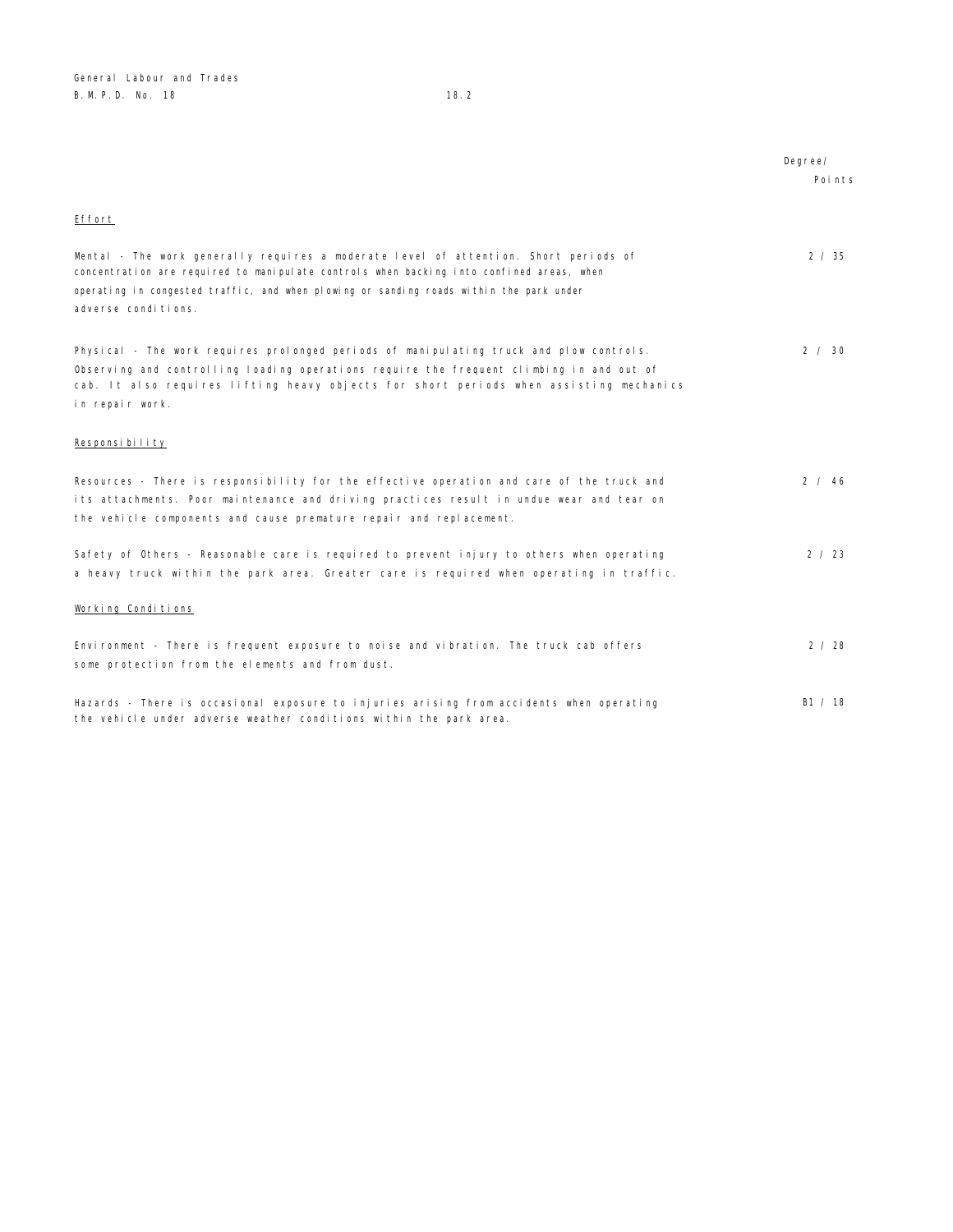| Bench-mark Position Number: 19 | Level: 4 |  |
|--------------------------------|----------|--|
|                                |          |  |

| Level: 4                             |  |  |
|--------------------------------------|--|--|
| Sub-group: Machine Driving Operating |  |  |
|                                      |  |  |
|                                      |  |  |

Descriptive Title: Truck Driver, Light Basic Point Rating: 295 Supervisory Rating: n/a

## Summary

Under the transport officer at a Canadian Forces Base, operates a variety of light trucks or other light vehicles to haul freight and carry personnel; services vehicles; and performs related duties.

| Duties                                                                                                                                                                                                                                                     | % of Time |
|------------------------------------------------------------------------------------------------------------------------------------------------------------------------------------------------------------------------------------------------------------|-----------|
| Operates a variety of rubber-tired, gasoline-powered commercial or military-type vehicles<br>with a load capacity of up to three tons to haul freight and carry personnel, by<br>manipulating throttle, clutch, brake, transmission and steering controls. | 80        |
|                                                                                                                                                                                                                                                            |           |
| Services vehicles, by<br>cleaning and washing them,<br>inspecting them for wear, damage and malfunction, and reporting defects to the<br>supervisor,<br>making minor repairs and adjustments, and<br>$\sim$                                                | 10        |
| checking and adding fuel, lubricants, coolant, hydraulic fluid and battery<br>$\sim$<br>el ectrol yte.                                                                                                                                                     |           |
|                                                                                                                                                                                                                                                            |           |
| Performs related duties, such as checking load against shipping papers or work orders,<br>helping to load and unload vehicles, and cleaning garage and other work areas.                                                                                   | 10        |
|                                                                                                                                                                                                                                                            | Degree/   |
| Specifications                                                                                                                                                                                                                                             | Points    |
| Skill and Knowledge                                                                                                                                                                                                                                        |           |
| Basic knowledge - The work requires reading shipping papers and job orders and applying a<br>knowledge of adding and subtracting to check load.                                                                                                            | 1 / 24    |
| Comprehension and Judgement - The work requires sufficient understanding to carry out<br>verbal or written instructions and requires some judgement in their implementation.                                                                               | 2/64      |
| Specific Vocational Training - The work requires experience in driving and servicing a<br>variety of commercial and military type vehicles with varying operating characteristics.<br>The work requires the equivalent of a commercial license.            | 2 / 50    |
| Effort                                                                                                                                                                                                                                                     |           |
| Mental - The work requires short periods of close attention when driving in congested<br>traffic and under adverse conditions.                                                                                                                             | 2 / 35    |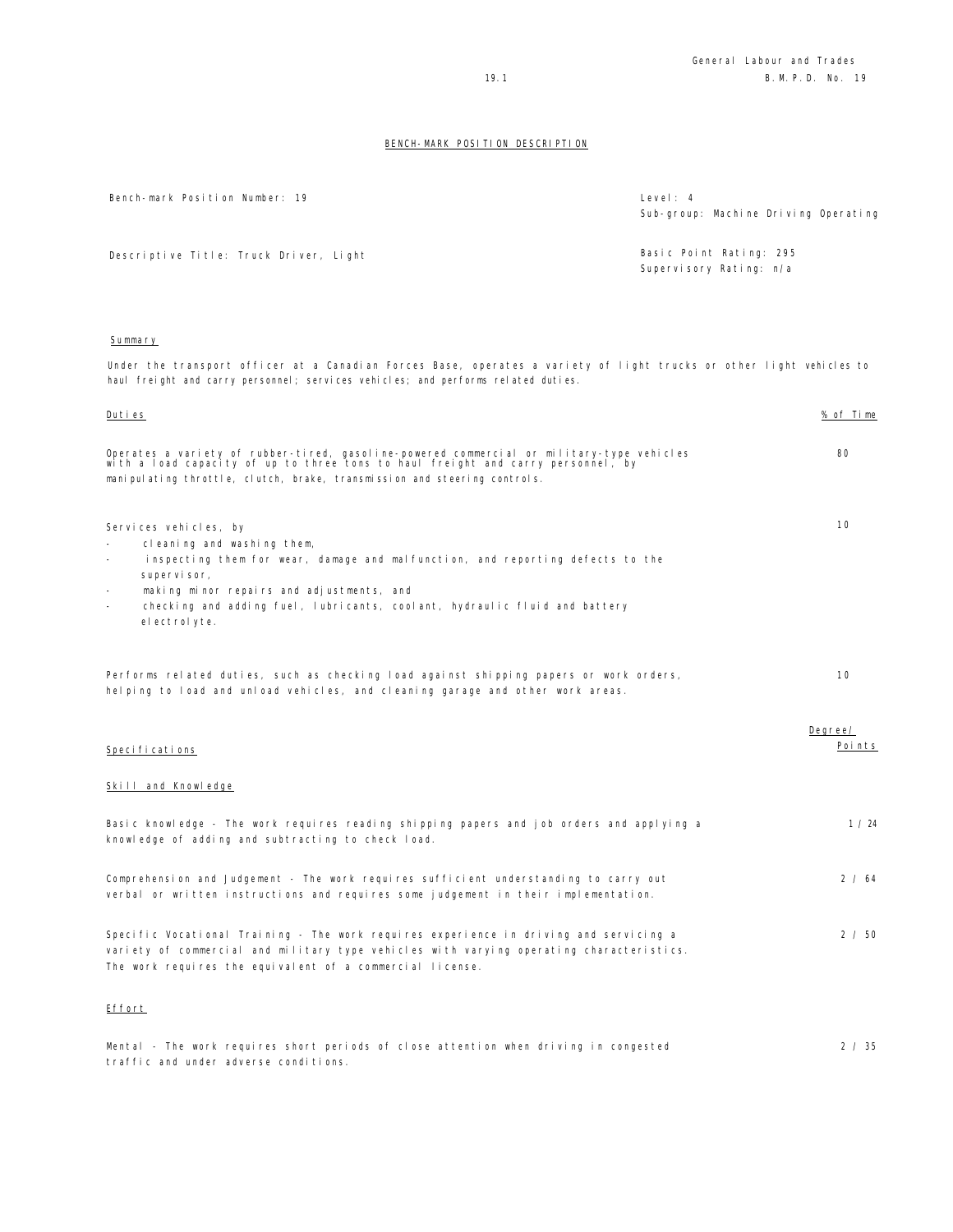|                                                                                                                                                                                                                                                                  | Degree/<br>Points |
|------------------------------------------------------------------------------------------------------------------------------------------------------------------------------------------------------------------------------------------------------------------|-------------------|
| Physical - Little physical effort is required to drive light vehicles, but greater<br>physical effort is required for short periods when helping with the loading or unloading<br>of vehicles.                                                                   | 1 / 15            |
| Responsibility                                                                                                                                                                                                                                                   |                   |
| Resources - There is responsibility for the effective operation and running maintenance<br>of the vehicles driven. Poor maintenance and driving practices cause undue wear and tear<br>to the vehicle components and result in premature repair and replacement. | 2 / 46            |
| Safety of Others - Reasonable care is required to prevent injuries to others when driving<br>vehicles in traffic or built-up areas.                                                                                                                              | 2 / 23            |
| Working Conditions                                                                                                                                                                                                                                               |                   |
| Environment - Vehicle cabs provide adequate protection from the elements and there are<br>few disagreeable working conditions.                                                                                                                                   | 1 / 12            |
| Hazards - There is frequent exposure to injuries arising from traffic accidents when<br>operating a vehicle under adverse traffic and weather conditions. There is also exposure<br>to minor injuries when helping to load and unload vehicles.                  | B2 / 26           |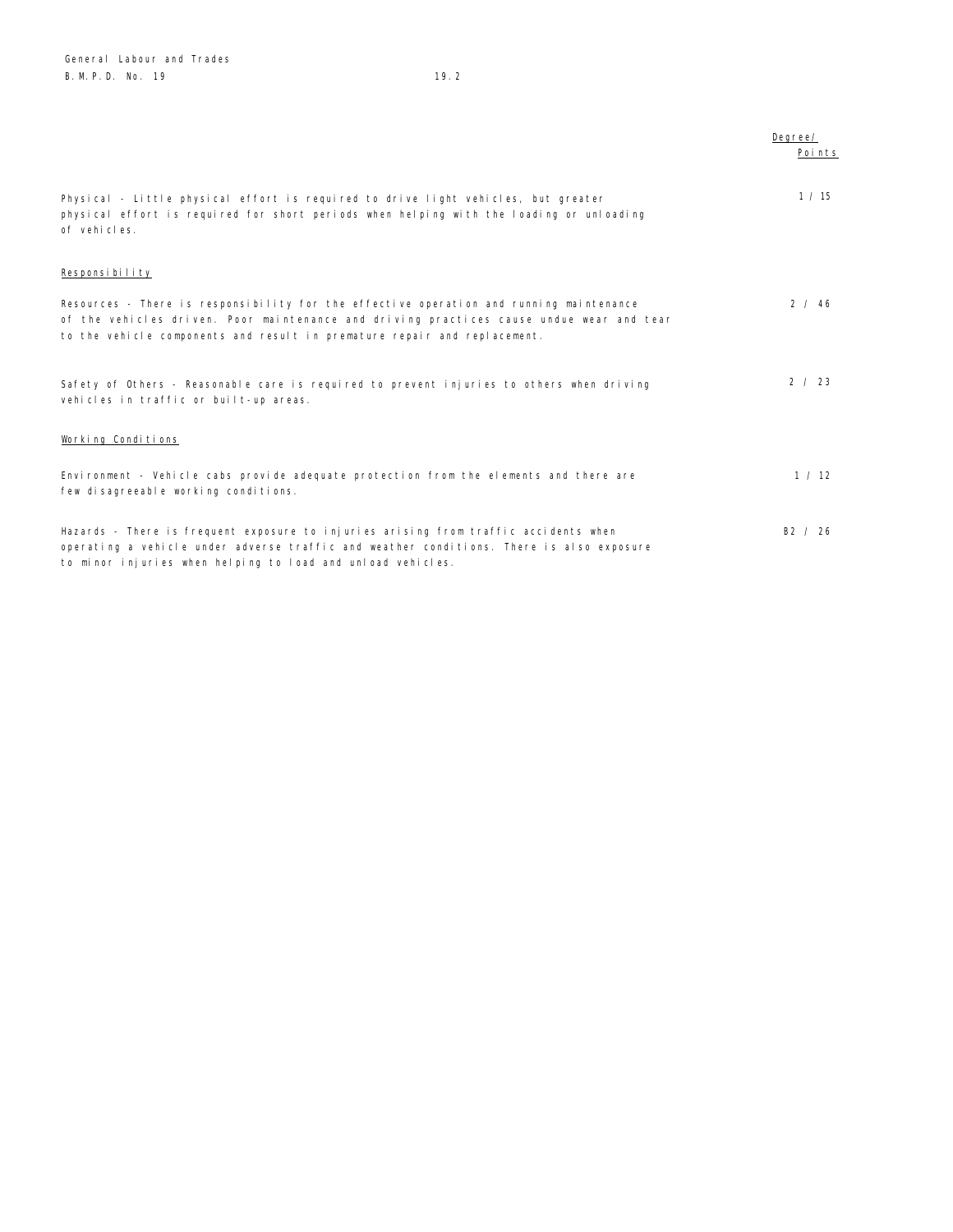Bench-mark Position Number: 20 Level: 9

Sub-group: Machine Operating Controlling

Descriptive Title: Bridge Operations Supervisor Basic Point Rating: 559 Supervisory Rating: C3

Summary

Under the regional engineer, plans, organizes, operates and directs the 24-hour, 7 days/week operation of a lift bridge to provide passage for channel, rail, highway and pedestrian traffic; supervises, directly and through subordinate supervisors, the activities of a crew operating the bridge and maintaining grounds and buildings; and performs related duties.

Duties % of Time

50

| Plans, organizes, operates or directs the 24-hour operation of the Burlington channel                               |
|---------------------------------------------------------------------------------------------------------------------|
| lift bridge to provide safe and unhindered passage for shipping, rail, highway and                                  |
| pedestrian traffic, by<br>-     scheduling and implementing running maintenance programs to ensure that the bridge, |
| traffic signals, and mechanical, electrical, and communication equipment are kept in                                |

- 
- a clean and operative condition, estimating workloads and work time and by controlling overtime, supplies and equipment to achieve effective and economical maintenance,
- determining work to be done and allocating priority,
- 
- initiating minor emergency repairs, controlling the recording of all traffic movements and messages to ships,
- recording and reporting all accidents, incidents and breaches of departmental rules
- 
- and regulations, and occasionally operating the bridge to cover staff shortages.

|  |  | Supervises, directly or through subordinate supervisors, the activities of a crew of |  |
|--|--|--------------------------------------------------------------------------------------|--|
|  |  | 14 engaged in operating the bridge and maintaining grounds and buildings, by         |  |

- establishing shift schedules and assigning personnel,
- keeping discipline and ensuring compliance with operating and safety
- regulations. keeping attendance and other staff records, and
- establishing informal training programs and work performance standards, appraising work performance and sitting on selection or promotion boards.

Performs related duties, such as requisitioning stores, checking deliveries, recommending accounts for payment, and keeping operational records.

15

35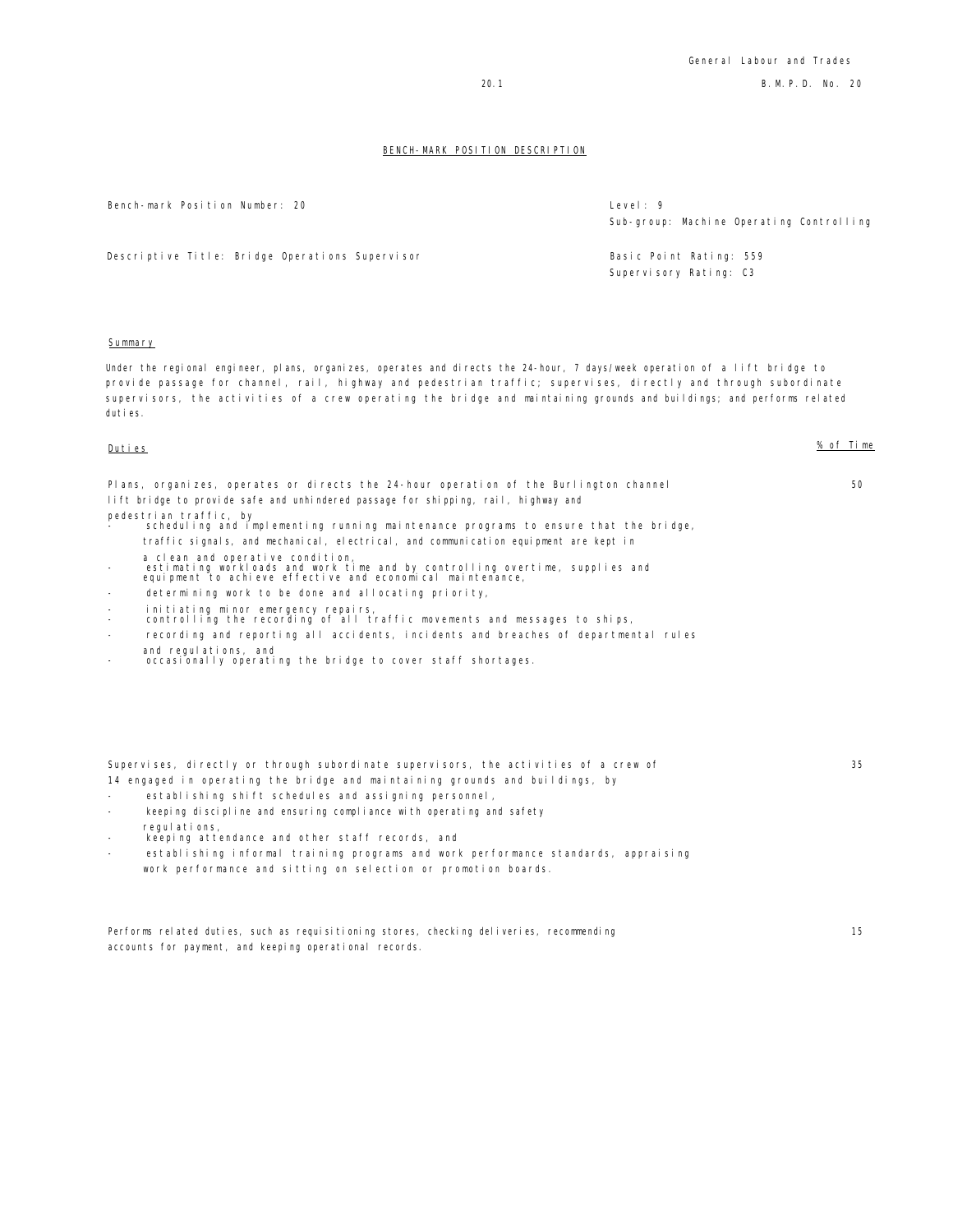| Specifications                                                                                                                                                                                                                                                                                                                                                                                                | Degree/<br>Points |
|---------------------------------------------------------------------------------------------------------------------------------------------------------------------------------------------------------------------------------------------------------------------------------------------------------------------------------------------------------------------------------------------------------------|-------------------|
| Skill and Knowledge                                                                                                                                                                                                                                                                                                                                                                                           |                   |
| Basic Knowledge - The work requires keeping records of traffic movements, preparing and<br>presenting reports of accidents or infringements of rules and regulations, keeping a<br>stores inventory, and reading line drawings to effect maintenance or minor emergency<br>repairs on bridge equipment, and keeping attendance and other records.                                                             | 4 / 72            |
| Comprehension and Judgement - The work requires a good understanding of departmental<br>regulations, and operational and maintenance manuals in order to expedite traffic flow<br>and maintain the bridge in a sound operating condition. Judgement is required when<br>taking action to deal with emergencies, in establishing work loads and schedules and in<br>maintaining bridge, grounds and buildings. | 4 / 121           |
| Specific Vocational Training - The work requires training and experience in operating and<br>maintaining heavy machinery, in enforcing regulations, and in supervising subordinate<br>operators and helpers where traffic is dense.                                                                                                                                                                           | 5 / 150           |
| <u>Effort</u>                                                                                                                                                                                                                                                                                                                                                                                                 |                   |
| Mental - While much of the work follows established procedures, attention is required in<br>developing staffing schedules, estimating work loads for minor maintenance and in<br>preparing operating and incidents reports.                                                                                                                                                                                   | 2 / 35            |
| Physical - The work generally requires little physical exertion, there is an occasional<br>requirement to climb ladders and traverse narrow catwalks.                                                                                                                                                                                                                                                         | 1 / 15            |
| Responsibility                                                                                                                                                                                                                                                                                                                                                                                                |                   |
| Resources - There is complete responsibility for the proper and effective operation and<br>running maintenance of the bridge and the effective use of personnel.                                                                                                                                                                                                                                              | 4 / 100           |
| Safety of Others - Constant care is required to ensure the safe operation of the bridge,<br>including the control of water, rail, highway and pedestrian traffic, and the use of safe<br>work practices by subordinates.                                                                                                                                                                                      | 4 / 50            |
| Working Conditions                                                                                                                                                                                                                                                                                                                                                                                            |                   |
| Environment - The work environment is generally good with limited exposure to inclement<br>weather.                                                                                                                                                                                                                                                                                                           | 1 / 12            |
| Hazards - The probability of injury is negligible.                                                                                                                                                                                                                                                                                                                                                            | AI $/4$           |
| Supervision                                                                                                                                                                                                                                                                                                                                                                                                   |                   |
| The work requires supervising 14 subordinate shift operators and helpers engaged<br>in operating the bridge and in carrying out running maintenance to the bridge, grounds<br>and buildings, training subordinates in proper techniques, establishing shift schedules,<br>maintaining time sheets, approving leave, appraising performance, resolving disciplinary                                            | C <sub>3</sub>    |
| problems, and enforcing departmental operating regulations.                                                                                                                                                                                                                                                                                                                                                   |                   |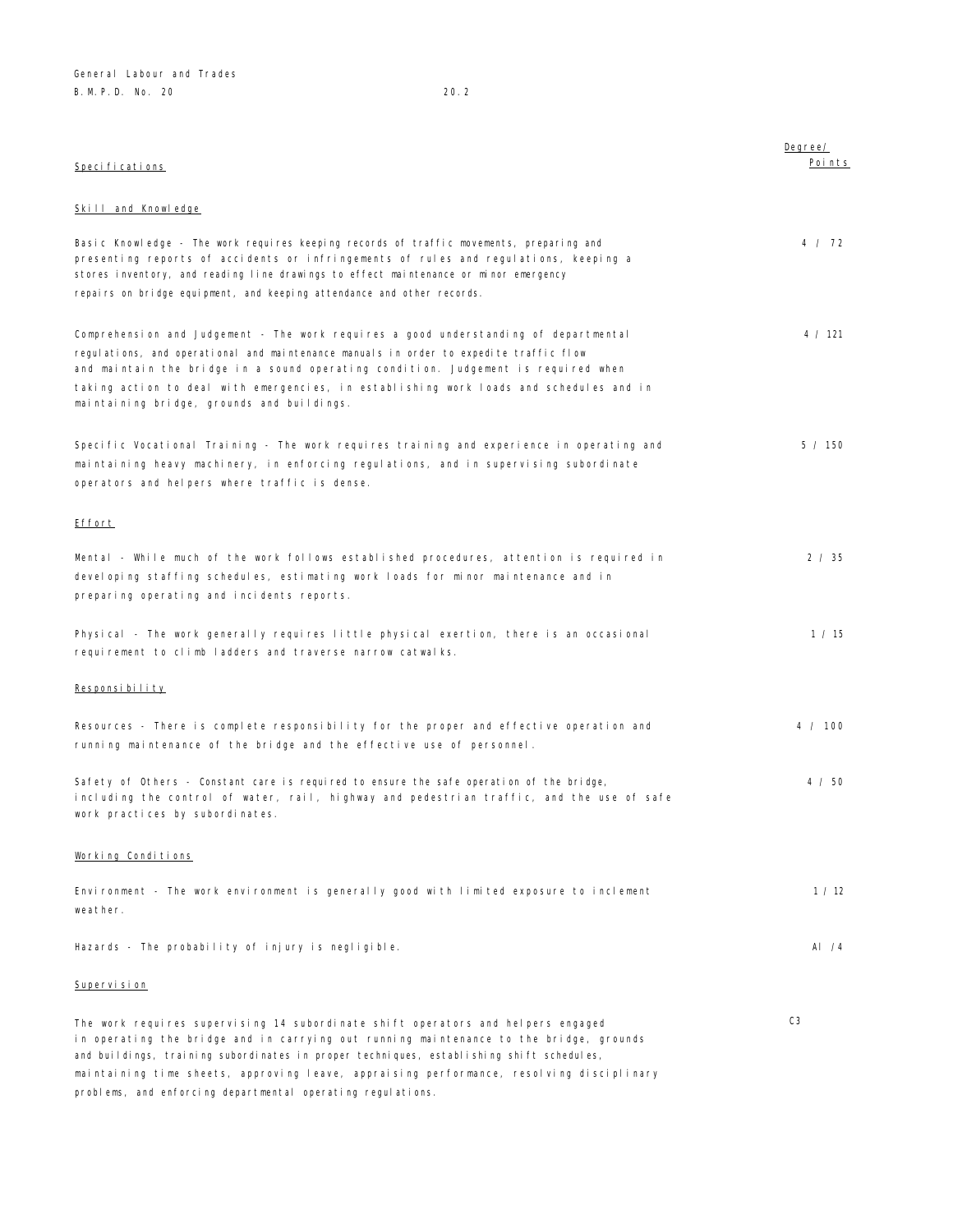| Bench-mark Position Number: 21                                                                                                                                                                                                                                                                                                                                                                                                                                                                                                                                                                                                         | Level: 3<br>Sub-group: Machine Operating Controlling |
|----------------------------------------------------------------------------------------------------------------------------------------------------------------------------------------------------------------------------------------------------------------------------------------------------------------------------------------------------------------------------------------------------------------------------------------------------------------------------------------------------------------------------------------------------------------------------------------------------------------------------------------|------------------------------------------------------|
| Descriptive Title: Cut-Off-Saw Operator                                                                                                                                                                                                                                                                                                                                                                                                                                                                                                                                                                                                | Basic Point Rating: 279<br>Supervisory Rating: n/a   |
| <u>Summary</u>                                                                                                                                                                                                                                                                                                                                                                                                                                                                                                                                                                                                                         |                                                      |
| Under a foundry foreman/woman, sets up and operates a metal-cutting band saw and a power hack saw to trim and section<br>castings and forgings of various metals; sandblasts castings and forgings preparatory to sectioning; maintains sawing<br>equipment; and performs related duties.                                                                                                                                                                                                                                                                                                                                              |                                                      |
| Duties                                                                                                                                                                                                                                                                                                                                                                                                                                                                                                                                                                                                                                 | % of Time                                            |
| Sets up and operates power band and hack saws to remove gates and risers from castings<br>and to section castings or forgings for test machining or for metallographic examination,<br>by<br>selecting a saw according to the size and nature of the material to be cut,<br>arranging and setting clamps to hold the casting or forging and the saw at<br>the correct angle and position for cutting,<br>controlling the saw speed and feed according to the nature of the material<br>being cut, the thickness of the material and the cutting angle, and<br>removing the saw and clamps from the workpiece when the cut is complete. | 70                                                   |
| Sandblasts castings and forgings to remove foreign material or scale before cutting or<br>other operations are performed.                                                                                                                                                                                                                                                                                                                                                                                                                                                                                                              | 10                                                   |
| Maintains saws by inspecting for damage or defects, changing blades, making adjustments<br>and minor repairs, and cleaning, oiling and greasing.                                                                                                                                                                                                                                                                                                                                                                                                                                                                                       | 10                                                   |
| Performs related duties, such as assisting foundry workers in pouring molten metal into<br>moulds.                                                                                                                                                                                                                                                                                                                                                                                                                                                                                                                                     | 10                                                   |
| Specifications                                                                                                                                                                                                                                                                                                                                                                                                                                                                                                                                                                                                                         | Degree/<br>Poi nts                                   |
| Skill and Knowledge                                                                                                                                                                                                                                                                                                                                                                                                                                                                                                                                                                                                                    |                                                      |
| Basic Knowledge - The work requires the use of simple arithmetic to set up work for<br>multiple cuts.                                                                                                                                                                                                                                                                                                                                                                                                                                                                                                                                  | 1 / 24                                               |
| Comprehension and Judgement - The work requires a basic knowledge of the characteristics<br>of metals and the relationship between the speed of saw and rate of cutting. Judgement<br>is required when setting up the work and adjusting the rate of cutting.                                                                                                                                                                                                                                                                                                                                                                          | 2 / 64                                               |
| Specific Vocational Training - The work requires a short training period in the set-up,<br>operation and lubrication of metal-cutting saws and experience in mounting workpieces,<br>controlling speed of saw and feed rates and in making minor repairs and adjustments to                                                                                                                                                                                                                                                                                                                                                            | 2 / 50                                               |

equipment.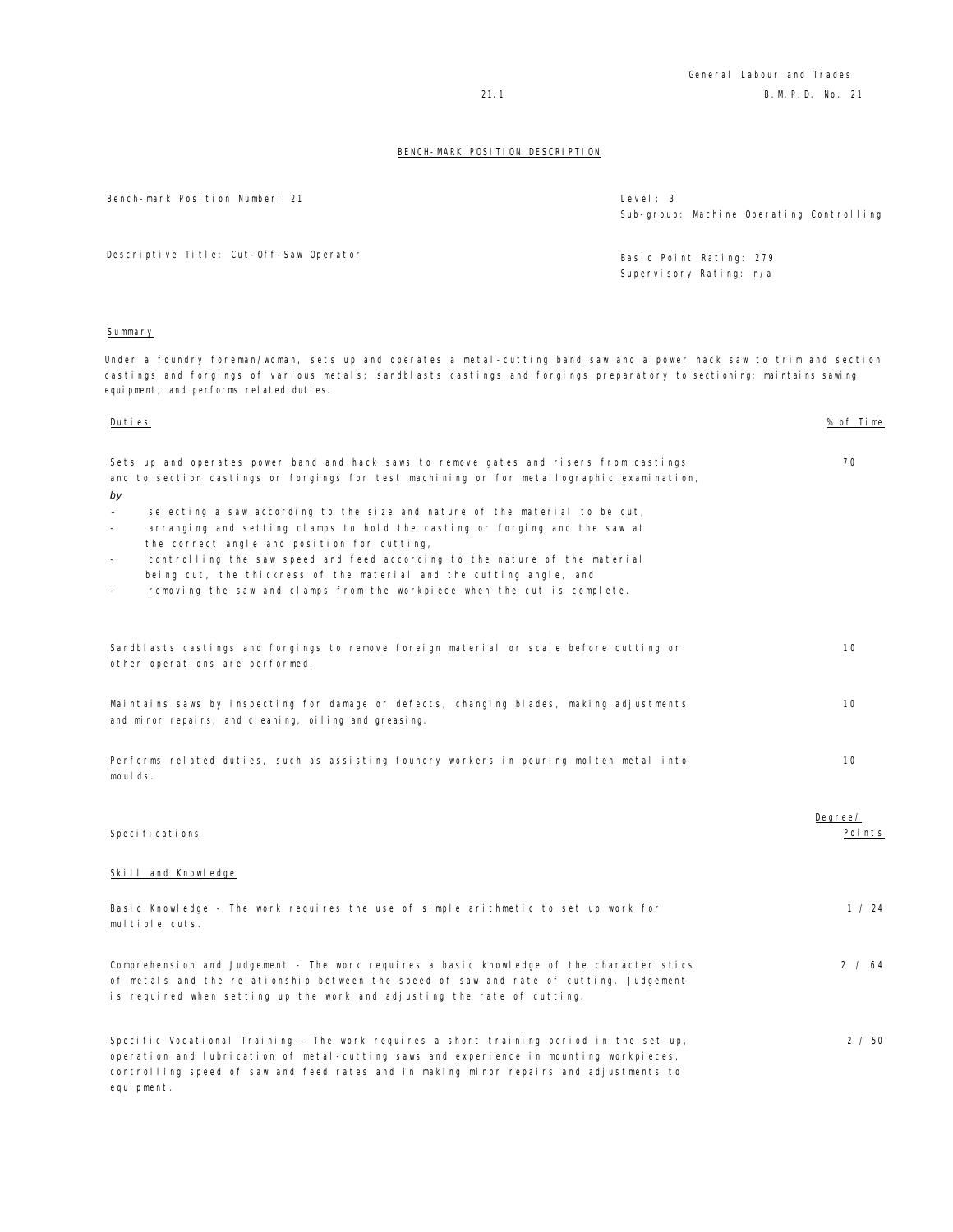|                                                                                                                                                                                                                                        | Degree/<br>Points |
|----------------------------------------------------------------------------------------------------------------------------------------------------------------------------------------------------------------------------------------|-------------------|
| Effort                                                                                                                                                                                                                                 |                   |
| Mental - The work requires periods of attention when positioning and securing irregularly<br>shaped castings or forgings preparatory to cutting or sectioning. Normal attention is<br>required to control speed of saw and feed rates. | 2 / 35            |
| Physical - The work is done from a standing position. Short periods of greater exertion<br>are required to lift and move castings or forgings and to assist in pouring molten metal.                                                   | $2 \times 30$     |
| Responsibility                                                                                                                                                                                                                         |                   |
| Resources - There is responsibility for the effective use and running maintenance of<br>saws.                                                                                                                                          | 1 / 20            |
| Safety of Others - The work is performed in relative isolation and there is little<br>possibility of injury to others.                                                                                                                 | 1/10              |
| Working Conditions                                                                                                                                                                                                                     |                   |
| Environment - There is frequent exposure to dirt from handling castings. There is<br>occasional exposure to dust while sand blasting or to excessive heat when helping in the<br>foundry.                                              | 2 / 28            |
| Hazards - There is occasional exposure to serious cuts when operating the band saw.                                                                                                                                                    | B1 / 18           |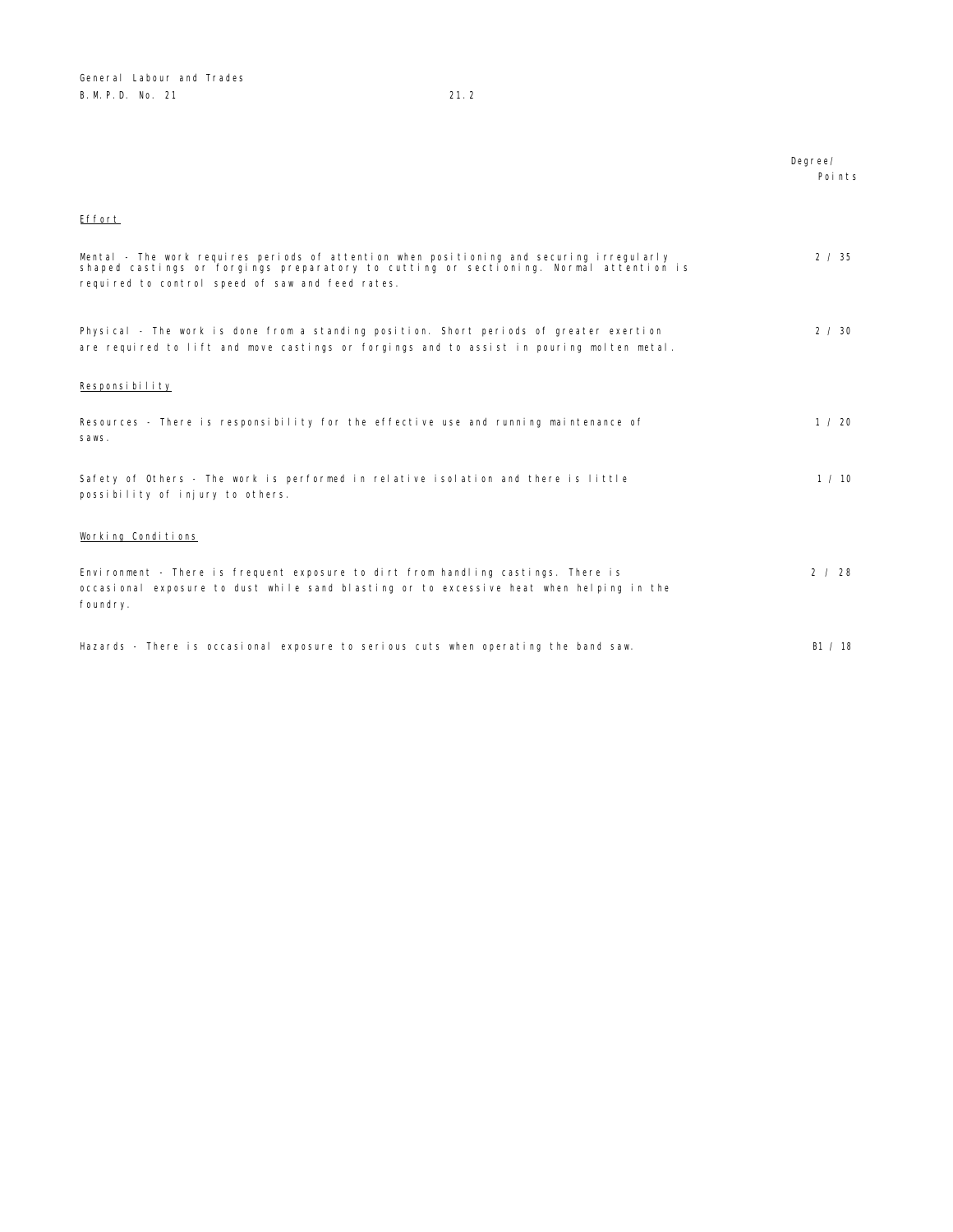| Bench-mark Position Number: 22   | Level: 4<br>Sub-Group: Machine Operating Controlling |
|----------------------------------|------------------------------------------------------|
| Descriptive Title: Lock Operator | Basic Point Rating: 308<br>Supervisory Rating: n/a   |

## Summary

Reporting to the lockmaster, participates in the operation of a lock, controls water levels by removing or replacing logs in a dam, performs minor preventive maintenance on machinery and grounds maintenance; performs other duties.

| <u>Duties</u> |                                                                                                                                                                                                                         | <u>% of Time</u>  |
|---------------|-------------------------------------------------------------------------------------------------------------------------------------------------------------------------------------------------------------------------|-------------------|
|               | Participates in the operation of a lock station, by                                                                                                                                                                     | 55                |
|               | marshalling boats into and out of lock chamber,                                                                                                                                                                         |                   |
|               | manually opening and closing valves and gates,<br>assisting boaters when securing lines to mooring cables,<br>watching lines and flow of water to ensure safety of boats and passengers, and                            |                   |
| $\equiv$      | controlling use of approach wharves.                                                                                                                                                                                    |                   |
|               | Maintains water levels and conserves water, by                                                                                                                                                                          | 15                |
|               | reading, recording and reporting water levels, and                                                                                                                                                                      |                   |
|               | removing or replacing stop logs as per lockmaster's instructions.                                                                                                                                                       |                   |
|               | Maintains machinery, structures and grounds, by<br>performing daily and weekly cleaning, lubricating, and adjusting as per Standing                                                                                     | 20                |
|               | Orders and Operating and Maintenance Manuals, and                                                                                                                                                                       |                   |
|               | painting buildings; trimming lawns and shrubs, cutting grass, cleaning day use areas<br>and washrooms.                                                                                                                  |                   |
|               | Performs other duties, such as enforcing regulations, selling permits, and driving<br>departmental vehicles.                                                                                                            | 10                |
|               | Speci fi cati ons                                                                                                                                                                                                       | Degree/<br>Points |
|               | Skill and Knowledge                                                                                                                                                                                                     |                   |
|               | Basic Knowledge - The work requires reading standing orders and recording permit sales,<br>traffic statistics and water levels.                                                                                         | 2 / 40            |
|               | Comprehension and Judgement - The work requires an understanding of the standing order<br>instructions relating to the operation of a single chamber lock station. Judgement is<br>required when enforcing regulations. | 2 / 64            |
|               | Specific Vocational Training - The work requires experience in operating and maintaining<br>heavy machinery and enforcing regulations.                                                                                  | 2 / 50            |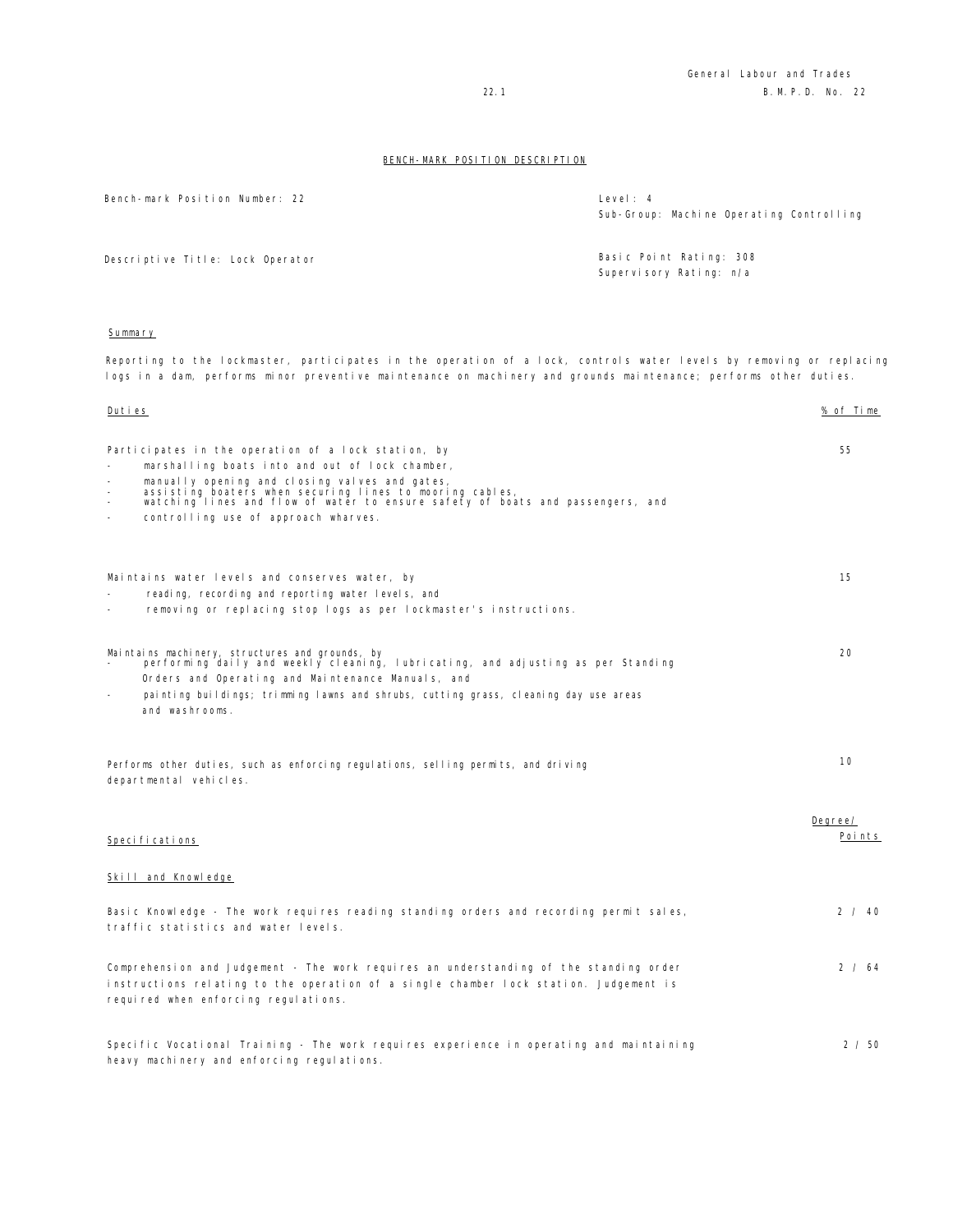|                                                                                                                                                                                                                                                   | Degree/<br>Points |
|---------------------------------------------------------------------------------------------------------------------------------------------------------------------------------------------------------------------------------------------------|-------------------|
| Effort                                                                                                                                                                                                                                            |                   |
| Mental - A moderate level of attention is required when co-ordinating the movement of<br>boats, checking tie-up lines and water rate during lockage and ensuring the safety of the<br>public.                                                     | 2 / 35            |
| Physical - Work requires manual opening of valves and gates up to 30 times a day. This<br>coupled with the continual standing and walking when marshalling vessels and checking<br>permits requires considerable effort.                          | 2 / 30            |
| Responsibility                                                                                                                                                                                                                                    |                   |
| Resources - The work is performed under direct and close supervision of a lockmaster who<br>is ultimately responsible for the safe passage of vessels. The work entails<br>responsibility for the safe use of equipment and tools at the station. | 1 / 20            |
| Safety of Others - Reasonable care is required when locking boats, performing minor<br>maintenance or when operating grass mowers.                                                                                                                | 2 / 23            |
| Working Conditions                                                                                                                                                                                                                                |                   |
| Environment - Work is performed from April to October which entails exposure to cold,<br>dampness, heat, humidity and rain.                                                                                                                       | 2 / 28            |
| Hazards - There is exposure to lost-time injuries like muscle pulls or sprains from<br>pulling stop logs and from wet, slippery surfaces.                                                                                                         | B1 / 18           |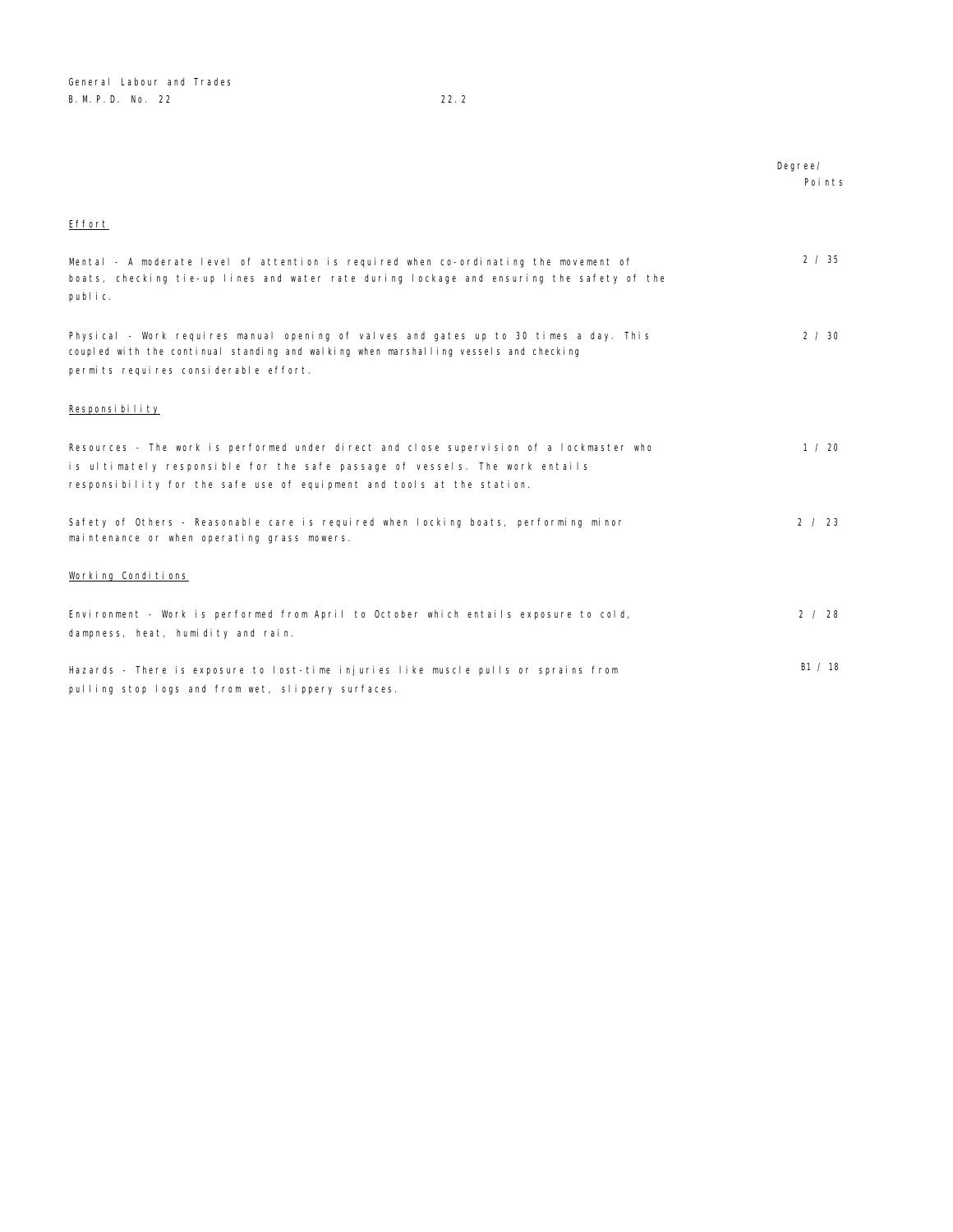Bench-mark Position Number: 23 Level: 6 Sub-group: Machine Operating Controlling Descriptive Title: Lockmaster Basic Point Rating: 388 Supervisory Rating: B2 Summary Under an Area Operations Supervisor, controls the operation of a complex lockstation and an associated swing bridge to

permit the passage of vessels; directly, or through subordinates, administers and enforces canal regulations and operational directives; controls the sale and distribution of lockage permits, charts, regulations and publications; carries out minor maintenance on operating machinery, buildings, structures and grounds as well as "winter watch" duties; supervises a small subordinate staff in the seasonal operation and maintenance of the lockstation; and performs related duties, such as operating assigned vehicles and assisting in the maintenance of water levels within the system.

#### Duties % of Time

Controls the operation of a lockstation, by: - stopping vehicular traffic and opening and closing hand-operated swing bridge as

- requi red; operating or directing the operation of manual winches to open and close lockgates and sluice valves in proper sequence;
- observing the operation of equipment and sequence of water levels;
- directing boats entering and leaving locks to ensure the safe manoeuvering of vessels;
- assisting boaters by securing lines to bollards; and,
- coordinating the activities of subordinates to ensure safe and efficient operation.

Administers and enforces canal regulations and operational directives, by:

- controlling speed of vessels, enforcing swimming regulations, and controlling vehicle parking and the use of approach and mooring wharves;
- controlling the movements of visiting public;
- reporting violations of regulations to the appropriate authorities and preparing accident, injury or other reports; and,
- maintaining communication with local police and fire departments and with the boating and general public, as required, for the effective administration and enforcement of regulations and directives.

Carries out minor maintenance on operating machinery, buildings, structures and grounds, by:

- inspecting, cleaning, lubricating and adjusting machinery;
- reporting equipment malfunctions and safety hazards;
- cleaning watchhouse, storeroom, public washrooms and other areas;
- painting lockgates, buildings and other structures;
- trimming lawns, cultivating flowers and shrubs, and cleaning litter from grounds and roadways; and

40

5

 $20$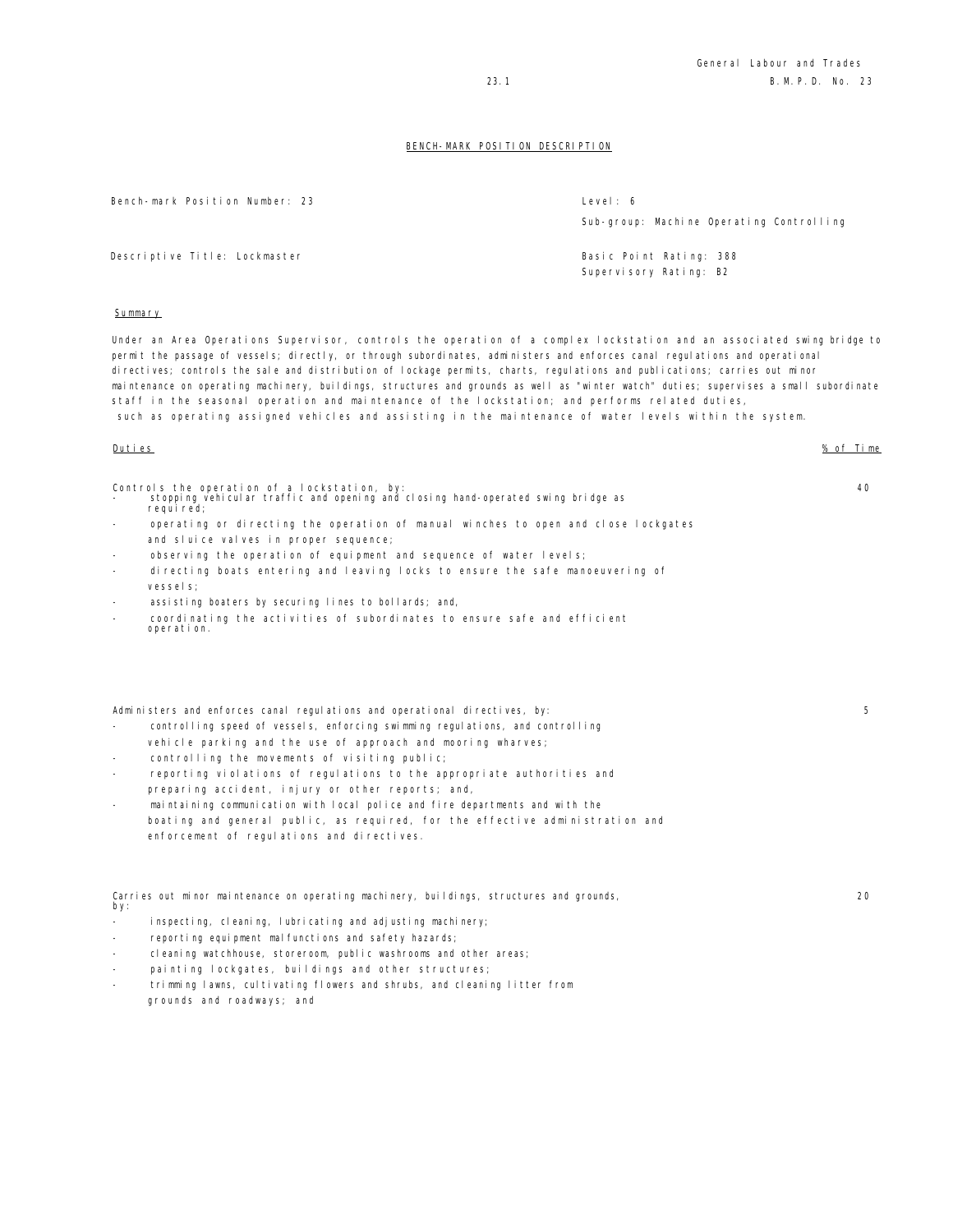# % of Time performing "winter watch" duties, such as removing snow and ice from equipment and pathways, adjusting stop-logs using manually-operated winches and hydraulic gates, carrying out security checks on buildings and equipment, and carrying out off-season maintenance to buildings and facilities. Controls the sale and distribution of lockage permits, hydrographic charts and canal regulations and publications, by: checking boats for permits; selling permits, charts and publications; maintaining appropriate records, such as sales and revenue; and ensuring the maintenance of established security procedures.  $10$ Supervises, as a working member, a small subordinate staff (two person-years), by: providing on-the-job training for new employees; - assigning and checking work; - maintaining time records; preparing performance evaluations; administering minor disciplinary actions; and recording and reporting infractions. 10 Performs other duties, such as operating assigned vehicles, assisting in the administration of visitor services and interpretive activities at the station, coordinating the flow of water with the Operations Supervisor and other lockmasters to maintain the level of water throughout the system, and maintaining water-level records. 15 Specifications Degree/ Points Skill and Knowledge Basic Knowledge - The work requires reading canal regulations and operational directives and explaining them to subordinate staff and the boating public, maintaining a station log, and preparing reports regarding incidents, accidents and equipment malfunctions. The work also requires the maintenance of appropriate records for the sale of permits, charts and publications, the preparation of performance appraisals and the maintenance of water-level records. 3 / 56 Comprehension and Judgement - The work requires sufficient understanding to ensure that lock and bridge operations are conducted in accordance with established procedures. Some judgement is required in controlling the movement of boats, scheduling maintenance activities. 2 / 64

Specific Vocational Training - The work requires training and experience in operating simple equipment in accordance with established practices, in enforcing canal regulations, in dealing with members of the boating public, in maintaining lock equipment and structures, and in supervising subordinate staff.

3 / 75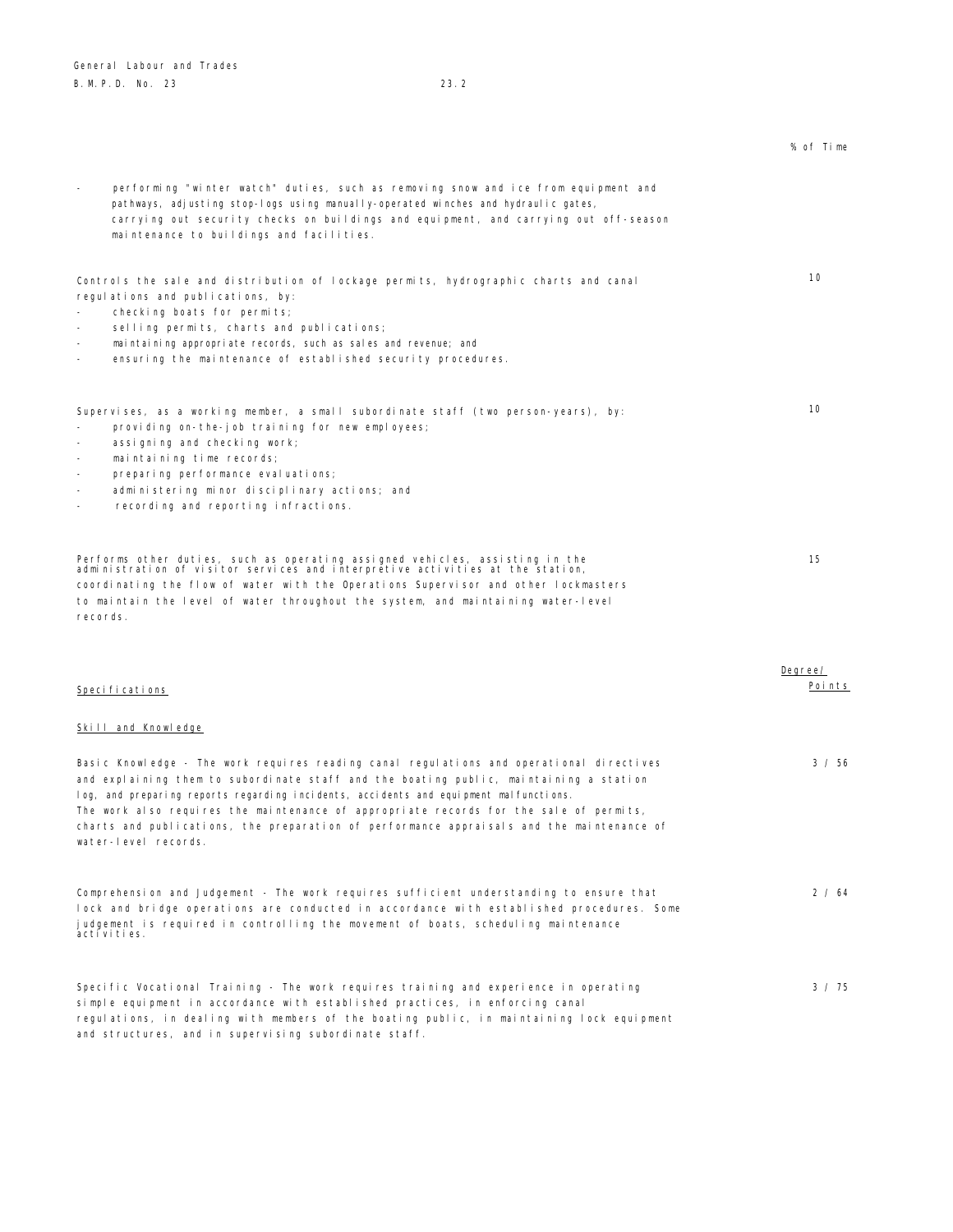|                                                                                                                                                                                                                                                                                                                                             | Degree/<br>Poi nts |
|---------------------------------------------------------------------------------------------------------------------------------------------------------------------------------------------------------------------------------------------------------------------------------------------------------------------------------------------|--------------------|
| Effort                                                                                                                                                                                                                                                                                                                                      |                    |
| Mental - The work generally requires a moderate level of attention with periods of closer<br>attention when controlling the movement of boats entering and leaving the locks,<br>preparing reports, coordinating the activities of subordinates, and when communicating<br>with members of the boating public.                              | 2 / 35             |
| Physical - The work generally requires extended periods of standing and walking.<br>Greater physical effort is required in operating winches and carrying out maintenance<br>duties.                                                                                                                                                        | 2 / 30             |
| Responsibility                                                                                                                                                                                                                                                                                                                              |                    |
| Resources - The work entails responsibility for the effective operation of the lock<br>station, for minor maintenance to sturdy equipment and structures, and for the deployment<br>of a small work force.                                                                                                                                  | 2 / 46             |
| Safety of Others - Special care is required in marshalling vessels, safeguarding boaters<br>and visitors, and ensuring that subordinates follow prescribed operating procedures and<br>safe work practices.                                                                                                                                 | 3 / 36             |
| Working Conditions                                                                                                                                                                                                                                                                                                                          |                    |
| Environment - The work entails exposure to all-weather conditions during the boating<br>season. Exposure to inclement weather during the non-navigation season can be<br>controlled.                                                                                                                                                        | 2 / 28             |
| Hazards - There is exposure to lost-time injuries, such as muscle pulls or strains, from<br>pulling stop logs and from working on wet and slippery surfaces.                                                                                                                                                                                | B1 / 18            |
| Supervision                                                                                                                                                                                                                                                                                                                                 |                    |
| The seasonal supervision of a small work force (two person-years) engaged in the<br>operation of a lock station requires: providing on-job training to new employees;<br>coordinating the activities of subordinates when operating locks and swing bridge;<br>assigning maintenance tasks; maintaining time records; preparing performance | <b>B2</b>          |

evaluations; and administering minor disciplinary action.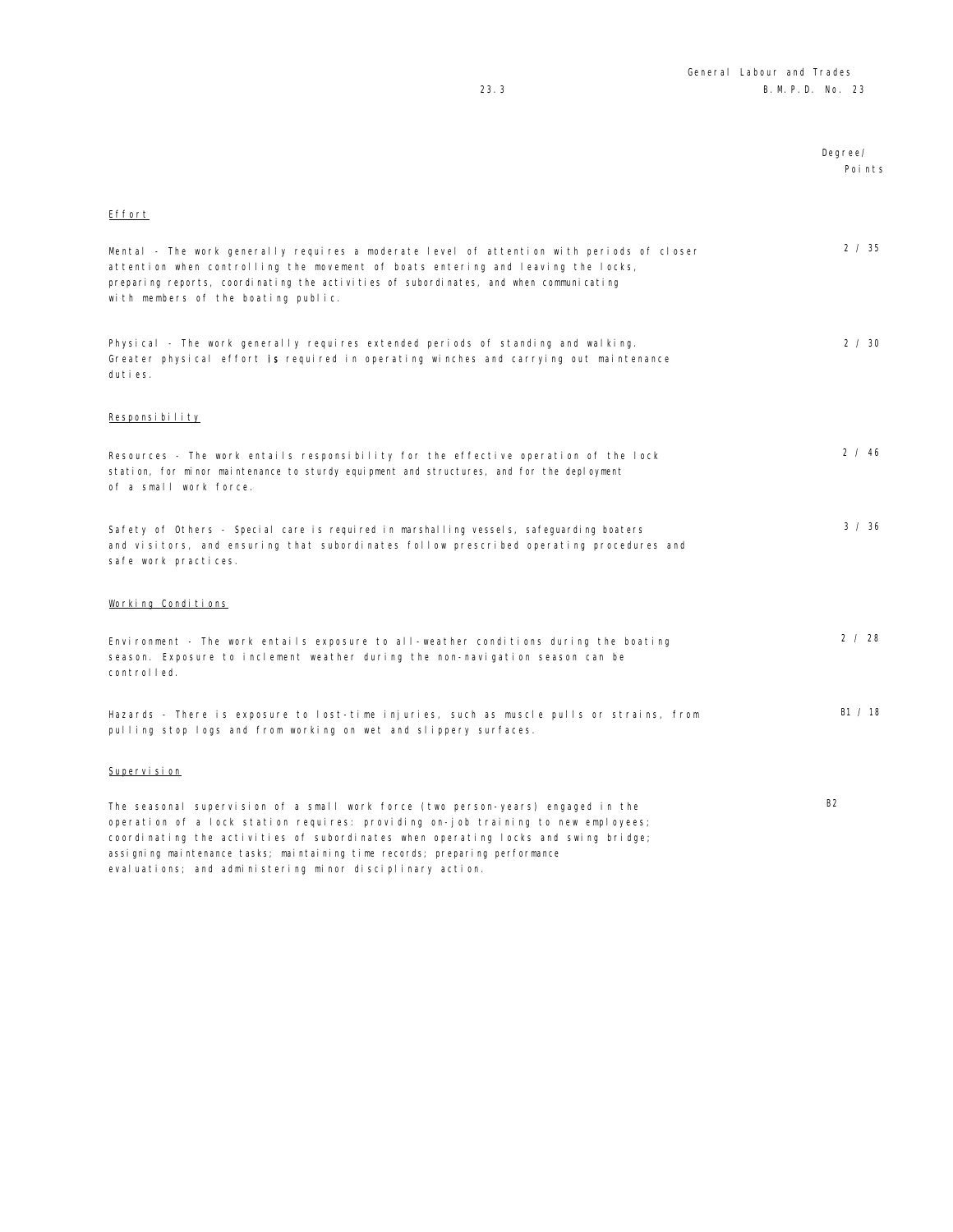Bench-mark Position Number: 24 Level: 7

Sub-group: Machine Operating Controlling

Supervisory Rating: n/a

Descriptive Title: Power-Press Operator Basic Point Rating: 449

#### **Summary**

Under the plate-shop foreman/woman, sets up and operates power presses to trim, punch, notch or otherwise shape metal stock between dies to produce a variety of standardized work having close dimensional and quality requirements.

| Duties                                               |                                                                                                                                                     | % of Time |
|------------------------------------------------------|-----------------------------------------------------------------------------------------------------------------------------------------------------|-----------|
|                                                      | Sets up and operates power presses to trim, punch, notch or otherwise shape metal stock                                                             | 100       |
|                                                      | between dies to produce a variety of standardized work having close dimensional and<br>quality requirements, by:                                    |           |
|                                                      | reading work orders, drawings or sketches to determine material, dimensions and                                                                     |           |
|                                                      | set-up requirements,<br>positioning and aligning dies in press and securing bottom and top sections                                                 |           |
|                                                      | to bed plate and ram using feeler gauges, shims, templates, bolts and clamps,                                                                       |           |
| $\overline{\phantom{a}}$                             | adjusting ram stroke to accommodate the particular set of dies and thickness                                                                        |           |
|                                                      | of metal work pieces,                                                                                                                               |           |
| $\overline{\phantom{a}}$                             | setting stop gauges, stripper and ejecting mechanisms,                                                                                              |           |
| $\overline{\phantom{a}}$                             | setting up and ensuring operation of safety devices,                                                                                                |           |
| $\overline{\phantom{a}}$<br>$\overline{\phantom{a}}$ | positioning work piece manually or using hoist and starting press,<br>verifying quality, hole sizes, dimensions, contours, shape or other aspect to |           |
|                                                      | determine conformance of finished or pilot work pieces to specifications,                                                                           |           |
| $\overline{\phantom{a}}$                             | adjusting ram stroke, dies or stops to correct variances, and                                                                                       |           |
|                                                      | using scale, square, caliners, micrometers, templates and patterns to set up.                                                                       |           |

using scale, square, calipers, micrometers, templates and patterns to set up presses and check work.

| Specifications                                                                                                                                                                                                                                                     | Degree/<br>Points |
|--------------------------------------------------------------------------------------------------------------------------------------------------------------------------------------------------------------------------------------------------------------------|-------------------|
| Skill and Knowledge                                                                                                                                                                                                                                                |                   |
| Basic Knowledge - The work requires the ability to read work orders, sketches and other<br>less complicated drawings together with a knowledge of mathematics and standard handbook<br>formulas in setting up presses and checking the accuracy of completed work. | 3/56              |
| Comprehension and Judgement - The work requires an understanding of basic mechanical<br>principles and power press operations. Judgement is required in determining<br>requirements, setting up presses and in checking completed work.                            | 3/93              |
| Specific Vocational Training - Considerable on-job training and experience is required to<br>become familiar with presses, dies, set-up and operating methods and materials and to<br>attain desired level of proficiency.                                         | 3/75              |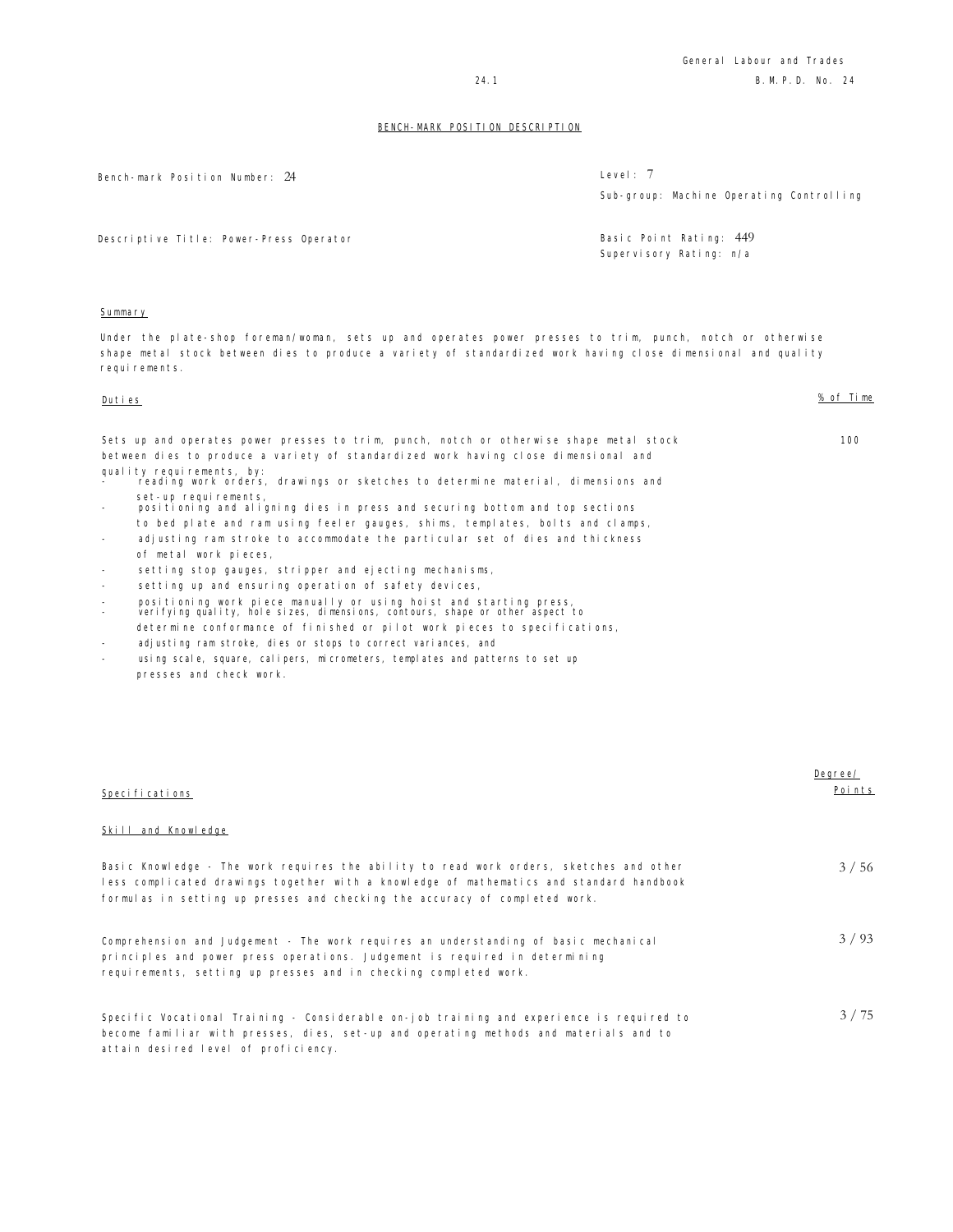|                                                                                                                                                                                                                                                                                    | Degree/<br>Points |
|------------------------------------------------------------------------------------------------------------------------------------------------------------------------------------------------------------------------------------------------------------------------------------|-------------------|
|                                                                                                                                                                                                                                                                                    |                   |
| Effort                                                                                                                                                                                                                                                                             |                   |
| Mental - The work generally requires a high level of attention with extended periods<br>of concentration when setting up presses and examining finished work pieces.                                                                                                               | $3 \times 55$     |
| Physical - The work requires the handling of metal work pieces, using hoists for heavier<br>items. The work also entails a requirement to work in awkward positions when setting-up<br>and adjusting equipment.                                                                    | $3 \times 45$     |
| Responsibility                                                                                                                                                                                                                                                                     |                   |
| Resources - There is responsibility for the set-up and use of power presses and the care<br>and use of measuring devices.                                                                                                                                                          | 2 / 46            |
| Safety of Others - The movement of large metal plates using hoist, requires the exercise<br>of care to prevent injuries to others in the area.                                                                                                                                     | 2 / 23            |
| Working Conditions                                                                                                                                                                                                                                                                 |                   |
| Environment - The work entails frequent exposure to high noise levels with less frequent<br>exposure to dirt, dust and grease. The work also requires the use or wearing of a<br>variety of protective devices such as hard hats, gloves, ear plugs, safety shoes and<br>gl asses. | 3 / 44            |
| Hazards - The work involves frequent exposure to moving objects and sharp edges<br>with the possibility of cuts and bruises.                                                                                                                                                       | A2 / 12           |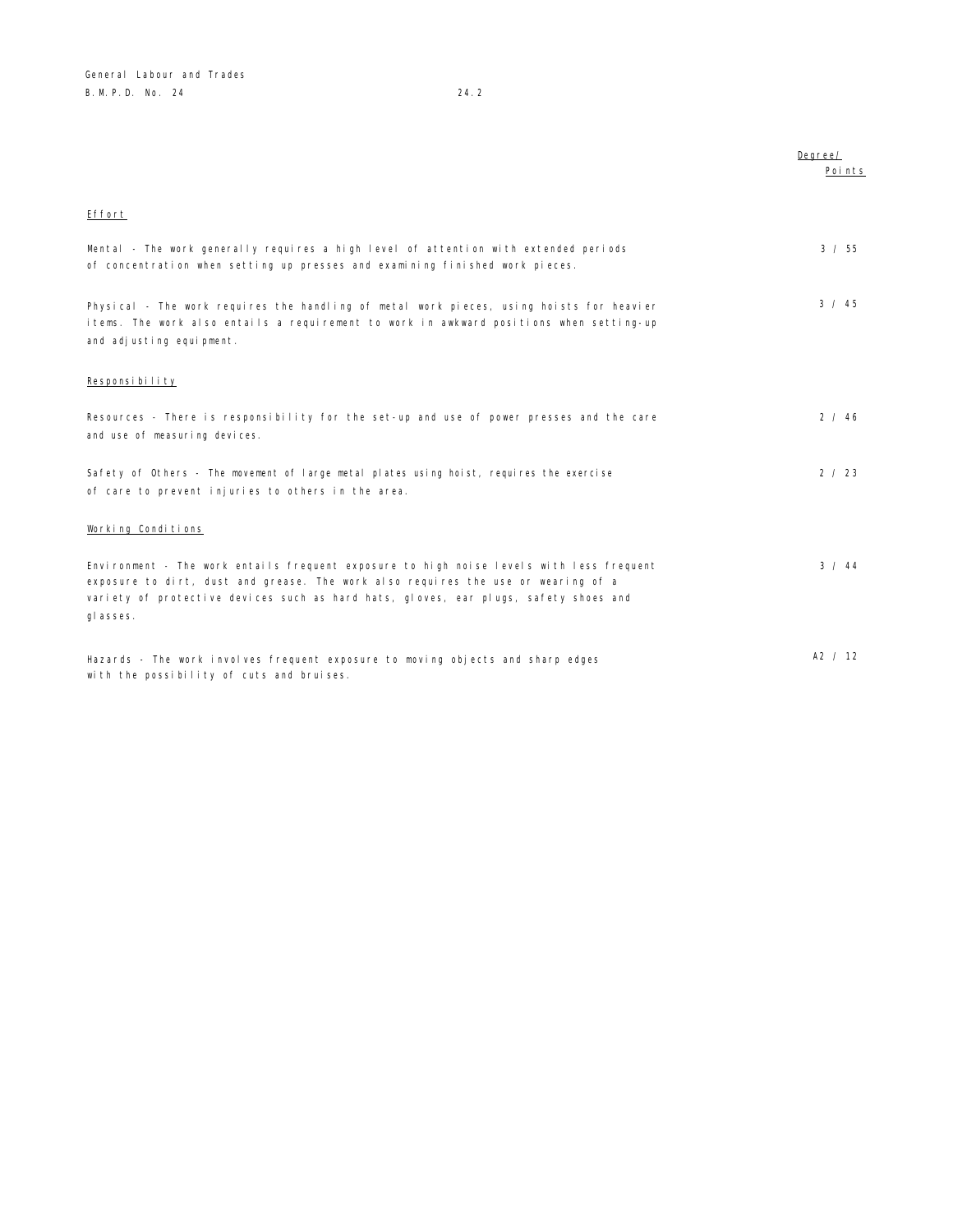20

#### BENCH-MARK POSITION DESCRIPTION

Bench-mark Position Number: 25 Level: 11

Sub-group: Machine Operating Controlling

Descriptive Title: Production Plant Manager Channel Communication Basic Point Rating: 712

Supervisory Rating: C3

**Summary** 

programs.

Under the Assistant Director (Industries) manages a plant engaged in the production of goods for sale to the public sector; supervises a staff of 7 foremen/women and approximately 80 inmates; promotes shop safety, fire prevention and security; and performs related duties.

| Duties                                                                                                                                                                                                                | % of Time |
|-----------------------------------------------------------------------------------------------------------------------------------------------------------------------------------------------------------------------|-----------|
| Manages the manufacturing, finishing and packaging operations of a plant engaged in the                                                                                                                               | 65        |
| long run production of such metal and wooden products as steel lockers, modular shelving,                                                                                                                             |           |
| filing cabinets and modular furniture, by<br>establishing, controlling and maintaining the scheduling and placement of workers,<br>material, machines and facilities to satisfy contractual customer requirements and |           |
| good manufacturing practices,                                                                                                                                                                                         |           |
| establishing and maintaining inventory levels and overseeing the acquisition                                                                                                                                          |           |
| and inspection of raw materials in accordance with product specifications,                                                                                                                                            |           |
| studying drawings and work orders and examining shop layouts to determine                                                                                                                                             |           |
| assembly procedures best suited to commercial line production standards,                                                                                                                                              |           |
| implementing procedures for the packaging and protection during shipment of<br>$\sim$                                                                                                                                 |           |
| finished products in accordance with client contract specifications,                                                                                                                                                  |           |
| maintaining an in-process, staged and final inspection and quality control<br>$\overline{\phantom{a}}$                                                                                                                |           |
| program to ensure adherence to production schedules, customer specifications                                                                                                                                          |           |
| and delivery requirements,                                                                                                                                                                                            |           |
| supervising the periodic inventory of materials and work in progress,<br>$\overline{\phantom{a}}$                                                                                                                     |           |
| monitoring the accounting and recording of labour and material costs,<br>$\overline{\phantom{a}}$                                                                                                                     |           |
| production output and machine use,                                                                                                                                                                                    |           |
| monitoring machine availability, maintenance programs, die repairs and general                                                                                                                                        |           |
| mechanical fitness of plant tools and equipment, and                                                                                                                                                                  |           |
| formulating and submitting for approval annual estimates for machinery,                                                                                                                                               |           |
| materials, equipment, facilities, tooling and maintenance and operating                                                                                                                                               |           |

Supervises and trains a staff of 7 foremen/women and approximately 80 inmates, by

- assigning work to subordinate supervisors and inmates and reviewing its progress,
- assessing the performance and attitudes of staff and recommending training and career development,
- taking disciplinary action with staff and inmates and resolving complaints or grievances,
- conducting regular meetings with supervisors to review production schedules, resolve problems, discuss policy, goals and program progress,
- implementing and controlling on-the-job training for inmate employees, and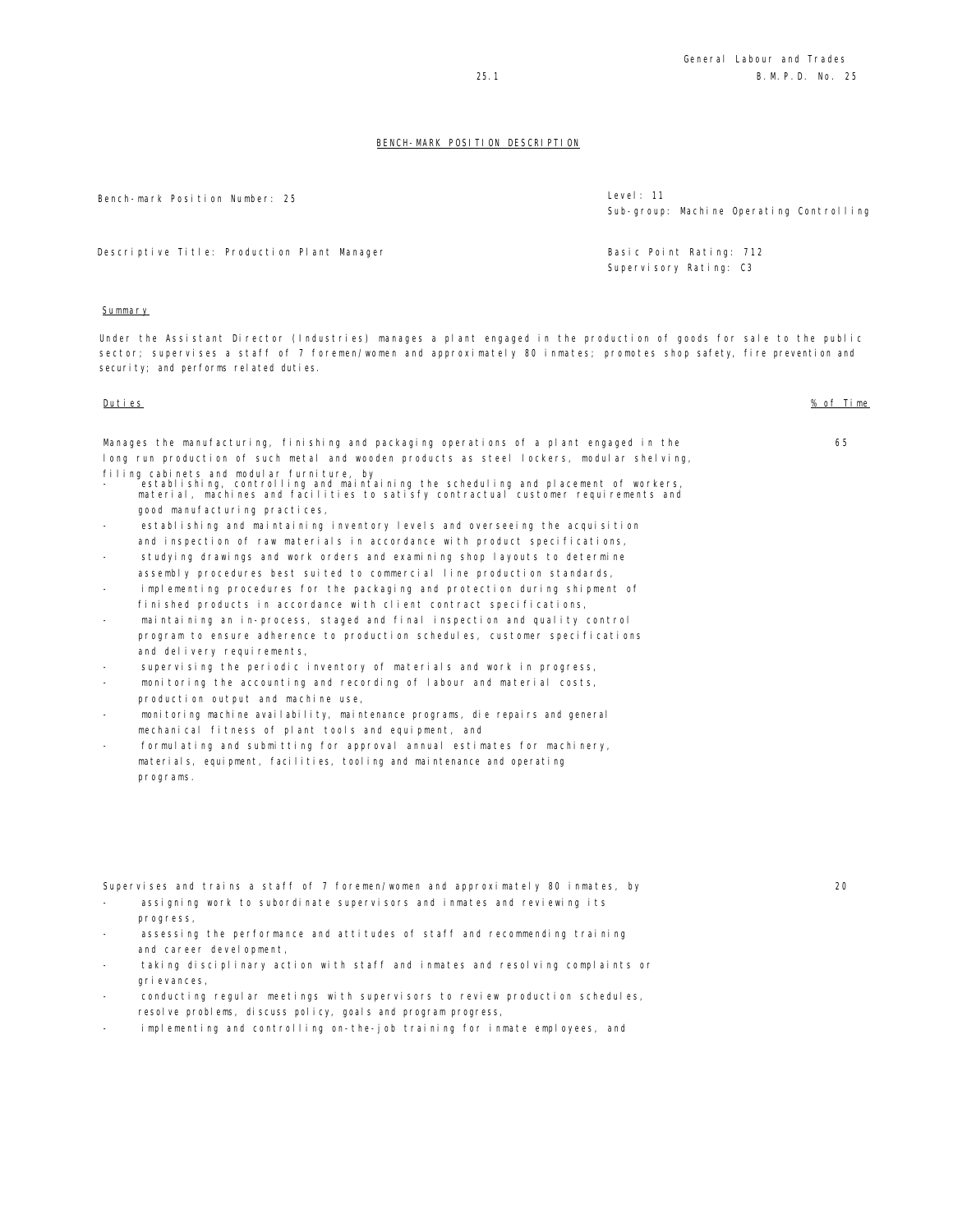|                                                                                                                                                                                                                                                                                                                                                                                                                                                                                                                                                                                                                                                                                                    | % of Time         |
|----------------------------------------------------------------------------------------------------------------------------------------------------------------------------------------------------------------------------------------------------------------------------------------------------------------------------------------------------------------------------------------------------------------------------------------------------------------------------------------------------------------------------------------------------------------------------------------------------------------------------------------------------------------------------------------------------|-------------------|
| monitoring the reporting of skills attainment and work records for inmate<br>$\overline{\phantom{a}}$<br>employees and determining changes in inmate pay grades.                                                                                                                                                                                                                                                                                                                                                                                                                                                                                                                                   |                   |
| Promotes shop safety, cleanliness, fire prevention, security, accident prevention and<br>good housekeeping, by:<br>ensuring that safe work habits in the operation of power machinery, material<br>handling equipment and hand tools are explained and demonstrated,<br>monitoring compliance with workshop safety and accident prevention rules and<br>regulations,<br>conducting accident prevention and safety meetings with foremen/women and inmate<br>$\overline{\phantom{a}}$<br>workers,<br>inspecting plant premises for cleanliness, good housekeeping and potential<br>hazards, and<br>ensuring that staff control the movements of assigned inmates as outlined in<br>standing orders. | 10                |
| Performs related duties such as consulting with material and machine suppliers; resolving<br>customer complaints; recommending improvements to plant facilities and design changes in<br>products, tool's and fixtures; and attending safety conferences, production shows and<br>industrial seminars.                                                                                                                                                                                                                                                                                                                                                                                             | 5                 |
| Specifications                                                                                                                                                                                                                                                                                                                                                                                                                                                                                                                                                                                                                                                                                     | Degree/<br>Points |
| Skill and Knowledge                                                                                                                                                                                                                                                                                                                                                                                                                                                                                                                                                                                                                                                                                |                   |
| Basic Knowledge - The work requires the interpretation of drawings and specifications,<br>the preparation of material and labour costs and production estimates, the establishment<br>of inventory controls, and the preparation of annual cost estimates for such things as<br>equipment, tooling and maintenance.                                                                                                                                                                                                                                                                                                                                                                                | 6 / 104           |
| Comprehension and Judgement - The work requires a thorough understanding of the<br>principles needed to implement, control, co-ordinate and supervise a manufacturing work<br>group on long-run production; of product and tool design, properties of materials,<br>machinery and equipment required, and of labour relations practices. Judgement is<br>required in assessing the capacity of shops, in establishing and maintaining work<br>schedules and priorities, in maintaining quality control, and in assessing requests for<br>tools, machinery, materials and operating supplies.                                                                                                       | 5 / 150           |
| Specific Vocational Training - The work requires extensive experience in supervising a<br>plant engaged in the large-scale production of commercial-quality wood and metal<br>products. It requires training and experience in cabinet making and sheet-metal<br>working, in working within institutional regulations and in using behavioral<br>techniques to supervise, through subordinate supervisors, a large group of inmates.                                                                                                                                                                                                                                                               | 7 / 250           |
| <u>Effort</u>                                                                                                                                                                                                                                                                                                                                                                                                                                                                                                                                                                                                                                                                                      |                   |
| Mental - The work requires attention in processing and allocating orders to selected<br>shops, in preparing work and shipping schedules, in drafting monthly progress reports<br>covering production and inventories, controlling and coordinating the work flow between<br>shops, interpreting drawings and specifications, in reviewing and verifying shop                                                                                                                                                                                                                                                                                                                                       | 3 / 55            |

estimates and requisitions for materials and operating supplies.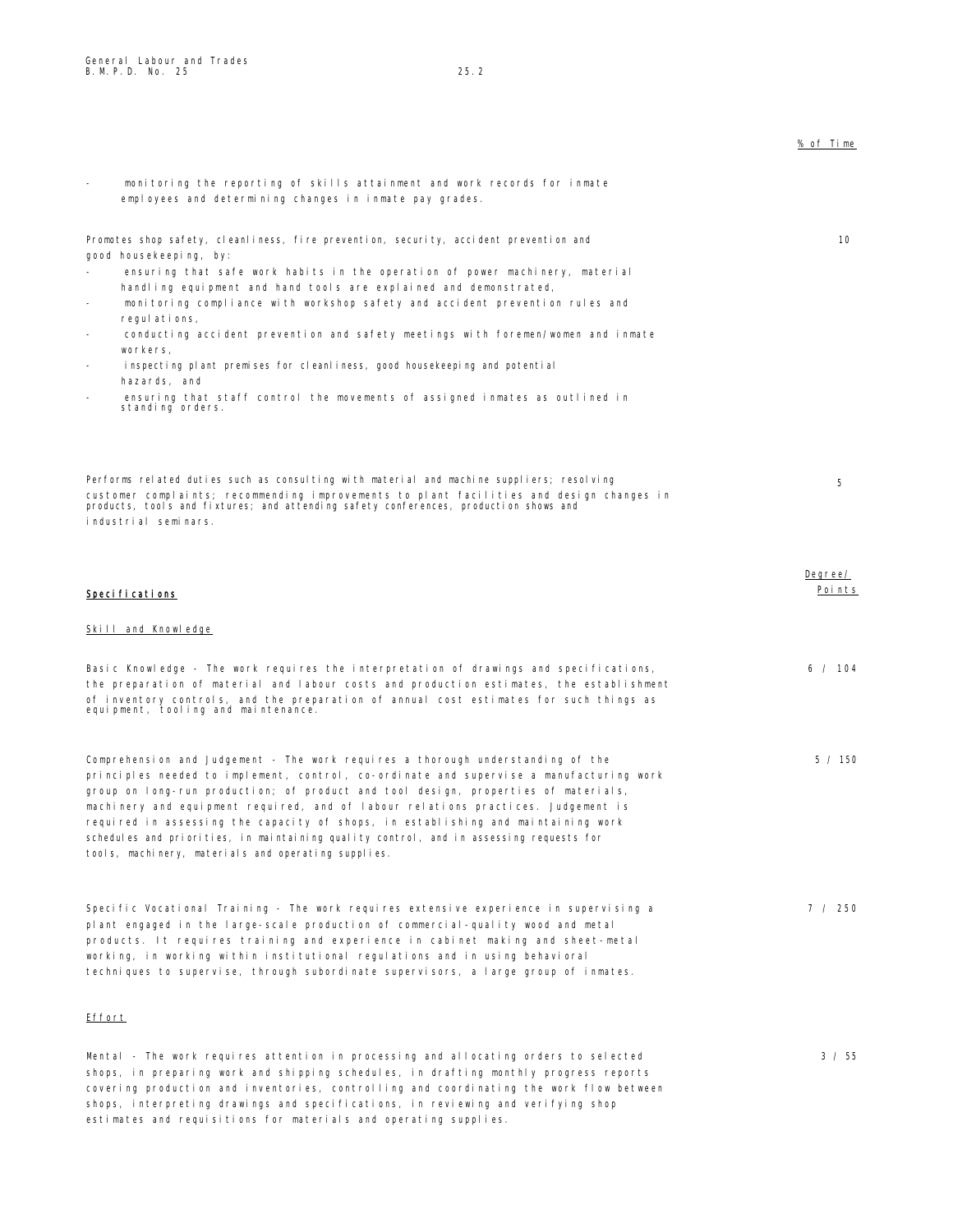|                                                                                                                                                                                                                                                                             | Degree/<br>Points |
|-----------------------------------------------------------------------------------------------------------------------------------------------------------------------------------------------------------------------------------------------------------------------------|-------------------|
| Physical - The work is mainly supervisory and entails intermittent walking.                                                                                                                                                                                                 | 1 / 15            |
| Responsibility                                                                                                                                                                                                                                                              |                   |
| Resources - There is responsibility for the effective care and use of plant machinery,<br>tools, equipment and a small staff and for ensuring inventory control of materials used<br>in product manufacture.                                                                | $3 \times 72$     |
| Safety of Others - Frequent checks with subordinate supervisors are required to ensure<br>that inmates adhere to safety regulations and that workshops and production machinery are<br>free of potential hazards.                                                           | $4 \times 50$     |
| Working Conditions                                                                                                                                                                                                                                                          |                   |
| Environment - The office work area is reasonably quiet and pleasant and there is<br>occasional contact with dusty, noisy, dirty and smokey conditions during daily<br>inspection tours.                                                                                     | 1 / 12            |
| Hazards - The probability of injury is negligible.                                                                                                                                                                                                                          | Al $/4$           |
| Supervision                                                                                                                                                                                                                                                                 |                   |
| There is the requirement to allocate work to seven subordinate employees, coordinate the<br>work of the subdivisions, review the effectiveness of operations and implement necessary<br>changes. There is also a requirement to implement training programs for subordinate | C <sub>3</sub>    |

employees and evaluate their performance.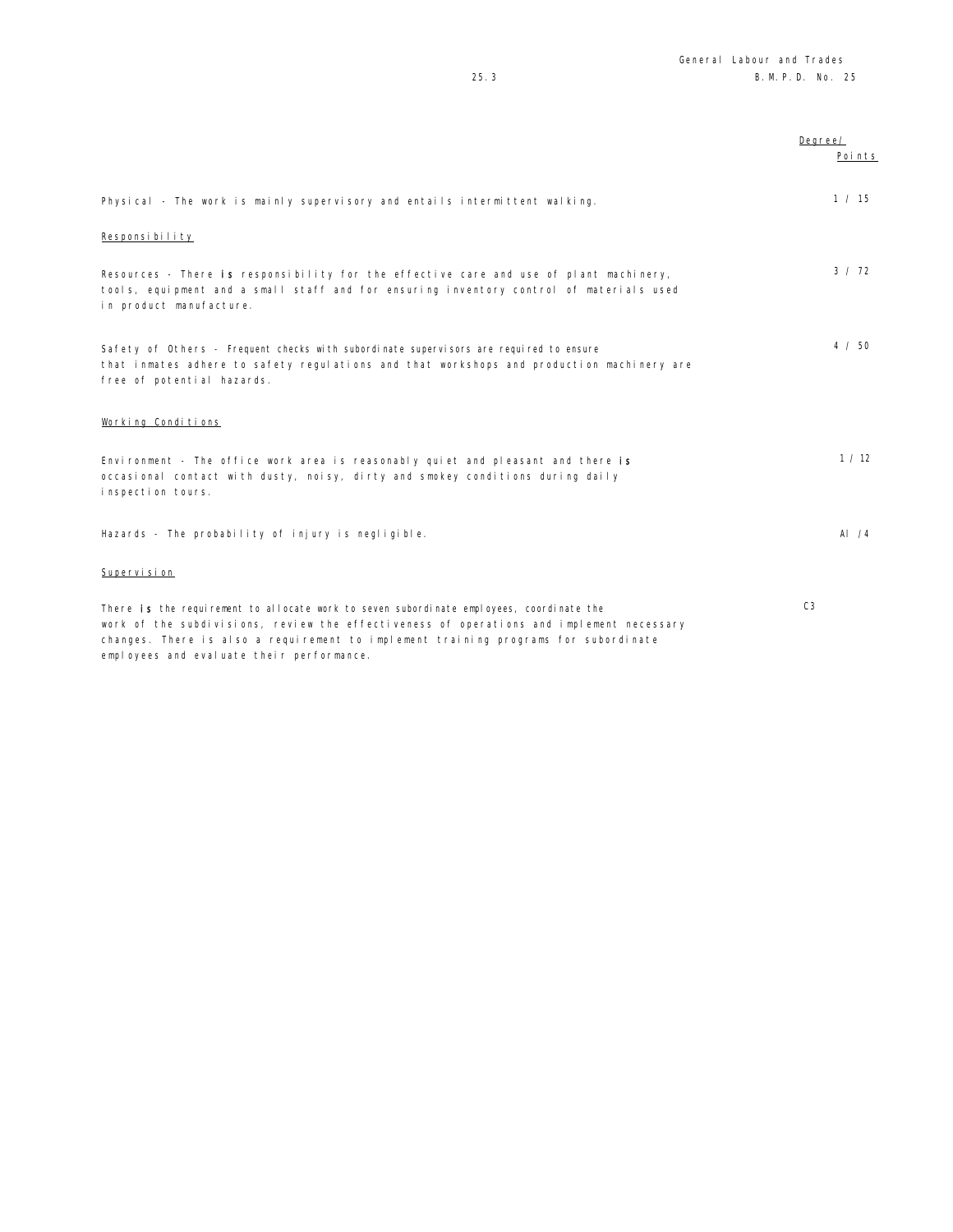| Level: 6                     |  |
|------------------------------|--|
| Sub-group: Precision Working |  |
|                              |  |

Descriptive Title: Leather Worker, Prosthetics **Basic Point Rating: 423** 

Bench-mark Position Number: 26

Supervisory Rating: n/a

#### Summary

Under the foreman/woman of the leather shop, fabricates surgical supports and leather prosthetic attachments; installs linings and glues leather to parts of artificial limbs; and performs related duties.

| <u>Duties</u>                                                                                                                                                                                                                                                                                                                                                                                                                  | % of Time         |
|--------------------------------------------------------------------------------------------------------------------------------------------------------------------------------------------------------------------------------------------------------------------------------------------------------------------------------------------------------------------------------------------------------------------------------|-------------------|
| Fabricates surgical supports and leather prosthetic attachments such as braces, straps,<br>belts, corsets and harnesses, using such equipment as an electric sewing machine and<br>skiver, by                                                                                                                                                                                                                                  | 65                |
| tracing outline of supports and attachments to be produced on leather,<br>cutting leather according to measurements given or according to standard<br>patterns or diagrams, and<br>assembling leather parts and sewing them, using a sewing machine, and by<br>stitching elastic inserts and fabric pieces by hand.                                                                                                            |                   |
| Installs linings and glues leather to parts of artificial limbs, by<br>cutting the leather to correct shape,<br>soaking leather in melted paraffin wax, and<br>applying this to the inside of the socket.                                                                                                                                                                                                                      | 25                |
| Performs related duties, such as fitting leather supports and attachments and verifying<br>their adequacy.                                                                                                                                                                                                                                                                                                                     | 10                |
| Speci fi cati ons<br>Skill and Knowledge                                                                                                                                                                                                                                                                                                                                                                                       | Degree/<br>Points |
| Basic Knowledge - The work requires a basic knowledge of shop mathematics to<br>measure and cut out leather parts according to standard drawings and patterns or<br>according to given measurements.                                                                                                                                                                                                                           | 3 / 56            |
| Comprehension and Judgement - The work requires an appreciation of the purpose of<br>various orthopaedic devices and a thorough knowledge of tools, materials and<br>processes related to precision leather working. Supports and attachments are made<br>according to prescribed specifications or standard patterns, but judgement is exercised<br>in applying various methods of cutting, shaping, stitching and finishing. | 3 / 93            |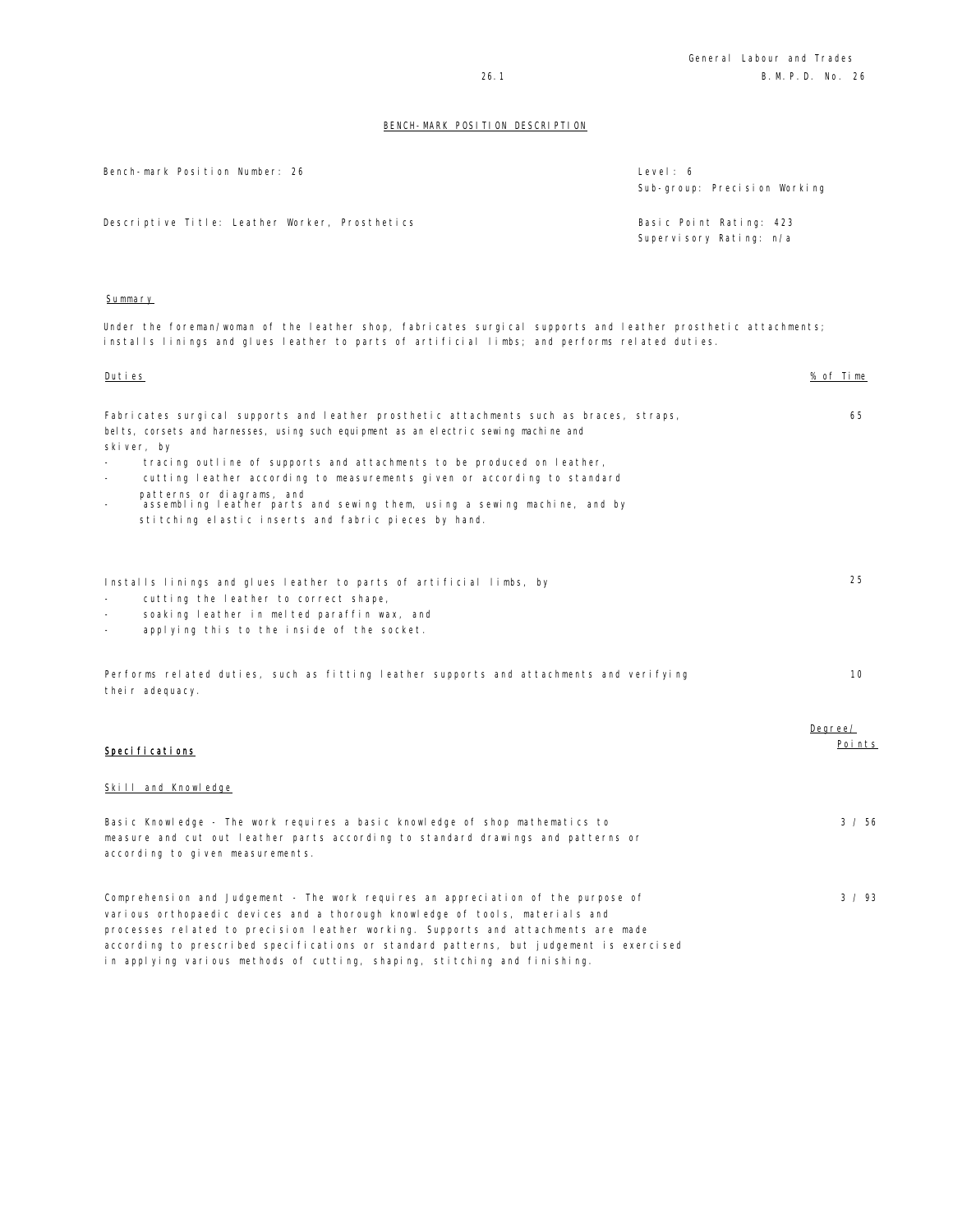|                                                                                                                                                                                                                                                                                    | Degree/<br>Poi nts |
|------------------------------------------------------------------------------------------------------------------------------------------------------------------------------------------------------------------------------------------------------------------------------------|--------------------|
| Specific Vocational Training - The work requires training and experience in<br>processing, shaping, assembling and fastening leather and fabrics in the production<br>of surgical supports and attachments to prosthetic devices to meet standards of<br>size, fit and appearance. | 5 / 150            |
| Effort                                                                                                                                                                                                                                                                             |                    |
| Mental - The work generally requires a high level of attention and eye-hand<br>coordination in laying out, cutting, assembling and fitting prosthetic devices<br>working from standard patterns, diagrams or supplied measurements.                                                | 3 / 55             |
| Physical - This is relatively light bench work, requiring intermittent standing<br>and sitting, and working with light-weight items.                                                                                                                                               | 1 / 15             |
| Responsibility                                                                                                                                                                                                                                                                     |                    |
| Resources - There is responsibility for the effective use of materials, tools and<br>equipment.                                                                                                                                                                                    | 1 / 20             |
| Safety of Others - The work is usually performed at a bench, and there is little<br>possibility of injury to others.                                                                                                                                                               | 1 / 10             |
| Working Conditions                                                                                                                                                                                                                                                                 |                    |
| Environment - The work is performed under clean factory conditions.                                                                                                                                                                                                                | 1 / 12             |
| Hazards - There is continual exposure to minor cuts and bruises.                                                                                                                                                                                                                   | A2 / 12            |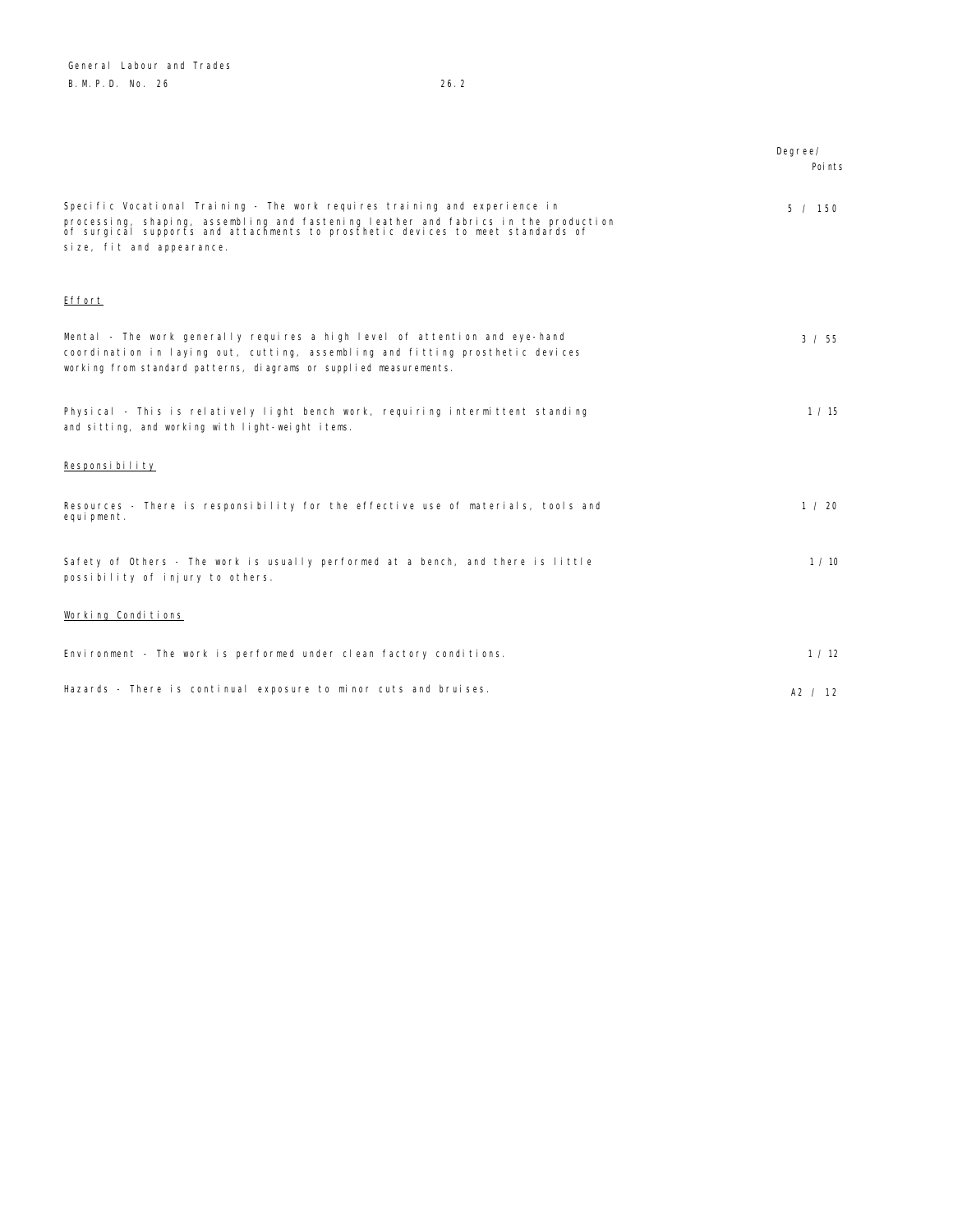| Bench-mark Position Number: 27                  | Level: 8<br>Sub-group: Precision Working |
|-------------------------------------------------|------------------------------------------|
| Descriptive Title: Senior Upholstery Instructor | Basic Point Rating: 491                  |
|                                                 | Supervisory Rating: Al                   |
|                                                 |                                          |

## **Summary**

Under the Assistant Director Industries, instructs a number of inmates engaged in manufacturing and repairing upholstered furniture to train inmates for successful outside employment; administers the shop; and performs other duties.

| Duties                                                                                                                                                                                                                                                                                                                                                                                                                                                                                                                                                                                                                                                                                                                                                                                                                                                                                                                                                                                                                                                                                                               | % of Time |
|----------------------------------------------------------------------------------------------------------------------------------------------------------------------------------------------------------------------------------------------------------------------------------------------------------------------------------------------------------------------------------------------------------------------------------------------------------------------------------------------------------------------------------------------------------------------------------------------------------------------------------------------------------------------------------------------------------------------------------------------------------------------------------------------------------------------------------------------------------------------------------------------------------------------------------------------------------------------------------------------------------------------------------------------------------------------------------------------------------------------|-----------|
| Instructs inmates employed in the industrial furniture shop to manufacture and repair<br>uphol stered products such as furniture and gymnasium equipment, by<br>assigning work to inmates,<br>demonstrating the use of hand and power tools and shop machines,<br>designing or modifying the structural framework for upholstered furniture and<br>specifying the methods of assembly,<br>instructing inmates in carrying out such operations as stripping old finish,<br>replacing wood or metal parts, webbing, springs and support material and<br>measuring, cutting and installing fabric coverings,<br>explaining specialized processes such as those involved in the repair or<br>$\overline{\phantom{a}}$<br>manufacture of simulated antiques or Canadian products,<br>inspecting work at various stages and at completion for quality and adherence<br>to specifications,<br>conducting tests in trade theory and practice to assess the progress and<br>training needs of inmates,<br>reporting on the development of individuals and counselling them on attitude,<br>conduct and personal problems, and | 75        |
| proposing disciplinary and classification action.                                                                                                                                                                                                                                                                                                                                                                                                                                                                                                                                                                                                                                                                                                                                                                                                                                                                                                                                                                                                                                                                    |           |
| Administers the shop, by                                                                                                                                                                                                                                                                                                                                                                                                                                                                                                                                                                                                                                                                                                                                                                                                                                                                                                                                                                                                                                                                                             | 15        |

- supervising the work of two other instructors,
- examining manufacturing and upholstery orders, studying drawings and estimating and ordering the materials and supplies required,
- preparing individual and job production reports,
- instituting tool and material controls and instructing inmates in the care and maintenance of equipment, and
- controlling flammable materials and ensuring compliance with fire prevention and safety practices.

Performs related duties such as maintaining production and training records, controlling the movement of inmates and settling disputes.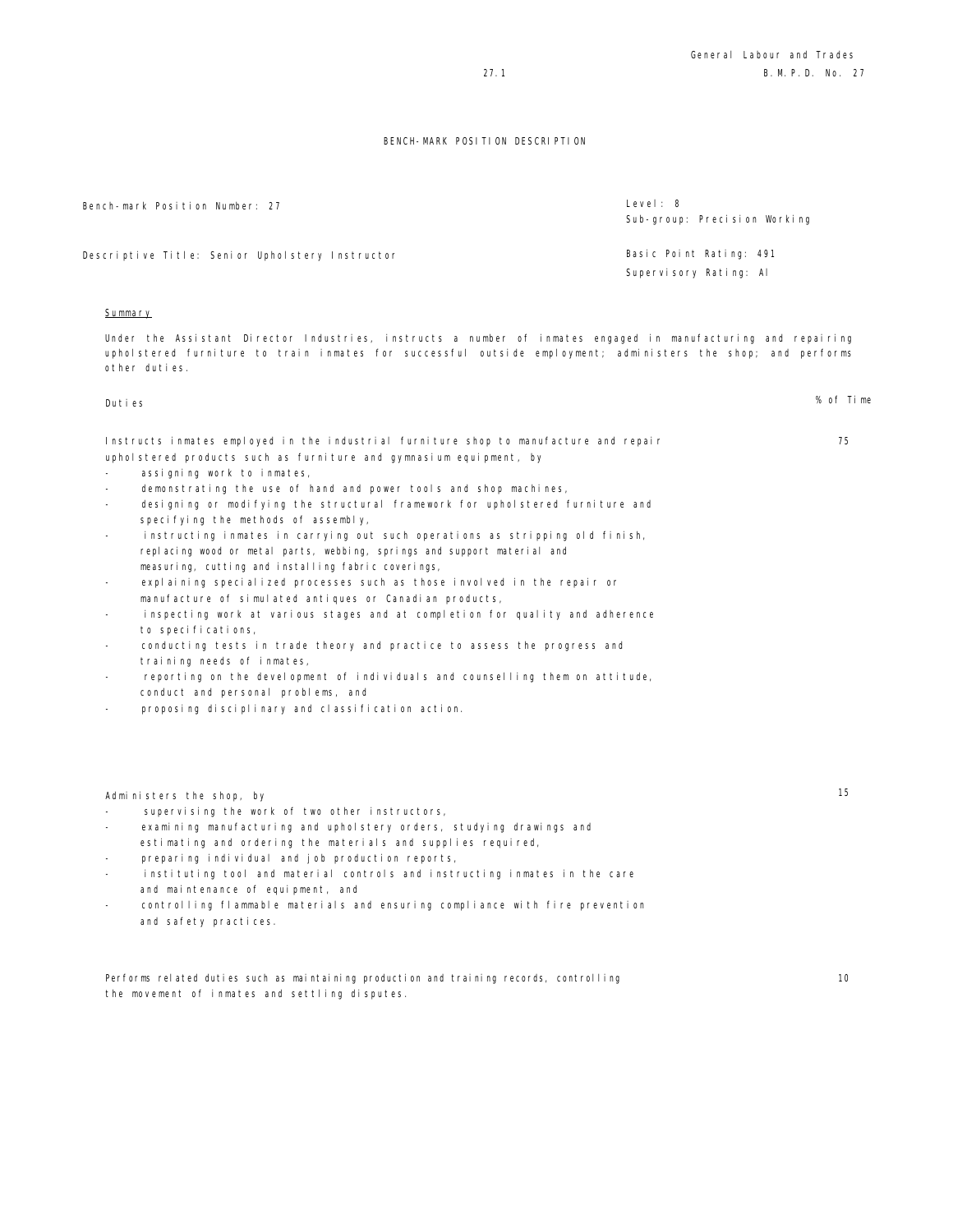Degree/ Points

| Specifications |  |  |
|----------------|--|--|
|                |  |  |

#### Skill and Knowledge

| Basic Knowledge - The work requires reading drawings and specifications, estimating                                                                                               | 4 / 72  |
|-----------------------------------------------------------------------------------------------------------------------------------------------------------------------------------|---------|
| materials, controlling inventory, determining the dimensions of framework, and preparing                                                                                          |         |
| disciplinary and classification reports.                                                                                                                                          |         |
|                                                                                                                                                                                   |         |
| Comprehension and Judgement - The work requires understanding the principles governing<br>furniture upholstering and refinishing, the properties of materials and the use of shop | 4 / 121 |
| tools and machines. Judgement is required to establish and maintain production schedules                                                                                          |         |
| and to determine methods of assembly.                                                                                                                                             |         |
|                                                                                                                                                                                   |         |
| Specific Vocational Training - The work requires training and experience in making,                                                                                               | 5 / 150 |
| repairing and rebuilding upholstered furniture, in applying special processes such as                                                                                             |         |
| antiquing, in training others and in using behavioral techniques to instruct and                                                                                                  |         |
| motivate inmates towards self-improvement.                                                                                                                                        |         |
|                                                                                                                                                                                   |         |
|                                                                                                                                                                                   |         |
| Effort                                                                                                                                                                            |         |
|                                                                                                                                                                                   |         |
| Mental - The work requires the accurate estimating of time and materials and attention to                                                                                         | 2 / 35  |
| quality and component parts being worked upon at different points by inmates. Mental                                                                                              |         |
| effort must be exercised to provide initial and on-going training within the terms of a                                                                                           |         |
| production schedule.                                                                                                                                                              |         |
|                                                                                                                                                                                   |         |
| Physical - The work requires standing and walking while inspecting work in progress and                                                                                           | 1 / 15  |
| the occasional lifting of pieces of furniture.                                                                                                                                    |         |
|                                                                                                                                                                                   |         |
| Responsibility                                                                                                                                                                    |         |
|                                                                                                                                                                                   |         |
| Resources - There is responsibility for the effective use of materials in a                                                                                                       | 2 / 46  |
| production environment and for the custody and maintenance of tools and machinery.                                                                                                |         |
| Errors are normally detected through in-process inspection and can result in loss                                                                                                 |         |
| of time and materials and production delays.                                                                                                                                      |         |
|                                                                                                                                                                                   |         |
| Safety of Others - Care is required to ensure that inmates adhere to safety regulations                                                                                           | 3 / 36  |
| and good work practices when operating power tools and equipment.                                                                                                                 |         |
|                                                                                                                                                                                   |         |
| Working Conditions                                                                                                                                                                |         |
|                                                                                                                                                                                   |         |
| Environment - Most of the work is performed under good shop conditions. There is                                                                                                  | 1 / 12  |
| occasional exposure to dust and noise.                                                                                                                                            |         |
|                                                                                                                                                                                   |         |
| Hazards – There is an occasional risk of minor injuries when using hand and power tools.                                                                                          | Al $/4$ |
|                                                                                                                                                                                   |         |
| Supervision                                                                                                                                                                       |         |
|                                                                                                                                                                                   |         |

The work requires explaining the work to two other instructors. Al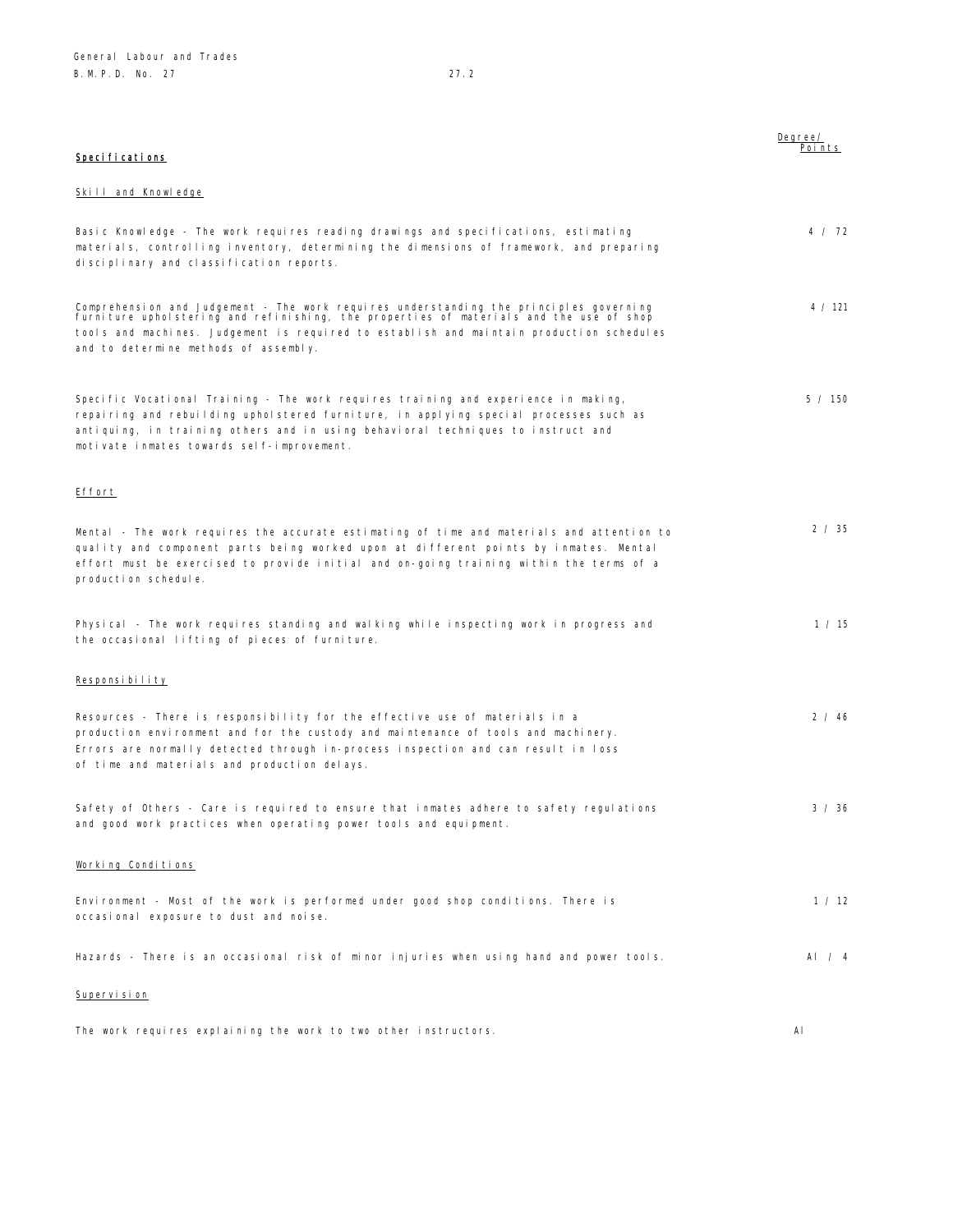| Bench-mark Position Number: 28                                                                                                                                                                                                                                                                                                                                                                                                                                                                                                                  | Level: 6<br>Sub-group: Painting and Construction Finishing |
|-------------------------------------------------------------------------------------------------------------------------------------------------------------------------------------------------------------------------------------------------------------------------------------------------------------------------------------------------------------------------------------------------------------------------------------------------------------------------------------------------------------------------------------------------|------------------------------------------------------------|
| Descriptive Title: Painter                                                                                                                                                                                                                                                                                                                                                                                                                                                                                                                      | Basic Point Rating: 397<br>Supervisory Rating: n/a         |
| Summary                                                                                                                                                                                                                                                                                                                                                                                                                                                                                                                                         |                                                            |
| Under a maintenance supervisor, applies paint, varnish, stain, enamel or lacquer to provide a high-grade finish to<br>interior and exterior surfaces; prepares surfaces to be painted; and performs related duties.                                                                                                                                                                                                                                                                                                                             |                                                            |
| <u>Duties</u>                                                                                                                                                                                                                                                                                                                                                                                                                                                                                                                                   | % of Time                                                  |
| Applies a variety of decorative and protective coatings, such as paint, varnish, stain,<br>enamel or lacquer, to provide a high-grade finish to interior or exterior surfaces, by<br>selecting premixed paints or preparing paints to match specified colours,<br>mixing portions of pigment, oil and thinning and drying substances,<br>painting surfaces, using brushes or paint rollers,<br>staining, finishing or refinishing furniture or fixtures, and<br>simulating wood grain, marble, brick or tile and creating special effects.<br>٠ | 70                                                         |
| Prepares interior and exterior surfaces to be painted, by scraping, sanding, brushing and<br>patching with putty or other fillers.                                                                                                                                                                                                                                                                                                                                                                                                              | 20                                                         |
| Performs related duties, such as cleaning and storing brushes and rollers, and storing<br>paints and flammable liquids for future use.                                                                                                                                                                                                                                                                                                                                                                                                          | 10                                                         |
| Specifications                                                                                                                                                                                                                                                                                                                                                                                                                                                                                                                                  | Degree/<br>Points                                          |
| Skill and Knowledge                                                                                                                                                                                                                                                                                                                                                                                                                                                                                                                             |                                                            |
| Basic Knowledge - The work requires a knowledge of simple arithmetic to calculate<br>proportions and estimate quantities.                                                                                                                                                                                                                                                                                                                                                                                                                       | 2 / 40                                                     |
| Comprehension and Judgement - The work reguires a thorough knowledge of paints and their<br>properties, of blending techniques, and of painting equipment. The work <b>is</b> performed<br>according to established practices and instructions, but requires judgement in applying<br>paints to achieve special effects.                                                                                                                                                                                                                        | 3 / 93                                                     |
| Specific Vocational Training - The work requires training and experience in mixing,<br>matching, blending and applying paint materials to surfaces and in finishing<br>furniture to produce a high-grade finish.                                                                                                                                                                                                                                                                                                                                | 4 / 100                                                    |
| <b>Effort</b>                                                                                                                                                                                                                                                                                                                                                                                                                                                                                                                                   |                                                            |
| Mental - The work requires exercising normal care in mixing paints to obtain the proper<br>blend and a moderate level of attention and eye-hand coordination to obtain an<br>appropriate finish.                                                                                                                                                                                                                                                                                                                                                | 2 / 35                                                     |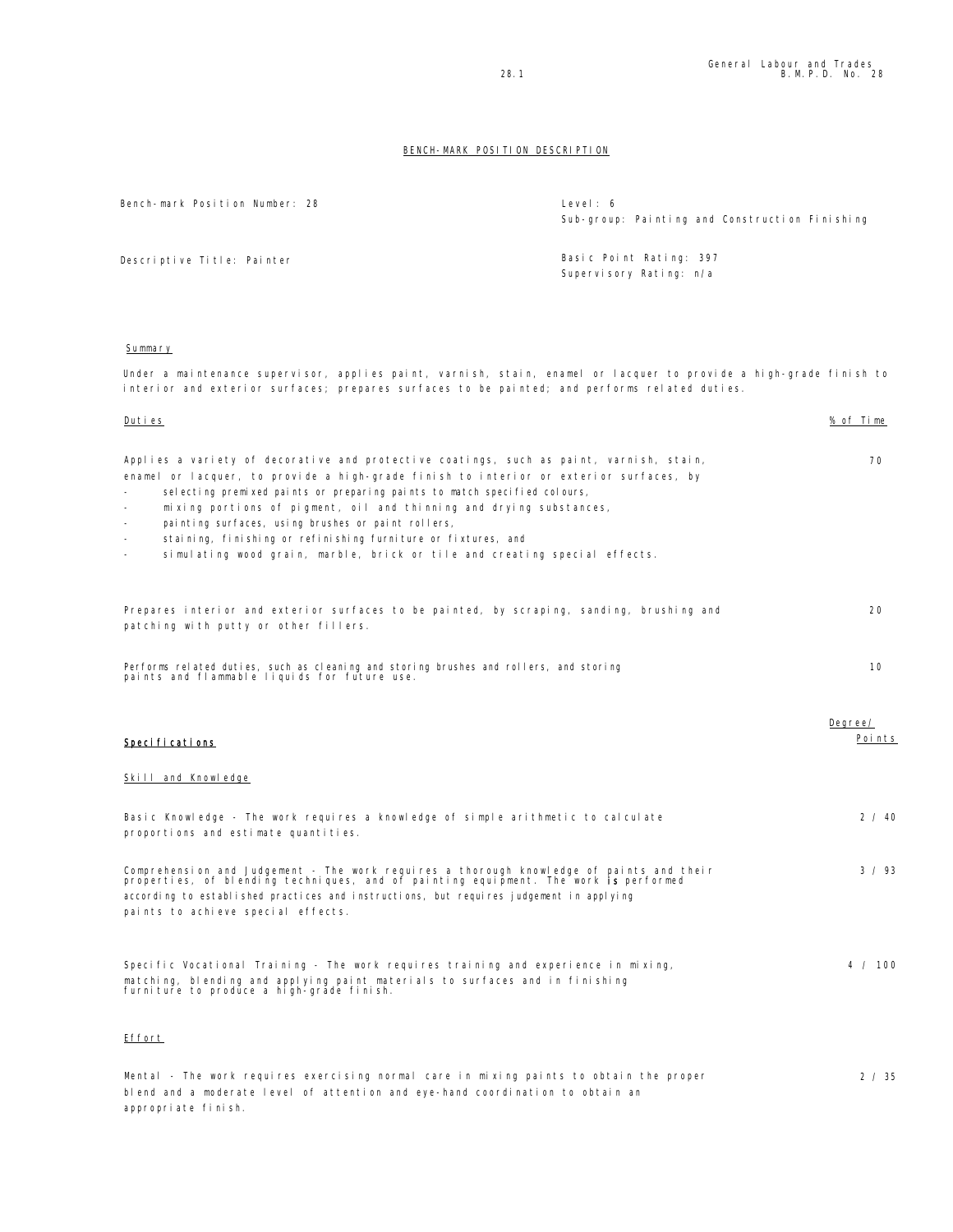General Labour and Trades B. M. P. D. No. 28 28.2

|                                                                                                                                                                                                         | Degree/<br>Points |
|---------------------------------------------------------------------------------------------------------------------------------------------------------------------------------------------------------|-------------------|
| Physical - The work entails considerable reaching and stretching and a frequent<br>requirement to work from ladders or stagings or in awkward positions.                                                | 3 / 45            |
| Responsibility                                                                                                                                                                                          |                   |
| Resources - There is responsibility for the effective use and care of paints and<br>brushes.                                                                                                            | 1 / 20            |
| Safety of Others - Because of the nature of the work there is little possibility<br>of injury to others.                                                                                                | 1/10              |
| Working Conditions                                                                                                                                                                                      |                   |
| Environment - The work causes discomfort from fumes while painting in enclosed<br>spaces and occasionally requires wearing a protective mask.                                                           | 2 / 28            |
| Hazards - There is a possibility of falling when working from ladders or scaffolds, which<br>could result in serious injury. There is exposure to health damaging fumes when using<br>lead-base paints. | B2 / 26           |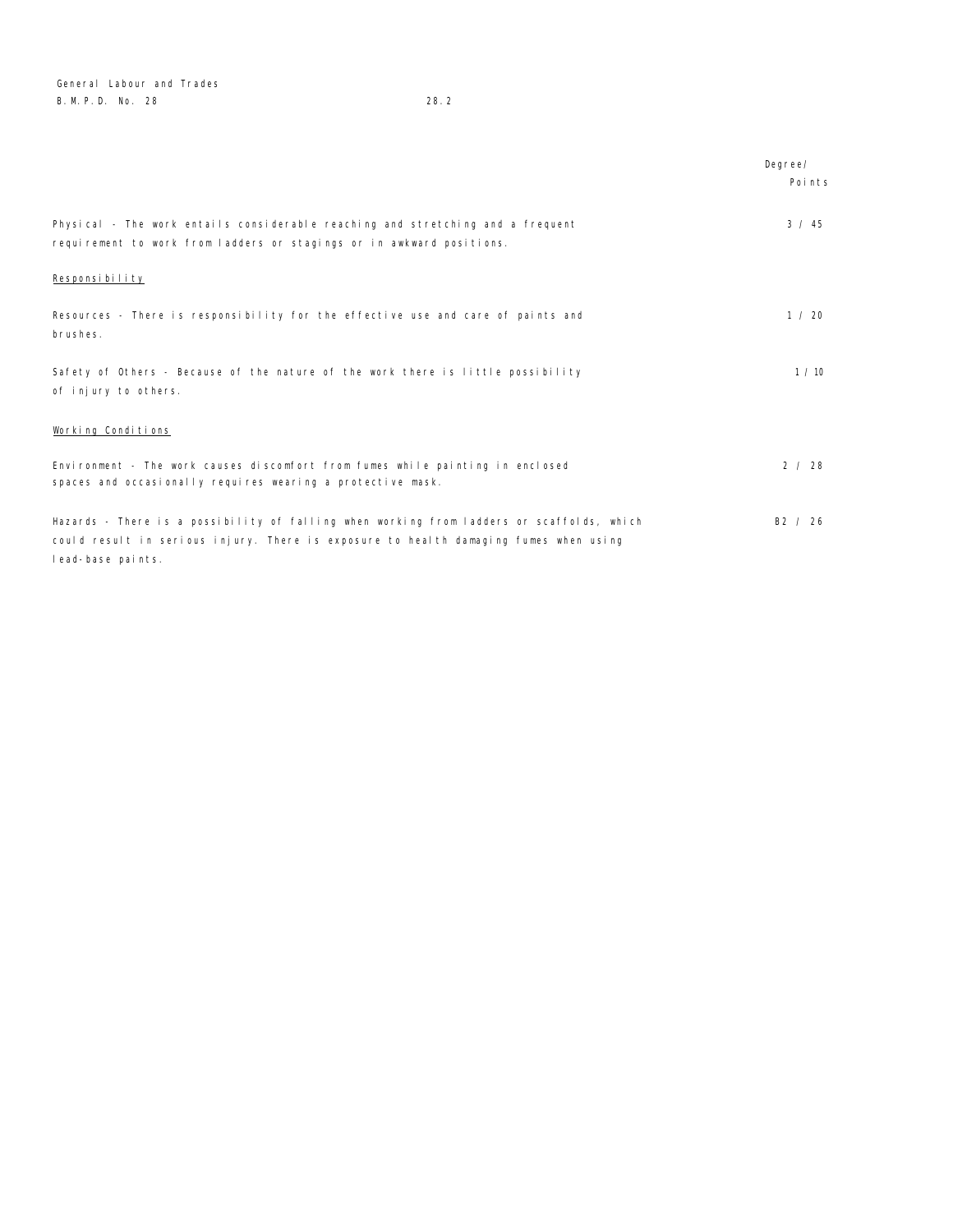Bench-mark Position Number: 29 **Level: 7** Level: 7

Sub-group: Painting and Construction Finishing

Descriptive Title: Plasterer

Basic Point Rating: 433 Supervisory Rating: n/a

#### Summary

Under the masonry foreman/woman, repairs and constructs plaster walls and ceilings in public buildings; creates decorative or special surfaces; installs or replaces lath and corner beading; joints gypsum panels; and performs related duties.

| Duties                                                                                                                                                                                                                                                                                                                                                                                                                                      | % of Time     |
|---------------------------------------------------------------------------------------------------------------------------------------------------------------------------------------------------------------------------------------------------------------------------------------------------------------------------------------------------------------------------------------------------------------------------------------------|---------------|
| Repairs and constructs plaster walls and ceilings in buildings to produce finished<br>surfaces, by<br>mixing plaster according to specifications,<br>spreading plaster over lath or masonry base, using hawk and trowel,<br>smoothing with darby and float to attain uniform thickness,<br>roughening undercoat with scraper to provide bond for second coat, and<br>$\overline{\phantom{a}}$<br>applying finishing (white) coat.<br>$\sim$ | 60            |
| Creates decorative or special textures or effects in the finish coat, by<br>marking it with trowel, brush or sponge, and<br>using a wooden template to form curved surface.                                                                                                                                                                                                                                                                 | 10            |
| Installs gypsum or metal lath, by<br>nailing and fitting lath to wooden supports, and<br>placing and securing corner beading.                                                                                                                                                                                                                                                                                                               | 10            |
| Joints gypsum panels by taping, filling and sanding them to a smooth finish.                                                                                                                                                                                                                                                                                                                                                                | 10            |
| Performs related duties, such as making and repairing openings in walls for other trades,<br>and making stucco repairs.                                                                                                                                                                                                                                                                                                                     | 10<br>Degree/ |
| Specifications                                                                                                                                                                                                                                                                                                                                                                                                                              | Points        |
| Skill and Knowledge                                                                                                                                                                                                                                                                                                                                                                                                                         |               |
| Basic Knowledge - The work requires a knowledge of simple arithmetic to calculate<br>proportions, estimate quantities, and measure and cut lath.                                                                                                                                                                                                                                                                                            | 2 / 40        |
| Comprehension and Judgement - The work requires a thorough knowledge of the properties of<br>lime, cement and various aggregates, and the reasons for using certain formulae for<br>particular purposes. Work is performed according to established practices, but requires<br>some judgement in applying materials to achieve special results.                                                                                             | 3 / 93        |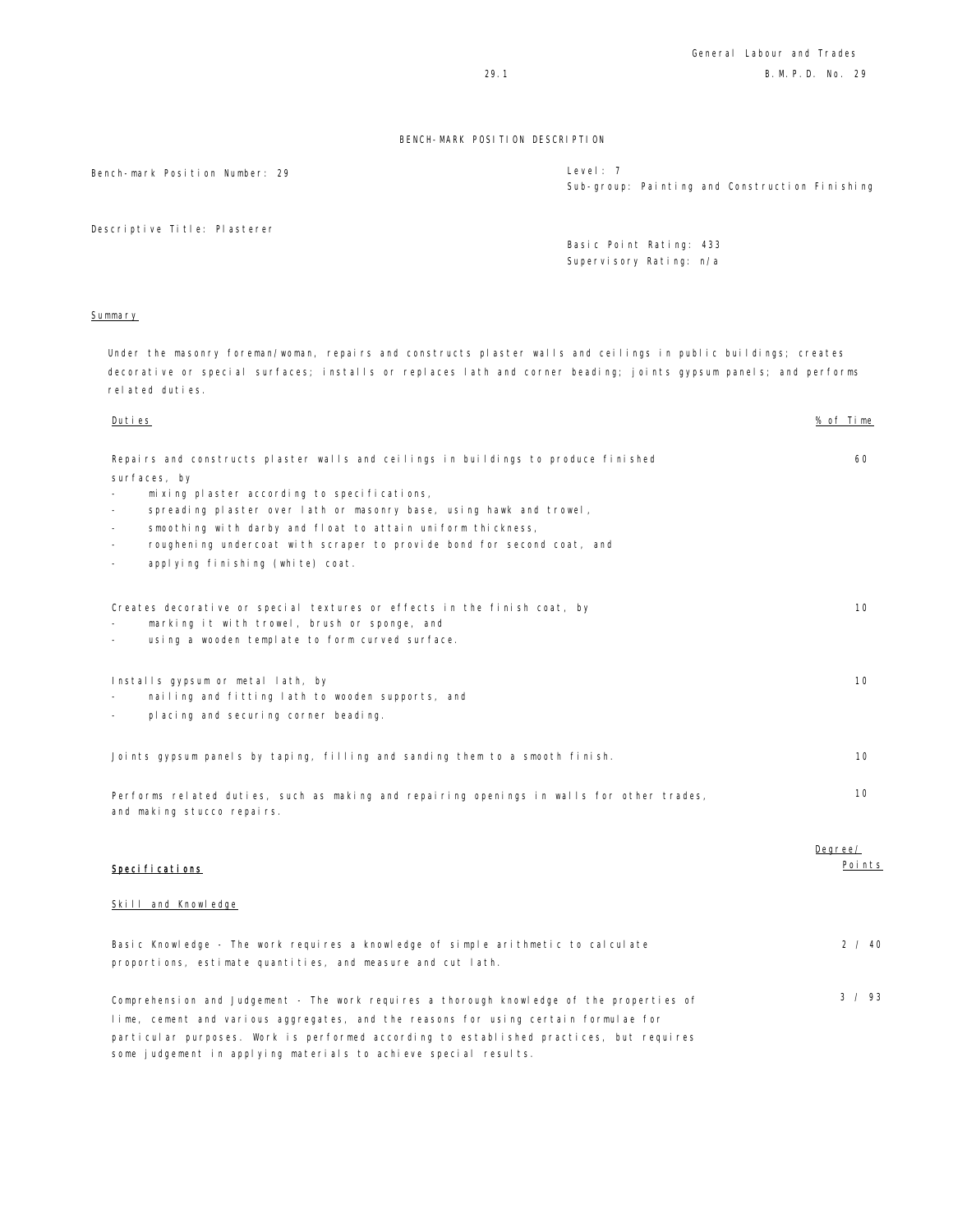Degree/ Points Specific Vocational Training - The work requires training and experience in preparing walls to receive plaster, in mixing and applying plaster materials in order to produce a high-grade finish having the specified stability and decorative effect and in installing dry wall, metal lath and corner beading. 4 / 100 Effort Mental - Some of the work requires normal attention. Greater attention is required to apply "white" coats, finish corners and angles, run baseboards, mouldings and cornices, and apply special finishes. 3 / 55 Physical - The work requires considerable effort when working from a ladder or scaffold, in holding a hawk for extended periods, when applying plaster to ceilings and when working in awkward positions.  $3 / 45$ Responsibility Resources - There is responsibility for using materials to the best advantage to meet the requirements of the specifications. Defective work could result in limited loss of material and the worker's time. 1 / 20 Safety of Others - Due to the nature of the work and the material and tools handled, there is little possibility of injury to others. 1 / 10 Working Conditions Environment - There is exposure to lime and wet mortar, which causes discomfort to exposed hands and soils clothing. 3 / 44

Hazards - There is frequent exposure to falls while working from a ladder or scaffold. B2 / 26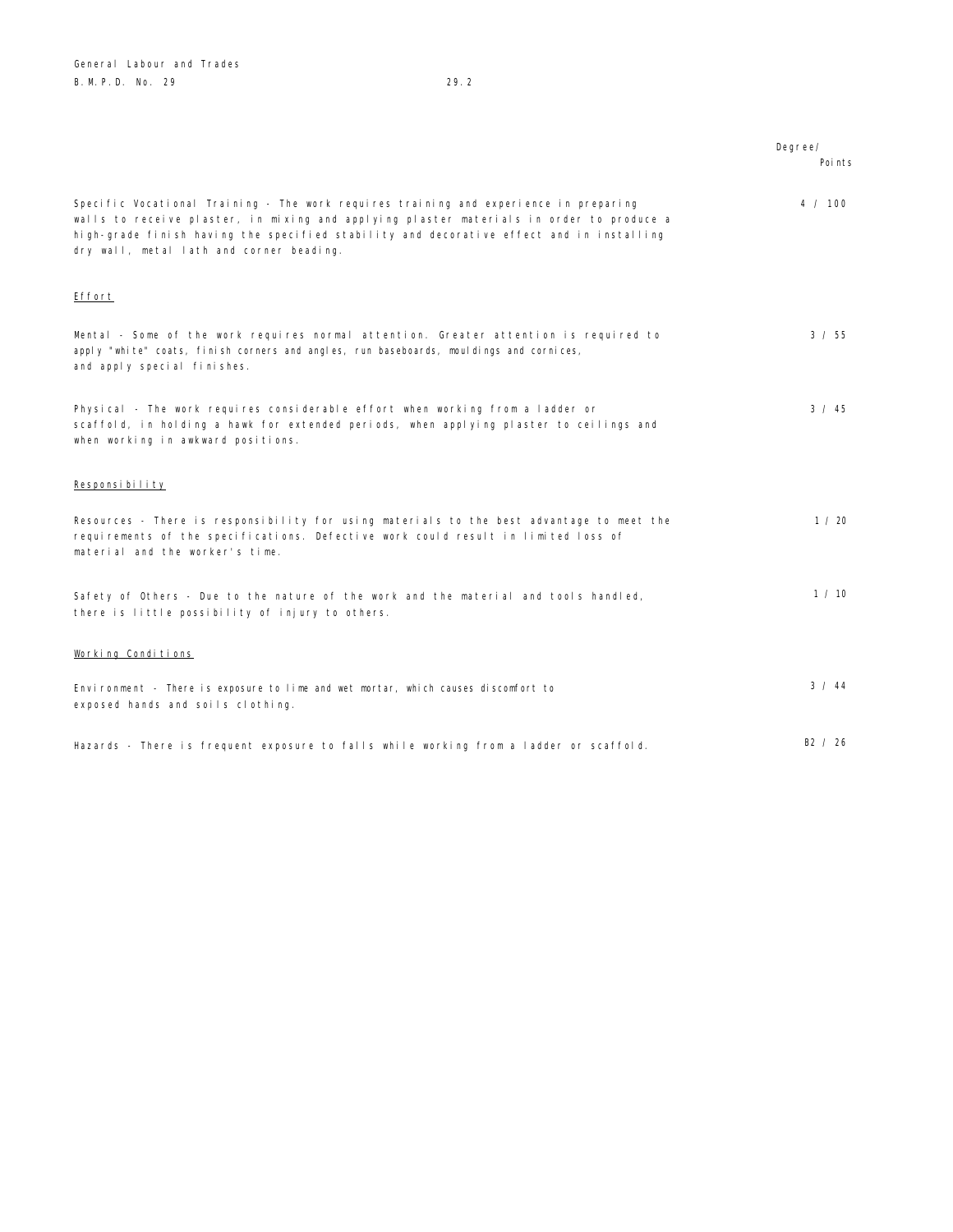4 / 100

#### BENCH-MARK POSITION DESCRIPTION

Bench-mark Position Number: 30

| Level: 6                                                                                    |  | Sub-group: Painting and Construction Finishing |  |
|---------------------------------------------------------------------------------------------|--|------------------------------------------------|--|
| $\text{Real} \cap \text{D} \cap \text{L} + \text{D} \cap \text{L} + \text{D} \cap \text{L}$ |  |                                                |  |

Descriptive Title: Sign Painter **Basic Point Rating: 393** 

Supervisory Rating: n/a

#### Summary

Under a paint shop foreman/woman, plans the layout for and paints signs; and performs related duties.

| Duties                                                                                                             | % of Time |
|--------------------------------------------------------------------------------------------------------------------|-----------|
| Paints and maintains training and administrative signs on wood, metal, glass and other<br>surfaces, by             | 85        |
| planning the layout of letters, symbols and graphic illustrations according<br>to general directions and sketches, |           |
| preparing surfaces to be painted, using sandpaper and filler material and<br>$\overline{\phantom{a}}$              |           |
| applying base coats of paint,                                                                                      |           |
| selecting, matching and mixing paint and solvents to obtain colour requirements,<br>$\overline{\phantom{a}}$       |           |
| sketching or tracing outlines of letters and symbols and handlettering in the<br>$\sim$                            |           |
| appropriate colour and style, using a variety of brushes and processes, and                                        |           |
| smoothing and cleaning finished work, applying clear coats to protect or<br>$\sim$                                 |           |
| enhance finished products.                                                                                         |           |
|                                                                                                                    |           |
| Performs related duties, such as selecting and estimating amounts of material required                             | 15        |
| for assignments, proposing layout and colour to obtain stated objectives; lettering in                             |           |
| gold leaf; drawing, painting, or enlarging visual aids; making plates for silk screen                              |           |
| processing; and cleaning and storing brushes, tools and paint materials.                                           |           |
|                                                                                                                    |           |
|                                                                                                                    | Degree/   |
| Speci fi cati ons                                                                                                  | Points    |
| Skill and Knowledge                                                                                                |           |
| Basic Knowledge - The work requires a knowledge of arithmetic to calculate proportions,                            | 3 / 56    |
| to estimate quantities and to lay out letters and symbols to meet spacing and style<br>requirements.               |           |
| Comprehension and Judgement - The work requires an understanding of the principles of                              | 4 / 121   |
|                                                                                                                    |           |

sign design and a thorough knowledge of paints, their properties and blending techniques. The work is performed according to established work practices but requires considerable judgement in planning and proposing layouts and in selecting colour, and style and size of letters.

Specific Vocational Training - The work requires training and experience in mixing and applying colours, laying out work, applying gold leaf, in freehand lettering to produce high quality work, and in employing silkscreen painting processes.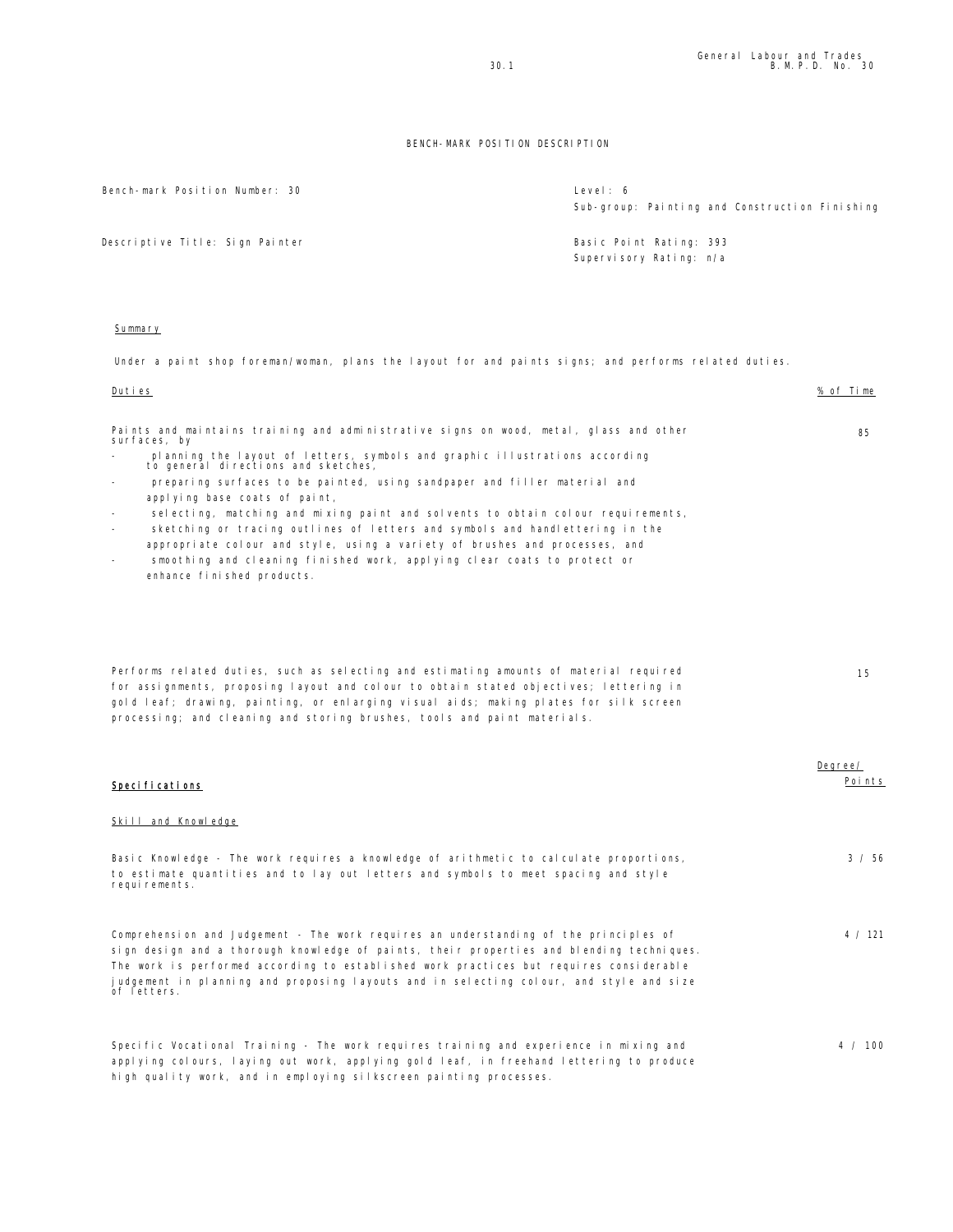|                                                                                                                                                                                    | Degree/ |
|------------------------------------------------------------------------------------------------------------------------------------------------------------------------------------|---------|
|                                                                                                                                                                                    | Points  |
|                                                                                                                                                                                    |         |
| Effort                                                                                                                                                                             |         |
| Mental - The work generally requires a high level of concentration and attention<br>to detail, appearance and balance when making layouts and doing freehand lettering.            | 3 / 55  |
| Physical - The work requires intermittently standing and sitting at a work bench using<br>light-weight materials and tools.                                                        | 1 / 15  |
| Responsibility                                                                                                                                                                     |         |
| Resources - There is responsibility for the effective use and care of tools and<br>materials. Defective work results in loss of the worker's time and limited loss of<br>material. | 1 / 20  |
| Safety of Others - The work is usually performed at a bench and there is little<br>possibility of injury to others.                                                                | 1 / 10  |
| Working Conditions                                                                                                                                                                 |         |
| Environment - The work environment is generally good. There is minor exposure to paint<br>fumes.                                                                                   | 1 / 12  |
| Hazards - The probability of injury is negligible.                                                                                                                                 | Al $/4$ |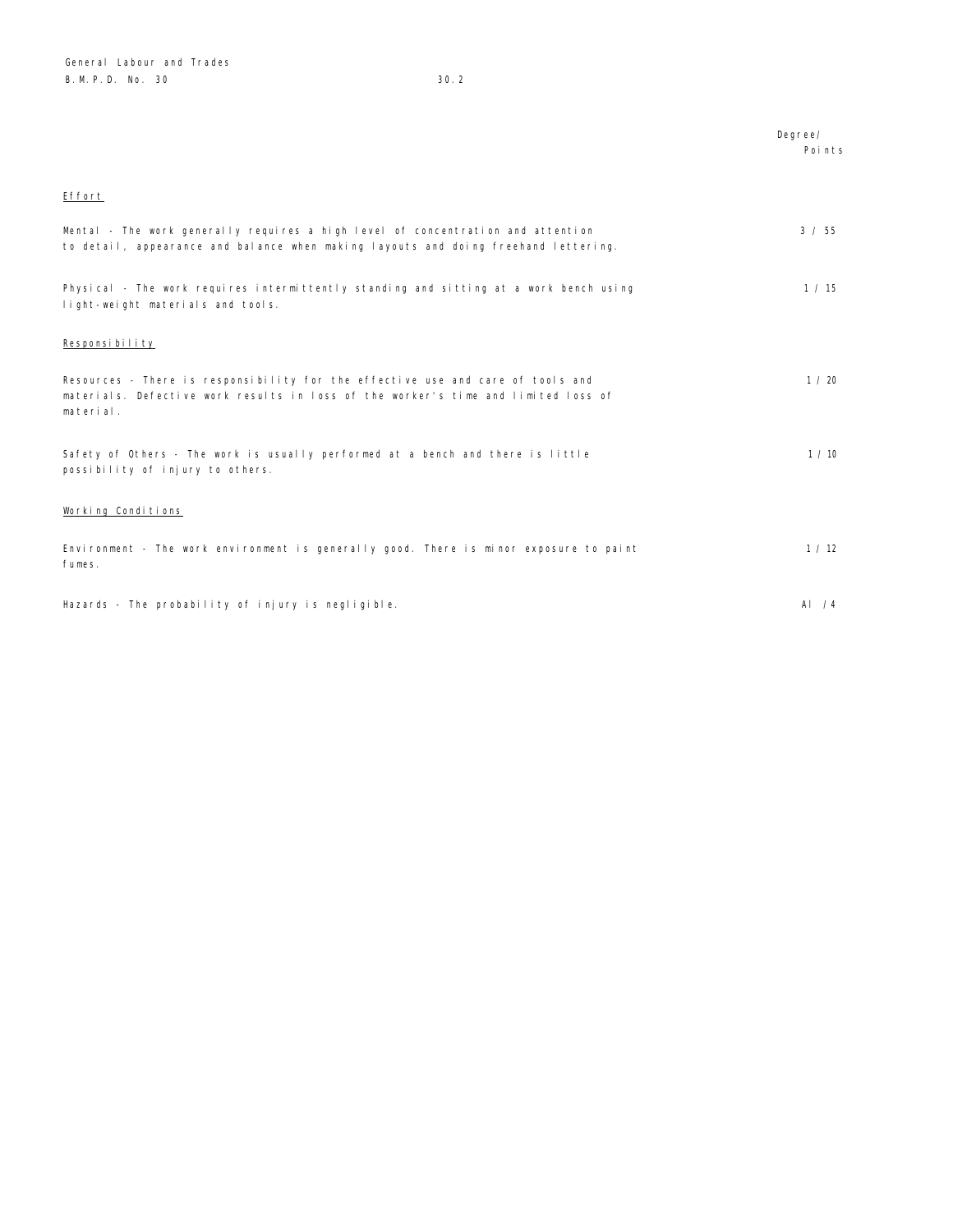5

## BENCH-MARK POSITION DESCRIPTION

|                          | Bench-mark Position Number: 31                                                                                                                                                                                                                                           | Level: 8<br>Sub-group: Ammunition Working          |
|--------------------------|--------------------------------------------------------------------------------------------------------------------------------------------------------------------------------------------------------------------------------------------------------------------------|----------------------------------------------------|
|                          | Descriptive Title: Ammunition Assembler and Maintainer                                                                                                                                                                                                                   | Basic Point Rating: 524<br>Supervisory Rating: n/a |
| Summary                  |                                                                                                                                                                                                                                                                          |                                                    |
|                          | Under a leadhand, examines, repairs, modifies, assembles, breaks down and disposes all types of ammunition<br>to ensure that serviceable stocks are maintained; and performs related duties.                                                                             |                                                    |
| Duties                   |                                                                                                                                                                                                                                                                          | % of Time                                          |
|                          | Examines, repairs, modifies, assembles, breaks down and disposes of all types of<br>ammunition, such as gun cartridges and their components, torpedoes and their components,<br>demolition stores, pyrotechnics, smoke stores and small arms, to ensure that serviceable | 95                                                 |
|                          | stocks are maintained, by<br>prefabricating non-explosive items such as cardboard primer tubes, sealing discs and                                                                                                                                                        |                                                    |
|                          | cloth bags,                                                                                                                                                                                                                                                              |                                                    |
|                          | weighing black powder charges and by measuring, cutting and typing cordite                                                                                                                                                                                               |                                                    |
|                          | propellant charges for cartridge assembly,                                                                                                                                                                                                                               |                                                    |
|                          | fuzing and defuzing cartridges, projectiles and other explosive stores, using                                                                                                                                                                                            |                                                    |
|                          | approved apparatus,<br>examining stores for physical condition, recording the state of serviceability,                                                                                                                                                                   |                                                    |
|                          | and ensuring that they are correctly labeled and sealed,                                                                                                                                                                                                                 |                                                    |
|                          | removing and replacing components to repair or modify the stores,                                                                                                                                                                                                        |                                                    |
| $\overline{\phantom{a}}$ | conducting electrical continuity or pressure tests,<br>adjusting the weight of propellant charges to meet specifications,                                                                                                                                                |                                                    |
| $\overline{\phantom{0}}$ | filling explosive cavities, using approved fillers,                                                                                                                                                                                                                      |                                                    |
|                          | scraping, brushing and wiping items to remove corrosion or explosive dust,                                                                                                                                                                                               |                                                    |
|                          | venting explosive items and boxes to remove explosive gases,                                                                                                                                                                                                             |                                                    |
|                          | inspecting, gauging and testing a variety of explosive stores to determine                                                                                                                                                                                               |                                                    |
|                          | defects and sentence of the stores,                                                                                                                                                                                                                                      |                                                    |
|                          | preparing and packing unserviceable and dangerous explosive stores, to ensure                                                                                                                                                                                            |                                                    |

- safety in handling, transport and storage,
- preparing fuzzes, detonators and projectiles for proof firing, using approved apparatus, and by preparing and firing a mortar as directed,
- burning, demolishing, or assisting in the dumping at sea of over-age, obsolete or otherwise unserviceable explosive-filled stores, and
- disconnecting and connecting sections of torpedoes, rockets and rocket launchers.

Performs related duties, such as rendering explosive items inert to provide instructional or drill stores, and participating in fire-fighting drills.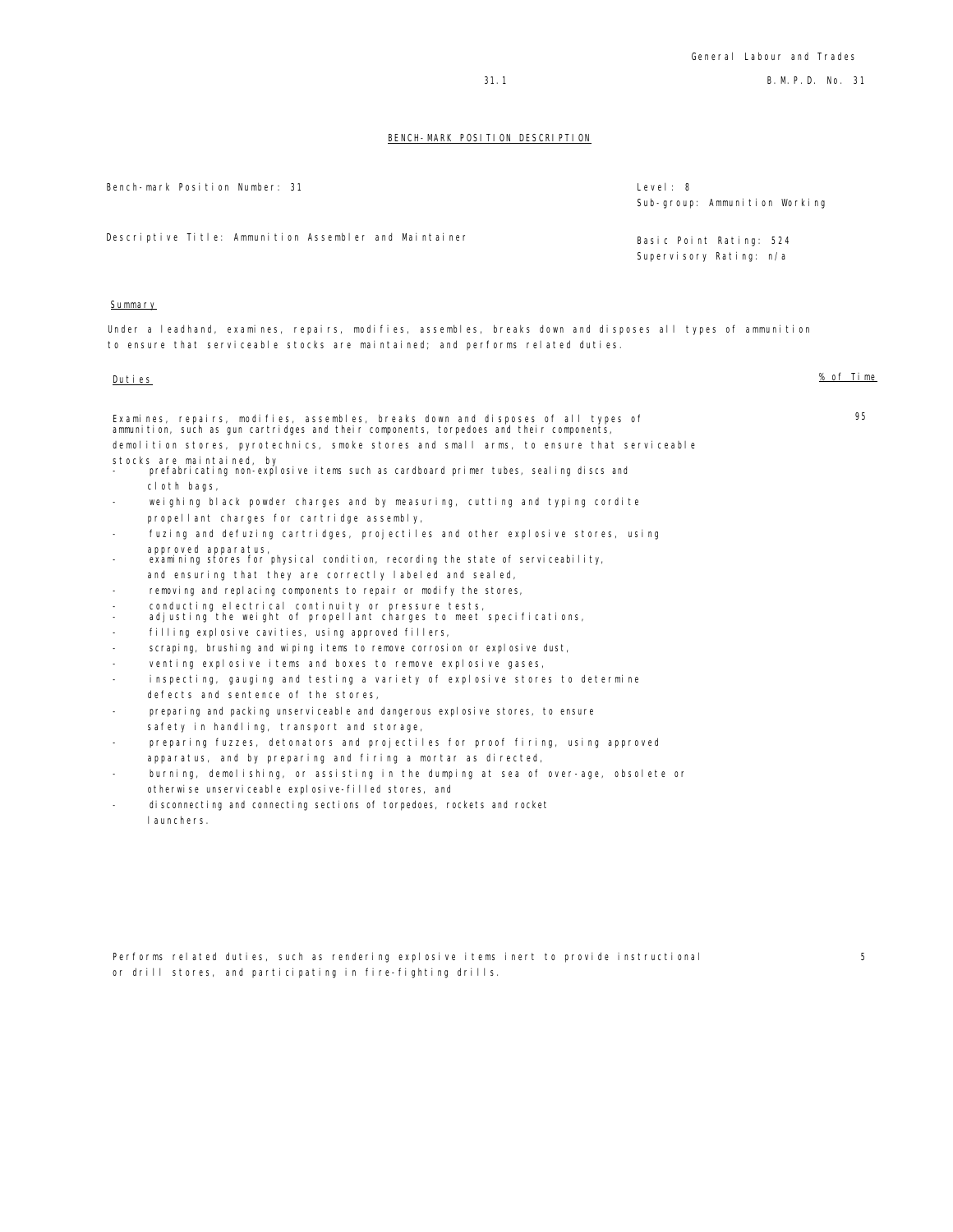| Specifications                                                                                                                                                                                                                                                                                                  | Degree/<br>Points |
|-----------------------------------------------------------------------------------------------------------------------------------------------------------------------------------------------------------------------------------------------------------------------------------------------------------------|-------------------|
| Skill and Knowledge                                                                                                                                                                                                                                                                                             |                   |
| Basic Knowledge - The work requires reading departmental instructions and manuals, and<br>detailed drawings, and applying a knowledge of shop mathematics to interpret readings of<br>test instruments.                                                                                                         | 4 / 72            |
| Comprehension and Judgement - The work requires a thorough understanding of depot<br>standing orders, safety regulations and fire-fighting procedures. Although all steps in<br>the work processes are specifically described, judgement is required to gauge tension or<br>pressure when fitting parts.        | 3 / 93            |
| Specific Vocational Training - The work requires on-the-job training and experience in<br>all the specialized techniques applied in the laboratories, in the proper and safe<br>methods of handling explosive stores, in the use of precision gauges and tools, and in<br>specialized fire-fighting techniques. | 5 / 150           |
| Effort                                                                                                                                                                                                                                                                                                          |                   |
| Mental - The work requires close attention when disassembling or assembling explosive<br>stores, with eye-hand co-ordination when gauging stores items.                                                                                                                                                         | 3 / 55            |
| Physical - The work requires continual standing and handling of light-weight objects,<br>with the occasional requirement to lift heavy objects.                                                                                                                                                                 | 2 / 30            |
| Responsibility                                                                                                                                                                                                                                                                                                  |                   |
| Resources - The work entails responsibility for the effective use of testing and other<br>shop equipment.                                                                                                                                                                                                       | 1 / 20            |
| Safety of Others - Detailed work procedures and safety regulations must be strictly<br>followed to prevent serious injury to fellow workers.                                                                                                                                                                    | 3 / 36            |
| Working Conditions                                                                                                                                                                                                                                                                                              |                   |
| Environment - The work requires conforming to restrictions that represent loss of<br>personal freedom, such as restricted movement and restrictions on dress and<br>behavior. There is occasional exposure to obnoxious fumes.                                                                                  | 2 / 28            |
| Hazards - There is constant exposure to serious incapacitating injuries resulting from<br>expl osi ons.                                                                                                                                                                                                         | C2 / 40           |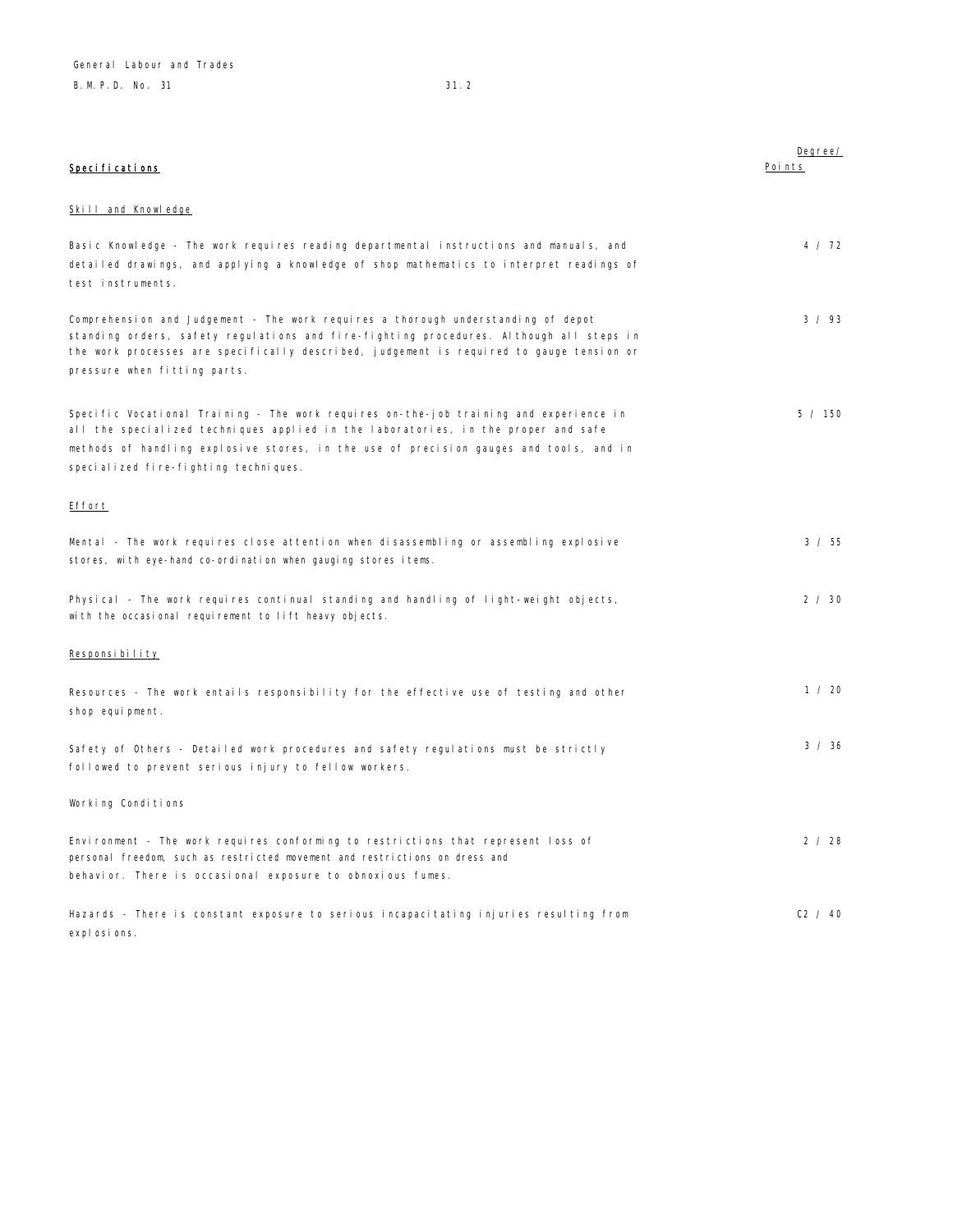| Bench-mark Position Number: 32                                                                                                                                                                                                                                                                                                                                                                                                                                                                                                                                                                                                                                                                              | Level: 10<br>Sub-group: Ammunition Working        |                   |
|-------------------------------------------------------------------------------------------------------------------------------------------------------------------------------------------------------------------------------------------------------------------------------------------------------------------------------------------------------------------------------------------------------------------------------------------------------------------------------------------------------------------------------------------------------------------------------------------------------------------------------------------------------------------------------------------------------------|---------------------------------------------------|-------------------|
| Descriptive Title: Ammunition Inspection Supervisor                                                                                                                                                                                                                                                                                                                                                                                                                                                                                                                                                                                                                                                         | Basic Point Rating: 627<br>Supervisory Rating: C3 |                   |
| Summary                                                                                                                                                                                                                                                                                                                                                                                                                                                                                                                                                                                                                                                                                                     |                                                   |                   |
| Under a depot safety officer, supervises a group of ammunition inspectors engaged in quality and safety inspecting,<br>sentencing, proofing and testing of explosive weapons and ancillary stores; enforces depot safety regulations; and<br>performs related duties.                                                                                                                                                                                                                                                                                                                                                                                                                                       |                                                   |                   |
| Duties                                                                                                                                                                                                                                                                                                                                                                                                                                                                                                                                                                                                                                                                                                      |                                                   | % of Time         |
| Supervises a group of eight ammunition inspectors engaged in inspecting, sentencing,<br>proofing and testing explosive weapons and ancillary stores, by<br>programming proof operations,<br>allocating inspectors to inspection areas,<br>$\sim$<br>interpreting quality standards from specifications and directives,<br>$\overline{\phantom{a}}$<br>patrolling inspection areas to oversee inspections,<br>$\overline{\phantom{a}}$<br>instructing in work methods,<br>$\overline{\phantom{a}}$<br>checking on proofing and sentencing on a sample basis,<br>$\sim$<br>reporting on infractions, and<br>$\sim$<br>screening reports, evaluating quality of work, and providing guidance to<br>inspectors. |                                                   | 75                |
| Enforces depot safety regulations, by<br>interpreting instructions for inspectors,<br>patrolling inspection areas to spot potential hazards and unsafe practices,<br>$\sim$<br>and ordering corrections, and<br>assisting in the investigation of accidents.<br>$\overline{\phantom{a}}$                                                                                                                                                                                                                                                                                                                                                                                                                    |                                                   | 15                |
| Performs related duties, such as acting as range officer as required, investigating<br>ammunition failures, and overseeing the use and care of inspection gauges and<br>instruments.                                                                                                                                                                                                                                                                                                                                                                                                                                                                                                                        |                                                   | 10                |
| Specifications<br>Skill and Knowledge                                                                                                                                                                                                                                                                                                                                                                                                                                                                                                                                                                                                                                                                       |                                                   | Degree/<br>Points |
| Basic Knowledge - The work requires reading departmental regulations, manuals and<br>detailed drawings, interpreting quality standards from departmental specifications and<br>directives, and screening and presenting inspection reports. It also requires sufficient                                                                                                                                                                                                                                                                                                                                                                                                                                     |                                                   | 4 / 72            |

knowledge of mathematics to interpret readings of test instruments.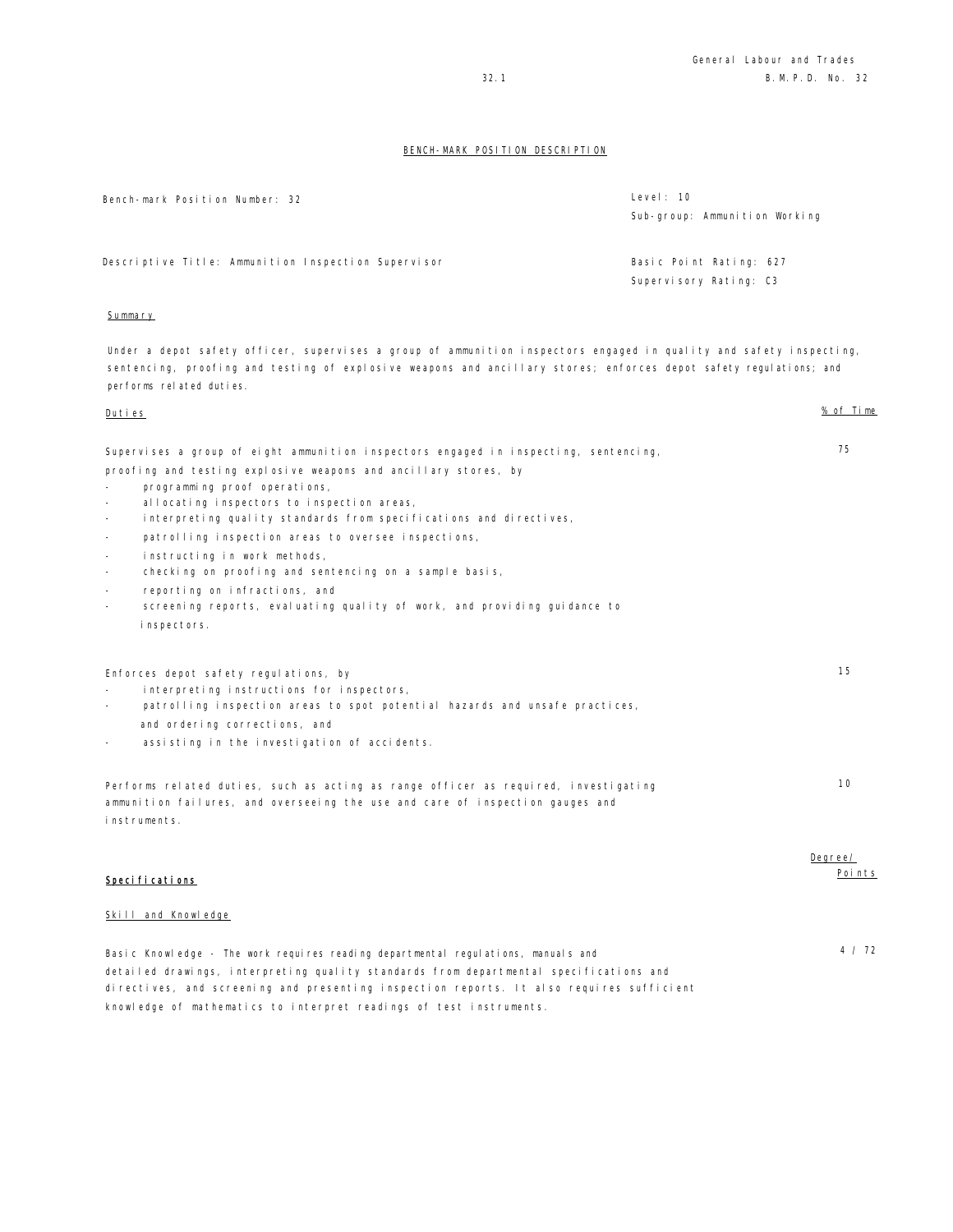|                                                                                                                                                                                                                                                                                                                            | Degree/        |
|----------------------------------------------------------------------------------------------------------------------------------------------------------------------------------------------------------------------------------------------------------------------------------------------------------------------------|----------------|
|                                                                                                                                                                                                                                                                                                                            | Poi nts        |
| Comprehension and Judgement - The work requires a thorough understanding of depot<br>regulations, instructions and manuals, with the comprehension needed to identify any                                                                                                                                                  | 4 / 121        |
| departure from established procedures. Judgement is required in reviewing the quality of<br>work to ensure compliance with established standards, screening inspection reports,<br>providing guidance to inspectors, detecting potential hazards and unsafe practices, and<br>assisting in the investigation of accidents. |                |
| Specific Vocational Training - The work requires on-the-job training in all the<br>workshop operations performed in the magazine and in all the testing and craft<br>techniques, and experience in supervising under magazine conditions.                                                                                  | 6 / 200        |
| Effort                                                                                                                                                                                                                                                                                                                     |                |
| Mental - The work requires sustained and close attention to work being performed<br>by safety and quality inspectors whose work must conform strictly to defined<br>standards in order to detect potential hazards and unsafe practices.                                                                                   | 3 / 55         |
| Physical - The work permits intermittent standing and walking, with the occasional<br>handling of light-weight gauges or instruments.                                                                                                                                                                                      | 1 / 15         |
| Responsibility                                                                                                                                                                                                                                                                                                             |                |
| Resources - The work entails responsibility for the care and use of inspection equipment<br>and the effective use of personnel.                                                                                                                                                                                            | 2 / 46         |
| Safety of Others - Extreme care is constantly required in enforcing safety<br>regulations, to prevent serious or fatal injury to others who are working with<br>explosive stores.                                                                                                                                          | 4 / 50         |
| Working Conditions                                                                                                                                                                                                                                                                                                         |                |
| Environment - The work requires conforming to procedures that represent loss of<br>personal freedom, such as restricted movement, and restrictions on dress and<br>behavi or.                                                                                                                                              | 2 / 28         |
| Hazards - There is constant exposure to serious incapacitating injuries resulting from<br>explosions.                                                                                                                                                                                                                      | C2 / 40        |
| Supervision                                                                                                                                                                                                                                                                                                                |                |
| The work requires interpreting instructions and assigning work to eight inspectors,<br>evaluating the quality of work and instructing in work methods, constantly patrolling                                                                                                                                               | C <sub>3</sub> |

inspection areas, and proposing disciplinary action.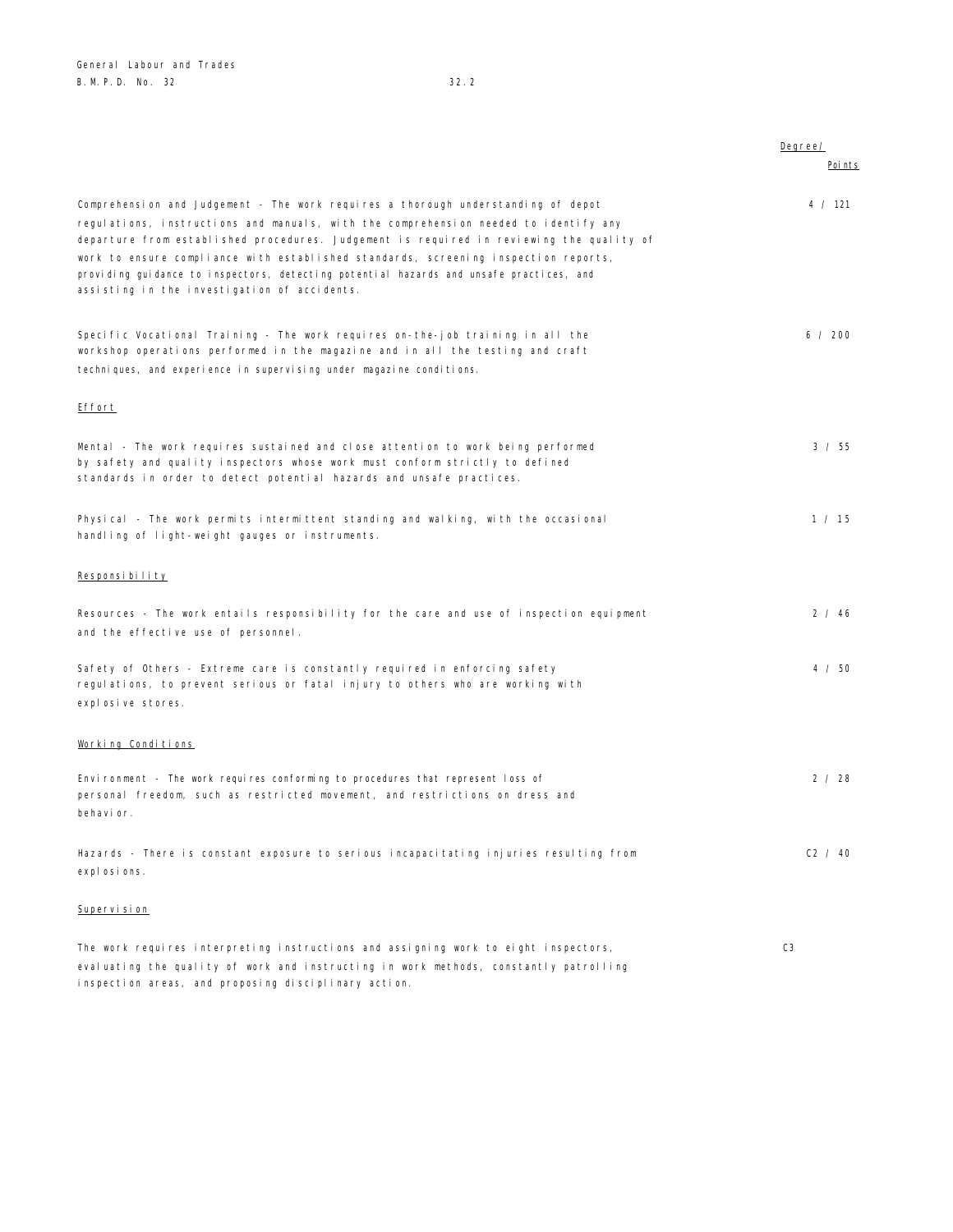| Bench-mark Position Number: 33              | Level: 5<br>Sub-group: Ammunition Working          |
|---------------------------------------------|----------------------------------------------------|
| Descriptive Title: Ammunition Supply Worker | Basic Point Rating: 342<br>Supervisory Rating: n/a |

## **Summary**

magazine orders and instructions.

Under a senior ammunition worker at a naval magazine, assists in loading and unloading railway cars, trailers, trucks and lighters; assists in the ammunitioning and de-ammunitioning of ships at the magazine jetty; cleans in and around buildings; assists in the checking of ships' returns; acts as brake holder on tractor-drawn trailers; and performs related duties.

| <u>Duties</u>                                                                                                                                                                                                                                                                                               | of Time           |
|-------------------------------------------------------------------------------------------------------------------------------------------------------------------------------------------------------------------------------------------------------------------------------------------------------------|-------------------|
| Assists in the loading and unloading of railway cars, trailers, trucks and ammunition<br>lighters and in the storage of ammunition in buildings, by<br>physically lifting and carrying packages,<br>moving packages by hand truck, roller conveyor and other means, and<br>stacking packages as instructed. | 50                |
| Assists in the ammunitioning and de-ammunitioning of ships at the magazine jetty, by<br>taking and releasing berthing lines, and<br>assisting in the moving of trailers and the moving and fitting of racks.                                                                                                | 20                |
| Cleans in and around buildings on the completion of projects, by<br>sweeping up dirt, and<br>carrying lumber and debris from the buildings as instructed.                                                                                                                                                   | 10                |
| Assists in the checking of ships' returns by checking each empty package to ensure that<br>it is empty.                                                                                                                                                                                                     | 8                 |
| Acts as brake holder on trailers pulled singly or in trains by a tractor, by<br>inspecting hitches to ensure safe connections, and<br>applying brakes on grades as necessary to meet safety requirements.                                                                                                   | 5                 |
| Performs related duties, such as operating electric fork-lift trucks, helping to<br>palletize ammunition items, starting and stopping belt conveyors, participating in<br>fire-fighting drills, and attending training lectures and demonstrations.                                                         | $\overline{7}$    |
| Specifications                                                                                                                                                                                                                                                                                              | Degree/<br>Points |
| Skill and Knowledge                                                                                                                                                                                                                                                                                         |                   |
| Basic Knowledge - The work requires communicating with the supervisor, and reading                                                                                                                                                                                                                          | 1 / 24            |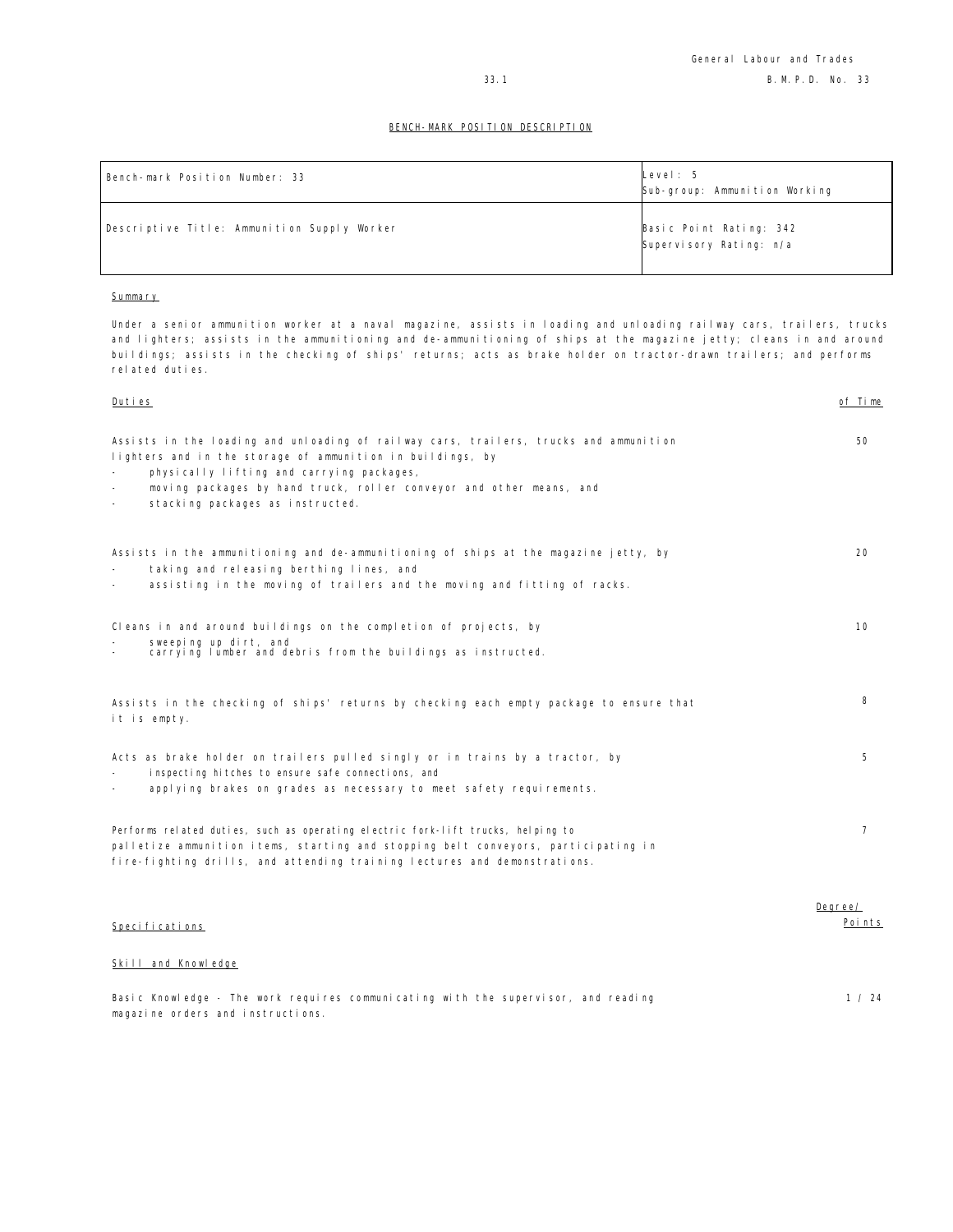|                                                                                                                                                                                                                                                                | Degree/<br>Points |
|----------------------------------------------------------------------------------------------------------------------------------------------------------------------------------------------------------------------------------------------------------------|-------------------|
| Comprehension and Judgement - The work reguires familiarity with mechanical and mobile<br>equipment and sufficient understanding of the nature of the work performed in the<br>magazine to follow all of the standing orders at all times.                     | 2 / 64            |
| Specific Vocational Training - The work requires short demonstrations by the supervisor<br>of a variety of tasks that occur in the handling and transporting of explosive stores and<br>requires training and experience in the operation of fork-lift trucks. | 2 / 50            |
| Effort                                                                                                                                                                                                                                                         |                   |
| Mental - The handling of ammunition requires a moderate level of attention. A higher<br>level of attention is required when operating a fork-lift and when controlling the speed<br>of trailers.                                                               | 2 / 35            |
| Physical - The work requires the frequent lifting and carrying of medium-weight packages<br>where no dropping or wrenching motion is permitted.                                                                                                                | $3 \times 45$     |
| Responsibility                                                                                                                                                                                                                                                 |                   |
| Resources - The work requires handling ammunition packages under close and constant<br>supervision.                                                                                                                                                            | 1 / 20            |
| Safety of Others - Detailed work procedures and safety regulations must be strictly<br>followed to prevent injury to fellow workers.                                                                                                                           | 3 / 36            |
| Working Conditions                                                                                                                                                                                                                                             |                   |
| Environment - Much of the work is performed outdoors in all types of weather. Working in<br>a magazine requires conforming to procedures that represent loss of personal freedom,<br>such as restricted movement and restrictions on dress and behaviour.      | 2 / 28            |
| Hazards - There is constant exposure to serious incapacitating injuries resulting from<br>explosions.                                                                                                                                                          | C2 / 40           |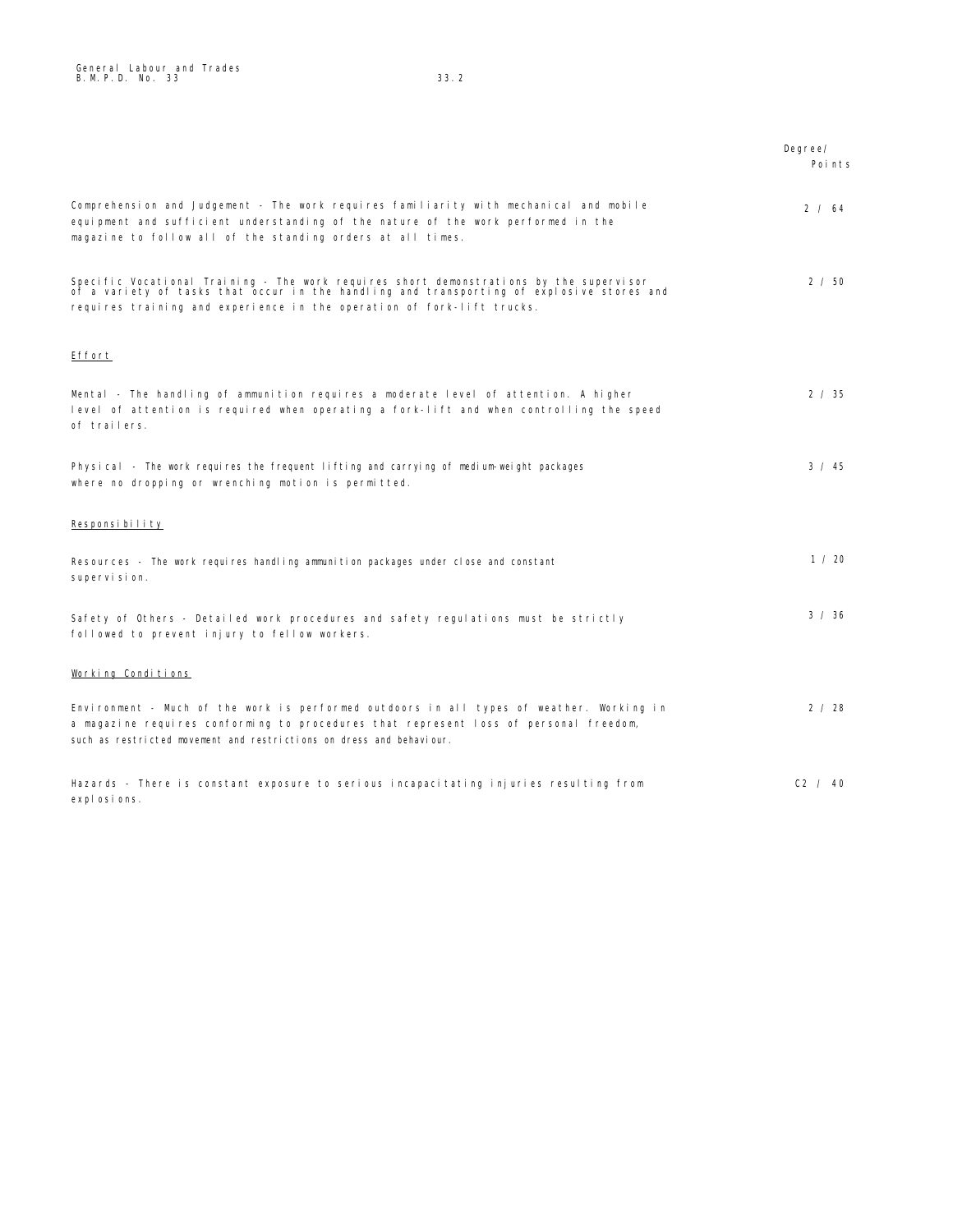| Bench-mark Position Number: 34                | Level: 3<br>Sub-group: Ammunition Working          |
|-----------------------------------------------|----------------------------------------------------|
| Descriptive Title: Helper, Artillery Gun Crew | Basic Point Rating: 289<br>Supervisory Rating: n/a |

## Summary

equipment and components.

Under a gun captain at a proofing and experimental establishment, helps in the emplacement, service and maintenance of weapons; and performs related duties.

| Duties                                                                                                                                                                                                       | % of Time         |
|--------------------------------------------------------------------------------------------------------------------------------------------------------------------------------------------------------------|-------------------|
| Helps the gun captain in the emplacement, service and maintenance of a variety of weapons<br>at a firing range, by                                                                                           | 85                |
| preparing gun sites and installing weapons for firing,<br>assisting in servicing weapons during firing, using jacks, slings and                                                                              |                   |
| associated tools,<br>assisting in cleaning and maintenance of weapons, including disassembling and<br>assembling components and lubricating, painting and applying preservatives,                            |                   |
| and<br>performing cleaning duties around gun sites and observation posts.                                                                                                                                    |                   |
| Performs related duties, such as loading and unloading rail and road shipments,<br>installing and repairing targets, including armour plate, and searching for and<br>recovering ammunition and projectiles. | 15                |
| Specifications                                                                                                                                                                                               | Degree/<br>Points |
| Skill and Knowledge                                                                                                                                                                                          |                   |
| Basic Knowledge - The work requires communicating with the supervisor and others and<br>reading official orders and regulations.                                                                             | 1 / 24            |
| Comprehension and Judgement - The work is carried out under direct supervision and as<br>instructed by the gun captain.                                                                                      | 1 / 36            |
| Specific Vocational Training - The work requires short demonstrations by the supervisor<br>of a variety of tasks that occur in the operation of artillery and the handling of<br>ammunition.                 | 2 / 50            |
| Effort                                                                                                                                                                                                       |                   |
| Mental - Work procedures are standardized and strictly monitored and require normal<br>attention. A higher level of attention is required when loading and unloading<br>ammunition.                          | 1 / 15            |
| Physical - The work generally requires frequent lifting and moving of materials,                                                                                                                             | 3 / 45            |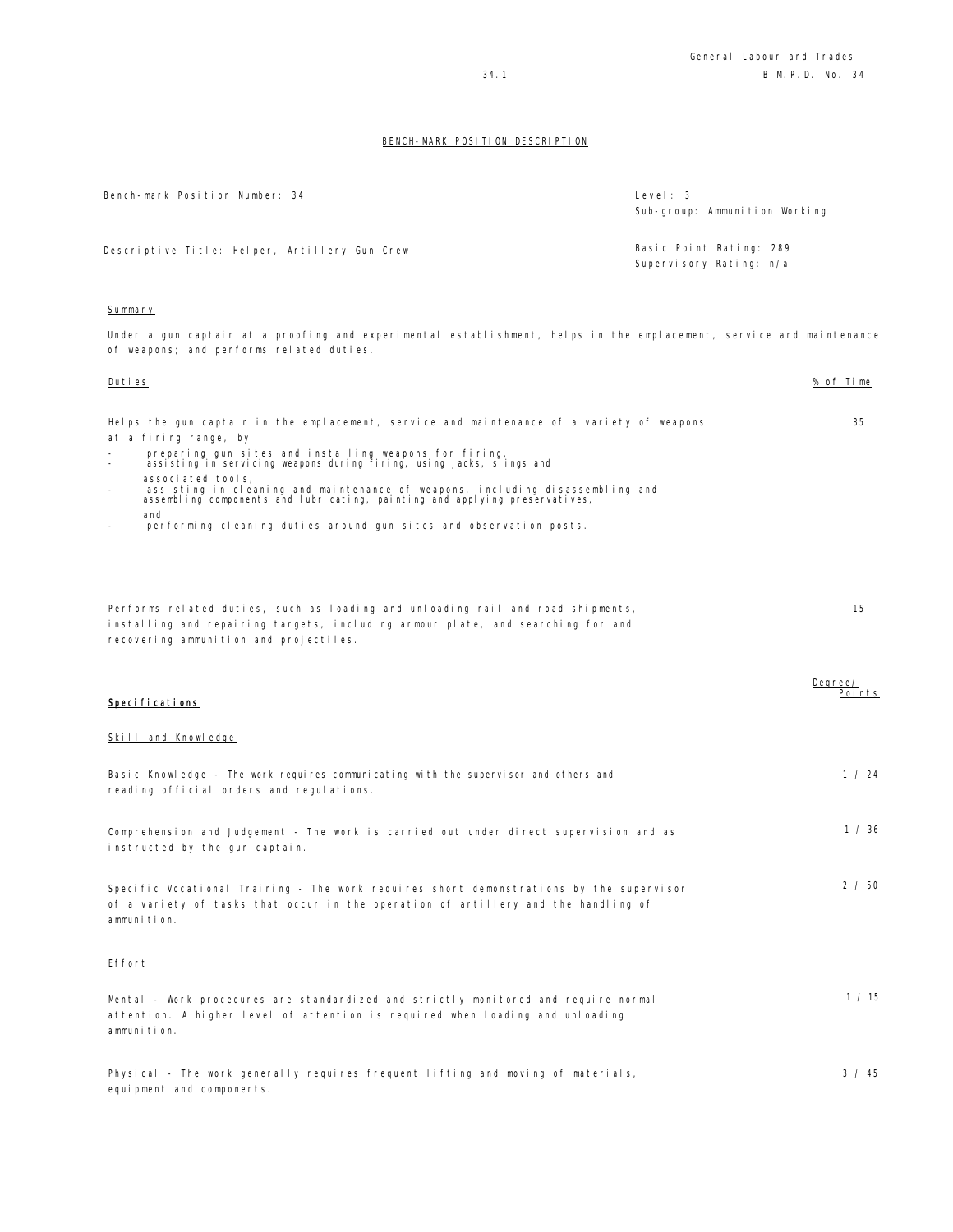|                                                                                                                                                                                                                                                                                                                                             | Dearee/<br>Points |
|---------------------------------------------------------------------------------------------------------------------------------------------------------------------------------------------------------------------------------------------------------------------------------------------------------------------------------------------|-------------------|
| Responsibility                                                                                                                                                                                                                                                                                                                              |                   |
| Resources - The work is performed under continuous close supervision, and errors<br>are detected before any damage is caused.                                                                                                                                                                                                               | 1 / 20            |
| Safety of Others - The work is performed as part of a team effort, and reasonable care is<br>required to prevent minor injuries to others when lifting or moving materials and<br>equipment. Greater care is required when loading and unloading ammunition.                                                                                | 2 / 23            |
| Working Conditions                                                                                                                                                                                                                                                                                                                          |                   |
| Environment - The work is normally performed outdoors and is subject to temperature<br>extremes. There is frequent exposure to excessive noise and fumes from qun firings.                                                                                                                                                                  | 3 / 44            |
| Hazards - The work is frequently performed in close proximity to high explosives, but the<br>conditions under which weapons and ammunition are tested are controlled. There is<br>occasional exposure to a high degree of hazard when searching for and flagging explosive<br>items, and when loading or unloading shipments of ammunition. | CI / 32           |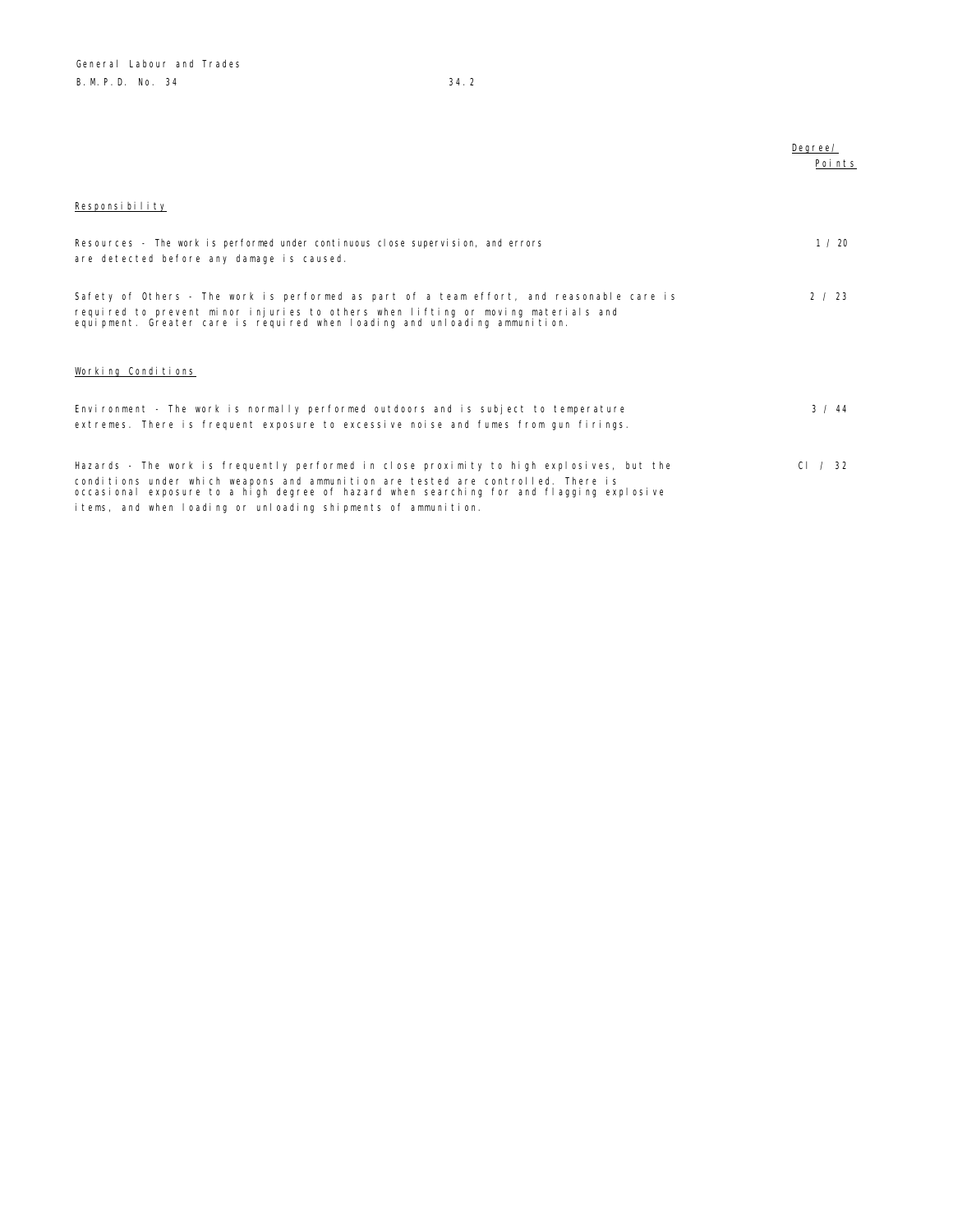| Bench-mark Position Number: 35       | Level: 11                       |
|--------------------------------------|---------------------------------|
|                                      | Sub-group: Aircraft Maintaining |
|                                      |                                 |
| Descriptive Title: Aircraft Mechanic | Basic Point Rating: 661         |
|                                      | Supervisory Rating: n/a         |
|                                      |                                 |

### Summary

Under a senior aircraft mechanic, inspects, tests, adjusts, reconditions and repairs parts, components and systems of fixed-wing aircraft; carries out the duties of a flight engineer; and performs related duties.

| Duties                                                                                                                                                                                                                                                                             | % of Time |
|------------------------------------------------------------------------------------------------------------------------------------------------------------------------------------------------------------------------------------------------------------------------------------|-----------|
| Inspects fixed-wing aircraft undercarriage, flaps, hydraulic and fuel systems, fuselage,<br>centre section, mainplane, ailerons, elevators, rudders, de-icing and anti-icing systems,<br>oxygen and heating systems, and controls and cables for wear, damage, leaks and security, | 10        |
| using departmental inspection sheets, hand tools and test equipment.                                                                                                                                                                                                               |           |
| Removes,disassembles,cleans,repairs,adjusts and re-assembles aircraft and engine<br>controls, and hydraulic, fuel, vacuum, de-icing, electrical and instrument systems, using<br>hand tools and equipment.                                                                         | 10        |
| Repairs fuselage, wings, control surfaces, wheels, undercarriage, flaps, de-icer<br>boots, cowlings, shrouds and propellers, using sheet-metal brake and shear<br>equipment, hydraulic press, power cut-off saw, oxy-acetylene welder, and other<br>tools and equipment.           | 10        |
| Removes power eggs from aircraft and disassembles, cleans and reconditions all<br>power egg components, except engine and propeller mechanisms, using hand tools and<br>equipment.                                                                                                 | 10        |
| Rebuilds power eggs with new or overhauled components and replaces engines, wiring,<br>piping and engine accessories and control linkages, using hand tools and equipment.                                                                                                         | 10        |
| Repairs and alters fabric, wood, metal and plastic components of aircraft interiors,<br>using hand tools and equipment. Replaces worn or defective bushings, rivets, skin,<br>fittings and window glass and seals, using hand tools.                                               | 10        |
| Tests and adjusts replaced power eggs to ensure that the engine is running properly<br>at idling, cruising and full-power settings before flight testing, using test<br>equipment and hand tools.                                                                                  | 5         |
| Tests hydraulic systems and examines metallic components for fractures or surface<br>defects, using test equipment.                                                                                                                                                                | 5         |
| Performs related duties, such as certifying that aircraft and components are<br>airworthy before flight, charging aircraft batteries, balancing aircraft wheels,<br>and recording aircraft inspections, component changes and repairs in the aircraft<br>log book.                 | 20        |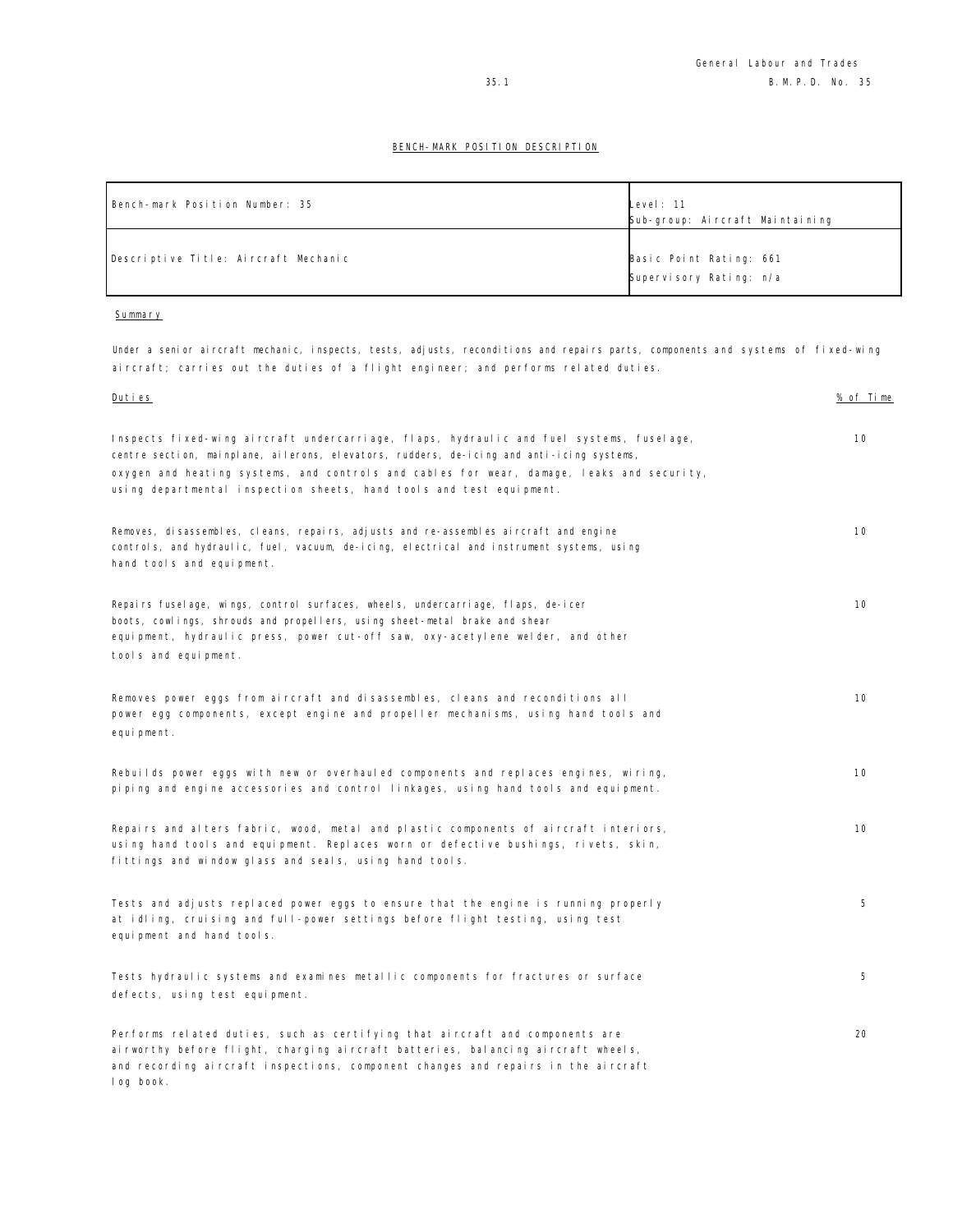Degree/ Points

# Specifications

# Skill and Knowledge

| Basic Knowledge - The work requires reading difficult aircraft drawings and departmental<br>and manufacturers' manuals and regulations in carrying out mechanical, electrical and<br>structural repairs. The work also requires a knowledge of mathematics, including<br>elementary geometry, to lay out work and calculate dimensions and angles.                                                                                                                                                                                                                                                                                                                                                            | $5 \times 88$ |
|---------------------------------------------------------------------------------------------------------------------------------------------------------------------------------------------------------------------------------------------------------------------------------------------------------------------------------------------------------------------------------------------------------------------------------------------------------------------------------------------------------------------------------------------------------------------------------------------------------------------------------------------------------------------------------------------------------------|---------------|
| Comprehension and Judgement - The work requires a thorough understanding of the<br>principles of aircraft controls and instrument systems, and the techniques, tools, shop<br>equipment, testing equipment, and procedures used to inspect, test, adjust, modify,<br>recondition and repair fixed-wing aircraft parts, components, systems, fixtures and<br>fittings. The work also requires judgement while interpreting detailed blueprints and<br>modification drawings and test equipment indicators, detecting equipment faults, carrying<br>out inspections, adjustments, and repairs in accordance with prescribed standards, and<br>certifying the airworthiness of aircraft, components and systems. | 5 / 150       |
| Specific Vocational Training - The work requires training and experience in the use of<br>testing instruments, shop equipment, and repair techniques sufficient to hold a valid<br>certificate and endorsements in the adjustment, recondition, repair and inspection of a<br>variety of fixed-wing aircraft and their components.                                                                                                                                                                                                                                                                                                                                                                            | 6 / 200       |
| <u>Effort</u>                                                                                                                                                                                                                                                                                                                                                                                                                                                                                                                                                                                                                                                                                                 |               |
| Mental - The work requires a high level of attention with frequent periods of<br>concentration when laying out work and when inspecting, testing, adjusting and repairing<br>aircraft components and systems.                                                                                                                                                                                                                                                                                                                                                                                                                                                                                                 | 3 / 55        |
| Physical - There is a frequent requirement to climb and work from ladders and scaffolding<br>when inspecting, testing, adjusting and repairing aircraft components and systems.                                                                                                                                                                                                                                                                                                                                                                                                                                                                                                                               | $3 \times 45$ |
| Responsibility                                                                                                                                                                                                                                                                                                                                                                                                                                                                                                                                                                                                                                                                                                |               |
| Resources - There is responsibility for the effective care of the instruments and<br>equipment used to carry out mechanical, electrical and structural repairs to<br>ai rcraft.                                                                                                                                                                                                                                                                                                                                                                                                                                                                                                                               | 2 / 46        |
| Safety of Others - Reasonable care is required to prevent injuries to other workers<br>in the area when moving heavy components.                                                                                                                                                                                                                                                                                                                                                                                                                                                                                                                                                                              | 2 / 23        |
| Working Conditions                                                                                                                                                                                                                                                                                                                                                                                                                                                                                                                                                                                                                                                                                            |               |
| Environment - The work is normally carried out under shop conditions, but there is<br>frequent exposure to the noise of aircraft engines and occasional exposure to inclement<br>weather when testing, adjusting and repairing aircraft components and systems.                                                                                                                                                                                                                                                                                                                                                                                                                                               | 2 / 28        |
| Hazards - The work involves frequent exposure to injuries resulting from falls off<br>ladders and scaffolding. The wearing of protector head sets reduces the possibility of<br>serious ear damage due to the noise of aircraft engines.                                                                                                                                                                                                                                                                                                                                                                                                                                                                      | B2 / 26       |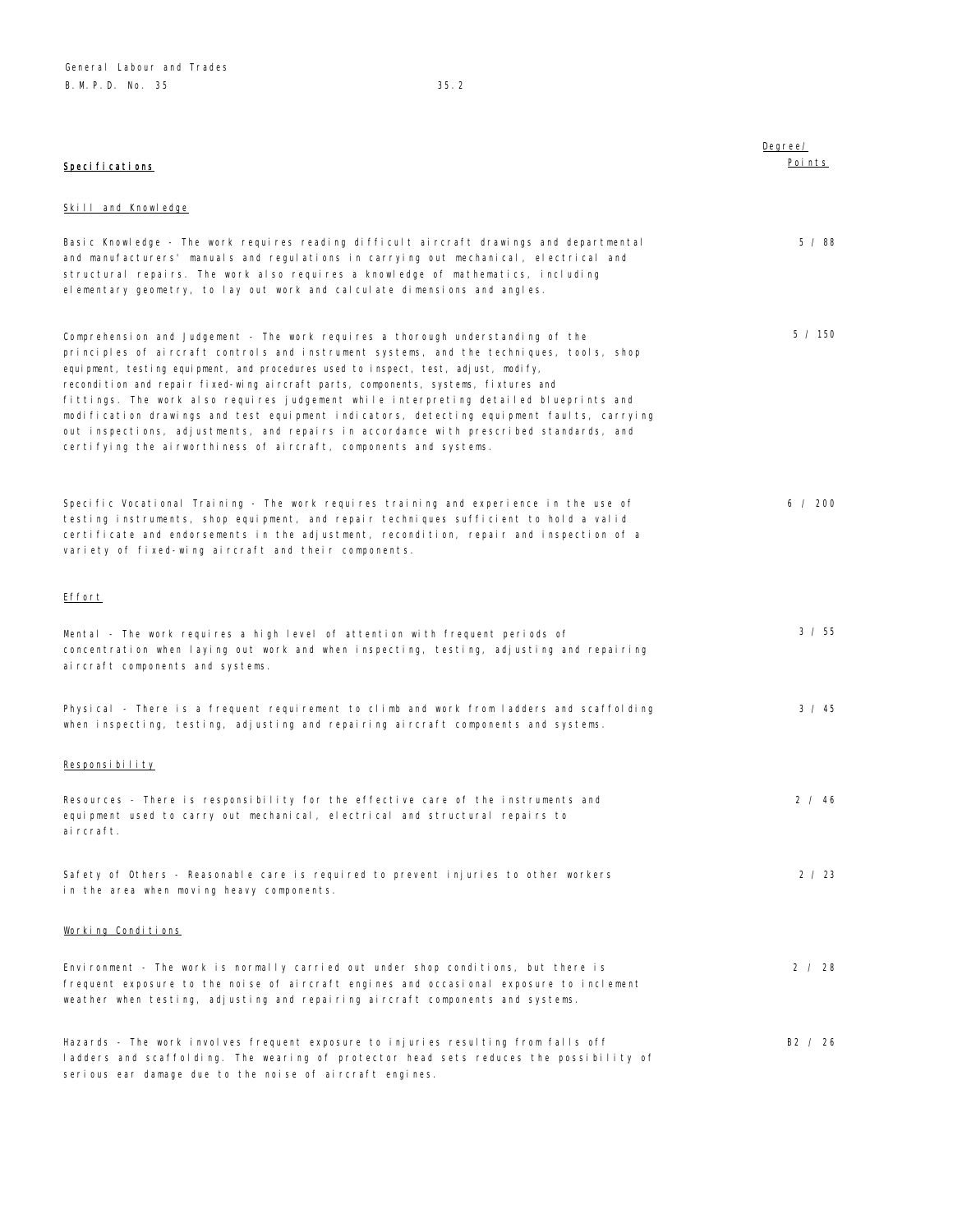| Bench-mark Position Number: 36               | Level: $9$<br>Sub-group: Aircraft Maintaining |
|----------------------------------------------|-----------------------------------------------|
| Descriptive Title: Aircraft Welder/Machinist | Basic Point Rating: 582                       |
|                                              | Supervisory Rating: n/a                       |
|                                              |                                               |

#### **Summary**

Under the machine-shop crew chief, welds and fabricates primary structures, power plant components and ancillary parts to repair fixed-wing and rotary-wing aircraft; and performs related duties.

| <u>Duties</u>                                                                                                                                                                                                                                                                                                                                                                                                                                            | % of Time |
|----------------------------------------------------------------------------------------------------------------------------------------------------------------------------------------------------------------------------------------------------------------------------------------------------------------------------------------------------------------------------------------------------------------------------------------------------------|-----------|
| Welds primary structures, power plant components and ancillary parts, such as exhaust<br>stacks and intensifier tubes on fixed-wing and rotary-wing aircraft, by                                                                                                                                                                                                                                                                                         | 60        |
| operating and guiding electric-arc, oxy-acetylene and heliarc welding<br>equipment,                                                                                                                                                                                                                                                                                                                                                                      |           |
| laying out and securing components and parts, and<br>$\sim$                                                                                                                                                                                                                                                                                                                                                                                              |           |
| cleaning dirt and corrosion from metal surfaces, by hand or using a grinding<br>$\overline{\phantom{a}}$<br>machine.                                                                                                                                                                                                                                                                                                                                     |           |
| Fabricates aircraft bushings, fittings and primary structures such as brackets and                                                                                                                                                                                                                                                                                                                                                                       | 20        |
| fairings, by                                                                                                                                                                                                                                                                                                                                                                                                                                             |           |
| turning components and parts on a machine lathe,<br>cutting and shaping primary structures, using sheet metal brake, shear, and                                                                                                                                                                                                                                                                                                                          |           |
| power cut-off saw,                                                                                                                                                                                                                                                                                                                                                                                                                                       |           |
| grinding surfaces and drilling holes, using bench grinder and drill press,                                                                                                                                                                                                                                                                                                                                                                               |           |
| welding components and parts, and                                                                                                                                                                                                                                                                                                                                                                                                                        |           |
| annealing welded assemblies, using heat treating equipment.<br>$\overline{\phantom{a}}$                                                                                                                                                                                                                                                                                                                                                                  |           |
| Performs related duties, such as welding and fabricating parts of aircraft ground support<br>equipment, including tow bars, work stands, ladders and towing dollies, and checking work<br>for conformance with specifications.                                                                                                                                                                                                                           | 20        |
|                                                                                                                                                                                                                                                                                                                                                                                                                                                          |           |
|                                                                                                                                                                                                                                                                                                                                                                                                                                                          | Degree/   |
| Specifications                                                                                                                                                                                                                                                                                                                                                                                                                                           | Points    |
| Skill and Knowledge                                                                                                                                                                                                                                                                                                                                                                                                                                      |           |
| Basic Knowledge - The work requires reading structural drawings. It also requires a<br>knowledge of mathematics, including elementary geometry, to lay out work and fabricate a<br>limited variety of metal parts.                                                                                                                                                                                                                                       | 4 / 72    |
| Comprehension and Judgement - The work requires a thorough understanding of the<br>techniques, hand tools, shop machines and procedures used to lay out, weld and fabricate<br>aircraft primary structures, power plant components and ancillary parts. The work also<br>requires judgement in reading blueprints, drawings and technical manuals, selecting<br>materials, welding rods, welding temperatures and amperages, and checking completed work | 4 / 121   |
|                                                                                                                                                                                                                                                                                                                                                                                                                                                          |           |

for conformance with specifications.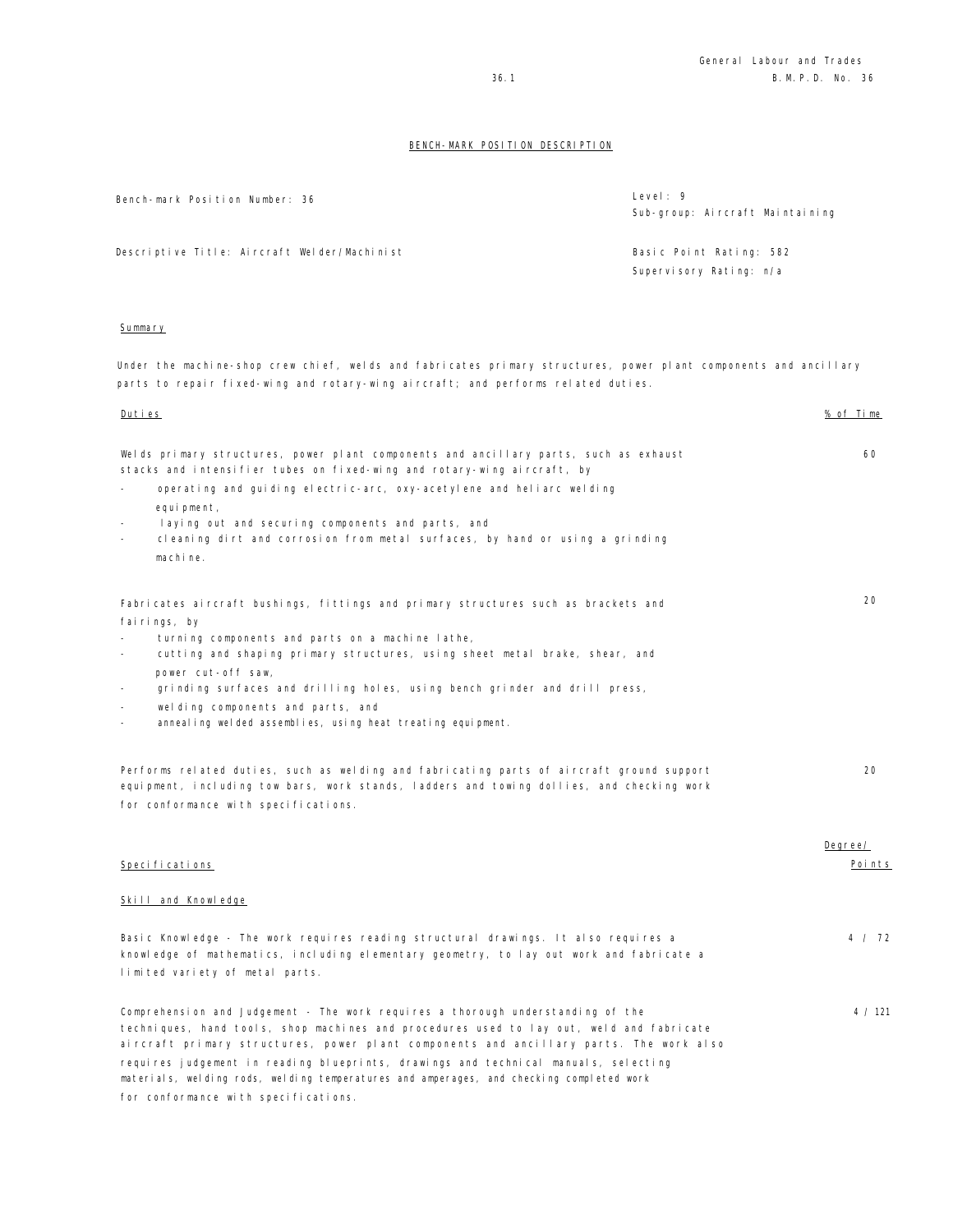B.M.P.D. No. 36 36.2 General Labour and Trades

|                                                                                                                                                                                                                                                                                                                                                 | Degree/       |
|-------------------------------------------------------------------------------------------------------------------------------------------------------------------------------------------------------------------------------------------------------------------------------------------------------------------------------------------------|---------------|
|                                                                                                                                                                                                                                                                                                                                                 | Poi nts       |
| Specific Vocational Training - The work requires training and experience in carrying out<br>electric-arc, oxy-acetylene and heliarc welding processes, in laying out work, and in<br>setting up and operating a variety of machining and metal-working machines.                                                                                | 5 / 150       |
| Effort                                                                                                                                                                                                                                                                                                                                          |               |
| Mental - The work generally requires a high level of attention with frequent periods of<br>concentration when laying out work, positioning parts, fabricating components with shop<br>machines, welding aircraft primary structures, power plant components and ancillary<br>parts, and when checking work for conformance with specifications. | 3 / 55        |
| Physical - There is a frequent requirement to work from ladders and scaffolding and to<br>weld aircraft components and parts from a difficult position.                                                                                                                                                                                         | $3 \times 45$ |
| Responsibility                                                                                                                                                                                                                                                                                                                                  |               |
| Resources - There is responsibility for the effective use and care of workshop machines,<br>tools and equipment.                                                                                                                                                                                                                                | 2 / 46        |
| Safety of Others - The work requires reasonable care to prevent injuring others<br>when welding from ladders and scaffolding and when fabricating components and parts<br>in the shop.                                                                                                                                                          | 2 / 23        |
| Working Conditions                                                                                                                                                                                                                                                                                                                              |               |
| Environment - There is frequent exposure to heat and fumes when welding and there<br>is a frequent requirement to wear protective clothing and equipment.                                                                                                                                                                                       | 3 / 44        |
| Hazards - The work involves frequent exposure to injuries resulting from falls from<br>ladders and scaffolding. The wearing of protective shields and goggles reduces the<br>possibility of serious eye damage while welding.                                                                                                                   | B2 / 26       |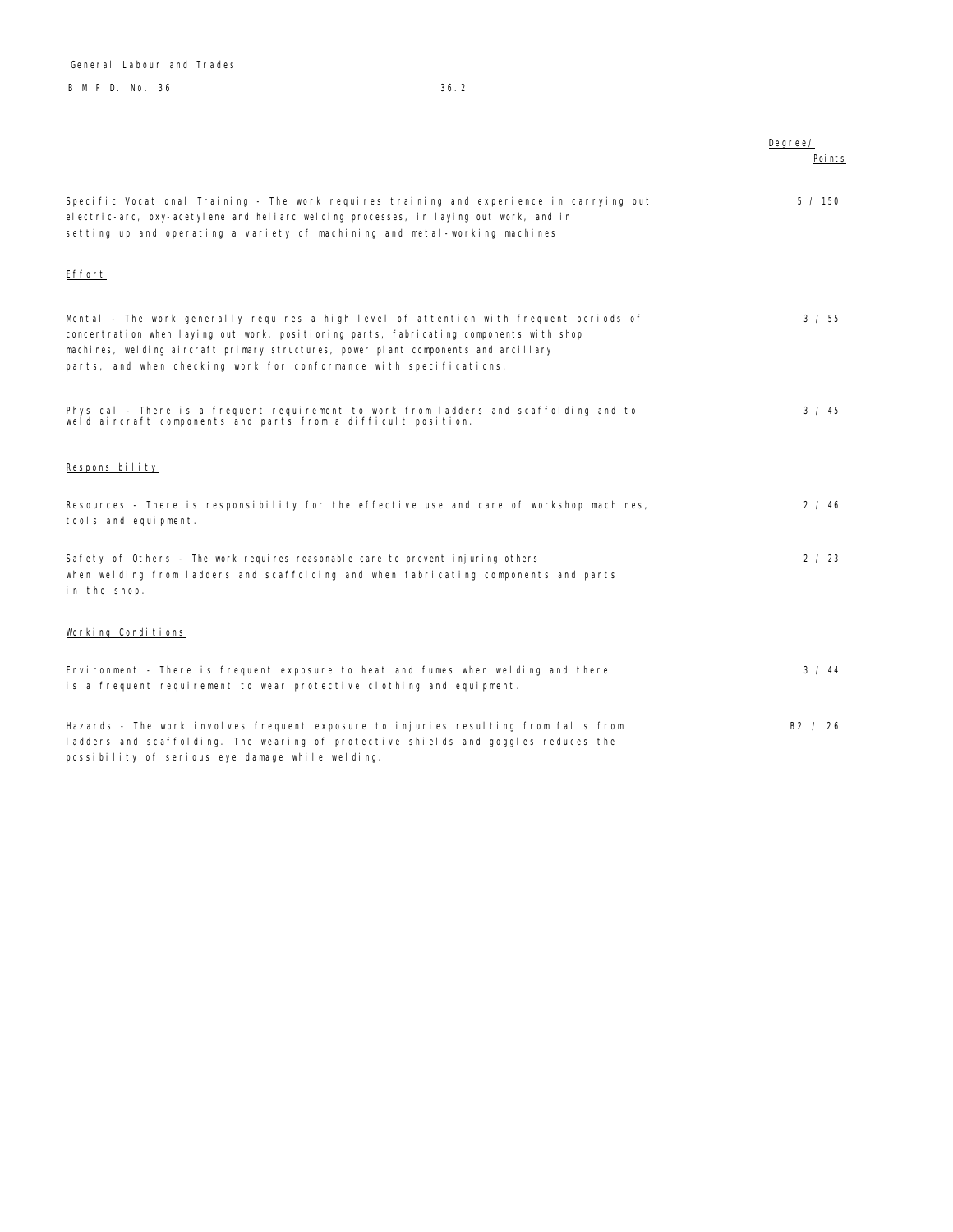General Labour and Trades 37.1 B.M.P.D. No. 37

### BENCH-MARK POSITION DESCRIPTION

| Bench-mark Position Number: 37                  | Level: $9$<br>Sub-group: Instrument Maintaining    |
|-------------------------------------------------|----------------------------------------------------|
| Descriptive Title: Instrument Mechanic, Optical | Basic Point Rating: 558<br>Supervisory Rating: n/a |

## Summary

Under the foreman/woman of the instrument shop, tests, adjusts, modifies and repairs precision optical instruments and mechanical equipment, using precision-measuring and test equipment and precision machine tools; and performs related duties.

| Duties                                                                                                                                                                                                                                                                                                                                                                    | % of Time         |
|---------------------------------------------------------------------------------------------------------------------------------------------------------------------------------------------------------------------------------------------------------------------------------------------------------------------------------------------------------------------------|-------------------|
| Tests and adjusts precision optical instruments and mechanical equipment such as<br>telescopes, binoculars, theodolites, transits, draughting implements, motion picture<br>projectors and vacuum and pressure gauges, using collimator, pressure test apparatus,<br>multimeter, surface plates, adapters, dial indicator, telescopic gauge, calipers and<br>micrometers. | 35                |
| Rebuilds, cleans and fits precision optical instruments and mechanical equipment, using<br>lens grinder and buffer, lens drying oven, dessicating apparatus, drill-press, jeweller's<br>lathe, circular glass cutter, brazing and soldering tools, and solvents and lubricants.                                                                                           | 30                |
| Refinishes precision optical instruments and mechanical equipment, using bluing, bronze<br>and paint.                                                                                                                                                                                                                                                                     | 20                |
| Performs related duties, such as engraving and etching identification data, recording<br>hours worked on jobs, requisitioning parts, and servicing shop tools and equipment.                                                                                                                                                                                              | 15                |
| Specifications                                                                                                                                                                                                                                                                                                                                                            | Degree/<br>Points |
| Skill and Knowledge                                                                                                                                                                                                                                                                                                                                                       |                   |
| Basic Knowledge - The work reguires reading drawings and technical manuals. It also<br>requires a knowledge of elementary algebra and geometry in order to lay out work or<br>calibrate instruments.                                                                                                                                                                      | 5/88              |
| Comprehension and Judgement - The work requires a thorough knowledge of the principles of<br>physics as they apply to optics and of the use of precision testing instruments.<br>Judgement is required in reading manuals and in testing, adjusting and rebuilding optical<br>instruments.                                                                                | 5 / 150           |
| Specific Vocational Training - The work requires training and experience in testing,<br>fitting, repairing and calibrating a wide variety of precision optical and mechanical<br>instruments to precise tolerances.                                                                                                                                                       | 5 / 150           |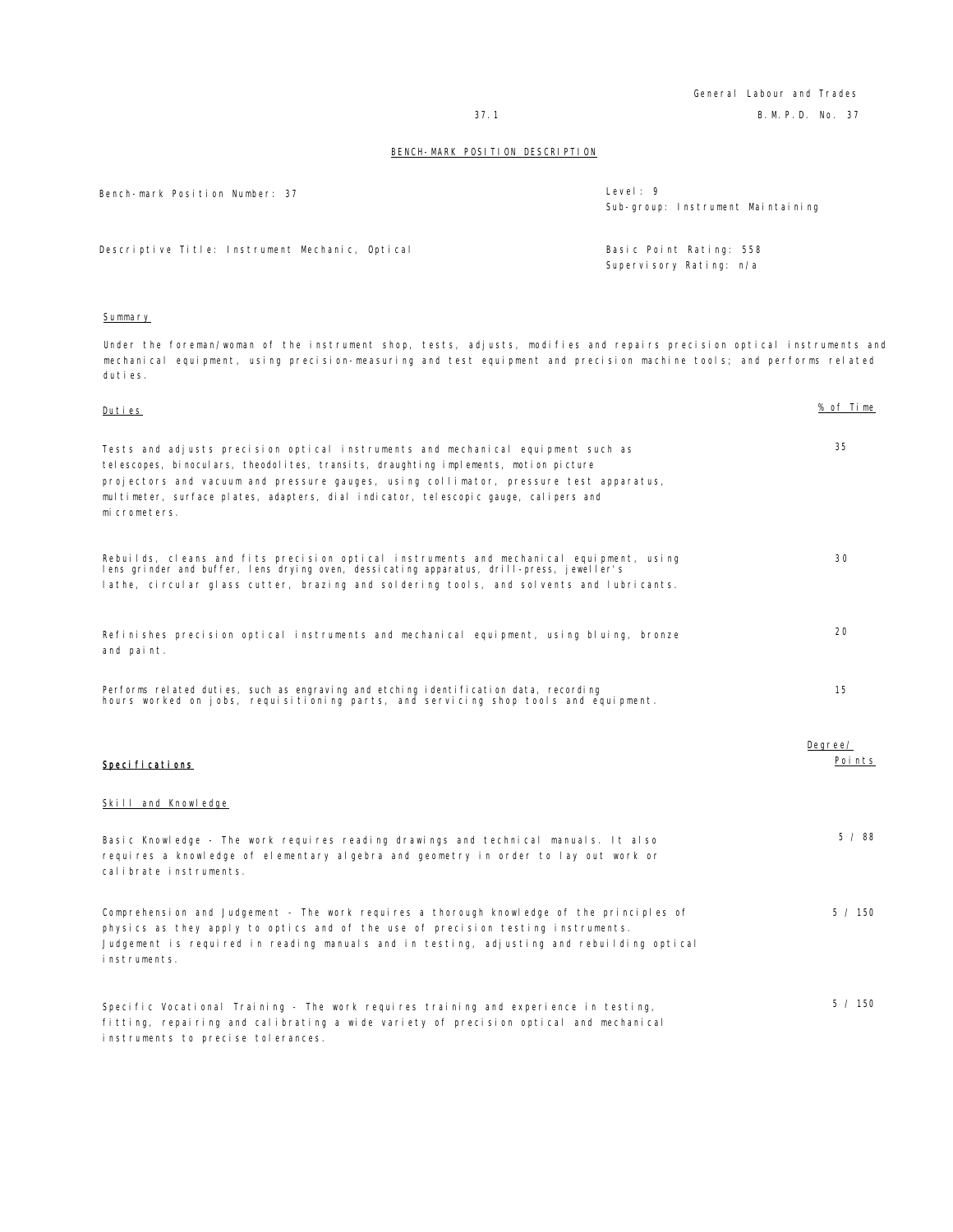|                                                                                                                                                                                                                                                      | Degree/<br>Points |
|------------------------------------------------------------------------------------------------------------------------------------------------------------------------------------------------------------------------------------------------------|-------------------|
| Effort                                                                                                                                                                                                                                               |                   |
| Mental - The work generally requires close attention in inspecting instruments to<br>determine the extent of repair necessary, and precise hand-eye co-ordination in<br>fabricating minute parts and in calibrating instruments to strict tolerance. | 4 / 75            |
| Physical - This is light bench work requiring intermittent standing and sitting. There<br>is occasional eye strain while working, using loupes.                                                                                                      | 1 / 15            |
| Responsibility                                                                                                                                                                                                                                       |                   |
| Resources - There is responsibility for the effective use and care of precision tools and<br>equipment.                                                                                                                                              | 2 / 46            |
| Safety of Others - The work is performed at a bench, with little possibility of injury to<br>others.                                                                                                                                                 | 1/10              |
| Working Conditions                                                                                                                                                                                                                                   |                   |
| Environment - The work is performed in ideal working conditions.                                                                                                                                                                                     | 1 / 12            |
| Hazards - There is frequent exposure to minor cuts, burns or bruises and to eye strain.                                                                                                                                                              | A2 / 12           |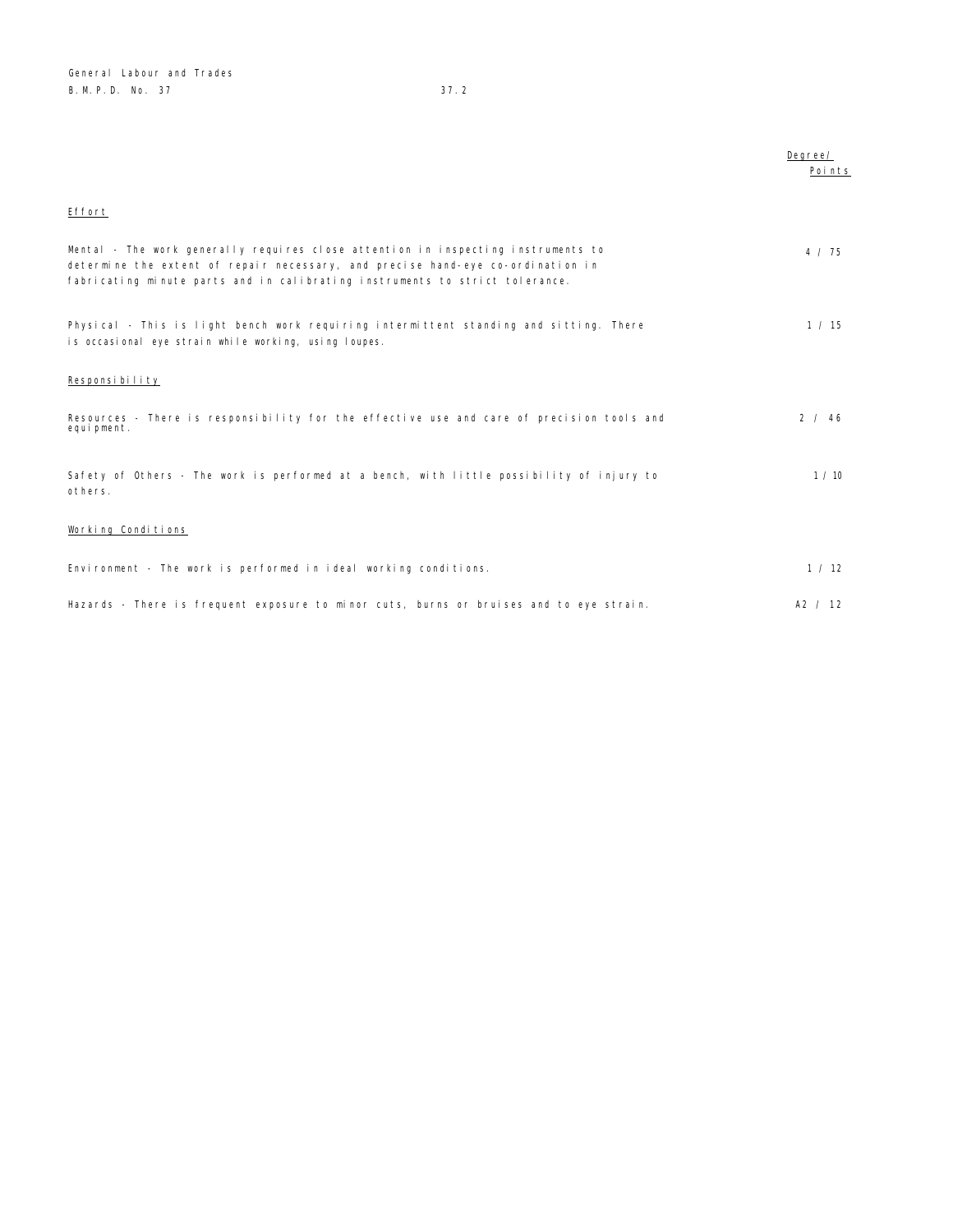| Bench-mark Position Number: 38                       | Level: 11<br>Sub-group: Instrument Maintaining     |
|------------------------------------------------------|----------------------------------------------------|
| Descriptive Title: Maintenance Mechanic, Marine Aids | Basic Point Rating: 670<br>Supervisory Rating: n/a |

## Summary

Under a senior marine aids technician, installs, inspects, maintains, adjusts, modifies, repairs and overhauls mechanical, electrical and electronic equipment and components of aids to marine navigation and mechanical, electrical, water, heating and other domestic equipment used in buildings and structures housing navigational aids and their attendants; and performs related duties.

| Duties                                                                                                                                                                                                                                                                                                                                                                                                   | % of Time         |
|----------------------------------------------------------------------------------------------------------------------------------------------------------------------------------------------------------------------------------------------------------------------------------------------------------------------------------------------------------------------------------------------------------|-------------------|
| Installs, maintains, adjusts, modifies, repairs and overhauls diesel-powered electric<br>generator and air compressor units, using lathe, valve grinder, valve refacer, and honing<br>and ridge reaming equipment, precision-measuring instruments such as micrometers, feeler<br>gauges, calipers, tachometer, thermometer and pressure gauge, and hand tools.                                          | 40                |
| Installs, maintains, adjusts and repairs in the field, mechanical, electrical and<br>electronic components of automatic and semi-automatic aids to marine navigation, such as<br>gas- or electrically-operated buoys, revolving lights, electronic fog detectors and fog<br>signals, using hand tools and precision-testing equipment such as voltmeter, ammeter,<br>ohmmeter and recording instruments. | 35                |
| Installs, maintains and repairs domestic heating, water, sewage and electrical equipment<br>and systems, including power distribution systems, in buildings and structures that house<br>navigational aids and their attendants, using standard trade tools.                                                                                                                                             | 15                |
| Inspects and keeps records on the condition and maintenance of light and fog stations.                                                                                                                                                                                                                                                                                                                   | 5                 |
| Performs related duties, such as maintaining and repairing outboard engines, a motor<br>vehicle and a mobile crane and estimating costs of repair and overhauls.                                                                                                                                                                                                                                         | 5                 |
| Specifications                                                                                                                                                                                                                                                                                                                                                                                           | Degree/<br>Points |
| Skill and Knowledge                                                                                                                                                                                                                                                                                                                                                                                      |                   |

Basic Knowledge - The work requires reading technical manuals, mechanical drawings, and electronic circuit diagrams. It also requires a knowledge of elementary algebra and geometry to lay out work and effect equipment repairs and overhauls. 5 / 88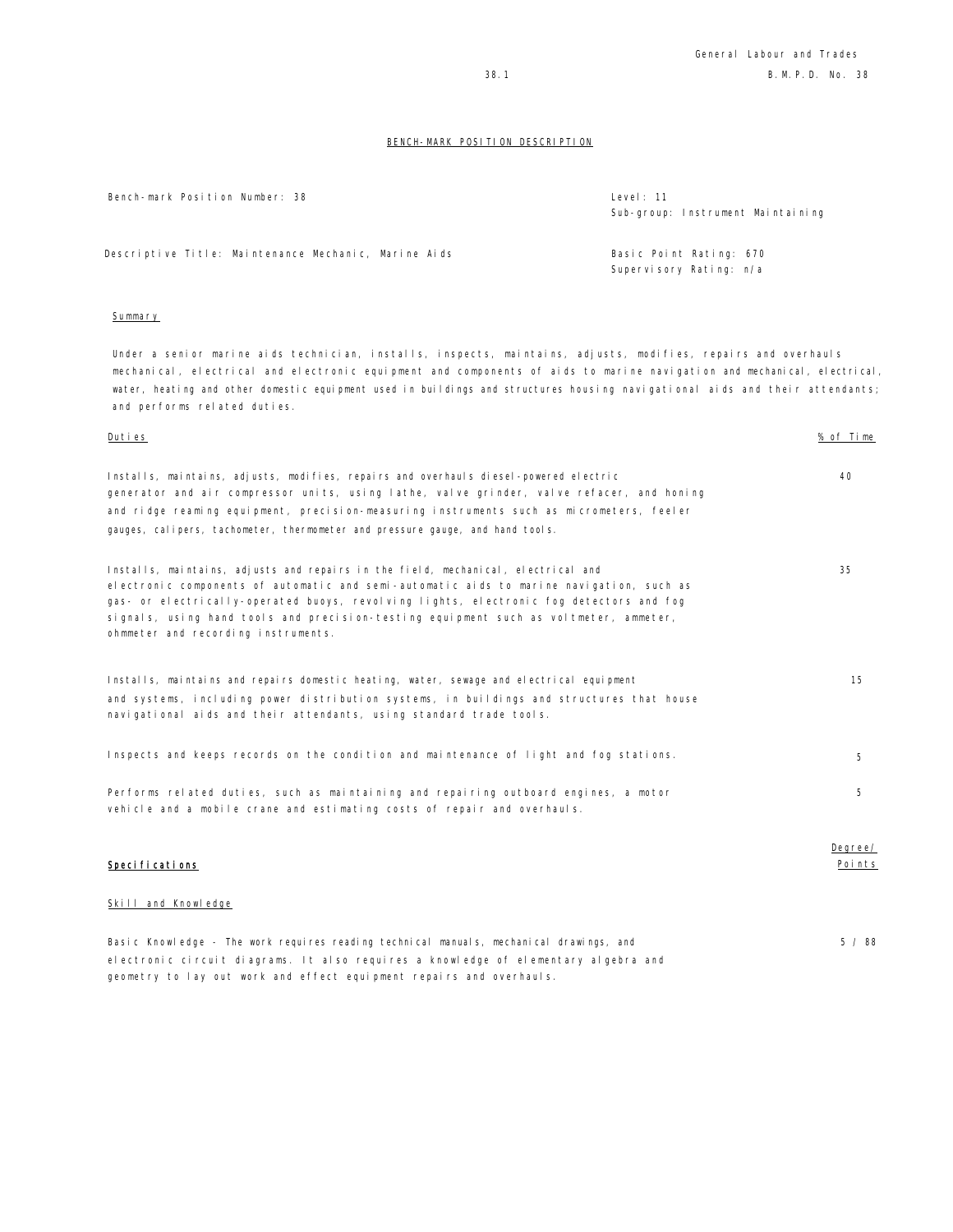rough seas.

|                                                                                                                                                                                                                                                                                                                                                                                                                                                                                                                                                                                                                                   | Degree/ |
|-----------------------------------------------------------------------------------------------------------------------------------------------------------------------------------------------------------------------------------------------------------------------------------------------------------------------------------------------------------------------------------------------------------------------------------------------------------------------------------------------------------------------------------------------------------------------------------------------------------------------------------|---------|
|                                                                                                                                                                                                                                                                                                                                                                                                                                                                                                                                                                                                                                   | Poi nts |
| Comprehension and Judgement - The work requires a thorough understanding of the<br>principles that apply to internal combustion engines and related component systems and a<br>knowledge of the techniques, hand tools, equipment and measuring instruments used to<br>install, maintain, modify, adjust, repair and overhaul a wide variety of machines and<br>equipment. The work also requires an understanding of symbols used in electronic<br>circuitry. Judgement is required to identify, diagnose and repair equipment operating<br>faults in the absence of shop facilities or technical assistance while in the field. | 5 / 150 |
| Specific Vocational Training - The work requires training and experience in the<br>maintenance, repair and overhaul of diesel engines and a variety of electronic,<br>electrical and mechanical equipment, working to precise tolerances.                                                                                                                                                                                                                                                                                                                                                                                         | 6 / 200 |
| Effort                                                                                                                                                                                                                                                                                                                                                                                                                                                                                                                                                                                                                            |         |
| Mental - The work requires a high level of attention with frequent periods of<br>concentration when trouble shooting, repairing and overhauling diesel engines, and<br>electrical, mechanical and electronic components of navigation aids.                                                                                                                                                                                                                                                                                                                                                                                       | 3 / 55  |
| Physical - The work frequently requires working in awkward positions when installing,<br>repairing and overhauling aids to navigation, diesel-electric generators and air<br>compressor units, and domestic heating, water, electric and sewage systems. There is a<br>requirement to lift and manoeuver heavy objects and an occasional requirement to climb<br>poles or towers.                                                                                                                                                                                                                                                 | 3 / 45  |
| Responsibility                                                                                                                                                                                                                                                                                                                                                                                                                                                                                                                                                                                                                    |         |
| Resources - There is responsibility for the effective use and care of spare parts, tools<br>and equipment.                                                                                                                                                                                                                                                                                                                                                                                                                                                                                                                        | 2 / 46  |
| Safety of Others - The work is performed mainly in relative isolation from other people.                                                                                                                                                                                                                                                                                                                                                                                                                                                                                                                                          | 1 / 10  |
| Working Conditions                                                                                                                                                                                                                                                                                                                                                                                                                                                                                                                                                                                                                |         |
| Environment - There is frequent exposure to dirt, noise, obnoxious odours and inclement<br>weather. The work also requires extended absences from home.                                                                                                                                                                                                                                                                                                                                                                                                                                                                           | 3 / 44  |
| Hazards - There is occasional exposure to falls when working on power poles and towers<br>and exposure to accidents, such as drowning, when transferring to and from vessels in                                                                                                                                                                                                                                                                                                                                                                                                                                                   | C1 / 32 |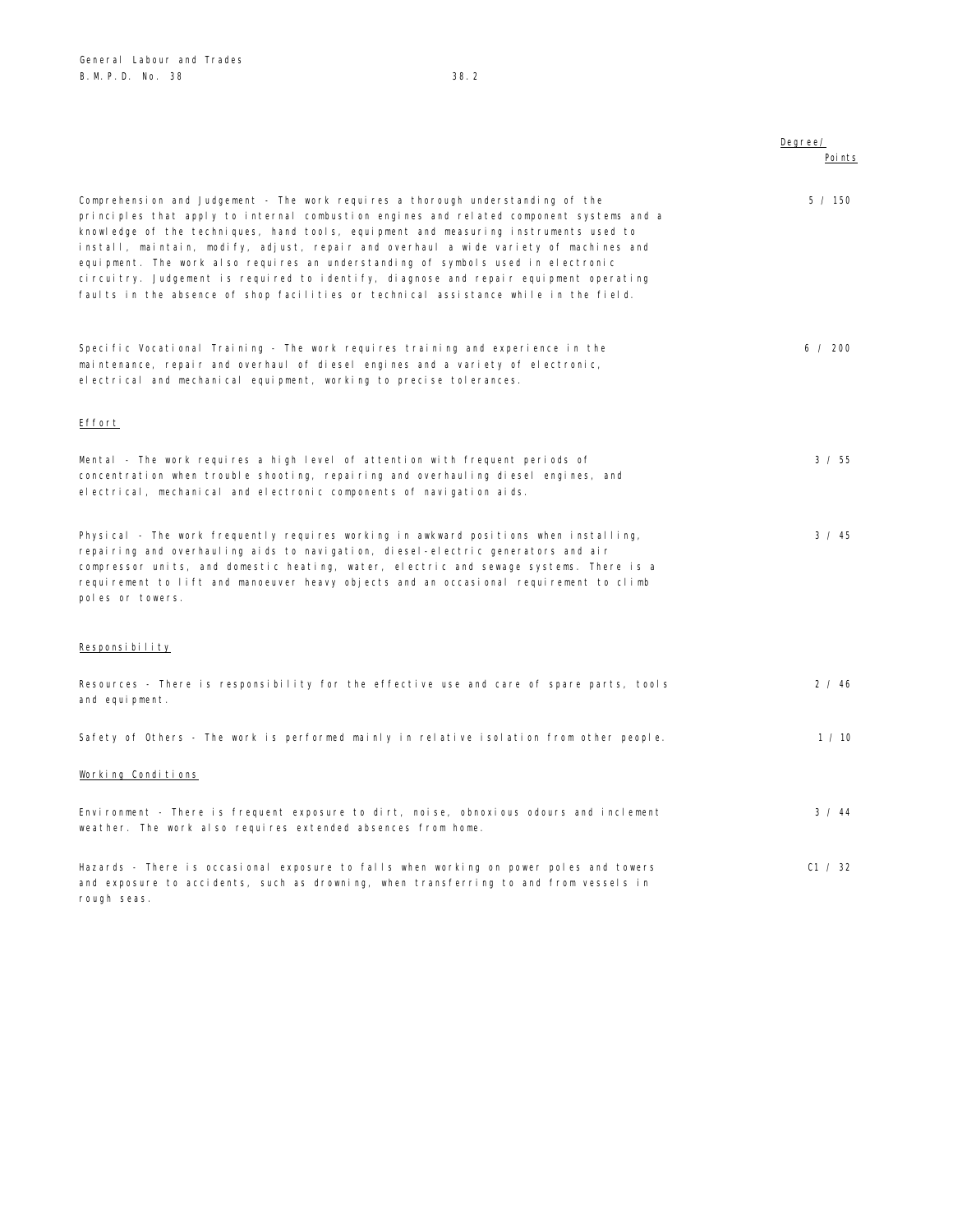| Bench-mark Position Number: 39                  | Level: 8<br>Sub-group: Machinery Maintaining       |
|-------------------------------------------------|----------------------------------------------------|
| Descriptive Title: Airport Maintenance Mechanic | Basic Point Rating: 538<br>Supervisory Rating: n/a |

## Summary

Under the mechanical maintenance supervisor, carries out preventive maintenance and repair tasks on machinery and mechanical equipment at an international airport; and performs related duties.

| Duties                                                                                                                                                                                                                                                                                                                                                                                                                                                                                                                                                                                                                                                                                                                                            | % of Time         |
|---------------------------------------------------------------------------------------------------------------------------------------------------------------------------------------------------------------------------------------------------------------------------------------------------------------------------------------------------------------------------------------------------------------------------------------------------------------------------------------------------------------------------------------------------------------------------------------------------------------------------------------------------------------------------------------------------------------------------------------------------|-------------------|
| Carries out preventive maintenance and repair tasks on machinery and mechanical<br>equipment, including water pumps, baggage conveyor systems, automatic passenger doors,<br>air compressors, and heating and ventilating systems, by                                                                                                                                                                                                                                                                                                                                                                                                                                                                                                             | 85                |
| inspecting mechanical equipment to observe performance and to check operation<br>against equipment manuals and drawings,<br>adjusting parts of equipment and control instruments, using hand tools,<br>starting equipment to test its performance,<br>dismantling equipment to gain access to and remove defective or broken parts<br>such as gears, bushings, bolts and bearings, using hand tools,<br>drilling, grinding, welding and replacing defective parts such as seals,<br>impellers, gear reducers, rollers, drive trains, tracks, and equipment<br>frameworks, using bench drill-press and grinder and electric-arc and<br>oxy-acetylene welding equipment, and<br>aligning equipment and parts such as pumps, gears and drive trains. |                   |
| Performs related duties, such as regularly cleaning and lubricating equipment and<br>repairing gas beacons, sun louvers and other miscellaneous devices.                                                                                                                                                                                                                                                                                                                                                                                                                                                                                                                                                                                          | 15                |
| Speci fi cati ons                                                                                                                                                                                                                                                                                                                                                                                                                                                                                                                                                                                                                                                                                                                                 | Degree/<br>Points |
| Skill and Knowledge                                                                                                                                                                                                                                                                                                                                                                                                                                                                                                                                                                                                                                                                                                                               |                   |
| Basic Knowledge - The work requires reading moderately difficult drawings and<br>manufacturers' maintenance instructions. It also requires a knowledge of shop<br>mathematics to align equipment and components.                                                                                                                                                                                                                                                                                                                                                                                                                                                                                                                                  | 4 / 72            |
| Comprehension and Judgement - The work requires an understanding of the operating<br>principles of the mechanical equipment and controls on which preventive maintenance and<br>repair tasks are performed. Maintenance schedules are planned by the supervisor and<br>manufacturers' equipment manuals are always available, but judgement is required to<br>detect operating faults, to adjust equipment, and to carry out non-scheduled repairs.                                                                                                                                                                                                                                                                                               | 4 / 121           |
| Specific Vocational Training - The work requires training and experience in running<br>maintenance and repair techniques for a variety of mechanical equipment, in order to                                                                                                                                                                                                                                                                                                                                                                                                                                                                                                                                                                       | 5 / 150           |

detect and remedy operating faults and to restore equipment to a specified condition.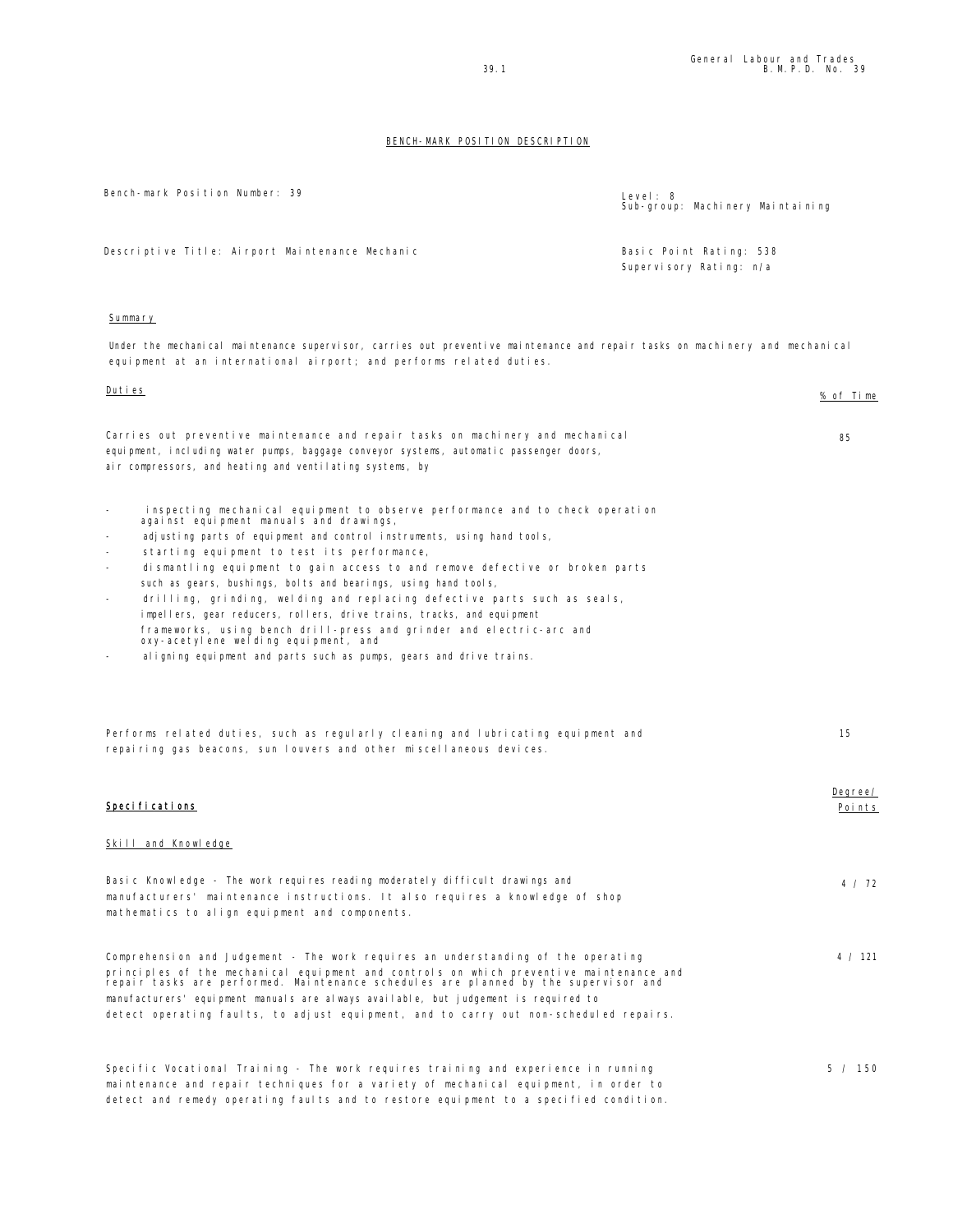|                                                                                                                                                                                                                                                             | Degree/<br>Points |
|-------------------------------------------------------------------------------------------------------------------------------------------------------------------------------------------------------------------------------------------------------------|-------------------|
| Effort                                                                                                                                                                                                                                                      |                   |
| Mental - The work requires attention to sequence or alignment of installation and<br>adjustment of parts, with a requirement for concentration while diagnosing faults and<br>operating shop tools and welding equipment.                                   | 2 / 35            |
| Physical - There is a requirement to climb ladders and scaffolds and lift heavy parts and<br>to work from a kneeling or stooping position.                                                                                                                  | 3 / 45            |
| Responsibility                                                                                                                                                                                                                                              |                   |
| Resources - There is responsibility for the effective use of lubricants, spare parts and<br>a variety of shop equipment.                                                                                                                                    | 2 / 46            |
| Safety of Others - Reasonable care must be taken while carrying out repairs to prevent<br>minor injury to others when working in areas accessible to the public.                                                                                            | 2 / 23            |
| Working Conditions                                                                                                                                                                                                                                          |                   |
| Environment - There is frequent exposure to dirt and/or grease and occasional exposure to<br>heat while dismantling and repairing equipment.                                                                                                                | 2 / 28            |
| Hazards - There is occasional exposure to back strain and crushed fingers while<br>dismantling, adjusting and aligning equipment and parts. The wearing of goggles and<br>protective clothing prevents serious burns and eye injuries when welding and when | B1 / 18           |

operating shop equipment.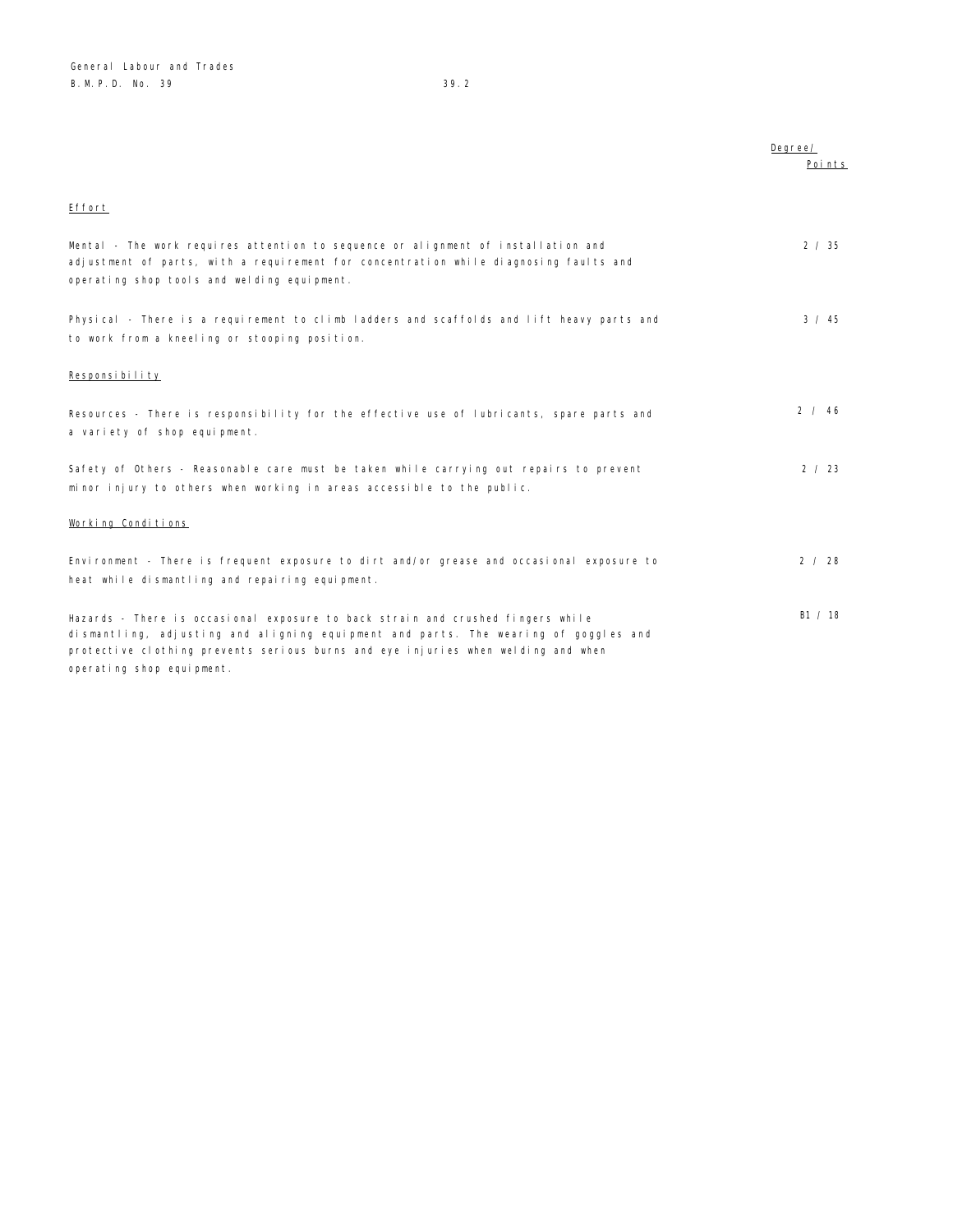| Bench-mark Position Number: 40                                                                                                                                                                                 | Level: 6<br>Sub-group: Machinery Maintaining       |
|----------------------------------------------------------------------------------------------------------------------------------------------------------------------------------------------------------------|----------------------------------------------------|
| Descriptive Title: Oil-Burner Repairer                                                                                                                                                                         | Basic Point Rating: 426<br>Supervisory Rating: n/a |
| Summary                                                                                                                                                                                                        |                                                    |
| Under a supervising stationary engineer, maintains and repairs oil-fired domestic and industrial oil-burners at<br>a Canadian Forces Base; inspects installations of contractors; and performs related duties. |                                                    |

| Duties                                                                                                                                                                                                                                                                                                                                                                                                                                                       | % of Time         |
|--------------------------------------------------------------------------------------------------------------------------------------------------------------------------------------------------------------------------------------------------------------------------------------------------------------------------------------------------------------------------------------------------------------------------------------------------------------|-------------------|
| Maintains and repairs domestic and industrial oil burners and related control apparatus<br>by<br>inspecting the unit and components to determine the cause of the trouble,<br>replacing, rebuilding, cleaning and adjusting the unit and components,<br>$\overline{\phantom{a}}$<br>replacing leaky oil tanks and sections of piping, and<br>$\overline{\phantom{a}}$<br>inspecting and testing units at regular intervals for safe and proper<br>operation. | 80                |
| Inspects all units installed by contract and recommends corrective action as required.                                                                                                                                                                                                                                                                                                                                                                       | 10 <sup>1</sup>   |
| Performs related duties, such as keeping records of service calls and parts inventory and<br>writing reports on the condition of units, inspecting the condition of a manually<br>operated incinerator, and maintaining portable kerosene construction heaters.                                                                                                                                                                                              | 10                |
| Specifications                                                                                                                                                                                                                                                                                                                                                                                                                                               | Degree/<br>Points |
| Skill and Knowledge                                                                                                                                                                                                                                                                                                                                                                                                                                          |                   |
| Basic Knowledge - The work requires reading manuals, specifications and diagrams of<br>standard items, to determine extent of repair required and conformance of new<br>installations to contract specifications. The work also requires writing reports<br>on the condition of oil-burner units and maintaining a parts inventory.                                                                                                                          | 4 / 72            |
|                                                                                                                                                                                                                                                                                                                                                                                                                                                              |                   |

Specific Vocational Training - The work requires training and experience in troubleshooting and repairing domestic and industrial oil burners and related equipment and in keeping simple records and an inventory of spare parts. 4 / 100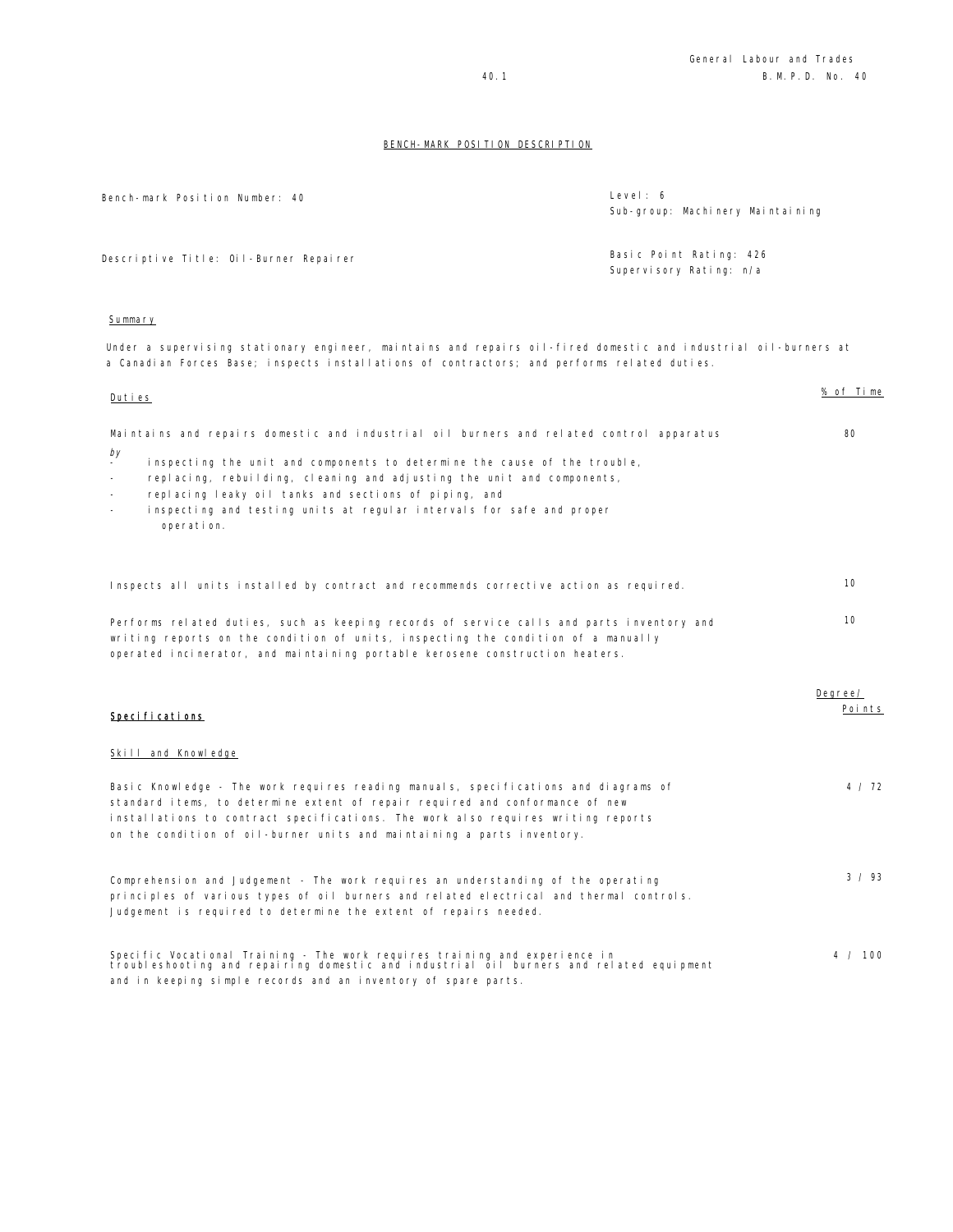|                                                                                                        | Degree/ |
|--------------------------------------------------------------------------------------------------------|---------|
|                                                                                                        | Poi nts |
|                                                                                                        |         |
| Effort                                                                                                 |         |
|                                                                                                        |         |
| Mental - The work requires a moderate level of attention to mechanical, electrical and                 | 2 / 35  |
| thermal systems to identify faults and adjust equipment for optimum performance.                       |         |
|                                                                                                        |         |
| Physical - The work generally requires bending and stooping when checking and repairing                | 2 / 30  |
| equipment. Greater effort is required when drilling or breaking holes through walls,                   |         |
| lifting heavy parts or working in awkward positions.                                                   |         |
|                                                                                                        |         |
| Responsibility                                                                                         |         |
|                                                                                                        |         |
|                                                                                                        |         |
| Resources - There is responsibility for the effective use and care of spare parts and                  | 2 / 46  |
| equipment used in servicing heating units.                                                             |         |
|                                                                                                        | 1 / 10  |
| Safety of Others - The work is usually performed in relative isolation, with little                    |         |
| possibility of injury to other people.                                                                 |         |
|                                                                                                        |         |
| Working Conditions                                                                                     |         |
|                                                                                                        |         |
| Environment - There is frequent exposure to dirt and/or oil resulting in soiled hands and<br>clothing. | 2 / 28  |
|                                                                                                        |         |
|                                                                                                        |         |
| Hazards - The work involves frequent exposure to minor cuts and bruises from using hand                | A2 / 12 |
| tools in confined spaces.                                                                              |         |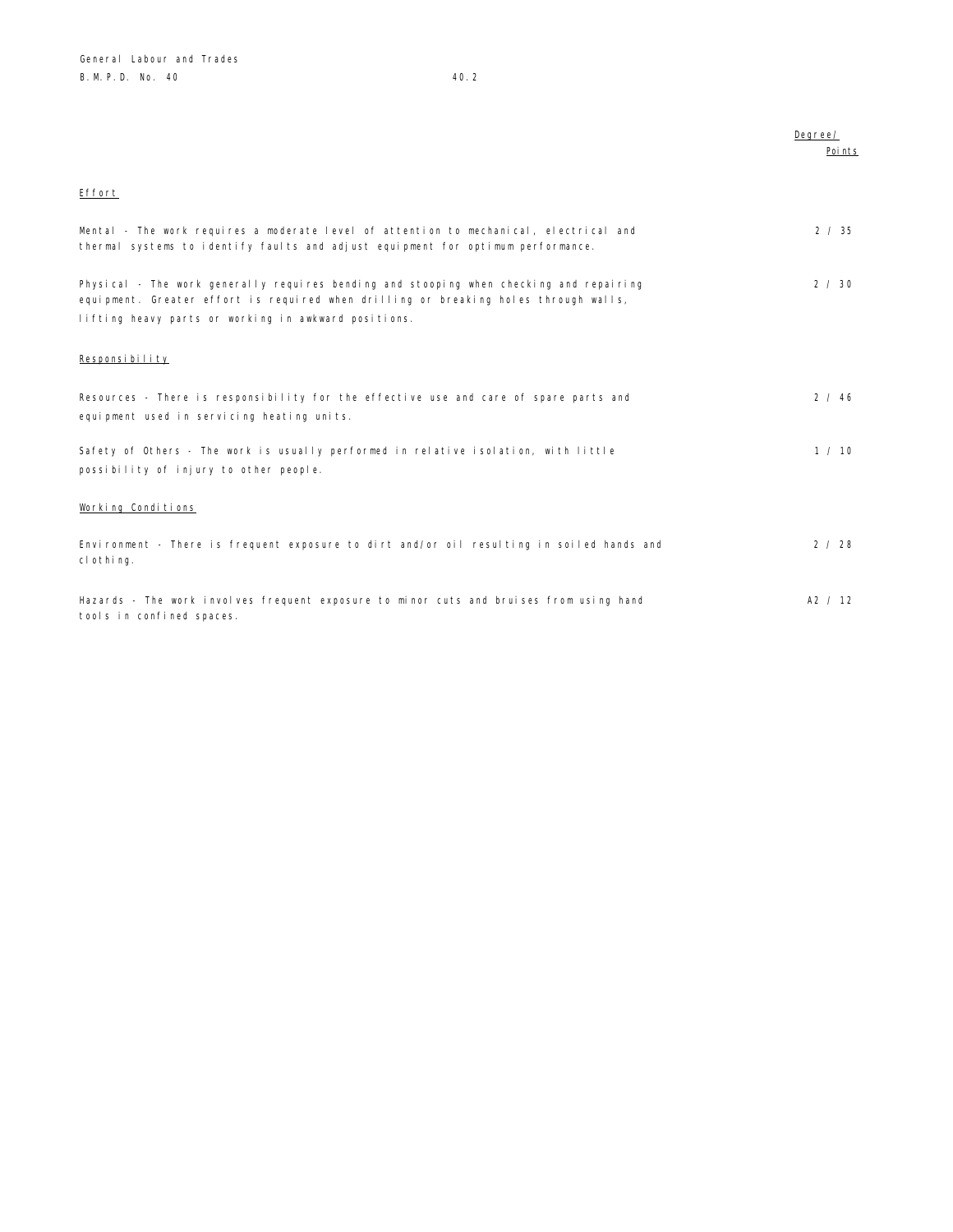41.1 B.M.P.D. No. 41

#### BENCH-MARK POSITION DESCRIPTION

Bench-mark Position Number: 41

| Level: $8$ | Sub-group: Machinery Maintaining |
|------------|----------------------------------|
|            |                                  |

Supervisory Rating: n/a

Descriptive Title: Refrigeration Mechanic **Basic Point Rating: 519** Basic Point Rating: 519

## Summary

Under an electrical supervisor, repairs, modifies, or installs low-pressure commercial type refrigeration units at a military establishment; services domestic units, controls, and cabinets; inspects units regularly for preventive maintenance; and performs related duties.

#### Duties % of Time

Repairs, modifies or installs a variety of low-pressure commercial type refrigeration<br>units, by<br>- checking refrigerant pressures and temperatures to determine the cause of 50

- 
- trouble,<br>- charging with refrigerant, adding oil and checking the lubrication system,<br>- inspecting control equipment and replacing it if necessary,<br>- constructing liquid and suction lines, and connecting circulation system

| Services domestic units, by<br>adjusting or repairing cabinet hardware, door gaskets and trim,<br>replacing motors, relays and capacitors, and<br>installing complete sealed units in the cabinet.                                                             | 20                 |
|----------------------------------------------------------------------------------------------------------------------------------------------------------------------------------------------------------------------------------------------------------------|--------------------|
| Inspects all refrigeration units regularly in a preventive maintenance program,<br>lubricates motors, cleans grilles and condensers, and records necessary repairs.                                                                                            | 20                 |
| Performs related duties, such as keeping history cards for all units and maintaining<br>tools and test equipment in good condition.                                                                                                                            | 10                 |
| Specifications                                                                                                                                                                                                                                                 | Degree/<br>Poi nts |
| Skill and Knowledge                                                                                                                                                                                                                                            |                    |
| Basic Knowledge - The work requires reading maintenance manuals and diagrams for standard<br>items and applying a knowledge of shop mathematics to interpret readings of test<br>instruments. The work also requires the keeping of maintenance-history cards. | 4 / 72             |

Comprehension and Judgement - The work requires an understanding of the operating<br>principles of refrigeration equipment and thermal, mechanical and electrical controls.<br>Judgement is required when diagnosing faults and carr 4 / 121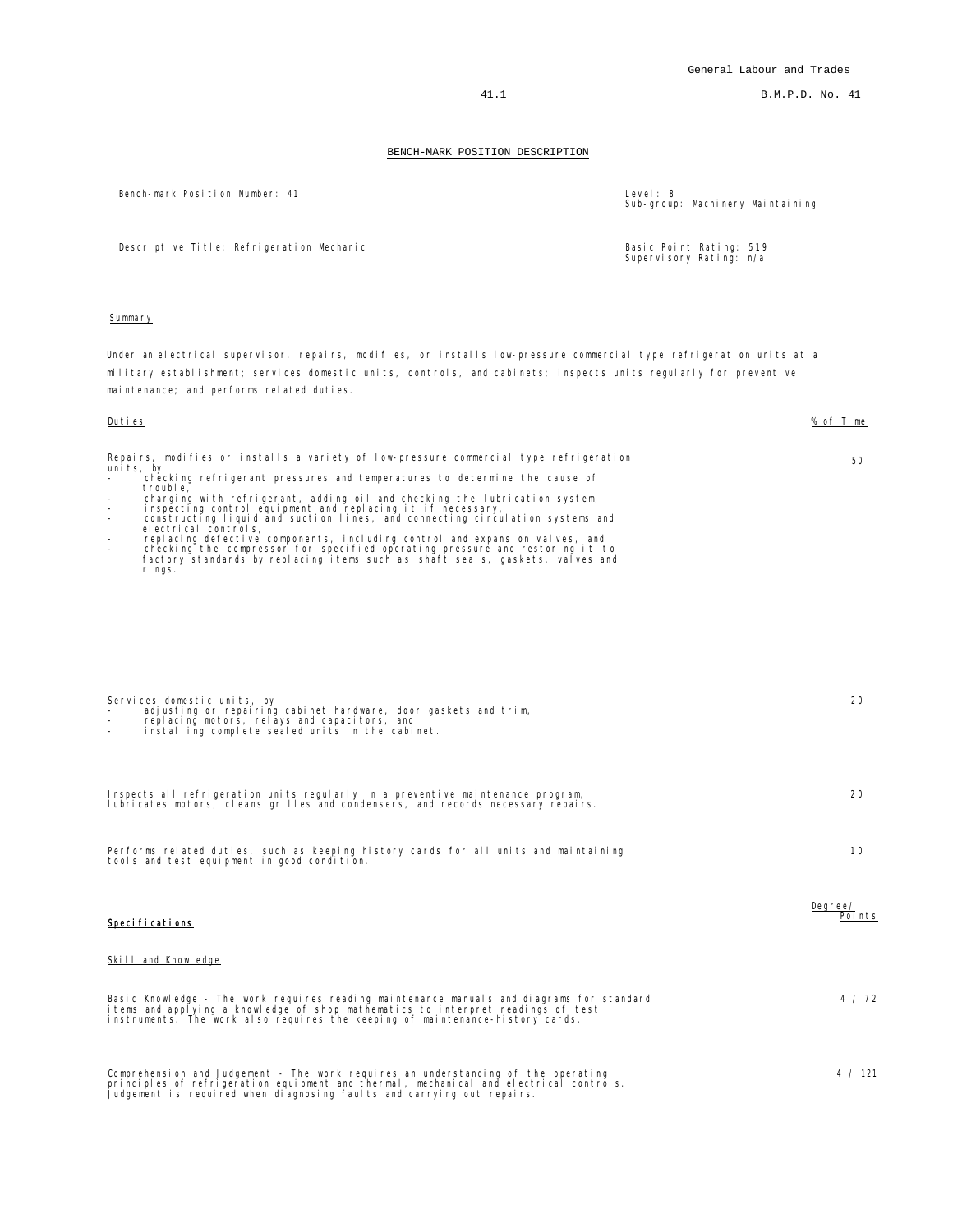General Labour and Trades B.M.P.D. No. 41 41.2

|                                                                                                                                                                                                             | Degree/<br>Points |
|-------------------------------------------------------------------------------------------------------------------------------------------------------------------------------------------------------------|-------------------|
| Specific Vocational Training - The work requires training and experience in repair<br>techniques for a variety of low-pressure refrigeration and control equipment.                                         | 5 / 150           |
| Effort                                                                                                                                                                                                      |                   |
| Mental - The work generally requires a moderate level of attention. Short periods of<br>concentration are required in trouble shooting and diagnosing faults, and carrying out<br>maintenance functions.    | 2 / 35            |
| Physical - The work requires using light-weight tools and occasional lifting of heavy<br>articles such as compressors. There is a frequent requirement to work in cramped<br>quarters or awkward positions. | $3 \times 45$     |
| Responsibility                                                                                                                                                                                              |                   |
| Resources - There is responsibility for the effective use and care of spare parts,<br>equipment and test instruments used in servicing refrigeration units.                                                 | 2 / 46            |
| Safety of Others - Servicing a refrigeration unit is generally a one-person job and there<br>is little possibility of injury to other workers.                                                              | 1/10              |
| Working Conditions                                                                                                                                                                                          |                   |
| Environment - There is frequent exposure to dirt and grease when effecting repairs.                                                                                                                         | 2/28              |
| Hazards - There is frequent exposure to minor injuries such as cuts and bruises resulting<br>from slipping of wrenches and other tools.                                                                     | A2 / 12           |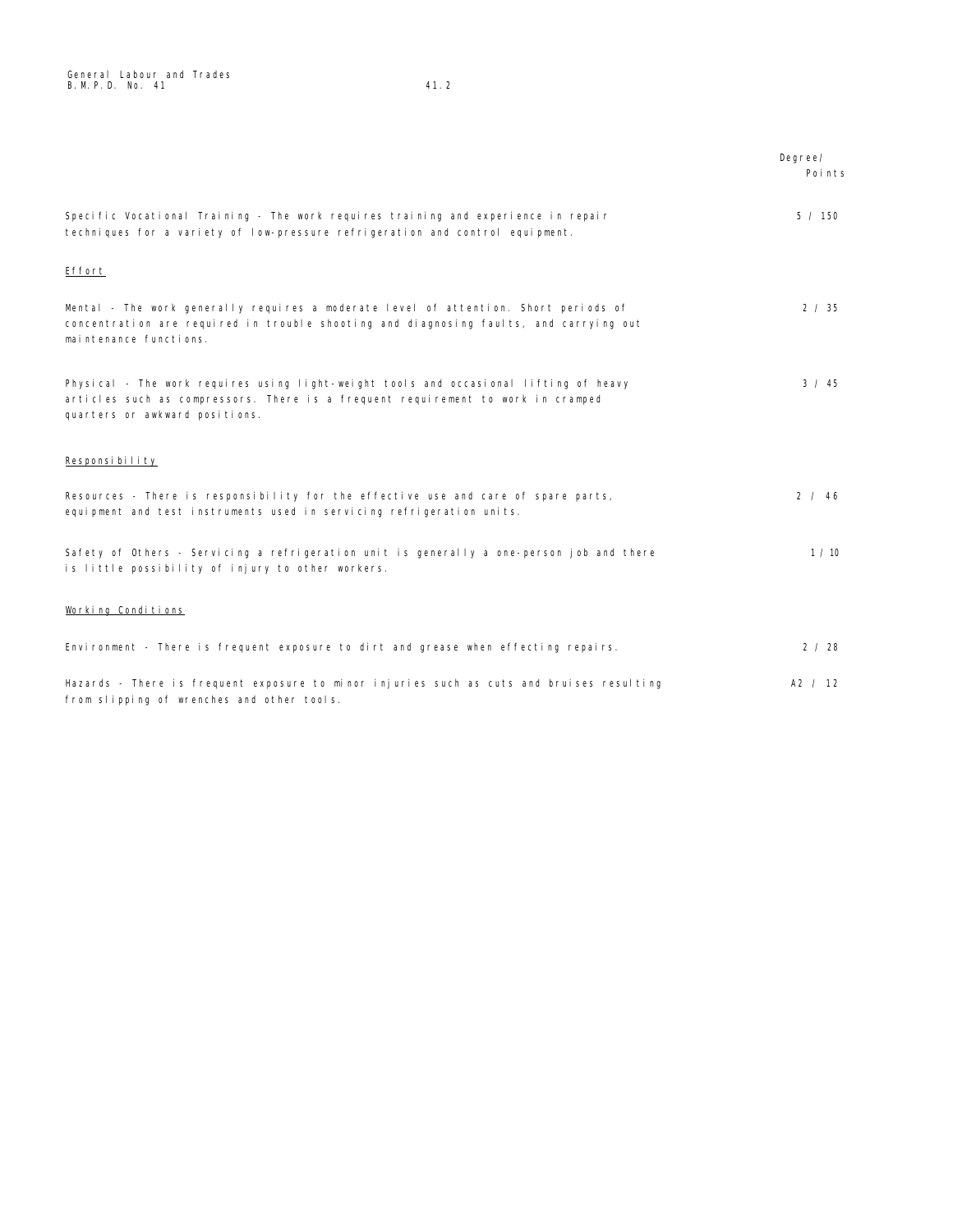Bench-mark Position Number: 42 Level: 8 Sub-group: Vehicle and Heavy Equipment Maintaining Descriptive Title: Automobile Mechanic **Basic Point Rating: 519** 

Supervisory Rating: n/a

#### **Summary**

Under a garage supervisor, repairs a variety of transport vehicles; repairs or overhauls component parts; inspects vehicles to determine the cause of trouble; installs specialized equipment; and performs related duties.

# Duties % of Time Performs minor and major repairs to power plants and running gear of a variety of transport vehicles, by disassembling parts and inspecting them for wear, using micrometers, calipers and thickness gauges, replacing defective parts with new components, using mechanics' hand tools, and reassembling units to specified tolerances. 60 Repairs or overhauls motor component parts such as carburetors, generators, starting motors, fuel pumps, distributors, pumps and transmissions, by disassembling, cleaning and inspecting them for wear or breakage, using mechanics' hand tools, reassembling and testing components to required standards, using a variety of specialized test equipment. 15 Inspects vehicles to determine the cause of trouble by using specialized test equipment to identify operating faults. 10 Installs specialized equipment in vehicles. 10 Performs related duties, such as keeping records of time and parts, maintaining tools in proper condition, and keeping the work area clean. 5 Specifications Degree/ Points Skill and Knowledge

Basic Knowledge - The work requires reading mechanical and electrical drawings, measuring clearances and shaft diameters, interpreting readings of electrical test equipment, and following detailed trade manuals. 4 / 72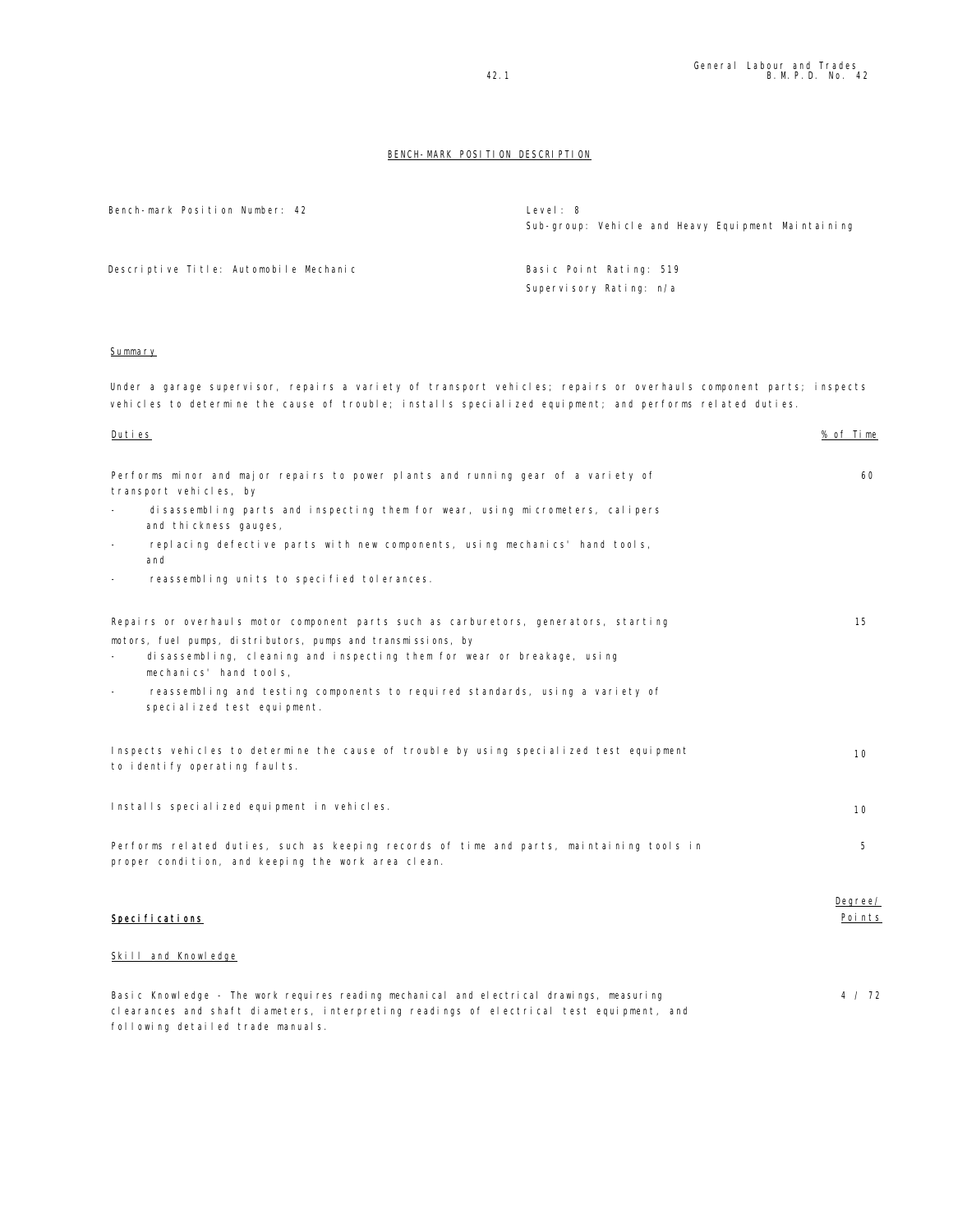with greasy hands.

|                                                                                                                                                                                                                                                                                                                                | Degree/<br>Points |
|--------------------------------------------------------------------------------------------------------------------------------------------------------------------------------------------------------------------------------------------------------------------------------------------------------------------------------|-------------------|
| Comprehension and Judgement - The work requires an understanding of the principles<br>that apply to gasoline and/or propane engines and component systems. Maintenance and<br>repair handbooks are always available, but judgement is required when diagnosing faults,<br>carrying out repairs, and interpreting instructions. | 4 / 121           |
| Specific Vocational Training - The work requires training and experience in repair<br>techniques for a variety of automotive equipment in order to determine defects and<br>restore equipment to a specified condition.                                                                                                        | 5 / 150           |
| Effort                                                                                                                                                                                                                                                                                                                         |                   |
| Mental - The work requires attention to install and adjust parts, with a requirement for<br>concentration while diagnosing faults, using test instruments and while carrying out fine<br>assembly or adjustments.                                                                                                              | 2 / 35            |
| Physical - The work requires frequent stooping, kneeling and crouching and working from<br>other awkward positions while carrying out repairs.                                                                                                                                                                                 | $3 \times 45$     |
| Responsibility                                                                                                                                                                                                                                                                                                                 |                   |
| Resources - There is responsibility for the effective use of spare parts and a wide<br>variety of equipment.                                                                                                                                                                                                                   | 2 / 46            |
| Safety of Others - There is little possibility of injury to others.                                                                                                                                                                                                                                                            | 1 / 10            |
| Working Conditions                                                                                                                                                                                                                                                                                                             |                   |
| Environment - There is frequent exposure to dirt and/or grease.                                                                                                                                                                                                                                                                | 2 / 28            |
| Hazards - There is frequent exposure to minor cuts and bruises from pulling on wrenches                                                                                                                                                                                                                                        | A2 / 12           |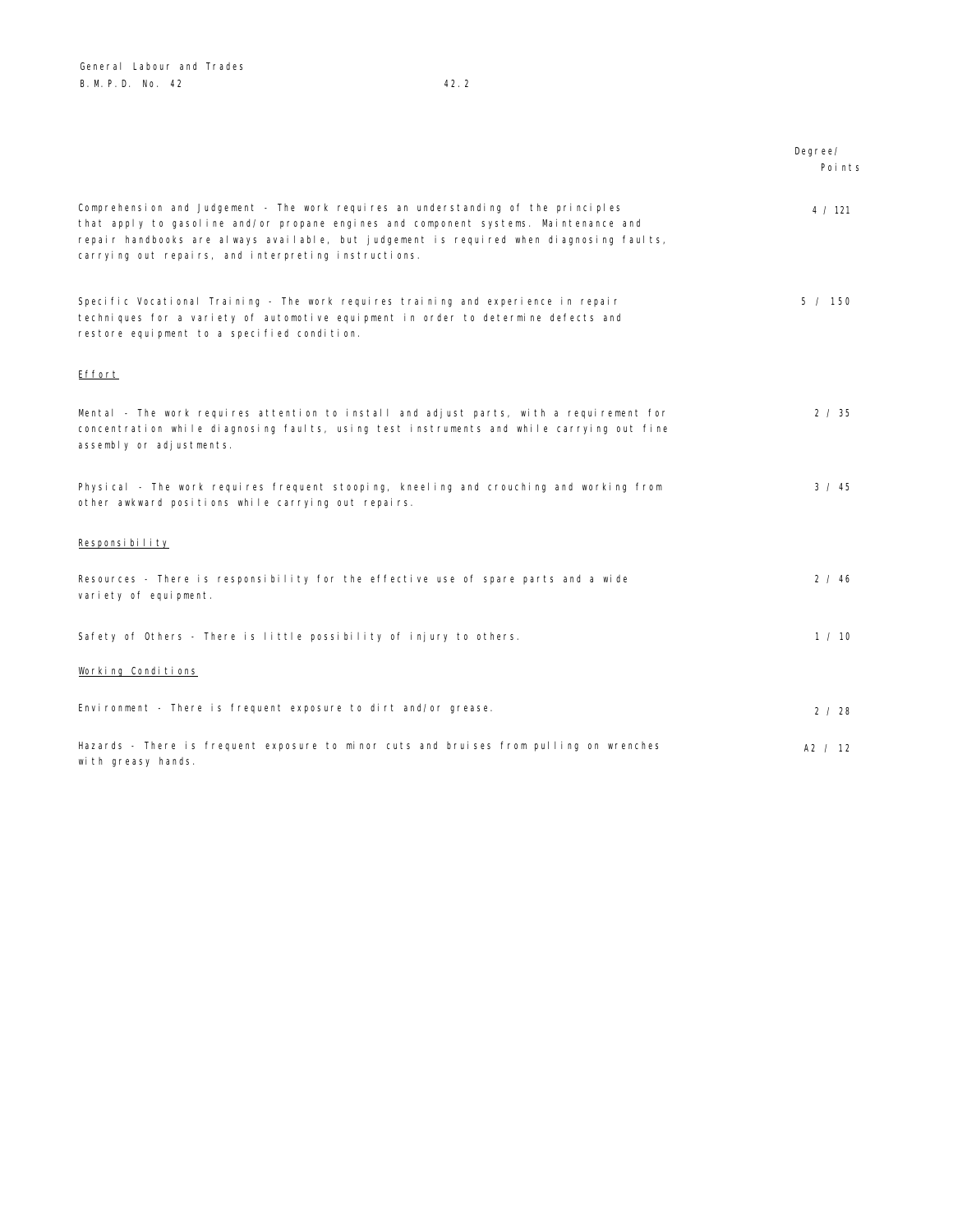| Bench-mark Position Number: 43                | Level: $9$<br>Sub-group: Vehicle and Heavy Equipment Maintaining |
|-----------------------------------------------|------------------------------------------------------------------|
| Descriptive Title: Shop Estimator, Automotive | Basic Point Rating: 553<br>Supervisory Rating: n/a               |

#### Summary

Under the garage foreman/woman at a military establishment, examines automotive vehicles to determine mechanical repairs required; verifies adequacy of repair work completed; and performs related duties.

| <u>Duties</u>                                                                                                                                                                                                                                                                                                                                                                                                                                                                                                                                | % of Time         |
|----------------------------------------------------------------------------------------------------------------------------------------------------------------------------------------------------------------------------------------------------------------------------------------------------------------------------------------------------------------------------------------------------------------------------------------------------------------------------------------------------------------------------------------------|-------------------|
| Examines automotive vehicles to determine repairs required, by<br>starting engine and listening for sounds indicating operating faults,<br>driving vehicles to note performance of clutch, gears, brakes, and other parts<br>that can be tested in this manner, and<br>testing motor timing, cylinder compression, fuel consumption, wheel alignment<br>$\equiv$<br>and steering, using testing equipment.                                                                                                                                   | 50                |
| Carries out road tests to verify that repairs have been completed satisfactorily.                                                                                                                                                                                                                                                                                                                                                                                                                                                            | 30                |
| Performs related duties, such as writing work orders showing repairs needed and an<br>estimate of the time required to complete repairs, and classifying vehicles for possible<br>condemnation.                                                                                                                                                                                                                                                                                                                                              | 20                |
| Specifications                                                                                                                                                                                                                                                                                                                                                                                                                                                                                                                               | Degree/<br>Points |
| Skill and Knowledge                                                                                                                                                                                                                                                                                                                                                                                                                                                                                                                          |                   |
| Basic Knowledge - The work requires reading mechanical and electrical drawings and test<br>equipment indicators, estimating the time required to complete repairs, and initiating<br>job orders.                                                                                                                                                                                                                                                                                                                                             | 4 / 72            |
| Comprehension and Judgement - The work requires a thorough understanding of the<br>principles that apply to gasoline/propane engines and component systems, of the use of<br>test equipment, and of the procedures for diagnosing faults in equipment. Judgement is<br>required to evaluate operating performance, to interpret the readings of test<br>instruments, to estimate time, material and parts required to complete repairs, to<br>classify vehicles for possible condemnation and to evaluate the adequacy of work<br>performed. | 5 / 150           |
| Specific Vocational Training - The work requires training and extensive experience in<br>diagnosing and repairing operating faults in a variety of automotive equipment in order<br>to determine extent of repairs required and ensure that equipment is restored to<br>satisfactory condition.                                                                                                                                                                                                                                              | 5 / 150           |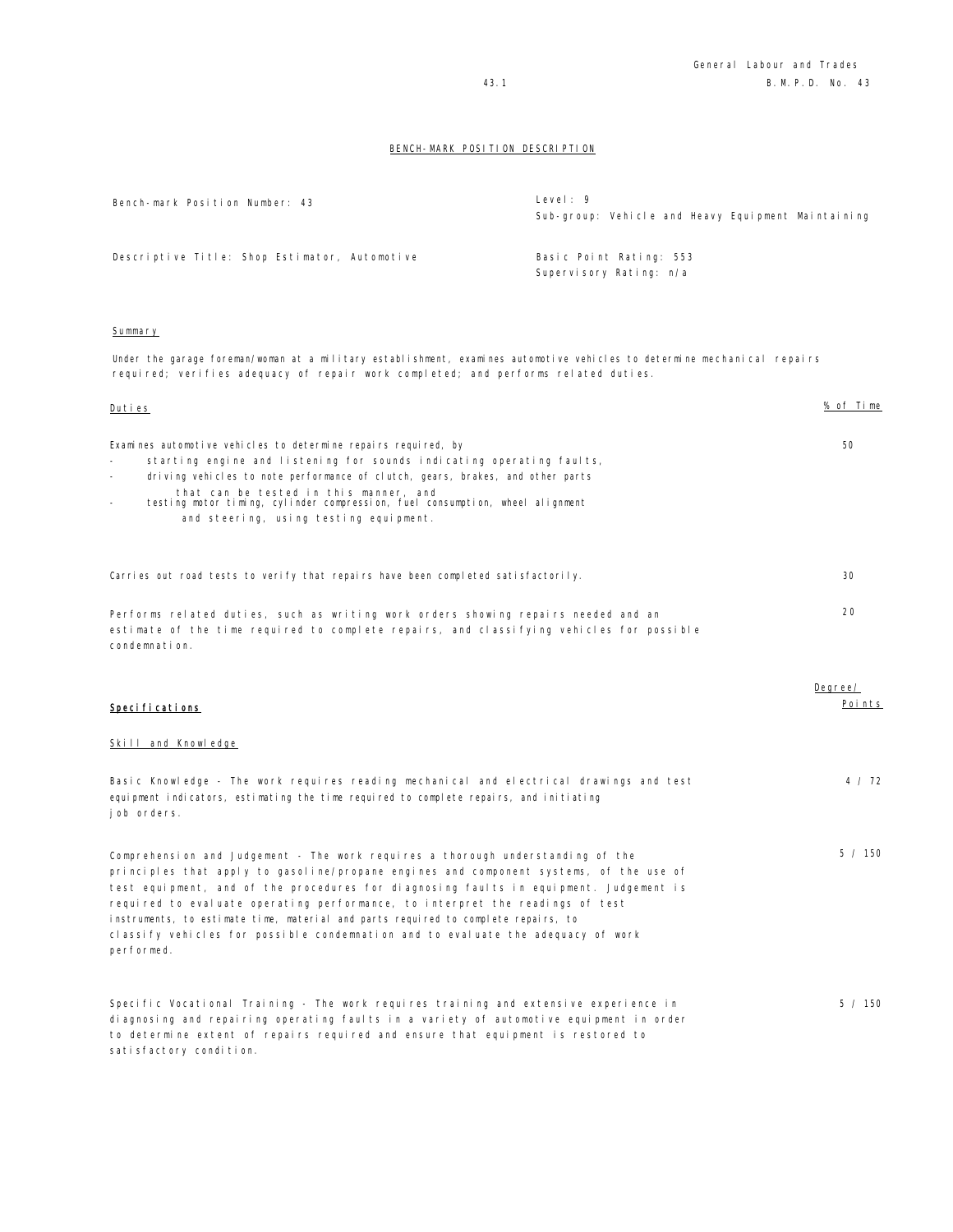|                                                                                                                                                                                                                                                                                         | Degree/<br>Points |
|-----------------------------------------------------------------------------------------------------------------------------------------------------------------------------------------------------------------------------------------------------------------------------------------|-------------------|
| Effort                                                                                                                                                                                                                                                                                  |                   |
| Mental - The work requires generally a high level of attention with frequent periods of<br>concentration when testing equipment and evaluating the need for or the quality of<br>completed repairs.                                                                                     | 3 / 55            |
| Physical - The work occasionally requires standing, stooping and reaching when examining<br>vehicles and when diagnosing equipment faults.                                                                                                                                              | 1 / 15            |
| Responsibility                                                                                                                                                                                                                                                                          |                   |
| Resources - There is responsibility for initiating job orders that may commit the shop to<br>expenditures of parts and labour and take vehicles out of service. Errors in diagnosing<br>faults or in inspecting repairs could result in loss of production time throughout the<br>shop. | 3 / 72            |
|                                                                                                                                                                                                                                                                                         |                   |
| Safety of Others - Reasonable care is required to prevent injuries to others when<br>driving a vehicle in traffic.                                                                                                                                                                      | 2 / 23            |
| Working Conditions                                                                                                                                                                                                                                                                      |                   |
| Environment - Environment is generally good; there is occasional exposure to dirt<br>when diagnosing operating faults.                                                                                                                                                                  | 1 / 12            |
| Hazards - The likelihood of injury is minimal.                                                                                                                                                                                                                                          | AI $\sqrt{4}$     |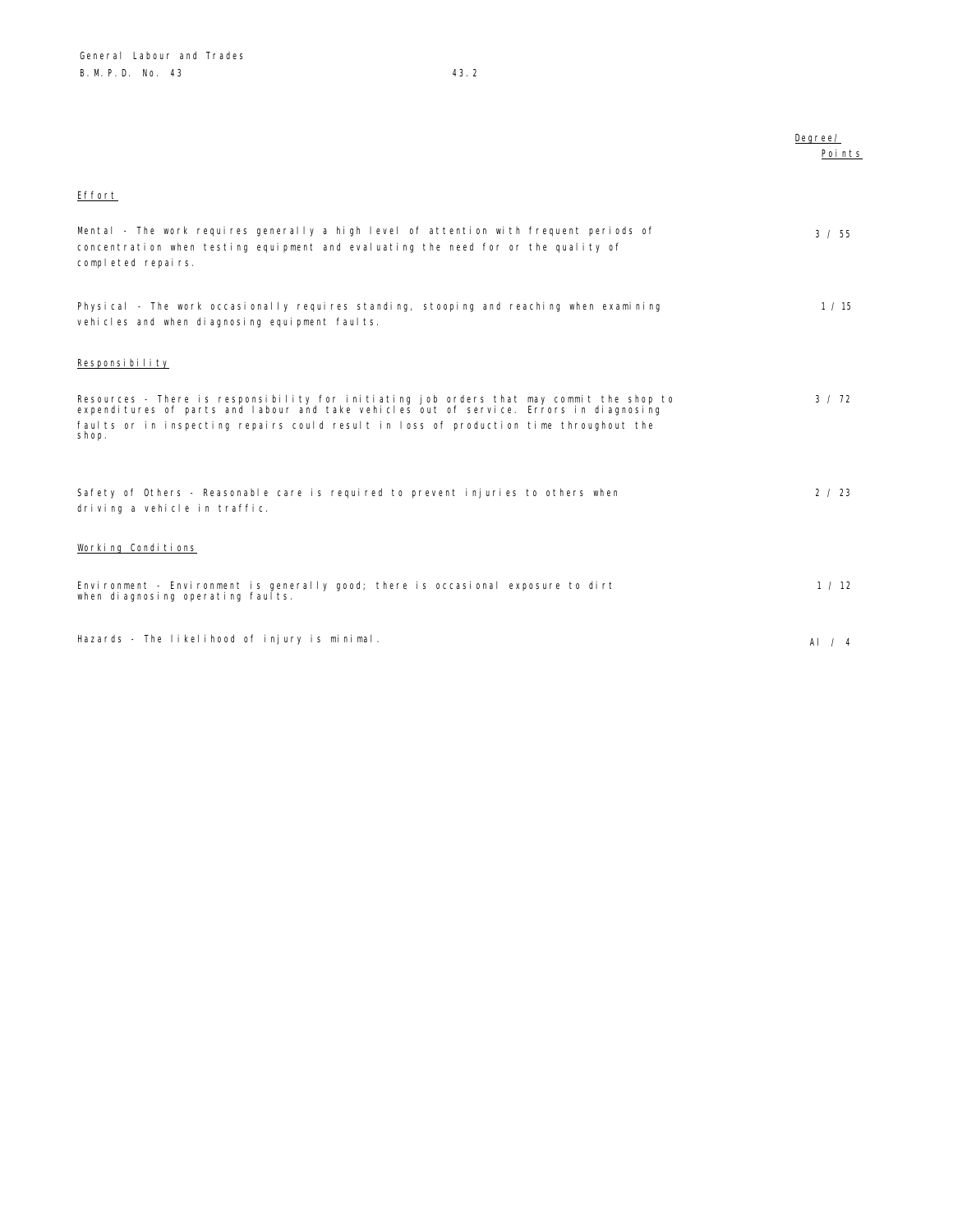| Bench-mark Position Number: 44                                                                                                                                                                                                                                                                                                                                                                                                                                                                                                                                                                                                                                                                                                                                                                                                                                                                                                                                                                                                                                                                                                                                                                                                                                                                                               | Level: 10<br>Sub-group: Vehicle and Heavy Equipment Maintaining |           |
|------------------------------------------------------------------------------------------------------------------------------------------------------------------------------------------------------------------------------------------------------------------------------------------------------------------------------------------------------------------------------------------------------------------------------------------------------------------------------------------------------------------------------------------------------------------------------------------------------------------------------------------------------------------------------------------------------------------------------------------------------------------------------------------------------------------------------------------------------------------------------------------------------------------------------------------------------------------------------------------------------------------------------------------------------------------------------------------------------------------------------------------------------------------------------------------------------------------------------------------------------------------------------------------------------------------------------|-----------------------------------------------------------------|-----------|
| Descriptive Title: Farm-Machinery Mechanic                                                                                                                                                                                                                                                                                                                                                                                                                                                                                                                                                                                                                                                                                                                                                                                                                                                                                                                                                                                                                                                                                                                                                                                                                                                                                   | Basic Point Rating: 629<br>Supervisory Rating: n/a              |           |
| Summary                                                                                                                                                                                                                                                                                                                                                                                                                                                                                                                                                                                                                                                                                                                                                                                                                                                                                                                                                                                                                                                                                                                                                                                                                                                                                                                      |                                                                 |           |
| Under the assistant farm manager, repairs, maintains and overhauls machinery, equipment and vehicles on a large correctional<br>farm; supervises an inmate work force; fabricates farm machinery and components; and performs related duties.                                                                                                                                                                                                                                                                                                                                                                                                                                                                                                                                                                                                                                                                                                                                                                                                                                                                                                                                                                                                                                                                                |                                                                 |           |
| Duties                                                                                                                                                                                                                                                                                                                                                                                                                                                                                                                                                                                                                                                                                                                                                                                                                                                                                                                                                                                                                                                                                                                                                                                                                                                                                                                       |                                                                 | % of Time |
| Repairs, maintains and overhauls a wide variety of farm machinery, equipment and<br>vehicles, including cultivators, plows, combines, balers, harvesters, snowblowers, grain<br>augers, irrigation equipment, spreaders, silo unloaders and gutter cleaners, by<br>developing and implementing an inspection and maintenance program,<br>installing, setting-up, adjusting and carrying out modifications to new<br>equipment,<br>conducting field inspections of various machines, calibrating and making<br>adjustments to equipment,<br>examining machines, motors, gasoline and diesel engines, and mechanical,<br>$\overline{\phantom{a}}$<br>electrical and hydraulic systems,<br>estimating repair costs,<br>repairing or replacing defective parts using a wide variety of hand and power<br>$\overline{\phantom{a}}$<br>tools, testing equipment, shop machines and welding equipment,<br>requisitioning replacement parts using equipment manuals and parts catalogues,<br>$\overline{\phantom{a}}$<br>keeping maintenance cost and inventory control records of parts, tools,<br>machinery and equipment,<br>conferring with equipment dealers regarding operating problems, design<br>changes, and parts and equipment availability, and<br>operating or driving equipment to determine the adequacy of repairs. |                                                                 | 40        |
| Takes custody of, trains and supervises a small inmate work force engaged in minor,<br>routine or less demanding repair and maintenance duties, by                                                                                                                                                                                                                                                                                                                                                                                                                                                                                                                                                                                                                                                                                                                                                                                                                                                                                                                                                                                                                                                                                                                                                                           |                                                                 | 40        |
| training inmates in the operation and use of a variety of equipment and tools<br>as well as in the maintenance and repair of farm machinery,<br>assigning tasks to inmates based on individual adaptability and capability,<br>resolving technical problems and counselling inmates on minor disciplinary<br>problems at the worksite, and<br>preparing reports and attending meetings on inmate behaviour to consider<br>$\overline{a}$<br>grading, remission, parole and temporary absences.                                                                                                                                                                                                                                                                                                                                                                                                                                                                                                                                                                                                                                                                                                                                                                                                                               |                                                                 |           |
| Performs related duties such as summarizing activities and writing reports, managing the<br>week-end operation of the farm on a rotational basis, ensuring inmate compliance with<br>established safety and fire prevention programs, and fabricating farm machinery,<br>components and attachments when machine or part is not commercially or readily available.                                                                                                                                                                                                                                                                                                                                                                                                                                                                                                                                                                                                                                                                                                                                                                                                                                                                                                                                                           |                                                                 | 20        |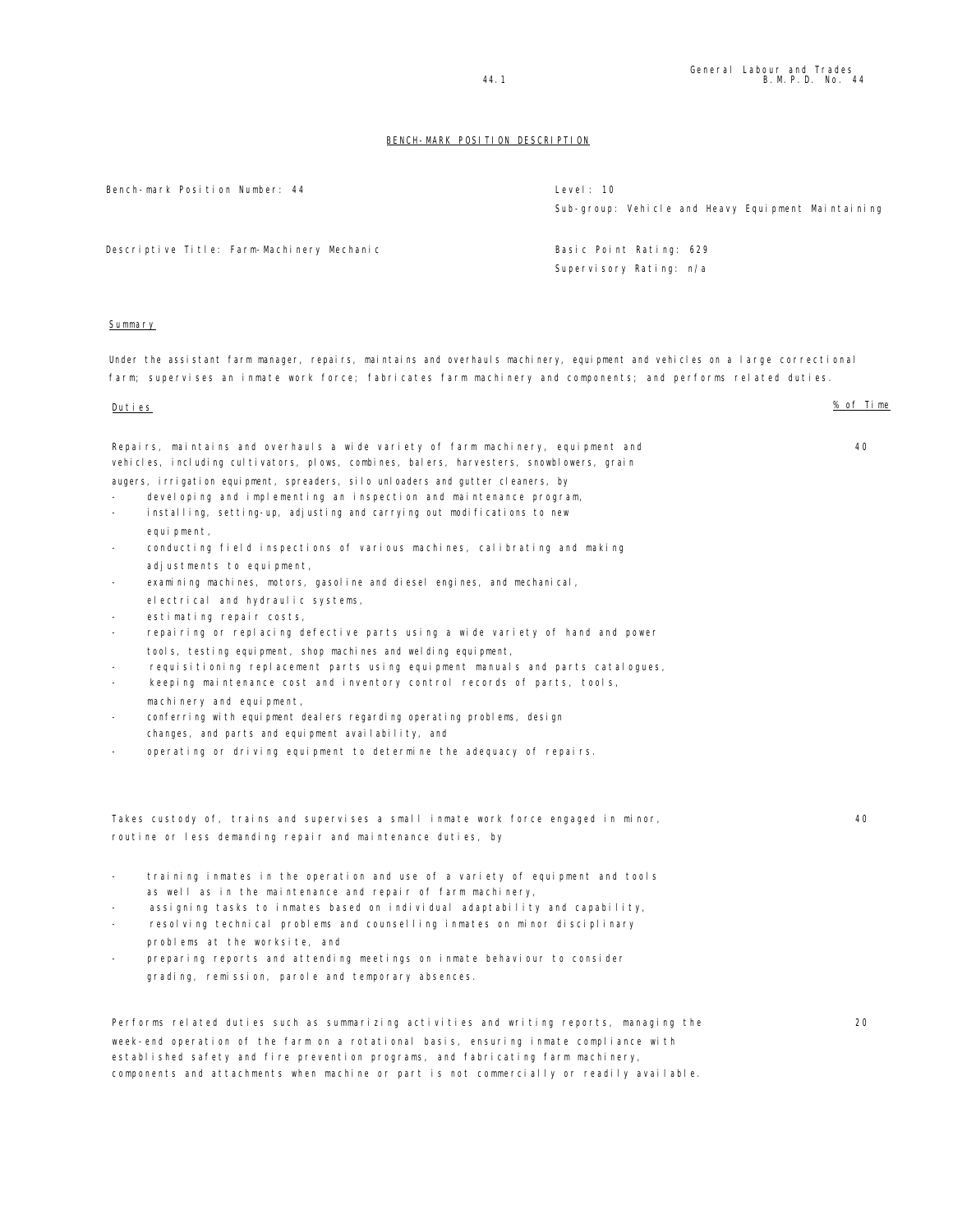| Specifications                                                                                                                                                                                                                                                                                                                                                                                                                                                                                                        | Degree/<br>Points |
|-----------------------------------------------------------------------------------------------------------------------------------------------------------------------------------------------------------------------------------------------------------------------------------------------------------------------------------------------------------------------------------------------------------------------------------------------------------------------------------------------------------------------|-------------------|
| <b>Skill and Knowledge</b>                                                                                                                                                                                                                                                                                                                                                                                                                                                                                            |                   |
| Basic Knowledge - The work requires reading drawings and equipment and trade manuals on a<br>wide range of farm machinery, equipment and vehicles, measuring and aligning components,<br>using specialized testing equipment, maintaining inventories, estimating repair and<br>fabricating costs, and preparing reports and summaries.                                                                                                                                                                               | 4 / 72            |
| Comprehension and Judgement - The work requires a thorough understanding of the<br>principles and practices that apply to the operation and maintenance of farm machinery,<br>including gasoline and diesel engines, motors, and the associated mechanical, electrical<br>and hydraulic systems. Judgement is required in developing maintenance schedules,<br>trouble shooting equipment malfunctions, estimating repair costs, assigning duties,<br>preparing reports and attending meetings on inmates' behaviour. | 5 / 150           |
| Specific Vocational Training - The work requires training and experience in the<br>maintenance and repair of a wide variety of farm machinery, including heavy mobile<br>equipment, and in the use of hand and power tools, shop machines, testing and<br>calibrating instruments and welding equipment. Experience is required also in<br>establishing maintenance programs, maintaining inventories and in supervising and<br>assessing inmates.                                                                    | 6 / 200           |
| <u>Effort</u>                                                                                                                                                                                                                                                                                                                                                                                                                                                                                                         |                   |
| Mental - The work generally requires a high level of attention with sustained periods of<br>concentration when diagnosing operating problems, aligning or installing parts,<br>calibrating and adjusting controls or mechanisms, and when fabricating, positioning and<br>welding machinery components. A high level of attention to the work being carried out by<br>an untrained work force is also required.                                                                                                       | 3 / 55            |
| Physical - Most of the work requires standing and bending. Greater physical effort is<br>required to lift heavy work pieces and work in awkward positions when personally carrying<br>out repairs, however, much of this work is done by inmates.                                                                                                                                                                                                                                                                     | 2 / 30            |
| Responsibility                                                                                                                                                                                                                                                                                                                                                                                                                                                                                                        |                   |
| Resources - There is responsibility for the effective use of spare parts, tools and a<br>variety of shop machines by self and inmates. There is responsibility also for<br>estimating repair costs and maintaining inventories of parts, tools and equipment.                                                                                                                                                                                                                                                         | 2 / 46            |
| Safety of Others - There is responsibility for the observance of safe work<br>practices by inmates and for ensuring that work areas are free of potential hazards.                                                                                                                                                                                                                                                                                                                                                    | 3 / 36            |
| Working Conditions                                                                                                                                                                                                                                                                                                                                                                                                                                                                                                    |                   |
| Environment - There is frequent exposure to dirt and oil and a less frequent exposure to<br>welding fumes.                                                                                                                                                                                                                                                                                                                                                                                                            | 2 / 28            |
| Hazards - There is frequent exposure to minor injuries such as cuts and bruises.                                                                                                                                                                                                                                                                                                                                                                                                                                      | A2 / 12           |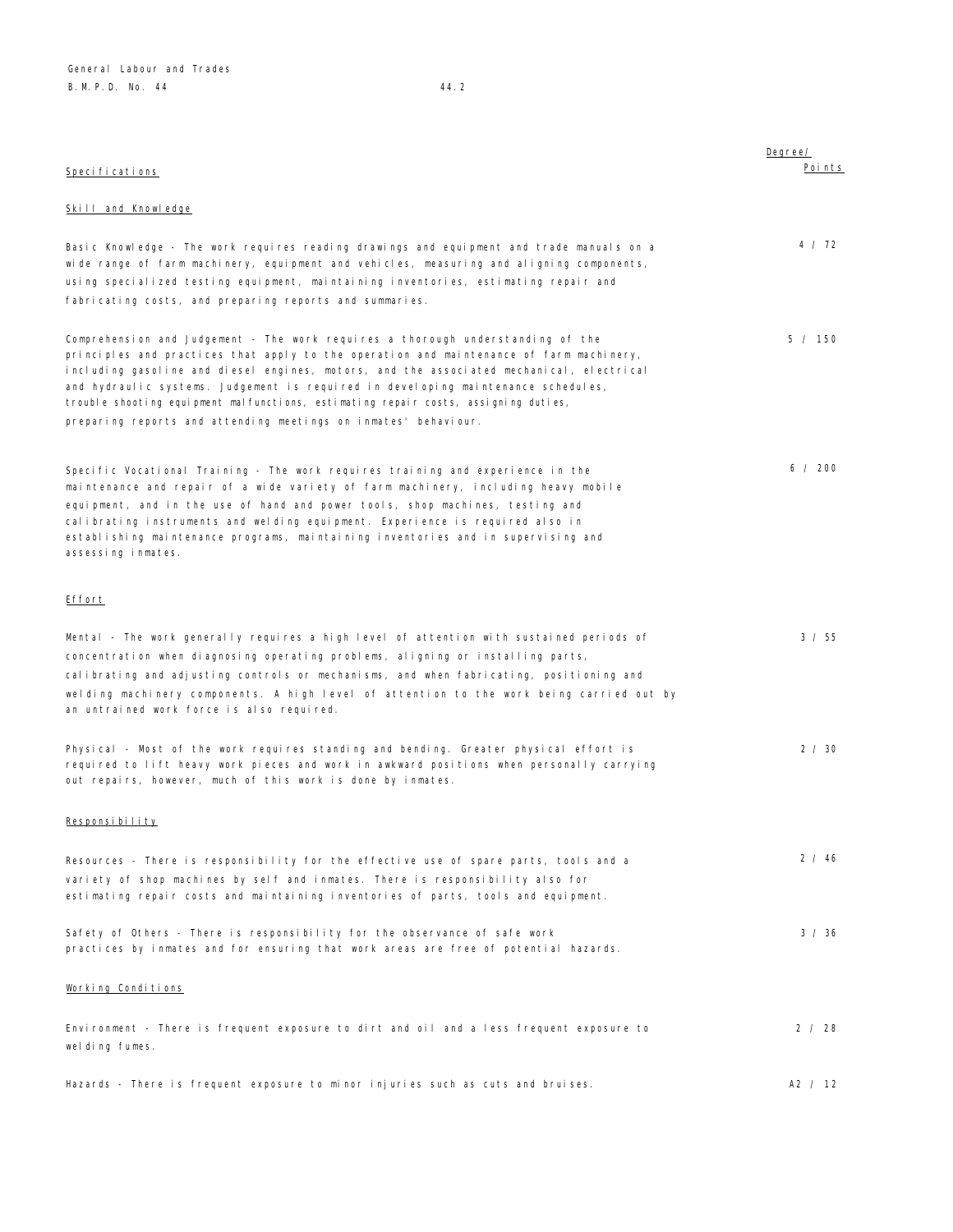| Bench-mark Position Number: 45                                                                                                        | Level: 9<br>Sub-group: Vehicle and Heavy Equipment Maintaining |
|---------------------------------------------------------------------------------------------------------------------------------------|----------------------------------------------------------------|
| Descriptive Title: Ground-Support-Equipment Mechanic                                                                                  | Basic Point Rating: 568<br>Supervisory Rating: n/a             |
| Summary<br>المستحل والطمس لمومستهم ومزاوموه المواطئ والمحافظ لموامعه الموامع المواصوص وموادي ومواصل والمستحدث والمناطر المطلب والموال |                                                                |

Under the vehicle maintenance shop supervisor, repairs and maintains diesel- and gasoline-powered mobile, towed and fixed aircraft ground support equipment at an airport; and performs related duties.

#### Duties % of Time

| 80<br>۰.<br>$\sim$<br>× |  |
|-------------------------|--|

Degree/ Points

| Repairs component parts and attachments to mobile, fixed and towed ground support       |
|-----------------------------------------------------------------------------------------|
| equipment, including snow removal and mechanized sweeping equipment, motor vehicles,    |
| diesel tractors, compressors, and diesel- and gasoline-powered stand-by power units, by |

- detecting and evaluating operating faults,
- dismantling and reassembling equipment and component parts to specified tolerances, using hand tools,
- checking and adjusting the tolerance of moving parts, using gauges and hand tools, and test instruments,
- honing cylinders and grinding valves and valve seats, using power tools,
- drilling holes in metal parts, using bench drill,
- welding, brazing and cutting metal parts, using oxy-acetylene and electric-arc equipment, and
- cleaning equipment and parts with steam.

| Inspects and maintains ground support equipment, by<br>checking, dr., ining and replenishing coolants and lubricants,<br>$\overline{\phantom{a}}$<br>performing test runs on equipment to ensure its proper functioning, and<br>$\overline{\phantom{a}}$<br>changing and repairing tires.<br>$\sim$ | 10 |
|-----------------------------------------------------------------------------------------------------------------------------------------------------------------------------------------------------------------------------------------------------------------------------------------------------|----|
| Performs related duties, such as repairing and maintaining shop equipment, driving<br>vehicles into and out of the shop, keeping records of hours worked and parts and<br>materials used to maintain and repair equipment, requisitioning parts and supplies,                                       | 10 |
| and attending training sessions in fire prevention and fire fighting.                                                                                                                                                                                                                               |    |

## Specifications

### Skill and Knowledge

Basic Knowledge - The work requires reading mechanical and electrical drawings, measuring clearances and shaft diameters, interpreting readings of electrical test equipment, and following detailed trade manuals to repair a variety of gasoline- and diesel-powered mobile equipment and attachments. 4 / 72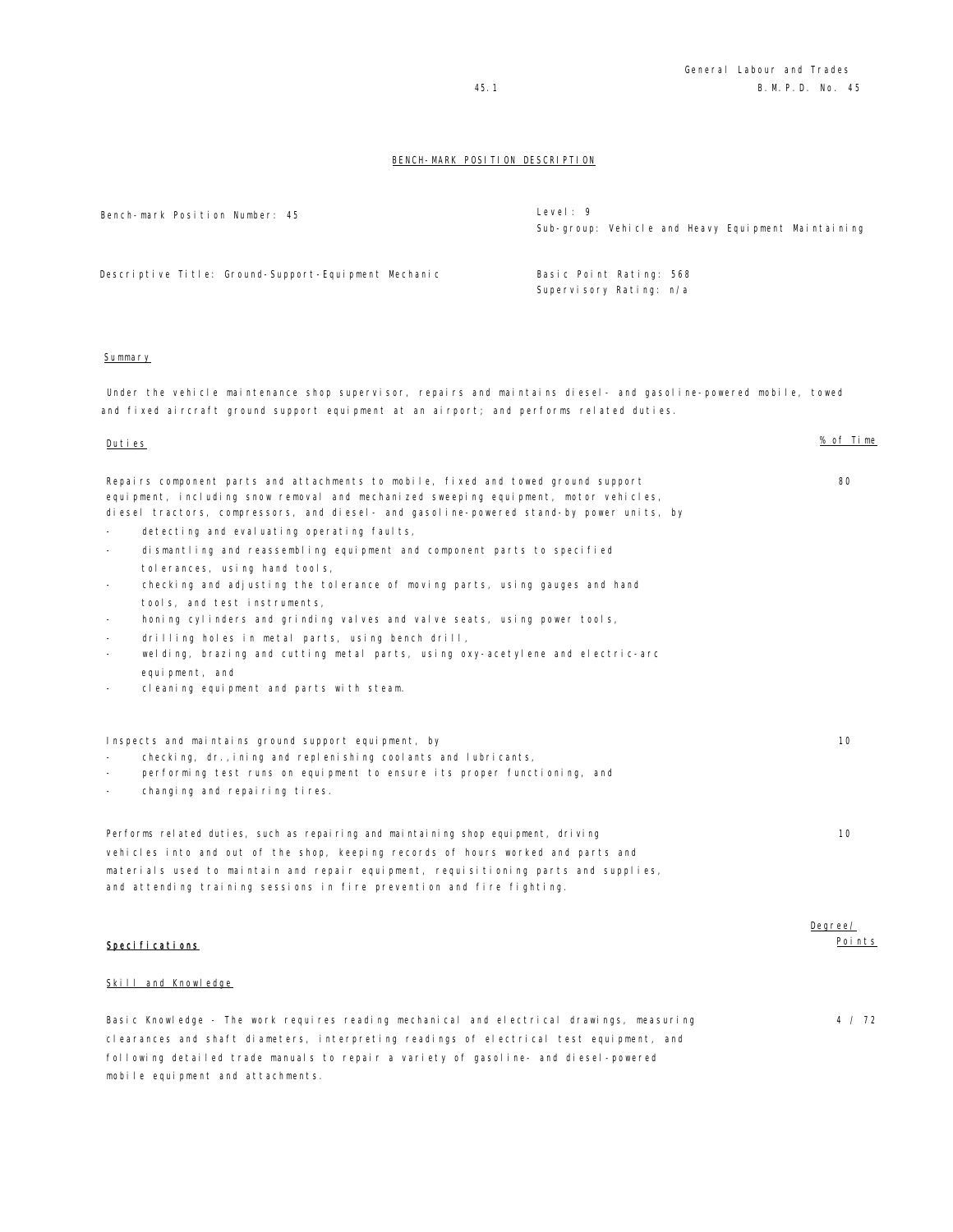|                                                                                                                                                                                                                                                                                                                                         | Degree/ |
|-----------------------------------------------------------------------------------------------------------------------------------------------------------------------------------------------------------------------------------------------------------------------------------------------------------------------------------------|---------|
|                                                                                                                                                                                                                                                                                                                                         | Poi nts |
| Comprehension and Judgement - The work requires an understanding of the principles that<br>apply to diesel- and gasoline-powered engines, component systems and attachments.<br>Maintenance and repair manuals are available, but judgement is required when diagnosing<br>faults, carrying out repairs, and interpreting instructions. | 5 / 15C |
| Specific Vocational Training - The work requires training and experience in repair<br>techniques for a variety of heavy gasoline- and diesel-powered automotive equipment<br>in order to determine operating faults and repair equipment and attachments.                                                                               | 5 / 150 |
| Effort                                                                                                                                                                                                                                                                                                                                  |         |
| Mental - The work requires a high level of attention to sequence or alignment of<br>installation and adjustment of parts, with a requirement for concentration while<br>diagnosing faults using test instruments.                                                                                                                       | 3 / 55  |
| Physical - There is a frequent requirement to work in awkward and confined<br>positions in, on and under equipment and an occasional requirement to manipulate<br>heavy objects such as tires, transmissions, transfer boxes and vehicle<br>attachments.                                                                                | 3 / 45  |
| Responsibility                                                                                                                                                                                                                                                                                                                          |         |
| Resources - There is responsibility for the effective use of spare parts and a<br>wide variety of shop equipment.                                                                                                                                                                                                                       | 2 / 46  |
| Safety of Others - Due to the nature of the work and the work area there is little<br>possibility for injury to others.                                                                                                                                                                                                                 | 1 / 10  |
| Working Conditions                                                                                                                                                                                                                                                                                                                      |         |
| Environment - There is frequent exposure to dirt and/or grease and occasional<br>exposure to welding fumes.                                                                                                                                                                                                                             | 2 / 28  |
| Hazards - There is frequent exposure to minor injuries such as cuts, abrasions and<br>burns when pulling on greasy wrenches and when welding. The use of goggles and<br>face shield limits the possibility of eye injury when welding or grinding.                                                                                      | A2 / 12 |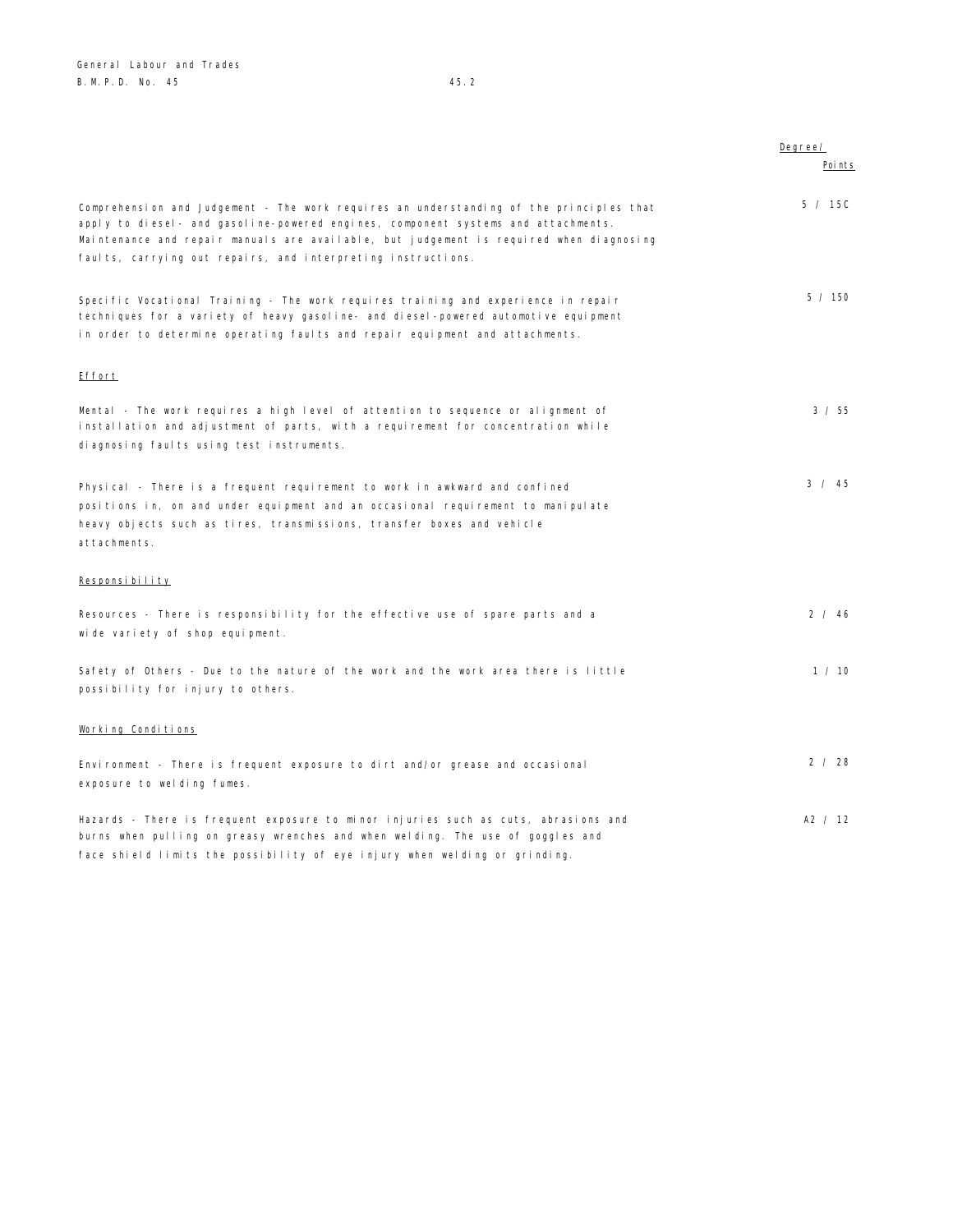| Bench-mark Position Number: 46                   | Level: $9$<br>Sub-group: Boilermaking-Blacksmithing |
|--------------------------------------------------|-----------------------------------------------------|
| Descriptive Title: Metal Fabricator, Marine Aids | Basic Point Rating: 577                             |
|                                                  | Supervisory Rating: n/a                             |
| Summary                                          |                                                     |

Under a shop foreman/woman, fabricates a variety of buoys, towers and other structural metal items in the boiler shop of a Marine Agency; repairs buoys, towers, boats and beacons; and performs related duties.

| <u>Duties</u>                                                                                                                                                 | % of Time         |
|---------------------------------------------------------------------------------------------------------------------------------------------------------------|-------------------|
|                                                                                                                                                               |                   |
| Fabricates buoys and navigation signal towers, by                                                                                                             | 45                |
| studying specifications and drawings,                                                                                                                         |                   |
| measuring, marking, bending, cutting, shaping and punching metal plate, using<br>÷.<br>machines such as brakes, rolls, shears, flame cutters and drill press, |                   |
| assembling and aligning sections to form frame of workpiece by using jigs,<br>$\overline{\phantom{a}}$                                                        |                   |
| hammering, chipping and grinding overlapping plate edges to prepare them for<br>$\overline{\phantom{a}}$                                                      |                   |
| welding and to caulk seams, using power tools, and                                                                                                            |                   |
| directing welders and riveters in fastening structures together and attaching<br>$\overline{\phantom{a}}$                                                     |                   |
| bridle lugs and other fittings.                                                                                                                               |                   |
|                                                                                                                                                               |                   |
| Performs repair work on buoys, towers, boats, and beacons, by                                                                                                 | 45                |
| unbolting and cutting defective plates and metal fittings,                                                                                                    |                   |
| straightening and patching plates,<br>shaping new plates, and<br>$\overline{\phantom{a}}$                                                                     |                   |
| removing defective rivets, aligning rivet holes, and installing new rivets.<br>$\equiv$                                                                       |                   |
|                                                                                                                                                               |                   |
| Performs related duties, such as routine repairs to maintain workshops and wharves.                                                                           | 10                |
|                                                                                                                                                               |                   |
|                                                                                                                                                               | Degree/<br>Points |
| Specifications                                                                                                                                                |                   |
| Skill and Knowledge                                                                                                                                           |                   |
| Basic Knowledge - The work requires reading drawings and work specifications of standard                                                                      | 4 / 72            |
| items and applying a knowledge of shop mathematics in using templates and patterns to                                                                         |                   |
| achieve a variety of geometrical configurations.                                                                                                              |                   |
| Comprehension and Judgement - The work requires an understanding of the properties of                                                                         | 4 / 121           |
| specific metals and of the principles, practices and procedures used in shaping and                                                                           |                   |
| fitting metal plate into conical, spherical, cylindrical and other forms, working                                                                             |                   |
| according to specifications to fabricate or repair a variety of structural items.                                                                             |                   |
| Specific Vocational Training - The work requires training and experience in forming and                                                                       | 5 / 150           |
| fabricating plate and structural materials into buoys, tanks and structures, and in the                                                                       |                   |
| use of hand tools and shop equipment to produce standard items to dimension and to repair                                                                     |                   |
| or rebuild damaged items.                                                                                                                                     |                   |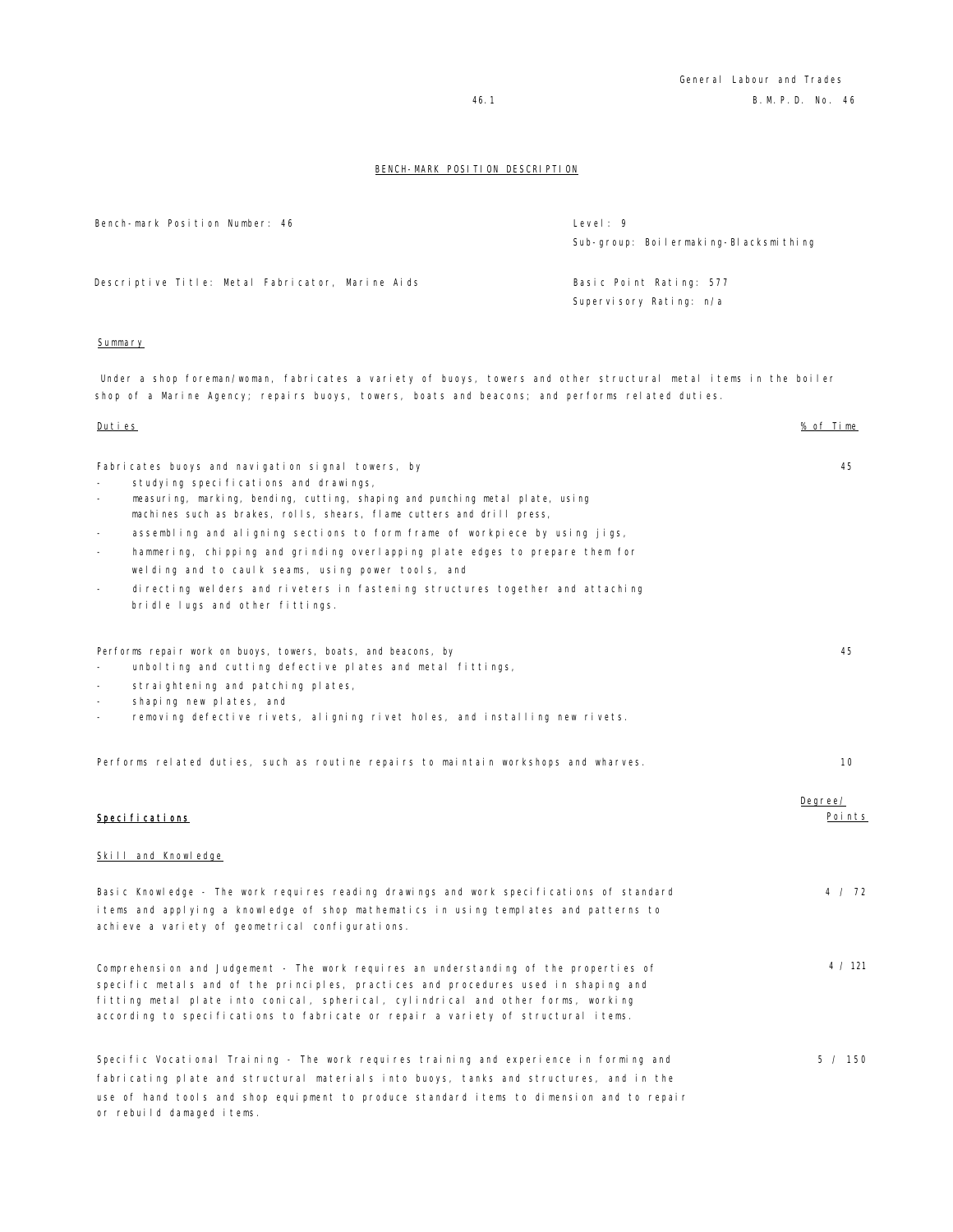Degree/ Points

# Effort

| Mental - The work requires a moderate degree of attention to follow chalk lines and<br>reference points while using power-operated shop and hand tools for the cutting and<br>shaping of metal plates.   | 2 / 35        |
|----------------------------------------------------------------------------------------------------------------------------------------------------------------------------------------------------------|---------------|
| Physical - The work requires the frequent handling of heavy plate and bar metal.                                                                                                                         | $4 \times 60$ |
| Responsibility                                                                                                                                                                                           |               |
| Resources - There is responsibility for the effective use of tools, equipment and<br>materials.                                                                                                          | 2 / 46        |
| Safety of Others - The work requires observance of safety rules to avoid injury to other<br>workers in close proximity while moving heavy items and using power tools and flame<br>cutter.               | 2 / 23        |
| Working Conditions                                                                                                                                                                                       |               |
| Environment - The work requires exposure to a high noise level within the plate shop and<br>occasionally to temperature extremes. The work also requires wearing goggles and heavy<br>protective gloves. | 3 / 44        |
| Hazards - The work requires frequent exposure to injuries from power tools, to strains<br>and bruises from moving heavy objects, and to burns from working in close proximity to<br>welders and burners. | B2 / 26       |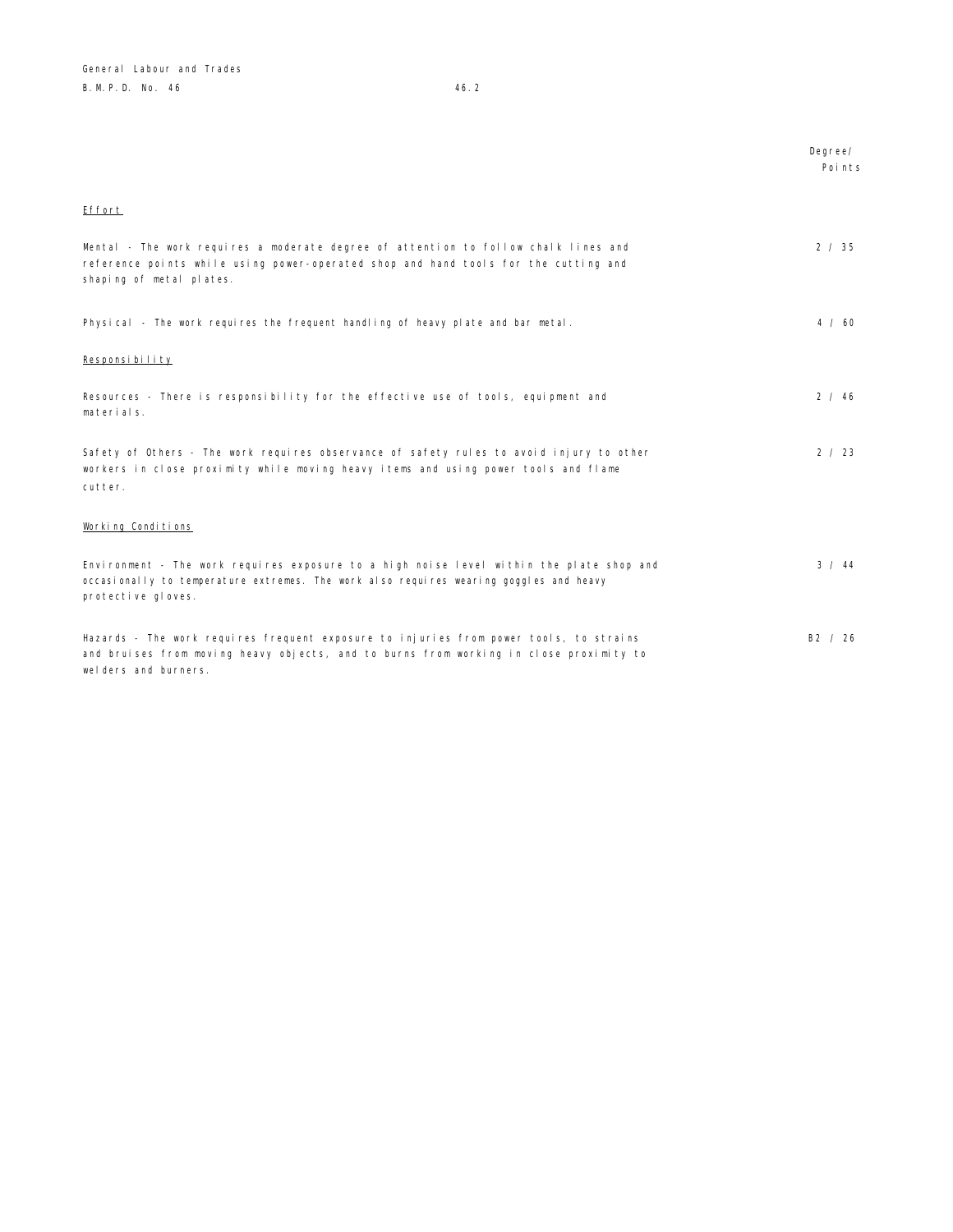Bench-mark Position Number: 47 Level: 10

Sub-group: Electrical Installing and Maintaining

Descriptive Title: Electrician, Airport Basic Point Rating: 652

Supervisory Rating: n/a

## Summary

Under an airport manager, maintains all airport electrical installations; maintains runway lights; carries out visual and operating inspections of emergency power plant equipment; and performs related duties.

## Duties % of Time

 $20$ 

15

| Maintains all airport electrical installations such as crash alarms, transformer                             | 50 |
|--------------------------------------------------------------------------------------------------------------|----|
| stations, power distribution lines and control panels, by<br>reviewing operating records and defect reports, |    |

- carrying out at regular intervals electrical tests, using such instruments as voltmeters, ammeters and ohmmeters,
- relating the results of such tests to prescribed standards,
- locating and identifying defects indicated by the tests, and
- adjusting controls and making repairs to the system and components.

Maintains approach, obstruction, direction and other runway lights in a serviceable condition, by

- visually inspecting lights in all brightness settings,
- removing obstructions such as grass or snow from lights, cleaning lenses and protective covers, replacing lamps and broken lenses, lubricating mechanical components and aligning lights,
- testing runway lighting cables for correct amperage and voltage, and
- locating and identifying defects indicated by the tests and making repairs.

Carries out scheduled visual and operating inspections of emergency power plant equipment, by

- keeping or arranging for adequate supplies of fuel, lubricants and coolants,
- checking and replenishing the oil level of the prime mover and cleaning or replacing oil and air filters at specified intervals,
- checking and adjusting electrolyte level and recharging storage batteries when necessary,
- starting the generator and observing switchboard and other instrument readings to determine that output and switchboard operation meet prescribed standards for varying loads,
- making adjustments and repairs to the generator and associated controls as indicated by instrument readings, and
- making or arranging for repairs to prime mover.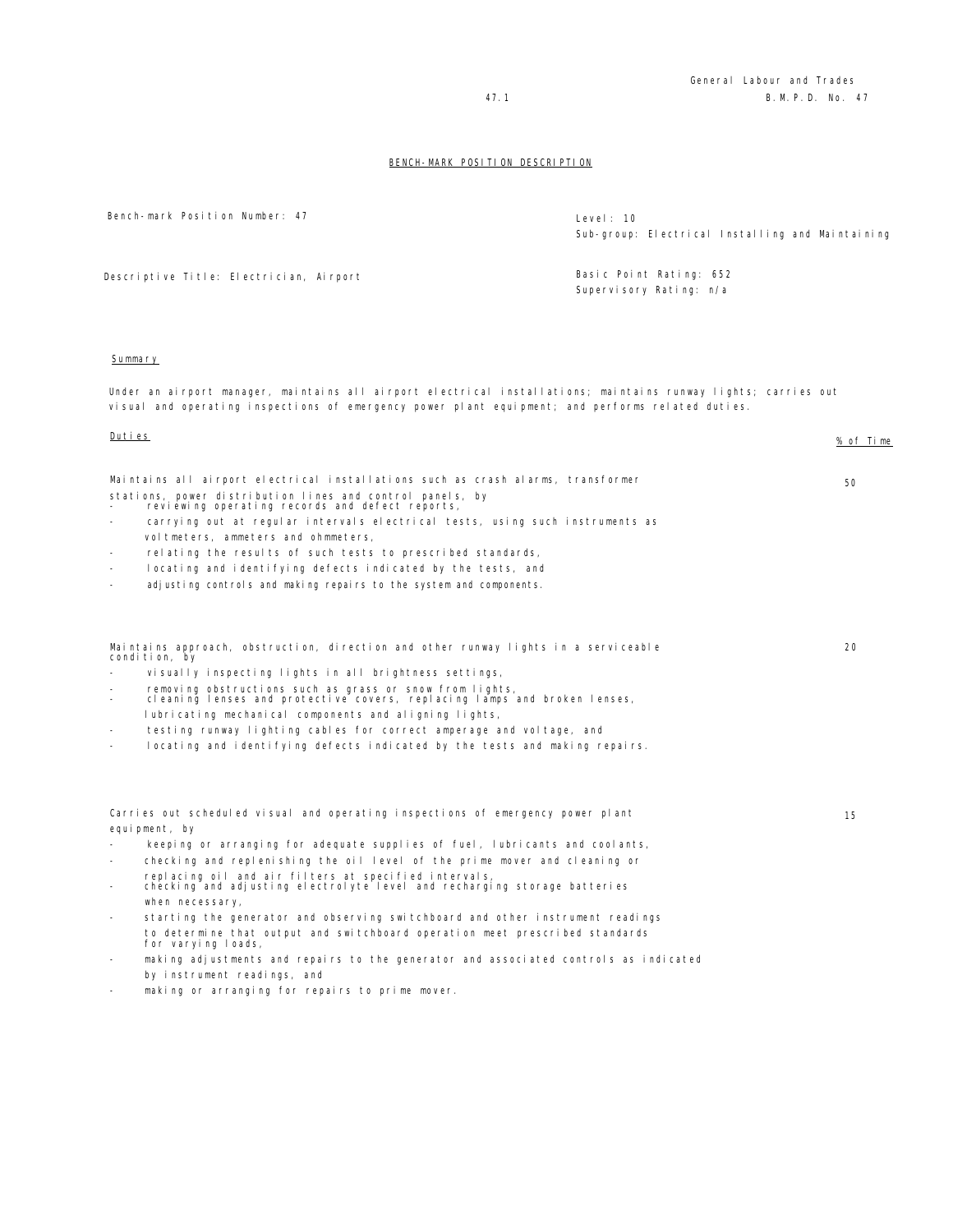General Labour and Trades B.M.P.D. No. 47 47.2

|                                                                                                                                                                                                                                                                                                                                                                     | % of Time         |
|---------------------------------------------------------------------------------------------------------------------------------------------------------------------------------------------------------------------------------------------------------------------------------------------------------------------------------------------------------------------|-------------------|
| Performs related duties, such as carrying out or assisting with modifications to<br>electrical supply and distribution systems, rewiring buildings, replacing lamps in<br>ai rport buildings, repairing electric motors and fixtures, requisitioning stores<br>and keeping an inventory, keeping a work-log and making monthly reports.                             | 15                |
| <b>Specifications</b>                                                                                                                                                                                                                                                                                                                                               | Degree/<br>Points |
| Skill and Knowledge                                                                                                                                                                                                                                                                                                                                                 |                   |
| Basic Knowledge - The work requires reading schematic drawings to modify, repair, install<br>or inspect the electrical supply and distribution systems and electrical equipment at an<br>airport, a knowledge of algebra to apply electrical formulae, the requisitioning of<br>stores and the maintenance of an inventory, and the preparation of monthly reports. | 5/88              |
| Comprehension and Judgement - The work requires a thorough understanding of the<br>principles of electricity and their application to a wide variety of electrical<br>installations and equipment. Operating and maintenance manuals are available, but<br>judgement is required in diagnosing faults and carrying out repairs without<br>technical supervision.    | 5 / 150           |
| Specific Vocational Training - The work requires training and considerable experience in<br>laying out work and in installing and repairing electrical equipment and systems in order<br>to perform a wide variety of skilled electrical work and provide in-situ expertise to the<br>airport manager.                                                              | 6 / 200           |
| Effort                                                                                                                                                                                                                                                                                                                                                              |                   |
| Mental - The work generally requires a high level of attention. Locating and identifying<br>defects and effecting repairs entails frequent periods of concentration.                                                                                                                                                                                                | 3 / 55            |
| Physical - Most of the work is carried out in cramped or awkward quarters. Greater<br>physical effort is occasionally required when lifting heavy objects or when climbing<br>ladders.                                                                                                                                                                              | 2 / 30            |
| Responsibility                                                                                                                                                                                                                                                                                                                                                      |                   |
| Resources - There is responsibility for an airport electrical service that is in a<br>continual state of readiness, also for the proper utilization of shop equipment and<br>supplies.                                                                                                                                                                              | 2 / 46            |
| Safety of Others - Reasonable care must be taken to prevent injury to any others in the<br>area when working on energized circuits. Greater care must be taken when working on high<br>voltage circuits if additional personnel have been assigned.                                                                                                                 | 2 / 23            |
| Working Conditions                                                                                                                                                                                                                                                                                                                                                  |                   |
| Environment - There is daily exposure to all weather conditions while inspecting or<br>servicing runway lights and exposure to noise and heat when carrying out certain internal<br>maintenance tasks.                                                                                                                                                              | 2 / 28            |

Hazards - There is exposure to severe shock when working on or near energized circuits. There is exposure to  $\frac{1}{32}$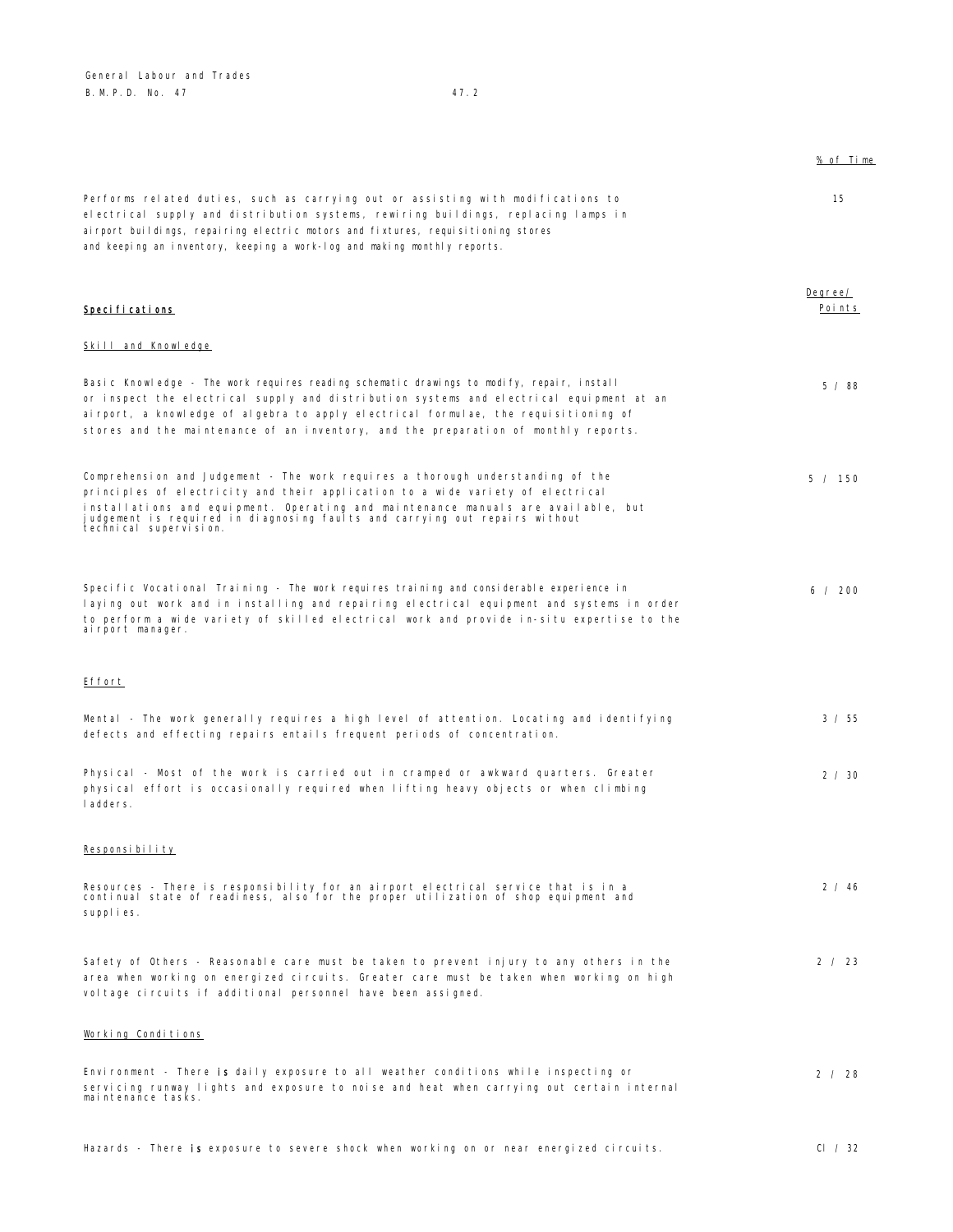| Bench-mark Position Number: 48        | Level: 10<br>Sub-group: Electrical Installing and maintaining |
|---------------------------------------|---------------------------------------------------------------|
| Descriptive Title: Powerline Repairer | Basic Point Rating: 618<br>Supervisory Rating: n/a            |

#### Summary

Under the general supervision of a maintenance supervisor at the Canadian Forces Base, maintains, modifies and repairs all departmental transmission and distribution power lines; replaces burned out lamps and fixtures on street and obstacle lights; and performs related duties.

#### Duties % of Time

Maintains, modifies and repairs power transmission and distribution lines, by

- climbing poles to replace broken or defective wires, primary fuses and damaged cutouts,
- securing new wires to insulators,
- splicing wire to adjoining sections to complete circuit,
- erecting poles and installing pole hardware, transformers, switches and fuses, using a variety of hand tools, and
- testing circuits, using simplified instruments.

#### Specifications **Degree/**  $\Box$

### Skill and Knowledge

electrical codes.

| Basic Knowledge - The work requires reading electrical diagrams and maintenance manuals,             |         |  |
|------------------------------------------------------------------------------------------------------|---------|--|
| and applying a knowledge of shop mathematics to interpret readings of test instruments.              | 4 / 72  |  |
|                                                                                                      |         |  |
| Comprehension and Judgement - The work requires sufficient understanding of electrical               |         |  |
| principles to install, modify or repair distribution systems. Judgement is required to               | 4 / 121 |  |
| determine faults and make repairs in accordance with the requirements of established codes.          |         |  |
|                                                                                                      |         |  |
| Specific Vocational Training - The work requires training and experience in erecting and             |         |  |
| outfitting power distribution poles and in constructing and repairing transmission lines in order to |         |  |
|                                                                                                      | 5 / 150 |  |

provide a trouble-shooting, modification and maintenance service that meets provincial and national

Points

80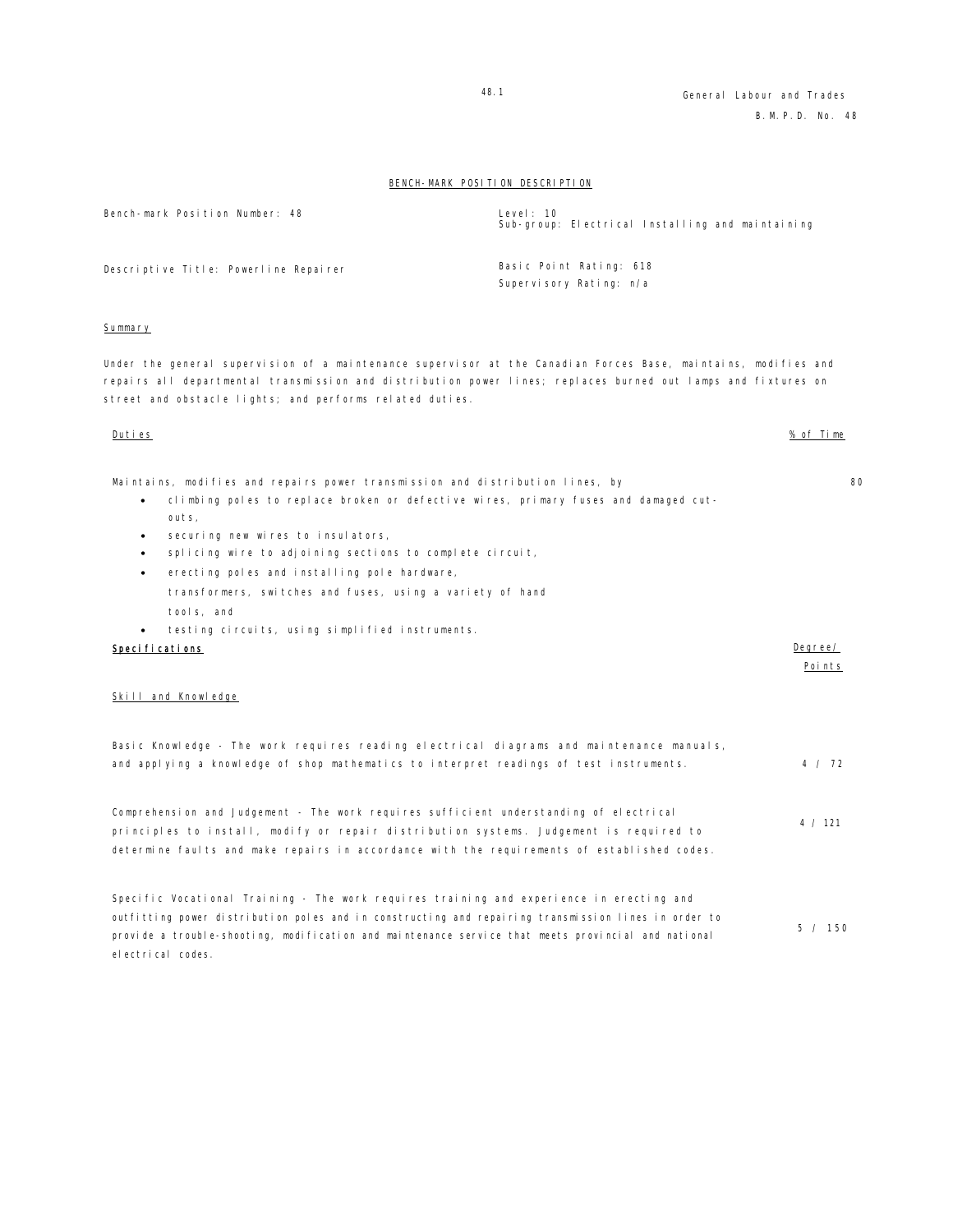|                                                                                                                                                                                                                                        | Degree/<br>Points |
|----------------------------------------------------------------------------------------------------------------------------------------------------------------------------------------------------------------------------------------|-------------------|
| Efforts                                                                                                                                                                                                                                |                   |
| Mental - The work generally requires moderate attention with short periods of concentration for some of the<br>more demanding aspects of the work, e.g., trouble shooting, circuit testing.                                            | 2 / 35            |
| Physical - The work requires frequent climbing of poles and working in very difficult positions<br>when attaching and securing pole hardware and transformers. There is also an occasional requirement<br>to lift heavy articles.      | 4 / 60            |
| Responsibility<br>Resources - There is responsibility for the effective use and custody of hand tools, electrical supplies and<br>spare parts.                                                                                         | 2 / 46            |
| Safety of Others - As a member of a line crew, extreme care must be exercised to ensure the safety<br>of other workers. Failure to properly ground or shield conductors could result in serious<br>electrical shocks to other workers. | 4 / 50            |
| Working Conditions                                                                                                                                                                                                                     |                   |
| Environment - The work is performed outdoors and is frequently subject to inclement weather<br>conditions such as rain, snow and below zero temperatures. There is also a requirement to wear<br>cumbersome clothing and equipment.    | 3 / 44            |
| Hazards - There is frequent exposure to severe shock by high voltage energized circuits.                                                                                                                                               | C2 / 40           |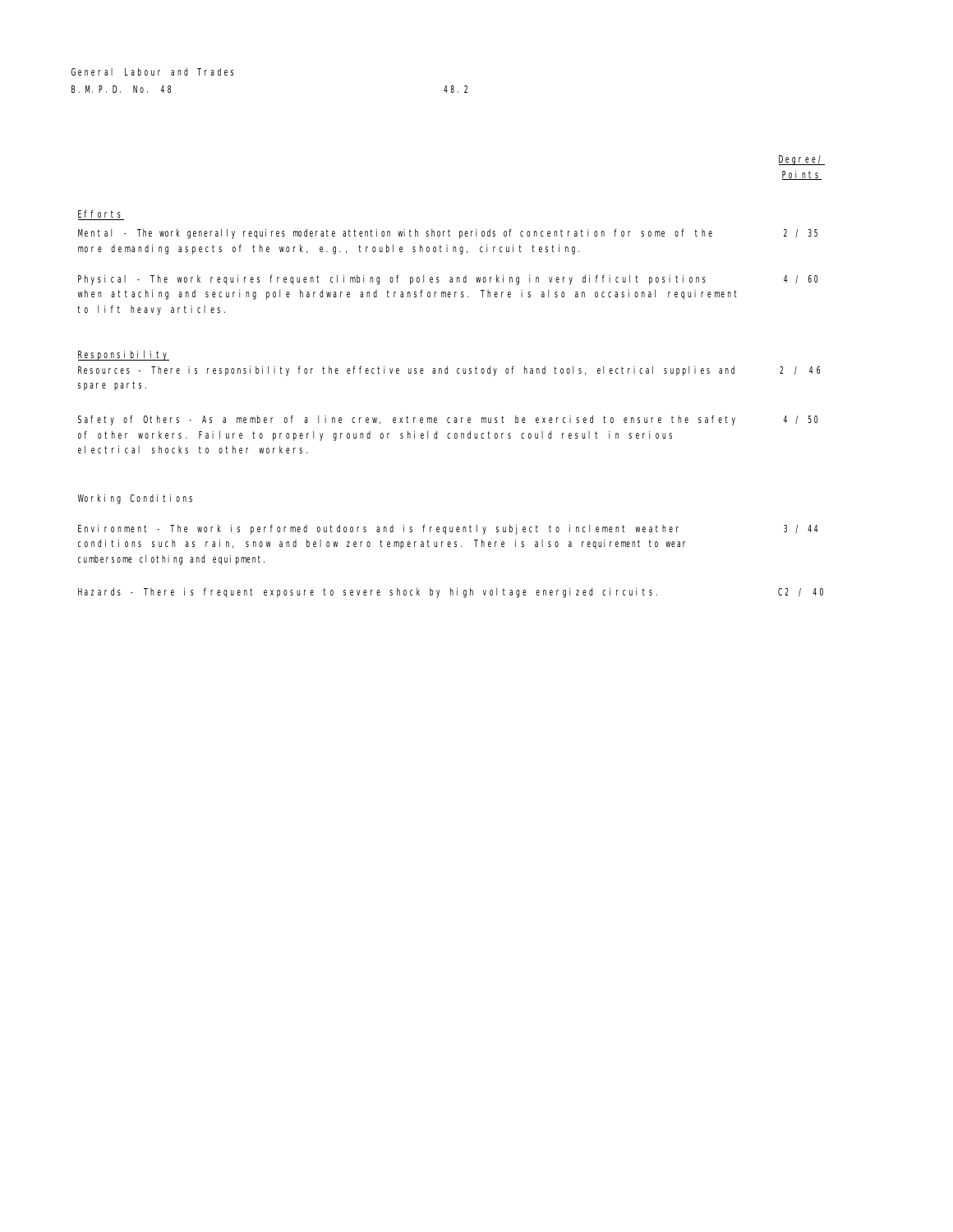Bench-mark Position Number: 49 Level: 10

 Descriptive Title: High-Pressure Pipefitter/Welder

#### Summary

Under the steam-fitting shop supervisor at a Canadian Forces base, lays out, fabricates, assembles and welds highand low-pressure piping, valves and fittings in the maintenance of a central heating plant and associated distribution systems; fabricates, modifies or repairs miscellaneous metal articles; and performs related duties.

#### Duties % of Time

Lays out, fabricates and/or assembles parts and welds high- and low-pressure piping, valves and fittings, and heavy engineering equipment and fixtures of the heating plant and base buildings, by 70

- examining drawings and other specifications to determine layout, materials,
- and type and standard of welded joints,
- measuring distances and marking reference points on piping and structures,
- cutting, reaming, threading and bending pipe,
- preparing pieces for welding by cleaning or degreasing using wire brush, portable grinder or chemical solutions,
- assembling pipe sections, valves and fittings and securing assemblies in position with clamps, brackets and hangers or by tack-welding components together, and
- setting up equipment and completing final welding of components using electric-arc and oxy-acetylene welding equipment.

Fabricates and modifies a limited variety of articles such as security screens, bars and hasps, and shop tools, by

- laying out work and cutting metal stock with a power hack-saw,
- drilling holes with drill press,
- heating and shaping components with forge and blacksmithing tools, and
- welding component parts.

Performs related duties, such as cleaning and lubricating shop equipment and directing the activities of a welder helper when assigned.

## Specifications

#### Skill and Knowledge

Basic Knowledge - The work requires a knowledge of shop mathematics to lay out piping systems. It also requires reading pipe system drawings and specifications.

Sub-group: Pipefitting

Basic Point Rating: 653 Supervisory Rating: n/a

25

5

Degree/ Points

4 / 72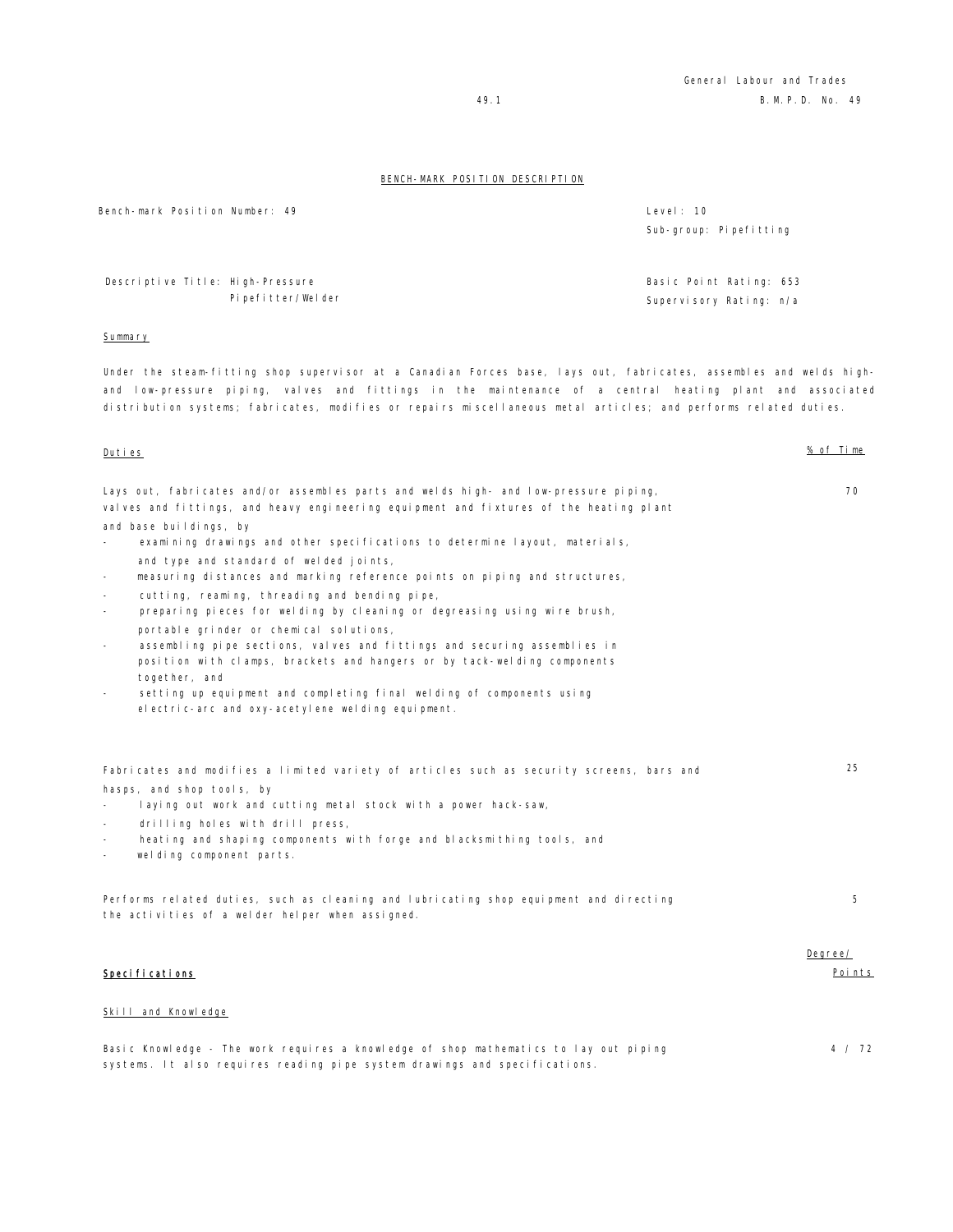Degree/ Points Comprehension and Judgement - The work requires an understanding of the principles and practices governing the repair of high- and low-pressure piping systems as well as those governing high-pressure welding and blacksmithing. There is a requirement to read drawings and specifications and judgement must be exercised in ensuring the quality of completed welds and in fabricating a limited variety of miscellaneous metal articles. 5 / 150 Specific Vocational Training - The work requires training and experience in pipefitting and in the use of oxy-acetylene and electric-arc welding equipment to assemble and repair high-pressure piping systems to meet provincial and national codes. Some training and experience in blacksmithing is also required. 6 / 200 Effort Mental - The work requires close attention and hand-eye co-ordination when positioning parts and when welding high-pressure pipes and fittings to attain desired penetration and a high quality weld. 3 / 55 Physical - The work frequently requires welding from cramped and awkward positions. It also requires climbing ladders and working from scaffolding. 3 / 45 Responsibility Resources - There is responsibility for the effective use and care of tools and equi pment. 2 / 46 Safety of Others - Special care must be taken to prevent eye injuries and serious burns to other workers when operating welding equipment overhead, however safe working practices indicates a requirement for a spotter. 2 / 23 Working Conditions Environment - There is continual exposure to heat, fumes and dirt when using welding and forging equipment. There is a significant requirement to wear protective clothing and equipment. 3 / 44 Hazards - There is occasional exposure to injuries resulting from falls from scaffolding. The use of protective clothing and face shields reduces the hazards of serious burns or B1 / 18

eye injuries.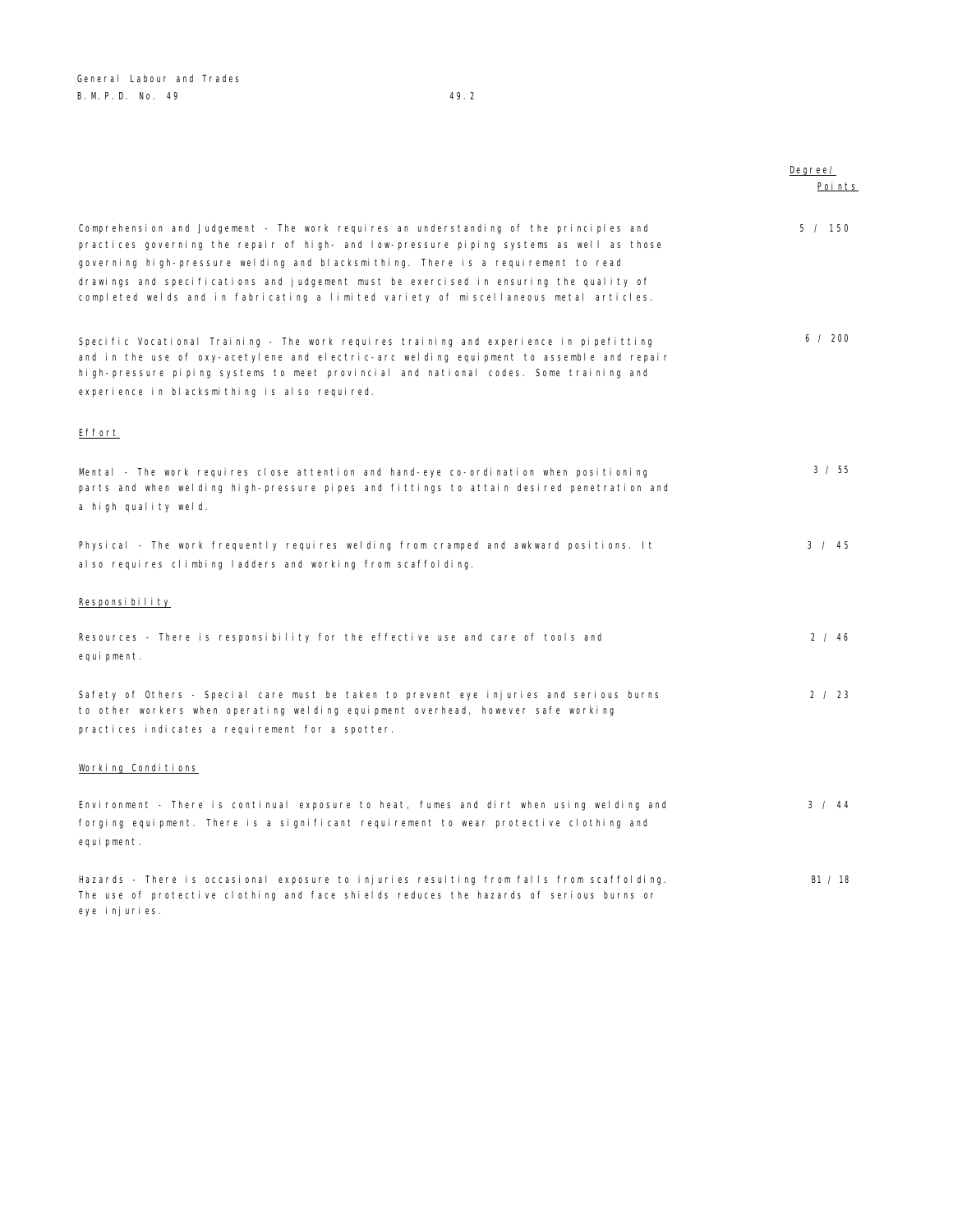Sub-group: Pipefitting

Basic Point Rating: 698 Supervisory Rating: C4

#### BENCH-MARK POSITION DESCRIPTION

Bench-mark Position Number: 50 **Level: 11** 

Descriptive Title: Maintenance Supervisor, Plumbing and Heating

#### **Summary**

Under the Maintenance Superintendent, plans, schedules, and controls the activities of three workshops engaged in installing, repairing and maintaining plumbing, heating and associated systems and in the fabrication of structural and miscellaneous iron products, at a Canadian Forces base; and performs related duties.

Duties % of Time

60

Administers the activities of 26 supervisors and trades personnel engaged in the installation, repair and maintenance of plumbing systems, high and low pressure steam systems, water and air lines, sprinkler systems, fire hydrants, air-conditioning, refrigeration, lagging, sheet metal fabrication, welding, oil burner repairs, furnace installations and pneumatic control systems and in carrying out annual overhauls to the heating plant, by

- reviewing work orders, construction plans, estimates, bulletins and technical instructions to determine the shop priorities,
- co-ordinating work between shops and outside contractors to meet the demands of multi-trade construction projects and major heating plant annual overhauls,
- providing technical guidance to subordinate supervisors in laying out difficult work and in carrying out major repairs,
- visiting sites to ensure conformity with job specifications and estimates, and recommending needed amendments or changes in the scope of work,
- determining the need for and scheduling the use of rental equipment such as special cutters, welding equipment, burners and sheet metal joint formers,
- initiating requests for the replacement and updating of shop equipment, and
- establishing priorities for routine maintenance and service work and assisting the Maintenance Superintendent in the setting of priorities for all new and major repair work.

Supervises, through subordinate supervisors, a staff of tradesworkers, by:

- assigning projects to supervisors and reviewing work in progress,
- appraising the work performance of subordinate supervisors and military tradesworkers, discussing their efficiency with them and counselling as necessary,
- serving on examination boards for the selection of new staff, and
- participating in the resolution of grievances, recommending acting pay and requesting changes to the staff complement.

Performs related duties such as explaining and enforcing safety regulations, preparing trades examinations for use in competitions and maintaining labour expenditure records. 30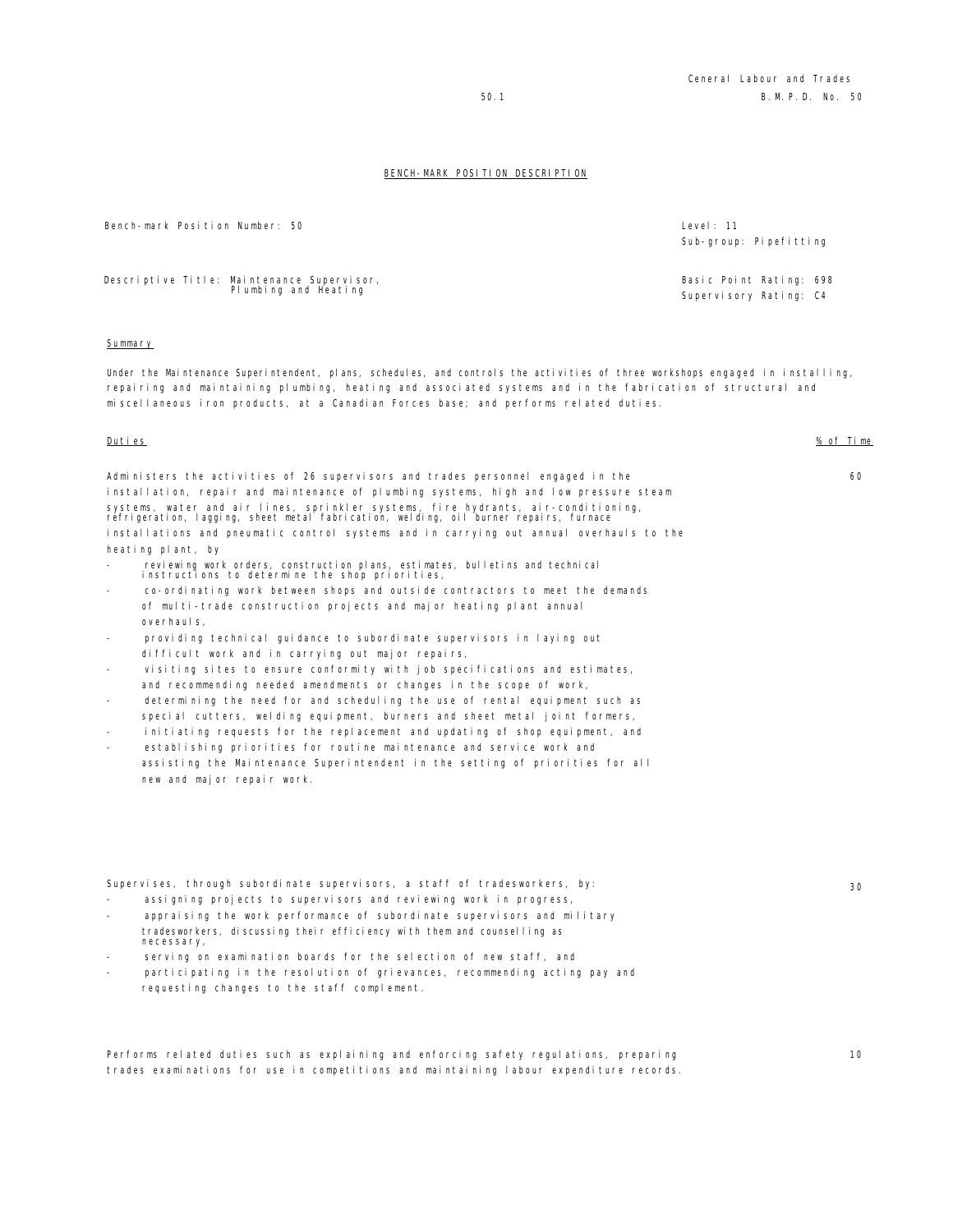|                                                                                                                                                                                                                                                                                                                                                                                                                                                                                                                                                                                       | Degree/ |
|---------------------------------------------------------------------------------------------------------------------------------------------------------------------------------------------------------------------------------------------------------------------------------------------------------------------------------------------------------------------------------------------------------------------------------------------------------------------------------------------------------------------------------------------------------------------------------------|---------|
| Specifications                                                                                                                                                                                                                                                                                                                                                                                                                                                                                                                                                                        | Points  |
| Skill and Knowledge                                                                                                                                                                                                                                                                                                                                                                                                                                                                                                                                                                   |         |
| Basic Knowledge - The work reguires participating in the estimation of cost.<br>labour, material, time, and scheduling requirements with the base maintenance<br>officer to establish the methods and procedures best suited to individual<br>construction projects. The work requires interpreting complex drawings and technical<br>data, using formulae from a variety of trades, in scheduling and laying out work for<br>sub-supervisors and work groups and writing reports to recommend the updating or<br>replacement of shop equipment.                                      | 6 / 104 |
| Comprehension and Judgement - The work requires a thorough understanding of the<br>principles and practices associated with the plumbing, pipefitting and steamfitting<br>trades as well as a good knowledge of closely allied trades, such as refrigeration and<br>sheet-metal working. Technical guidance is provided by manuals, drawings,<br>specifications, engineering orders and building codes but judgement is required when<br>scheduling and co-ordinating the work force for conflicting projects and when planning<br>and laying out work for new systems installations. | 5 / 150 |
| Specific Vocational Training - The work requires training and experience in co-ordinating<br>and supervising a work force engaged in a variety of installations, maintenance and<br>repair projects involving water, sewer, and sprinkler systems, high and low pressure<br>steam systems, oil burner and pneumatic control systems, air-conditioning and<br>refrigeration systems, lagging and sheet metal work.                                                                                                                                                                     | 7 / 250 |
| Effort                                                                                                                                                                                                                                                                                                                                                                                                                                                                                                                                                                                |         |
| Mental - The work generally requires a high level of attention while co-ordinating work<br>performed at several locations. Periods of concentration are required when interpreting<br>drawings and specifications, when estimating project cost, labour and material<br>requirements, and when planning the deployment and production of a subordinate work<br>force.                                                                                                                                                                                                                 | 3 / 55  |
| Physical - The work requires intermittent standing and walking when visiting work sites.<br>There is an occasional requirement for greater physical effort when climbing scaffolding<br>and ladders while examining piping, hangars and duct work.                                                                                                                                                                                                                                                                                                                                    | 1 / 15  |
| Responsibility                                                                                                                                                                                                                                                                                                                                                                                                                                                                                                                                                                        |         |
| Resources - There is responsibility for the effective utilization of personnel,<br>equipment, tools and materials in the shops and at varying work sites. Errors in project<br>requirement calculations can result in unwarranted costs, lost time, waste of materials<br>and delay in project completion.                                                                                                                                                                                                                                                                            | 3 / 72  |
| Safety of Others - There is a continuing responsibility for ensuring that personnel<br>comply with safe work practices and that shops and work sites are free of potential<br>hazards.                                                                                                                                                                                                                                                                                                                                                                                                | 3 / 36  |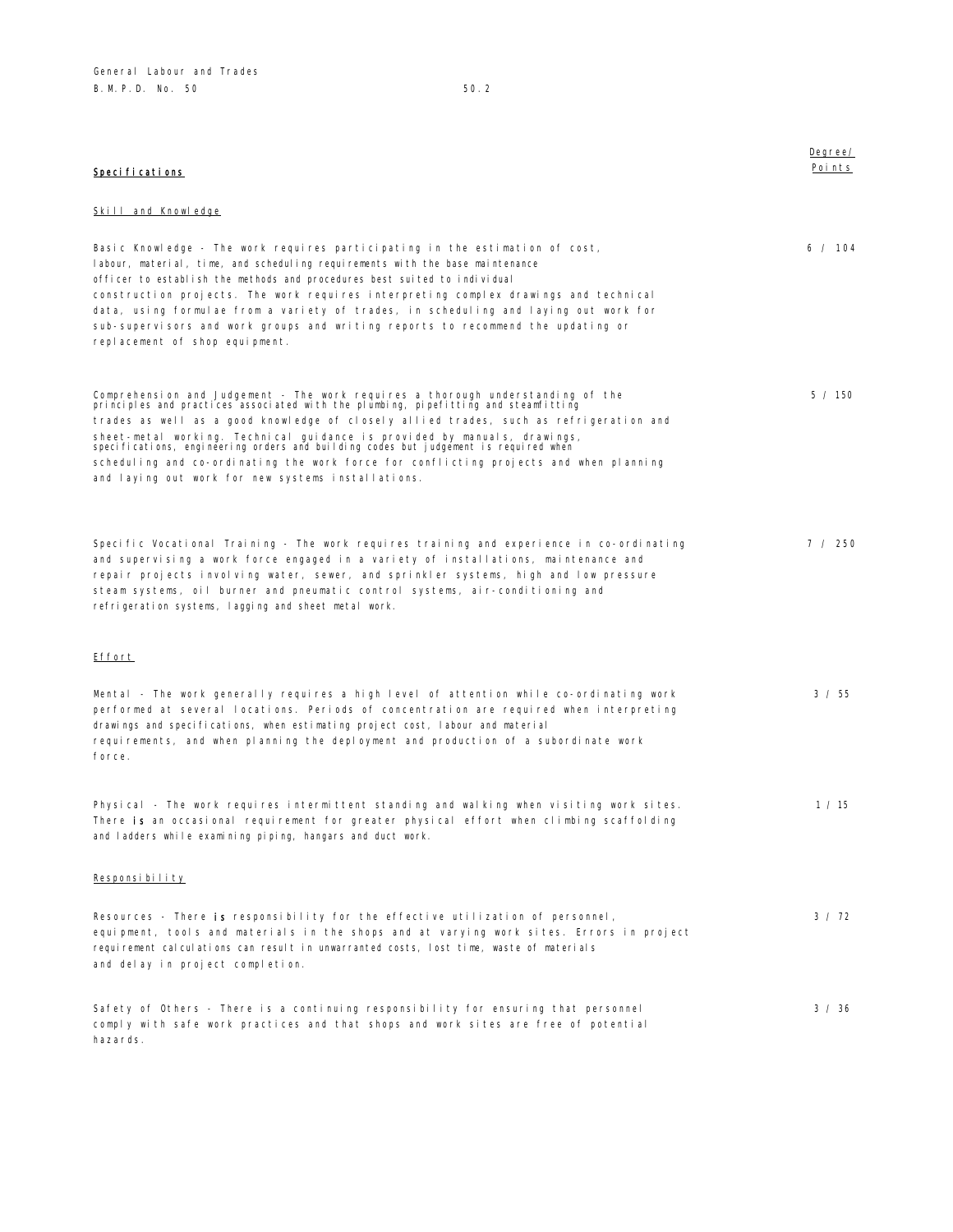|                                                                                                                                                                                                                                                                                                                                                                                                                                         | Degree/<br>Points |
|-----------------------------------------------------------------------------------------------------------------------------------------------------------------------------------------------------------------------------------------------------------------------------------------------------------------------------------------------------------------------------------------------------------------------------------------|-------------------|
| Working Conditions                                                                                                                                                                                                                                                                                                                                                                                                                      |                   |
| Environment - There is occasional exposure to dirt, noise and inclement weather when<br>checking or supervising work in progress.                                                                                                                                                                                                                                                                                                       | 1 / 12            |
| Hazards - There is occasional exposure to minor injuries such as abrasions, cuts and<br>bruises while inspecting work.                                                                                                                                                                                                                                                                                                                  | Al $/4$           |
| Supervision                                                                                                                                                                                                                                                                                                                                                                                                                             |                   |
| The work requires the supervision, through subordinate supervisors, of three units<br>totalling 26 trades personnel of whom 14 are allocated to the pipefitting sub-group.<br>Supervision includes setting priorities, assigning work, checking work in progress and on<br>completion, providing on-the-job training in work methods and procedures, assessing<br>employee performance and participating in the selection of new staff. | C <sub>4</sub>    |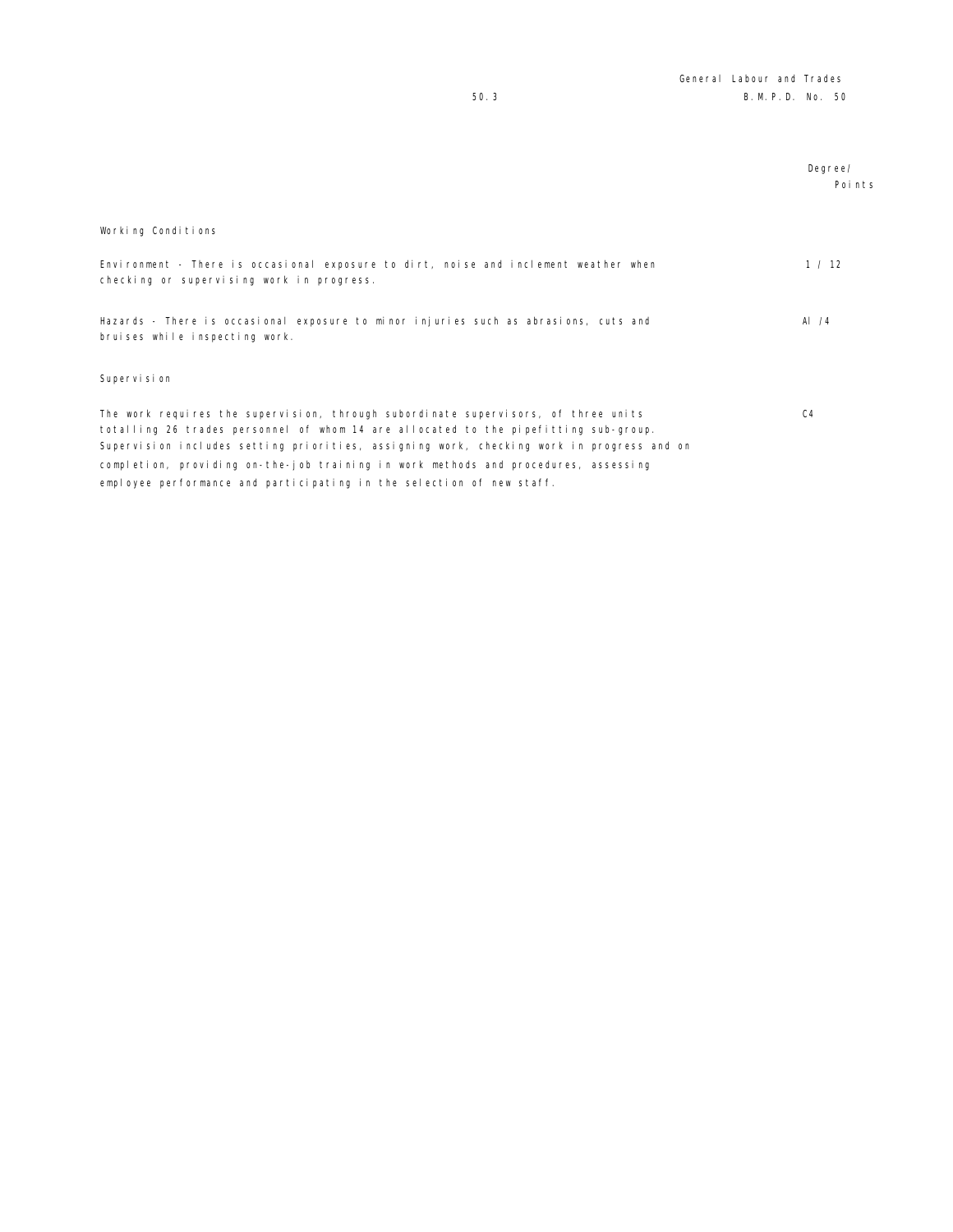| Bench-mark Position Number: 51 | Level: 9<br>Sub-group: Pipefitting                 |
|--------------------------------|----------------------------------------------------|
| Descriptive Title: Pipefitter  | Basic Point Rating: 554<br>Supervisory Rating: n/a |

## Summary

Under the supervisor of plumbing and steam fitting, maintains, repairs and installs high-pressure steam and other piping at a Canadian Forces Base; and performs related duties.

| Duties                                                                                                                                                                                                                                                                                                                                                                                                                                                                                                                                                                                                                                                                                                                                                                                                                                                                                                                                                                                   | % of Time         |
|------------------------------------------------------------------------------------------------------------------------------------------------------------------------------------------------------------------------------------------------------------------------------------------------------------------------------------------------------------------------------------------------------------------------------------------------------------------------------------------------------------------------------------------------------------------------------------------------------------------------------------------------------------------------------------------------------------------------------------------------------------------------------------------------------------------------------------------------------------------------------------------------------------------------------------------------------------------------------------------|-------------------|
| Maintains, repairs and installs heating and plumbing fixtures and water, sewage, and<br>high-pressure steam distribution and collection systems, including piping, valves, traps,<br>pumps, gauges, metering devices, fixtures and fittings, by<br>threading and bending metal piping by hand, or using pipe-threading and<br>pipe-bending equipment,<br>cutting metal pipe, using a hack-saw, pipe cutter, hammer and chisel, and<br>$\overline{\phantom{a}}$<br>cutting torch,<br>connecting fixtures to the system,<br>$\overline{\phantom{a}}$<br>assembling piping, fittings and controls, using hand tools to position pipe<br>$\overline{a}$<br>sections and to tighten and seal joints,<br>positioning and securing piping to concrete, wood and metal surfaces, using<br>$\overline{\phantom{a}}$<br>hand tools, and<br>testing piping systems for leaks by increasing the pressure in pipes and by<br>$\overline{\phantom{a}}$<br>observing pressure gauges attached to pipes. | 90                |
| Performs related duties, such as operating sewer-line-cleaning and pipe-thawing machines.                                                                                                                                                                                                                                                                                                                                                                                                                                                                                                                                                                                                                                                                                                                                                                                                                                                                                                | 10                |
| Speci fi cati ons                                                                                                                                                                                                                                                                                                                                                                                                                                                                                                                                                                                                                                                                                                                                                                                                                                                                                                                                                                        | Degree/<br>Points |
| Skill and Knowledge                                                                                                                                                                                                                                                                                                                                                                                                                                                                                                                                                                                                                                                                                                                                                                                                                                                                                                                                                                      |                   |
| Basic Knowledge - The work requires a knowledge of shop mathematics to lay out piping<br>systems. It also requires reading plumbing and pipe system drawings, diagrams and<br>specifications.                                                                                                                                                                                                                                                                                                                                                                                                                                                                                                                                                                                                                                                                                                                                                                                            | 4 / 72            |
| Comprehension and Judgement - The work requires an understanding of the principles<br>governing the repair and installation of plumbing and high-pressure steam systems, and a<br>thorough knowledge of the techniques and tools of the trade. Judgement is required to<br>identify trouble spots and effect repairs.                                                                                                                                                                                                                                                                                                                                                                                                                                                                                                                                                                                                                                                                    | 4 / 121           |
| Specific Vocational Training - The work requires training and experience in maintaining,<br>repairing and installing high-pressure steam and plumbing systems to meet the<br>requirements of provincial and national codes.                                                                                                                                                                                                                                                                                                                                                                                                                                                                                                                                                                                                                                                                                                                                                              | 5 / 150           |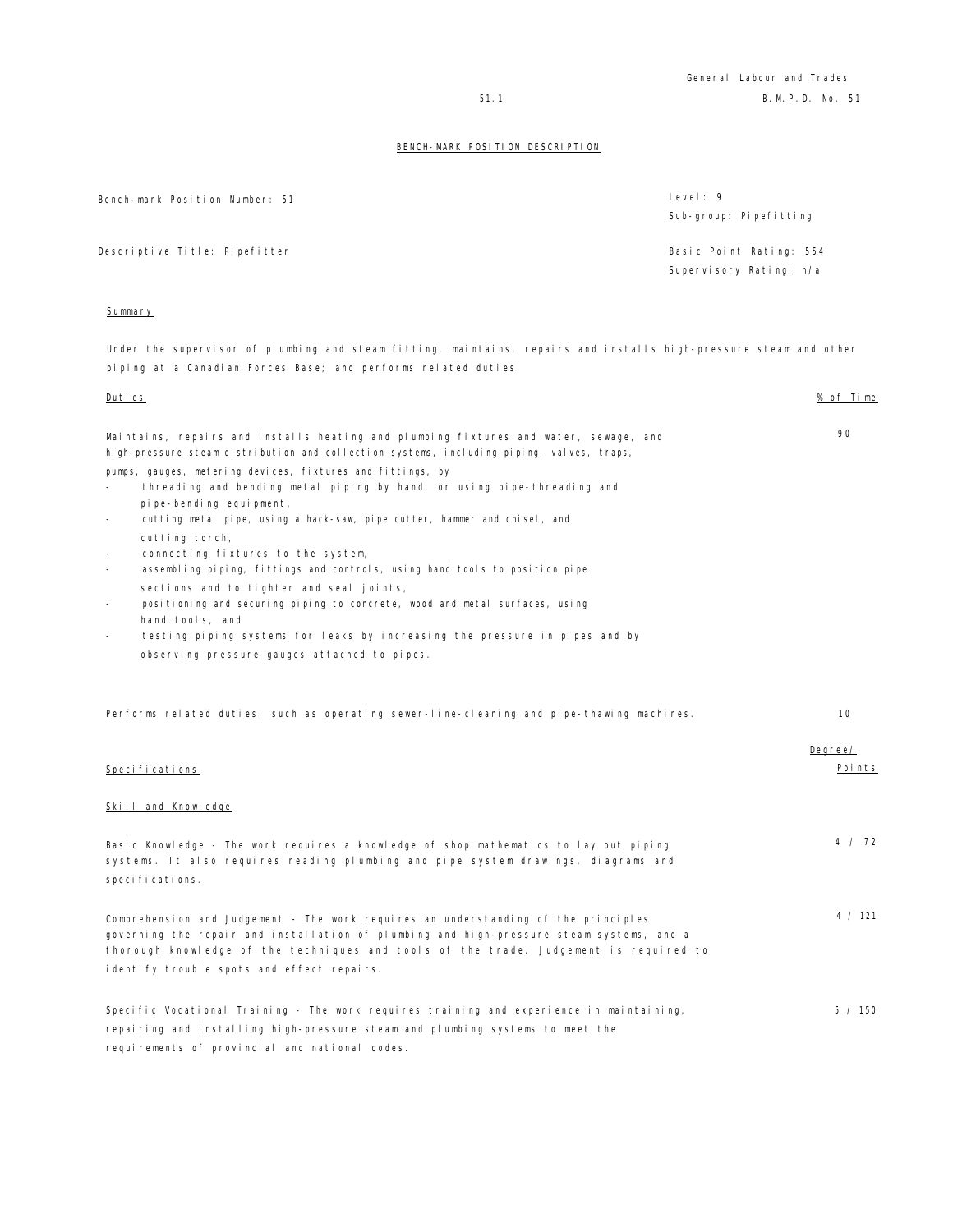|                                                                                                                                                                                                                                                        | Degree/<br>Points |
|--------------------------------------------------------------------------------------------------------------------------------------------------------------------------------------------------------------------------------------------------------|-------------------|
| Effort                                                                                                                                                                                                                                                 |                   |
| Mental - The work requires moderate attention with periods of close attention while<br>transposing measurements and other specifications by referral to blueprints and drawings,<br>and taking measurements to cut and form pipe and install fittings. | 2 / 35            |
| Physical - The work frequently requires climbing stairs and ladders and manipulating<br>workpieces in cramped or awkward positions.                                                                                                                    | 3 / 45            |
| Responsibility                                                                                                                                                                                                                                         |                   |
| Resources - There is responsibility for the effective use and care of equipment,<br>fixtures and fittings. Faulty repairs or installations result in loss of time and<br>materials.                                                                    | 2 / 46            |
| Safety of Others - The work requires reasonable care to prevent injury to others in the<br>area when lifting, carrying, positioning and assembling piping.                                                                                             | 2 / 23            |
| Working Conditions                                                                                                                                                                                                                                     |                   |
| Environment - The work involves frequent exposure to heat, dirt and obnoxious odours when<br>maintaining, repairing and installing steam, water and sewage pipe, fixtures and<br>controls.                                                             | 3 / 44            |
| Hazards - There is occasional exposure to lost-time injuries such as serious strains and<br>sprains when manipulating workpieces and working in awkward positions.                                                                                     | B1 / 18           |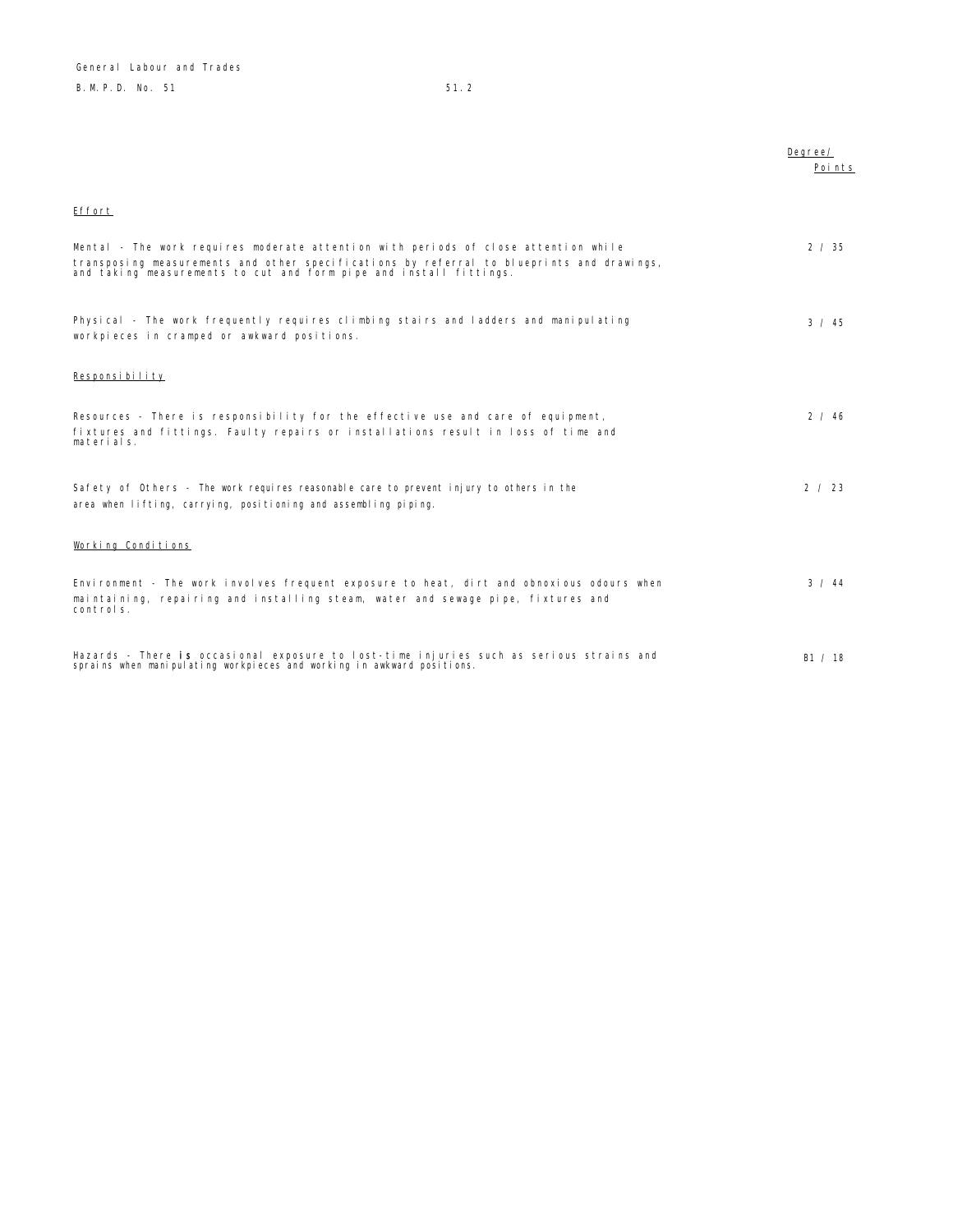Bench-mark Position Number: 52 Level: 7 Sub-group: Sheet Metal Working Descriptive Title: Body Repairer Basic Point Rating: 472 Supervisory Rating: n/a Summary Under the supervisor of the body repair shop, repairs metal body components, trim, glass, fittings and fixtures on motor vehicles at a Canadian Forces Base; and performs related duties. Duties % of Time Repairs motor vehicle metal body components such as sub-frame, doors, fenders, bumpers, and engine hood and trunk lid, by - dismantling and re-assembling body components, using hand tools such as wrench and oxy-acetylene torch, hammering, beating and cutting, and pulling and pressing bent and crushed body components, using hand and pneumatic hammers, oxy-acetylene torch, and pneumatic press and puller, filing, grinding and sanding metal surfaces, paint and body putty to prepare surfaces for painting, building up surfaces, using metal spray gun, applying rust inhibitor to repaired surfaces, using spray gun, and welding tears, using oxy-acetylene equipment. 80 Performs related duties, such as fabricating sheet-metal panels and parts, repairing and installing interior and exterior trim, seats and fittings, dismantling and replacing mirrors, lights and glass, and driving motor vehicles into and out of the body repair shop.  $20$ Specifications Degree/ Points Skill and Knowledge Basic Knowledge - The work requires a knowledge of arithmetic to lay out sheet-metal panels and to use scales and calipers. 2 / 40 Comprehension and Judgement - The work requires an understanding of the properties and uses of sheet-metal and other trim material and of established trade practices in repairing and fabricating sheet-metal body components and installing interior and exterior accessories. Judgement is required in repairing and fabricating body components to conform to original contours. 3 / 93 Specific Vocational Training - The work requires training and experience in repairing and fabricating sheet-metal body components and in repairing and installing trim, glass, 5 / 150

fittings and fixtures to restore vehicle to a specified condition.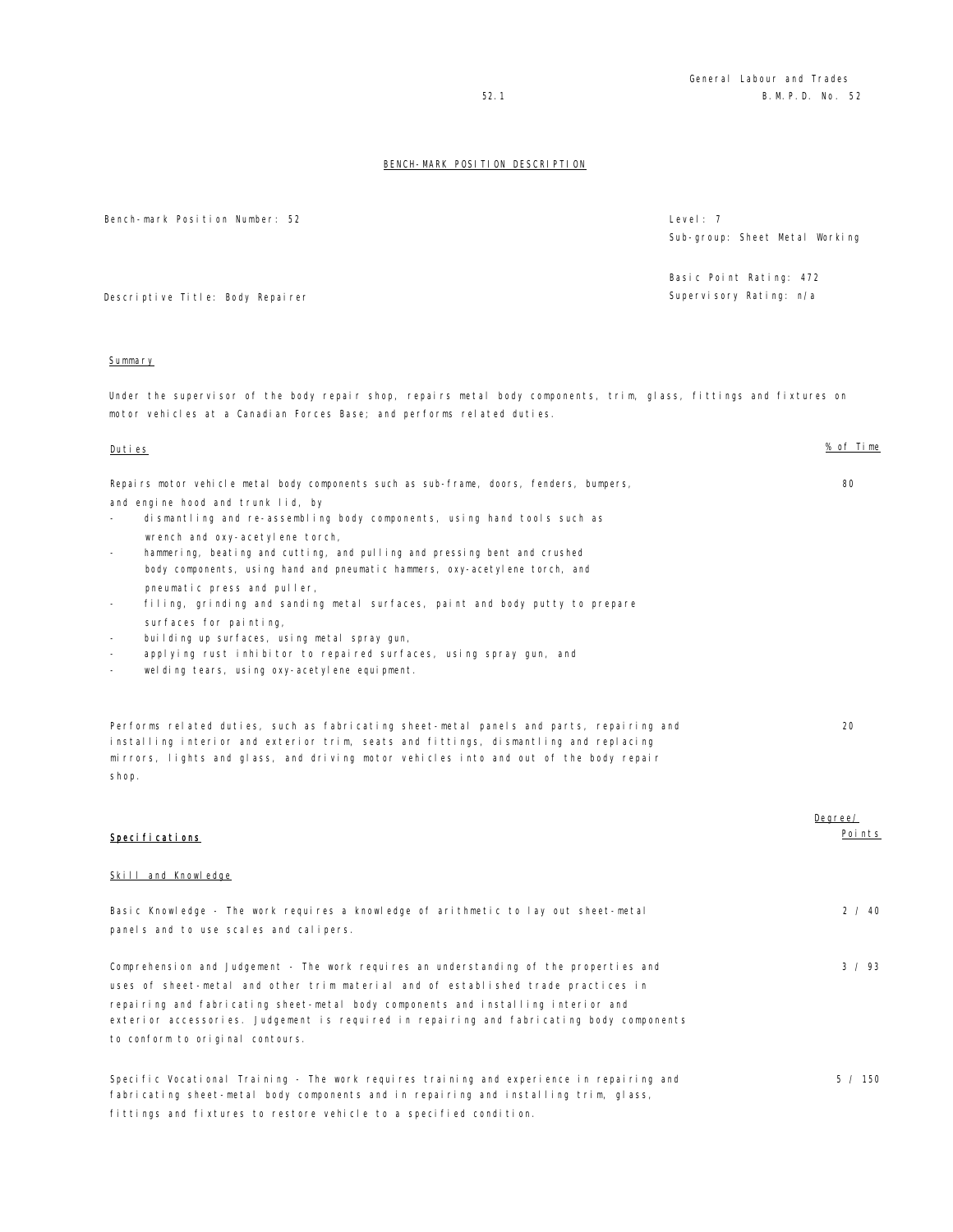|                                                                                                                                                                                                                                                                    | Degree/<br>Points |
|--------------------------------------------------------------------------------------------------------------------------------------------------------------------------------------------------------------------------------------------------------------------|-------------------|
| Effort                                                                                                                                                                                                                                                             |                   |
| Mental - The work requires a moderate degree of attention to appearance, fit and shape<br>when hammering, building-up, grinding and fabricating sheet-metal surfaces to conform to<br>original contours. The work also requires co-ordination when weldings tears. | 2 / 35            |
| Physical - The work requires dismantling and installing, and hammering, filing, grinding<br>and bending metal body components in awkward work positions in, on and under motor<br>vehicles.                                                                        | 3 / 45            |
| Responsibility                                                                                                                                                                                                                                                     |                   |
| Resources - There is responsibility for the effective use of sheet-metal materials,<br>interior and exterior trim and fixtures, and a variety of shop equipment.                                                                                                   | 2 / 46            |
| Safety of Others - Reasonable care must be taken while carrying out repairs and<br>installations to prevent injuries to others in the area arising from spraying molten<br>lead, and cutting and welding with an oxy-acetylene torch.                              | 2 / 23            |
| Working Conditions                                                                                                                                                                                                                                                 |                   |
| Environment - There is significant exposure to noise, welding fumes or dust when<br>dismantling, repairing and installing body components.                                                                                                                         | 2 / 28            |
| Hazards - There is frequent exposure to minor injury when dismantling and re-assembling<br>light-weight body components. The wearing of protective clothing and goggles prevent                                                                                    | A2 / 12           |

serious burns from spraying molten lead and welding.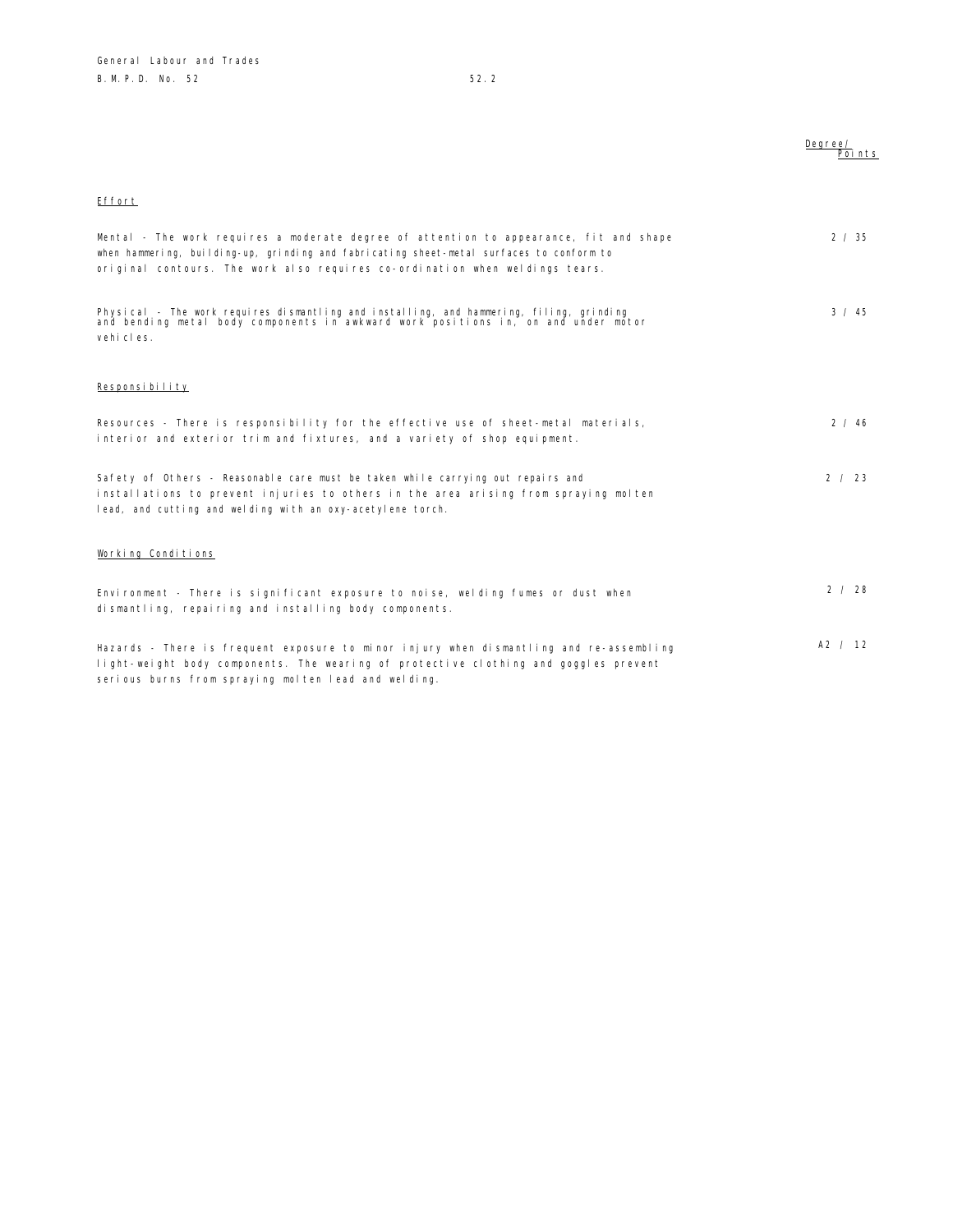5 / 88

# BENCH-MARK POSITION DESCRIPTION

Bench-mark Position Number: 53 Level: 9 Sub-group: Sheet Metal Working Descriptive Title: Sheet-Metal Worker Basic Point Rating: 554 Supervisory Rating: n/a

# Summary

Under a plumbing shop supervisor at a Canadian Forces base, fabricates, repairs, alters and installs a wide range of sheet metal articles; inspects assemblies and installations; and performs related duties.

### Duties % of Time

| Fabricates, repairs and alters ventilation, hot air and exhaust ducts, roof flashing and                 | 50. |
|----------------------------------------------------------------------------------------------------------|-----|
| eaves trough, and patterns or templates, using sheet copper, aluminum, tin plate,                        |     |
| galvanized iron, stainless steel and black iron working from work-order specifications or                |     |
| patterns, by                                                                                             |     |
| locating and marking dimensions and reference lines on metal stock to layout<br>$\overline{\phantom{a}}$ |     |
| complex work having irregular shapes and formed sections,                                                |     |
| cutting, bending, shaping and riveting sheet metal, using hand tools and<br>$\sim$                       |     |
| machines such as brake, power cutter, bar folder and power shears,                                       |     |
| punching holes in sheet metal for screws or rivet fasteners, using a machine<br>$\overline{\phantom{a}}$ |     |
| punch,                                                                                                   |     |
| beading, crimping, burring, turning, smoothing, sealing and joining<br>$\overline{\phantom{a}}$          |     |
| sheet-metal edges, using machines such as power beader, crimper and elbow                                |     |
| edger, and                                                                                               |     |
|                                                                                                          |     |

- hand-soldering, spot-welding or rivetting joints.

| Installs sheet-metal products such as ventilation, hot air and exhaust ducts, eaves | 25      |
|-------------------------------------------------------------------------------------|---------|
| troughing, roof flashing and counter tops.                                          |         |
|                                                                                     |         |
| Inspects assemblies and installations for conformance with specifications, using    | 15      |
| measuring instruments such as calipers and scale.                                   |         |
|                                                                                     |         |
| Performs related duties, such as setting-up shop machines, measuring and performing | 10      |
| layout of minor duct installations, and cleaning tools and work benches.            |         |
|                                                                                     | Degree/ |
| Specifications                                                                      | Points  |
|                                                                                     |         |

# Skill and Knowledge

Basic Knowledge - The work requires reading drawings, measuring dimensions and angles by means of scale, protractor and calipers and applying a knowledge of elementary geometry to lay out patterns and templates and fabricate and install a variety of non-standard items.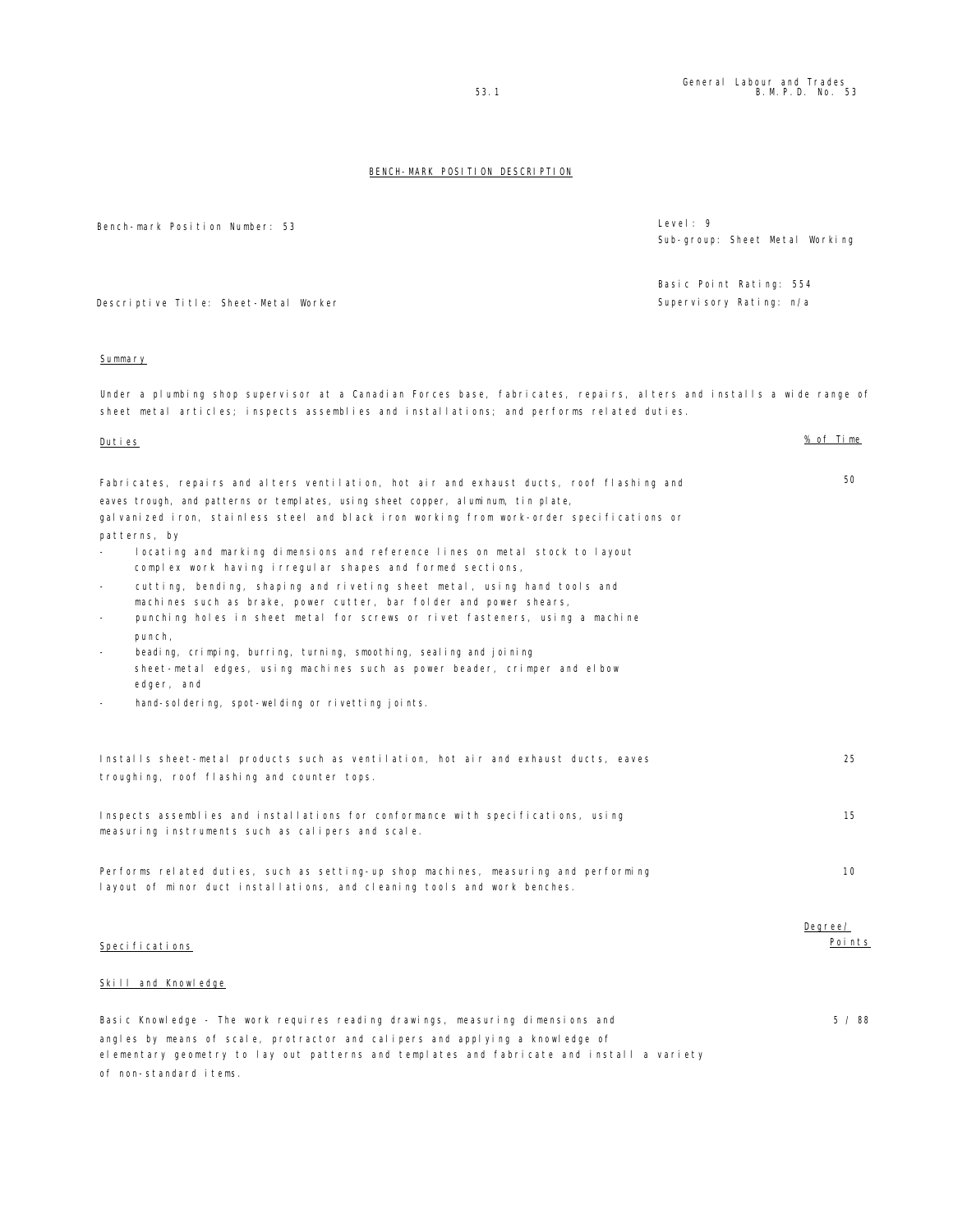General Labour and Trades B. M. P. D. No. 53 53.2

|                                                                                                                                                                                                                                                                                                                                                                                                                            | Degree/<br>Points |
|----------------------------------------------------------------------------------------------------------------------------------------------------------------------------------------------------------------------------------------------------------------------------------------------------------------------------------------------------------------------------------------------------------------------------|-------------------|
| Comprehension and Judgement - The work requires a good understanding of the properties of<br>metals and uses of material and of established trade practices and techniques in<br>fabricating, repairing and installing sheet-metal articles according to specifications<br>and instructions. Judgement is required in determining sequence of operations and in<br>fabricating and installing items to fit limited spaces. | 4 / 121           |
| Specific Vocational Training - The work requires training and experience in forming,<br>fastening and fabricating light-gauge sheet metal in order to make, install or repair a<br>wide range of sheet-metal articles.                                                                                                                                                                                                     | 5 / 150           |
| Effort                                                                                                                                                                                                                                                                                                                                                                                                                     |                   |
| Mental - The work generally requires a moderate level of attention. Closer attention is<br>required while transposing dimensions, taking measurements at work sites or from<br>drawings, and laying out work.                                                                                                                                                                                                              | 2 / 35            |
| Physical - The work frequently requires lifting and carrying medium-weight assemblies,<br>climbing ladders and stairs, and working in confined spaces.                                                                                                                                                                                                                                                                     | 3 / 45            |
| Responsibility                                                                                                                                                                                                                                                                                                                                                                                                             |                   |
| Resources - There is responsibility for the effective use of materials, equipment and<br>tools.                                                                                                                                                                                                                                                                                                                            | 2 / 46            |
| Safety of Others - Reasonable care is required to prevent injury to others when<br>installing unwieldy sheet-metal assemblies.                                                                                                                                                                                                                                                                                             | 2 / 23            |
| Working Conditions                                                                                                                                                                                                                                                                                                                                                                                                         |                   |
| Environment - There is frequent exposure to heat, dirt or inclement weather when<br>installing sheet-metal assemblies.                                                                                                                                                                                                                                                                                                     | 2 / 28            |
| Hazards - There is frequent exposure to minor injury such as cuts and bruises and<br>occasional exposure to "lost-time" injuries incurred by falling from ladders.                                                                                                                                                                                                                                                         | B1 / 18           |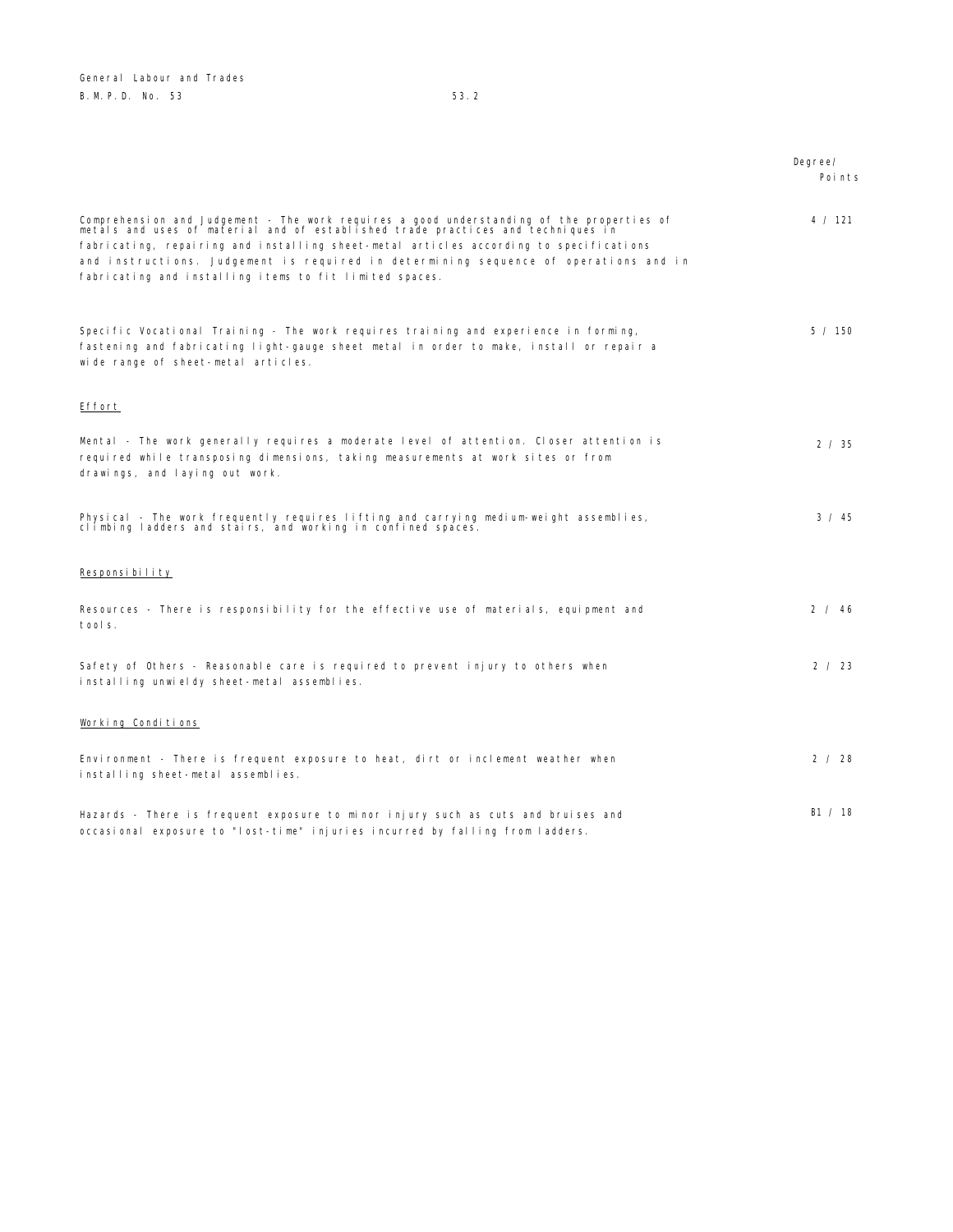Bench-mark Position Number: 54 Level: 10

Descriptive Title: Carpenter Supervisor Basic Point Rating: 632

### **Summary**

Under a construction and maintenance superintendent, supervises the activities of a group of carpenters and helpers engaged in general carpentry at a military establishment; co-ordinates carpentry work with that of other trades; arranges for repair and maintenance of equipment; and performs related duties.

| Supervises the activities of 20 carpenters and helpers engaged in altering and repairing |
|------------------------------------------------------------------------------------------|
| structures such as houses, barracks and garages, and in fabricating and repairing in a   |
| work shop articles such as cabinets, cupboards, tables and stands, by                    |
| allocating priorities, establishing schedules, assigning personnel and<br>$\sim$         |

- issuing job orders and plans,
- arranging for the transport of personnel, tools and materials to the work site,
- inspecting work when required for adherence to standards, plans and schedule, and
- keeping time and material records and drafting reports of completed work.

Co-ordinates carpentry work with that of other trades, by reviewing projects with other trades supervisors, drawing plans or sketches, and estimating time and material required. 10 Inspects tools and equipment, both shop and portable, for defects and malfunction and arranges for repair and maintenance. 10 Performs related duties, such as maintaining discipline, ensuring compliance with safety regulations, keeping attendance and time sheets and requisitioning materials and 5

Specifications

supplies.

# Skill and Knowledge

Basic Knowledge - The work requires the ability to read plan and elevation drawings and specifications and a knowledge of shop mathematics, including elementary geometry, to estimate time and material costs and to lay out framing sections. 5 / 88

Sub-group: Woodworking

Supervisory Rating: C3

Duties % of Time

Degree/ Points

75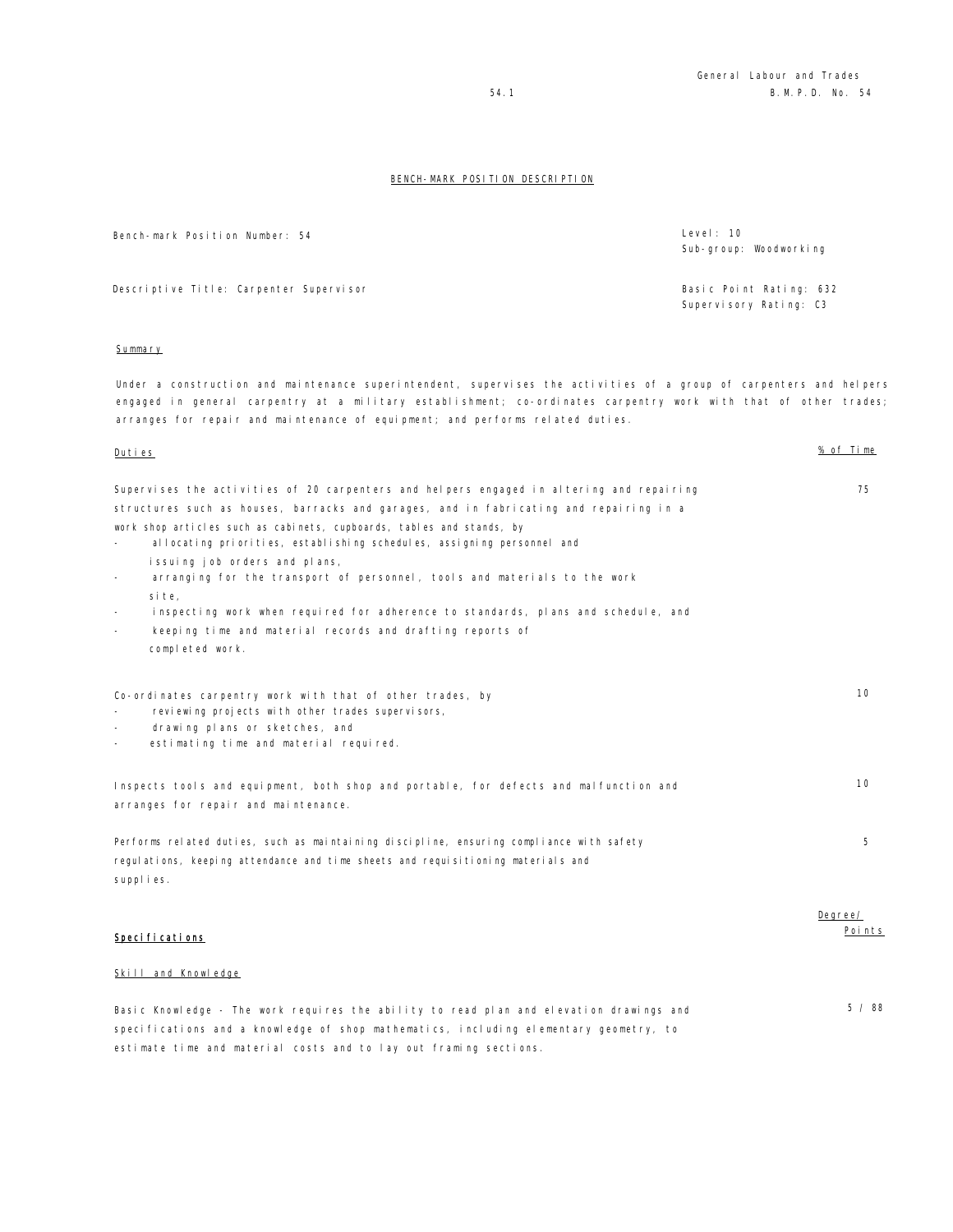General Labour and Trades B. M. P. D. No. 54 54.2

|                                                                                                                                                                                                                                                                                                                                                                                                                                                                                                             | Degree/<br>Poi nts |
|-------------------------------------------------------------------------------------------------------------------------------------------------------------------------------------------------------------------------------------------------------------------------------------------------------------------------------------------------------------------------------------------------------------------------------------------------------------------------------------------------------------|--------------------|
| Comprehension and Judgement - The work requires a thorough understanding of the<br>principles that apply to building construction, of the use of shop machines and hand<br>tools, of the properties of various materials, of the techniques used to build, modify<br>and repair structures to withstand varying loads, and of the relationships between<br>trades. Judgement is required in modifying plans or specifications to meet local<br>requirements and in coordinating the work with other trades. | 5 / 150            |
| Specific Vocational Training - The work requires training and experience in general<br>carpentry work in order to supervise skilled workers engaged in fabricating, modifying or<br>repairing wooden structures according to blueprints, specifications, and local or<br>national building codes and in fabricating and repairing articles such as cabinets,<br>tables and stands.                                                                                                                          | 6 / 200            |
| <b>Effort</b>                                                                                                                                                                                                                                                                                                                                                                                                                                                                                               |                    |
| Mental - The work requires taking accurate measurements for plans and sketches and for<br>time and material estimates, and requires close attention to various concurrent works<br>performed at different points by small groups of subordinates.                                                                                                                                                                                                                                                           | 3 / 55             |
| Physical - The work involves walking and standing while inspecting work at various sites.<br>Greater physical effort is occasionally required, such as climbing stairs or ladders.                                                                                                                                                                                                                                                                                                                          | 1 / 15             |
| Responsibility                                                                                                                                                                                                                                                                                                                                                                                                                                                                                              |                    |
| Resources - There is responsibility for the effective use and custody of equipment, tools<br>and materials in the carpenter shop and the effective utilization of personnel.                                                                                                                                                                                                                                                                                                                                | 3 / 72             |
| Safety of Others - A high level of care is required to ensure that personnel comply with<br>safety regulations and that the work shop and work sites are kept free of potential<br>hazards.                                                                                                                                                                                                                                                                                                                 | 3 / 36             |
| Working Conditions                                                                                                                                                                                                                                                                                                                                                                                                                                                                                          |                    |
| Environment - The work environment is generally good. There is occasional exposure to<br>inclement weather.                                                                                                                                                                                                                                                                                                                                                                                                 | 1 / 12             |
| Hazards - There is an occasional exposure to minor injuries while inspecting work.                                                                                                                                                                                                                                                                                                                                                                                                                          | AI $\prime$<br>4   |
| Supervision                                                                                                                                                                                                                                                                                                                                                                                                                                                                                                 |                    |
| The work requires interpreting instructions and assigning 20 carpenters and helpers to<br>jobs, determining work methods, checking work for conformity to prescribed standards,<br>establishing schedules to ensure optimum use of resources and proposing disciplinary<br>action.                                                                                                                                                                                                                          | C3                 |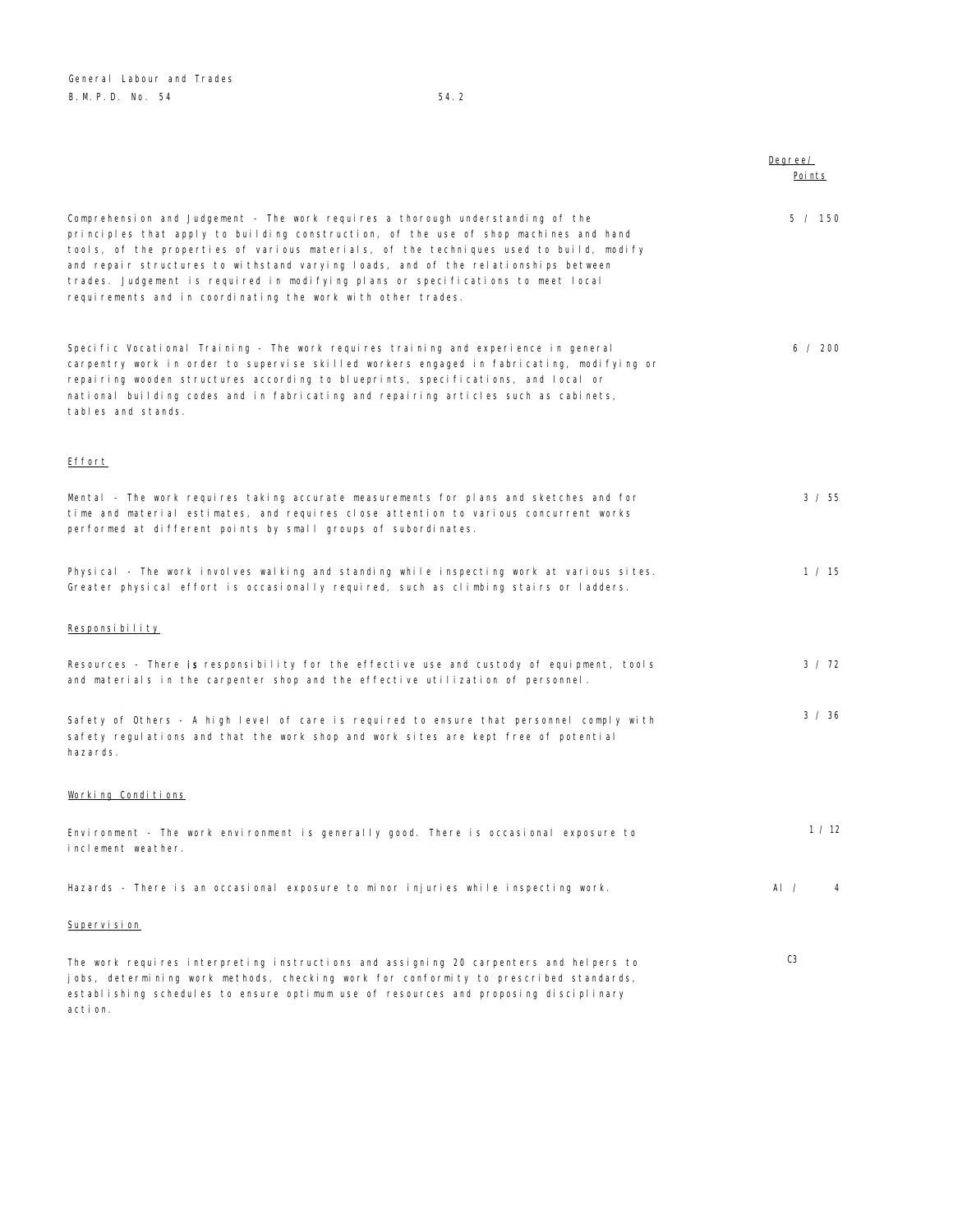Bench-mark Position Number: 55 Level: 9

Sub-group: Woodworking

Descriptive Title: Carpenter, Maintenance **Basic Point Rating: 562** 

Supervisory Rating: n/a

# Summary

plan.

Under the construction and maintenance supervisor in a national park, performs a variety of skilled carpentry work on buildings and structures; fabricates wooden components within the shop; constructs concrete forms and small buildings; and performs related duties.

| Duties                                                                                                   | % of Time |
|----------------------------------------------------------------------------------------------------------|-----------|
| Performs a variety of skilled carpentry work on buildings and structures working from                    | 40        |
| drawings, sketches or oral instructions, by                                                              |           |
| repairing window or door frames,                                                                         |           |
| building cupboards, clothes lockers and dressing cubicles,<br>$\overline{\phantom{a}}$                   |           |
| repairing floors and interior and exterior sheathing,<br>$\sim$                                          |           |
| replacing floor and ceiling tiles, and<br>$\blacksquare$                                                 |           |
| replacing locks and re-glazing windows, doors and partitions.<br>$\overline{\phantom{a}}$                |           |
| Fabricates a variety of items from wood or other materials within a carpenter shop, by                   | 30        |
| measuring, squaring, sawing, planing, gluing and clamping wooden sections                                |           |
| into special shapes, using table, band, and radial saws, jointer, drill press                            |           |
| and shaper, and                                                                                          |           |
| prefabricating studs, beams, rafters and joists for use in the field.<br>$\overline{\phantom{a}}$        |           |
| Constructs concrete forms and small buildings, by                                                        | 20        |
| laying out and constructing forms according to blueprint, erecting framework,                            |           |
| siding, flooring and roofing, and                                                                        |           |
| completing inside trim to required specifications.<br>$\overline{\phantom{a}}$                           |           |
| Performs related duties, such as keeping time and material records and estimating<br>materials required. | 10        |
|                                                                                                          | Degree/   |
| Specifications                                                                                           | Points    |
| Skill and Knowledge                                                                                      |           |
| Basic Knowledge - The work requires reading plan and elevation drawings and                              | 5/88      |
| specifications. It also requires a knowledge of shop mathematics, including elementary                   |           |
| geometry, to estimate materials required and to lay out and fabricate items according to                 |           |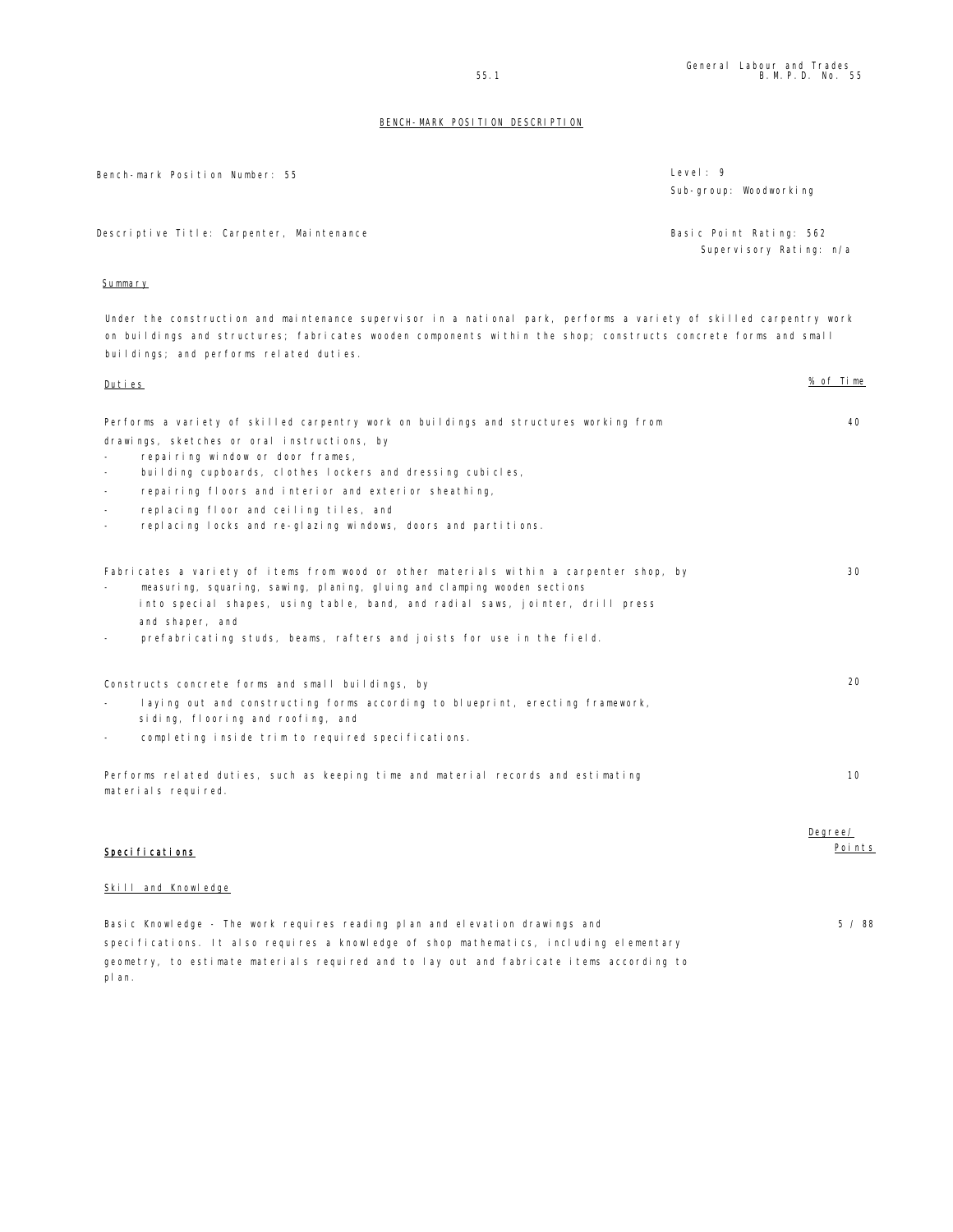General Labour and Trades

# B. M. P. D. No. 55 55.2

|                                                                                                                                                                                                                                                                                                                                                                                                                       | Degree/<br>Points |
|-----------------------------------------------------------------------------------------------------------------------------------------------------------------------------------------------------------------------------------------------------------------------------------------------------------------------------------------------------------------------------------------------------------------------|-------------------|
| Comprehension and Judgement - The work requires an understanding of the principles and<br>practices that apply to wood construction, of the use of shop machines and hand tools, of<br>the properties of various materials, and of the techniques used to build, modify and<br>repair structures to withstand varying loads. Judgement is required when placing<br>structural members to achieve sufficient strength. | 4 / 121           |
| Specific Vocational Training - The work requires training and experience in repairing and<br>fabricating a variety of wooden structures and in the use of hand tools and shop<br>equipment to fabricate and repair items according to plans and specifications.                                                                                                                                                       | 5 / 150           |
| Effort                                                                                                                                                                                                                                                                                                                                                                                                                |                   |
| Mental - The work generally requires moderate attention when laying out, cutting and<br>erecting component parts to form a structure. Concentration is required for some of the<br>more demanding aspects of the work.                                                                                                                                                                                                | 2 / 35            |
| Physical - There is a frequent requirement to work from ladders and in cramped and<br>awkward positions. There is also an occasional requirement to lift awkward or heavy<br>materials.                                                                                                                                                                                                                               | $3 \times 45$     |
| Responsibility                                                                                                                                                                                                                                                                                                                                                                                                        |                   |
| Resources - There is responsibility for the effective use and care of shop<br>equipment and materials. Errors in repairing and fabricating wooden structures<br>could result in waste of materials, damage to the structures, and loss of own time.                                                                                                                                                                   | 2 / 46            |
| Safety of Others - Reasonable care is required to prevent injuries to other<br>workers in the area when using power tools and handling materials.                                                                                                                                                                                                                                                                     | 2 / 23            |
| Working Conditions                                                                                                                                                                                                                                                                                                                                                                                                    |                   |
| Environment - There is frequent exposure to some disagreeable condition, such as<br>dirt, dust, noise or inclement weather.                                                                                                                                                                                                                                                                                           | 2 / 28            |
| Hazards - There is frequent exposure to injuries arising from falls off ladders<br>and scaffolding and from the use of power tools when fabricating items in the<br>shop.                                                                                                                                                                                                                                             | B2 / 26           |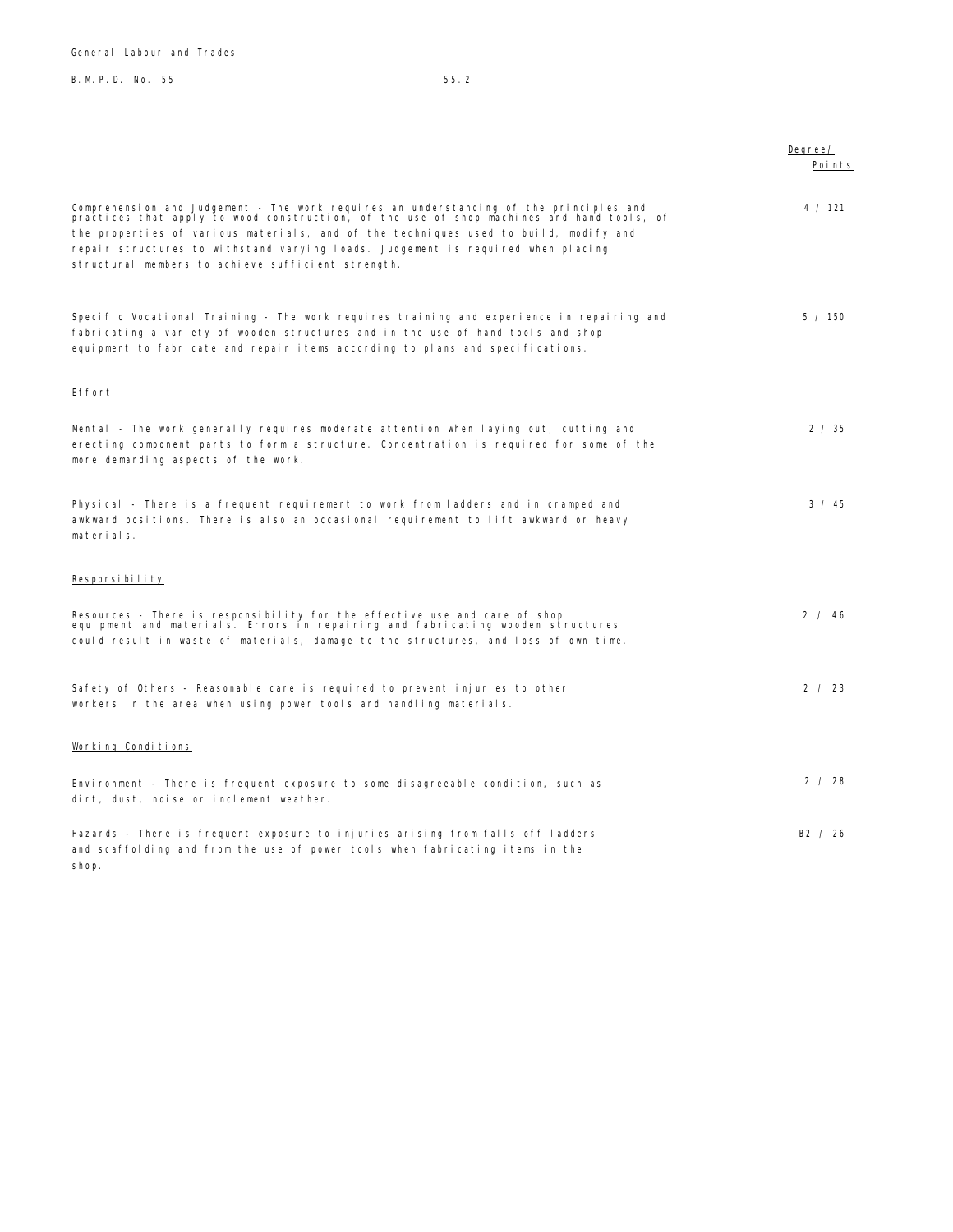| Bench-mark Position Number: 56                                                                                       | Level: 10                  |
|----------------------------------------------------------------------------------------------------------------------|----------------------------|
|                                                                                                                      | Sub-group: Metal Machining |
|                                                                                                                      |                            |
|                                                                                                                      |                            |
| Descriptive Title: Machinist                                                                                         | Basic Point Rating: 627    |
|                                                                                                                      | Supervisory Rating: n/a    |
|                                                                                                                      |                            |
|                                                                                                                      |                            |
|                                                                                                                      |                            |
| Summary                                                                                                              |                            |
|                                                                                                                      |                            |
| Under the machine shop foreman/woman at a military establishment, fabricates and repairs machined items to specified |                            |
| tolerances; maintains equipment and work areas; and makes rough sketches of machined items as required.              |                            |
|                                                                                                                      |                            |
| Duties                                                                                                               | of Time                    |
|                                                                                                                      |                            |
|                                                                                                                      |                            |
| Fabricates and repairs machined items used in automotive and machinery repairs to                                    | 80                         |
| specified tolerance, by                                                                                              |                            |
| reading drawings, specifications and sketches of machined items to determine the                                     |                            |
| machining sequence,                                                                                                  |                            |
| planning machining procedures and laying out the work,                                                               |                            |
| setting up and operating a variety of precision machine tools, such as lathe,                                        |                            |
| milling machine, shaper, planer and radial drill, and other shop machines,                                           |                            |
| making calculations to measure and mark reference points, and to lay out complex and                                 |                            |
| i rregul ar shapes,                                                                                                  |                            |
| selecting appropriate feeds, speeds, depth of cut, shape of cutting tools and                                        |                            |
| abraders according to the nature of the material and specified finish and                                            |                            |
|                                                                                                                      |                            |
| tol erance,                                                                                                          |                            |
| inspecting machined surfaces for quality and compliance with specified                                               |                            |
| tolerance, using micrometers, calipers, verniers and other precision                                                 |                            |
| instruments to verify dimensions, and                                                                                |                            |
| precision fitting and assembling of machined components.                                                             |                            |
|                                                                                                                      |                            |
|                                                                                                                      |                            |
|                                                                                                                      | 15                         |
| Maintains equipment and work area, by<br>sharpening and repairing shop tools and equipment, and                      |                            |
|                                                                                                                      |                            |
| cleaning machine tools during use and lubricating them when required.                                                |                            |
|                                                                                                                      |                            |
| Makes rough sketches of machined items as required.                                                                  | 5                          |
|                                                                                                                      |                            |
|                                                                                                                      | Degree/                    |
|                                                                                                                      |                            |
| <u>Specifications</u>                                                                                                | <u>Points</u>              |
|                                                                                                                      |                            |
| Skill and Knowledge                                                                                                  |                            |
|                                                                                                                      |                            |
| Basic Knowledge - The work requires interpreting complex drawings and manuals, examining                             | 6 / 104                    |
| parts and their mating surfaces and applying a knowledge of geometry and elementary                                  |                            |
|                                                                                                                      |                            |
| trigonometry to lay out work and position work pieces.                                                               |                            |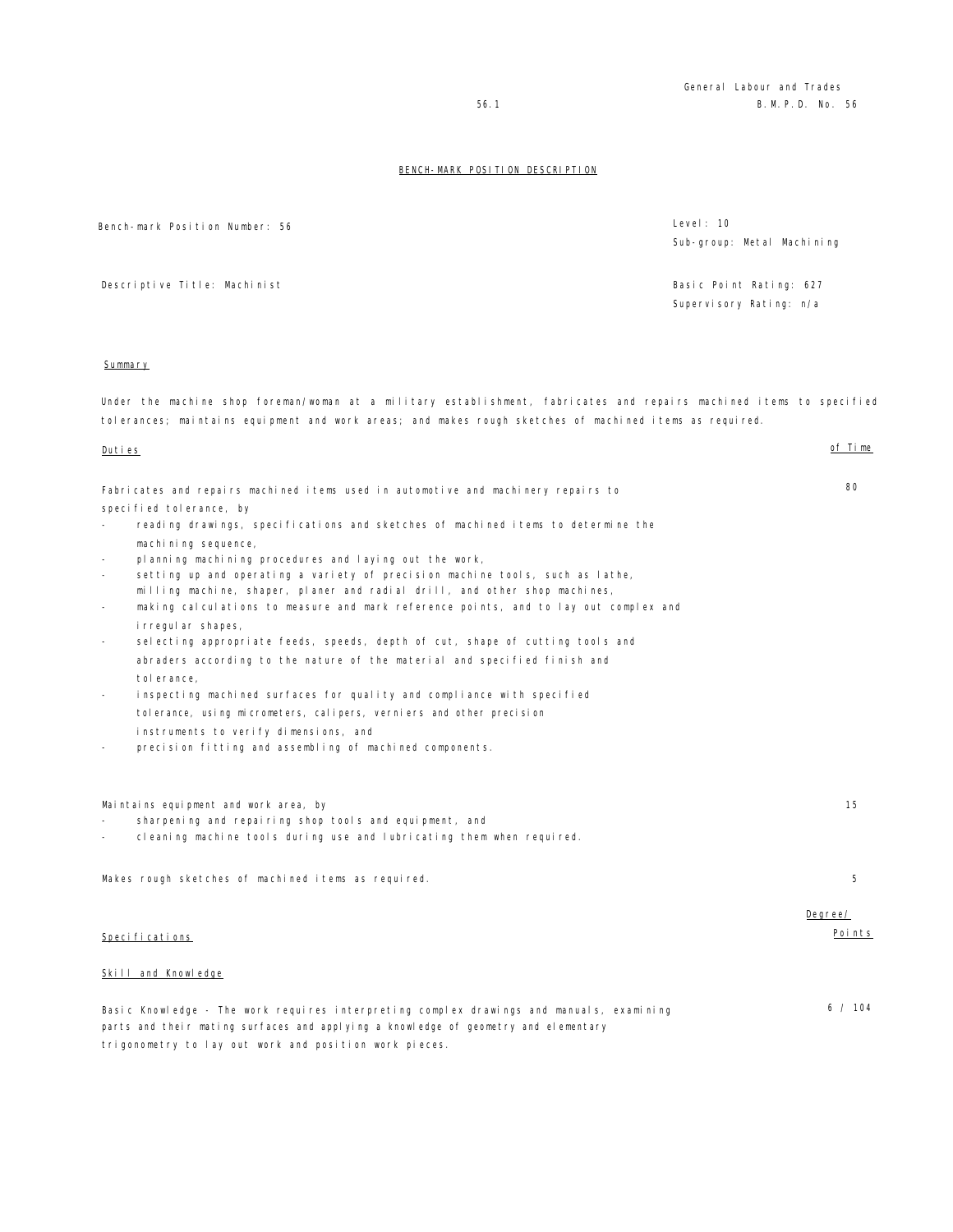|                                                                                                                                                                                                                                                                                                                                                                                                                           | Degree/<br>Points |
|---------------------------------------------------------------------------------------------------------------------------------------------------------------------------------------------------------------------------------------------------------------------------------------------------------------------------------------------------------------------------------------------------------------------------|-------------------|
| Comprehension and Judgement - The work requires an understanding of the use of precision<br>machine tools and instruments, of the properties and limitations of materials, and of the<br>processes used to effect specified machining and fitting requirements. The work also<br>requires some knowledge of mechanics. There is a requirement for judgement in the layout<br>of work and in machinery set-up and control. | 5 / 150           |
| Specific Vocational Training - The work requires training and experience in laying out<br>work, setting up and operating precision machine tools, and fitting and assembling parts<br>in order to perform a wide variety of skilled work having close and exact dimensional<br>requirements.                                                                                                                              | 5 / 150           |
| Effort                                                                                                                                                                                                                                                                                                                                                                                                                    |                   |
| Mental - The work requires close attention in reading and interpreting mechanical<br>specifications and precise mental-sensory co-ordination in laying out, setting up and<br>using machining equipment and measuring devices to achieve exacting dimensions.                                                                                                                                                             | 4 / 75            |
| Physical - The work requires continual standing while setting up and operating machining<br>equipment. Light-weight objects and tools are handled continually, with an occasional<br>requirement to lift heavy items into and out of machines.                                                                                                                                                                            | 2 / 30            |
| Responsibility                                                                                                                                                                                                                                                                                                                                                                                                            |                   |
| Resources - There is responsibility for the effective use of materials, precision<br>tools and equipment.                                                                                                                                                                                                                                                                                                                 | 2/46              |
| Safety of Others - The work is performed in relative isolation, with little<br>possibility of injury to others. The work causes flying particles, but the worker<br>cannot control this hazard.                                                                                                                                                                                                                           | 1 / 10            |
| Working Conditions                                                                                                                                                                                                                                                                                                                                                                                                        |                   |
| Environment - The work is performed in a workshop with high noise levels with frequent<br>exposure to dirt and grease.                                                                                                                                                                                                                                                                                                    | 3 / 44            |
| Hazards - There is frequent exposure to minor injuries and occasional exposure to<br>more serious injuries such as sprains from lifting and manipulating heavy workpieces.                                                                                                                                                                                                                                                | B1 / 18           |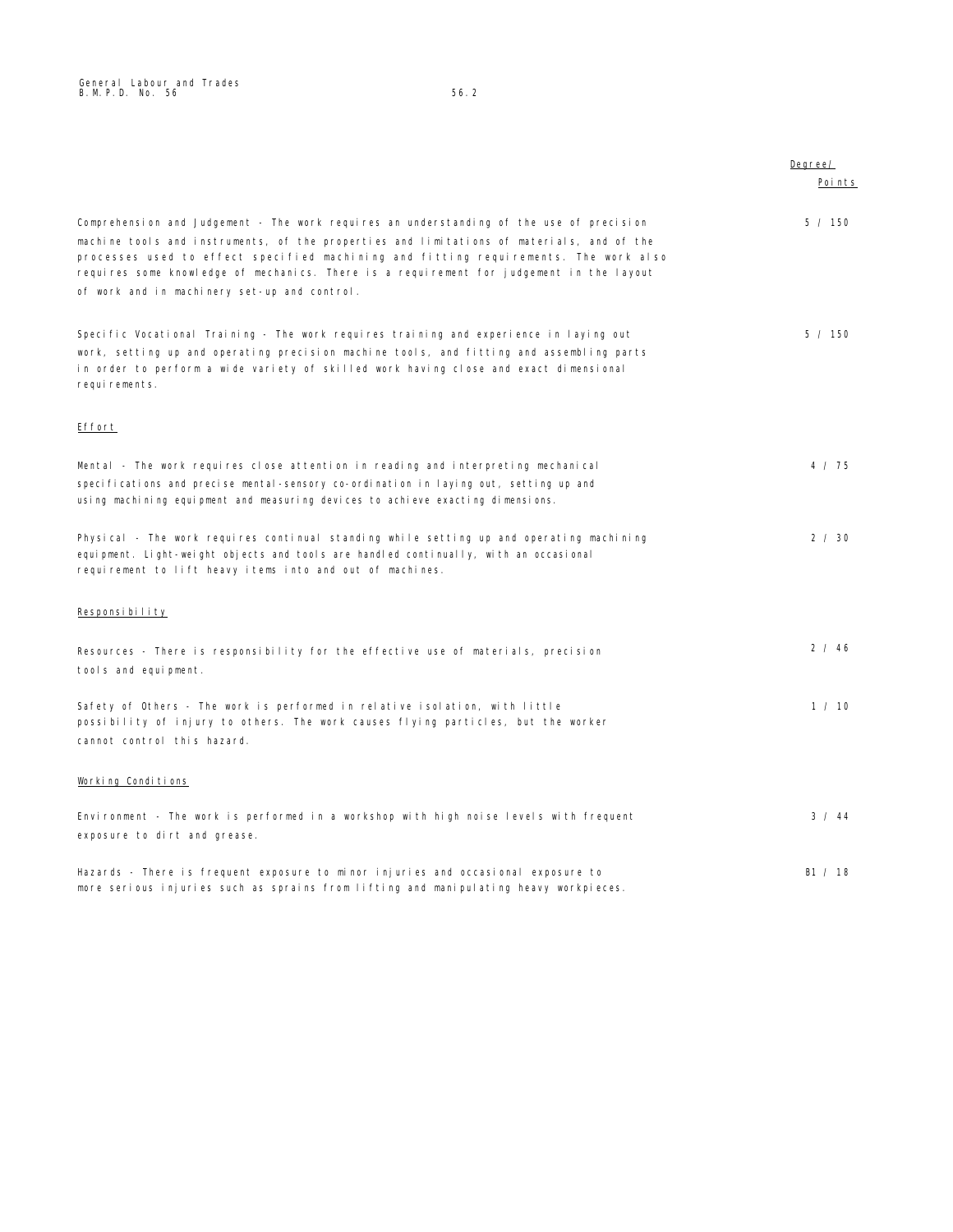Bench-mark Position Number: 57 Level: 11

Descriptive Title: Tool-and-Die Maker Basic Point Rating: 671

#### Summary

Under the machine shop supervisor, plans, lays out and performs machining operations and bench work to construct, alter and repair tools, dies, fixtures, jigs, gauges, and other items of complicated and involved design to close and exacting tolerance and finish requirements.

Plans, lays out and performs machining operations and bench work to construct, alter and repair tools, dies, fixtures, jigs and other items of complicated and involved design, by

- studying drawings and specifications to visualize products, compute dimensions, make sketches and plan sequence of operations,
- measuring, marking and scribing metal stock to lay out machining operations,
- setting up and operating a variety of machines to cut, turn, mill, plane, bore, grind, or otherwise shape metal workpieces frequently requiring complicated and unusual set-ups and improvisation or adaptation of tools and equipment,
- verifying conformance of machined parts to specifications using a wide variety of precision measuring instruments;
- fitting and assembling parts and testing completed tools, dies, jigs or fixtures for proper operation, and
- operating a heat-treating furnace and quenching equipment to anneal, temper, and harden workpieces.

Performs related duties such as discussing dimensional, design and technical problems with engineering or research staff, making drawings or sketches of proposed mechanisms, and setting up and operating machines to make prototype models.

|                                                                                                 | Degree/ |
|-------------------------------------------------------------------------------------------------|---------|
| Specifications                                                                                  | Points  |
| Skill and Knowledge                                                                             |         |
| Basic Knowledge - The work requires interpreting drawings and specifications and the use        | 6 / 104 |
| of advanced shop mathematics to lay out work, make set ups, operate machines and check<br>work. |         |
| Comprehension and Judgement - The work requires a thorough knowledge of tool making and         | 5 / 150 |
| machining technology. Judgement is reguired in laying out work, determining sequence of         |         |
| operations, operating equipment, fabricating special jigs and fixtures, heat treating           |         |
| machined items, and in discussing dimensional, design and technical problems with               |         |
| personnel responsible for the development of prototypes.                                        |         |

Sub-group: Metal Machining

Supervisory Rating: n/a

Duties % of Time

95

5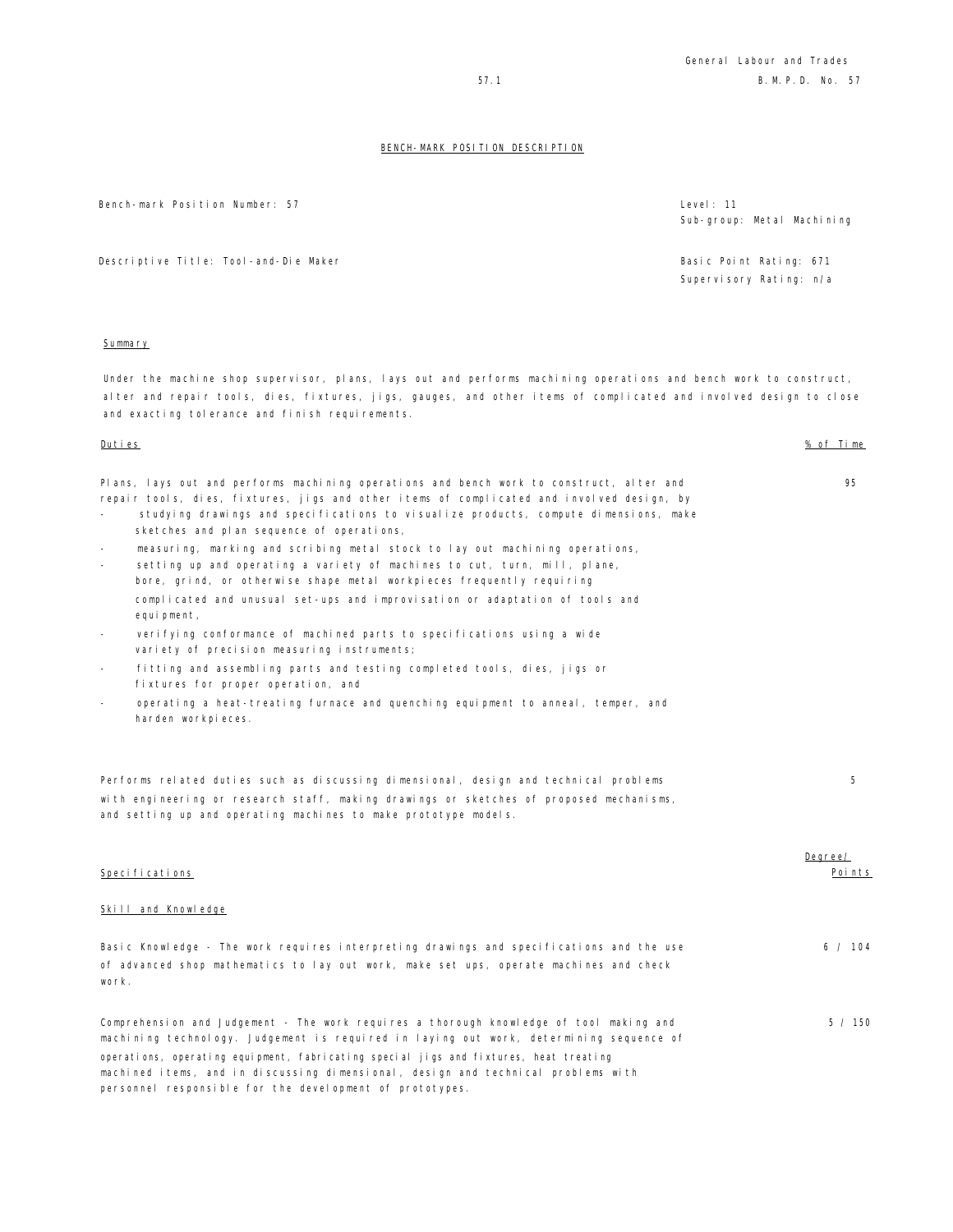|                                                                                                                                                                                                                                                                                                                                                           | Degree/<br>Points |
|-----------------------------------------------------------------------------------------------------------------------------------------------------------------------------------------------------------------------------------------------------------------------------------------------------------------------------------------------------------|-------------------|
| Specific Vocational Training - The work requires training and extensive experience in<br>laying out complicated and involved work, setting up and operating a variety of shop<br>machines requiring difficult and unusual set-ups, fabricating jigs and fixtures,<br>improvising and adapting tools and equipment, and in heat treating metal workpieces. | 6 / 200           |
| Effort                                                                                                                                                                                                                                                                                                                                                    |                   |
| Mental - The work requires long periods of close attention in studying drawings and<br>specifications; visualizing products; computing dimensions; measuring, marking and<br>scribing stock; and in operating metal-working machines to achieve demanding results.                                                                                        | 4 / 75            |
| Physical - The work entails long periods of standing when laying out work and setting up<br>and operating machine shop equipment. Greater physical effort is occasionally required<br>when handling heavy workpieces.                                                                                                                                     | 2 / 30            |
| Responsibility                                                                                                                                                                                                                                                                                                                                            |                   |
| Resources - There is responsibility for the effective use of materials and machine shop<br>tools and equipment.                                                                                                                                                                                                                                           | 2 / 46            |
| Safety of Others - The work is performed in relative isolation and there is little<br>possibility of injury to others.                                                                                                                                                                                                                                    | 1/10              |
| Working Conditions                                                                                                                                                                                                                                                                                                                                        |                   |
| Environment - Most of the work is performed in a machine-shop environment with exposure<br>to high noise levels and less frequent exposure to heat or other condition.                                                                                                                                                                                    | 3 / 44            |
| Hazards - There is frequent exposure to minor injuries such as cuts or bruises from                                                                                                                                                                                                                                                                       | A2 / 12           |

handling tools and metal workpieces and from operating machine shop equipment.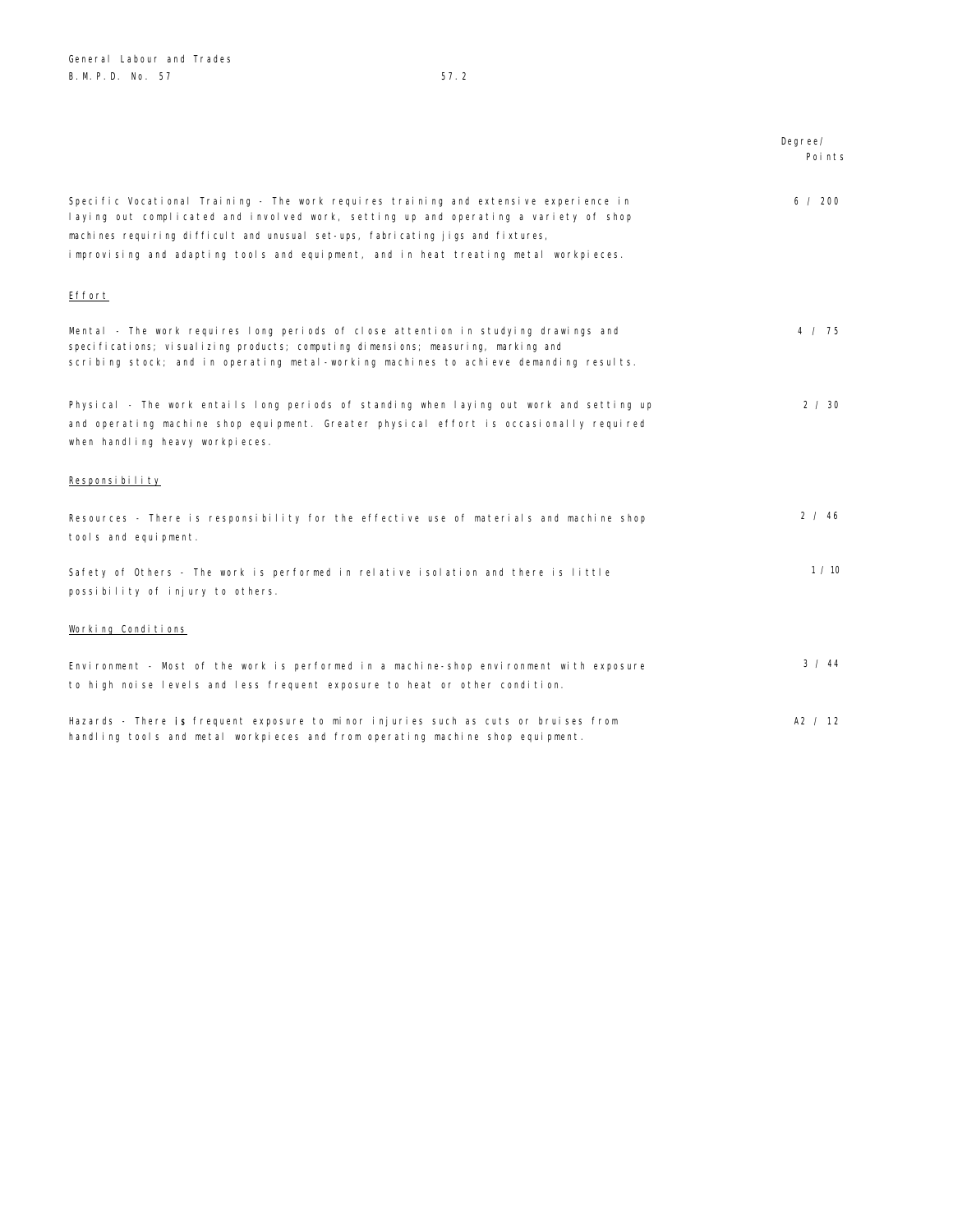Bench-mark Position Number: 58 Level: 8

Sub-group: Grain Handling and Weighting

Basic Point Rating: 526 Supervisory Rating: B2

Descriptive Title: Grain-Cleaner Supervisor

# **Summary**

Under the General Foreman/Woman of a Canadian Government elevator, plans and organizes the cleaning and drying of grain and grain by-products; supervises and participates in the cleaning and drying process; controls the quality and quantity of grain and grain by-products stored within and shipped from the terminal; determines maintenance requirements; supervises subordinate staff and performs other duties.

# Duties % of Time Plans and organizes the cleaning and drying of grain and grain by-products in an elevator, by examining regularly, samples of receipts and commodities to be cleaned and assessing grade, dockage and moisture by visual examination, use of dockage tester, hand sieves and moisture tester for determining the separation and degree of moisture reduction required to meet specifications, determining the products to be separated so as to ensure optimum financial returns, determining cycle times, machines, cylinders, sieves and temperatures to be used in cleaning and drying specific lots, and recording all relevant information in an operations log. 25 Plans, supervises and participates in the cleaning and drying of grain and grain by-products, by starting and/or instructing staff to start all equipment utilized in the cleaning and drying process, such as conveyors, grain cleaners, dryers and fans, - directing and regulating the flow of grain to the cleaners and dryers through the adjustment of feeder controls, ensuring continual checks are made on the quality and quantity of products coming from the cleaners and dryers; adjusting and instructing subordinates to adjust the various machines and flow of grain as required to effect the required degree of cleaning and drying, ensuring the dryers and immediate work areas are cleaned periodically to remove accumulated chaff dust and grain residue, and supervising the operations of auxiliary cleaning equipment such as destoner and thresher. 40 Controls the quality and quantity of grain and grain by-products stored within and blended for shipment from the elevator, by 20

- examining samples of grain and grain by-products to determine the proportions in which they will be blended to achieve the desired quality and ensure an optimum return to the elevator,
- examining samples to ensure proper moisture content and to guard against insect-infested grain being shipped;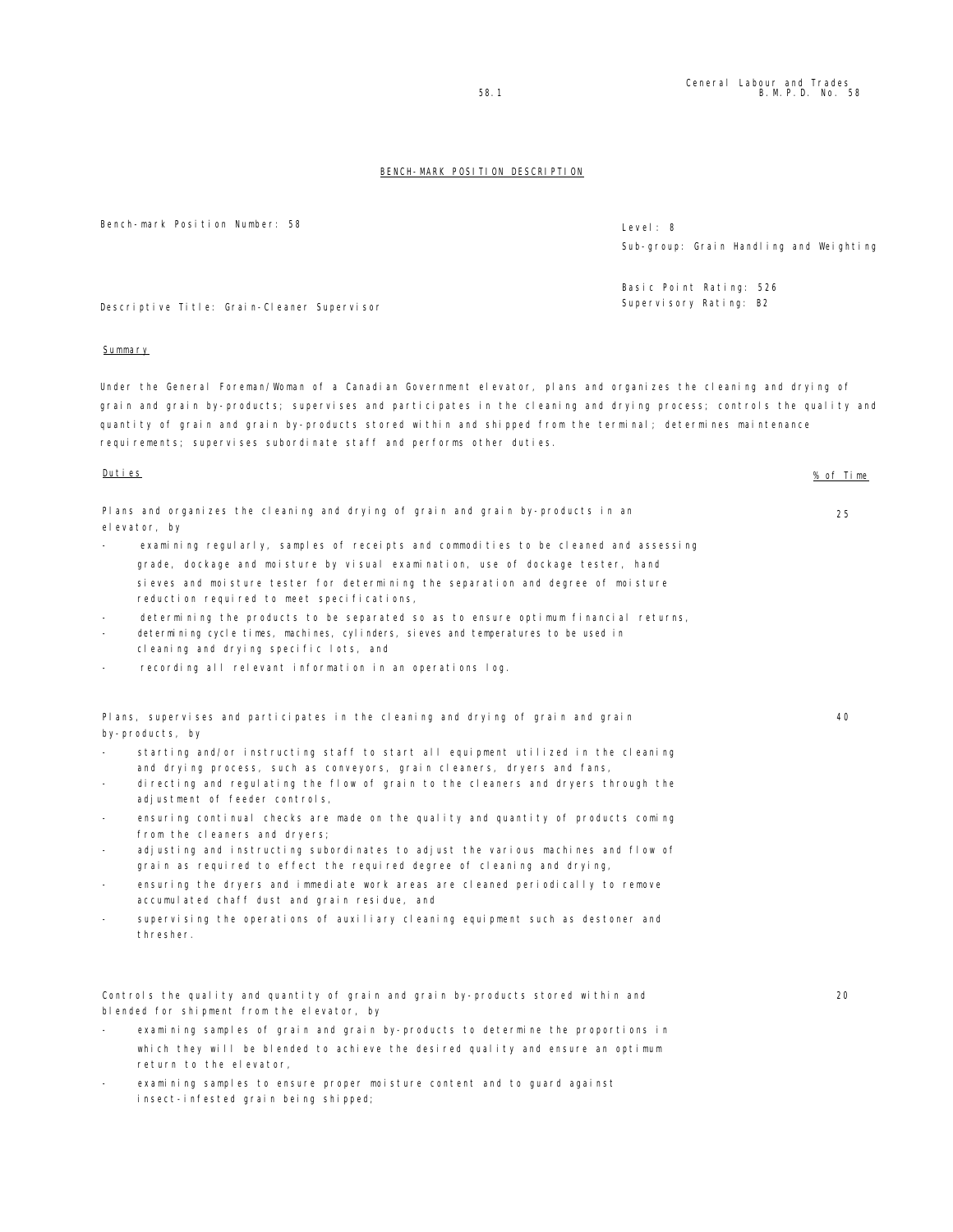|                                                                                                                                                                                                                                                                                                                                                                                                   | % of Time |
|---------------------------------------------------------------------------------------------------------------------------------------------------------------------------------------------------------------------------------------------------------------------------------------------------------------------------------------------------------------------------------------------------|-----------|
| operating the bin slide valves and adjusting a number of such valves to obtain                                                                                                                                                                                                                                                                                                                    |           |
| the proper blend or mix of grain as it is being shipped where such mixing is                                                                                                                                                                                                                                                                                                                      |           |
| legally permitted,<br>checking the volume of grain on conveyor equipment to avoid overloading,<br>supervising the deep-probing of bins and the examination of samples to guard against<br>heat deterioration or insect infestation,                                                                                                                                                               |           |
| supervising the spraying of grain, grain handling equipment and buildings with<br>fumigants, to arrest or prevent insect infestation, and<br>reporting to the General Foreman/woman on quality of grain and by-products.                                                                                                                                                                          |           |
| Determines the maintenance required to maintain the cleaners, dryers and related                                                                                                                                                                                                                                                                                                                  | 5.        |
| equipment at operating efficiency, by<br>examining the equipment periodically to detect signs of wear or breakdown and<br>ensuring that routine maintenance such as screen cleaning, oiling, greasing and                                                                                                                                                                                         |           |
| minor repairs are performed as required, and<br>reporting on the efficiency of the machines and requesting replacement parts as<br>required.                                                                                                                                                                                                                                                      |           |
| Supervises four subordinates, by                                                                                                                                                                                                                                                                                                                                                                  | 10        |
| providing on-the-job training,                                                                                                                                                                                                                                                                                                                                                                    |           |
| explaining and instructing on work procedures,                                                                                                                                                                                                                                                                                                                                                    |           |
| discussing and reporting on employee performance,                                                                                                                                                                                                                                                                                                                                                 |           |
| proposing disciplinary action, and<br>instructing employees on work safety and ensuring safe working practices are<br>followed.                                                                                                                                                                                                                                                                   |           |
|                                                                                                                                                                                                                                                                                                                                                                                                   | Degree/   |
| Specifications                                                                                                                                                                                                                                                                                                                                                                                    | Points    |
| Skill and Knowledge                                                                                                                                                                                                                                                                                                                                                                               |           |
| Basic Knowledge - The work requires keeping records pertaining to the cleaning and drying<br>of grain, making calculations to determine the amount of cleaning or drying time required<br>as well as the proportions for the blending of grain and grain by-products.                                                                                                                             | 3 / 56    |
| Comprehension and Judgement - The work requires an understanding of the principles that<br>apply to the cleaning, drying and blending of grain and grain by-products. There is a<br>requirement for the exercise of judgement in determining the amount of cleaning and<br>drying required as well as in blending grains to achieve desired quality and ensure<br>optimum return to the elevator. | 4 / 121   |
| Specific Vocational Training - The work requires training and experience in the<br>operation of cleaners and dryers in a terminal elevator as well as experience in<br>blending grains to comply with shipping requirements and in supervising a small staff.                                                                                                                                     | 4 / 100   |
| <u>Effort</u>                                                                                                                                                                                                                                                                                                                                                                                     |           |
| Mental - The work generally requires attention with periods of concentration to ensure                                                                                                                                                                                                                                                                                                            | 2 / 35    |

Mental - The work generally requires attention with periods of concentration to ensure that grain is cleaned, dried and stored in a manner that will prevent spoilage and contamination.  $35<sub>2</sub>$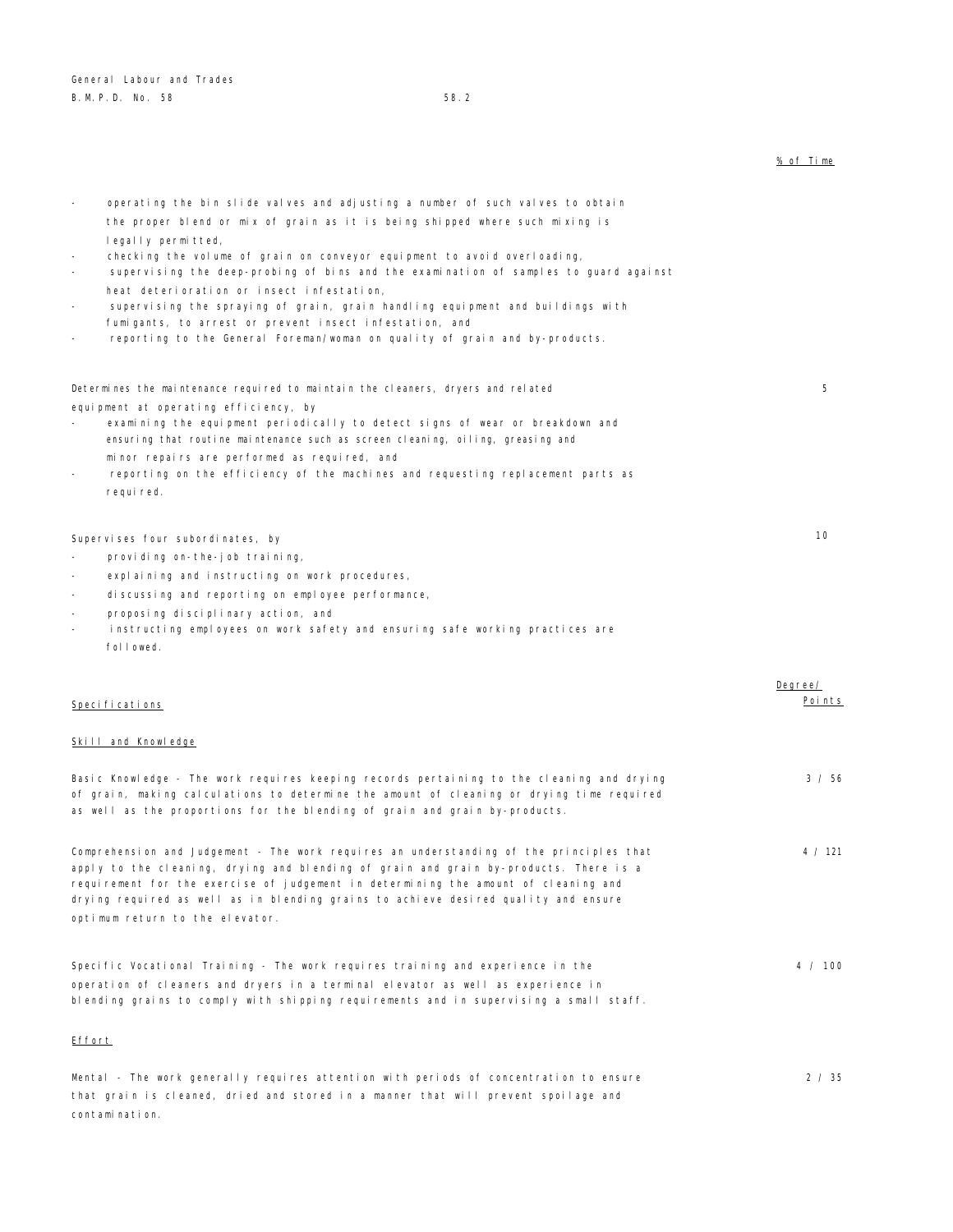|                                                                                                                                                                                                                                                                                          | Degree/<br>Poi nts |
|------------------------------------------------------------------------------------------------------------------------------------------------------------------------------------------------------------------------------------------------------------------------------------------|--------------------|
| Physical - The work requires continual standing and walking to ensure that dryers<br>and cleaners are functioning properly and that grain is being blended to meet<br>shipping requirements. Greater physical effort is required to climb stairs.                                        | 2 / 30             |
| Responsibility                                                                                                                                                                                                                                                                           |                    |
| Resources - There is responsibility for controlling the cleaning, drying, storage and<br>blending of grain and grain by-products. Errors in judgement might result in monetary<br>loss owing to inadequate drying, cleaning and blending as well as spoilage due to<br>improper storage. | 3 / 72             |
| Safety of Others - There is a requirement to ensure that staff assisting with the<br>operations are aware of and practice safety precautions when working around conveyors and<br>cleaning and drying equipment.                                                                         | 3 / 36             |
| Working Conditions                                                                                                                                                                                                                                                                       |                    |
| Environment - The work is performed in a terminal where there is frequent exposure to<br>noise and high dust levels created by cleaning and drying equipment.                                                                                                                            | 3 / 44             |
| Hazards - There is occasional exposure to serious injuries such as burns, hand or eye<br>loss when operating cleaning and drying equipment as well as when working around moving<br>belts. The possibility of explosions is always present.                                              | CI / 32            |
| Supervision                                                                                                                                                                                                                                                                              |                    |

The work requires taking the lead as a working member of the group and instructing four employees in the operation of the cleaners and dryers as well as assigning staff to perform specific functions and ensuring that cleaning and drying quality and quantity standards are met. B2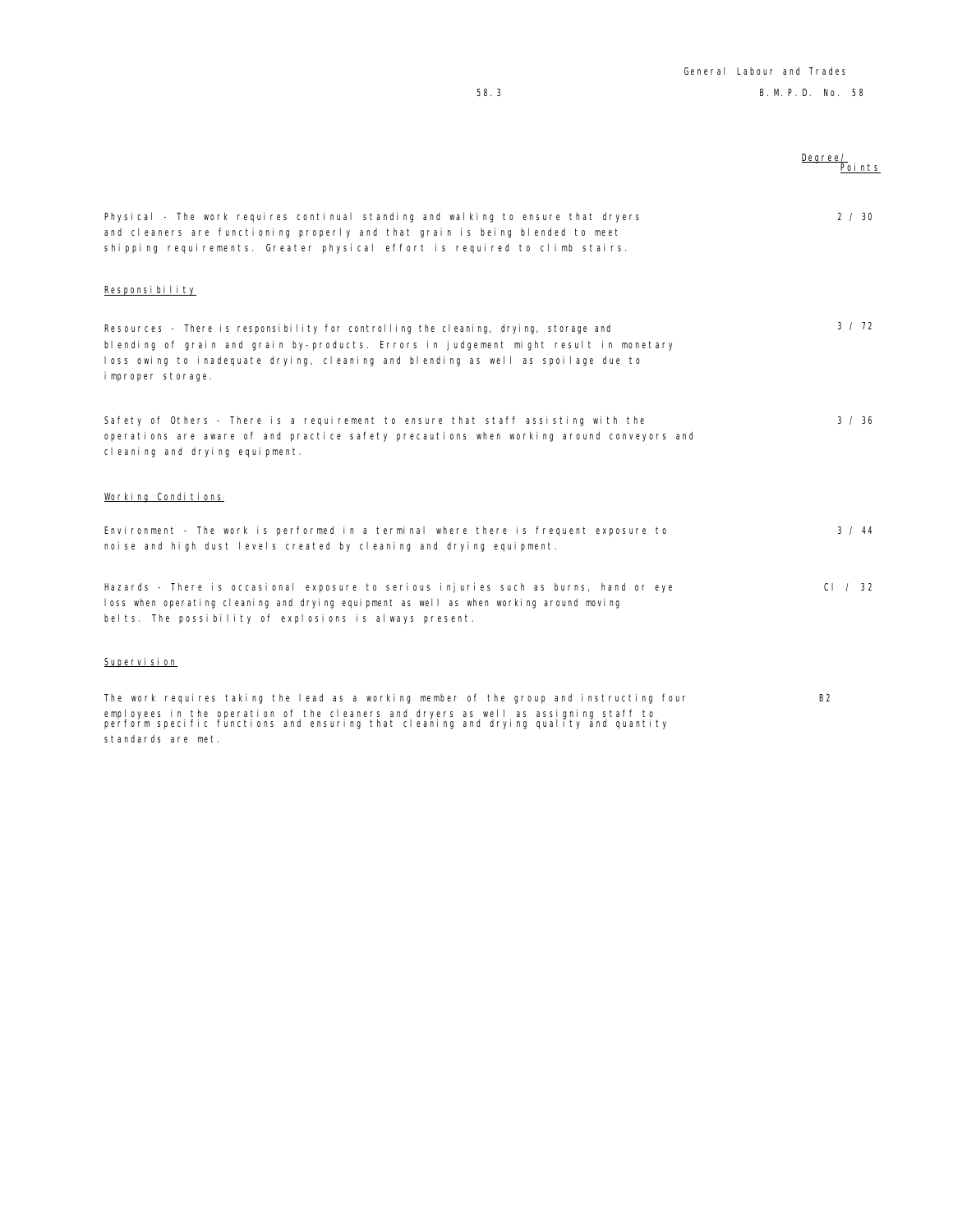Bench-mark Position Number: 59 Level: 79 Level: 79 Level: 79 Level: 79 Level: 79 Level: 79 Level: 79 S

| Level: 7                                |  |  |  |
|-----------------------------------------|--|--|--|
| Sub-group: Grain Handling and Weighting |  |  |  |

Basic Point Rating: 464 Supervisory Rating: Al

Descriptive Title: Grain Weigher

### Summary

Reporting to a Supervising Weigher at any of several private grain elevators within the area, weighs, as assigned, incoming or outgoing grain, using beam scales or by controlling the operation of electronic bulk-weighing equipment; supervises the activities of two subordinates engaged in monitoring and monitors the loading/unloading and movement of grain by elevator employees to ensure the integrity of the weighing process; and performs other duties.

Duties % of Time

40

40

|  |                                        |  |  |  | Weighs incoming and outgoing grain using beam scales or by controlling the operation of |  |  |
|--|----------------------------------------|--|--|--|-----------------------------------------------------------------------------------------|--|--|
|  | electronic bulk-weighing equipment, by |  |  |  |                                                                                         |  |  |

- directing elevator employees in starting and stopping the flow of grain to the  $scale(s)$
- balancing the scale beam and recording the weight of grain or inserting ticket into automatic recorder that prints weight,
- selecting mode of operation when operating electronic bulk-weighing equipment,
- pressing panel-board buttons in appropriate sequence when operating equipment in a semi-automatic mode,
- observing operations to detect malfunctions or irregularities,
- suspending weighing operations until malfunctions have been rectified, and
- compiling official weigh sheets.

| Oversees the operation of mechanical or electronic bulk grain weighing systems and the    |
|-------------------------------------------------------------------------------------------|
| associated grain unloading and handling equipment by grain elevator employees to ensure   |
| that weights of grain received and shipped are authentic and may be officially certified, |
| $\sim$                                                                                    |

- by
- ensuring that the movement of grain is controlled so that it is all properly received, weighed and shipped,
- observing that garner and hopper gates are opened and closed in proper sequence so that all grain passing through the scale is measured and recorded, and
- recording incorrect operations and initiating appropriate corrective action.

construction or equipment; and recommending maintenance and repairs.

| Supervises, as a working member, two employees, by                                                 | 15 |
|----------------------------------------------------------------------------------------------------|----|
| di recting specific functional and operational checks as required, and<br>$\overline{\phantom{a}}$ |    |
| instructing employees in work methods.<br>$\sim$                                                   |    |
|                                                                                                    |    |
|                                                                                                    |    |
| Performs other duties such as participating in official audits or special weighing                 | 5. |
| programs at any grain elevator in Canada; observing and reporting on changes in                    |    |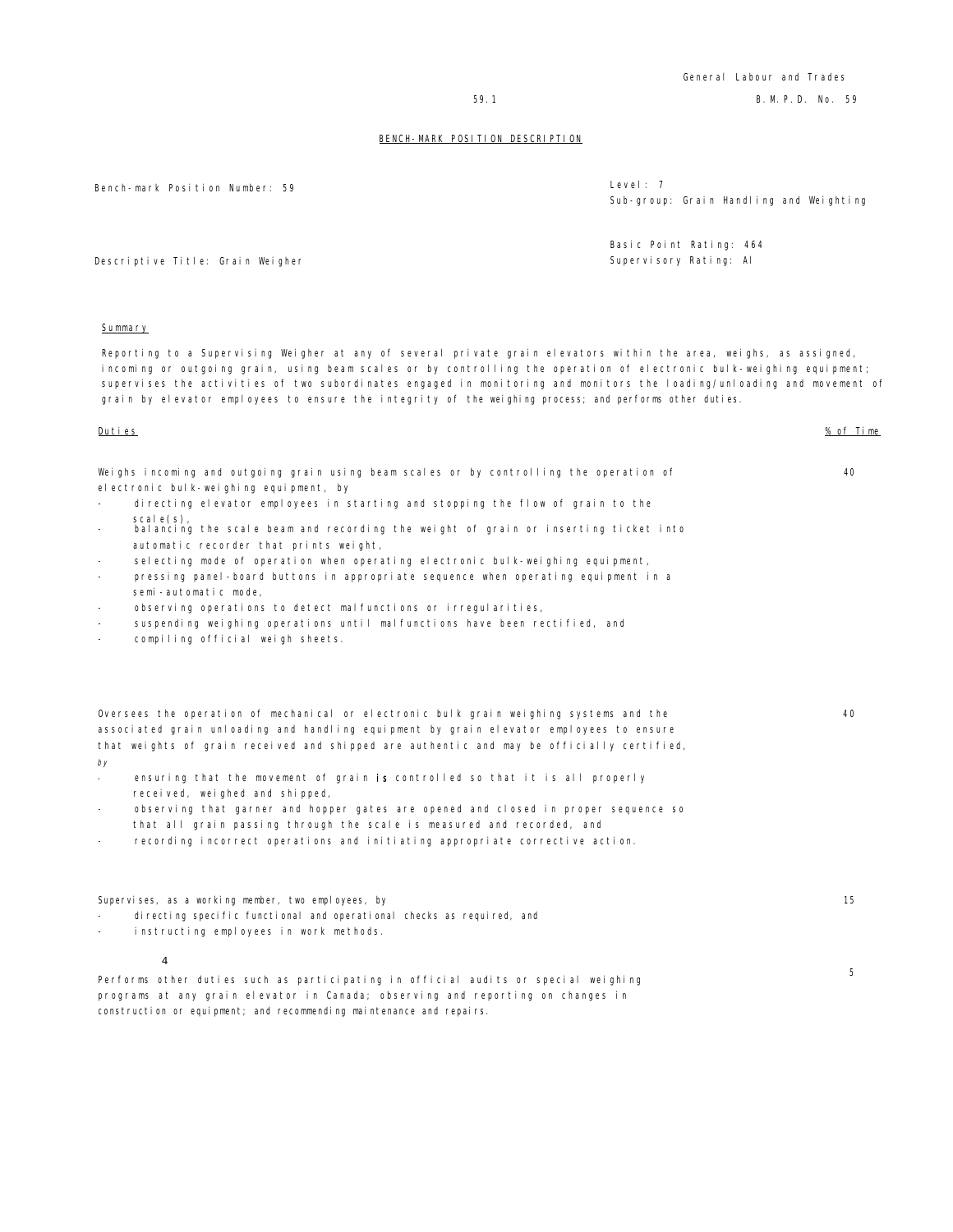| <b>Specifications</b>                                                                                                                                                                                                                                                                                                                                                                                                                                                                          | Degree/<br>Points |
|------------------------------------------------------------------------------------------------------------------------------------------------------------------------------------------------------------------------------------------------------------------------------------------------------------------------------------------------------------------------------------------------------------------------------------------------------------------------------------------------|-------------------|
| Skill and Knowledge                                                                                                                                                                                                                                                                                                                                                                                                                                                                            |                   |
| Basic Knowledge - The work requires a good knowledge of arithmetic to record quantities<br>of grain weighed and compile weigh sheets. It also requires keeping records of weighing<br>activities and particularly of malfunctions of manual and/or electronic scales, and<br>reading flow charts of elevators.                                                                                                                                                                                 | 3 / 56            |
| Comprehension and Judgement - The work requires a good understanding of elevator design<br>and equipment, grain handling methods and procedures, as well as manual and electronic<br>bulk scales. Established practices are usually followed, but the work requires some<br>judgement to detect and report on scale malfunctions, observe on incorrect weighing<br>operations, suspend weighing operations, and conduct weighing audits.                                                       | 3 / 93            |
| Specific Vocational Training - The work requires training and experience in grain<br>elevator and equipment operations at a number of elevators within the area to monitor and<br>control the movement of grain into, within and out of the elevator, to recognize problems<br>in operations and equipment, supervise staff, lead audit teams and ensure compliance with<br>governing acts and regulations and established procedures.                                                         | 3 / 75            |
| Effort                                                                                                                                                                                                                                                                                                                                                                                                                                                                                         |                   |
| Mental - The work requires generally a high level of attention to the operation of the<br>scales and associated equipment and to the flow of grain to ensure that all grain<br>received and shipped is properly handled and weighed.                                                                                                                                                                                                                                                           | 3 / 55            |
| Physical - The work requires extensive standing and walking and the infrequent climbing<br>of stairs.                                                                                                                                                                                                                                                                                                                                                                                          | 2 / 30            |
| Responsibility                                                                                                                                                                                                                                                                                                                                                                                                                                                                                 |                   |
| Resources - There is a responsibility for the effective operation of mechanical and<br>electronic bulk-weighing systems and associated loading and unloading equipment and for<br>ensuring that all parcels of grain are weighed properly. An error in judgement could<br>result in improper mixing of grain parcels or an inaccuracy in the weights of grain<br>shipments which would cause time and/or monetary loss to the private grain elevator and<br>the shipper or buyer of the grain. | 3 / 72            |
| Safety of Others - Care is required to ensure that safe work practices are observed<br>by subordinates.                                                                                                                                                                                                                                                                                                                                                                                        | 2 / 23            |
| Working Conditions                                                                                                                                                                                                                                                                                                                                                                                                                                                                             |                   |
| Environment - The work involves occasional exposure to temperature extremes and<br>continuous exposure to dust and high levels of noise from mechanical equipment.                                                                                                                                                                                                                                                                                                                             | 2 / 28            |
| Hazards - The work involves occasional exposure to unguarded elevator equipment and<br>moving conveyor belts; the possibility of explosions is always present.                                                                                                                                                                                                                                                                                                                                 | CI / 32           |
| Supervision                                                                                                                                                                                                                                                                                                                                                                                                                                                                                    |                   |

The work requires assigning tasks to subordinates (two person-years) and instructing them in weighing operations and equipment inspection. Al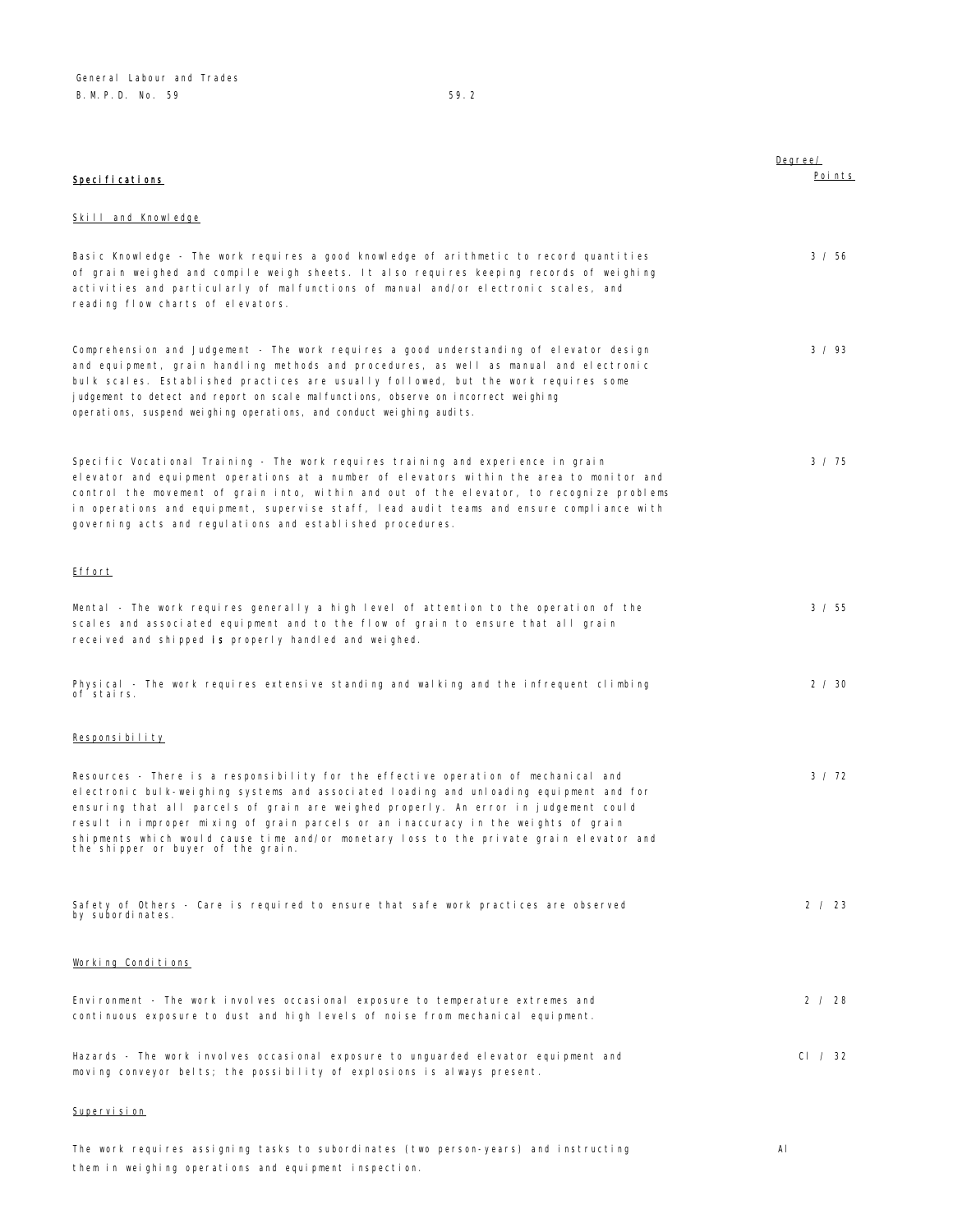Bench-mark Position Number: 60 Level: 5

Sub-group: Grain Handling and Weighing

55

Basic Point Rating: 367 Supervisory Rating: n/a

Descriptive Title: Weighing Assistant

#### Summary

Under a Grain Weigher at a grain elevator, monitors the recording of grain moving into elevators, determines whether railway cars are intact when received and ensures they are properly unloaded; records and compiles reports on any irregularities which arise in the receiving of grain; assists with the conduct of official audits and performs other duties.

### Duties % of Time

for blockages.

Monitors the recording of grain moving into elevators, by

- verifying the correctness of information recorded on shunt slip (work order) such as railway car number, unloading track, hopper and shipping weight,
- checking and recording the car numbers and presence and condition of seals on incoming cars and notifying the weigher if dumping sequence is not being followed,
- checking and recording the condition of railway cars with particular attention to those areas of the cars prone to leakage or pilferage,
- ensuring that receiving pits and/or garners are clear of grain from previous carloads prior to giving clearance to proceed with dumping subsequent cars, and

it is unfit for unloading, and checking grain handling equipment and aspiration systems

ensuring that the cars are emptied completely and that the entire contents have been elevated before signalling the weigher that dumping operation is complete.

| Records and compiles reports on any irregularities which arise in the receipt and                                    | 30 |
|----------------------------------------------------------------------------------------------------------------------|----|
| unloading of grain, by<br>completing coded leak reports to be used by concerned parties as proof for claim           |    |
| purposes,<br>reporting on irregularities, incidents or accidents which may affect the weight of                      |    |
| incoming grain, and<br>attaching information from car and seal examination to weigher's records to compile<br>$\sim$ |    |
| an official weigh sheet.                                                                                             |    |
| Assist with the conduct of official grain audits, by                                                                 | 10 |
| sealing and authorizing the opening of storage bins in proper sequence during grain                                  |    |
| audits.                                                                                                              |    |
| verifying that audited grain is transferred to designated bins, and                                                  |    |
| maintaining a record of all grain movements within the elevator during the<br>conduct of audits.                     |    |
| Performs other duties such as estimating and recording any grain left in box cars because                            | 5  |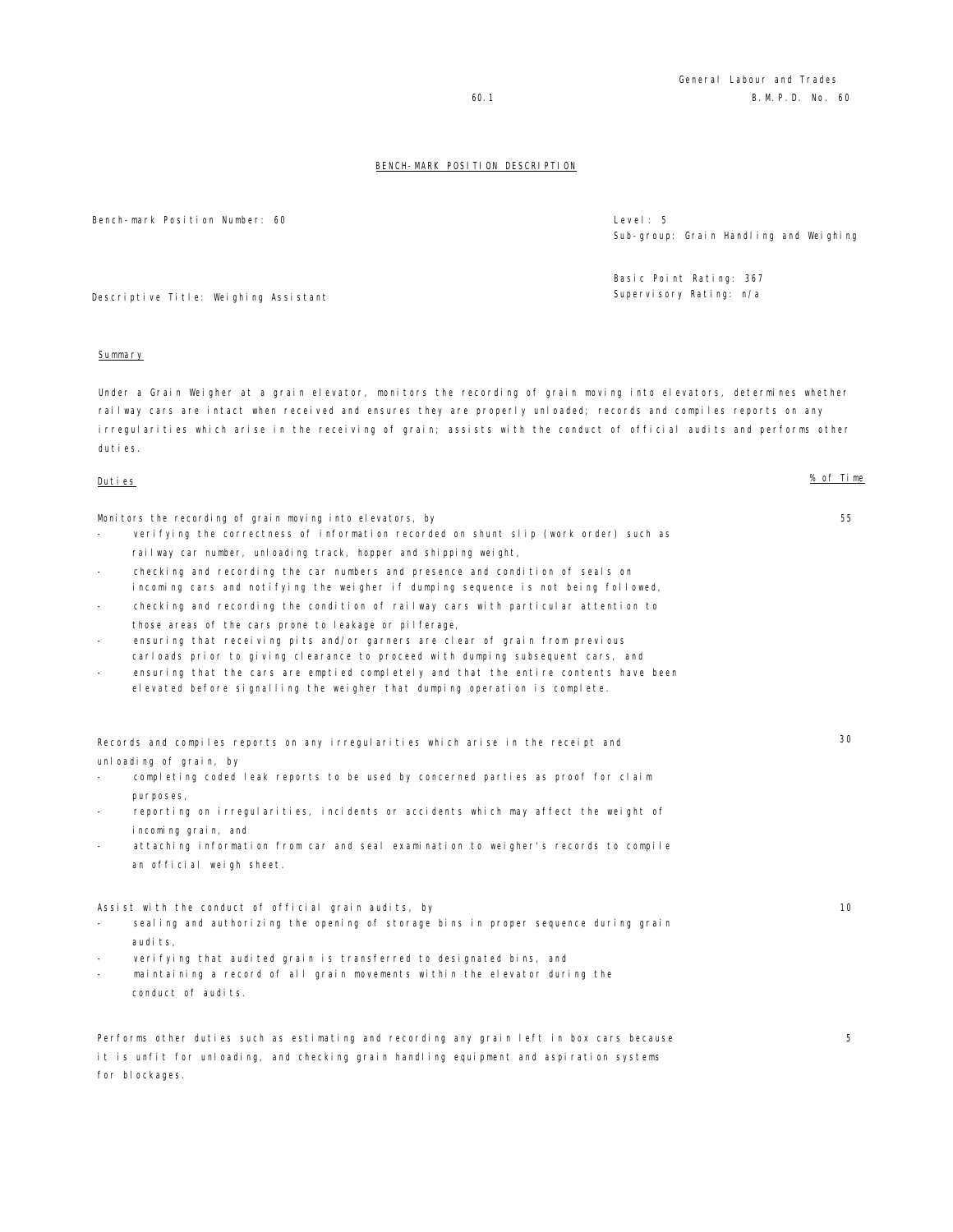|                                                                                                                                                                                                                                                                                                                                                                                                                                                                                | Degree/ |
|--------------------------------------------------------------------------------------------------------------------------------------------------------------------------------------------------------------------------------------------------------------------------------------------------------------------------------------------------------------------------------------------------------------------------------------------------------------------------------|---------|
| Specifications                                                                                                                                                                                                                                                                                                                                                                                                                                                                 | Points  |
|                                                                                                                                                                                                                                                                                                                                                                                                                                                                                |         |
| Skill and Knowledge                                                                                                                                                                                                                                                                                                                                                                                                                                                            |         |
| Basic Knowledge - The work requires the recording of car numbers and the performance of<br>simple arithmetic calculations to roughly estimate contents of railway cars. It also<br>requires keeping records of the condition of railway cars and their contents and the<br>circumstances surrounding instances of incorrect operation, completing coded leak reports<br>and preparing reports on irregularities, incidents or accidents relative to the weighing<br>operation. | 2 / 40  |
| Comprehension and Judgement - The work requires sufficient understanding to carry out<br>detailed instructions and requires some judgement in determining the condition of cars<br>and in preparing reports.                                                                                                                                                                                                                                                                   | 2 / 64  |
| Specific Vocational Training - The work requires some experience in an elevator to<br>become familiar with operating methods and procedures as well as experience in<br>recognizing and identifying operating irregularities.                                                                                                                                                                                                                                                  | 2 / 50  |
| <b>Effort</b>                                                                                                                                                                                                                                                                                                                                                                                                                                                                  |         |
| Mental - The work requires only normal attention to check incoming cars and ensure that<br>the contents of cars are completely unloaded, kept separate from other shipments and<br>transferred to the weigh scale.                                                                                                                                                                                                                                                             | 1 / 15  |
| Physical - The work requires continuous periods of standing and walking and occasionally<br>climbing ladders and stairs during the inspection of incoming railway cars and the<br>monitoring of the unloading and elevating processes. The work also requires considerable<br>crouching when examining the seals of hopper cars.                                                                                                                                               | 3 / 45  |
| Responsibility                                                                                                                                                                                                                                                                                                                                                                                                                                                                 |         |
| Resources - There is a responsibility for ensuring that cars are unloaded and<br>elevated properly and that irregularities are reported.                                                                                                                                                                                                                                                                                                                                       | 2 / 46  |
| Safety of Others - Reasonable care is required to prevent injury to others when<br>instructing elevator employees to move railway cars or open hoppers.                                                                                                                                                                                                                                                                                                                        | 2 / 23  |
| Working Conditions                                                                                                                                                                                                                                                                                                                                                                                                                                                             |         |
| Environment - The work requires frequent exposure to all weather conditions and continual<br>exposure to high levels of noise from mechanical equipment and moving rolling stock.                                                                                                                                                                                                                                                                                              | 3 / 44  |
| Hazards - The work requires frequent exposure to unguarded elevator equipment and to<br>moving conveyor belts, winch cables and railway cars.                                                                                                                                                                                                                                                                                                                                  | C2 / 40 |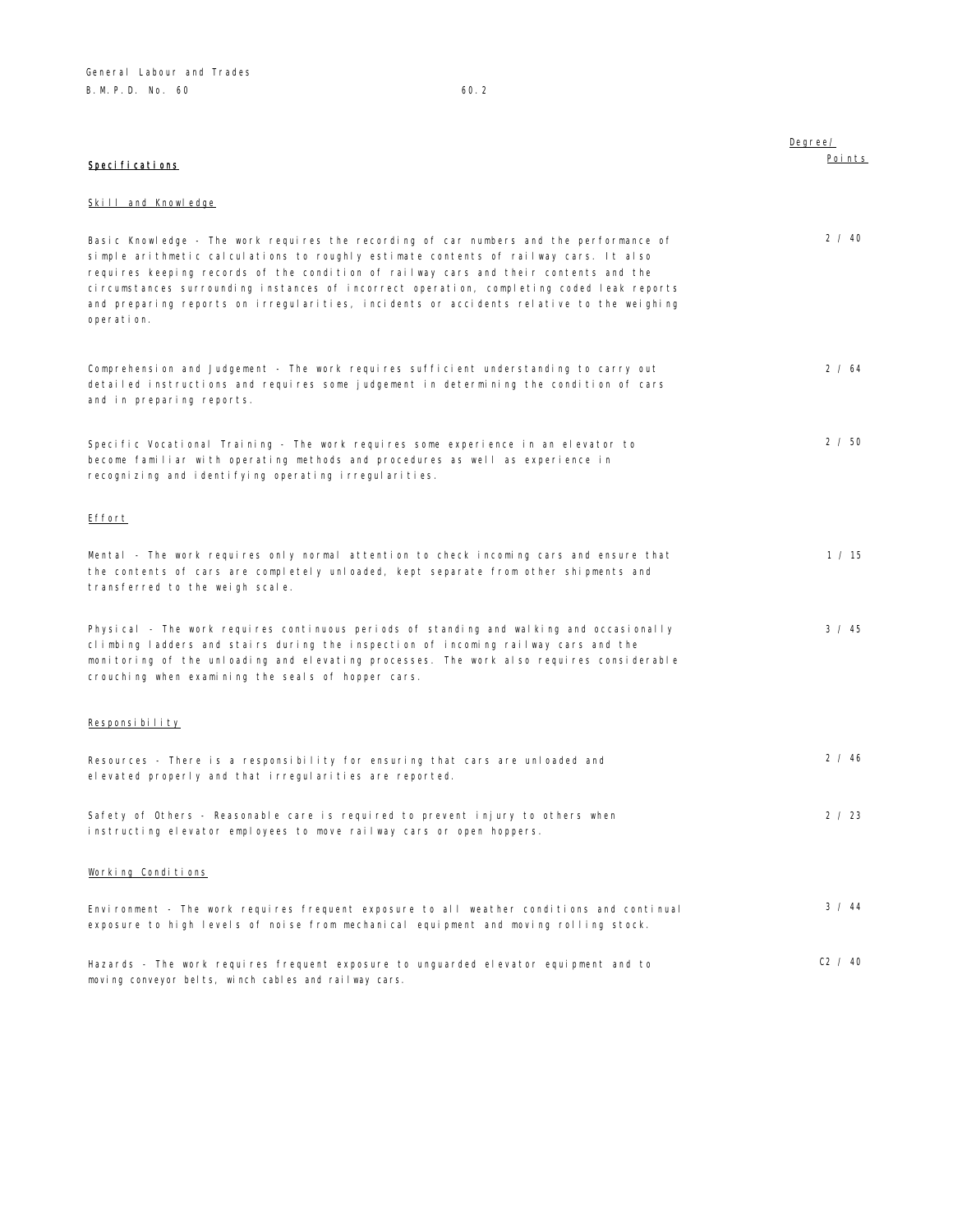General Labour and Trades 61.1 B.M.P.D. No. 61

### BENCH-MARK POSITION DESCRIPTION

Bench-mark Position Number: 61 Level: 10

Sub-group: Construction Inspecting

Basic Point Rating: 651 Supervisory Rating: n/a

Descriptive Title: Construction Officer

#### Summary

Under the Regional Superintendent of Construction, oversees construction of and alterations to houses and farm buildings that are financed under the provisions of the Veterans' Land Act and other related legislation, within a designated zone; reviews requests for additional loans, estimates cost of building and recommends the approval or rejection of the proposal; counsels applicants in the choice of plans, sites and building materials; prepares contract documents; and performs related duties.

#### Duties % of Time

45

20

10

| Oversees, within a designated zone, all phases of the construction or alteration of     |
|-----------------------------------------------------------------------------------------|
| houses and farm buildings that are being financed under the provisions of the Veterans' |
| Land Act and related legislation, by                                                    |

- inspecting contract work to ensure its conformance with contracts, drawings, specifications, residential standards, and local by-laws and building codes,
- advising contractors of construction requirements, both orally and in writing, in order to prevent mistakes and infractions of contracts, specifications and construction requirements,
- halting the work performed when necessary to enforce the terms of the contract,
- evaluating work performed, recommending progress payments, or recommending
- 
- cancellation of the contract when required, discussing outstanding material or labour accounts with the contractor and suppliers to ensure that the uncompleted portion of the contract can be completed with the remaining funds, and
- authorizing minor deviations from the agreement in accordance with established directions, recording authorized changes in the contract documents, and keeping intact sets of contract documents for each project.

Reviews requests from veterans for additional loans, by

- inspecting property to determine the security value and acceptability of the proposed improvements,
- interviewing applicants to determine the technical and financial soundness of the proposed work, and
- completing documents and reports and recommending the approval or rejection of loan applications.

Counsels applicants requesting assistance under the legislation, by explaining advantages and disadvantages of proposed plans, specifications, and land and services, and estimating the cost of the proposed work, suggesting modifications to meet the applicants' needs or to make the proposals economically possible. 15

Completes construction contract forms and specifications, up-dates drawings, procures and notarizes contractors' signatures, and submits documents for approval.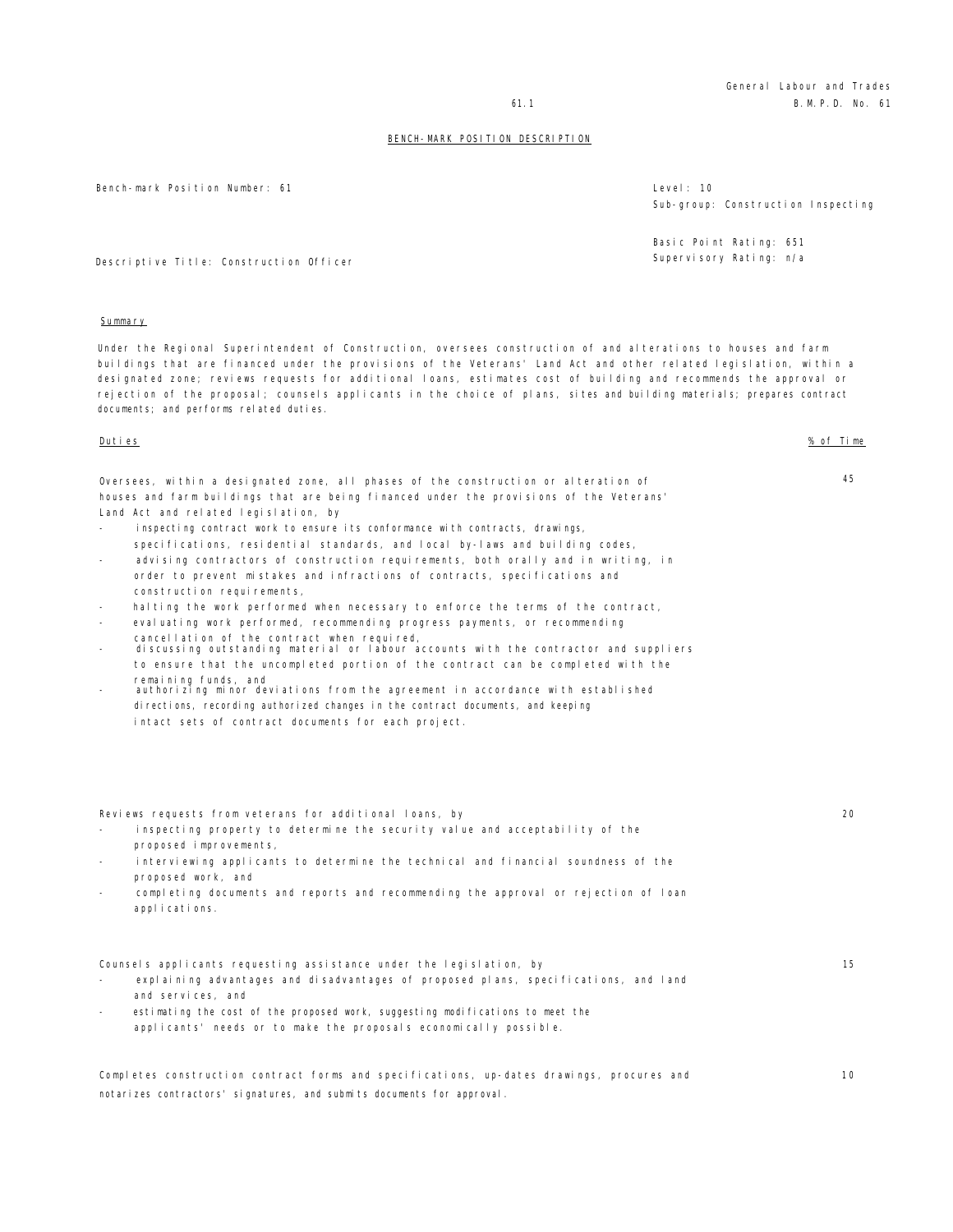safe conditions.

|                                                                                                                                                                                                                                                                                                                                                                                                                                                                                                                                                   | % of Time         |
|---------------------------------------------------------------------------------------------------------------------------------------------------------------------------------------------------------------------------------------------------------------------------------------------------------------------------------------------------------------------------------------------------------------------------------------------------------------------------------------------------------------------------------------------------|-------------------|
| Performs related duties, such as organizing field work and inspection tours, preparing<br>and delivering talks on technical matters, and organizing and instructing night classes<br>for prospective home owners wishing to act as their own contractor.                                                                                                                                                                                                                                                                                          | 10                |
| <b>Specifications</b>                                                                                                                                                                                                                                                                                                                                                                                                                                                                                                                             | Degree/<br>Points |
| <b>Skill and Knowledge</b>                                                                                                                                                                                                                                                                                                                                                                                                                                                                                                                        |                   |
| Basic Knowledge - The work requires interpreting house blueprints, contracts,<br>specifications, technical manuals and departmental regulations, and writing letters and<br>reports to expedite the proper fulfillment of contracts. It also requires a knowledge of<br>shop mathematics to calculate the cost of proposed construction, using quoted prices and<br>material lists, and to check the layout of work in all the building trades involved in<br>the contract.                                                                       | 6 / 104           |
| Comprehension and Judgement - The work requires a thorough understanding of the<br>principles that apply to the construction of buildings, of the use of tools and<br>equipment, and of the properties of materials. The work also requires a knowledge<br>of the loan provisions of the Veterans' Land Act and departmental regulations<br>governing residential standards. Judgement is required when interpreting contract<br>documents, when evaluating uncompleted work, and when counselling applicants<br>concerning their proposed plans. | 5 / 150           |
| Specific Vocational Training - The work requires training and experience in one of the<br>construction trades, such as general carpentry, and sufficient knowledge to the other<br>trades to recognize quality work and counsel applicants regarding the construction of<br>homes and farm buildings. The work also requires training and experience in following<br>departmental regulations and administrative procedures as well as local by-laws and<br>building codes relative to the several trades involved.                               | 6 / 200           |
| <b>Effort</b>                                                                                                                                                                                                                                                                                                                                                                                                                                                                                                                                     |                   |
| Mental - The work generally requires a high level of attention with sustained periods of<br>concentration when reviewing specifications, inspecting work in progress and when<br>carrying out other more demanding aspects of the work, such as counselling applicants.                                                                                                                                                                                                                                                                           | 3 / 55            |
| Physical - Much of the work is performed in an office environment. There is a requirement<br>for walking and standing and for some climbing when inspecting work in progress.                                                                                                                                                                                                                                                                                                                                                                     | 1 / 15            |
| Responsibility                                                                                                                                                                                                                                                                                                                                                                                                                                                                                                                                    |                   |
| Resources - There is a responsibility to ensure that the estimated cost of building, upon<br>which the contract is based, is a realistic cost, that agreed contributions of labour are<br>made by the applicant, and that the Director, Veterans' Land Act, <b>is</b> protected at all<br>times from over-expenditure of contract funds or under-expenditure of work so that the<br>contract may be fulfilled within the contract amount and period of time.                                                                                      | $3 \times 72$     |

Safety of Others - The work entails responsibility for ensuring that contractors maintain

2 / 23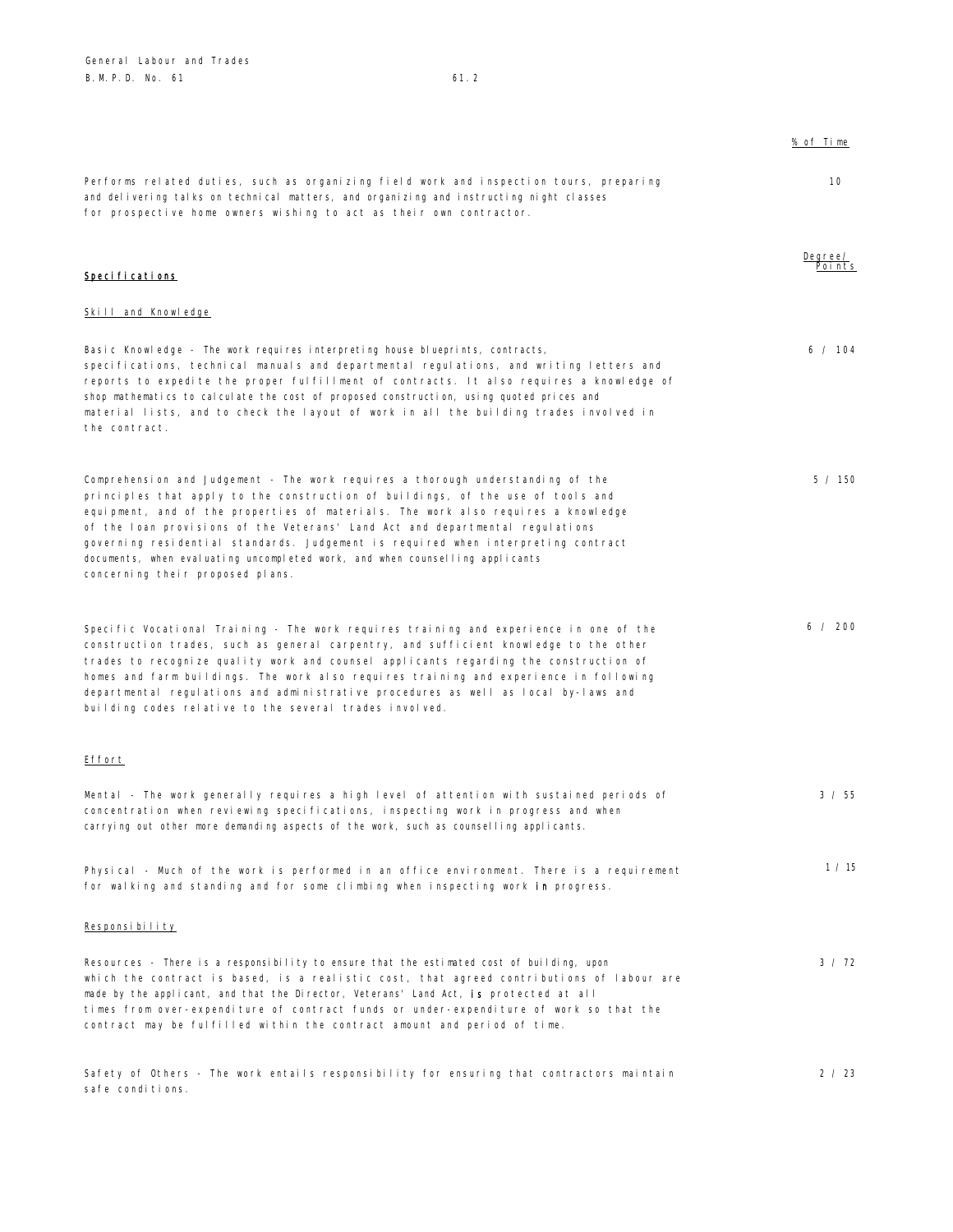# Working Conditions

when inspecting partially completed buildings.

| Environment - The work frequently requires extended absences from home and occasionally  | 2 / 28        |
|------------------------------------------------------------------------------------------|---------------|
| requires exposure to inclement weather.                                                  |               |
|                                                                                          |               |
| Hazards - The probability of injury is slight. There is an infrequent exposure to injury | Al $\sqrt{4}$ |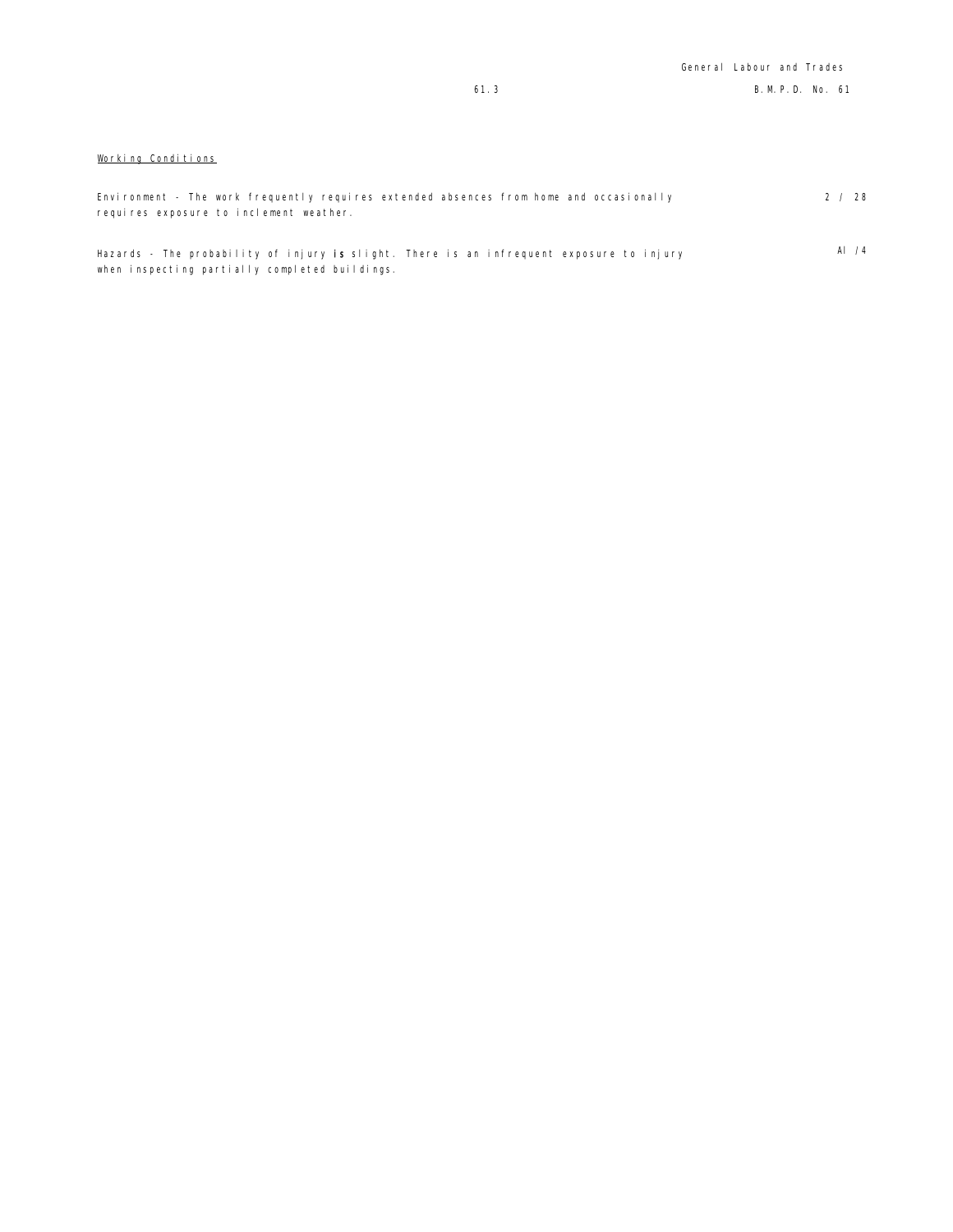General Labour and Trades

62.1 B.M.P.D. No. 62

#### BENCH-MARK POSITION DESCRIPTION

Bench-mark Position Number: 62

| Level: $9$ |                                    |  |
|------------|------------------------------------|--|
|            | Sub-group: Construction Inspecting |  |

Basic Point Rating: 593 Supervisory Rating: n/a

Descriptive Title: Inspector of Construction, Small Projects

# Summary

Under an area architect of the Department of Public Works, performs inspection tasks at a designated work site to assist in overseeing new construction projects and the performance of other work carried out for the department by contractors; and performs related duties.

| Duties                                                                                                                                                                                                                                                                                                                                                         | % of Time |
|----------------------------------------------------------------------------------------------------------------------------------------------------------------------------------------------------------------------------------------------------------------------------------------------------------------------------------------------------------------|-----------|
| Oversees and inspects the detail of work being performed by contractors, to ensure                                                                                                                                                                                                                                                                             | 80        |
| adherence to contract agreements, by<br>maintaining and studying a complete set of drawings and specifications for assigned<br>projects to know exactly what is required, and obtaining clarification of                                                                                                                                                       |           |
| specifications from the area architect or a district staff officer,<br>regularly observing each stage of work performed, the methods employed and standard<br>$\overline{\phantom{a}}$<br>of workmanship, the quality and quantity of materials used, and the distribution of<br>labour by trade, relating this information to the project specifications, and |           |
| reporting observed or feared discrepancies,<br>discussing with the contractors the need for deviations from the contract agreement<br>$\overline{\phantom{a}}$<br>and correction of unauthorized deviations and approving minor deviations to meet                                                                                                             |           |
| local conditions.<br>composing weekly and monthly reports, including check lists and drawings, to inform<br>$\overline{\phantom{a}}$<br>the architect and district office of the progress of the work, and certifying the                                                                                                                                      |           |
| extent of completed work and the amount of material on the site, and<br>accompanying inspecting officers of the department during their investigations to<br>assist them to examine unusual features, identify deficiencies, and explain<br>"closed-in" work.                                                                                                  |           |
|                                                                                                                                                                                                                                                                                                                                                                |           |
| Performs related duties such as recording on "as built" drawings the changes authorized                                                                                                                                                                                                                                                                        | 20        |

Performs related duties, such as recording on "as built" drawings the changes authorized during construction, observing and reporting on concrete sampling and testing procedures, and requesting the contractor to delay the progress of work where an opinion of the architect is required.

### Specifications

#### Skill and Knowledge

Basic Knowledge - The work requires reading detailed construction drawings and specifications. It also requires knowledge of shop mathematics, including elementary geometry, to make observations, take measurements at the work site, and to read and extract data from specifications, related drawings and technical instructions.

# Degree/ Points

5 / 88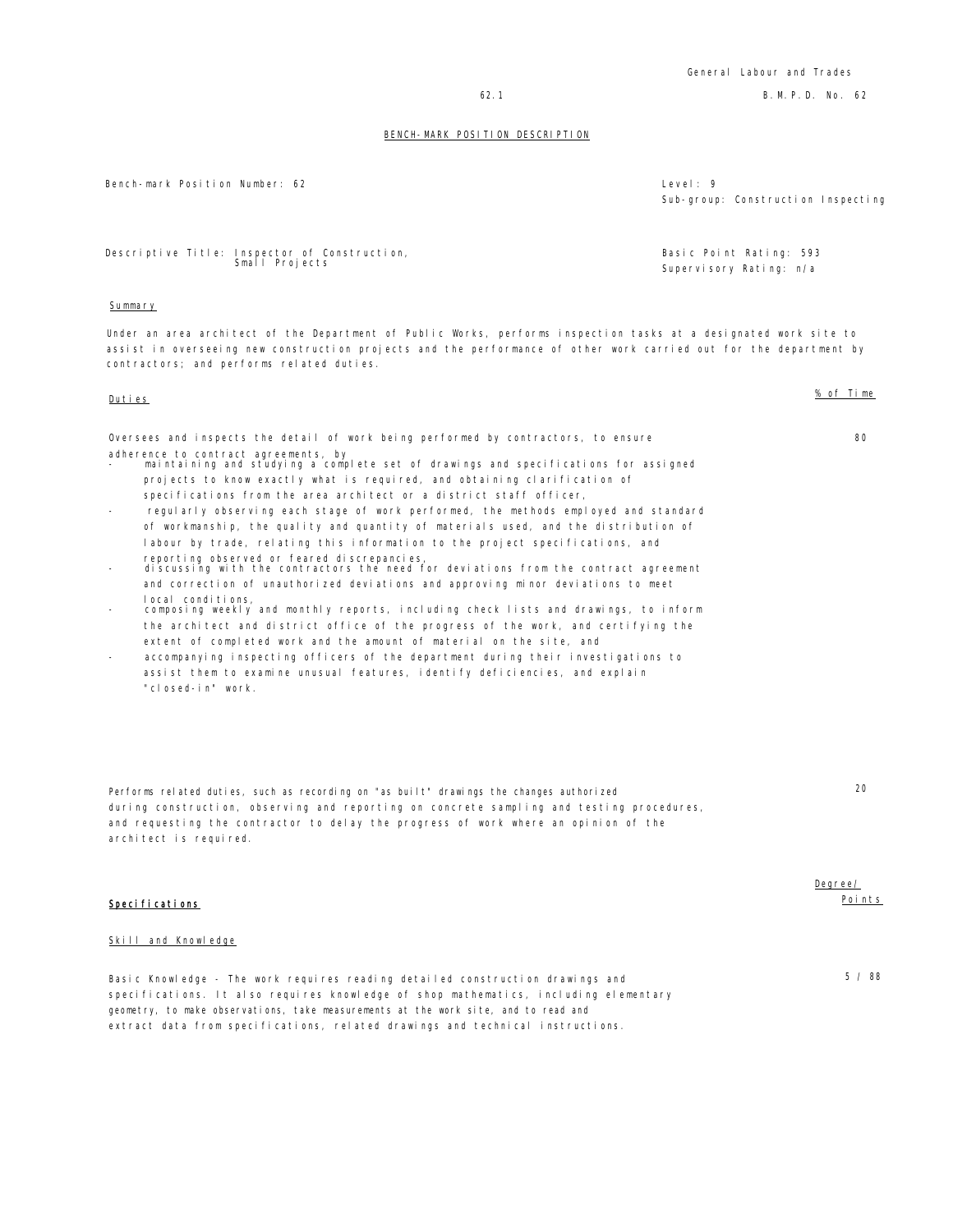|                                                                                                                                                                                                                                                                                                                                                                                                                                                                                                                                                                   | Degree/<br>Poi nts |
|-------------------------------------------------------------------------------------------------------------------------------------------------------------------------------------------------------------------------------------------------------------------------------------------------------------------------------------------------------------------------------------------------------------------------------------------------------------------------------------------------------------------------------------------------------------------|--------------------|
| Comprehension and Judgement - The work requires an understanding of the principles that<br>apply to the trades engaged in construction of buildings, of the properties of materials,<br>and of the techniques used to fabricate structures to withstand varying loads. Judgement<br>is required when permitting minor deviation from the original intent to meet local<br>conditions, when inspecting for quality of work, when certifying work for progress<br>payments, and when requesting delays in progress to obtain the opinion of the area<br>archi tect. | 5 / 150            |
| Specific Vocational Training - The work requires training and experience in one of the<br>construction trades and experience with other construction trades sufficient to recognize<br>the usual organization and scheduling of work and compliance with good trade practices.<br>Experience is also required in keeping records and filing documents.                                                                                                                                                                                                            | 6 / 200            |
| Effort                                                                                                                                                                                                                                                                                                                                                                                                                                                                                                                                                            |                    |
| Mental - The work requires attention when observing the performance of work, extracting<br>detailed information from specifications and taking accurate measurements. It requires<br>close attention to inspect concurrent work performed by separate work parties or<br>sub-contractors, prepare reports and discuss deviations.                                                                                                                                                                                                                                 | 3 / 55             |
| Physical - The duties require intermittent walking, standing and climbing at construction<br>sites and occasionally working in a cramped position for short periods to make<br>observations or take measurements.                                                                                                                                                                                                                                                                                                                                                 | 1 / 15             |
| Responsibility                                                                                                                                                                                                                                                                                                                                                                                                                                                                                                                                                    |                    |
| Resources - There is responsibility for representing the department at work site,<br>for certifying the completion of sections of work, for the custody of contract documents<br>and other records, and for approving minor deviations from contracts.                                                                                                                                                                                                                                                                                                            | 2 / 46             |
| Safety of Others - Care is required to ensure that approved safety practices are enforced<br>by the contractor and that the project is well marked as a work site to prevent injury to<br>workers and members of the general public located on adjacent property.                                                                                                                                                                                                                                                                                                 | 2 / 23             |
| Working Conditions                                                                                                                                                                                                                                                                                                                                                                                                                                                                                                                                                |                    |
| Environment - The work environment is generally good. There is an infrequent requirement<br>to be away from home for an extended period and the occasional exposure to inclement<br>weather.                                                                                                                                                                                                                                                                                                                                                                      | 1 / 12             |
| Hazards - The probability of injury is minimal. There is occasional exposure to injuries<br>when inspecting work in progress during the initial stages of construction.                                                                                                                                                                                                                                                                                                                                                                                           | AI $/4$            |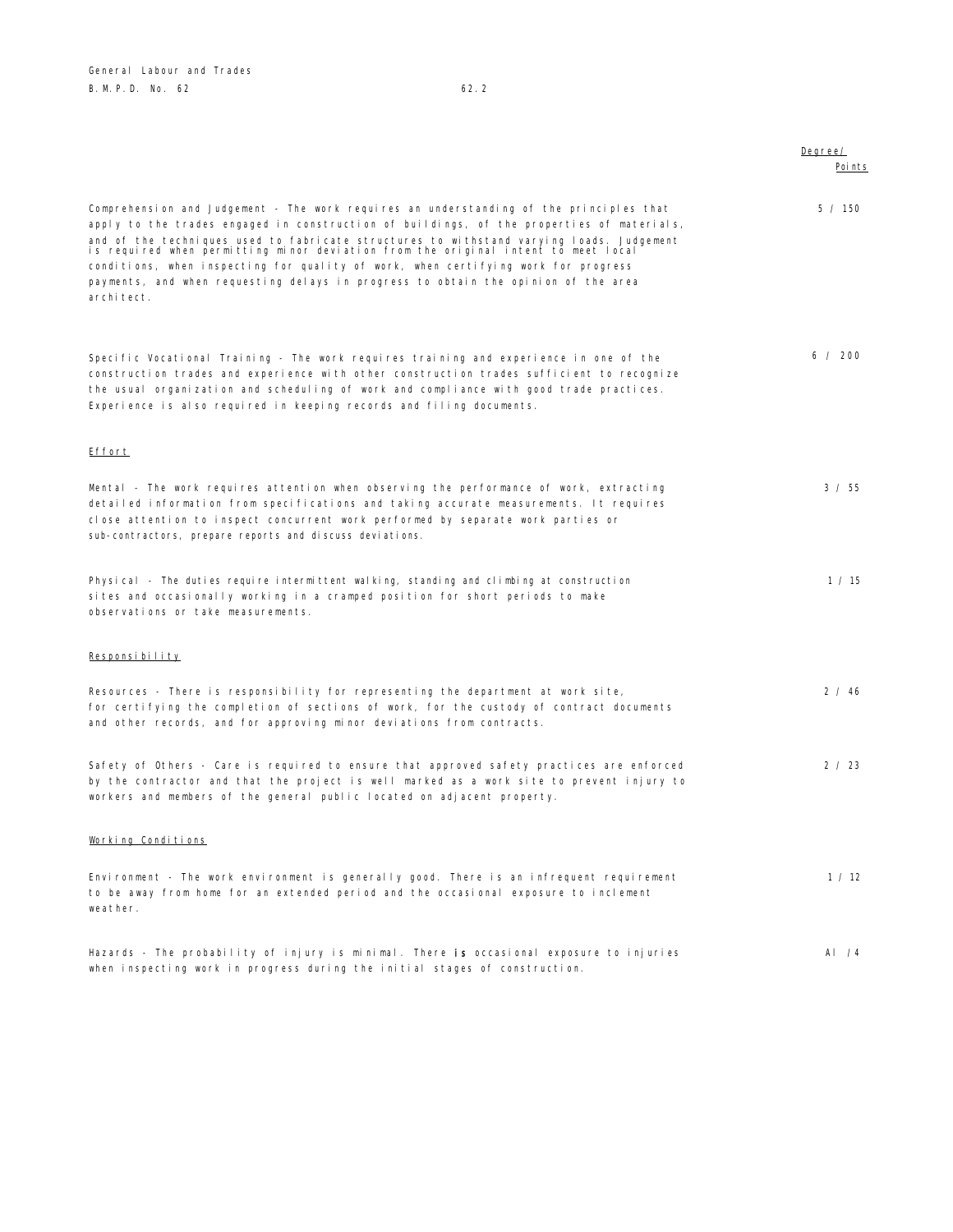Bench-mark Position Number: 63 Level: 13

Sub-group: Construction Inspecting

Basic Point Rating: 786 Supervisory Rating: C4

Descriptive Title: Regional Construction Supervisor

### Summary

Under a regional engineer, oversees the construction and maintenance of schools, residential dwellings, roads, water and sewer installations and other facilities at a number of Indian agencies within the region; and performs related duties.

Oversees the construction and maintenance of schools, residential dwellings, roads, water and sewer installations, and other facilities at a number of Indian agencies, by

- travelling to work sites and inspecting the work of contractors and departmental trades personnel for conformance with drawings, contract specifications, departmental regulations, and good trade practices,
- evaluating and approving or rejecting work,
- certifying the completion of contract work for purposes of payment, and
- 
- interpreting drawings, contract specifications and departmental regulations and advising contractors of requirements.

|                          |  |  |  |  | Carries out administrative tasks to expedite construction and maintenance activities, by |  |
|--------------------------|--|--|--|--|------------------------------------------------------------------------------------------|--|
| $\overline{\phantom{0}}$ |  |  |  |  | completing specifications, lists of materials, and cost estimates,                       |  |

- sketching proposed work in minor construction and repair projects, and up-dating drawings,
- reviewing submitted tenders and recommending their acceptance or rejection,
- initiating letters to contractors, school principals, Indian chiefs and councillors, suppliers, and various provincial and federal officials,
- checking pay rates and work sites to ensure compliance of the contractor with government regulations on fair wages and safety practices, and
- writing reports dealing with the progress of projects.

# Supervises, through subordinate supervisors, trades personnel engaged in maintenance and repair of buildings and utilities, by

- assigning work,
- checking work for quantity and quality,
- instructing newly appointed employees in work methods and procedures, and
- recommending action in regard to promotions, breaches of discipline, and the number of employees required.

Performs related duties, such as inspecting agency structures and recommending maintenance and repairs, assisting in the preparation of annual estimates, keeping up-to-date records of drawings, contract specifications and security deposits, taking observations with a transit, and serving on selection boards.

Duties % of Time

50

30

10

 $10$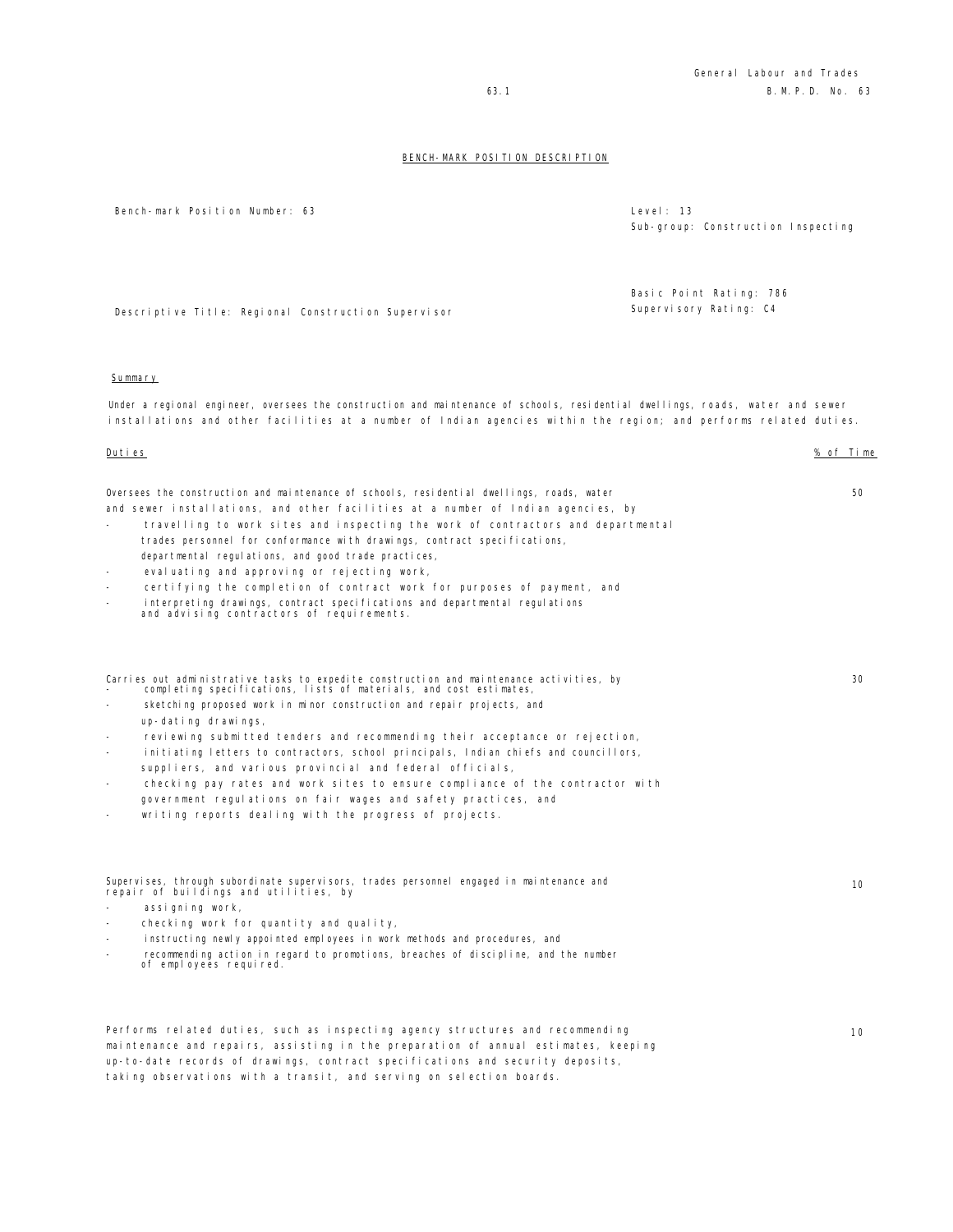| Specifications                                                                                                                                                                                                                                                                                                                                                                                                                                |
|-----------------------------------------------------------------------------------------------------------------------------------------------------------------------------------------------------------------------------------------------------------------------------------------------------------------------------------------------------------------------------------------------------------------------------------------------|
| Skill and Knowledge                                                                                                                                                                                                                                                                                                                                                                                                                           |
| Basic Knowledge - The work requires writing and presenting comprehensive reports on the<br>condition of existing buildings and other structures, recommending the appropriate<br>corrective action, and initiating correspondence with contractors, school principals,<br>insurance companies and various government officials to expedite current and proposed<br>construction projects. The work also requires reviewing tenders.           |
| Comprehension and Judgement - The work requires a thorough understanding of the<br>principles that apply to construction of buildings, roads, and water and sewage<br>installations, of the properties of materials, and of the use of tools and equip<br>ment. Judgement is required when interpreting contract documents, evaluating<br>completed or uncompleted work and organizing field trips.                                           |
| Specific Vocational Training - The work requires training and experience in one of the<br>construction trades, such as general carpentry, extensive experience in supervising a<br>variety of construction projects, and sufficient exposure to the other trades to ensure<br>work meets local or national building codes. It also requires extensive experience in<br>complying with departmental regulations and administrative procedures. |

# Effort

| Mental - The work requires attention to the development of a number of separate contracts<br>for various types of projects, to ensure that each contract is followed explicitly and<br>that the structure and materials are secure while under construction. The work requires<br>attention also when inspecting completed work to ensure that progress payments are not in<br>excess of work completed and that contractors follow government requirements concerning<br>fair wages and safety practices and when interpreting drawings and contract<br>specifications, reviewing tenders, and preparing technical reports. | 3 / 55  |
|------------------------------------------------------------------------------------------------------------------------------------------------------------------------------------------------------------------------------------------------------------------------------------------------------------------------------------------------------------------------------------------------------------------------------------------------------------------------------------------------------------------------------------------------------------------------------------------------------------------------------|---------|
| Physical - The work requires movement around construction sites to see the work in<br>progress. Occasionally it requires climbing to roof level.                                                                                                                                                                                                                                                                                                                                                                                                                                                                             | 1 / 15  |
| Responsibility                                                                                                                                                                                                                                                                                                                                                                                                                                                                                                                                                                                                               |         |
| Resources - There is responsibility for overseeing construction and repair projects for<br>conformance with contract specifications, recommending contract payments and the<br>acceptance or rejection of tenders, and keeping records of drawings, contract<br>specifications and security deposits. Errors could result in significant excess payment<br>to contractors before work is satisfactorily completed. The work also entails<br>responsibility for equipment, material and personnel resources.                                                                                                                  | 4 / 100 |
|                                                                                                                                                                                                                                                                                                                                                                                                                                                                                                                                                                                                                              |         |
| Safety of Others - Constant care must be taken to establish and maintain or ensure that                                                                                                                                                                                                                                                                                                                                                                                                                                                                                                                                      | 4 / 50  |

Safety of Others - Constant care must be taken to establish and maintain or ensure that private contractors or subordinate supervisors establish and maintain safe working conditions and practices.

Degree/ Points

6 / 104

6 / 180

7 / 250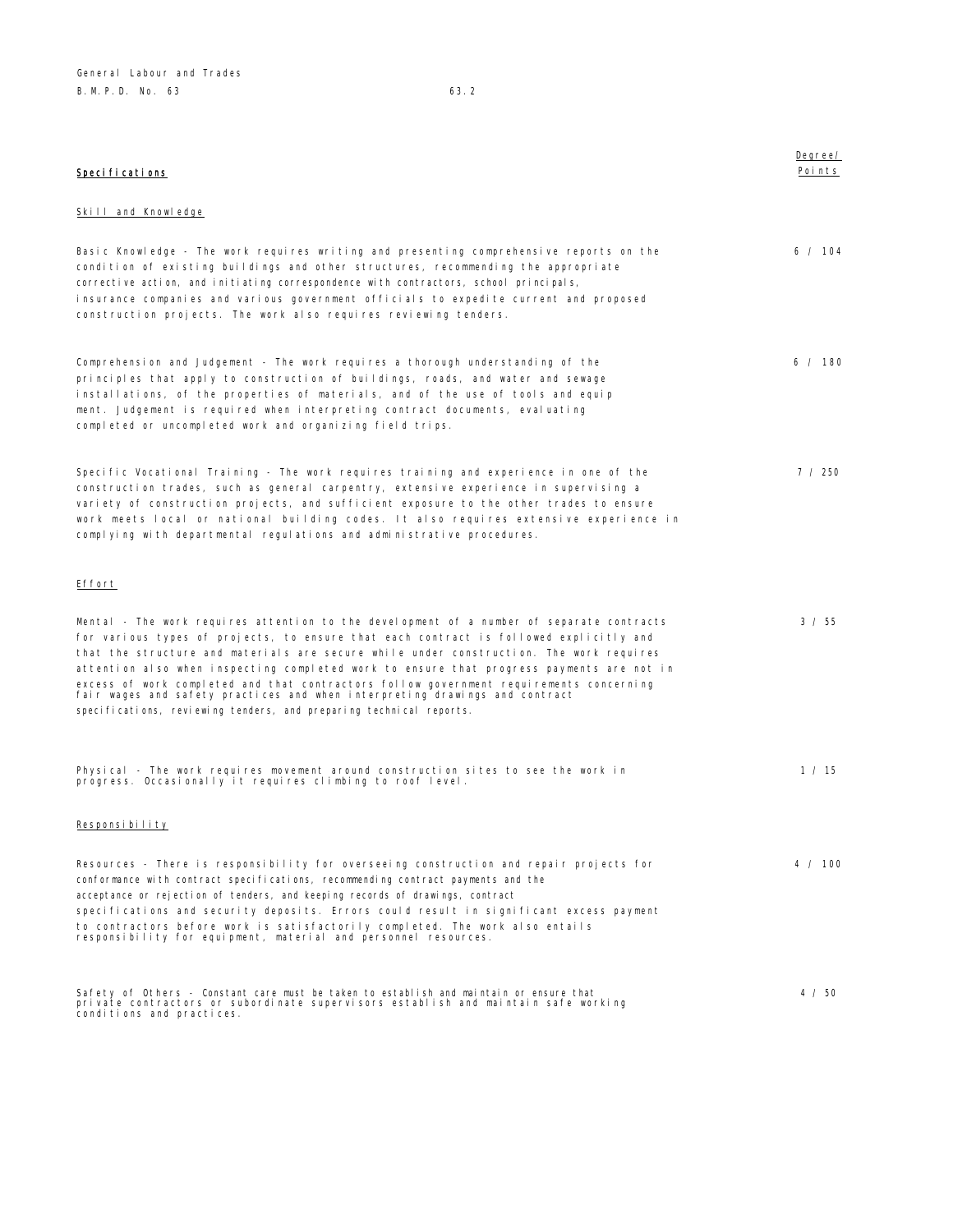|                                                                                                                                                                                                             | Degree/<br>Points |
|-------------------------------------------------------------------------------------------------------------------------------------------------------------------------------------------------------------|-------------------|
| Working Conditions                                                                                                                                                                                          |                   |
| Environment - The work frequently requires extended absences from home and occasionally<br>requires exposure to inclement weather.                                                                          | 2 / 28            |
| Hazards - The probability of injury is minimal. There is occasional exposure to injuries<br>when inspecting work during initial stages of construction or when driving under adverse<br>weather conditions. | AI $/4$           |
| Supervision                                                                                                                                                                                                 |                   |
| There is a requirement to assign work to a dispersed staff (37 staff-years).<br>including subordinate supervisors, check work for quantity and quality, evaluate employee                                   | C <sub>4</sub>    |

performance, and recommend action in regard to promotions, breaches of discipline and the

number of employees required.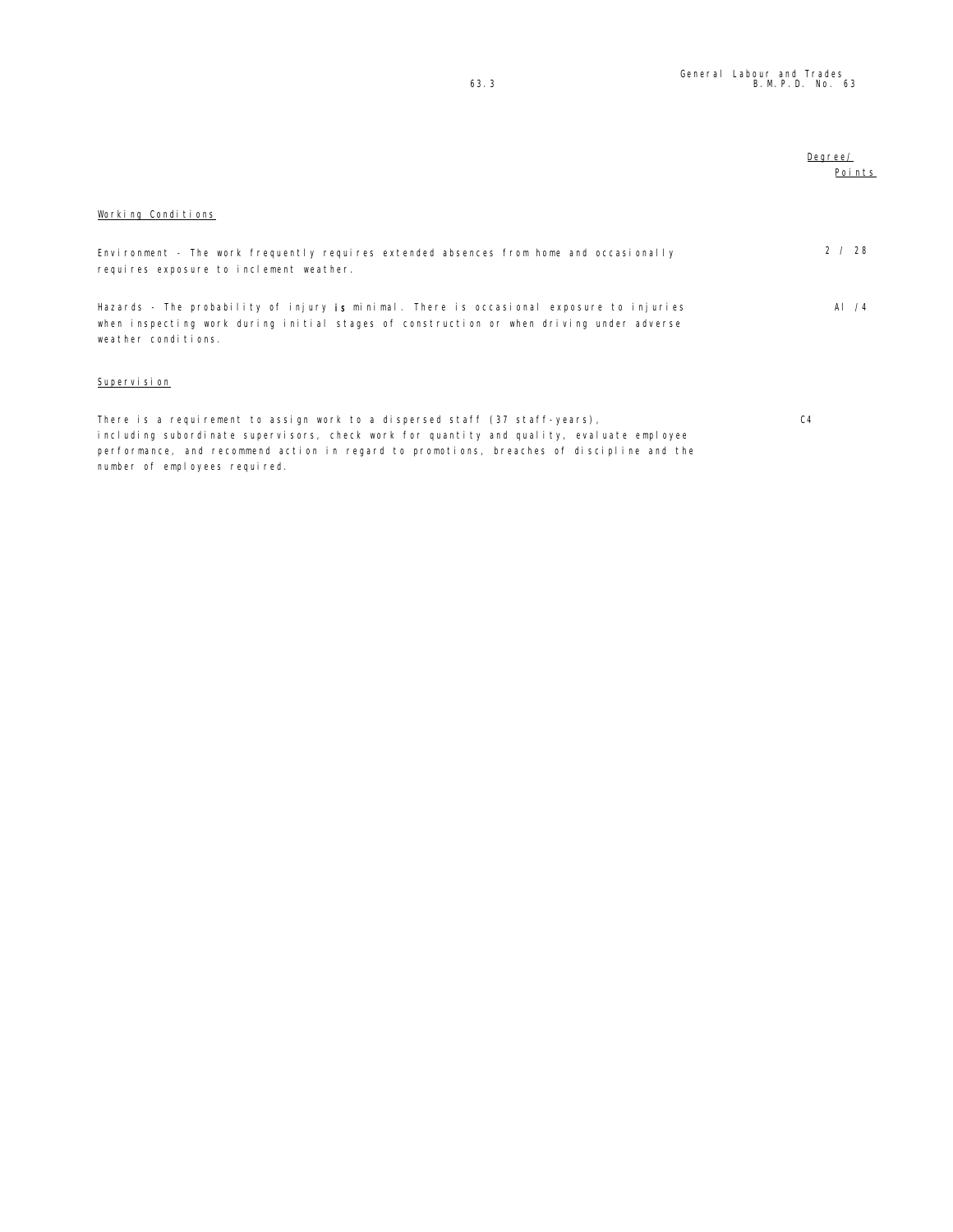General Labour and Trades 64.1 B.M.P.D. No. 64

#### BENCH-MARK POSITION DESCRIPTION

Bench-mark Position Number: 64 Level and the set of the set of the set of the set of the set of the set of the set of the set of the set of the set of the set of the set of the set of the set of the set of the set of the s

Descriptive Title: Shop Superintendent, Marine Aids

#### **Summary**

Under the district engineer at a Marine Agency, plans, organizes and controls the operations of a number of workshops for the repair, maintenance and modification of aids to navigation, boats, buildings, wharves and other structures; supervises, trains and develops staff; plans, organizes and controls the fabrication of buoys, towers and boats; provides advice to management and staff; and performs related duties.

#### Duties % of Time

Plans, organizes and controls the operations of a number of workshops accommodating the blacksmithing, boilermaking, diesel-engine repairing, electrical, machining, painting, plumbing, sheet-metal working, welding, and woodworking trades, which are used in repairing, maintaining and modifying buoys, beacons, towers, lights, engines, boats and other vessels, buildings, wharves and structures, and a variety of related equipment, by

participating with the engineer in establishing overall work schedules and priorities,

- reviewing work commitments and priorities, allocating work to groups and delegating to subordinate supervisors the responsibility for the detailed scheduling of work,
- co-ordinating work between shops and trades to meet the sailing schedules of supply ships,
- approving job estimates submitted by subordinate supervisors,
- reviewing work progress and quality of work,
- submitting demands for material and equipment to management for approval, and
- initiating demands for the replacement of shop equipment.

Supervises, through subordinate supervisors, and provides for training of, a staff of approximately 75 trades people, helpers and labourers in 10 skilled trades, by

- assigning work to subordinate shop supervisors and reviewing its progress,
- appraising the performance of subordinate supervisors and discussing the appraisal with them, and reviewing ratings made by subordinate supervisors,
- assessing the skill of the work groups and recommending special training where necessary or practicable,
- instructing subordinate supervisors in shop safety practices,
- reviewing leave schedules,
- recommending disciplinary action, and
- reviewing and recommending changes to the establishment.

Sub-group: Construction Inspecting

Basic Point Rating: 770 Supervisory Rating: D6

30

35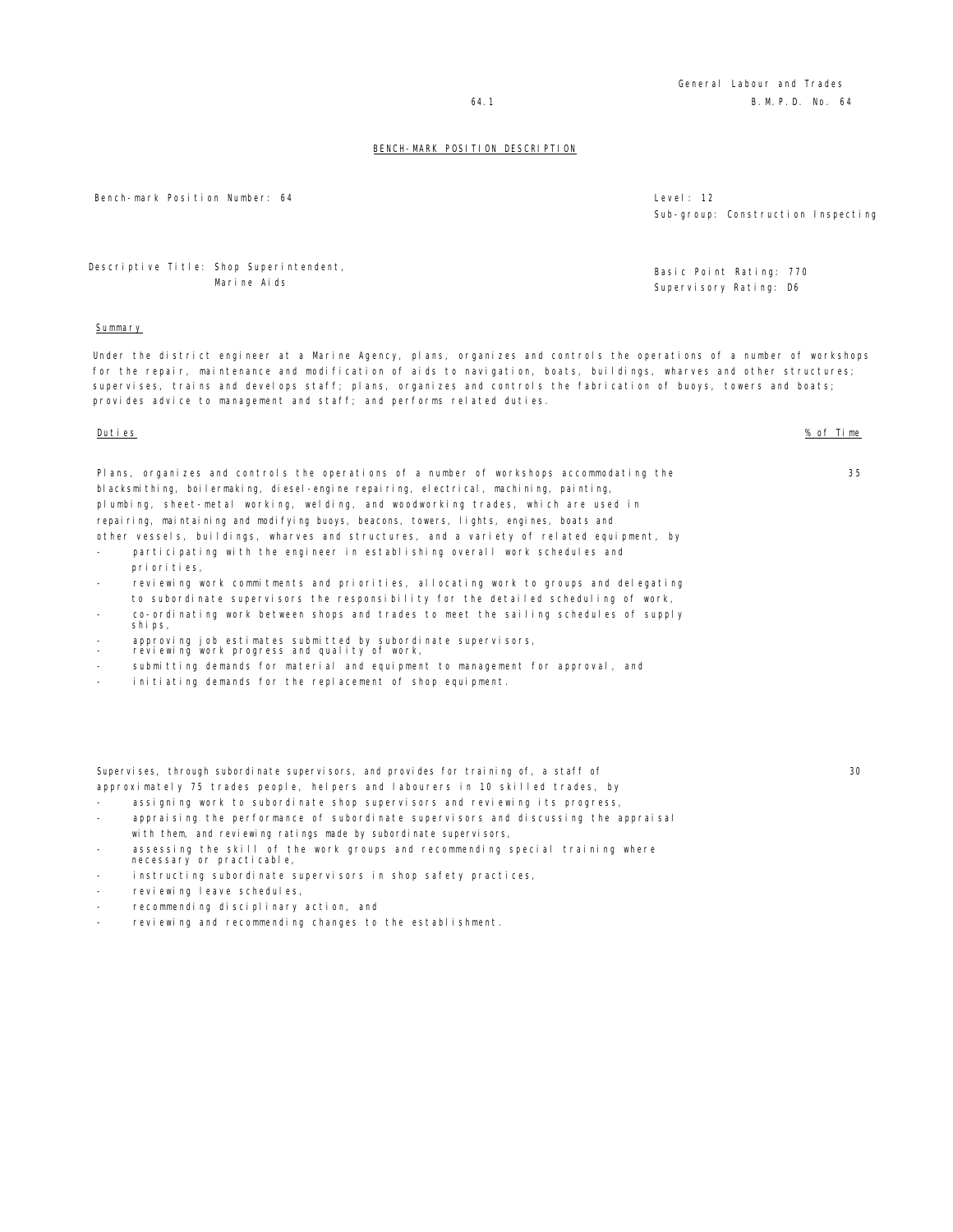|                                                                                                                                                                                                                                                                                                                                                                                                                                                                                                        | % of Time         |
|--------------------------------------------------------------------------------------------------------------------------------------------------------------------------------------------------------------------------------------------------------------------------------------------------------------------------------------------------------------------------------------------------------------------------------------------------------------------------------------------------------|-------------------|
| Plans, organizes and controls the fabrication of buoys, towers and boats, where local<br>contractors or other agencies are unable to supply the demand, by<br>estimating unit and total costs,<br>scheduling work and organizing the procurement of materials,<br>co-ordinating work between workshops and trades,<br>reviewing work for quality and quantity, and<br>ensuring that accurate records covering labour, materials and other costs are<br>maintained.                                     | 15                |
| Provides advice to superiors, subordinates and others on all matters concerning shop<br>management and production, by<br>assessing the need for new or modified equipment and recommending procurement to<br>management,<br>ensuring the maintenance of up-to-date technical publications and drawings for use<br>in work assignments, and<br>discussing technical problems with subordinate supervisors and suggesting methods to<br>resolve them.                                                    | 15                |
| Performs related duties, such as interviewing and selecting job applicants and acting as<br>a member of examining boards.                                                                                                                                                                                                                                                                                                                                                                              | 5                 |
| Specifications<br>Skill and Knowledge                                                                                                                                                                                                                                                                                                                                                                                                                                                                  | Degree/<br>Points |
| Basic Knowledge - The work requires participation in determining equipment and<br>establishment requirements for a large and varied work force, in calculating remaining<br>life of tools and equipment and assessing the economic advantages of repair or write-off,<br>in estimating job costs in terms of labour, machine time and use of facilities, and in<br>scheduling the work to meet priorities. The work requires interpreting difficult<br>drawings and using a variety of technical data. | 6 / 104           |
| Comprehension and Judgement - The work requires a thorough understanding of the<br>principles that apply to the planning, organizing, controlling and supervising of a large<br>multi-trade work group. Judgement is required in resolving complex technical and<br>operational problems.                                                                                                                                                                                                              | 6 / 180           |
| Specific Vocational Training - The work requires training and experience in maintenance<br>and production shopwork in order to supervise a staff engaged in the maintenance and<br>repair of flotation vessels, structural steel towers, engines and other mechanical<br>equipment and in the fabrication and production of steel-plate items and wooden boats,<br>working to prescribed standards.                                                                                                    | 7 / 250           |
| Effort                                                                                                                                                                                                                                                                                                                                                                                                                                                                                                 |                   |
| Mental - The supervision of a number of diverse shops generally requires a high level of<br>attention when establishing priorities, allocating to and coordinating work between<br>shops, approving job estimates, resolving operational and technical problems, and when                                                                                                                                                                                                                              | 3 / 55            |

carrying out other similarly demanding aspects of the work.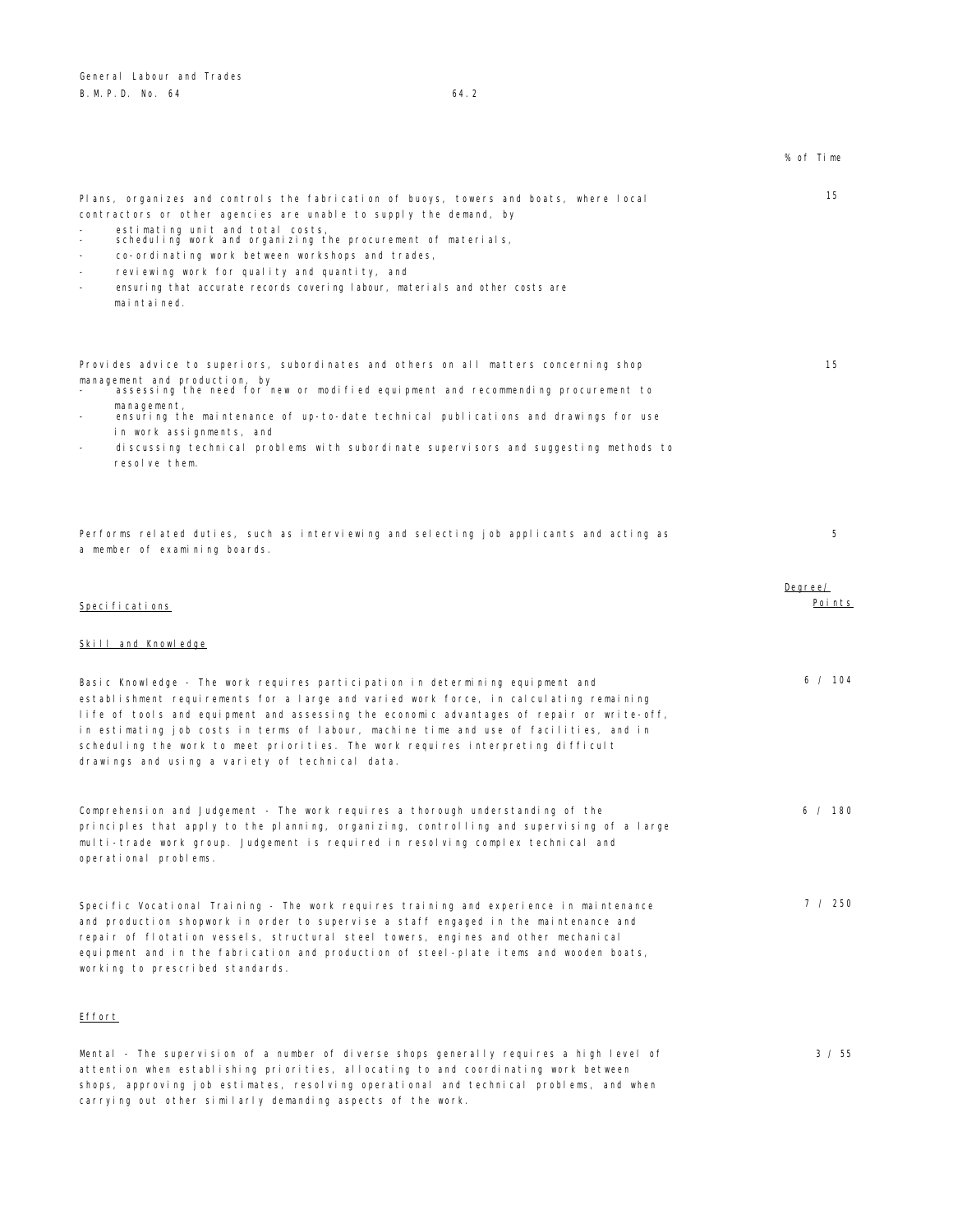|                                                                                                                                                                                                                                                                                                                                                                    | Degree/        | Points  |
|--------------------------------------------------------------------------------------------------------------------------------------------------------------------------------------------------------------------------------------------------------------------------------------------------------------------------------------------------------------------|----------------|---------|
| Physical - The work requires occasional movement between shops, in the yard, and on the<br>wharf.                                                                                                                                                                                                                                                                  |                | 1 / 15  |
| Responsibility                                                                                                                                                                                                                                                                                                                                                     |                |         |
| Resources - There is responsibility for ensuring that shop facilities and staff<br>are used to the best advantage and for the accurate estimating of costs on which<br>contracts may be let.                                                                                                                                                                       |                | 4 / 100 |
| Safety of Others - Constant attention to the effectiveness of the safety program is<br>required to see that workshops and sites are kept free of potential hazards and that safe<br>work practices are observed in all areas.                                                                                                                                      |                | 4 / 50  |
| Working Conditions                                                                                                                                                                                                                                                                                                                                                 |                |         |
| Environment - The work environment is generally good, however there is occasional<br>exposure to noise and inclement weather.                                                                                                                                                                                                                                      |                | 1 / 12  |
| Hazards - The probability of injury is minimal, there is occasional exposure to minor<br>injuries such as abrasions while inspecting work.                                                                                                                                                                                                                         | Al $\prime$    | 4       |
| Supervision                                                                                                                                                                                                                                                                                                                                                        |                |         |
| The work requires establishing work schedules and priorities. It requires appraising and<br>reviewing work progress with subordinate supervisors, adjusting schedules and assigning a<br>work force of approximately 75 trades people, labourers and helpers, recommending<br>disciplinary action and changes in the establishment, and implementing and modifying | D <sub>6</sub> |         |
|                                                                                                                                                                                                                                                                                                                                                                    |                |         |

staff training and fire and accident prevention programs.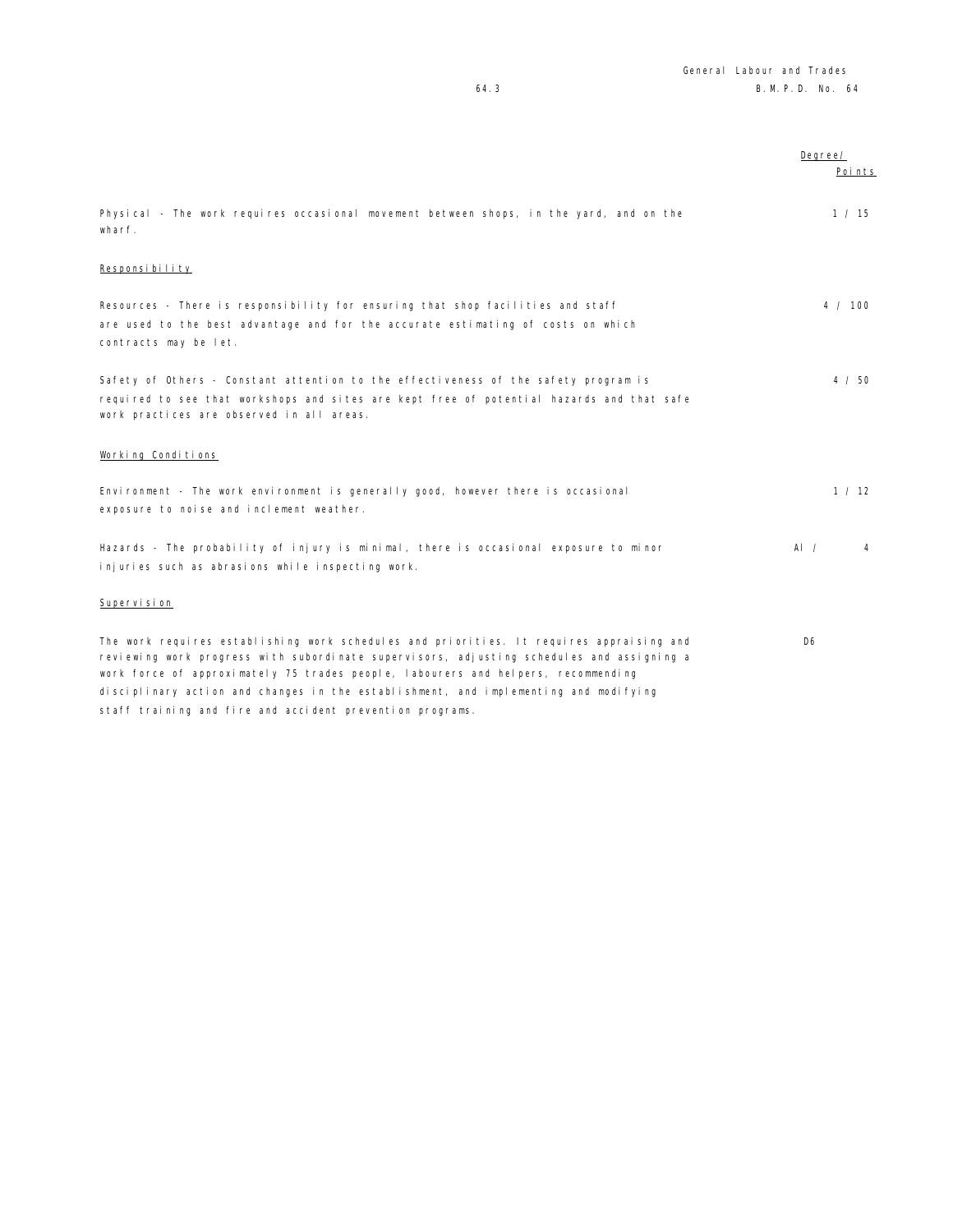Bench-mark Position Number: 65 Level: 13

Sub-group: Construction Inspecting

Basic Point Rating: 786 Supervisory Rating: E7

Descriptive Title: Superintendent, Maintenance

#### **Summary**

Under the Construction Engineering Officer at a Canadian Forces Base, oversees all repair, maintenance and alteration work to buildings, structures, roads, sewer, oil and water systems, steam and air distribution systems, electrical distribution systems and air-conditioning and refrigeration equipment in the area; supervises a staff of 214 supervisors and trades personnel; and performs related duties.

#### Duties % of Time

50

35

Plans, organizes and controls the operations of a widely scattered construction and maintenance complex, accommodating plumbing, welding, sheet-metal, air-conditioning, refrigeration, electrical, carpentry, masonry and gardening activities in 5 central workshops and 6 detached centres, by

- participating with the engineering officer in planning for large and special projects, determining in-house capabilities and the need for contract services,
- establishing a construction maintenance and repair schedule to meet priorities and
- plans and adjusts schedules to meet emergency requirements,<br>- reviewing work commitments and priorities, and delegating to section supervisors the<br>responsibility for detailed planning and scheduling of work to ensure c
- phasing of work within their units, reviewing major-project estimates to verify time, material, and financial requirements.
- reviewing work progress and quality of work and re-deploying staff between centres as required,
- implementing on-the-job training for military staff and vocational students employed or being trained in the shops,
- implementing a continuing program of shop and operator preventive maintenance inspections,
- authorizing the expenditure of funds for building materials up to specified amounts and certifying payment of invoices for goods and services received,
- inspecting the work of contractors for conformance with drawings, contract specifications, and good trade practice, approving or rejecting work, and certifying completed work for payment, and
- initiating action to increase or decrease distribution account inventories covering shop supplies, tools, furniture and equipment.

Directs the provision of internal administrative services for the unit including stores procurement; activity scheduling and reporting; inventory, manpower utilization, cost and personnel records; and training requirements, by

establishing levels of authority and developing and recommending changes in the organizational structure to cope more efficiently with the workload,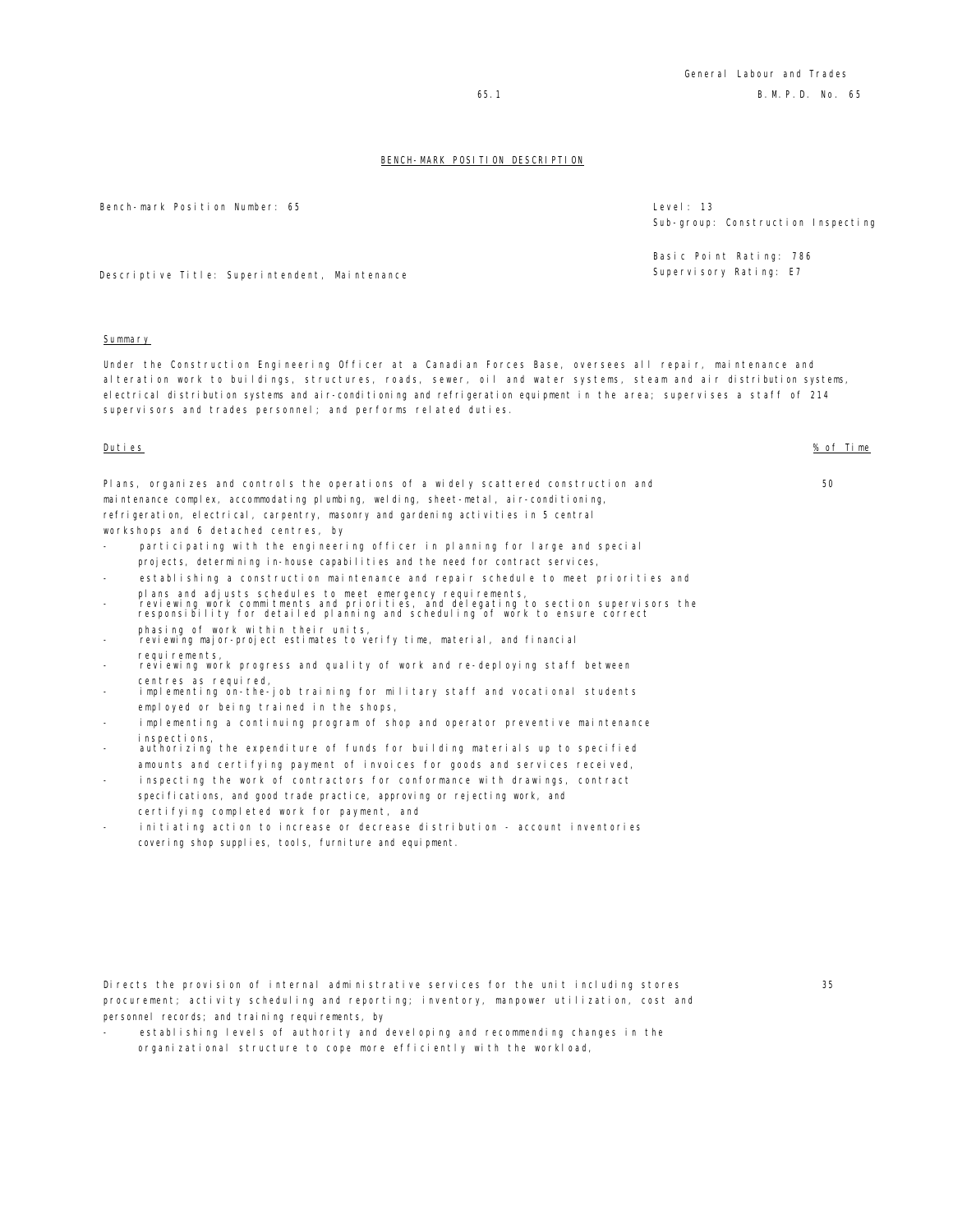- writing reports in support of special studies on such matters as wages, manpower usage, apprentices, accidents and inventory holdings, and advising senior management on auditor's reports, progress of special projects, levels of stocks and other matters,
- assessing the training needs of subordinates, arranging for training courses and nominating staff for attendance at courses,
- exchanging technical information with manufacturers, suppliers, and various provincial and municipal officials,
- developing and updating technical trades examinations and competition posters, and assisting on examination boards as a technical adviser, and
- attending local and national conferences on Construction Engineering topics and safety.

# Supervises and develops, through subordinate shop supervisors, a staff of 214 in nine recognized trades, by

- assigning work to subordinate supervisors and reviewing its progress,
- appraising the performance of subordinate supervisors and reviewing appraisals prepared by them on their own subordinates,
- promoting and monitoring job safety programs in the section,
- reviewing and approving training schedules, and
- recommending disciplinary and promotion actions and preparing responses to grievances.

Performs related duties, such as participating in the compilation of the annual operating budget, investigating accidents and co-ordinating activities with those of other base personnel.

| Specifications |  |  |
|----------------|--|--|

#### Skill and Knowledge

Basic Knowledge - The work requires investigating and assessing equipment and staff requirements and training for a large and diverse production organization which provides maintenance services for the base, establishing cost benefits for all requirements, and developing and implementing construction and maintenance schedules. There is also a requirement to review and assess job costs and to develop and implement cost control systems. The work requires reading and interpreting complex drawings, specifications, collective agreements and technical manuals and applying shop mathematics. There is also a requirement to write correspondence and technical reports.

Comprehension and Judgement - The work requires an understanding of the practical application of building construction principles, and of the use of related tools and heavy equipment. It requires initiative and judgement in establishing levels of authority, developing and implementing administrative procedures, and in coordinating the activities of several multi-trade workshops and job centres. It also requires judgement in assessing production results and performance in order to effectively cope with construction and maintenance schedules, in determining equipment, establishment and training requirements, and in making recommendations to management and/or customers regarding changes in target dates or workload scheduling.

| ℅ | of | Time |
|---|----|------|
|   |    |      |

10

Degree/ Points

5

7 / 120

 $6 / 180$